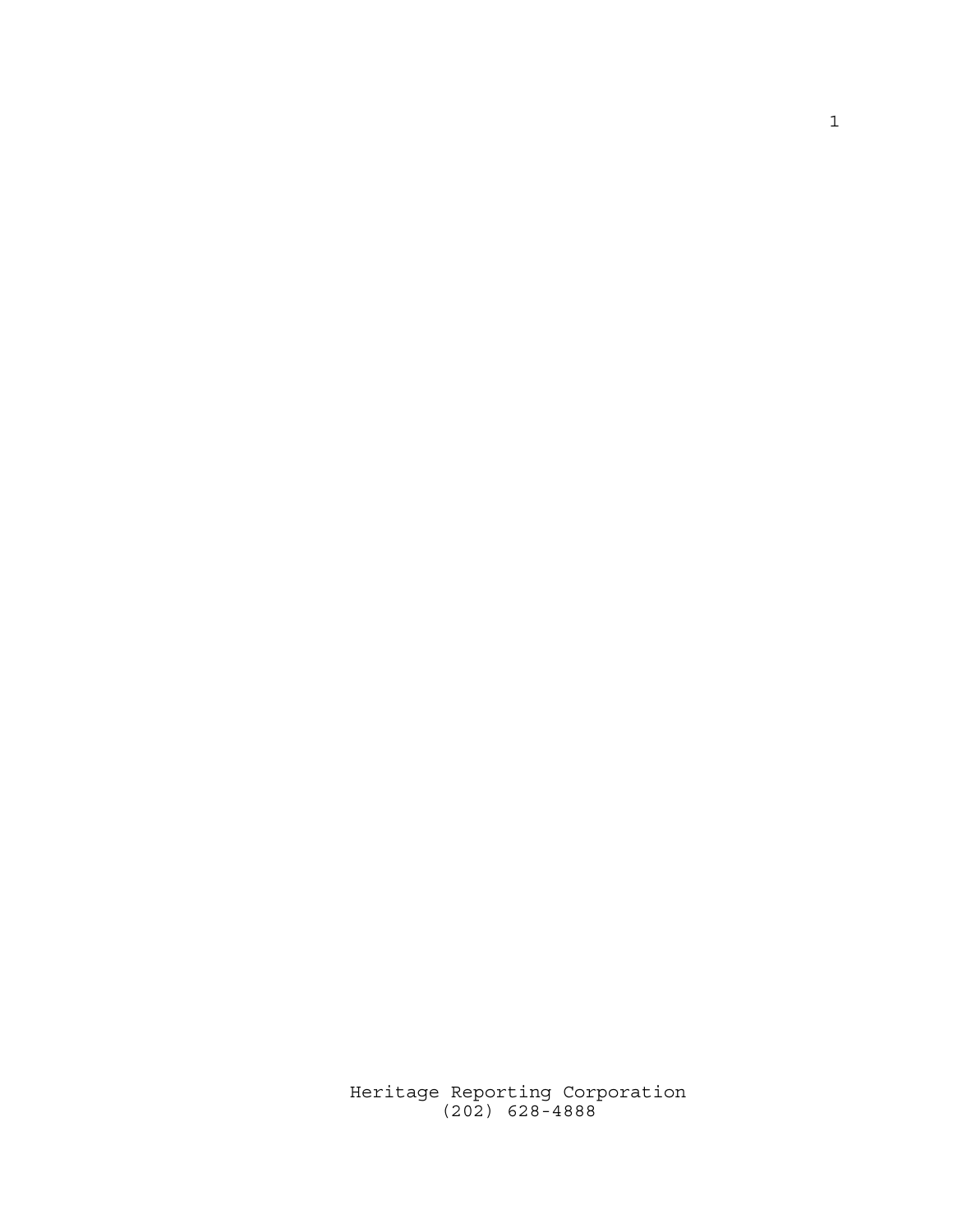#### THE UNITED STATES INTERNATIONAL TRADE COMMISSION

| In the Matter of:     |                             |
|-----------------------|-----------------------------|
|                       | Investigation No.:          |
| CLAD STEEL PLATE FROM | ) 731-TA-739 (Third Review) |
| JAPAN                 |                             |

 Thursday, December 6, 2012

 Room No. 101 U.S. International Trade Commission 500 E Street, S.W. Washington, D.C.

The hearing commenced, pursuant to notice, at

9:32 a.m., before the Commissioners of the United States

International Trade Commission, the Honorable DANIEL R.

PEARSON, presiding.

APPEARANCES:

On behalf of the International Trade Commission:

Commissioners:

 DANIEL R. PEARSON, COMMISSIONER SHARA L. ARANOFF, COMMISSIONER MEREDITH M. BROADBENT, COMMISSIONER DEAN A. PINKERT, COMMISSIONER DAVID S. JOHANSON, COMMISSIONER

#### Staff:

 BILL BISHOP, HEARINGS AND MEETINGS COORDINATOR ANGELA NEWELL, INVESTIGATOR GERALD HOUCK, INTERNATIONAL TRADE ANALYST AMELIA PREECE, ECONOMIST JUSTIN JEE, ACCOUNTANT/AUDITOR RHONDA HUGHES, ATTORNEY DOUGLAS CORKRAN, SUPERVISORY INVESTIGATOR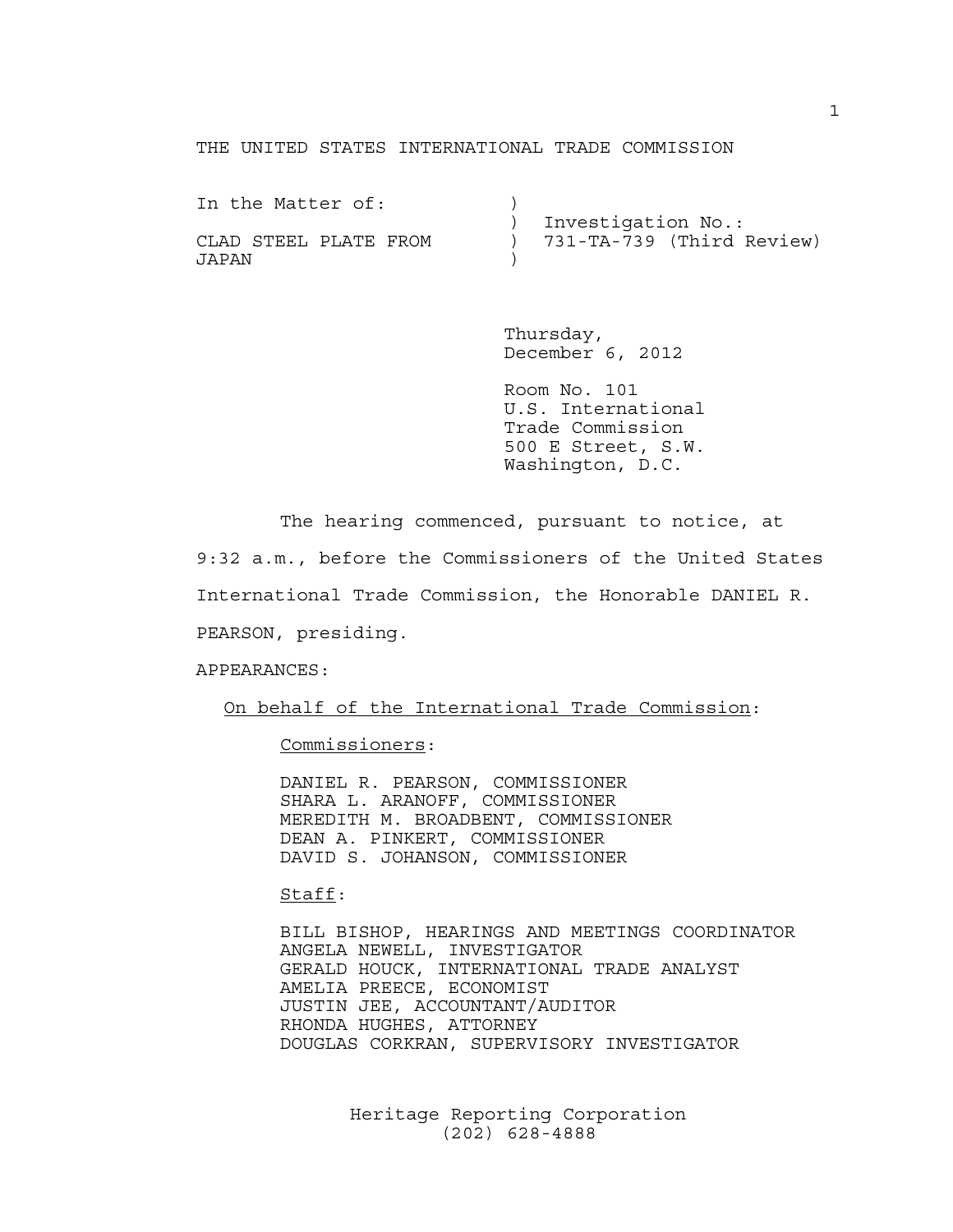#### APPEARANCES: (Cont'd.)

- In Support of the Continuation of Antidumping Duty Orders:
- On behalf of ArcelorMittal USA and Dynamic Materials Corporation:

 ROBERT INSETTA, Director of Specialty Plate, ArcelorMittal USA MICHAEL MARKWARD, Sales Manager for Specialty Plate, ArcelorMittal USA JEFF NICOL, Vice President & General Manager, Dynamic Materials Corporation MICHAEL BLAKELY, Director of Market Development, Dynamic Materials Corporation SHELDON GREGG, President of the United Steelworkers Local 1165-00 BRAD HUDGENS, Economist, Georgetown Economic Services GINA BECK, Economist, Georgetown Economic Services PAUL C. ROSENTHAL, Esquire KATHLEEN W. CANNON, Esquire R. ALAN LUBERDA, Esquire BROOKE RINGEL, Esquire Kelley Drye & Warren, LLP

- In Opposition to the Continuation of the Antidumping Duty Order:
- On behalf of JFE Steel Corporation (JFE), Nippon Steel & Sumikin Stainless Steel Corporation (NSSC) and The Japan Steel Works, Ltd. (JSW):

 KAORU OKAMOTO, Chief Representative, New York Office, JFE SHIGEO ASANO, Manager, Titanium & Clad Steel Plate Sec. Plate Sales Department, JFE TAKESHI ESUMI, Staff Deputy General Manager, Sales Coordination & Operation Planning Department, JFE

 WILLIAM MORAN, Esquire White & Case, LLP Tokyo, Japan

Washington, D.C.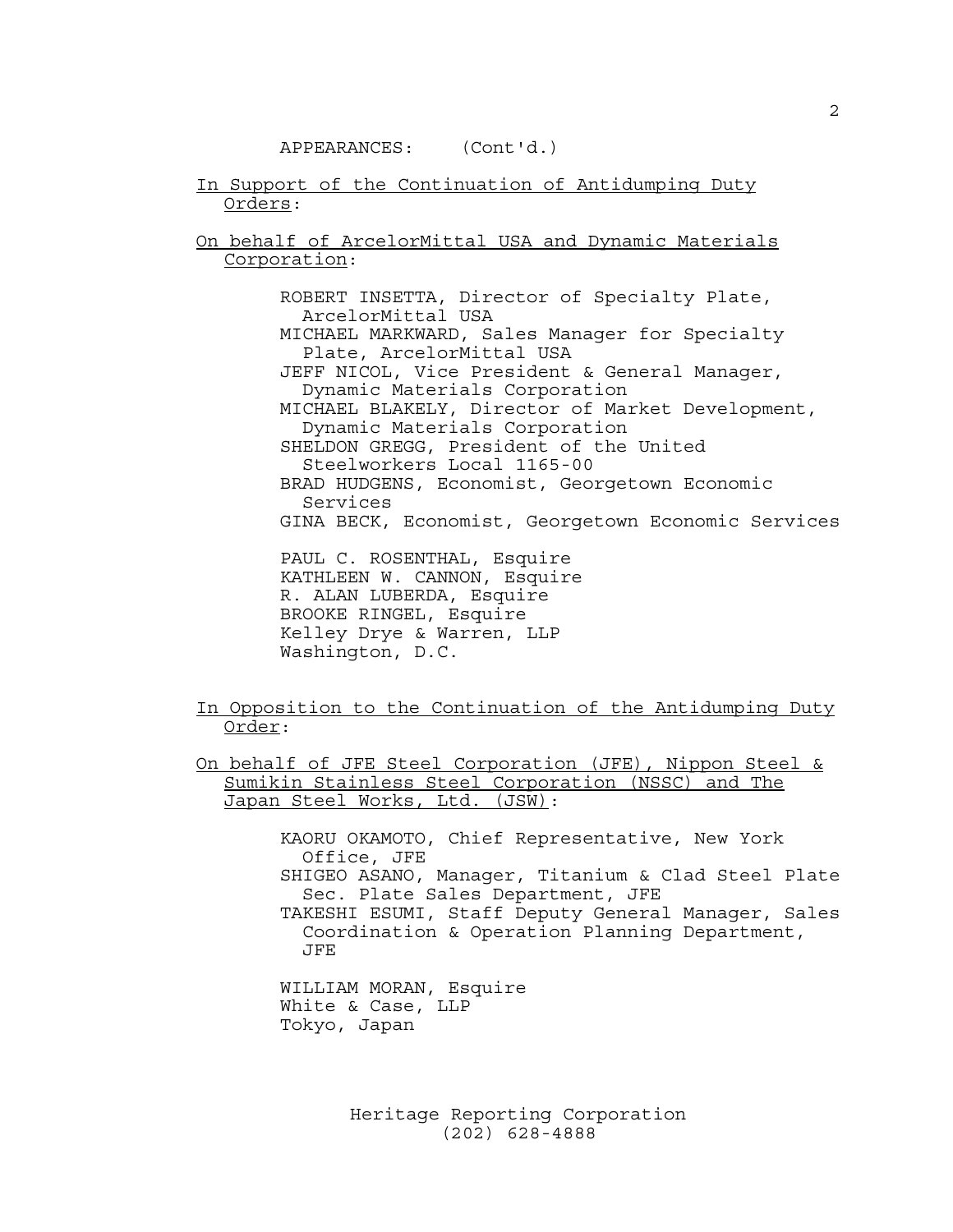## I N D E X

#### en de la provincia de la provincia de la provincia de la provincia de la provincia de la provincia de la provi

| OPENING STATEMENT OF PAUL C. ROSENTHAL, ESQUIRE,<br>KELLEY DRYE & WARREN, LLP                                           | 5   |
|-------------------------------------------------------------------------------------------------------------------------|-----|
| OPENING STATEMENT OF WILLIAM MORAN, ESQUIRE,<br>WHITE & CASE, LLP                                                       | 10  |
| TESTIMONY OF KATHLEEN W. CANNON, ESQUIRE<br>KELLEY DRYE & WARREN, LLP                                                   | 13  |
| TESTIMONY OF ROBERT INSETTA, DIRECTOR OF SPECIALTY<br>PLATE, ARCELORMITTAL USA                                          | 13  |
| TESTIMONY OF JEFF NICOL, VICE PRESIDENT & GENERAL<br>MANAGER, DYNAMIC MATERIALS CORPORATION                             | 20  |
| TESTIMONY OF MICHAEL BLAKELY, DIRECTOR OF MARKET<br>DEVELOPMENT, DYNAMIC MATERIALS CORPORATION                          | 25  |
| TESTIMONY OF MICHAEL MARKWARD, SALES MANAGER FOR<br>SPECIALTY PLATE, ARCELORMITTAL USA                                  | 29  |
| TESTIMONY OF SHELDON GREGG, PRESIDENT OF THE<br>UNITED STEELWORKERS LOCAL 1165-00                                       | 34  |
| TESTIMONY OF GINA BECK, ECONOMIST, GEORGETOWN<br>ECONOMIC SERVICES                                                      | 53  |
| TESTIMONY OF BRAD HUDGENS, ECONOMIST, GEORGETOWN<br>ECONOMIC SERVICES                                                   | 55  |
| TESTIMONY OF TAKESHI ESUMI, STAFF DEPUTY GENERAL<br>MANAGER, SALES COORDINATION & OPERATION PLANNING<br>DEPARTMENT, JFE | 132 |
| TESTIMONY OF SHIGEO ASANO, MANAGER, TITANIUM & CLAD 136<br>STEEL PLATE SEC. PLATE SALES DEPARTMENT, JFE                 |     |
| TESTIMONY OF WILLIAM MORAN, ESQUIRE<br>WHITE & CASE, LLP                                                                | 141 |
| CLOSING STATEMENT OF KATHLEEN W. CANNON, ESQUIRE,<br>KELLEY DRYE & WARREN, LLP                                          | 200 |
| CLOSING STATEMENT OF WILLIAM MORAN, ESQUIRE,<br>WHITE & CASE, LLP                                                       | 207 |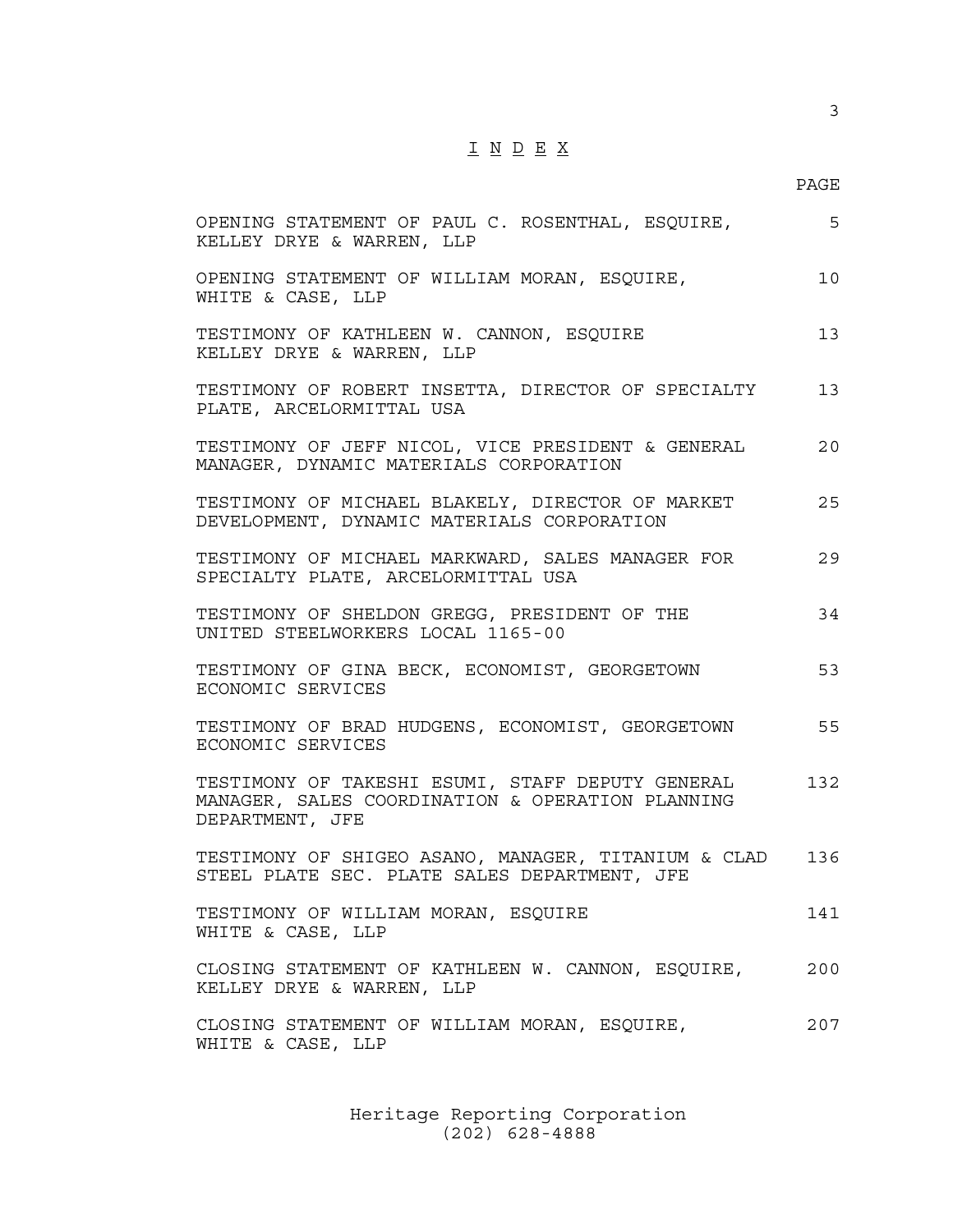1 P R O C E E D I N G S 2 (9:32 a.m.) 3 COMMISSIONER PEARSON: Good morning. On 4 behalf of the U.S. International Trade Commission I 5 welcome you to this hearing on Investigation No. 6 731-TA-739 (Third Review) involving Clad Steel Plate 7 From Japan. 8 The purpose of this five-year review 9 investigation is to determine whether revocation of 10 the antidumping duty order on clad steel plate from 11 Japan would be likely to lead to continuation or 12 recurrence of material injury within a reasonably 13 foreseeable time. 14 Schedules setting forth the presentation of 15 this hearing, notices of investigation and transcript 16 order forms are available at the public distribution 17 table. All prepared testimony should be given to the 18 Secretary. Please do not place testimony directly on 19 the public distribution table. 20 All witnesses must be sworn in by the 21 Secretary before presenting testimony. I understand 22 that parties are aware of the time allocations. Any 23 questions regarding the time allocations should be 24 directed to the Secretary. 25 Speakers are reminded not to refer to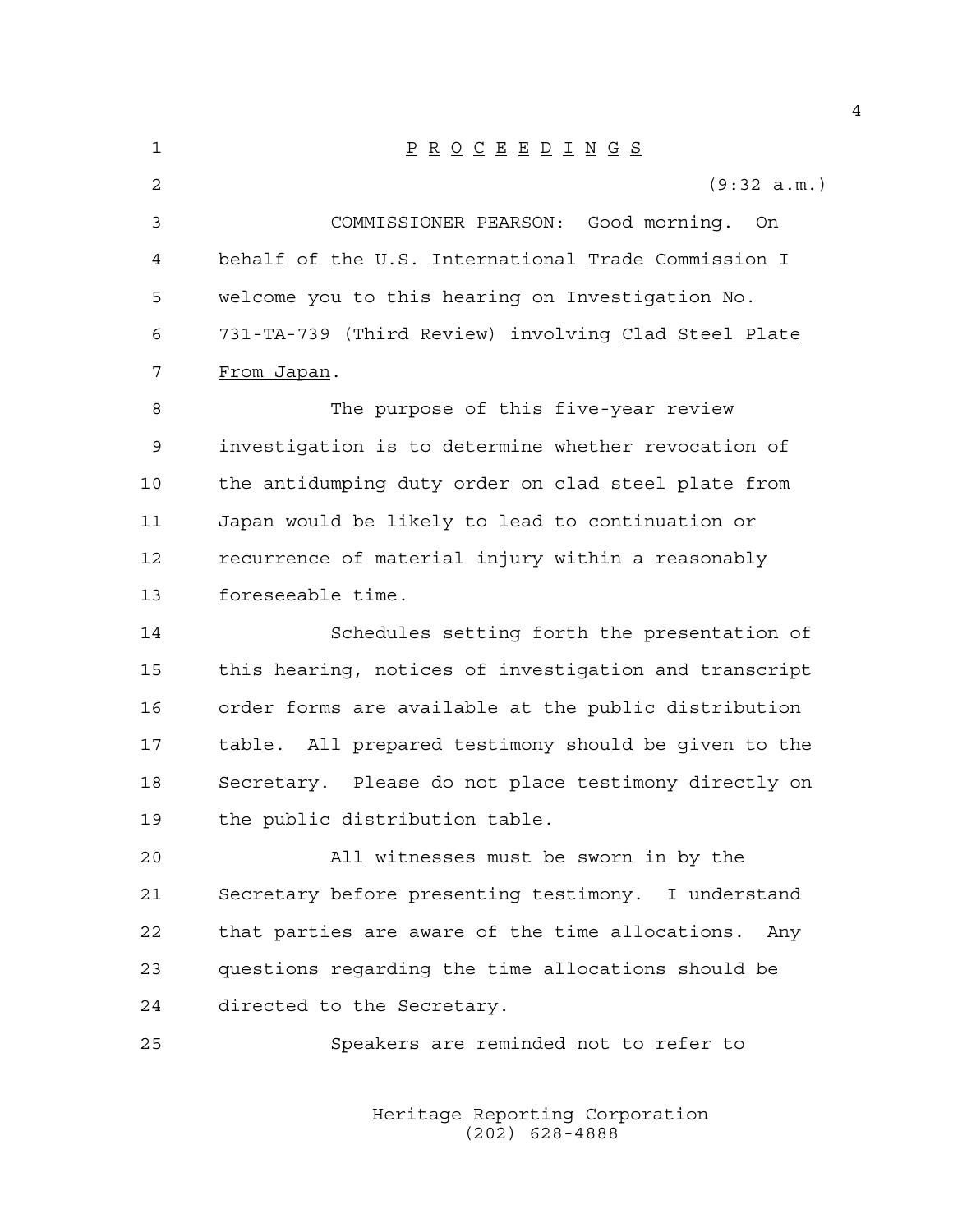1 business proprietary information in their remarks or 2 answers to questions. Please speak clearly into the 3 microphone, maybe more clearly than I'm doing now, and 4 state your name for the record for the benefit of the 5 court reporter. If you will be submitting documents 6 that contain information you wish classified as 7 business confidential, your requests should comply 8 with Commission Rule 201.6.

9 Mr. Secretary, as an initial preliminary 10 matter Chairman Williamson has asked me to express his 11 regrets at his necessary absence from today's hearing. 12 He is not recused. He will be participating fully, 13 and of course he will have access to the transcript 14 from this hearing.

15 So with that, Mr. Secretary, are there any 16 other preliminary matters?

17 MR. BISHOP: No, Mr. Chairman. 18 COMMISSIONER PEARSON: Very well. Let us 19 begin with opening remarks.

20 MR. BISHOP: Opening remarks on behalf of 21 those in support of continuation of the order will be 22 by Paul C. Rosenthal, Kelley Drye & Warren.

23 COMMISSIONER PEARSON: Good morning, Mr. 24 Rosenthal.

25 MR. ROSENTHAL: Good morning, Mr. Chairman

 Heritage Reporting Corporation (202) 628-4888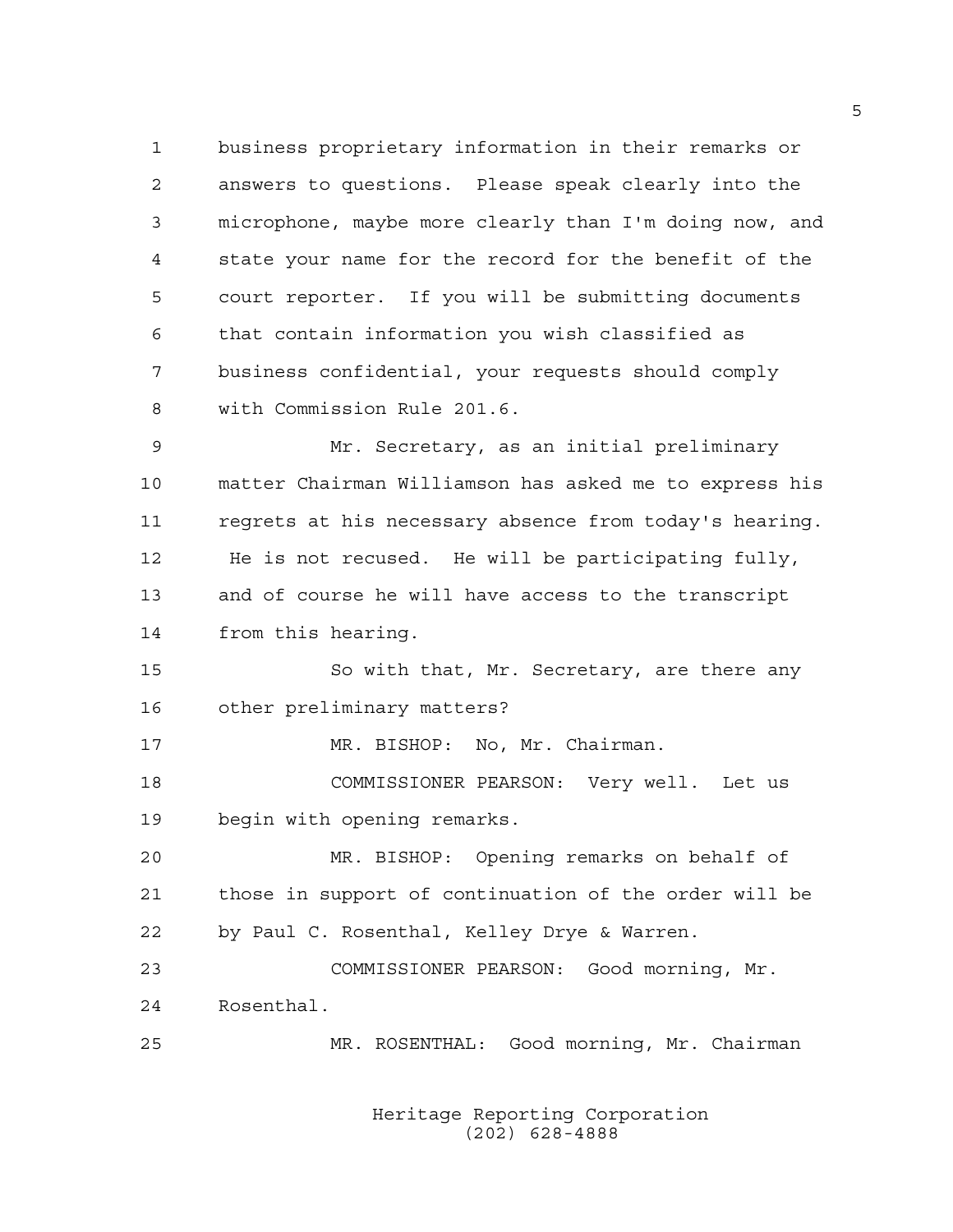1 and members of the Commission. I'd like to especially 2 acknowledge Commissioner Broadbent. It's nice to be 3 here in my first hearing before you. I've been 4 preparing for this for close to 30 years.

5 I'm Paul Rosenthal with Kelley Drye & 6 Warren. We serve as counsel for ArcelorMittal USA and 7 Dynamic Materials Corporation, domestic steel clad 8 plate producers that strongly support the continuation 9 of the antidumping order on clad plate imports from 10 Japan.

11 First a few words of context. Earlier this 12 week one of my European friends complained to me that 13 during the recent Presidential election campaign there 14 was no focus on the U.S. trading relationship with the 15 EU. The entire focus seemed to be on China. Not 16 surprisingly, though, I haven't heard that complaint 17 from my Japanese friends, and it's not because I don't 18 have any Japanese friends I just want to add. Rather, 19 I suspect that the Japanese exporters are happy to 20 have the focus be on China and the Chinese export 21 juggernaut that has been the subject of the U.S. 22 Government's attention largely in the last few years. 23 Yet when it comes to steel trade, we in the

24 United States should not lose our focus on Japan and 25 its continuing status as the largest exporter of flat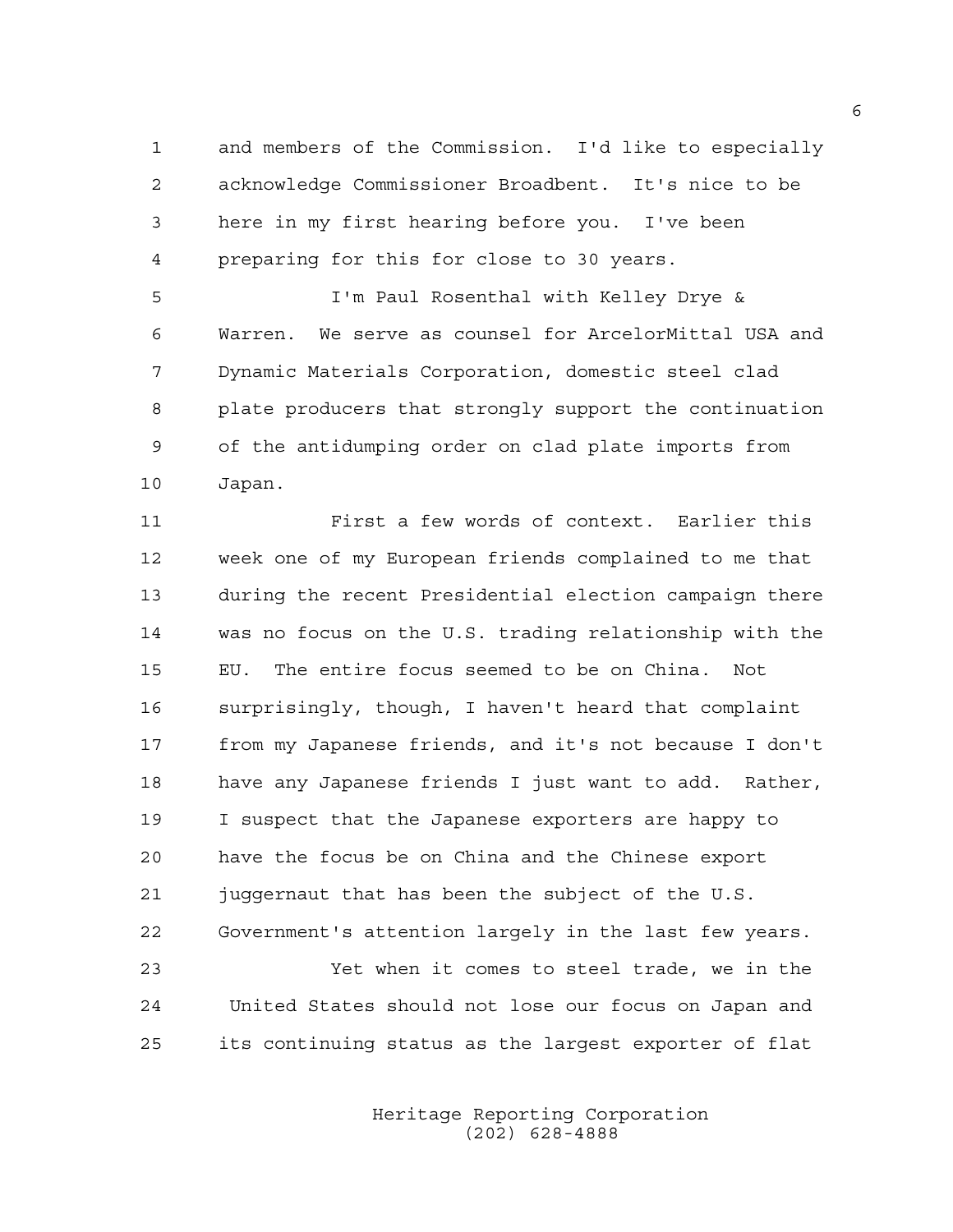1 steel products in the world. You don't get to be and 2 stay the largest flat steel exporter without being 3 very competitive in pricing, particularly in price 4 sensitive steel products.

5 This case on clad steel plate is a perfect 6 example of the domination by Japan of a particular 7 steel industry and the damage that dumped imports can 8 cause. The volume and market share of Japanese clad 9 plate imports surged in the three years before the 10 antidumping order was imposed. Underbidding by 11 Japanese producers and importers on large contracts 12 for clad steel plate caused significant price 13 suppression. As a result, the domestic industry 14 suffered from depressed sales and capacity 15 underutilization that led to poor overall financial 16 performance, operating losses and lost jobs.

17 Now, after years of being unable to sell 18 clad plate to the United States in the face of the 19 antidumping duty, Japanese producers would have you 20 believe that they have lost interest in all export 21 markets outside of Asia, including the United States. 22 They claim that even if unrestrained by the order, 23 the United States is not an attractive market for them 24 and that domestic demand for clad plate is not really 25 price sensitive.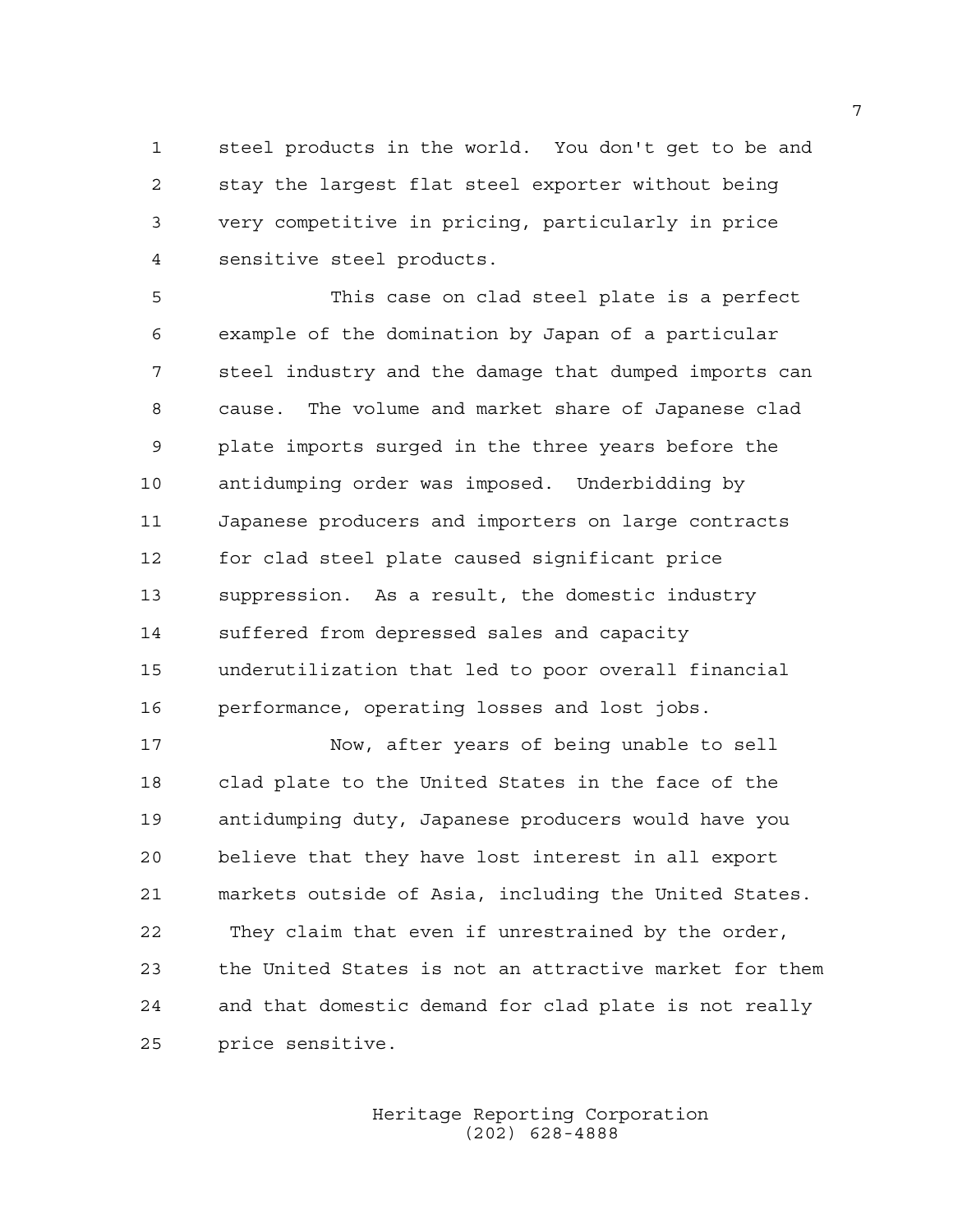1 But the Japanese export tiger has really not 2 changed its stripes. Japanese production capacity, 3 already large, has increased by nearly 10 percent over 4 the period of review to a massive level. Unused 5 capacity also increased steadily from 2006 to 2011, 6 with a huge amount of Japanese producers' capacity 7 sitting idle in 2012.

8 The high volume of unused Japanese capacity 9 demonstrate that Asia cannot absorb all the Japanese 10 producers' production despite their claims. Although 11 Japanese producers argue that demand growth is 12 concentrated in the Asian market, they have every 13 incentive to increase their capacity utilization even 14 by a small percentage by exporting to the United 15 States if the order is revoked. Japanese unused 16 capacity alone would destroy the U.S. industry even 17 without Japanese producers shifting any volume away 18 from existing export markets, particularly in Asia.

19 Japanese producers have also become more 20 export oriented not only over the period of review, 21 but since the original investigation. They have 22 demonstrated an ability to quickly shift sales among 23 export markets on a year-on-year basis. In fact, 24 despite the claims of disinterest in the United 25 States' market, Japanese producers maintain multiple

> Heritage Reporting Corporation (202) 628-4888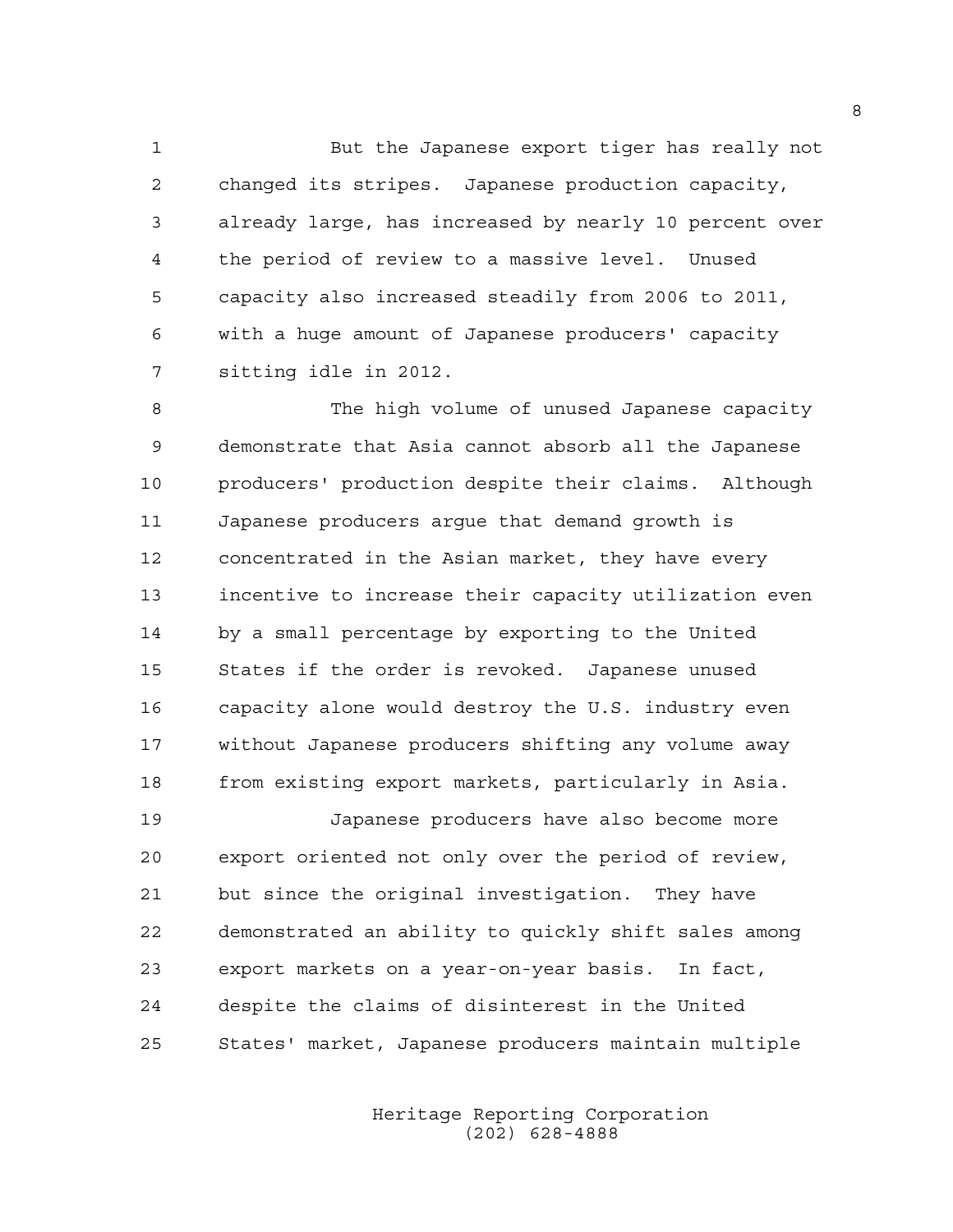1 sales offices in the United States selling nonsubject 2 clad plate in the U.S. market.

3 Moreover, the Japanese producers have sold 4 clad plate to our neighboring markets in Canada and 5 South America. I ask you is it really credible that 6 Japanese producers would sell subject imports to 7 Canada and South America and nonsubject clad plate to 8 the U.S. market, but would not sell subject clad plate 9 into the larger U.S. market if they had the 10 opportunity?

11 Information available to the domestic 12 industry shows that Japanese producers engage in 13 significant underselling behavior in third country 14 markets. While Japanese producers claim that the 15 United States' bidding process is too complex for them 16 to participate, the same Japanese producers 17 successfully took part in domestic market bidding 18 during the original investigation and underbid 19 domestic producers.

20 Domestic purchasers overwhelmingly stated in 21 their questionnaire response that price is very 22 important and one of the top three major purchasing 23 factors. There's every reason to believe they would 24 do the same now to dominate this price sensitive 25 market if the Japanese dumping order is revoked.

> Heritage Reporting Corporation (202) 628-4888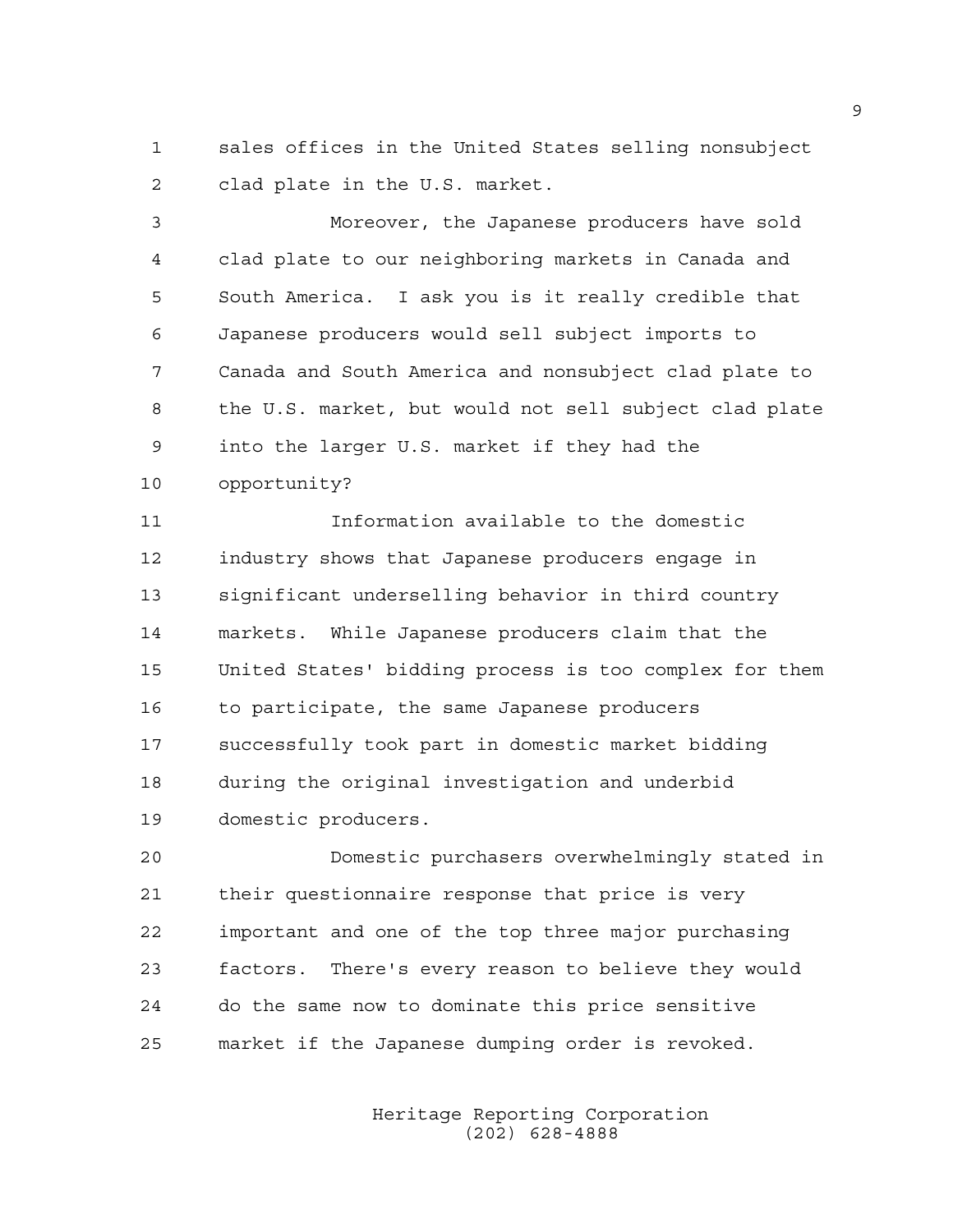1 The domestic industry and the Japanese 2 producers do agree on one thing. Domestic demand is 3 down. The significant decline in U.S. demand has 4 affected production, shipments, revenues and 5 employment within the domestic industry. All the 6 trade and financial indicators have fallen in recent 7 years.

8 Facing unfair competition from Japan now 9 would have disastrous effects on U.S. producers. It 10 is no exaggeration to say that revocation of the 11 dumping order will lead to the demise of this very 12 small and price sensitive industry. Thank you.

13 MR. BISHOP: Opening remarks on behalf of 14 those in opposition to the continuation of the order 15 will be by William Moran, White & Case.

16 COMMISSIONER PEARSON: Good morning, Mr. 17 Moran.

18 MR. MORAN: Good morning, Mr. Chairman and 19 members of the Commission. It's been a while since 20 I've been here, so it's good to be back home. For the 21 record, my name is William Moran. I'm from the Tokyo 22 office of White & Case, and we are counsel to the 23 Japanese producers, JFE Steel, Japan Steel Works and 24 NSSC in this proceeding.

25 The record evidence in this review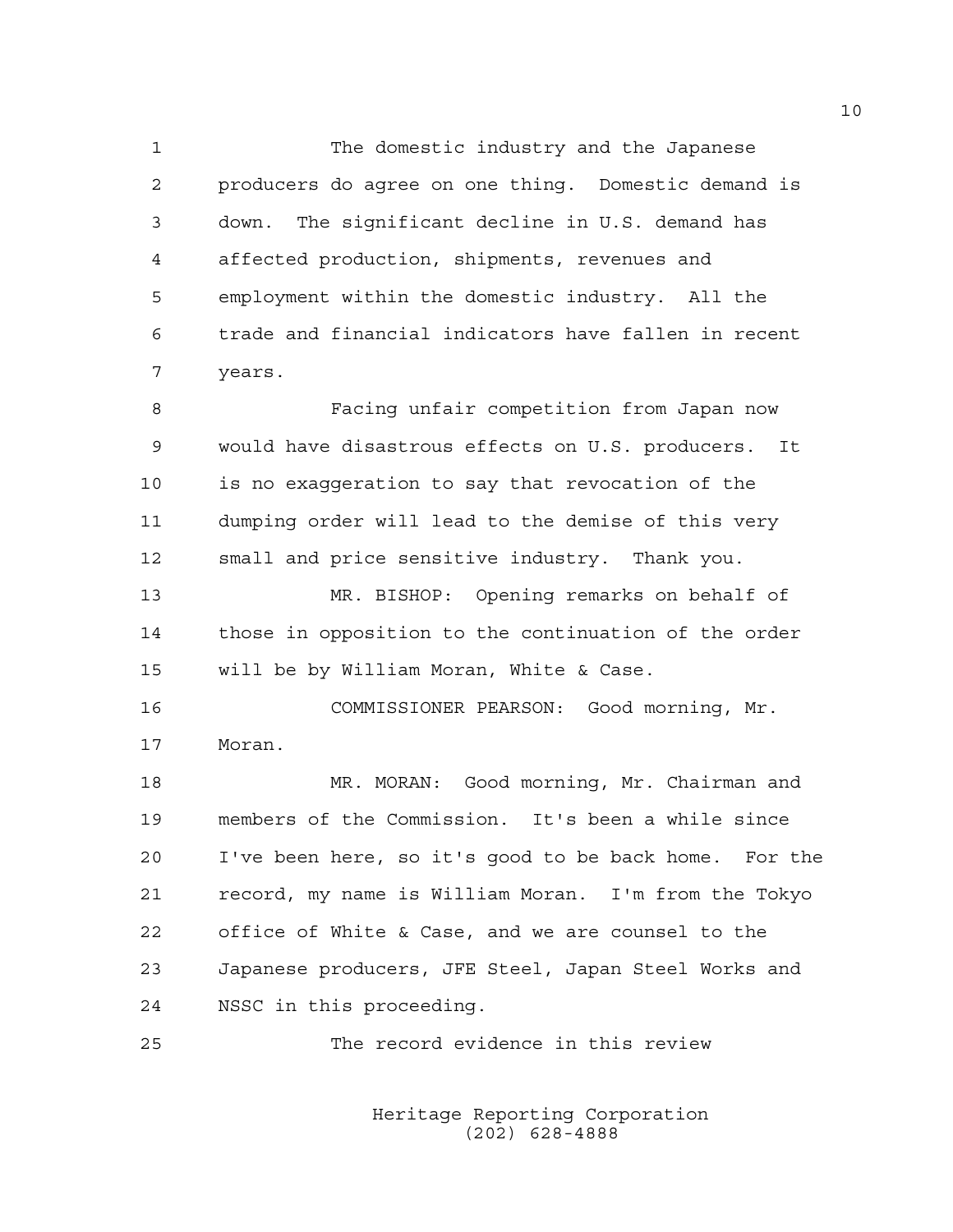1 demonstrates that the global market dynamics for the 2 sale of clad steel plate have changed dramatically 3 since the original investigation in 1995 and 1996. As 4 we have demonstrated in the prehearing submission, the 5 key shift is the concentration of demand for clad 6 steel plate in Asia.

7 According to U.S. Customs statistics, for 8 example, U.S. exports of clad steel plate to Asia in 9 2011 exceeded 5,000 tons, which is roughly equivalent 10 to total U.S. apparent consumption last year. 11 Similarly, European producers also have focused on 12 Asia, exporting more than double this amount to the 13 Asian market alone. More starkly, over 99 percent of 14 Japanese clad steel plate shipments in 2011 stayed in 15 Asia, including the Japanese domestic market.

16 In contrast, imports into the United States 17 from all sources, including European suppliers on 18 which there is no dumping order in place into the 19 United States, have fallen dramatically. In 2011, 20 U.S. Customs statistics show that less than 150 tons 21 of imports into the United States enter into the 22 United States from all sources, including Europe.

23 In contrast, the European producers alone 24 exported nearly 30,000 tons to all other markets in 25 2011, but the European portion of imports into the

> Heritage Reporting Corporation (202) 628-4888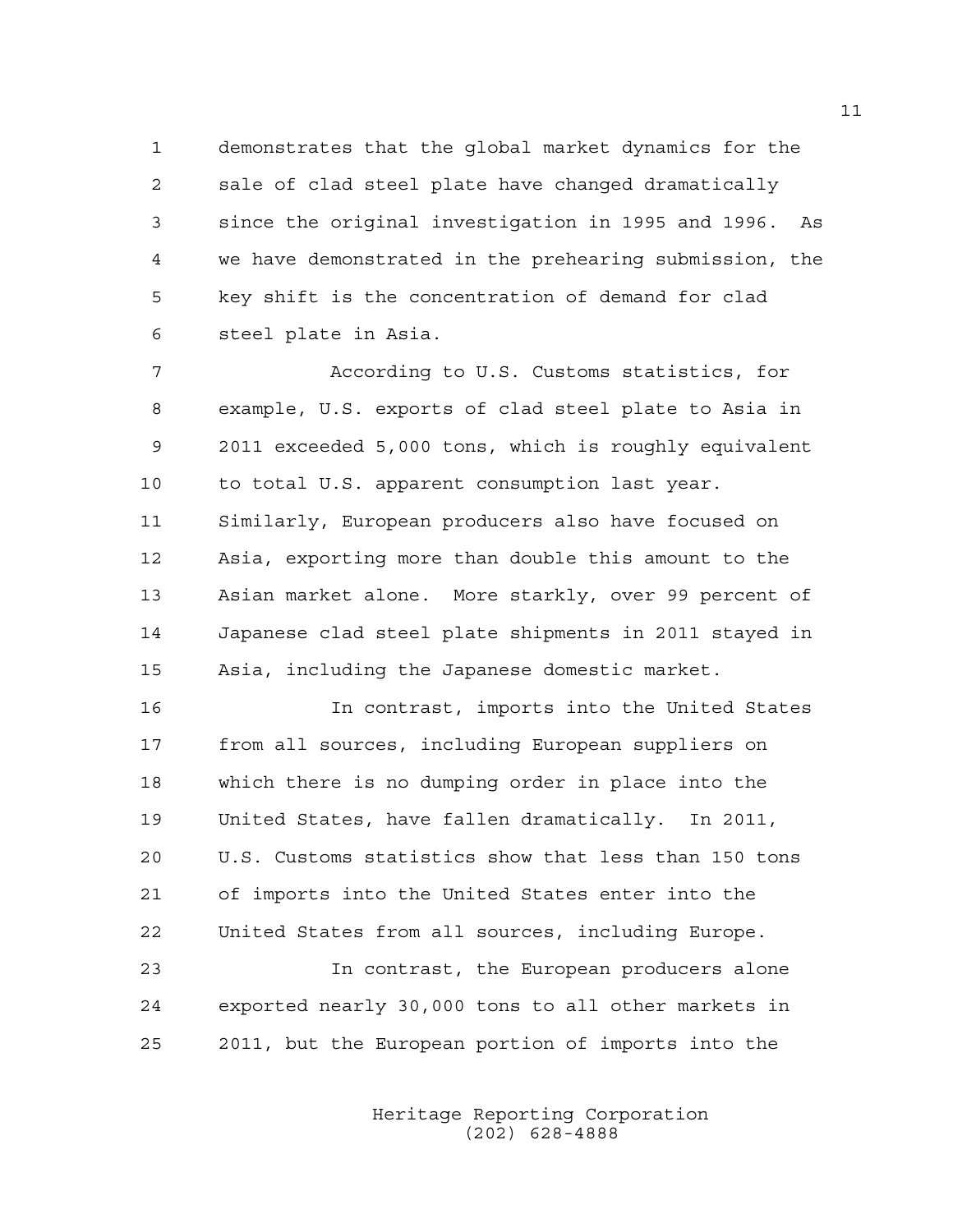1 United States was approximately 50 tons -- 50 tons -- 2 in 2011. If the U.S. market were so attractive as the 3 U.S. producers have argued, certainly there would be 4 more imports from other sources that face no restraint 5 from an antidumping duty order.

6 This demonstrates that the Asian market is 7 viewed globally and nearly universally as the key 8 market. All indications point to the conclusion that 9 demand in Asia will only continue to grow. DMC, for 10 example, recently highlighted this expectation that 11 demand in Asia will expand and that DMC is continuing 12 with its expansion into Asia.

13 In February of this year, DMC's president 14 stated that DMC's explosive metal working segment is 15 evaluating opportunities in Asia for the establishment 16 of manufacturing capacity and a broader sales and 17 marketing presence. Such pronouncements stand in 18 stark contrast to the bleak portrayal of the clad 19 steel plate business made by the U.S. producers in 20 their prehearing brief.

21 In this strong Asian market environment, the 22 Japanese producers have little incentive to turn from 23 this huge and expanding market to make the effort to 24 develop sales channels to the United States. Mr. 25 Asano will explain later today why it would not make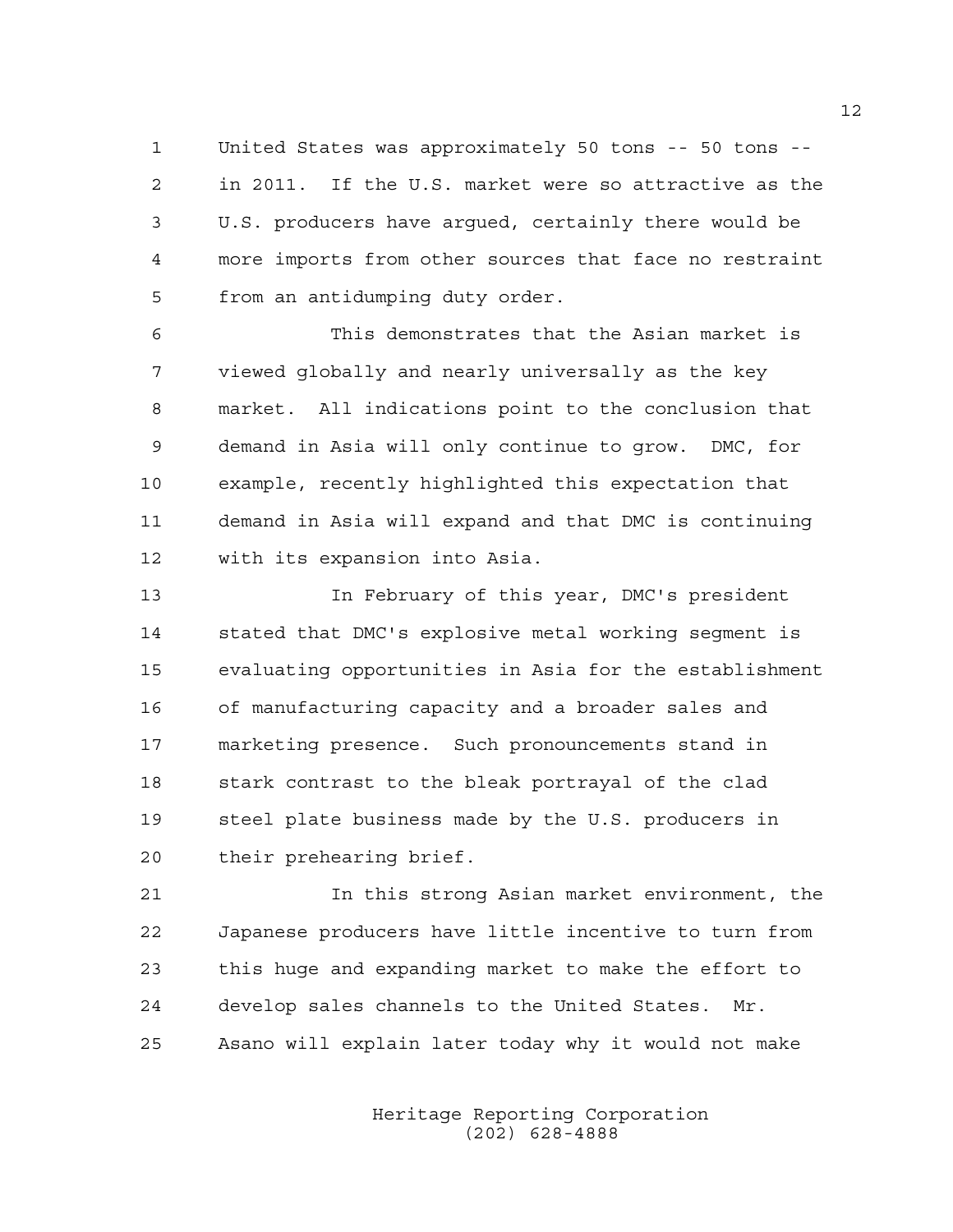1 sense for the Japanese producers to pull resources 2 from Asia to try to establish sales to the U.S. 3 market.

4 Therefore, we respectfully submit that the 5 record evidence demonstrates that the Commission 6 should find that revocation of the antidumping duty 7 order on clad steel plate would not be likely to lead 8 to the continuance or recurrence of injury to the 9 domestic injury. Thank you.

10 COMMISSIONER PEARSON: Mr. Secretary, are we 11 ready for the opening panel, for the first panel? 12 MR. BISHOP: Yes, Mr. Chairman. Would the 13 first panel, those in support of the continuation of 14 the order, please come forward and be seated? 15 Mr. Chairman, all witnesses have been sworn. 16 (Witnesses sworn.)

17 COMMISSIONER PEARSON: I've never before 18 been involved in a hearing on clad plate, but still I 19 see familiar faces so I guess this is good. Mr. 20 Rosenthal, please proceed when you're ready.

21 MS. CANNON: Thank you, Mr. Chairman. Our 22 first witness this morning will be Mr. Insetta. 23 MR. INSETTA: Good morning. It's good to 24 see you again. Good morning. My name is Bob Insetta, 25 and I am the Director of Specialty Plate for

> Heritage Reporting Corporation (202) 628-4888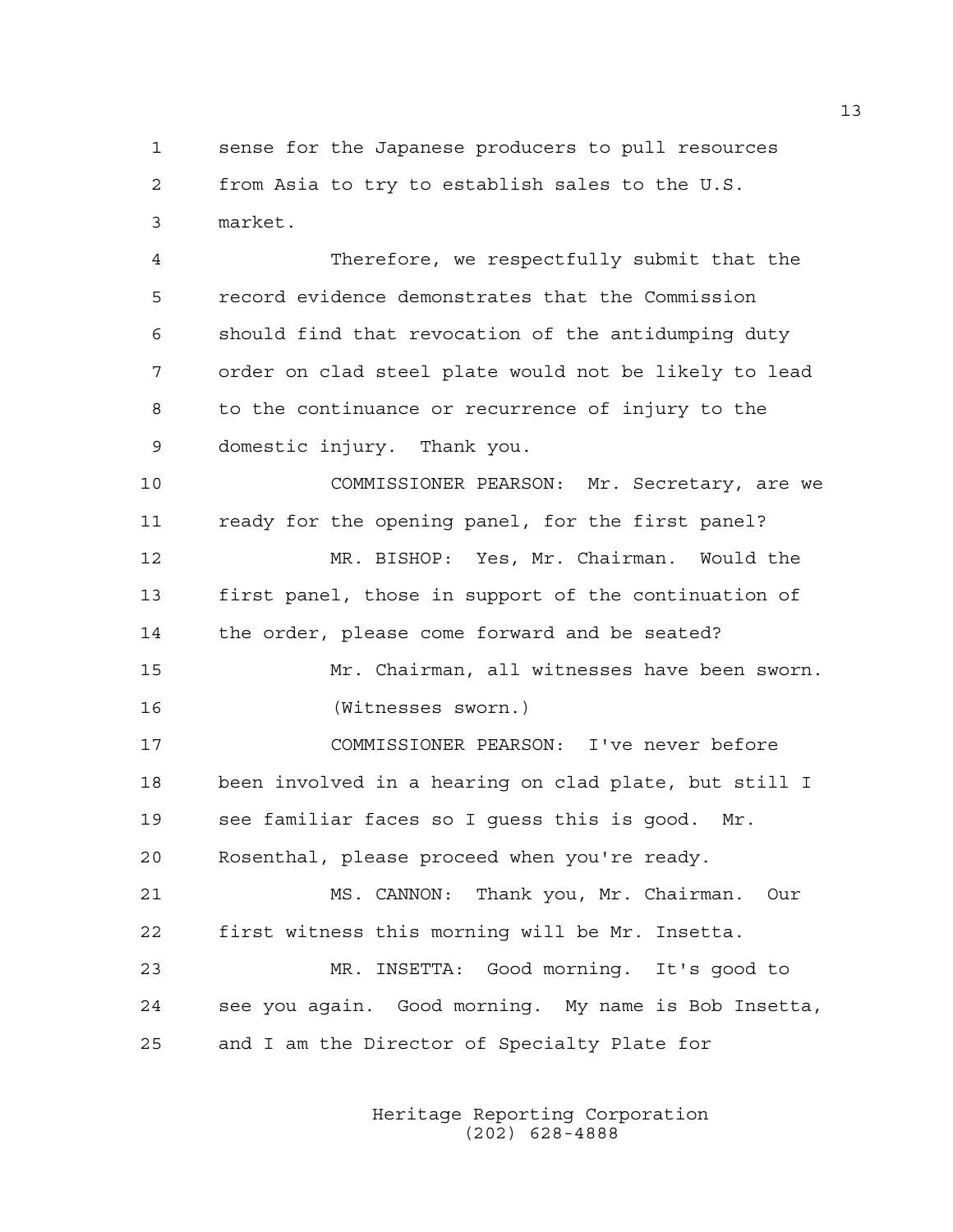1 ArcelorMittal USA. I appreciate the opportunity to 2 testify before you today about the importance to our 3 company of the antidumping order on clad steel plate 4 from Japan.

5 My experience with plate products began 33 6 years ago with Lukens Steel Company. During the last 7 three decades, I have been significantly involved with 8 sales and marketing of plate products. Most recently 9 and during the period of review, I have been based at 10 ArcelorMittal USA's Coatesville, Pennsylvania, 11 facility. I am responsible for directing strategic 12 marketing, establishing pricing and obtaining 13 competitive market intelligence for our plate 14 products, including clad.

15 In the last five years, I have seen the 16 benefits of the antidumping order on our clad plate 17 business. The order has kept underpriced and unfairly 18 traded Japanese clad plate out of the U.S. market. 19 Without Japanese imports flooding the U.S. market, we 20 have been able to sell more of our product at higher 21 prices and keep the doors open at our Coatesville clad 22 plate facility.

23 There is no question that if the order is 24 revoked Japanese dumping will resume and injury to our 25 industry will recur. We will likely see unacceptable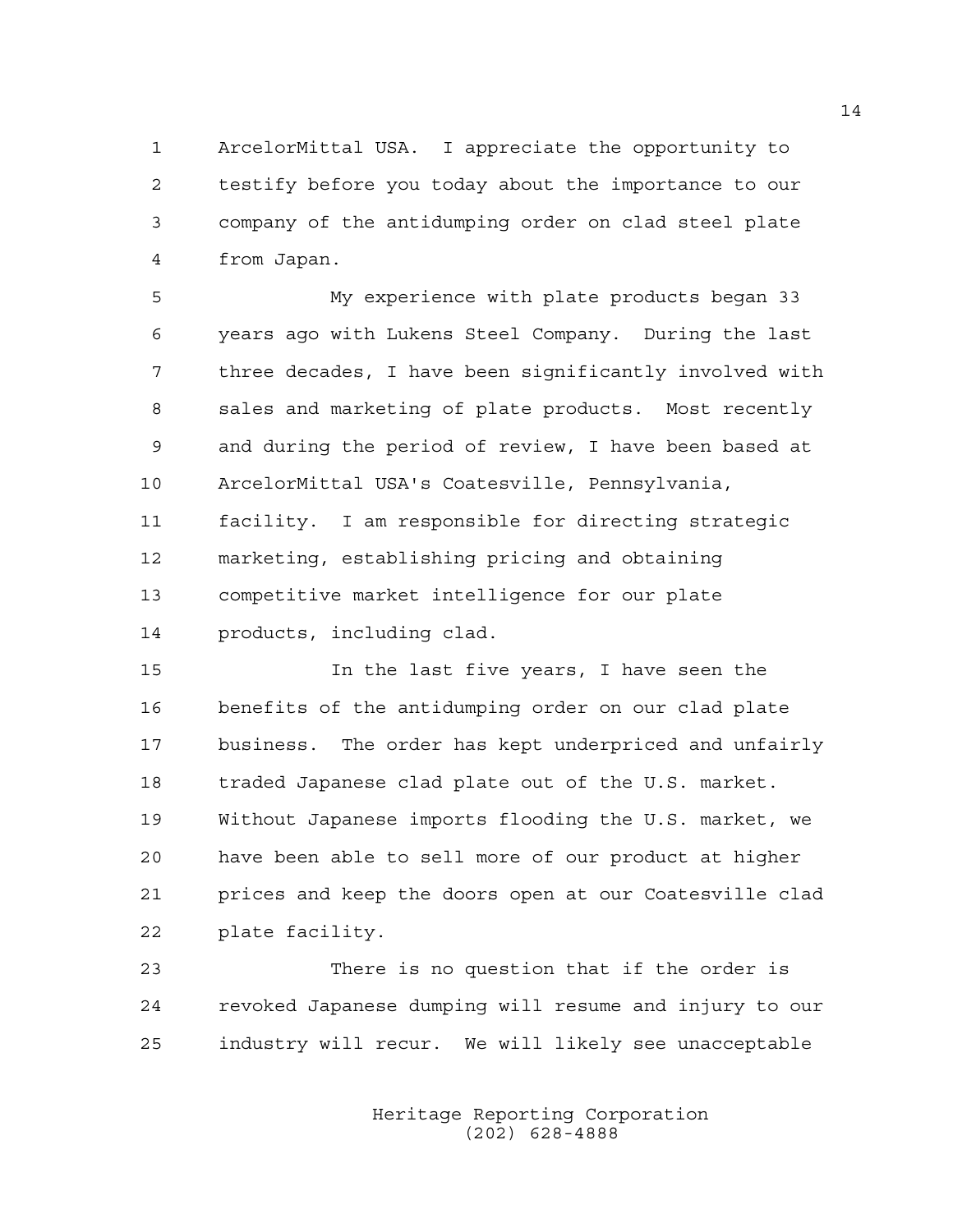1 drops in prices, volume and profits that will likely 2 determine whether ArcelorMittal continues to produce 3 clad plate in the United States.

4 The recent recession affected the heavy 5 industrial projects on which our clad plate business 6 depends, especially in the petroleum, refining and 7 power generation sectors. Economic growth remains 8 slow, and new projects are not plentiful. That is not 9 expected to change in the foreseeable future.

10 ArcelorMittal USA already has experienced a 11 number of challenging years during the review period. 12 We continue to see overall shrinking of demand in the 13 domestic clad plate market. Decreased demand makes 14 our company and the U.S. industry vulnerable to 15 underpriced imports from Japan were they to return to 16 the U.S. market.

17 The decline in demand for clad plate in the 18 United States is due to several factors. In the 19 petroleum refining industry, for example, it has 20 become common to import finished products like coke 21 drums rather than the clad plate required to make 22 those coke drums. We also continue to compete with 23 alternative materials like stainless steel and 24 nonmetallic products, including fiberglass.

25 Tougher environmental regulations have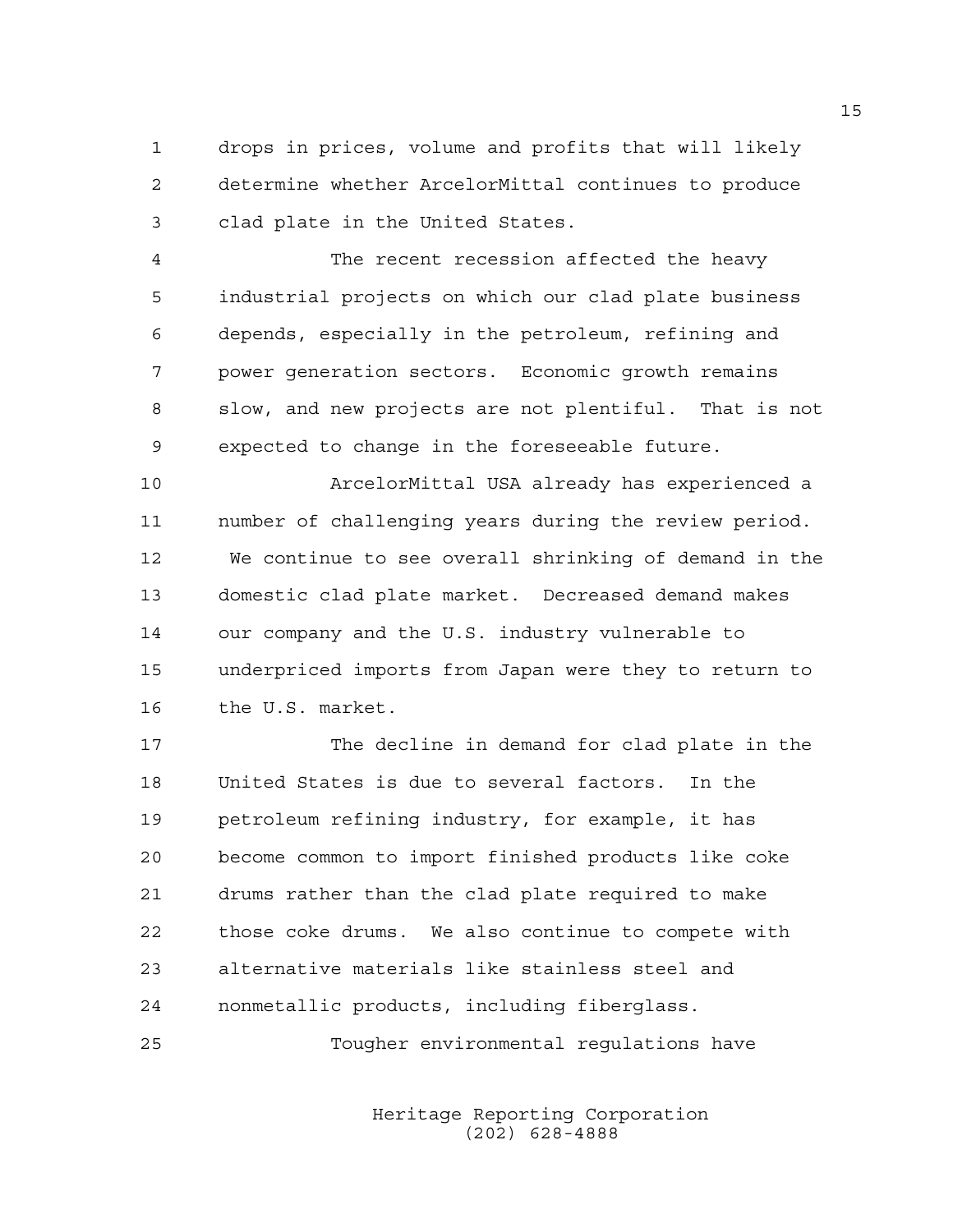1 created an uncertain future for coal-fired power 2 plants, another important customer for us. A major 3 end use market for the clad plate industry has long 4 been chemical and petroleum refining vessels, but 5 those vessels are now smaller than they were in years 6 past, meaning that there is lower volume of clad 7 required to produce those vessels.

8 Overall, the U.S. clad plate industry has 9 seen business decline, not expand. The demand decline 10 is not limited to the United States. The European 11 Union is in an economic recession and continues to 12 face debt crises. Asian demand for clad plate has 13 weakened, and global shipbuilding orders have 14 plummeted. As the demand for clad plate in the U.S. 15 market has declined, our capacity utilization has 16 fallen. We are more than able to increase production 17 should demand increase.

18 While there are some indications that global 19 demand for clad plate may grow in the long term, we do 20 not expect that demand to increase in the next two 21 years due to global economic conditions. Even if 22 small, short-term increases in demand exceed our 23 expectations, the Japanese oversupply is so great that 24 any increase in demand, however big and wherever it 25 may be, will not be able to absorb it.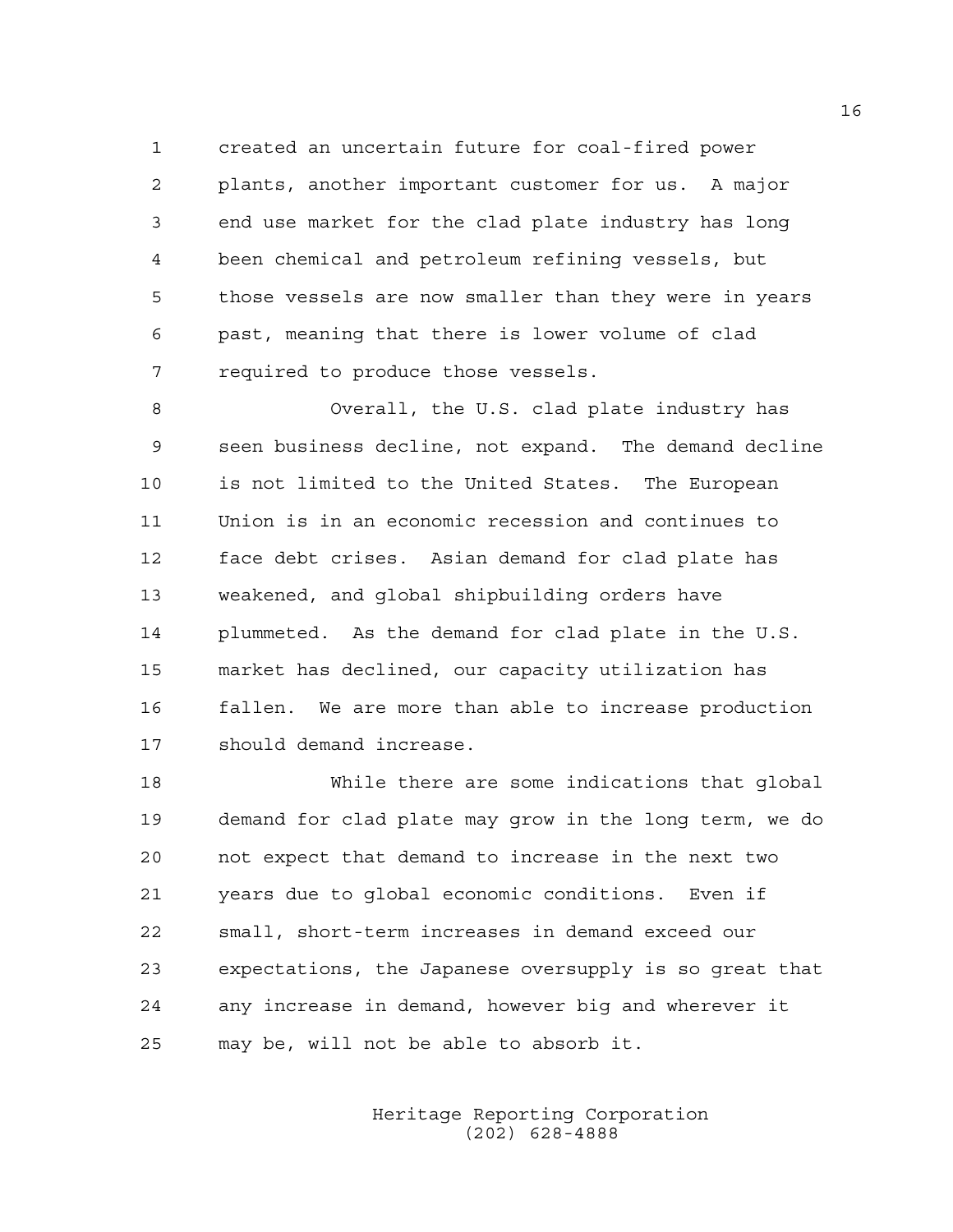1 The industrial and large capital projects 2 that use clad plate may take years from the time of 3 the initial inquiry to the time the required clad 4 plate is actually ordered, and this is due to 5 development, financing and procurement schedules. 6 There is little opportunity for business outside of 7 this lengthy competitive bid process. For that 8 reason, significant underselling by Japan of the type 9 we saw before the order was imposed can keep U.S. clad 10 plate production facilities like Coatesville dark for 11 long periods of time.

12 These market conditions have affected our 13 business decisions regarding employment. We had to 14 reduce the size of the production workforce quite a 15 bit between 2007 and 2010. While we were able to 16 bring on some workers in 2011, production employment 17 in our clad plate facility never got back to our 18 earlier levels. Production workers at our facility 19 have also experienced an overall reduction in hours 20 worked since 2007.

21 Nothing in the market leads me to believe 22 that conditions will allow us to significantly 23 increase our workforce any time soon. On top of all 24 of this, Japan has a very large clad plate industry 25 with significant overcapacity, and Japanese producers

> Heritage Reporting Corporation (202) 628-4888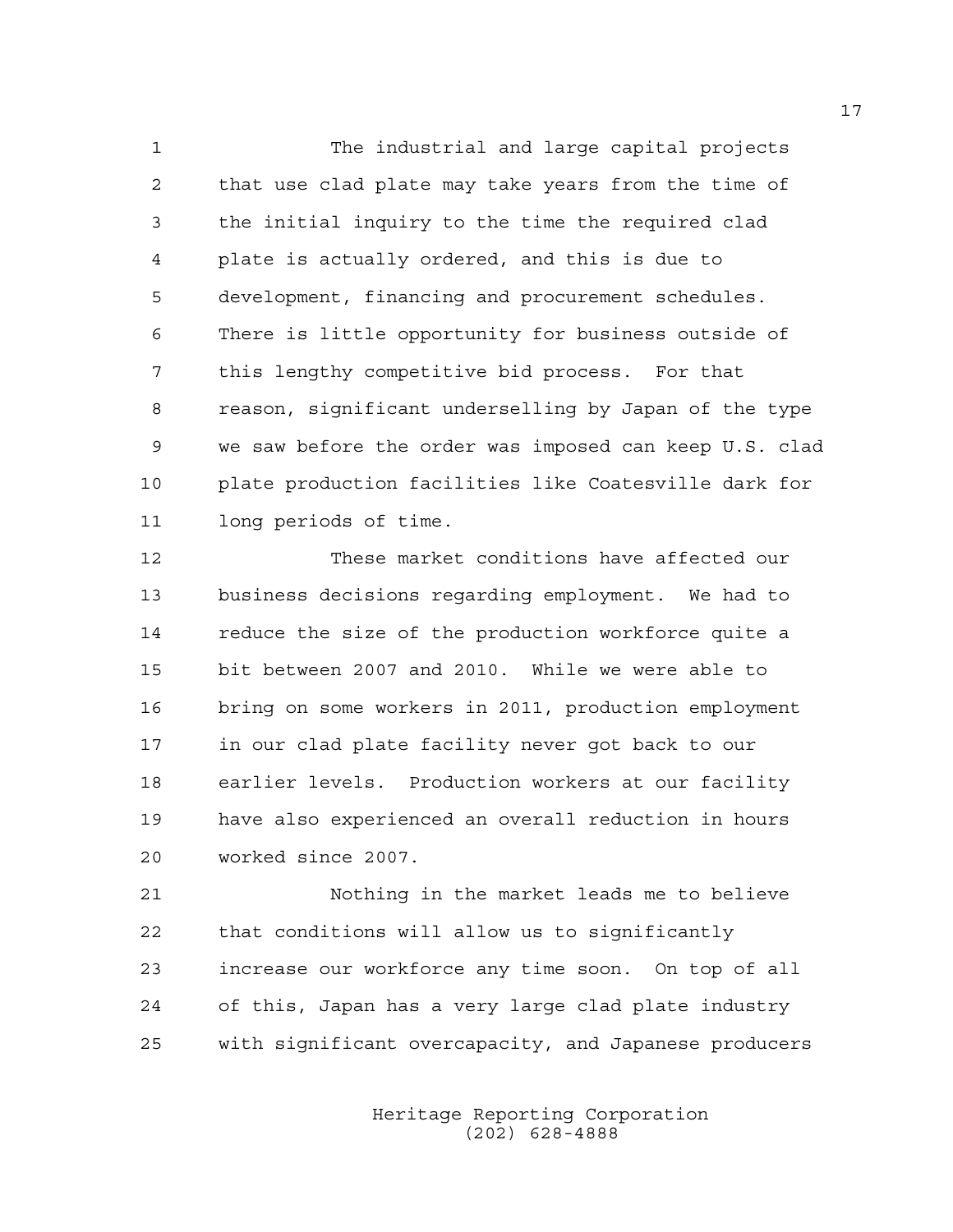1 continue to add to that capacity even while decreasing 2 production.

3 So where are increasing volumes of clad 4 plate going to go? Even a fraction of the unused 5 capacity -- a fraction of the unused capacity in Japan 6 -- is enough to absolutely dominate consumption in the 7 United States with capacity to spare. If that 8 capacity were free to enter the United States without 9 the order imposed by this case, it likely would do so 10 in huge volumes and at prices that would destroy the 11 U.S. industry.

12 As you know, this is not the first time the 13 Commission has looked at dumped Japanese clad plate 14 imports. In fact, in 1982 dumping duties were imposed 15 against Japanese clad plate. The similarities in the 16 market conditions between that investigation and this 17 one are striking. We thought we had resolved our 18 problems with dumped imports from Japan after the 19 order in the earlier case was imposed, but several 20 years after that order was revoked the Japanese 21 product returned to our market at dumped prices again, 22 leading to this order.

23 If this order is revoked, I expect the same 24 unfair pricing behavior by Japan, just as when there 25 were no restraints on Japanese clad plate imports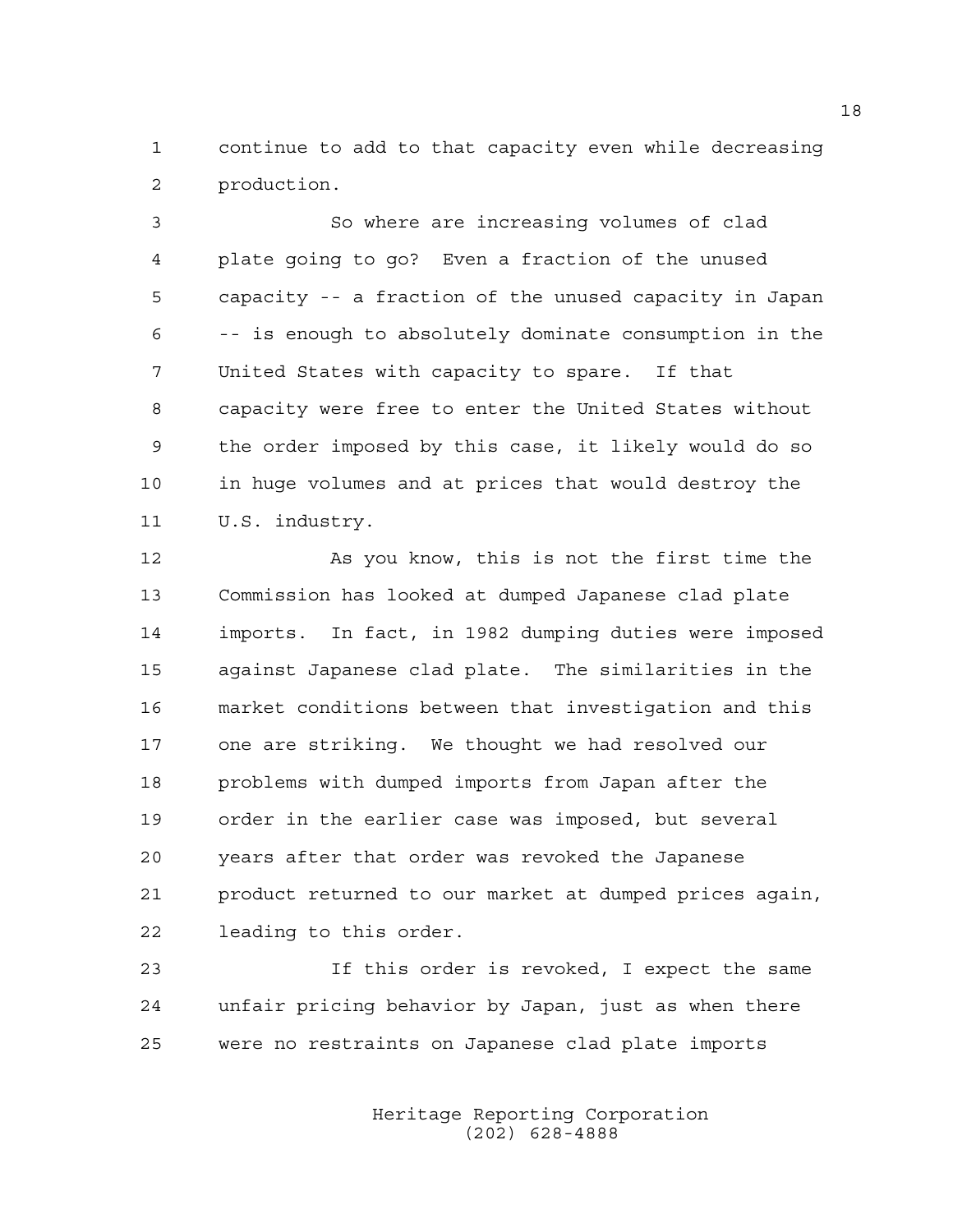1 prior. Having the order in place has allowed the 2 domestic clad plate industry to weather the storm. In 3 fact, ArcelorMittal USA has plans to make capital 4 investments in the clad plate production area related 5 to key equipment like welding machines. We would not 6 even consider such reinvestment for our clad plate 7 product line were it not for the antidumping order and 8 its positive effects on the industry as a whole. If 9 that order is removed, however, those planned 10 investments likely will not be possible.

11 Clad plate is an important part of 12 ArcelorMittal's business, but the health of our clad 13 plate operation is delicate. Had the antidumping 14 order not been in place, we would be in far worse 15 shape than we are today, even if we were still in the 16 business. The order was instrumental in creating the 17 right conditions to prevent the U.S. economic collapse 18 from having an even greater impact on our business.

19 If the discipline of the order is removed 20 and large volumes of low-priced imports return, which 21 I am convinced would happen, we anticipate significant 22 resulting operating losses that we may not be able to 23 survive. On behalf of my company, I urge you to keep 24 this order in place. Thank you.

25 MS. CANNON: Our next witness will be Mr.

 Heritage Reporting Corporation (202) 628-4888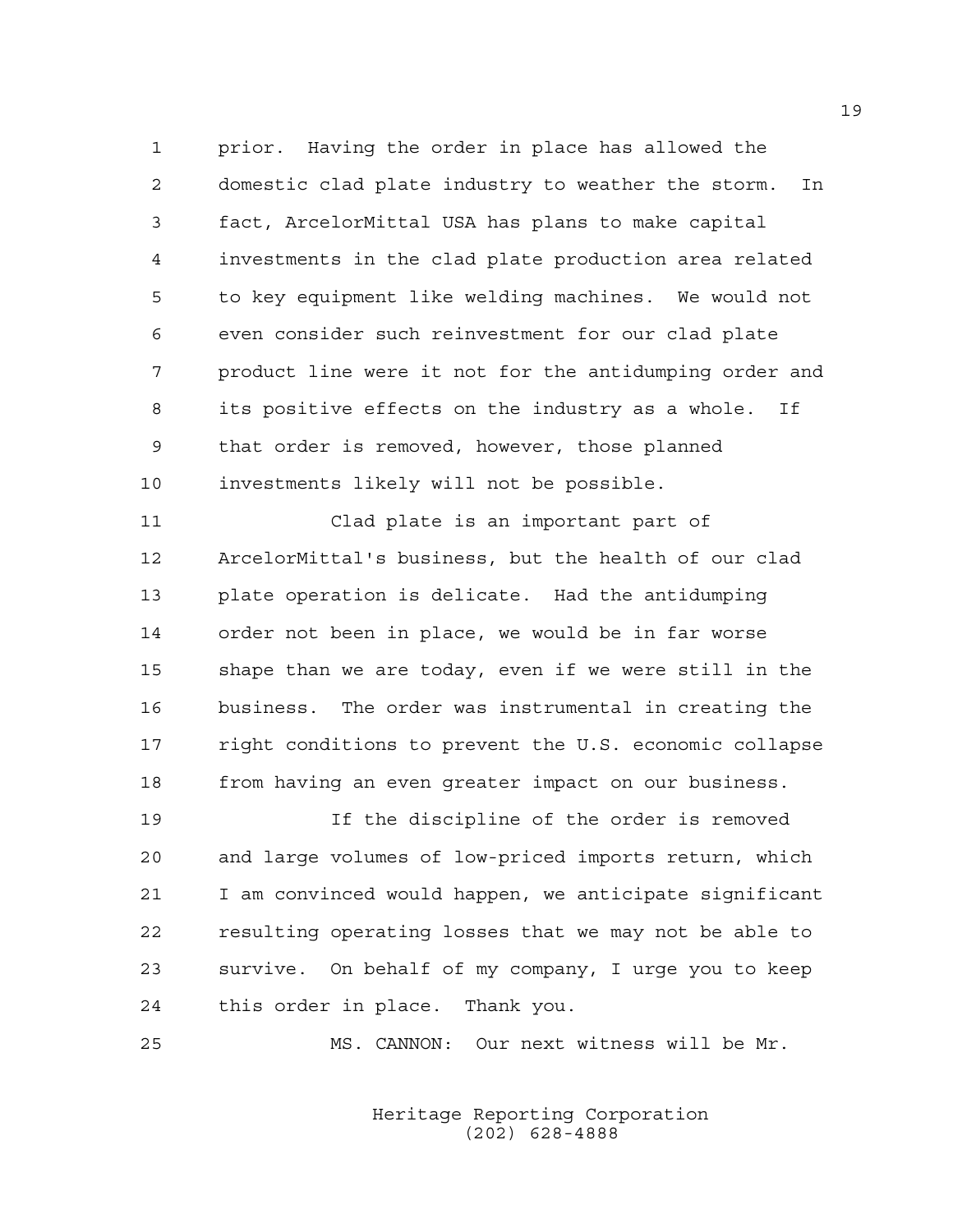1 Insetta. I'm sorry. Will be Mr. Nicol.

2 MR. NICOL: Good morning. I'm Jeff Nicol, 3 and I'm the Senior Vice President and General Manager 4 of Dynamic Materials or DMC. I've been with DMC now 5 for four and a half years. In addition to our U.S. 6 clad plate operations in Mount Braddock, Pennsylvania, 7 DMC has two operating bonding facilities in Europe, 8 and I am responsible for all aspects of DMC's cladding 9 operations and sales in both the United States and 10 worldwide.

11 DMC produces a high quality clad plate 12 product at our Mount Braddock facility. We 13 manufacture a wide range of sizes and materials of 14 clad plate for both domestic and the export markets. 15 We appreciated the opportunity to host members of the 16 Commission and staff at our facility earlier this 17 year. For those of you who could not make the trip, 18 we gave the staff a video of the explosion-bonding 19 process, and we hope you were able to watch it as it 20 shows our production process in some very nice detail.

21 I understand that some Commissioners and 22 staff also traveled to the ArcelorMittal facility to 23 see their roll-bonding process. I hope you came away 24 from those tours understanding that while 25 ArcelorMittal and DMC production processes are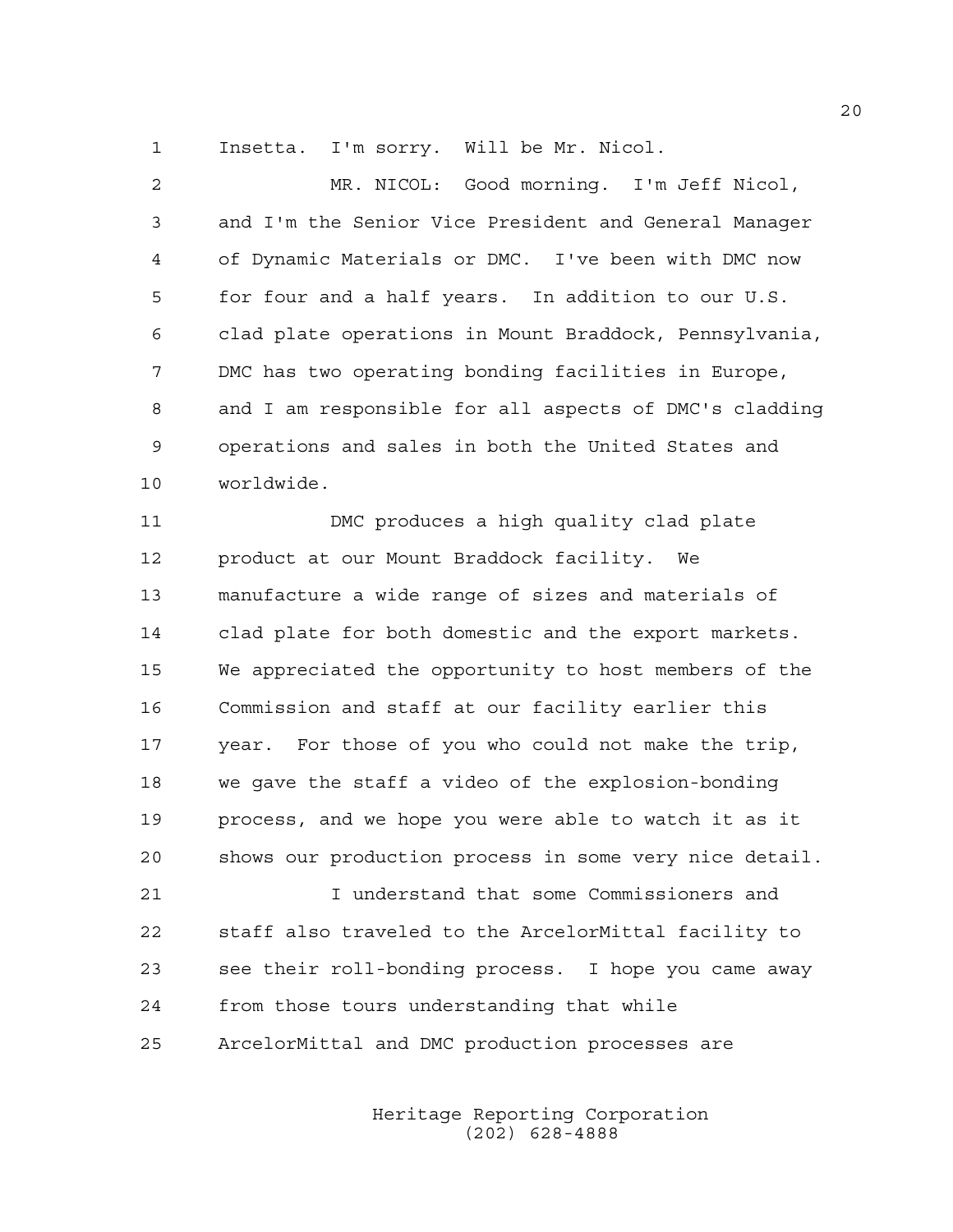1 different, the vast majority of what we produce is 2 very interchangeable.

3 All producers of clad plate are 4 metallurgically bonding together, cladding alloy plate 5 for corrosion resistance with a carbon steel backer 6 for strength. DMC competes with ArcelorMittal and 7 other roll bonders in the U.S. market on a regular 8 basis for the same orders. DMC also competes with 9 both roll bonders and explosion bonders for the same 10 sales in our export markets. As Mike Blakely will 11 explain to you in a few minutes, that includes 12 significant competition with the Japanese plate 13 producers.

14 For a large combination of materials, 15 customers are largely indifferent to whether they 16 purchase a roll-bonded or explosion-bonded product. 17 Even though most Japanese clad plate producers use the 18 roll-bonding method, they will compete for sales 19 directly with DMC in the U.S. market, just as they do 20 now in other export markets, if this order is removed.

21 Clad plate is sold to pressure vessel 22 manufacturers and other fabricators for use in the 23 chemical/petrochemical industries, as well as for 24 shipbuilding, pulp and paper making and other 25 industrial and defense applications. Price is a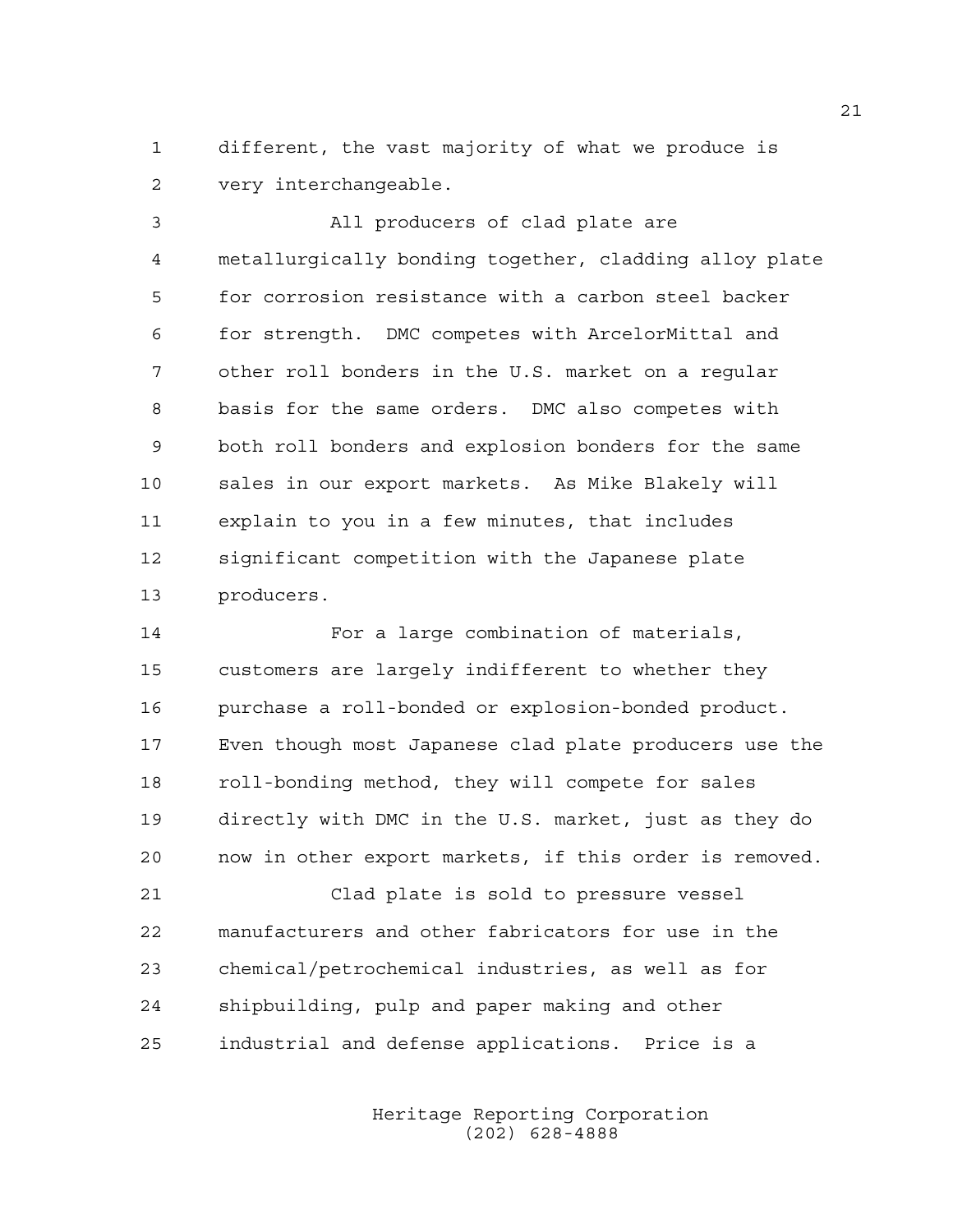1 critical part of our customers' decision to buy clad 2 plate rather than a solid alloy. They want the best 3 material at the lowest possible cost to achieve the 4 necessary mechanical, structural and corrosion 5 resistent qualities.

6 The fabricator ordering the plate often has 7 bid or is bidding on a project to supply a finished 8 pressure vessel or other structure. These bids may be 9 to downstream users or construction companies. 10 Purchasers expect that all bidders will meet the 11 specification and the delivery schedule, so price 12 becomes the critical factor to the customer.

13 I'm very concerned about what will happen to 14 prices and revenues in our market if the antidumping 15 order is revoked. We have found the Japanese 16 producers of clad plate to be the most consistently 17 aggressive in pricing of all of our competitors in 18 every market in which we face them. Fortunately, we 19 have not had to face this aggressive pricing from the 20 Japanese producers in the U.S. in recent years due to 21 the antidumping order. If you revoke the order, I 22 have no doubt they will resume their unfair pricing 23 behavior in competing with us here.

24 Japan is the largest producer and exporter 25 of clad plate in the world. Japanese producers have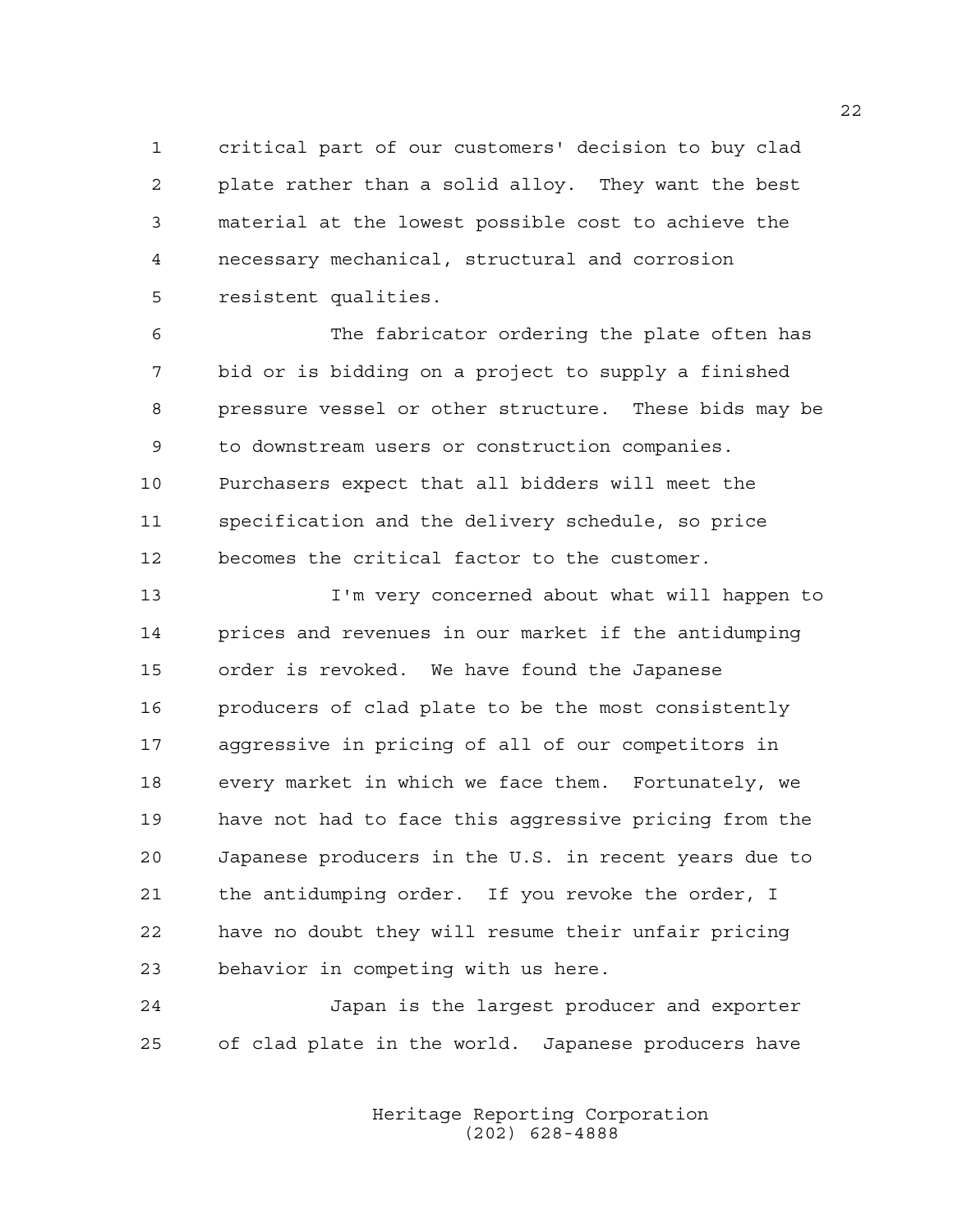1 massive overcapacity that must be exported. Your 2 report shows the Japanese industry with a staggering 3 65,000 tons of excess capacity. That is a truly 4 concerning number. World demand for clad plate could 5 not possibly expand enough over the next few years to 6 even come close to filling the Japanese mills' excess 7 capacity.

8 Europe is currently in a state of recession 9 and is not likely to be an expansion market for 10 Japanese clad plate. Shipbuilding, which has been a 11 major market for the Japanese producers, is down 12 worldwide. The Japanese producers have already 13 saturated the major Asian markets like Korea, and 14 local competition in these markets will begin to 15 displace Japanese tons. For example, Korea plate 16 producer Hanwha has tripled its production over the 17 last five years.

18 The United States is the only other large 19 market within their normal sphere of commercial 20 operations to which they do not already ship. With 21 average consumption of clad plate in the U.S. market 22 running at only about 5,000 tons per year over the 23 last three years, just a small part of Japanese excess 24 plate capacity would be enough to swallow the entire 25 U.S. market. If the antidumping order is revoked, we

> Heritage Reporting Corporation (202) 628-4888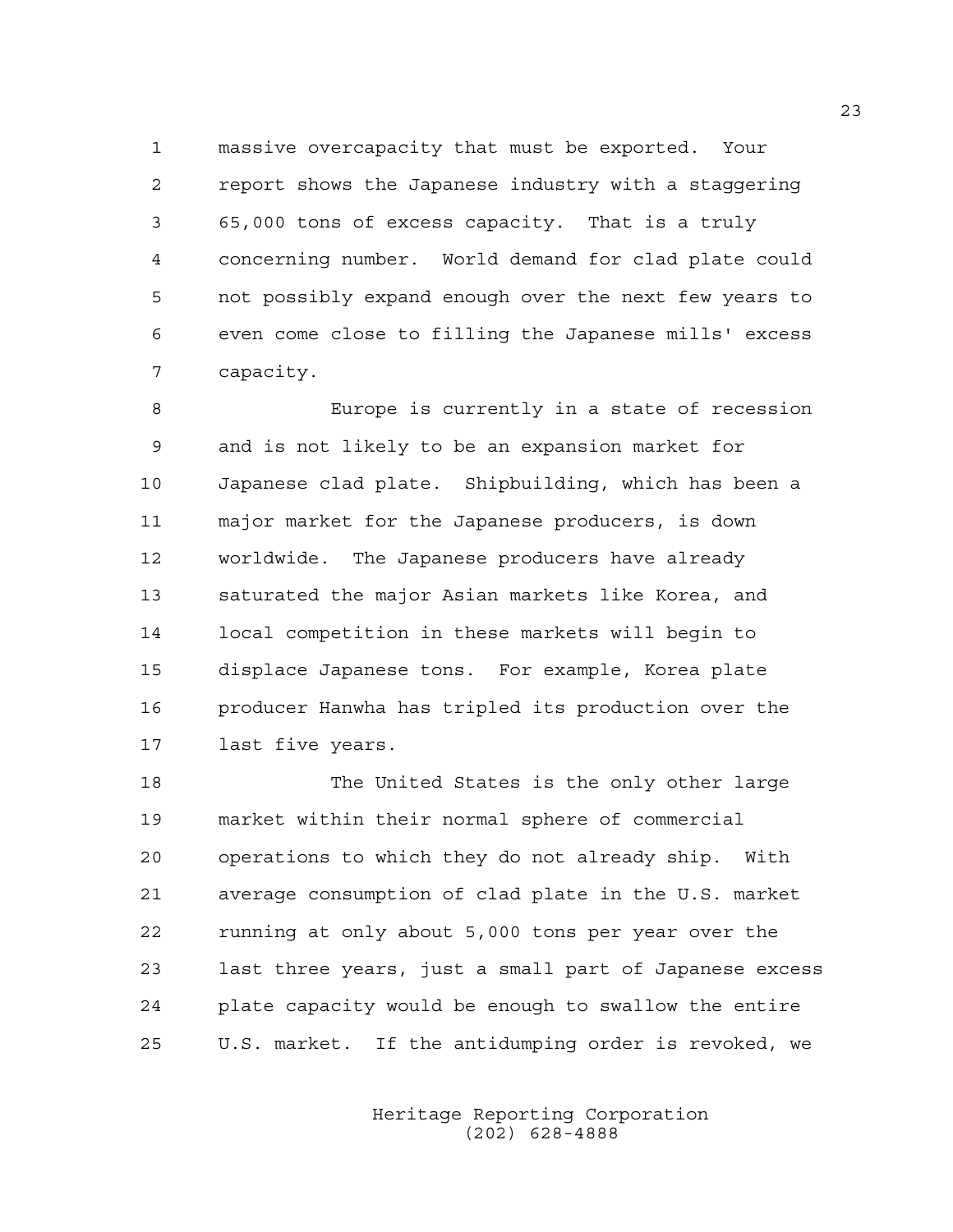1 expect the Japanese producers to attempt to do just 2 that using the aggressive pricing we have seen from 3 them in other markets.

4 For those of you that made the trip to Mount 5 Braddock, you saw the significant investment DMC has 6 made in our plant and equipment during the period of 7 review. Those investments were possible in large part 8 because we have been able to get the returns necessary 9 to support reinvestment in the business.

10 DMC makes only one thing at Mount Braddock 11 -- clad plate. If the Japanese producers are 12 permitted to resume underselling in this market the 13 way they do in other markets they would present a 14 serious threat to our entire U.S. operation. DMC 15 cannot afford to face the same underselling in this 16 market that we see from Japan in other markets and 17 continue to support our U.S. operations and workers. 18 Revoking the antidumping order will make the U.S. 19 market a target for the huge excess capacity of the 20 Japanese industry.

21 Combined with the aggressive underselling we 22 have experienced from the Japanese producers 23 elsewhere, a surge in imports from Japan would take 24 DMC from profitability to losses in a very short 25 order. On behalf of DMC and its employees, therefore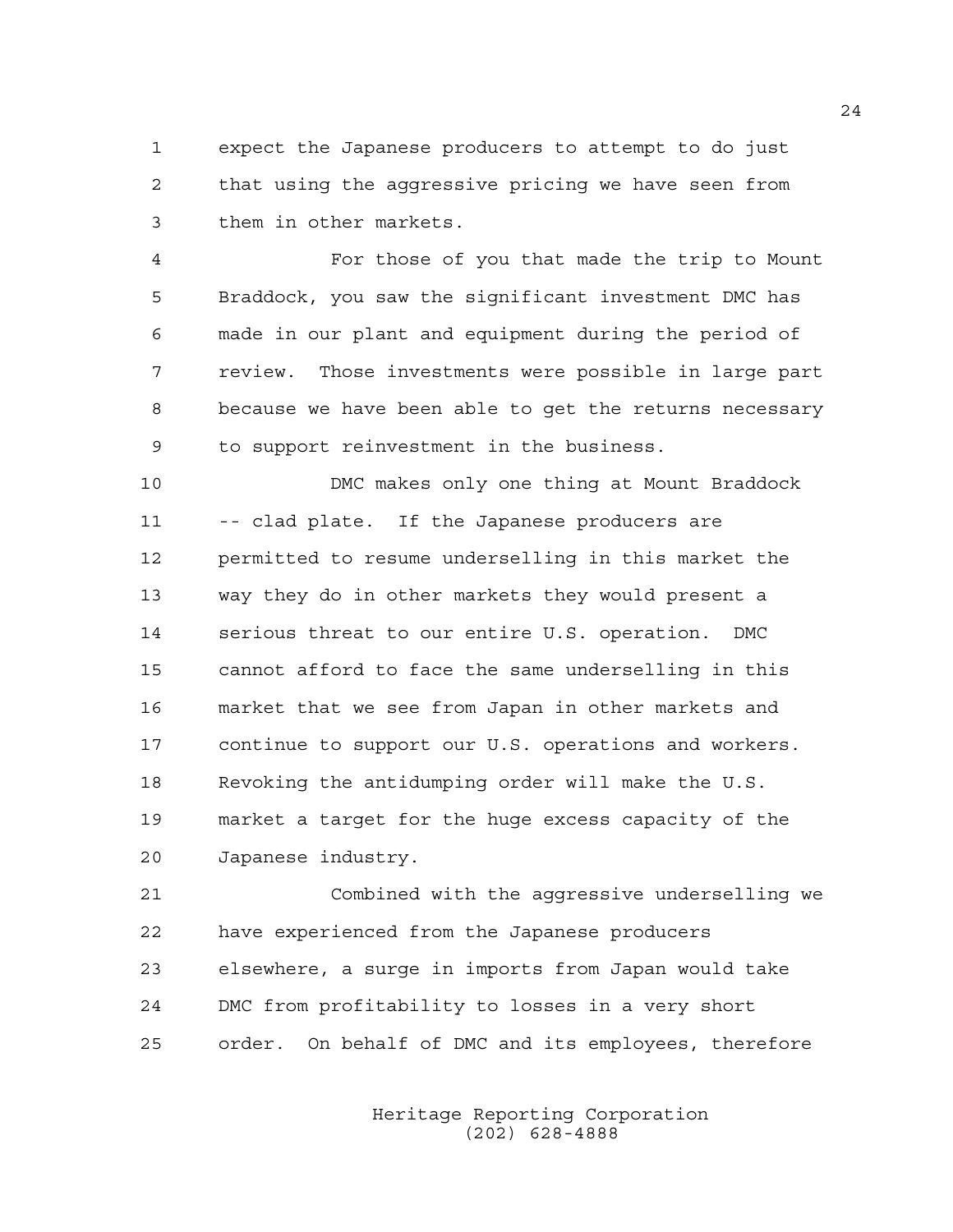1 I urge you to leave this order in place. Thank you. 2 MS. CANNON: Thank you. Mr. Blakely will 3 testify next.

4 MR. BLAKELY: Good morning. I'm Michael 5 Blakely, Director of Sales for North and South America 6 for Dynamic Materials Corporation. I've been with the 7 company for four years, and my job responsibilities 8 include overseeing and coordinating sales of clad 9 plate for DMC throughout this hemisphere. I'm also 10 involved in many of our other international sales.

11 I'm here today to support retention of the 12 order imposed against dumped clad plate from Japan. 13 To understand the serious problems DMC and other 14 domestic producers will face if the antidumping order 15 on clad plate is revoked, it is important to 16 understand the nature of the sales process.

17 Sales of clad plate are typically made 18 through a multilevel competitive bidding process. We 19 often respond to several requests for bids from one or 20 more fabricators of pressure vessels or other 21 equipment for the same jobs. Those fabricators in 22 turn prepare their own bids to general contractors as 23 part of larger projects based in part on the bids they 24 get from clad plate producers.

25 Once a fabricator has won a contract, we may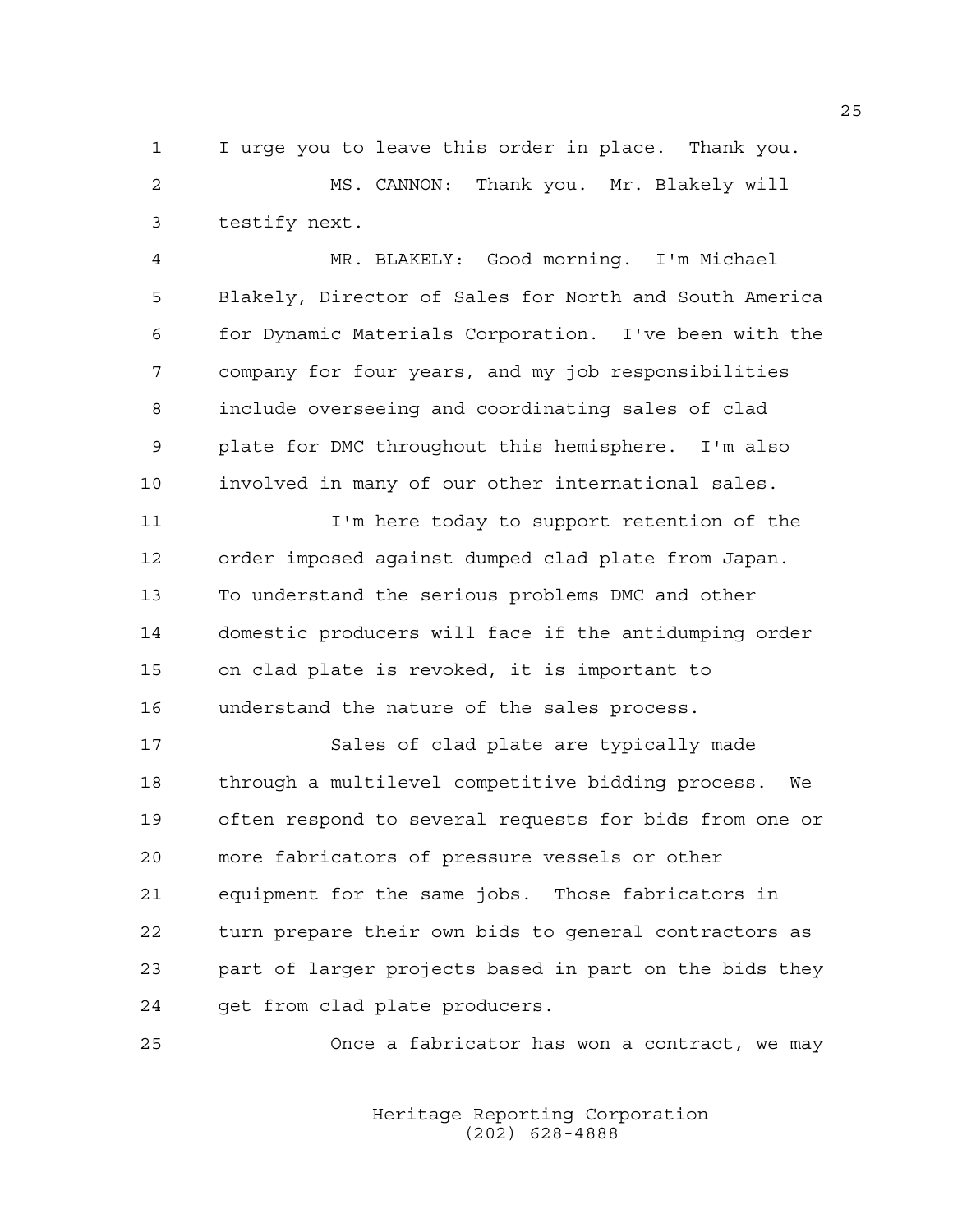1 then be asked to bid again against other clad plate 2 producers to actually win the business at the 3 fabricator that won the contract. Because each 4 contract is produced to order to exact specifications, 5 clad plate offered by different suppliers bidding on 6 the same project is generally interchangeable. I am 7 unaware of any U.S. or foreign producer and certainly 8 no Japanese producer that has been unable to regularly 9 produce acceptable clad plate on projects which they 10 bid.

11 Quality and delivery are important to the 12 sales process, but the customers expect you to meet 13 those requirements because they are specified in the 14 bid request. In such a bidding environment, price 15 becomes the determining factor in the vast majority of 16 sales of clad plate.

17 While the antidumping duty order on clad 18 plate from Japan has led to virtually no imports from 19 Japan in the U.S. market, DMC regularly competes 20 head-to-head with Japanese clad plate producers in our 21 major export markets. Time after time, when we lose 22 an order to a Japanese producer it's because they have 23 significantly underbid DMC.

24 Korea has been a significant export market 25 for DMC. I think it's fair to say that the Japanese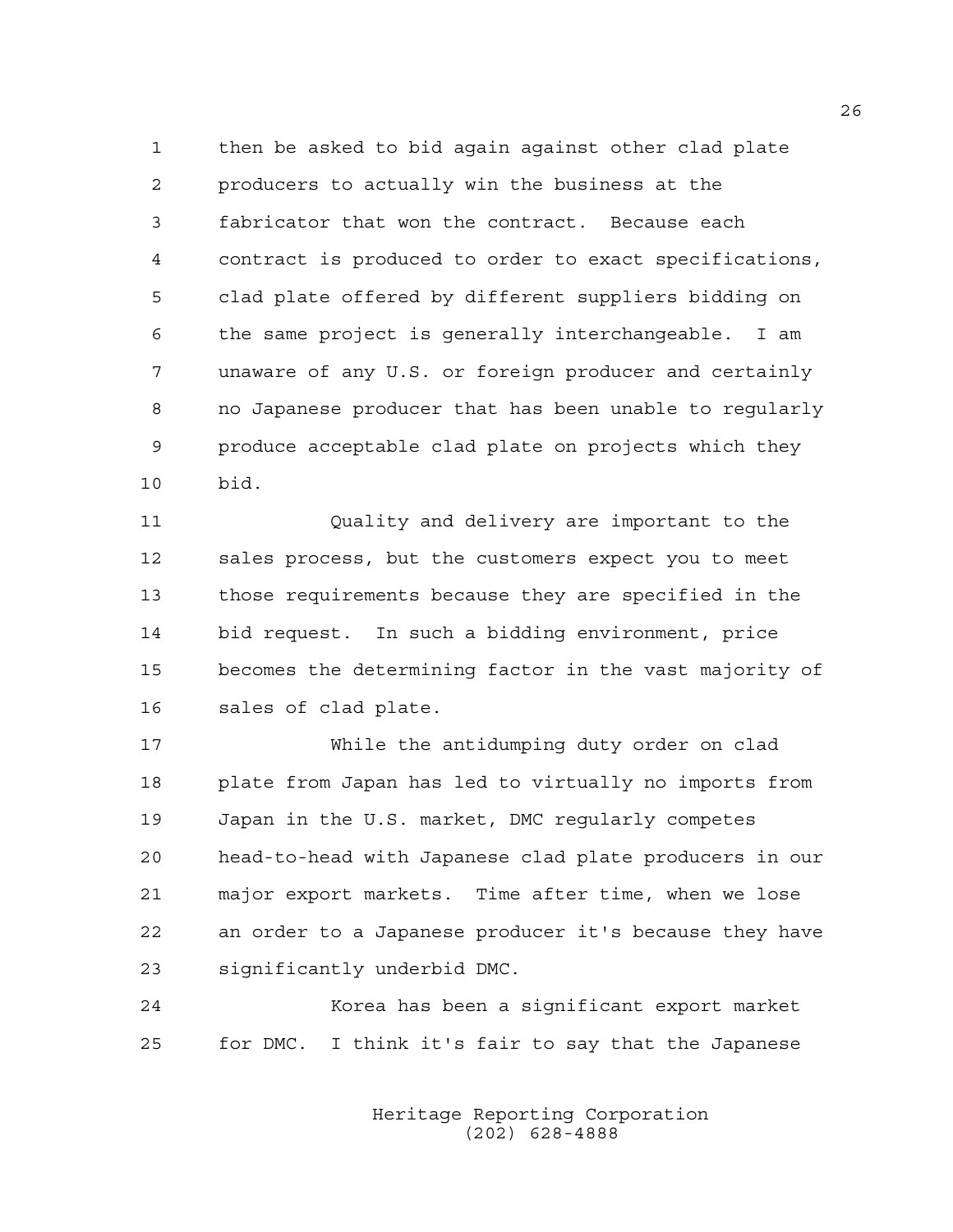1 producers dominate the Korean clad plate market. We 2 have lost many bids within the last three years in the 3 Korean market to Japanese product based on substantial 4 underbidding by Japanese producers. From the feedback 5 we receive from our customers, we know that DMC has 6 lost sales to Japanese producers whose bids have been 7 as much as 50 percent lower than DMC's.

8 Once the Japanese producers have won large 9 customers with low prices, they tend to do what it 10 takes from a pricing standpoint to keep them. For 11 Japanese producers to be able to undersell us by such 12 a large margin is really extraordinary. DMC sources 13 cladding and backing material for these sales at the 14 most competitive international prices in order to be 15 able to pass these cost savings through to our 16 customers. Despite a successful effort to lower our 17 cost and prices for Korea's sales, Japanese producers 18 continue to underbid us by wide margins. In fact, 19 their prices are often below our production costs.

20 The only thing we make at DMC is clad plate, 21 so we cannot afford to sell products at or below 22 production cost over the long term and expect to 23 remain in business. As Jeff Nicol testified, Japan 24 has the largest clad plate industry in the world. 25 They have quality producers with enough excess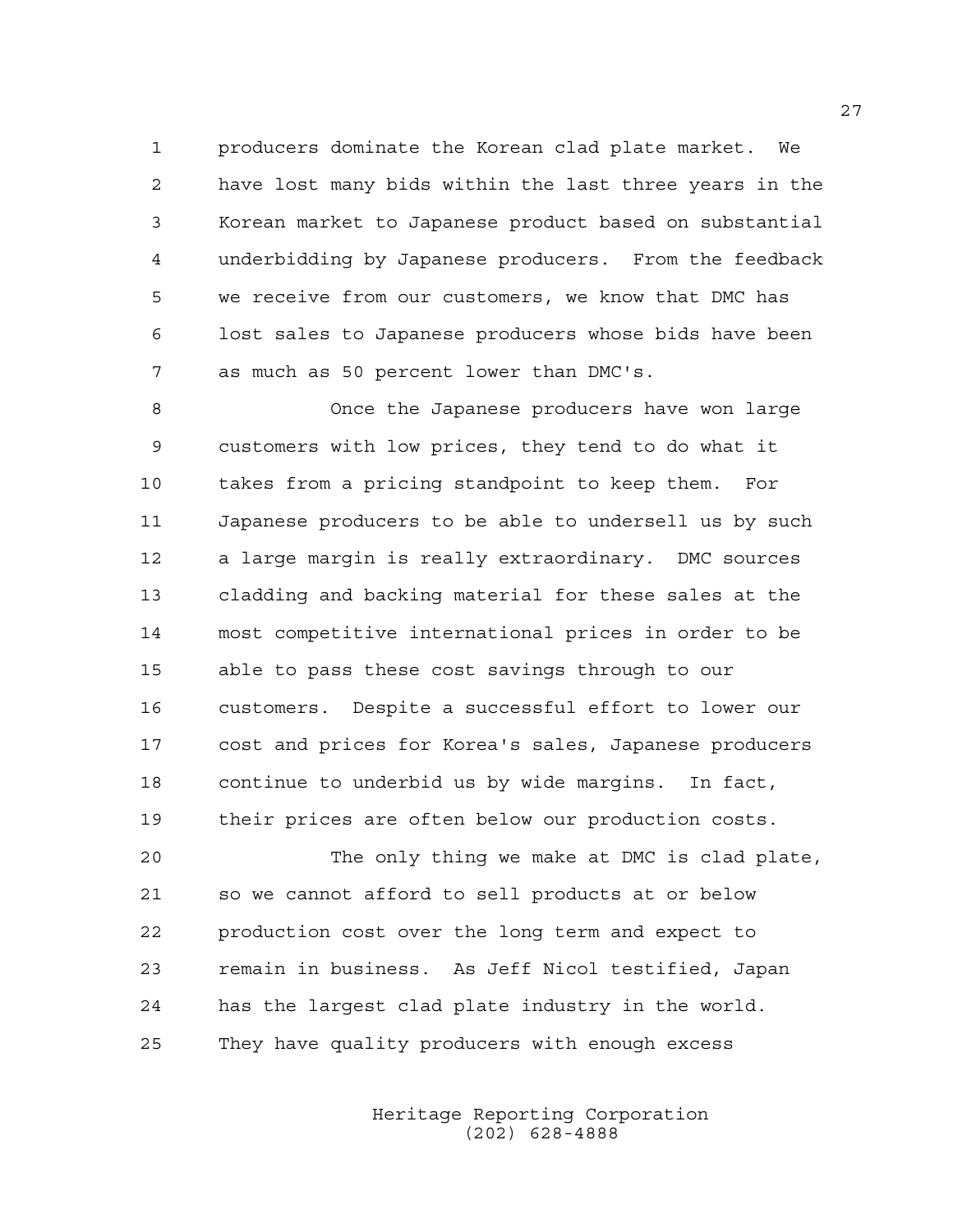1 capacity to swamp the U.S. market if given the 2 opportunity. We are justifiably concerned at what 3 will happen if that capacity is unleashed at dumped 4 prices in the U.S. market.

5 Based on our own experience of competing 6 with Japanese producers in third country markets, we 7 believe that Japan would quickly enter the U.S. market 8 at prices that are substantially below ours if allowed 9 to operate without the dumping order in place. You 10 should be skeptical of any claims that the Japanese 11 industry would not be interested in pursuing sales in 12 the U.S. market if the order were revoked. Japanese 13 producers are already quoting and exporting clad plate 14 in competition with DMC to important markets right 15 next door, Canada and South America.

16 Within the past year, we have lost business 17 with Canadian purchasers to Japanese clad plate that 18 was priced well below DMC prices. Because the 19 Japanese producers seemed to be willing to do whatever 20 it takes to compete with DMC in Canada and have sold 21 into South America in recent years, they would 22 certainly be interested in selling clad plate into the 23 even larger and more attractive U.S. market.

24 The U.S. market is the only market for clad 25 plate in which DMC does not face significant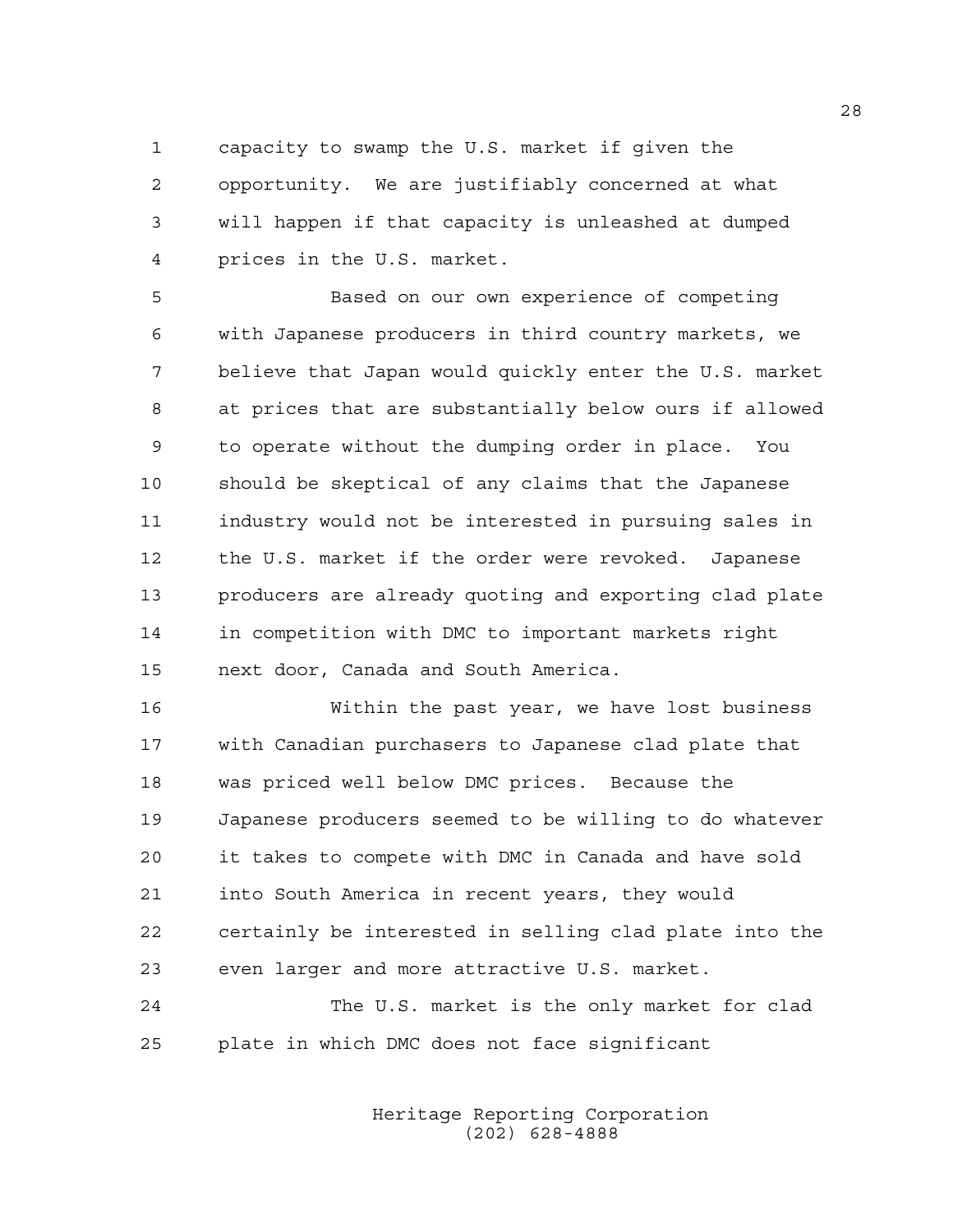1 competition from Japanese producers. Their absence 2 from this market is due solely to the antidumping 3 order. DMC's experience in our major export markets 4 provides strong evidence of how these Japanese 5 producers would likely compete in the U.S. market if 6 they were given a chance to do so.

7 Given the huge unused capacity of Japanese 8 producers to produce clad plate and their aggressive 9 pricing behavior in the other major export markets, I 10 have no doubt the Japanese producers will resume 11 aggressively selling larger volumes of low-priced clad 12 plate to the United States as well if the order is 13 revoked.

14 A return of significant volumes of 15 low-priced dumped imports from Japan will mean lower 16 prices and lost sales by DMC and other domestic 17 producers. To preserve our operations in Mount 18 Braddock, Pennsylvania, and the jobs of our workers 19 employed there, I urge you not to revoke this order. 20 Thank you.

21 MS. CANNON: Our next witness will be Mr. 22 Markward.

23 MR. MARKWARD: Good morning. I am Michael 24 Markward, Sales Manager for Specialty Plate at 25 ArcelorMittal USA. As those of you who participated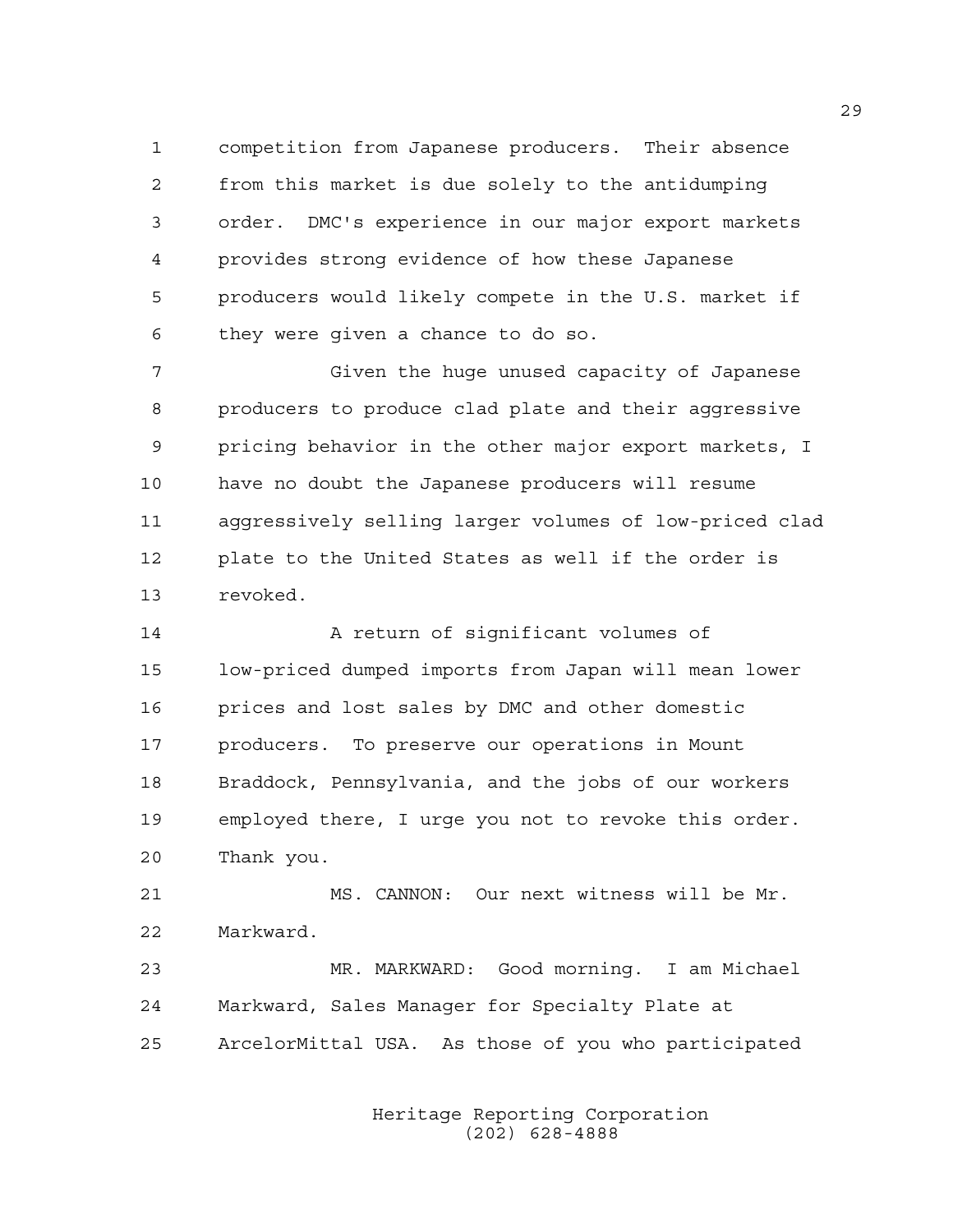1 in the plant tour at our facility, I work at

2 Coatesville, Pennsylvania, and I have been in the 3 steel business for 41 years and at Coatesville for 4 34 years. When I first began to work at Coatesville 5 the facility was known as Lukens Steel Company.

6 I have been involved in the sale and 7 production of flat plate at Coatesville since 1982 and 8 testified at the ITC hearing in the original 9 investigation that led to imposition of the 10 antidumping order against Japan. I remember all too 11 well the injury that dumped imports from Japan 12 inflicted on our company at the time and am very 13 concerned that removing the order would cause the same 14 injury to occur once again.

15 Let me describe for you this morning some of 16 the dynamics in the clad plate market and why I am so 17 certain that Japanese producers would undercut our 18 prices and take much needed sales if the order is 19 revoked. As you saw during the tour of our facility, 20 ArcelorMittal USA uses the roll-bonded method of 21 producing clad plate, but, as we emphasized during our 22 tour, clad products are generally interchangeable 23 regardless of production method.

24 At Coatesville, we produce a wide variety of 25 clad plate products in a broad range of thicknesses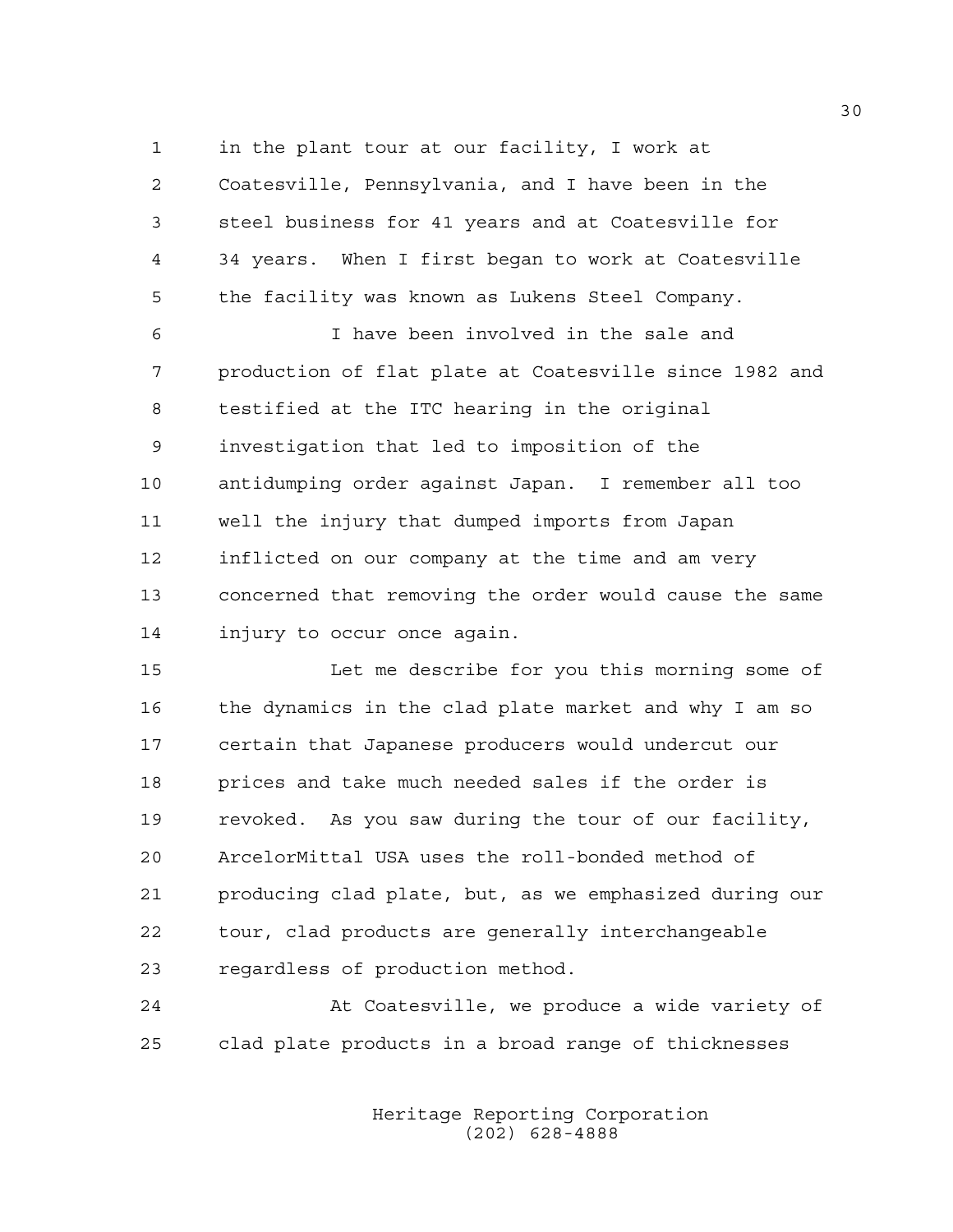1 and dimensions using different types of cladding 2 materials. We compete directly with DMC, which uses 3 an explosion-bonded production process. Although 4 roll-bonding and explosion-bonding production methods 5 are quite distinct, the product that is produced is 6 the same.

7 We also of course compete directly with 8 companies that use a roll-bonding production method. 9 Most of the Japanese producers use the roll-bonding 10 method. Our production operation is very similar to 11 the production operation used in Japan. The clad 12 plate products that Japan produces competed directly 13 with the product we produce at Coatesville before the 14 order was imposed and would again if the order was 15 revoked.

16 The primary basis on which the competition 17 occurs is price. We did not lose orders to dumped 18 Japanese product because of better quality or other 19 aspects of their product or service. We lost sales 20 due to lower prices. The market for clad plate is 21 based on bids for discrete orders with the lowest 22 priced bid generally winning the sale. The details of 23 the underlying contract on which we are bidding are 24 specified by the purchaser, so the only real 25 difference between varying producer bids is price.

> Heritage Reporting Corporation (202) 628-4888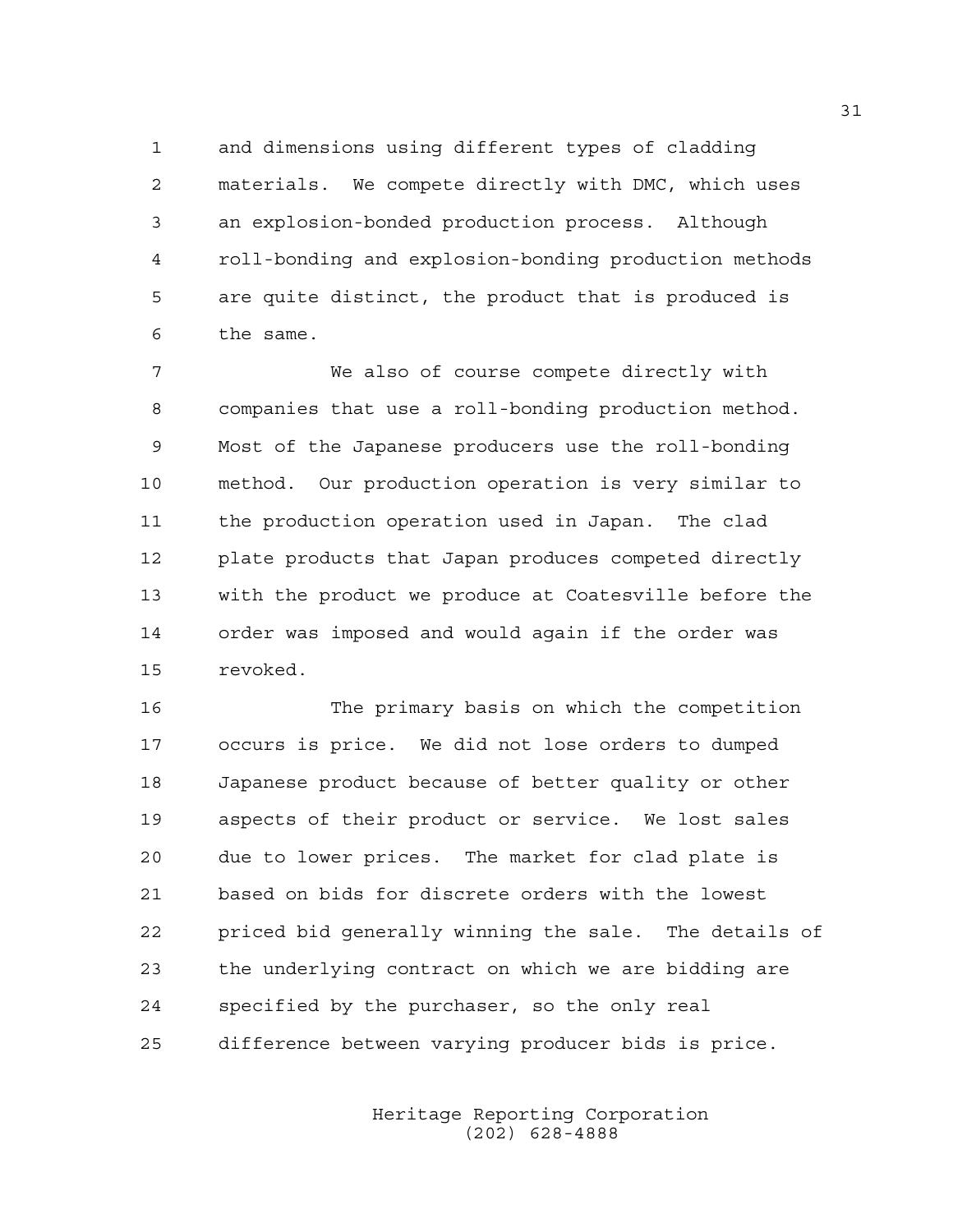1 The market for clad plate is highly price 2 sensitive. Japanese producers who sell at dumped 3 prices are easily able to make inroads into our market 4 simply by offering lower prices to purchasers. That 5 was precisely the means that Japan used before the 6 order was imposed, causing us to lose sales and cut 7 prices to compete with them.

8 Although a qualification process is required 9 by many purchasers, that process is not time intensive 10 nor difficult. It takes just a few months at most to 11 become qualified to bid. That qualification process 12 is minuscule relative to the project maturation 13 process, which may take a year or more generally.

14 The Japanese producers are well recognized 15 to be suppliers of a quality product, and in fact they 16 are already qualified at many of the global end users 17 and engineering companies that operate in the U.S. 18 market. They will quickly become qualified to bid. 19 We don't have long-term or even short-term contracts 20 in our industry, so the Japanese producers will almost 21 immediately begin competing with us for sales as new 22 bid opportunities arise.

23 Based on my experience and my understanding 24 of how the same Japanese producers continue to 25 aggressively price in third country markets, it won't

> Heritage Reporting Corporation (202) 628-4888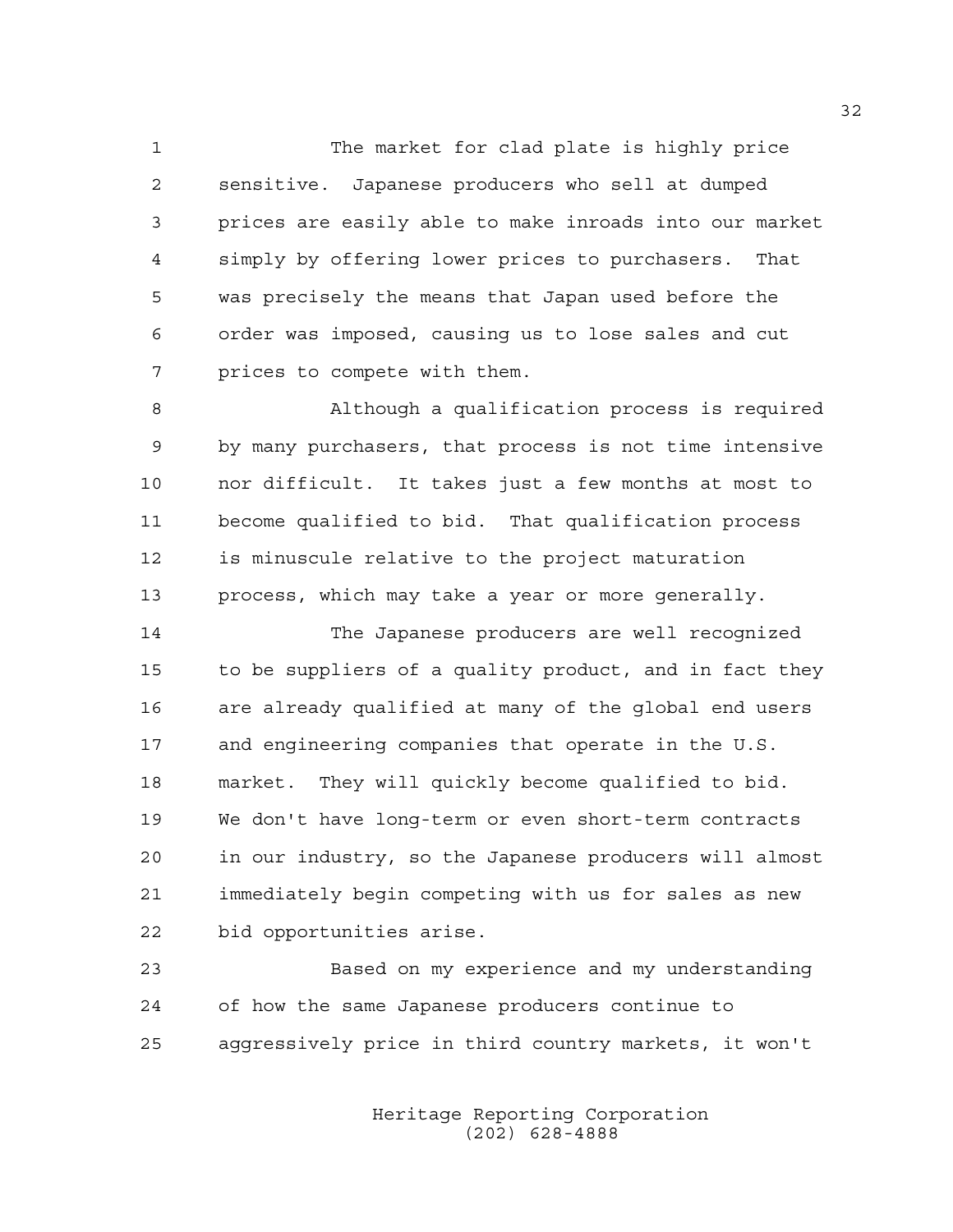1 be long before we are again losing bids or cutting our 2 prices to unprofitable levels to compete with them. 3 In fact, we routinely see Japanese product in our 4 efforts to sell clad plate to Canada and know we would 5 see those same sales here but for the antidumping 6 order.

7 We will include in our posthearing brief 8 confidential details on a recent sale that showed 9 Japanese efforts to sell clad plate here but for the 10 antidumping order. Given these competitive 11 conditions, it would be very easy for the Japanese 12 producers to re-enter our market by selling at low 13 prices as they do in other markets, causing us to 14 reduce our prices and to lose sales.

15 As you see from the data, we have plenty of 16 capacity to supply the U.S. market and would like to 17 increase our use of that capacity to put more 18 employees to work. If dumped imports come back to 19 this market, the opposite will occur. We will be 20 laying off employees instead.

21 The Japanese producers also have excess 22 capacity, and the volume of that unused capacity is 23 huge. The dumping order is the only reason they are 24 not putting that idle capacity to use and exporting 25 clad plate here. Given the size of their available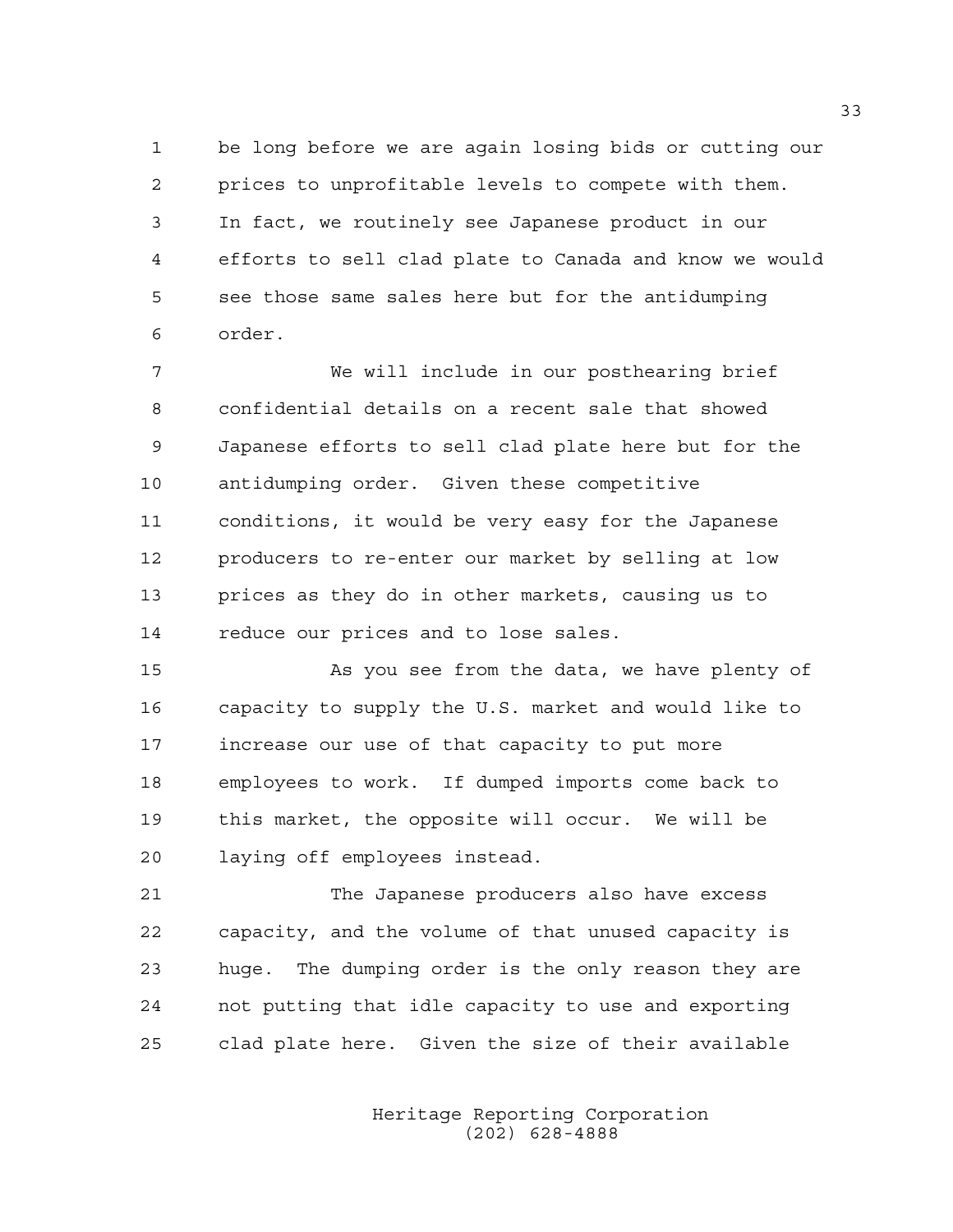1 capacity, it would not take much to swamp the U.S. 2 market with dumped imports. Those sales would come at 3 the expense of our production and workers in 4 Coatesville.

5 Those of you who toured our plant learned 6 what a long history we have in producing steel, 7 including clad plate, at our Coatesville plant. Our 8 steel mill is located in the heart of the community 9 and supports many jobs. I personally have worked 10 there for most of my career. If the order is removed, 11 the jobs at our mill will be in jeopardy and our 12 ability to undertake continued investment will 13 disappear.

14 We recently celebrated our 200th anniversary 15 of steel making in Coatesville and hope that this long 16 manufacturing tradition continues. We have suffered 17 many difficulties over the year, but a return of 18 dumped imports is one of the worst threats to our 19 continued survival. On behalf of my company and our 20 workers, I urge you to leave this order in place. 21 Thank you. 22 MS. CANNON: Thank you, Mike. Mr. Gregg

23 will testify next.

24 MR. GREGG: Good morning. My name is 25 Sheldon Gregg. I'm the president of United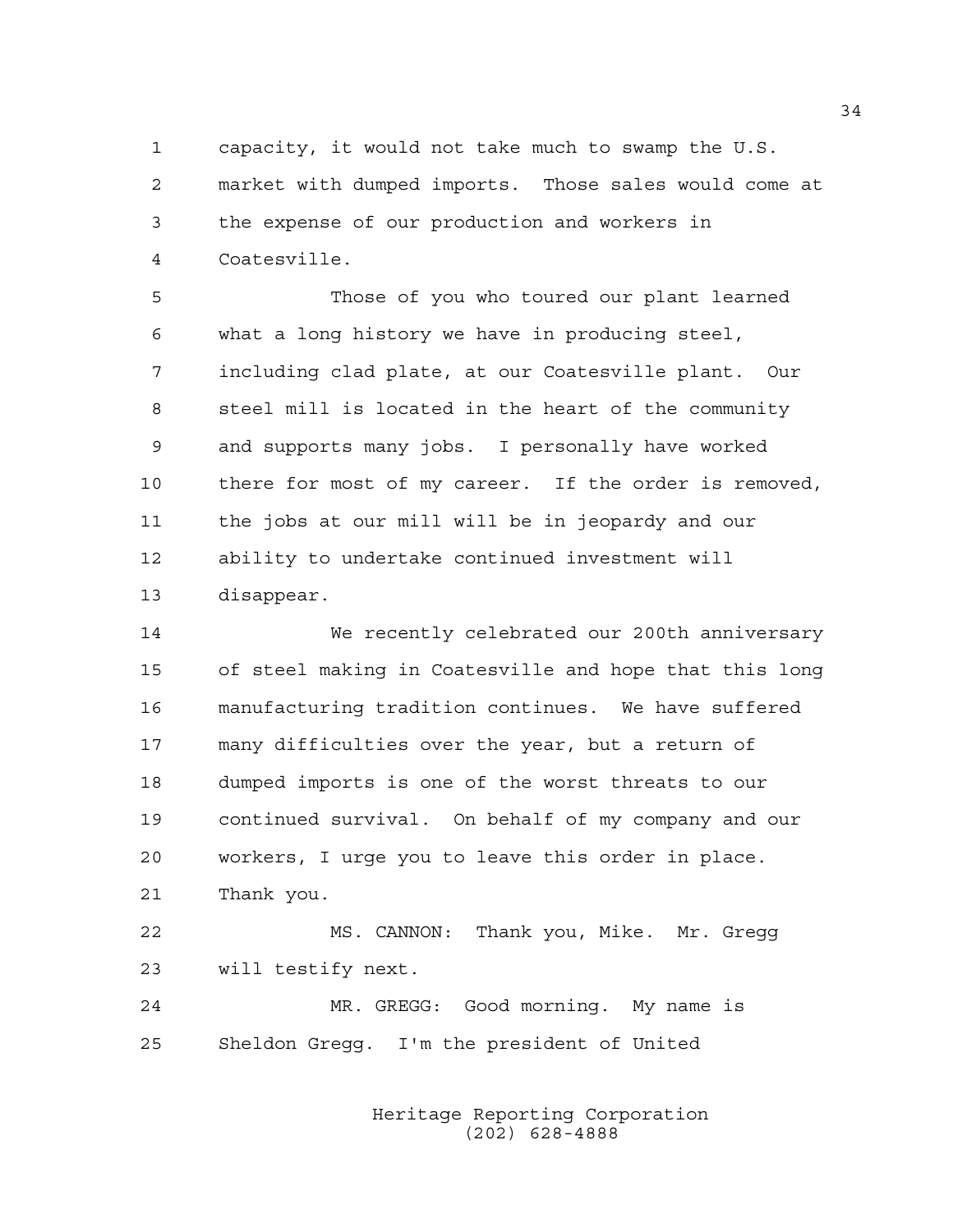1 Steelworkers Local 1165, Coatesville, Pennsylvania. 2 The United Steelworkers, or the USW for short, is the 3 largest industrial union in North America with 850,000 4 active members producing a wide variety of 5 manufacturing goods.

6 I have been a proud member of the USW in 7 Coatesville for 19 years and have had the great honor 8 of representing my members, USW Local 1165, as 9 president for more than three years. I appreciate the 10 opportunity to testify before you this morning to lay 11 out the effects that revocation of the antidumping 12 duty order for clad plate from Japan would have on my 13 fellow USW members, our families and the Coatesville 14 community.

15 While the U.S. clad plate industry may not 16 be as large as some other industries the Commission 17 examines, it is still very important to the American 18 workers, families and communities that rely upon its 19 continued viability. Simply put, the outcome of this 20 case will affect the lives and family-supporting jobs 21 of many USW members.

22 We've been making steel in Coatesville for 23 over 200 years. As those of you who visited our plant 24 saw, the Coatesville community has literally been 25 built around our steel plant, which is located right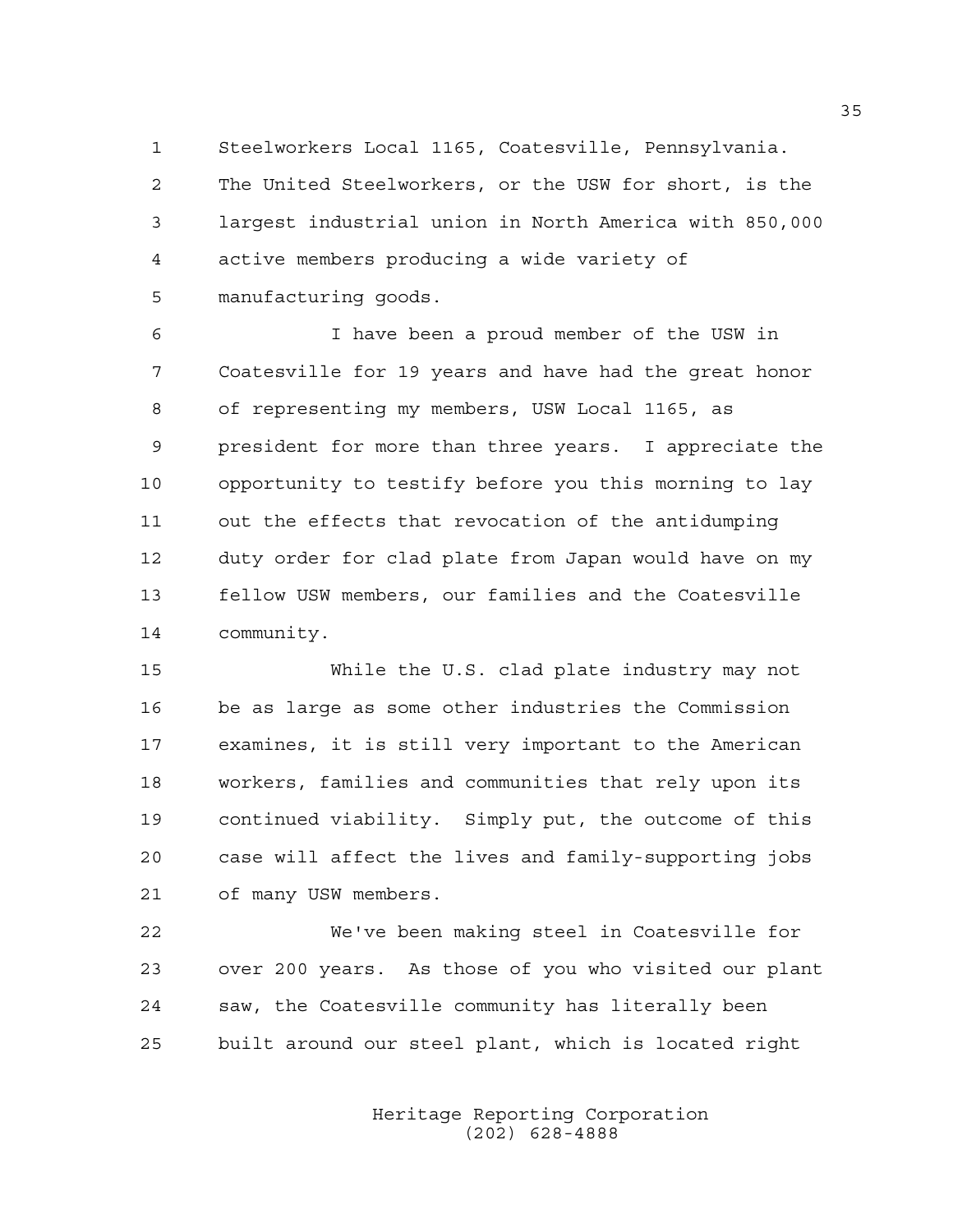1 in the middle of town. Our facility offers some of 2 the best jobs available in the area.

3 My fellow USW members working there have 4 definitely benefitted over the years from this trade 5 case. This antidumping order saved the U.S. clad 6 plate industry by stopping a devastating onslaught of 7 dumped Japanese imports. Please remember that during 8 the time this order has been in place the Coatesville 9 mill has changed hands several times. If not for the 10 antidumping order, I doubt that our clad plate 11 operations would have survived these changes, just 12 like so many other mills and steelworker jobs did not 13 survive that period.

14 Today we are trying to recover from the 15 great recession. We are still far from getting back 16 to prerecession production and employment levels, so 17 we continue to struggle and orders remain depressed. 18 In fact, demand has actually worsened recently when we 19 had way too much unused capacity.

20 While we have avoided layoffs at Coatesville 21 thus far, our clad plate operations have been 22 downsizing through attrition. We are not hiring 23 replacements for those that retire. As is true of 24 many other Americans today, my members at the mill 25 have a continued sense of uncertainty for the future.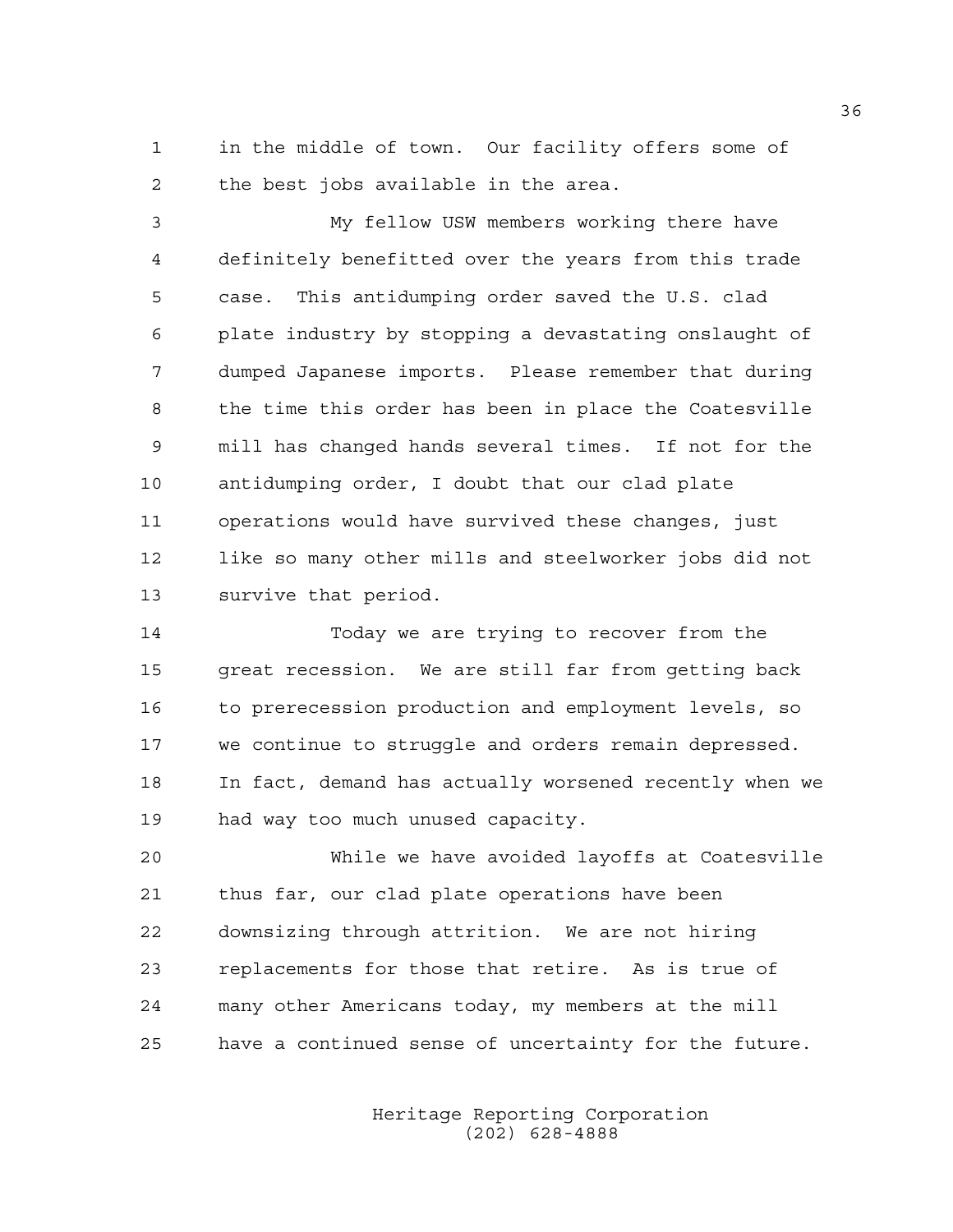1 The USW and its members have worked hard to 2 help make Coatesville as efficient and as successful 3 as possible. On October 18, we ratified a new 4 three-year labor agreement with ArcelorMittal USA and 5 successfully avoided a shutdown. We have one of the 6 most highly trained, expert workforces in the world, 7 but there is only so much we can do if unfairly traded 8 imports are permitted to return to the U.S. market 9 without the discipline of the order.

10 If the order is revoked, I have no doubt the 11 Japanese clad steel plate will surge back into the 12 U.S. market under present market conditions and at the 13 level we are currently operating. I'm extremely 14 worried about the future of my members if that 15 happens. With the current economy, steelworkers who 16 lose their jobs are unlikely to find other well-paying 17 jobs. As you can imagine, this would have devastating 18 ripple effects on members' families and the 19 Coatesville community.

20 We want to continue making clad plate in 21 Coatesville, but every ton of dumped clad plate that 22 is allowed to enter our market is a ton of clad plate 23 the steelworkers in Coatesville will not have the 24 opportunity to make. No USW member should lose their 25 job to keep steel mills full in Japan.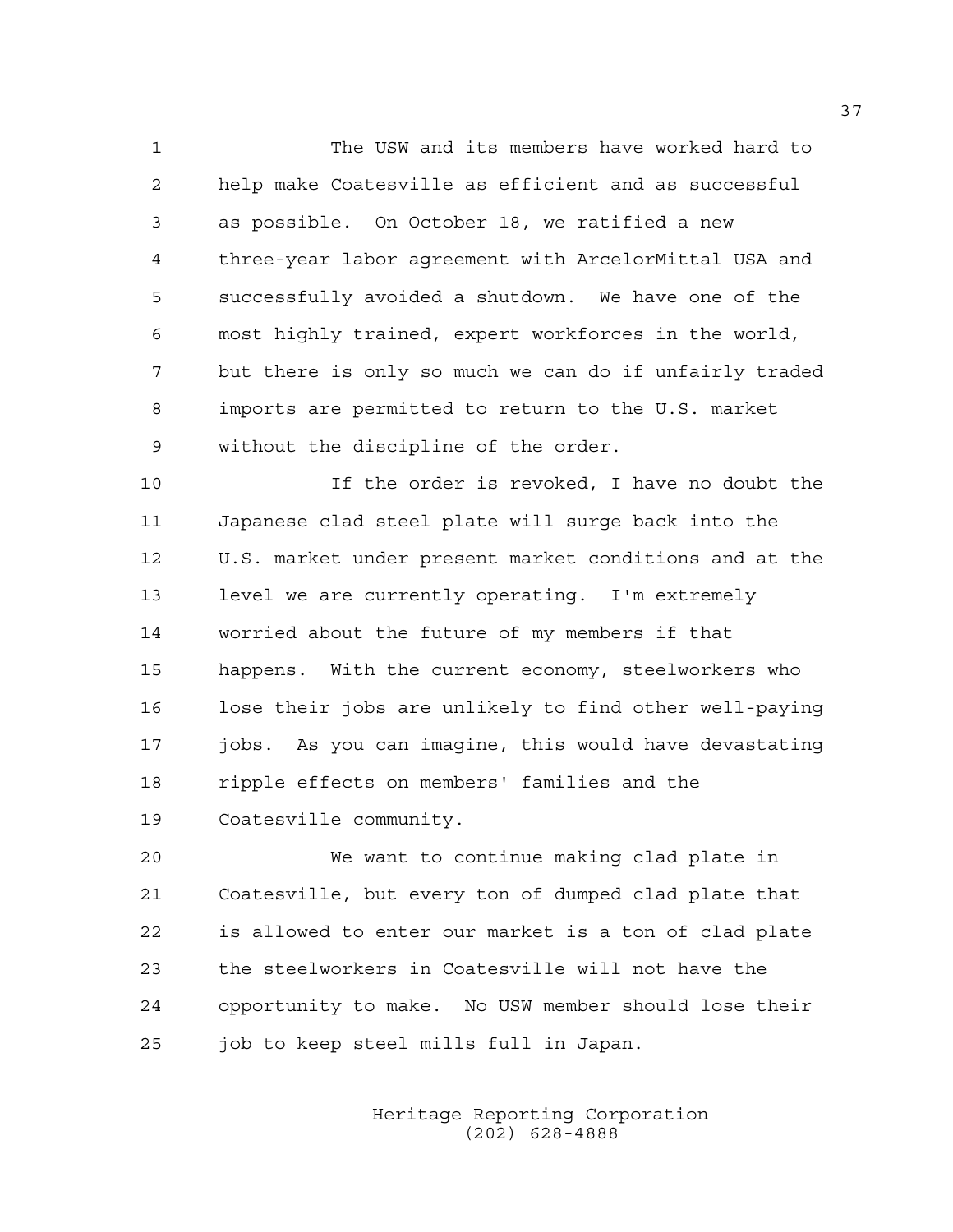1 On behalf of all the USW members, their 2 families and the community of Coatesville, I urge you 3 to please continue the antidumping duty order on clad 4 steel plate from Japan. Thank you.

5 MS. CANNON: Thank you, Mr. Gregg. I will 6 wrap up the testimony this morning.

7 For the record, my name is Kathleen Cannon 8 of Kelley Drye, and I will conclude our presentation 9 today by providing a summary of the record data that 10 support an affirmative finding in this case consistent 11 with each of the statutory factors.

12 Let's begin with the likely volume of 13 subject imports. The sheer size of the capacity and 14 unused capacity to produce clad plate in Japan is 15 enormous. As Slide 1 shows, capacity to produce steel 16 plate in Japan in 2011 was almost 116,000 tons, and as 17 you see that capacity level reflects a significant 18 increase from the capacity existing in Japan in 2006.

19 To have some appreciation for this volume 20 level, compare it to U.S. consumption. Average U.S. 21 consumption in the 2009 to 2011 period was roughly 22 5,000 tons, as you see in Slide 2, so capacity to 23 produce clad plate in Japan is more than 20 times the 24 size of the U.S. market.

25 If the Japanese producers were using all or

 Heritage Reporting Corporation (202) 628-4888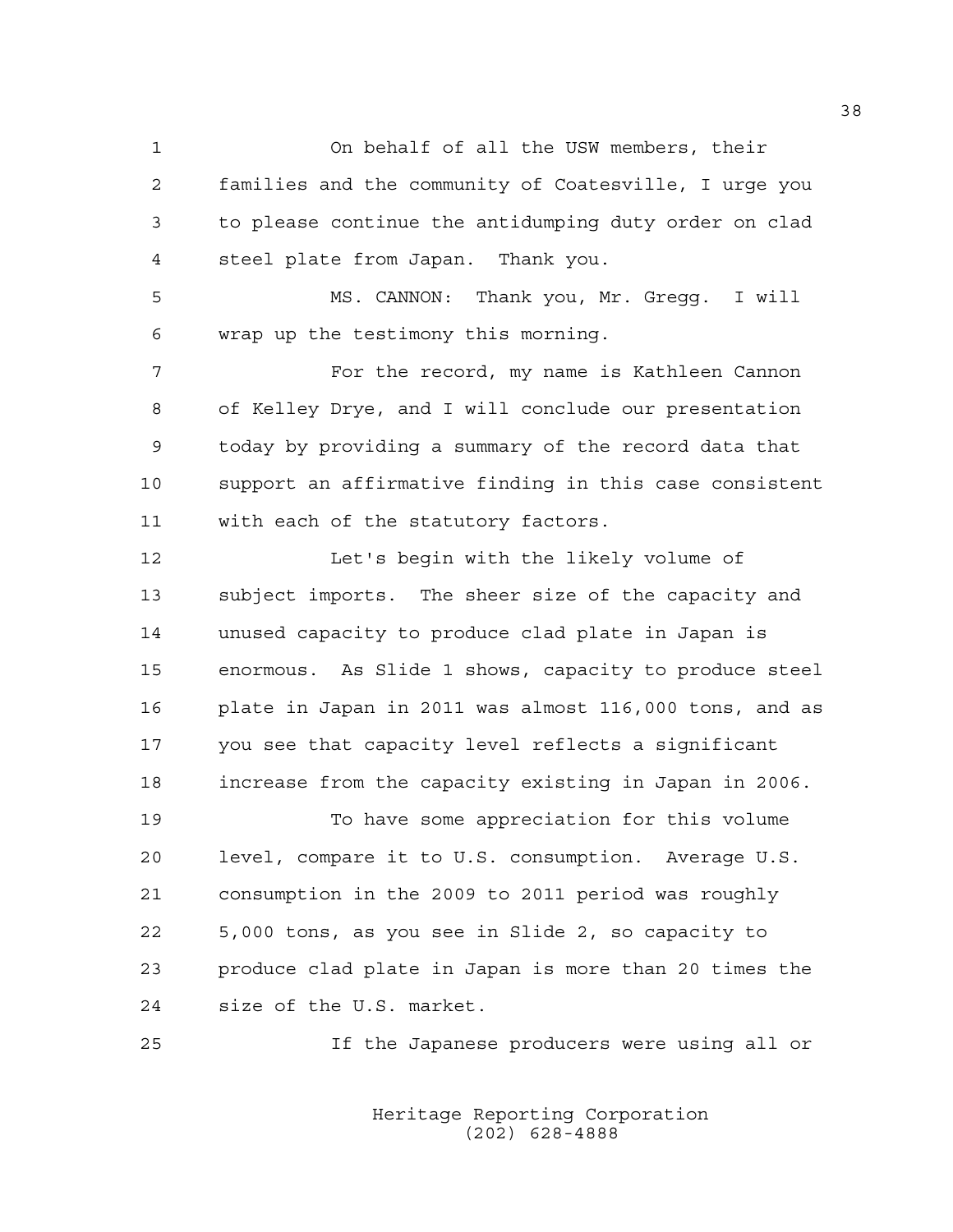1 almost all of that capacity to service their home 2 markets or other markets like Asia, the volume might 3 be of slightly less concern. Unfortunately, that is 4 not the case. Based on data in the prehearing report, 5 the Japanese producers are using only about half of 6 their capacity, leaving over 60,000 tons idle in 2011 7 as shown in Slide 3.

8 The amount of excess capacity in Japan has 9 also increased over the past six years. Japanese 10 producers are highly motivated to find some outlet for 11 this unused capacity. Even more amazingly, Japan 12 continues to increase its capacity further. As 13 Slide 4 shows, JFE, the world's number three clad 14 steel maker, is effectively doubling its capacity over 15 the next two years.

16 Slide 5 compares unused plate capacity in 17 Japan with demand in the United States. Unused 18 capacity -- this is unused, not total -- in Japan 19 dwarfs U.S. demand for clad steel plate. As U.S. 20 demand has declined and Japanese capacity has 21 increased, that delta and the unused capacity 22 available has surged relative to U.S. consumption. 23 We received revisions to foreign producer 24 data on the eve of filing our brief. Chart 1 of the 25 proprietary handout that you should have in front of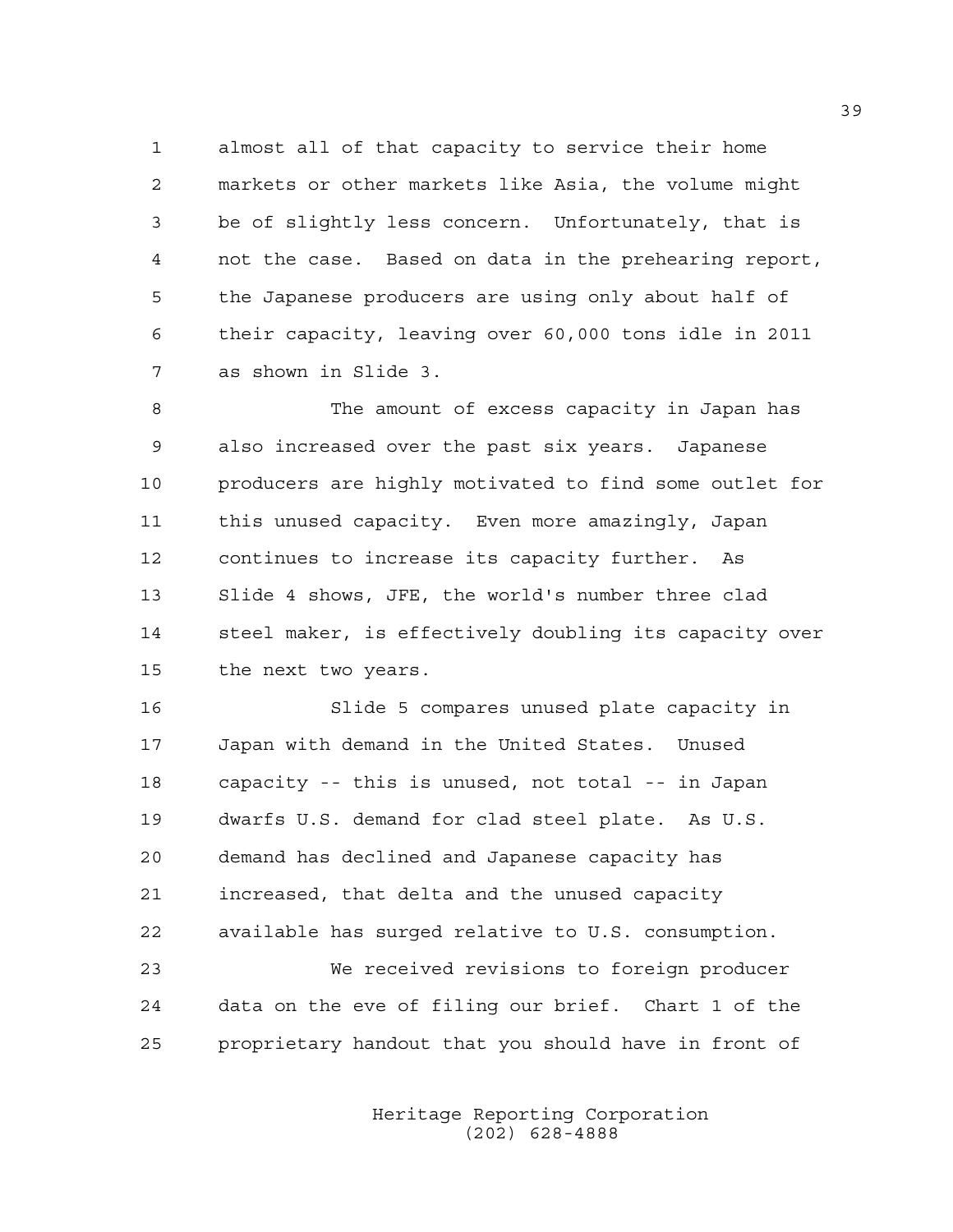1 you, the pink sheets, shows these data as revised. 2 Those revised numbers, as you see, continued to show 3 huge unused capacity in Japan that would swallow the 4 U.S. market and displace all U.S. production.

5 It is difficult to overemphasize this 6 massive capacity overhang. In other cases, we might 7 see idle capacity at foreign steel mills even on a 8 cumulative basis that could capture maybe 10 or 20 9 percent of the U.S. market. Those levels are 10 considered to be significant. Here the Japanese could 11 capture all of the U.S. market from their idle 12 capacity alone. In fact, as your Confidential Chart 2 13 shows, it would not even take the unused capacity of 14 the entire industry in Japan to decimate U.S. 15 production.

16 Japanese steel producers have an economic 17 incentive to improve their production efficiencies by 18 increasing sales when possible. Indeed, as Slide 6 19 shows, JSW has announced in its 2012 annual report 20 that it's planning to do exactly that -- increase 21 capacity utilization and expand sales of clad plate. 22 You see from the final bullet it wants to raise the 23 capacity utilization rate to make full use of the 24 state-of-the-art production equipment, which is to be 25 expected and terrifying to the U.S. industry.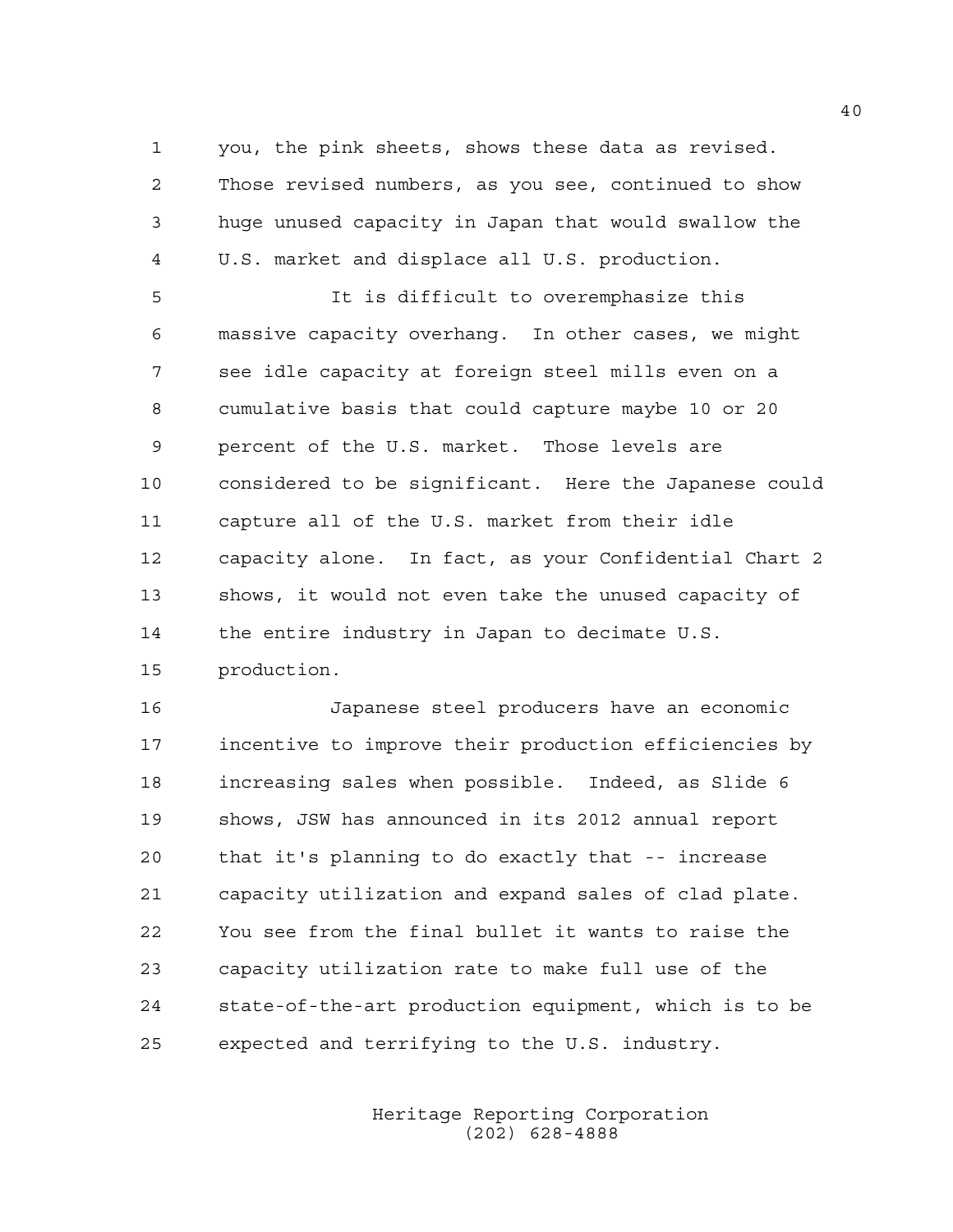1 The existence of this massive level of 2 unused capacity that Japanese producers are trying to 3 fully utilize alone provides reason to project likely 4 increased imports of a new market like the United 5 States suddenly has unimpeded access to Japan, but 6 that is not the only factor indicating likely volume 7 increases.

8 Japanese producers are significant exporters 9 of clad plate. A comparison of Japanese exports at 10 the end of each stage of this sunset review proceeding 11 shows significant increases in Japanese exports of 12 clad plate at every stage. By 2011, Japan was 13 exporting over 30,000 tons of clad plate. And 14 remember, that volume compares to a U.S. market of 15 roughly 5,000 tons.

16 The export focus by Japan has also 17 increased. Slide 8 shows Japanese producers' clad 18 plate exports as a share of their total shipments have 19 grown substantially over the past six years. In 2006, 20 Japanese exports were less than 45 percent of their 21 total shipments, still a significant number, but by 22 2011 roughly 60 percent of Japanese production was 23 being exported.

24 We know that JSW and JFE are major exporters 25 of clad plate because the U.S. producers compete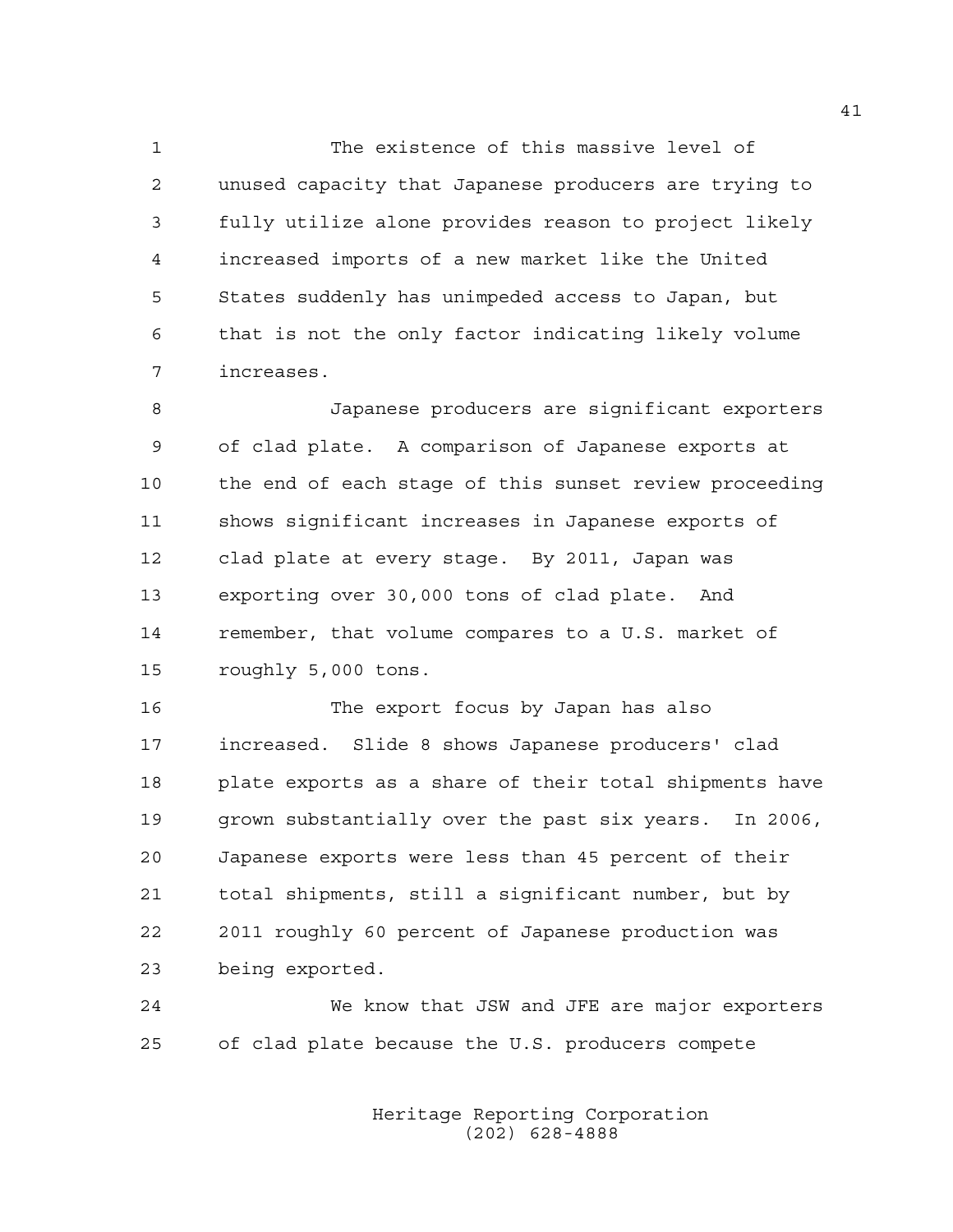1 against them in other markets. Although Nippon claims 2 to lack interest in exporting clad plate at all and 3 Asahi says it is not interested in exporting to the 4 United States, take a look at a couple of their press 5 statements.

6 Slide 9 shows a Nippon press statement 7 emphasizing a focus on increasing exports of heavy 8 plate as part of its overall strategy. The cited 9 article, which is appended to our brief, expressly 10 identifies clad plate as part of Nippon's strategic 11 plan. Confidential Chart 3 in your handout provides 12 additional insight into Nippon's export plans.

13 Another article, shown in Slide 10, 14 emphasizes Asahi's focus on growing its U.S. market 15 share of the explosion-bonded product. Absent the 16 order, the United States will be a prime target of the 17 Japanese product. Japanese producers are already 18 selling clad plate into Canada and have aggressively 19 competed with U.S. producers in South America as well. 20 Japanese producers are also exporting nonsubject clad 21 plate to the United States, as the highlighted blue 22 line in Slide 11 reveals.

23 JSW, JFE and Nippon all retain U.S. sales 24 offices. Purchasers report that they expect imports 25 from Japan to increase if the order is revoked and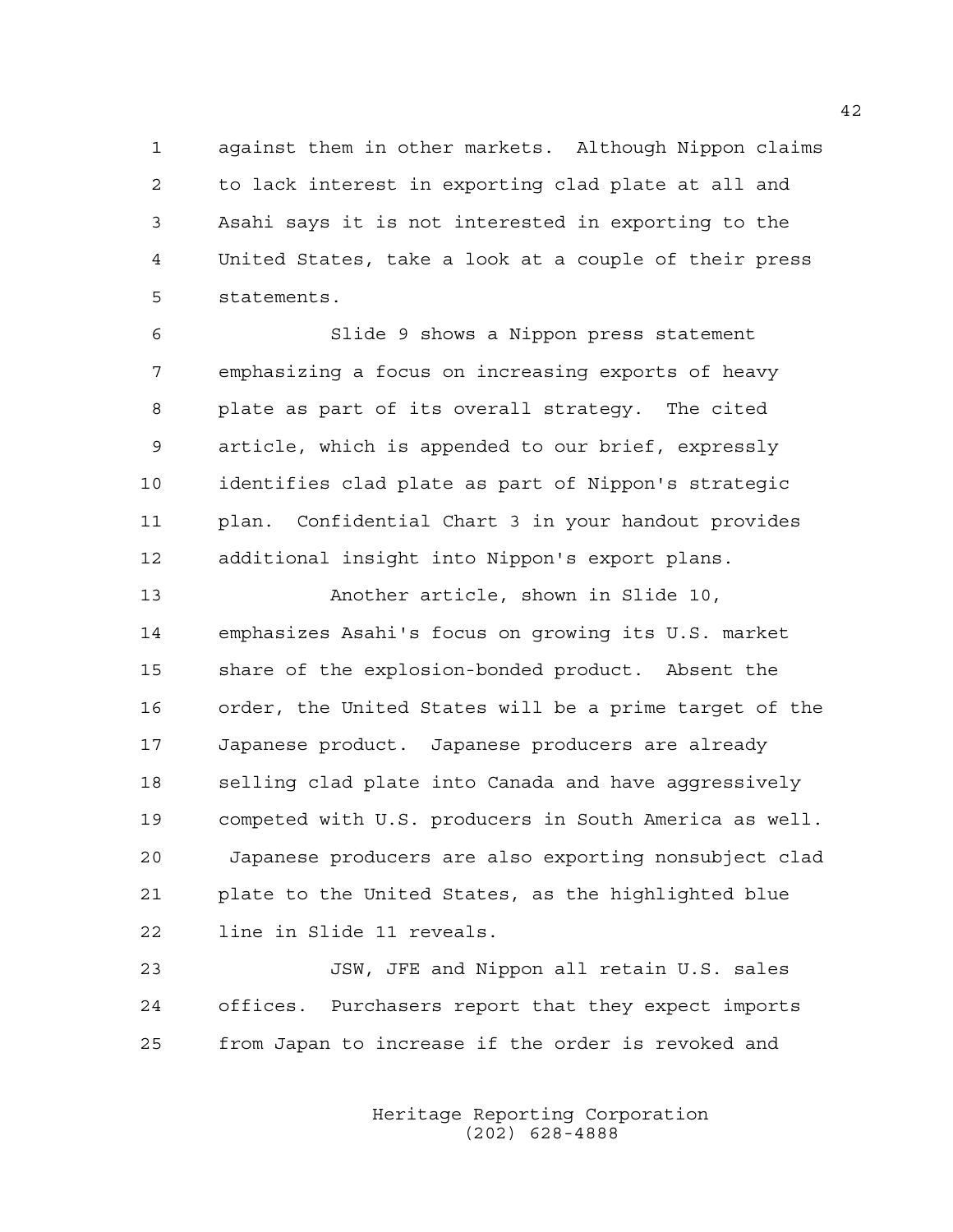1 state that qualifying the Japanese suppliers will take 2 place in three months or less. Market conditions in 3 the United States are ripe to allow Japanese producers 4 to quickly regain U.S. sales.

5 As our witnesses also testified, the U.S. 6 market is highly price sensitive. Slide 12 summarizes 7 findings from the purchaser questionnaires. 8 Purchasers said price is very important in their 9 buying decisions, that price was one of the top three 10 factors identified and that the lowest priced product 11 qenerally gets the sale.

12 No long-term contracts insulate U.S. 13 producers from subject imports. When sales are put 14 out to bid, Japanese producers will once again use low 15 prices as they did before the order was imposed to 16 gain sales. If you have any doubt about that, look at 17 what they are doing in the other export markets in 18 which they compete.

19 Mr. Blakely told you that Japanese producers 20 are extremely aggressive in undercutting DMC's prices 21 in other markets by margins of 20 to 50 percent. 22 Confidential Chart 4 to your handout lists a number of 23 examples of Japan underselling levels as compared to 24 DMC prices in other markets, including Canada. The 25 Japanese prices are so low they are even below DMC's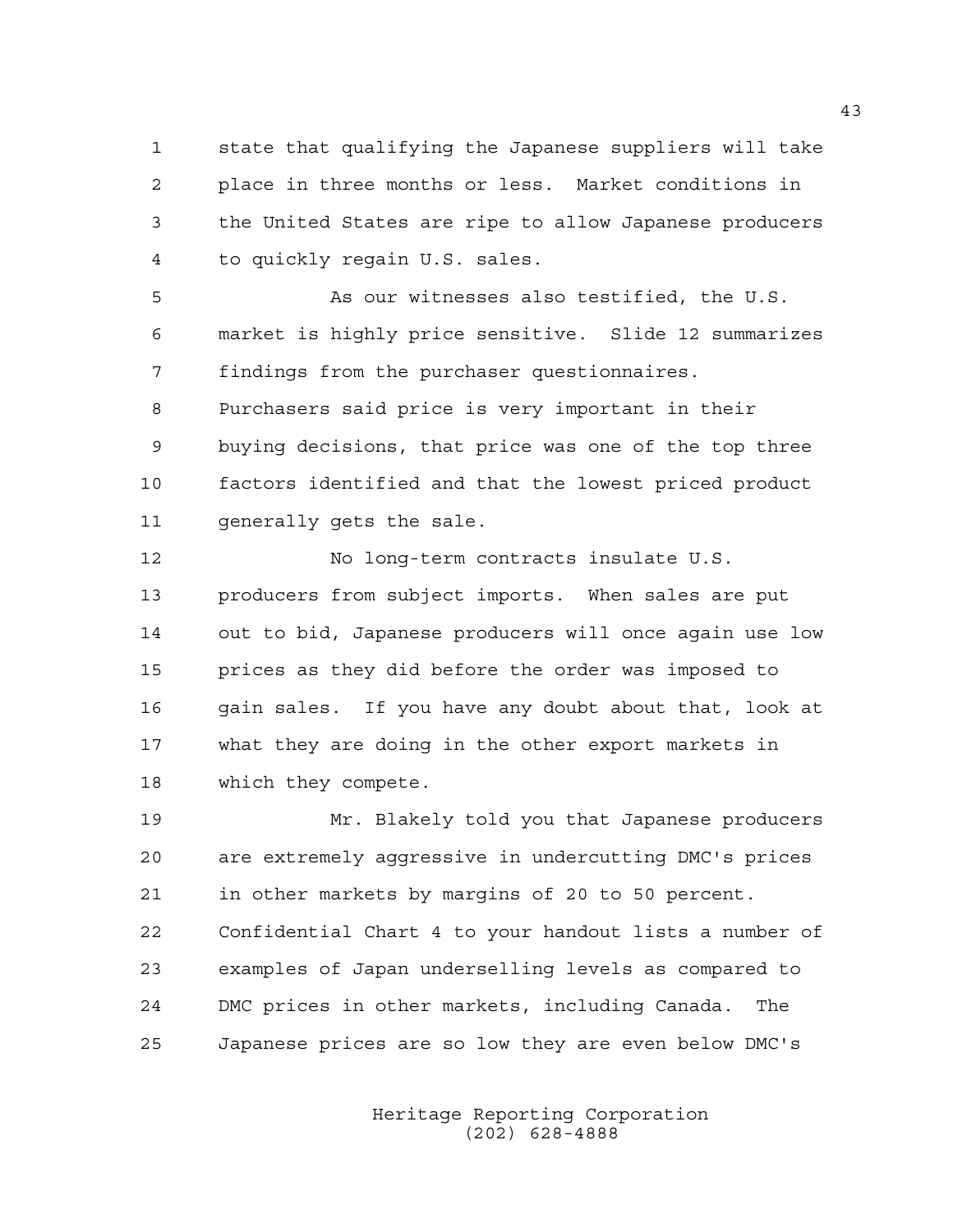1 costs in some cases. Similar pricing behavior in this 2 market will undercut U.S. prices and cause lost sales, 3 price depression and price suppression.

4 Increased volumes of clad plate will quickly 5 cause injury to a U.S. industry that is already 6 experiencing a weak market and declining shipments. 7 U.S. demand has fallen significantly over the review 8 period as shown in Slide 13. This demand decline in 9 turn has led to declines in U.S. industry trade and 10 financial variables, as Confidential Chart 5 to your 11 handout shows. The U.S. industry's capacity 12 utilization can best be described as anemic. Its 13 operating income has dropped significantly. Further 14 declines will prevent needed reinvestment in this 15 business.

16 Given the sheer size of the Japanese 17 industry and their aggressive pricing behavior in 18 third country markets, large volumes of low-priced 19 imports from Japan are almost a certainty absent the 20 order. The domestic industry that is already 21 struggling with declining demand will quickly suffer 22 worker layoffs, closures of facilities and financial 23 losses if that happens. In sum, there's a Japanese 24 juggernaut poised to decimate the U.S. clad plate 25 industry.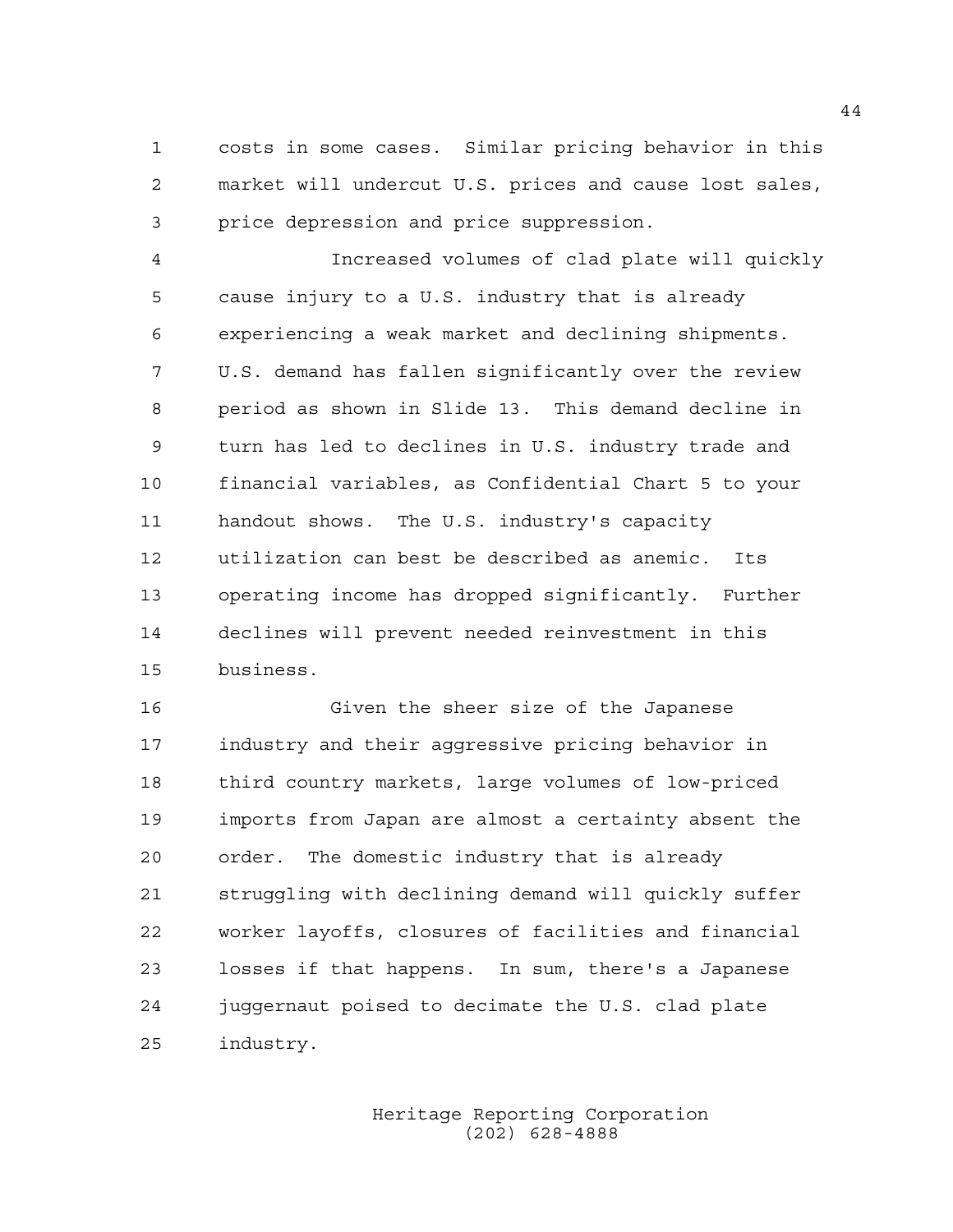1 The Japanese producers attempt to counter 2 this unavoidable conclusion in several unsupportable 3 ways. They first contend that they focus on the Asian 4 market almost exclusively and will continue to do so 5 We do not disagree that Asia is a large market for 6 clad plate from Japan and other producers, but their 7 argument that they would not shift sales from Asia 8 fails to acknowledge a key fact -- their huge unused 9 capacity.

10 While they may prefer to sell in Asia, the 11 Asian market cannot come close to absorbing their 12 capacity. As JSW stated publicly, they need to use 13 that capacity by increasing sales, which means finding 14 a new market. The Asian market, while large, is 15 having problems of its own with declines in 16 shipbuilding and other areas. A very recent article 17 quoted in Confidential Chart 6 to our handout 18 indicates that Asian steel demand continues to weaken 19 and oversupply is rampant.

20 Even if that market were to grow by the 21 modest amount that Respondents predict, and please 22 focus on the years too because we're only looking out 23 two years and not 20 years as some of their charts 24 show. But even if that growth were to occur, it would 25 still leave much idle Japanese capacity.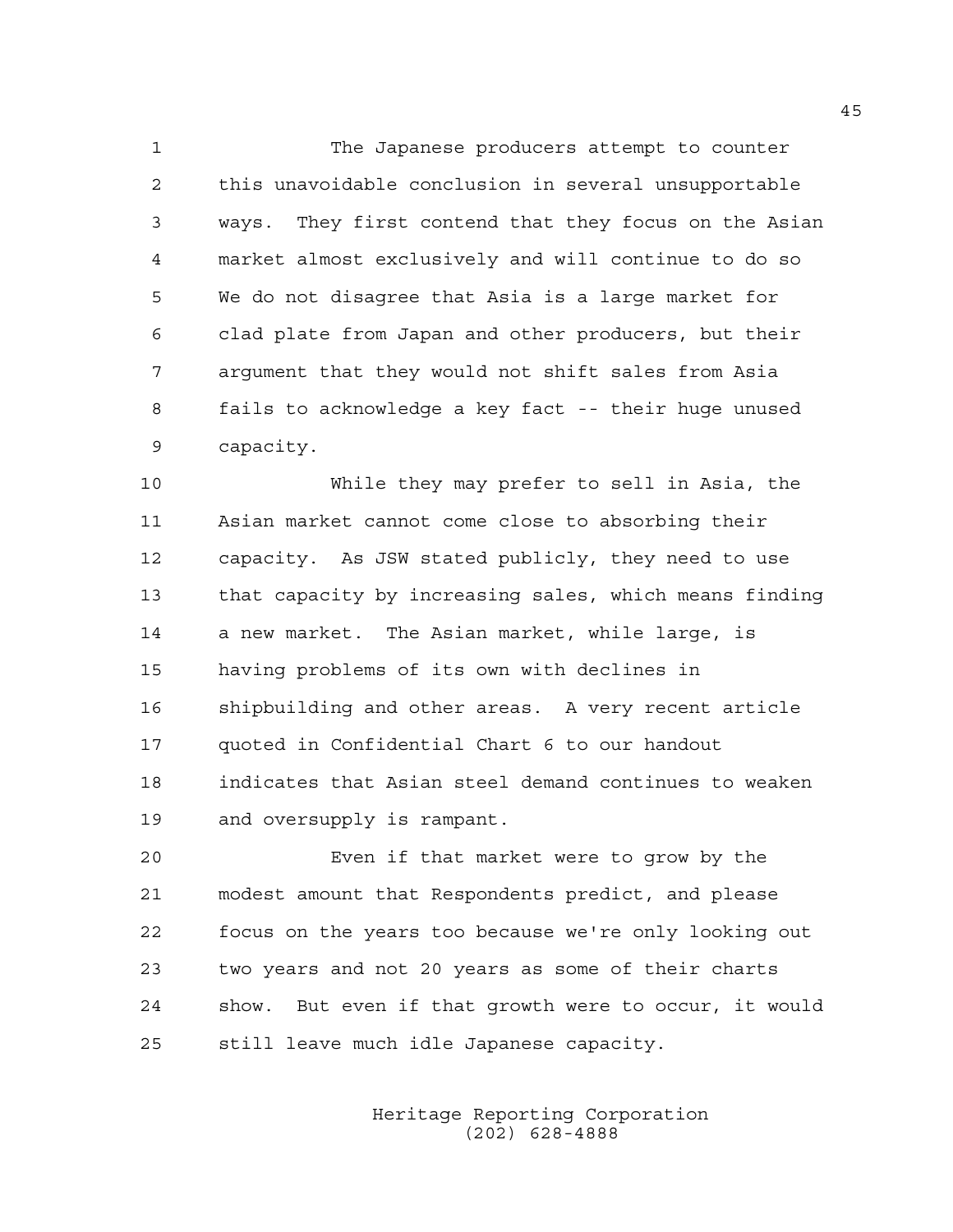1 As shown in Slide 11, Japan continues to 2 sell clad plate to many countries outside of Asia, 3 including Canada and the United States. As we 4 discussed and as shown in Confidential Chart 7, 5 Japanese producers continue to sell clad plate into 6 our neighboring market in Canada. Although those 7 volume levels may be small compared to their Asian 8 exports, they are significant compared to U.S. demand 9 and would be injurious to U.S. producers to lose those 10 sales.

11 I would encourage you to focus particular 12 attention on Confidential Chart 8 of our handout. 13 This chart that I cannot describe very much publicly 14 is extremely telling of the Japanese producer at 15 issue, the timing of the sale, the country at issue 16 and the volume sold relative to U.S. demand. This 17 chart, Chart 8, alone refutes many of Respondents' 18 claims.

19 Respondents also assert that Japanese 20 roll-bonding producers would not compete with DMC, an 21 explosion-bonding producer. As Confidential Chart 9 22 indicates, that claim is wrong. Products produced by 23 roll-bonding and explosion-bonding compete against one 24 another across the spectrum of sizes of clad plate. 25 Further, Japanese producers would not only be

> Heritage Reporting Corporation (202) 628-4888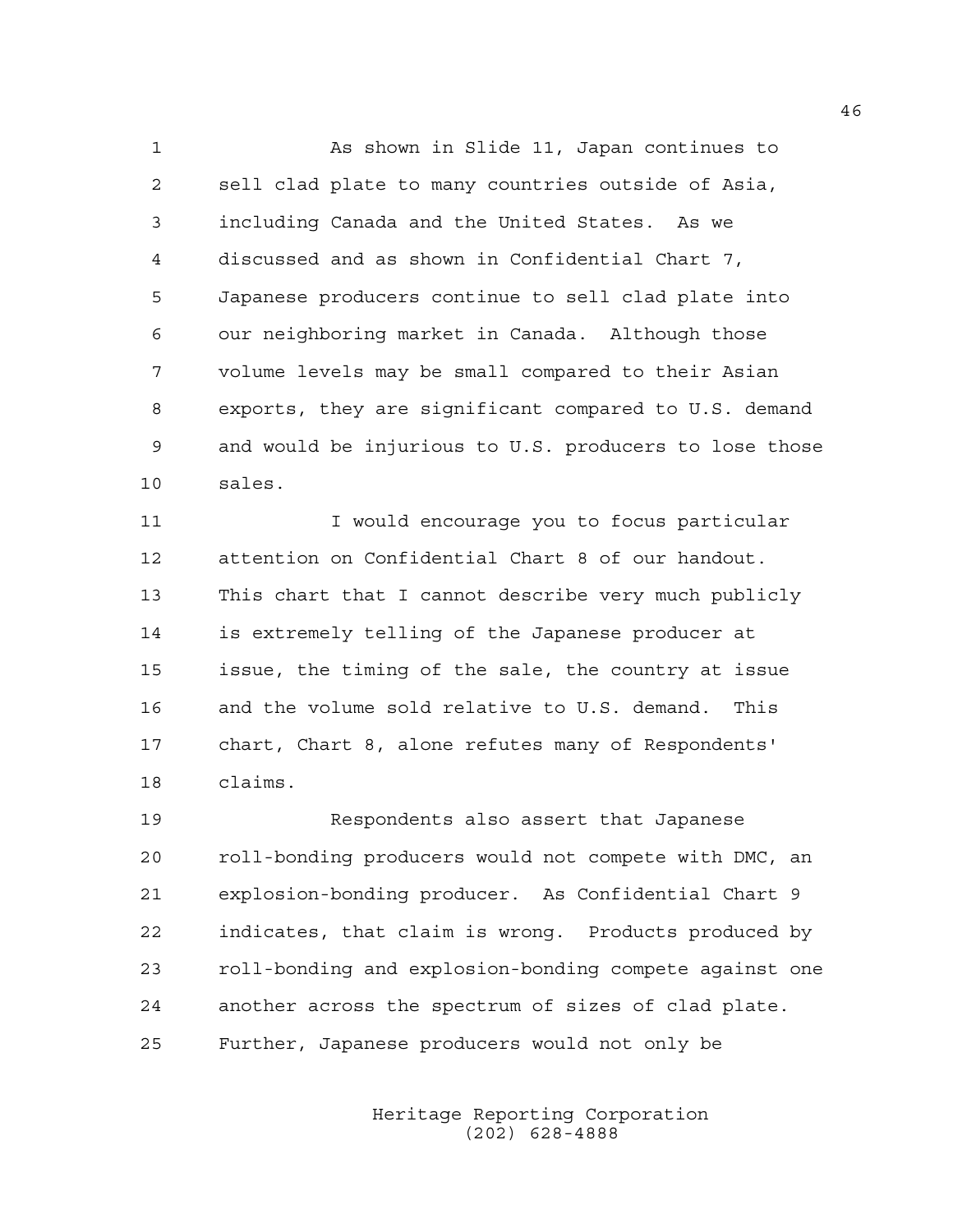1 competing with DMC; they would also be competing with 2 other roll-bonding producers in the United States.

3 And last, Respondents urge you to look only 4 at individual Japanese producers and not at producers 5 in the aggregate. They submit signed statements by 6 Nippon and Asahi that those two companies will not 7 export to the United States and ask you to ignore 8 those producers' data.

9 We have cited evidence as to why that 10 request is unfounded, but even were you to ignore 11 those two producers remember that JSW, one company 12 alone, caused the injury to the U.S. market before the 13 order was imposed and likely would do so again. JFE 14 is also actively exporting clad plate and undercutting 15 U.S. prices in third country markets and likely would 16 do so here as well without an order.

17 And finally I point out that while Nippon 18 and Asahi submitted statements appended to their brief 19 that they would not export to the U.S. market, please 20 note that neither JSW nor JFE did so. This glaring 21 omission of similar statements by JSW and JFE suggests 22 plans by both of these producers to export clad plate 23 to the U.S. market absent an order. Those exports 24 would be devastating to the U.S. industry.

25 Thank you for your attention. That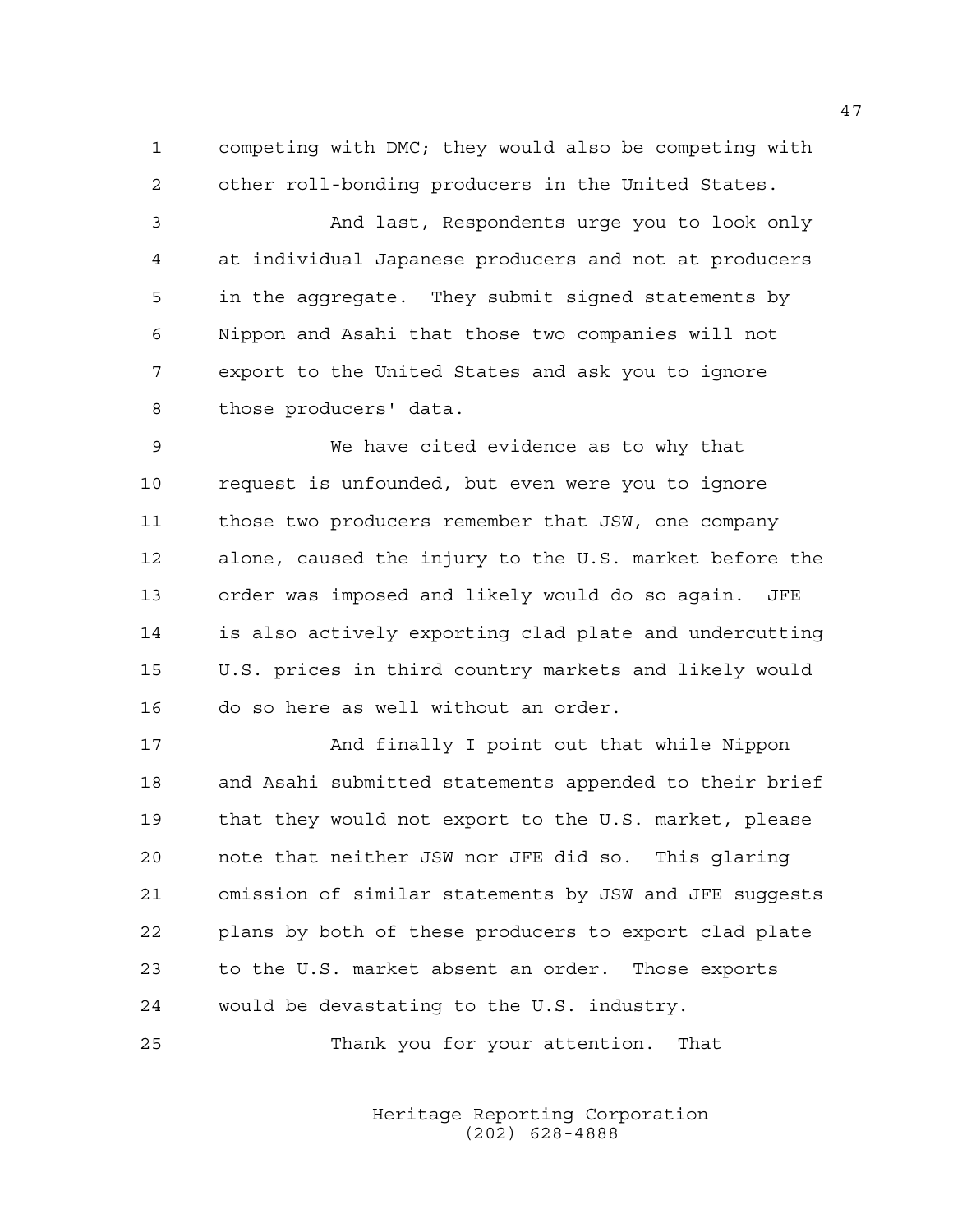1 concludes our testimony today.

| 2              | COMMISSIONER PEARSON: Thank you for those              |
|----------------|--------------------------------------------------------|
| 3              | enlightening presentations, and I appreciate the       |
| $\overline{4}$ | effort that people have made to come here, Mr. Gregg   |
| 5              | in particular. To have union representation always is  |
| 6              | helpful.                                               |
| 7              | With that, let's turn to the questioning               |
| 8              | with the regular order today. We will begin with       |
| 9              | Commissioner Pinkert.                                  |
| 10             | COMMISSIONER PINKERT: Thank you, Mr.                   |
| 11             | Chairman, and I join the Chairman in thanking all of   |
| 12             | you for being here today to help us to understand      |
| 13             | these issues.                                          |
| 14             | I want to begin with something that is                 |
| 15             | emphasized by the Respondents, and that is the efforts |
| 16             | of U.S. producers to sell into the principal Asian     |
| 17             | markets. I have a series of questions on this, but I   |
| 18             | want to begin with a simple relevance question. What   |
| 19             | relevance do you find the issue of sales by U.S.       |
| 20             | producers into the principal Asian markets?            |
| 21             | MS. CANNON: Let me start with the legal                |
| 22             | relevance, and then I can have the witnesses chime in  |
| 23             | with their points.                                     |
| 24             | I think first you must appreciate that the             |
| 25             | U.S. market is small and so our industry is trying to  |
|                |                                                        |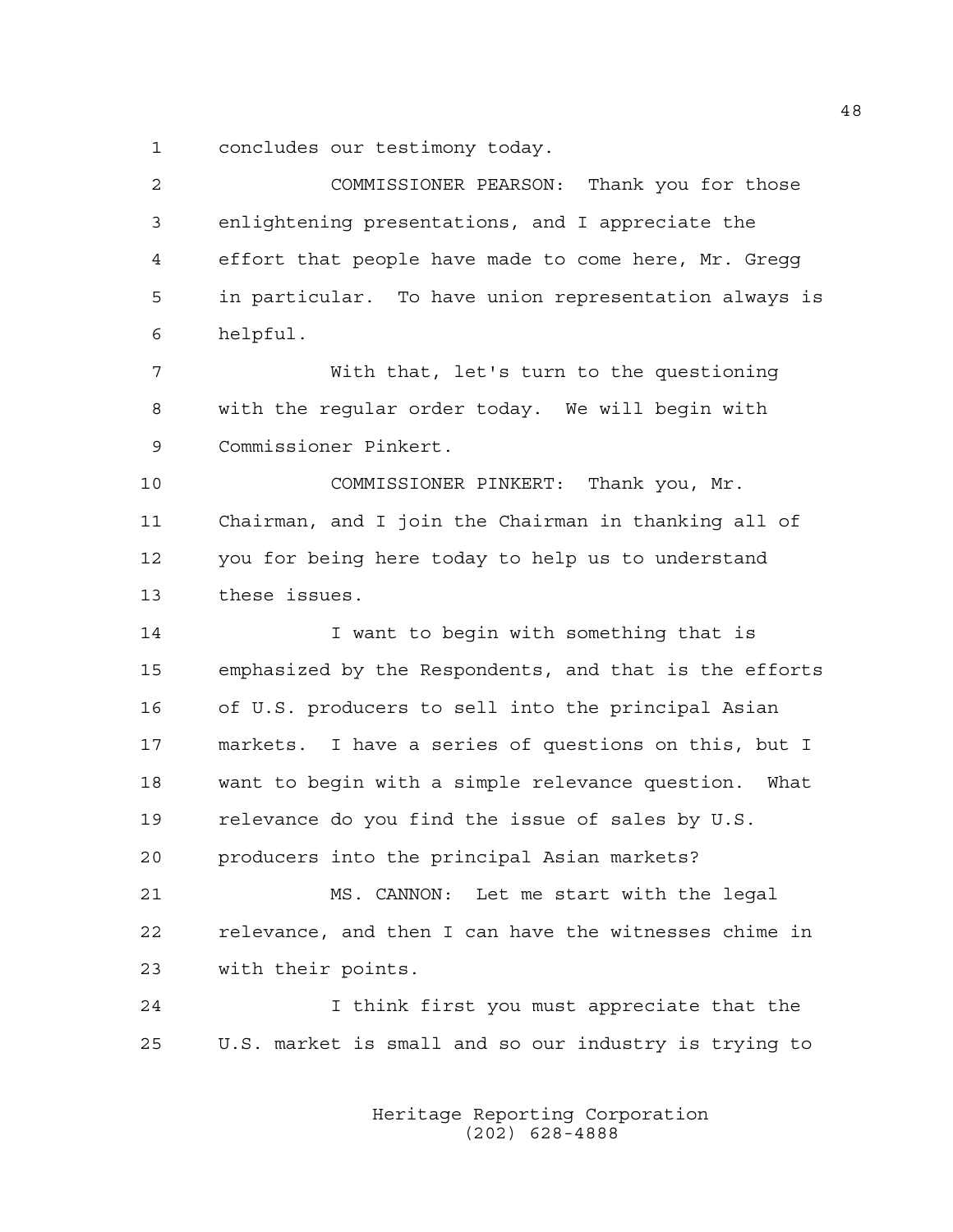1 sell here and they are obviously trying to sell as 2 well. We do not disagree that the Asian market is a 3 large market for clad plate. The problem is it's not 4 big enough to absorb the amount of capacity that the 5 Japanese have and that they have worldwide.

6 But -- and this is where I'd like the 7 industry to chime in -- the importance is that the 8 industry is not sustainable by exports alone. If this 9 industry did not have the U.S. market to sell into and 10 they were forced simply to live on exports it would 11 not survive.

12 We discussed this yesterday, and let me ask 13 Mr. Nicol if he could supplement more specifically 14 here.

15 MR. NICOL: Asia is a big region, so I think 16 we have to look at it region-by-region. We cannot 17 sell into Japan. It has been impossible for us to do 18 so. China is very difficult for us to sell into. 19 What tends to be the open zone is Korea. And so when 20 we talk about Asia we typically talk about Korea as 21 being our biggest export market.

22 Can you continue? Did I answer your 23 question or --

24 COMMISSIONER PINKERT: Yes. I have a 25 followup on that, but if you want to continue that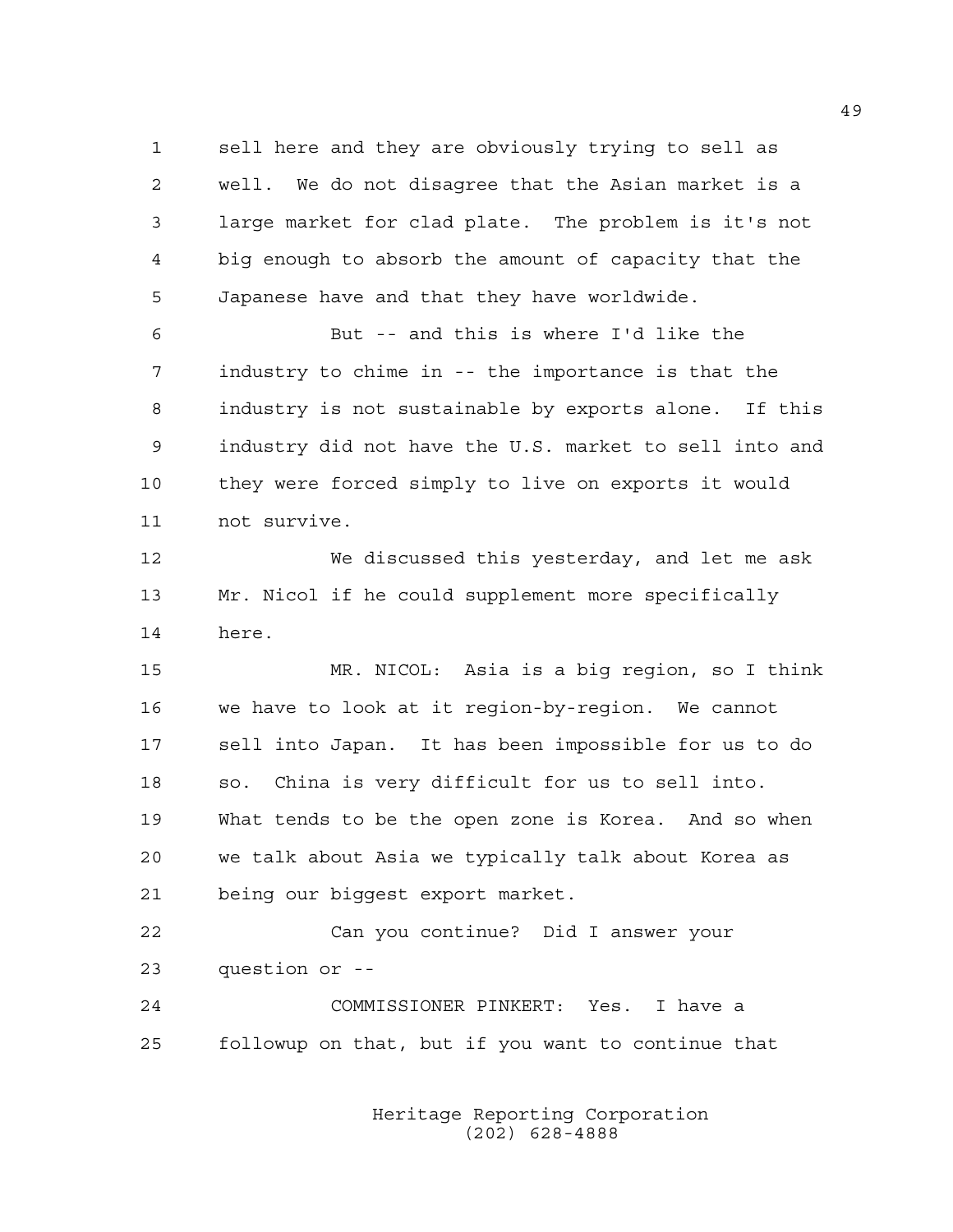1 line of thinking go ahead.

| $\overline{2}$ | MR. ROSENTHAL: I was just going to say, to             |
|----------------|--------------------------------------------------------|
| 3              | go back to the legal relevance, I don't think it is    |
| 4              | particularly relevant from a legal point of view.      |
| 5              | Really while we're obviously looking at the            |
| 6              | vulnerability of the domestic industry and what's      |
| 7              | going to happen in the U.S. market, that's really what |
| 8              | the focus ought to be.                                 |
| 9              | The assumption that because the U.S.                   |
| 10             | producers are also exporting and everyone agrees that  |
| 11             | Asia is a big market, I would say in legal terms so    |
| 12             | what?                                                  |
| 13             | COMMISSIONER PINKERT: Okay. Now just a                 |
| 14             | quick question on China. You said that there's         |
| 15             | difficulty selling into China. Do the Japanese         |
| 16             | producers have less difficulty selling into China?     |
| 17             | And if you know, how would you explain that?           |
| 18             | MR. NICOL: I don't have any knowledge of               |
| 19             | their success in China. I don't know.                  |
| 20             | COMMISSIONER PINKERT: Okay. Now staying                |
| 21             | with the Asian markets, I understand that there was    |
| 22             | testimony about possibilities of future demand in the  |
| 23             | Asian markets, but I want to go back to that period of |
| 24             | 2009 to 2011, which is featured in many of your        |
| 25             | slides. Was demand up in the principal Asian markets   |
|                |                                                        |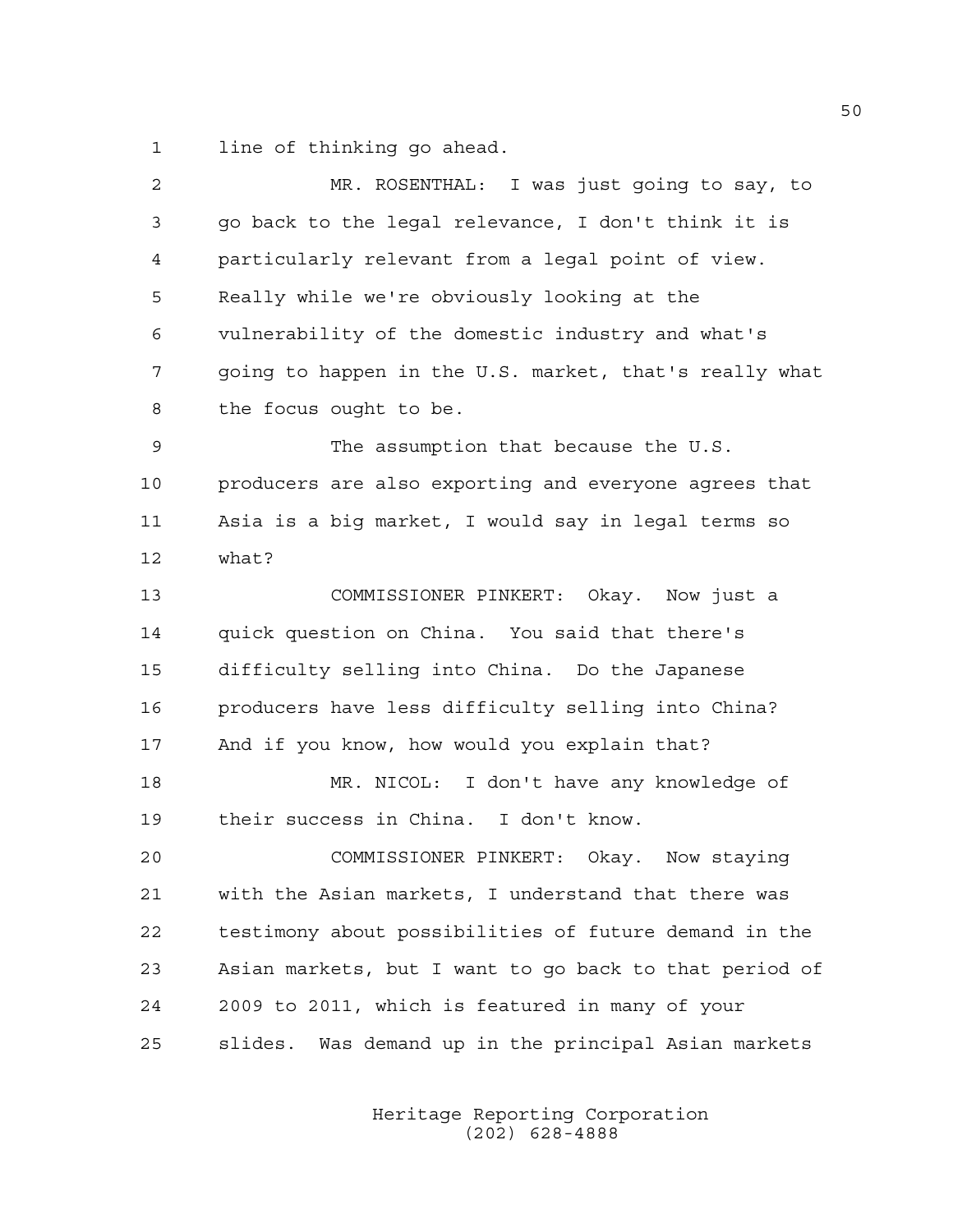1 during that period, 2009 to 2011?

| $\mathbf{2}$ | MR. NICOL: I would say no. I think what we             |
|--------------|--------------------------------------------------------|
| 3            | saw in the U.S. during the recession was felt kind of  |
| 4            | around the world, so I do not think that during that   |
| 5            | time period, 2009 to 2011, that sales were up there.   |
| 6            | COMMISSIONER PINKERT: Okay. Well, if you               |
| 7            | can supplement that in the posthearing I think that    |
| 8            | would be very useful for us.                           |
| 9            | MR. NICOL: Okay.                                       |
| 10           | COMMISSIONER PINKERT: And finally, staying             |
| 11           | with the principal Asian markets, does demand in those |
| 12           | markets in any way explain the maintenance by Japan of |
| 13           | this unused capacity that you testified about?         |
| 14           | Now, I understand your point, Ms. Cannon,              |
| 15           | that the unused capacity is not currently going to the |
|              |                                                        |
| 16           | principal Asian markets. That's why it's considered    |
| 17           | to be unused capacity. But if you look at the amount   |
| 18           | of demand in those markets, would there be some        |
| 19           | expectation on the part of Japanese producers that     |
| 20           | they have to maintain a certain level of capacity, or  |
| 21           | is that capacity explained in some other way?          |
| 22           | MS. CANNON: Well, again I'll allow the                 |
| 23           | industry to supplement, but what we're seeing in the   |
| 24           | numbers is such a staggering disproportion in terms of |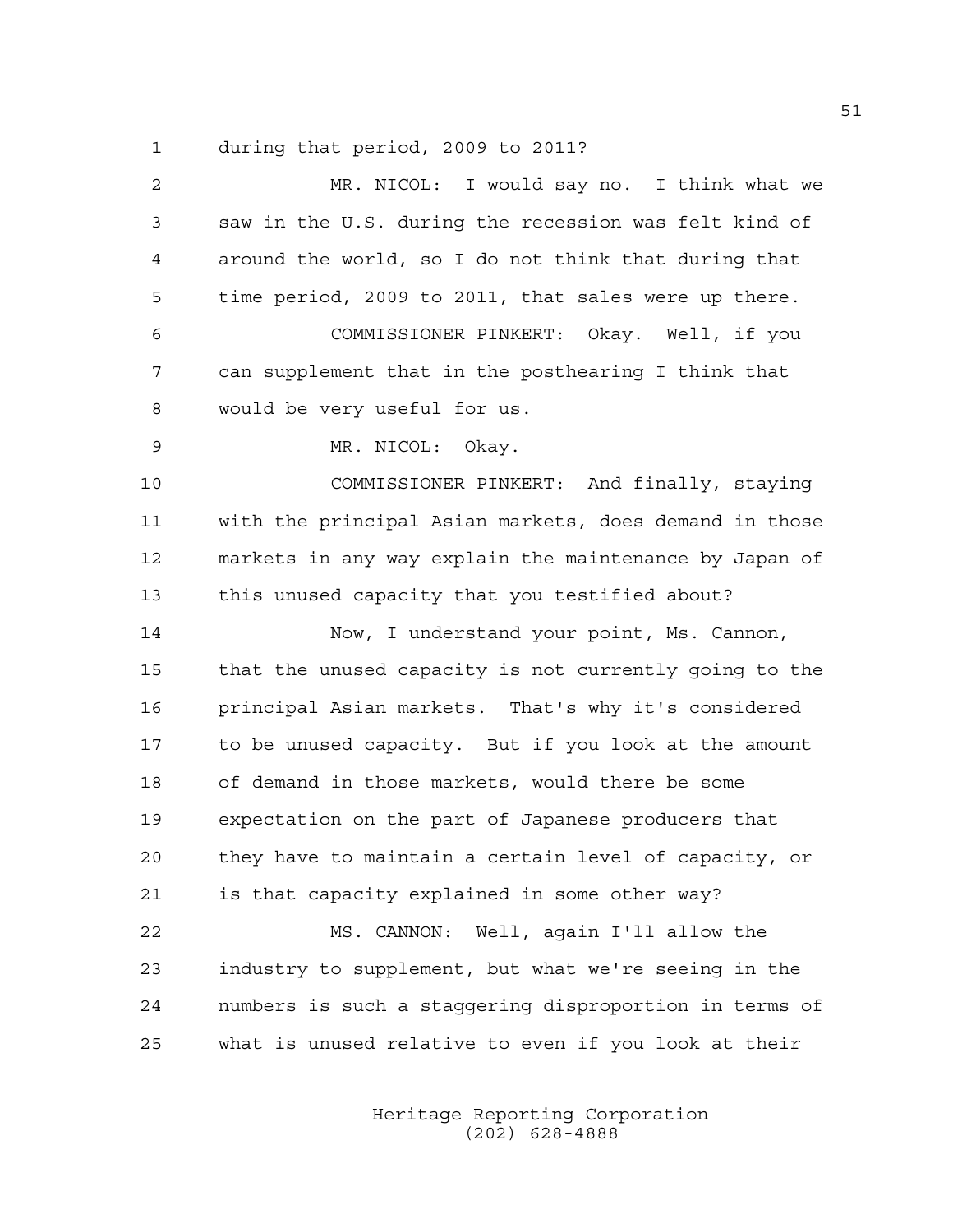1 charts and some of their projections in demand growth, 2 they're only talking about minor percentages over the 3 next couple of years, which is what we're looking at 4 in a sunset review.

5 There's nowhere that that capacity could be 6 absorbed. There's nothing that is going on that 7 really would account for it. And in fact, to the 8 contrary. As you see in our brief, we're seeing a lot 9 of declines in demand for certain sectors like 10 shipbuilding, which has dropped off enormously, just 11 increasing the amount of unused capacity sitting there 12 idle at these roll-bonding producers who have every 13 incentive to try to get those mills running, which is 14 why timing-wise if this order were to be revoked in 15 the dynamics you're seeing globally in the marketplace 16 there's nowhere else over the next few years for that 17 product to go. They're dying to get it into this 18 market.

19 MR. ROSENTHAL: I want Mr. Blakely to chime 20 in here, but I want to add one other thing. Another 21 factor that's affecting the Japanese and their use of 22 their capacity is that there is indigenous capacity 23 coming onstream, as you heard about, in Korea and in 24 China, so markets that were previously potential 25 markets and in the case of Korea actual markets are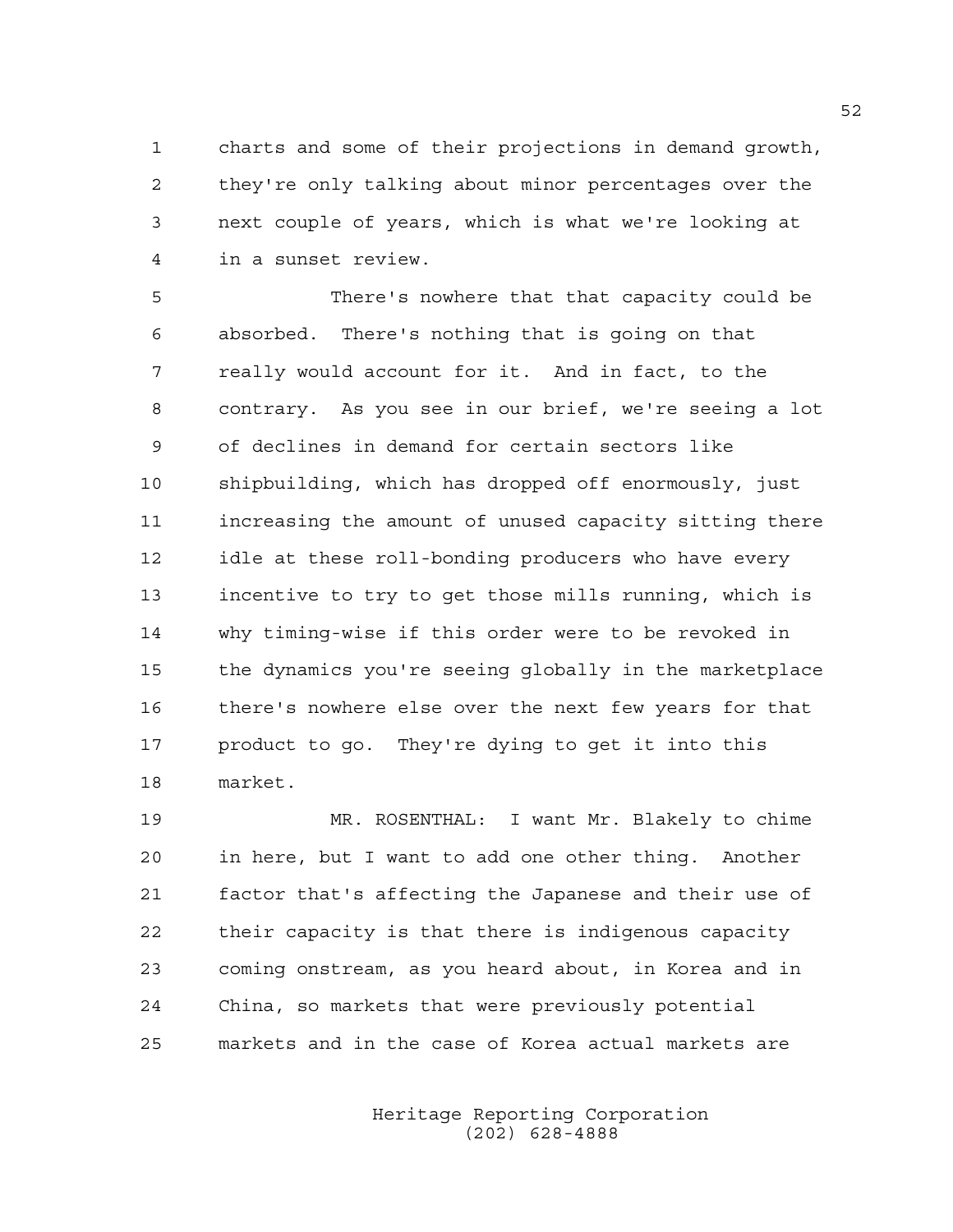1 getting less hospitable to the Japanese exports to 2 those countries.

3 The Chinese have basically been building up 4 their capacity and their shipments to their domestic 5 markets, so again the Japanese opportunities, if you 6 will, are shrinking in places where they were hopeful 7 they would have opportunities.

8 MR. BLAKELY: Just as a point of 9 clarification, the capacity that exists in Japan could 10 not be consumed in Asia or any other part of the world 11 aggregated together by any increase in demand that 12 anyone in this room would forecast in the next year or 13 two years or multiple years.

14 It's incredible to look at the volume, and 15 you've seen the slides, of unused capacity and compare 16 it to the most optimistic growth expectations for this 17 market. There's absolutely no way that that capacity 18 would be consumed in Asia or otherwise. None.

19 MS. BECK: Commissioner Pinkert, may I also 20 just direct you to Confidential Chart 6, the first 21 bullet point? I think that goes directly to your 22 question in terms of demand in Asia and one company in 23 particular in Japan, what their strategy is, despite 24 trends in demand in the near future.

25 COMMISSIONER PINKERT: Thank you. Now, I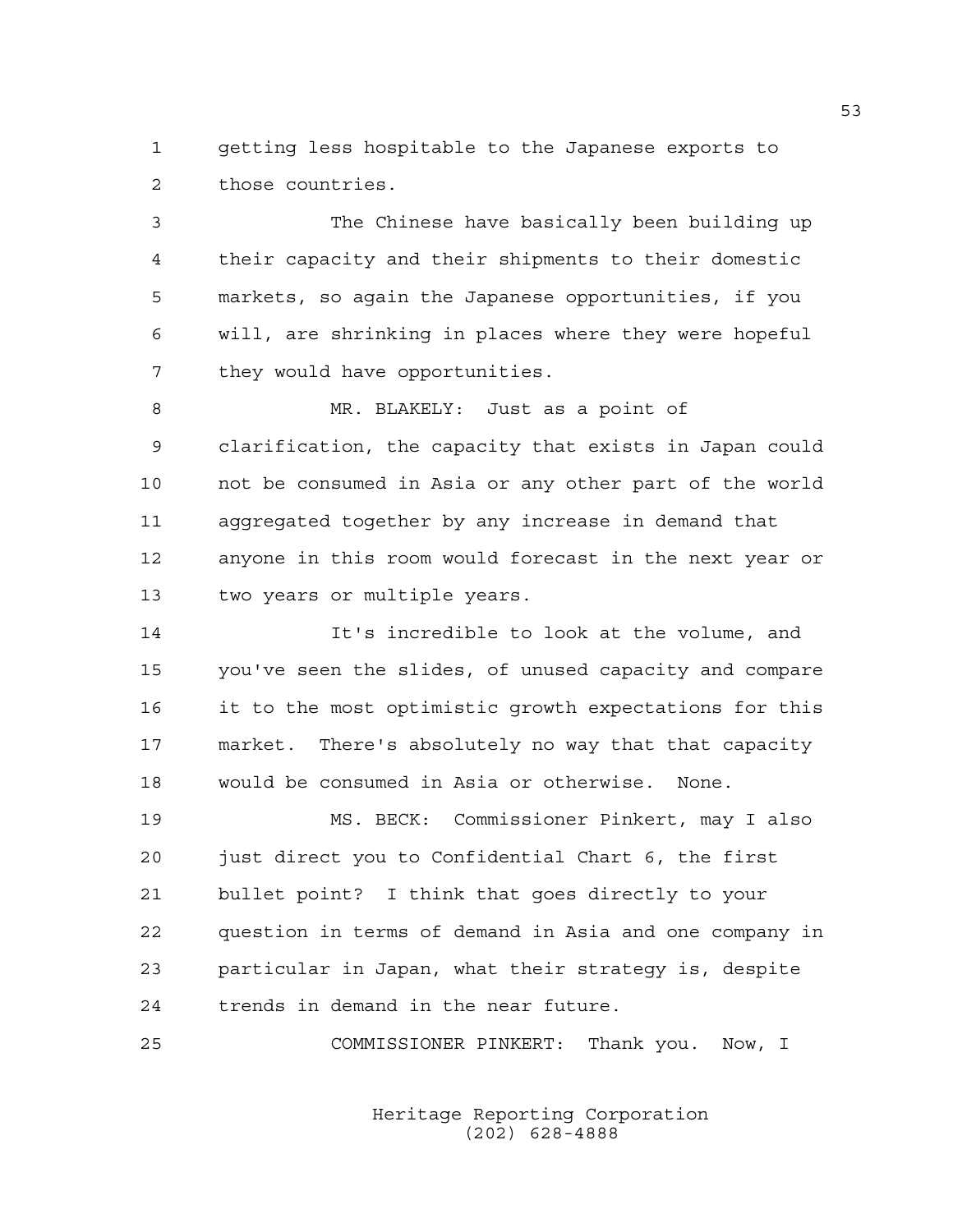1 only have a couple minutes left in this round of 2 questions, but I want to throw out the question to you 3 that it seems to me that there is a difference of 4 opinion between your panel and the Respondents about 5 the ease with which Japanese producers could sell into 6 the U.S. market, particularly with regard to sales 7 infrastructure.

8 Is this just a question of pure difference 9 of factual assertions, or is there kind of a middle 10 ground here somewhere that yes, they do have sales 11 infrastructure in the United States, but perhaps they 12 are not familiar with the customers for this 13 particular product. Is that the middle ground?

14 MR. BLAKELY: Let me take it. Japanese 15 steel manufacturers distribute their products through 16 trading companies in the U.S. and other markets. 17 These same trading companies that they've used in the 18 past and continue to use for their other steel 19 products would easily be energized to sell clad plate. 20 The consumers of clad plate in the U.S. are 21 exactly the same people that they sell their steel 22 plate to. The relationships and customer knowledge 23 that they would require to access those markets are

25 well-known producers. They're known as high quality

24 already established. They are also large and

 Heritage Reporting Corporation (202) 628-4888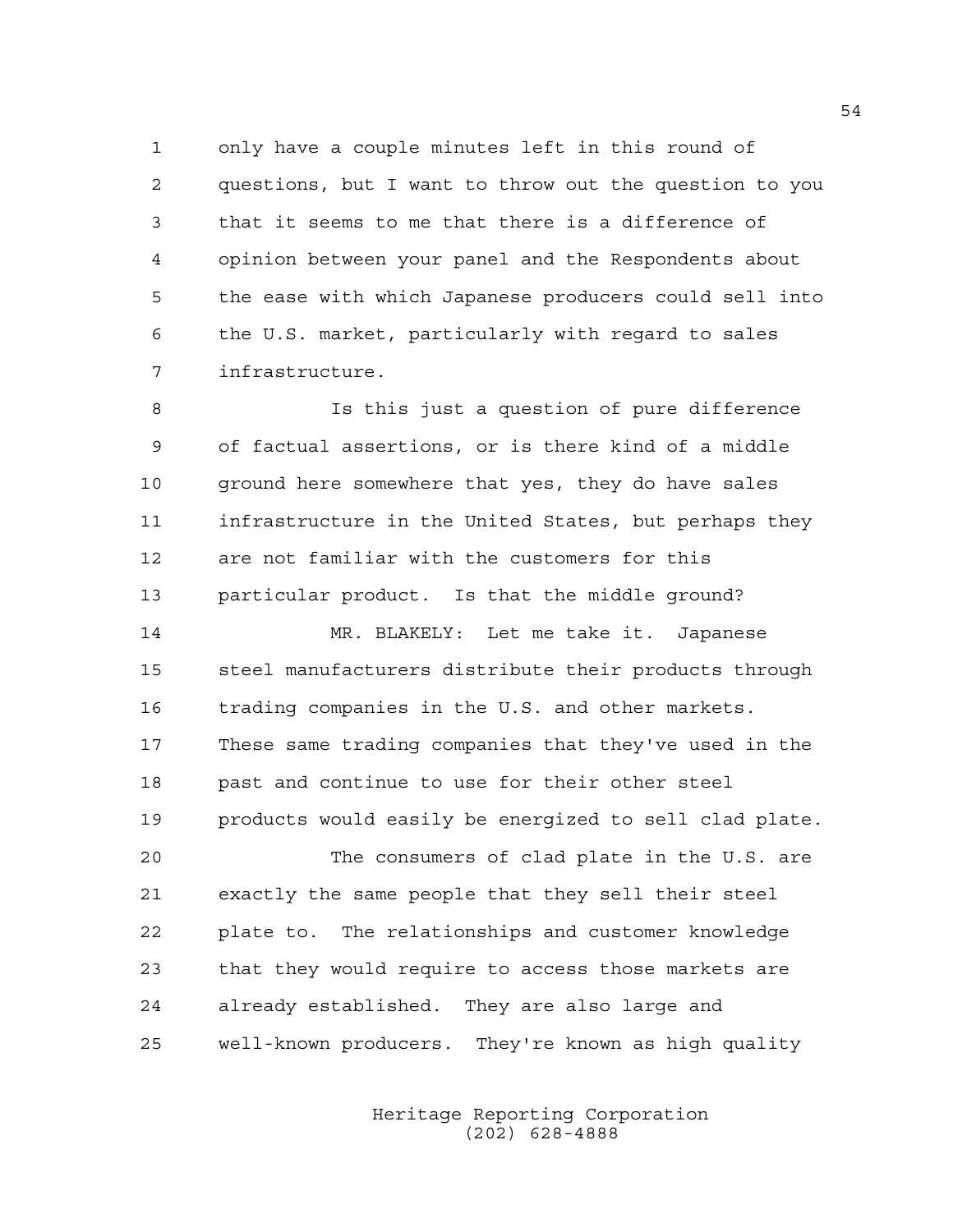1 producers. Access to our market and quick

2 qualification on projects would not be an issue for 3 them.

4 MR. HUDGENS: Commissioner Pinkert, if I 5 might add? Many of the consumers are multinational 6 companies that have operations both in Asia and the 7 U.S., so it's the same consumer purchasing clad plate 8 in Korea that might be purchasing clad plate in the 9 United States or Canada.

10 MR. ROSENTHAL: So, Commissioner Pinkert, 11 there really isn't a middle ground. You're right. 12 COMMISSIONER PINKERT: Thank you very much. 13 Thank you, Mr. Chairman.

14 COMMISSIONER PEARSON: Commissioner 15 Johanson?

16 COMMISSIONER JOHANSON: Thank you, Mr. 17 Chairman. I'd like to welcome all the witnesses for 18 appearing here today, and I'd like to give a special 19 welcome to the folks from ArcelorMittal in Coatesville 20 and the folks from Dynamic Materials Corporation or 21 DMC in Mount Braddock, Pennsylvania. I visited both 22 of those plants this fall, and I appreciate you all 23 taking the time to show me around.

24 For any of my colleagues who have not 25 visited those facilities, Coatesville is a very large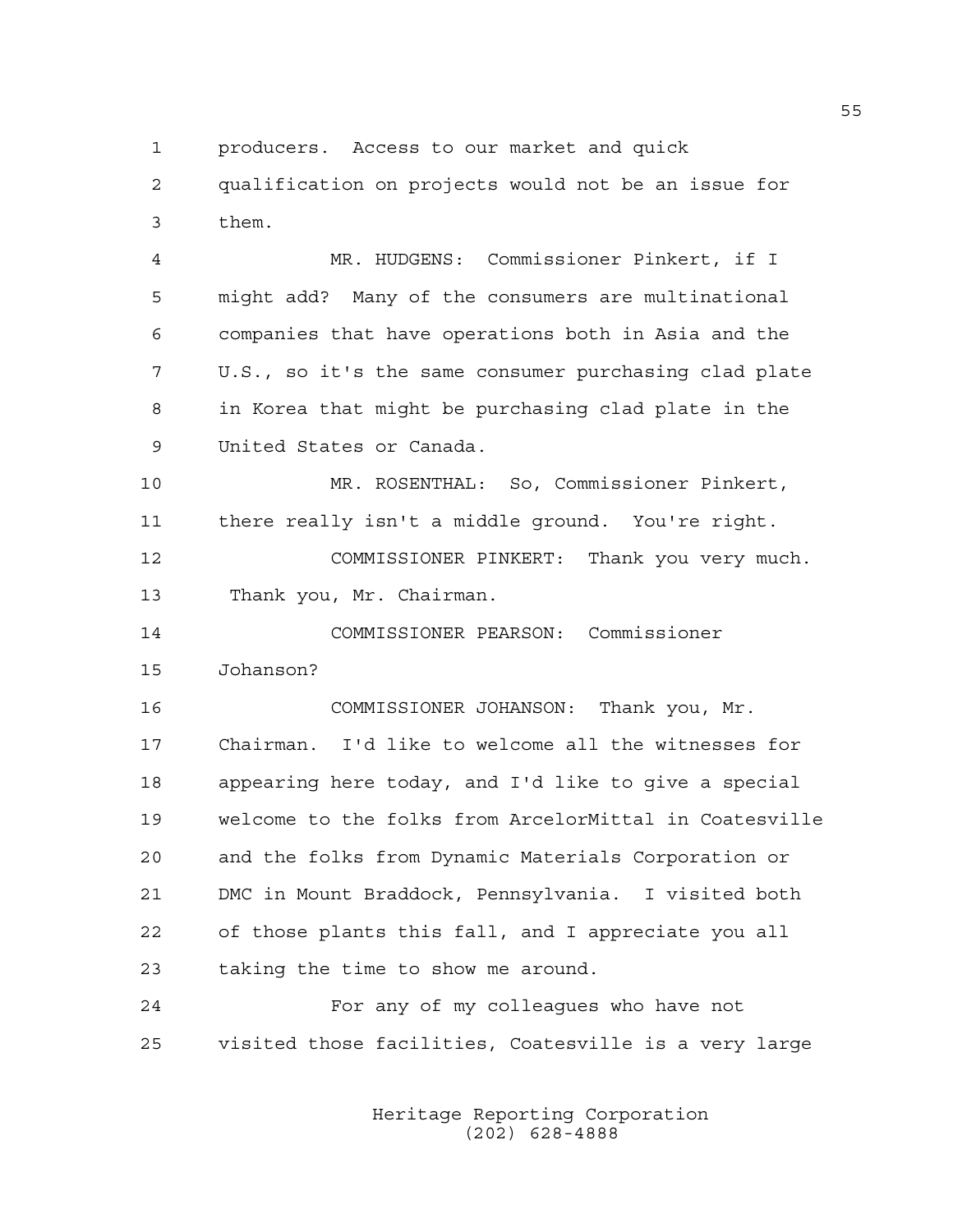1 factory town, or the factory is very large within the 2 town. I understand that clad plate is a relatively 3 small portion of the plant, but it's very impressive 4 to see that operation. In Mount Braddock I got to see 5 a real explosion or at least feel it. I mean, they 6 really use explosive technology. I didn't know what 7 to expect, and I came out a little shaken, but it was 8 very interesting.

9 I'd like to begin my questions now. Mr. 10 Insetta, you noted that demand for clad plate has 11 declined in the United States. Perhaps you could 12 clarify something for me. The petroleum sector is by 13 far the largest market for clad plate. The U.S. 14 natural gas industry has expanded significantly in 15 recent years. How much clad plate is used by natural 16 gas producers?

17 MR. INSETTA: I can tell you in our case 18 there is no clad that we sell that goes into the 19 natural gas market. Ours is petroleum processing 20 related.

21 COMMISSIONER JOHANSON: Okay. Thank you. 22 That answers my questions. Also, you stated that 23 petroleum vessels have become smaller. Why is that 24 the case?

25 MR. INSETTA: There really are very few new,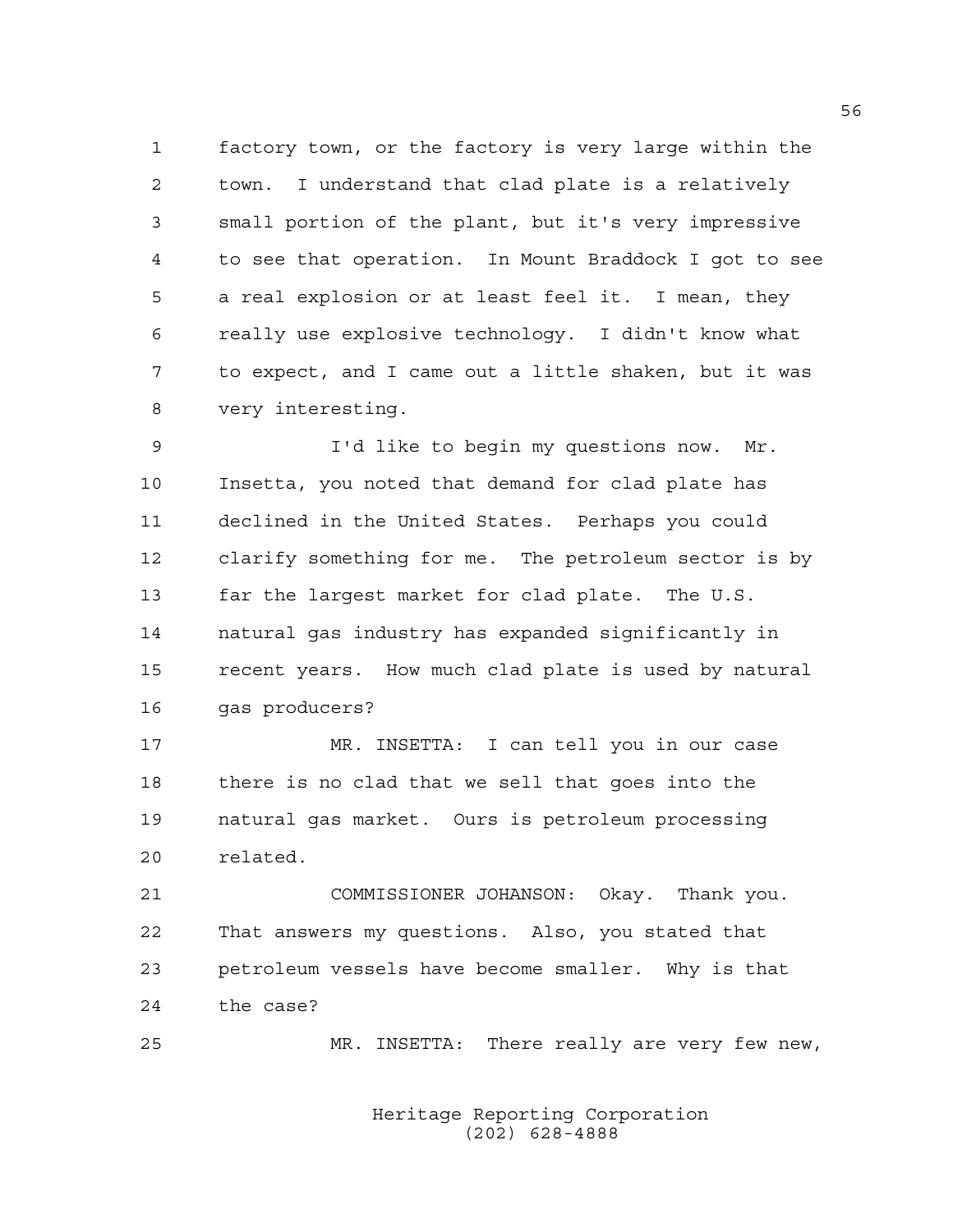1 big plants being built, so what we're seeing are 2 smaller plants at smaller capacities being built 3 throughout the different regions of the country to 4 accommodate a more regional approach, so the vessels 5 have become smaller.

6 In some cases design of the vessel and the 7 engineering of the vessel is able to perform the same 8 process more efficiently with a smaller vessel than in 9 previous years where it would have taken a larger 10 vessel. Some engineering factors are involved with 11 that as well.

12 COMMISSIONER JOHANSON: Are those vessels 13 primarily for refineries?

14 MR. INSETTA: Refineries and chemical, 15 chemical processing.

16 COMMISSIONER JOHANSON: Okay. Thank you for 17 your response.

18 This is a question for any members of the 19 panel. Why have U.S. imports of clad steel plate from 20 all sources declined since the 1993-1995 period 21 examined during the original investigation? 22 MR. BLAKELY: Mike Blakely, DMC. First of

23 all, Commissioner Johanson, thank you right back at 24 you. We appreciated having you at our factory and 25 facility. I know we like showing off what we do and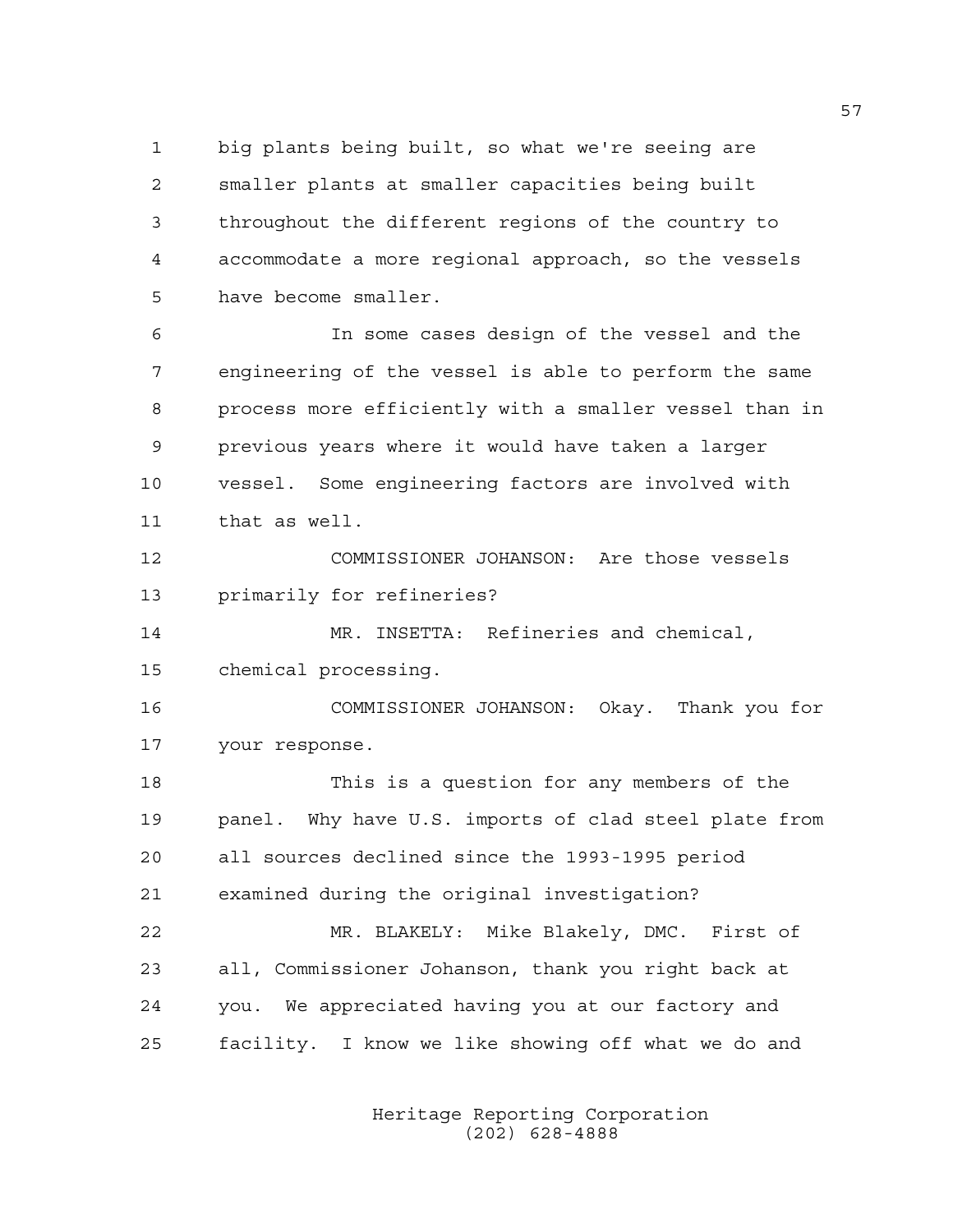1 we're proud of our workers and our facilities, so 2 thank you for coming.

3 But to answer your question, we all are 4 proud of the way we serve the U.S. market. We are 5 competitive in our pricing and delivery, and we are 6 still able to maintain some level of profitability 7 within that pricing and delivery. Competitors from 8 outside of the U.S. would certainly enjoy having a 9 slice of the U.S. market, but I think it's fair to say 10 that we serve it well and further to that that the 11 competitors outside the U.S. that have access to the 12 U.S. market compete on a more even playing field when 13 they try to participate in the U.S. market.

14 They certainly win some business, as I think 15 the record shows, but because they come in with fair 16 pricing practices and expectation to maintain some 17 profit they do not attempt to sell their plates and 18 materials at prices below our costs, and therefore we 19 are able to serve the market well.

20 COMMISSIONER JOHANSON: All right. Thank 21 you for your response. The U.S. clad plate industry 22 is a fairly significant exporter. Is competition from 23 Japanese producers present in most or all of the 24 markets where you ship overseas?

25 MR. BLAKELY: Absolutely. Yes. As you may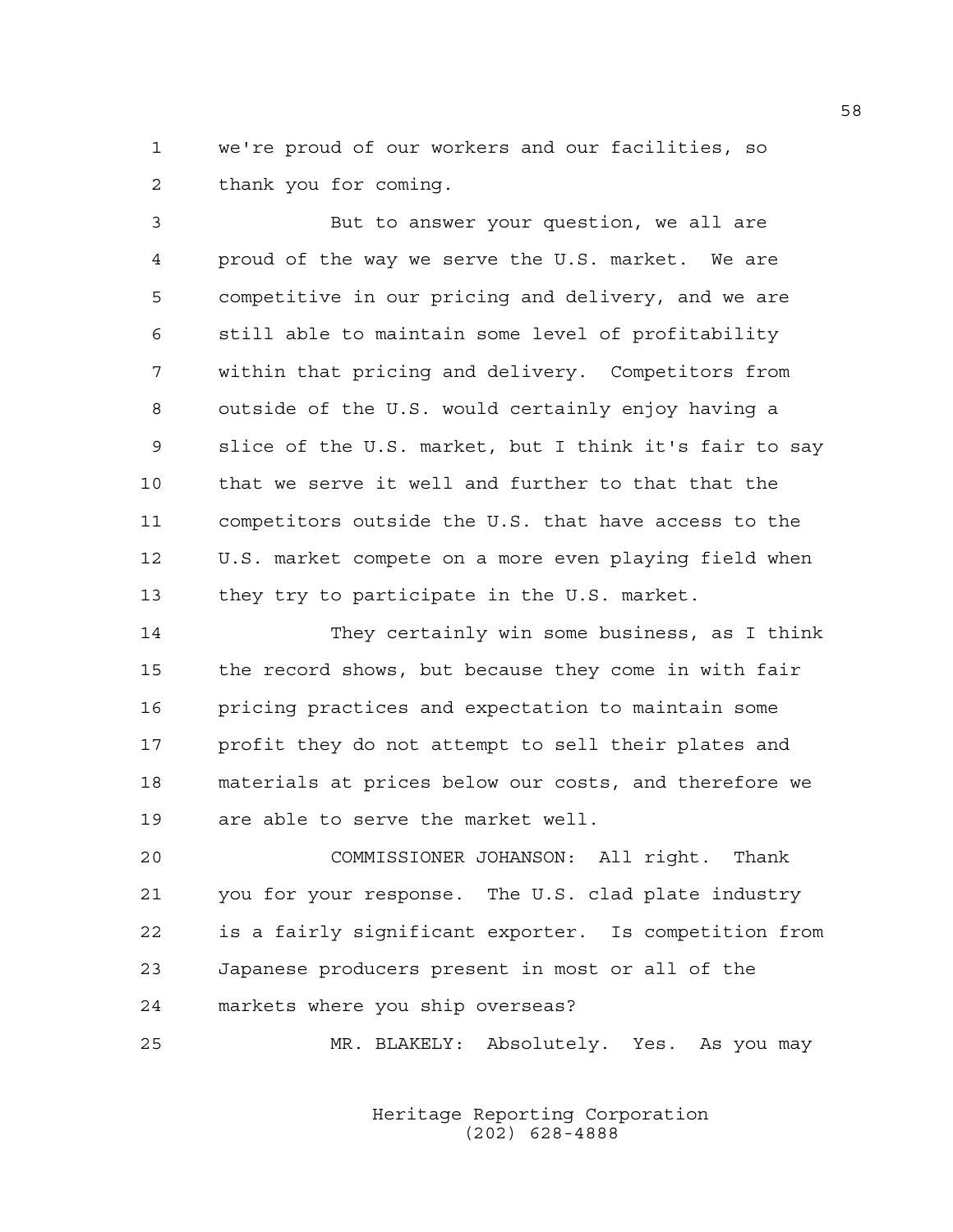1 recall from my testimony, every market that we 2 participate in outside of the U.S. we see competition 3 from the Japanese. It's maybe most obvious in Asian 4 markets like Korea, but it's also present in near 5 domestic markets like Canada or South America. They 6 are certainly present in those markets and aggressive 7 in their pricing.

8 It's absolutely the case that we've lost 9 business in Korea, Canada and South America to 10 Japanese producers with pricing practices that I would 11 deem as unfair.

12 COMMISSIONER JOHANSON: Thank you. Does the 13 project-by-project nature of clad steel plate 14 purchases make it easier to enter new markets?

15 MR. NICOL: This is Jeff Nicol from DMC. A 16 couple things going back to that subject. I think you 17 have to look at the maturation process of a project. 18 A lot of these projects that we deal with take a year 19 and a half, two years to mature from feed stage or 20 front end engineering and design stage to the actual 21 purchase of materials.

22 So anyone who is cognizant of a project at 23 the feed stage has ample time to get involved with 24 that project and go through whatever qualification 25 process might be needed to get on that project.

> Heritage Reporting Corporation (202) 628-4888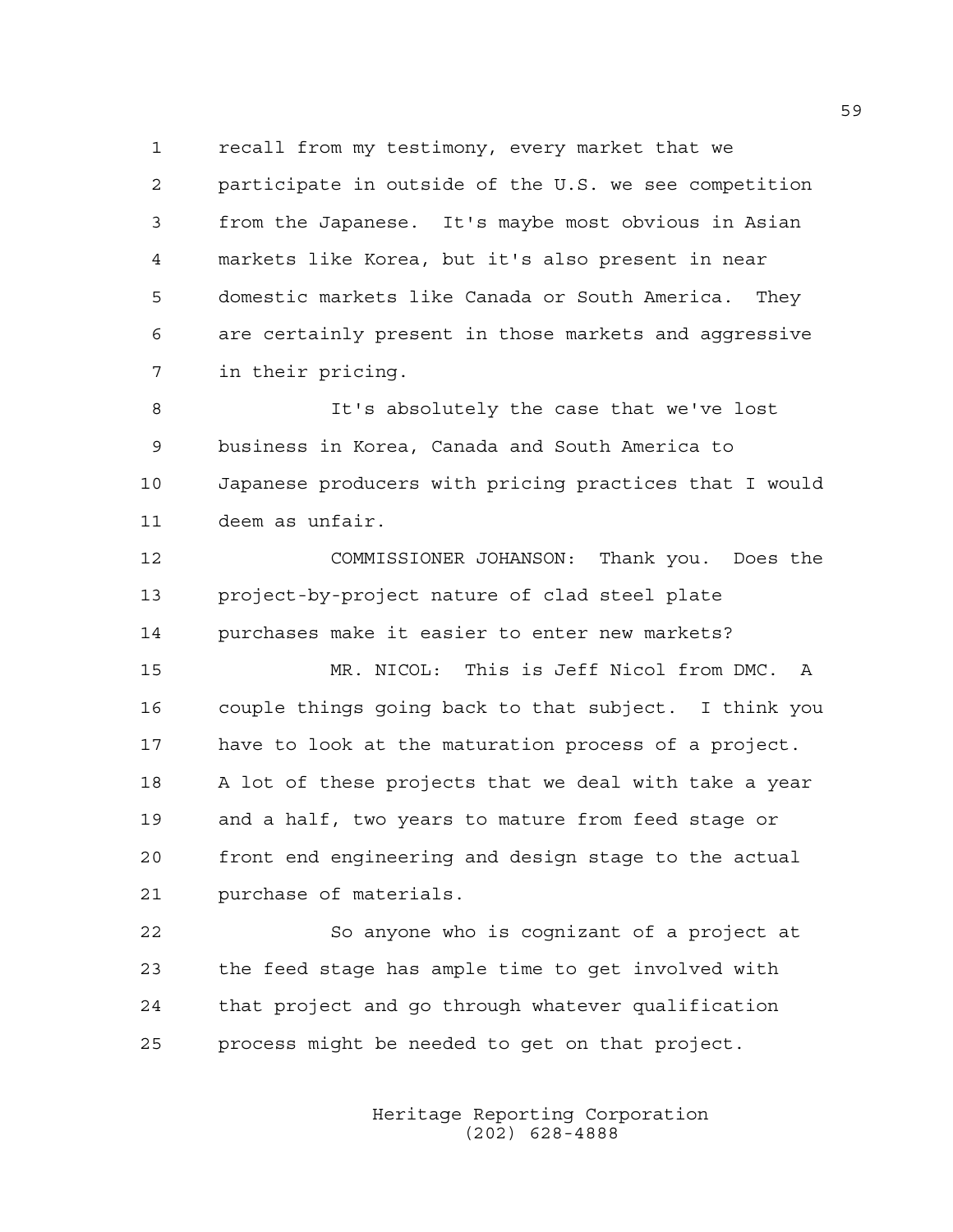1 COMMISSIONER JOHANSON: Does that thus make 2 it easier to enter a new market? 3 MR. NICOL: I'm sorry? 4 COMMISSIONER JOHANSON: Does that thus make 5 it easier to enter a new market? 6 MR. NICOL: Yes, it does I think because you 7 have to be cognizant of the project and then it's 8 dealing with that regional company or owner/operator 9 of a facility. 10 And again, like we said before, a lot of 11 these owner/operators, the big companies, they're 12 worldwide and global so there's not that many of us in 13 the world that produce this stuff, and they typically 14 know who we all are and understand our quality even 15 before we were to bid on a project. 16 MS. CANNON: Commissioner Johanson? 17 COMMISSIONER JOHANSON: Yes? 18 MS. CANNON: If I could just supplement 19 that? I think this contrasts with some other steel 20 cases you've seen where you have maybe some long-term 21 contracts or short-term contracts in place that 22 companies have lined up to sell products over time, 23 whereas here, because every product is put out for bid 24 as soon as the order is removed, Japan can come right 25 back in and start bidding immediately.

> Heritage Reporting Corporation (202) 628-4888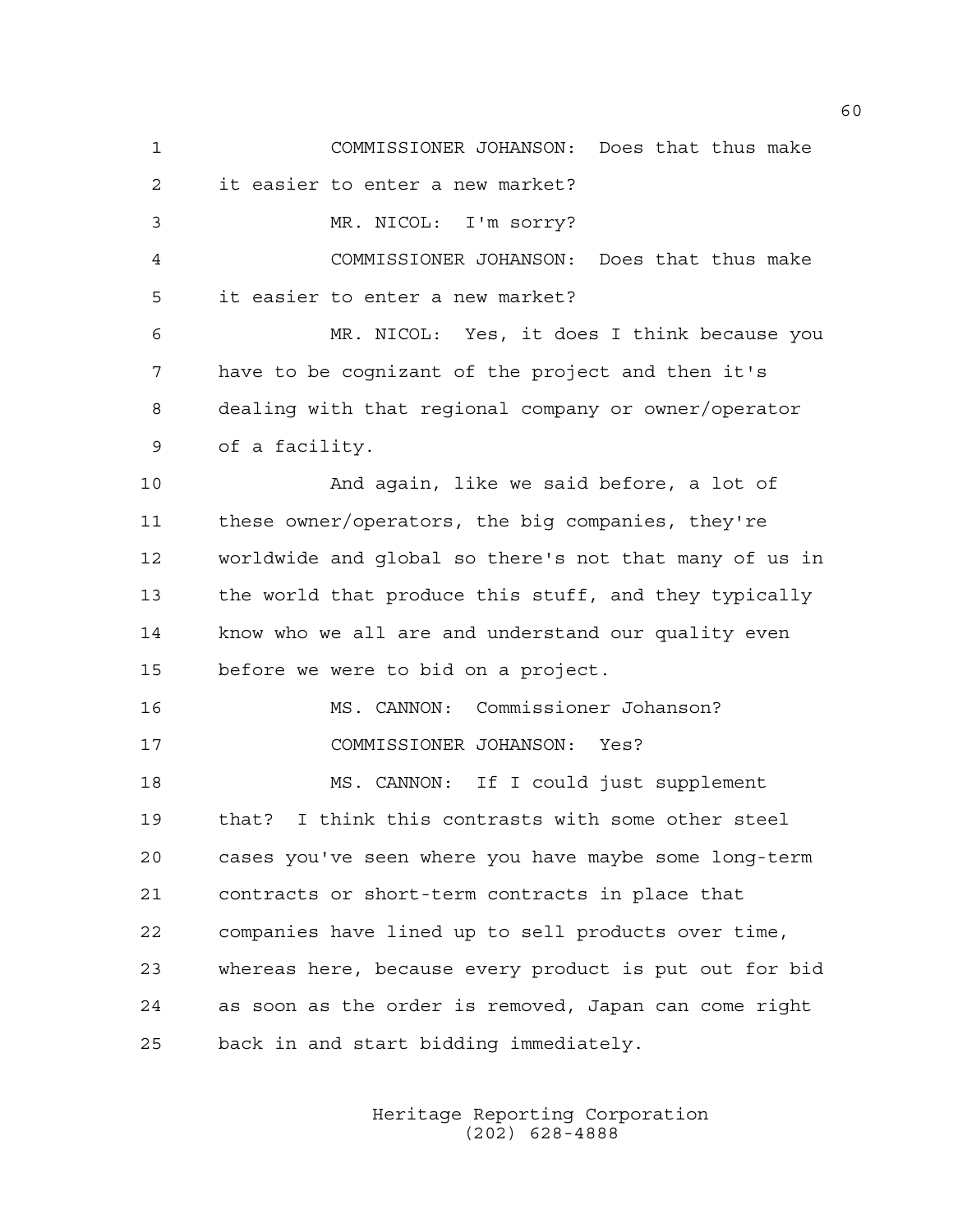1 So I think it is a significant factor. As 2 Mr. Markward testified, the ability to get in quickly 3 under a very short qualification time, to the extent 4 that's needed even -- with some of the multinationals 5 it may not be; but even if it is -- is very quick, so 6 we would expect the nature of the bidding process to 7 open the doors extremely fast here for imports. 8 COMMISSIONER JOHANSON: Thank you. 9 MR. NICOL: And I'd like to supplement one 10 thing. Because we export, we understand what it's 11 like to go into a foreign country and what it takes to 12 be successful. We don't see the U.S. market being any 13 more difficult to operate in than any export market 14 that we've been involved with. 15 COMMISSIONER JOHANSON: I would think

16 though, even though you all do not have long-term 17 contracts, that through the nature of project-by-18 project bidding I assume you develop relationships 19 with different companies, which make it easier perhaps 20 to facilitate the process of getting projects.

21 MR. NICOL: Yes, that's true. I think any 22 time you deal with a customer over and over again you 23 develop a sense of track record with them. Mainly 24 then once you win an award is what's your ability to 25 perform with respect to delivery? Will you do what

> Heritage Reporting Corporation (202) 628-4888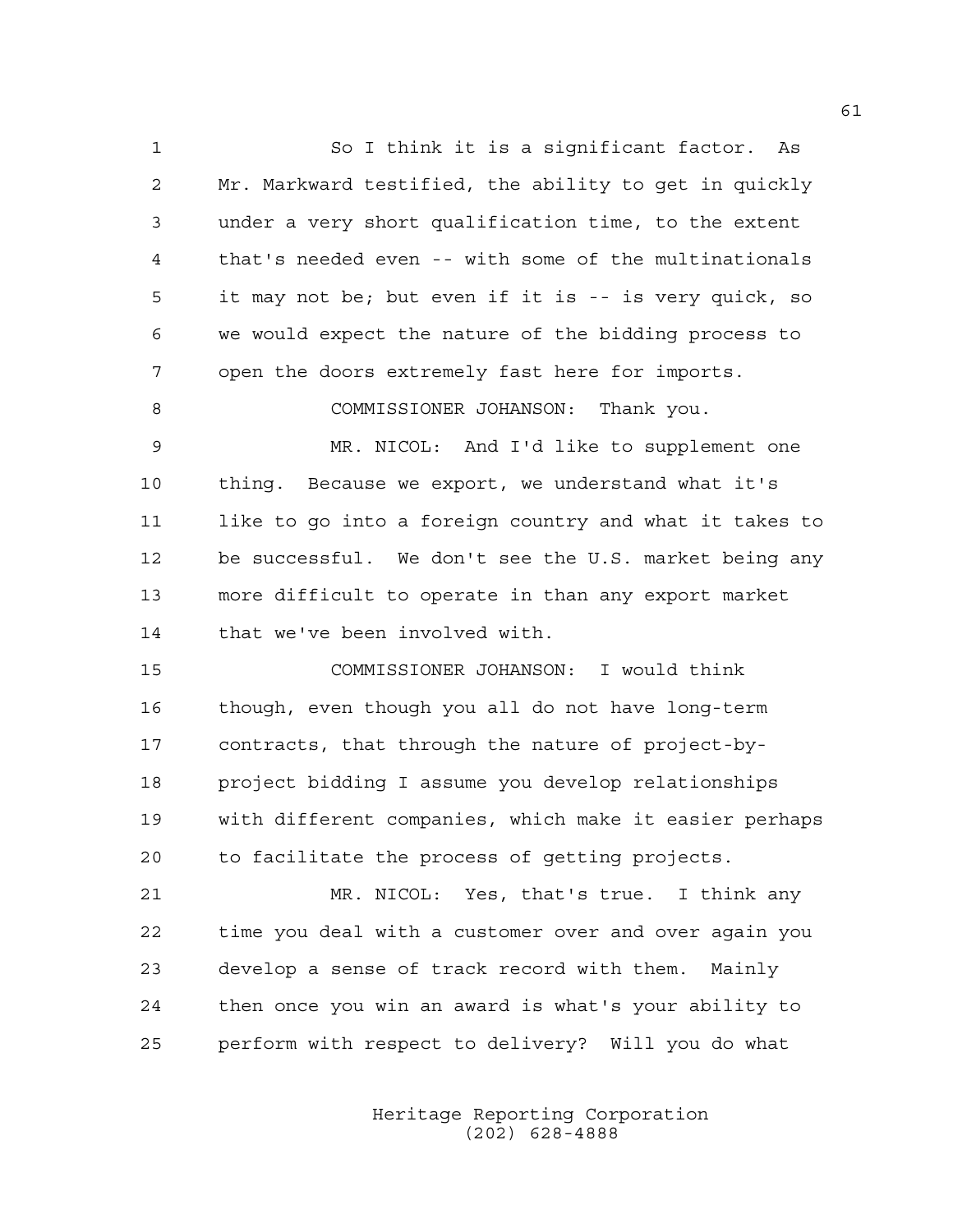1 you say you're going to do?

2 MR. BLAKELY: And further to that, while we 3 are proud of the relationships we develop with our 4 customers, I think the survey that you performed will 5 spell out that price is a key factor in their purchase 6 decision.

7 I like to put it that our customers make 8 decisions on four main factors -- price, price, price 9 and sometimes delivery -- so price is really important 10 to these guys, and while relationships are key to 11 getting the inquiry and understanding the needs of the 12 customer, price usually wins the day.

13 COMMISSIONER JOHANSON: I would assume that 14 delivery would be fairly high, a fairly high factor in 15 determining from whom to accept a project given that 16 you have a specific project going on and you need that 17 product soon.

18 MR. BLAKELY: It's a good question, but, as 19 I said in my testimony, the expectation of the client 20 is that you will meet their quality requirements and 21 you will meet their delivery requirements. These are 22 expectations. So once those are taken care of all 23 that you've got left is price.

24 There are occasions when you can't meet a 25 certain delivery requirement, but usually that will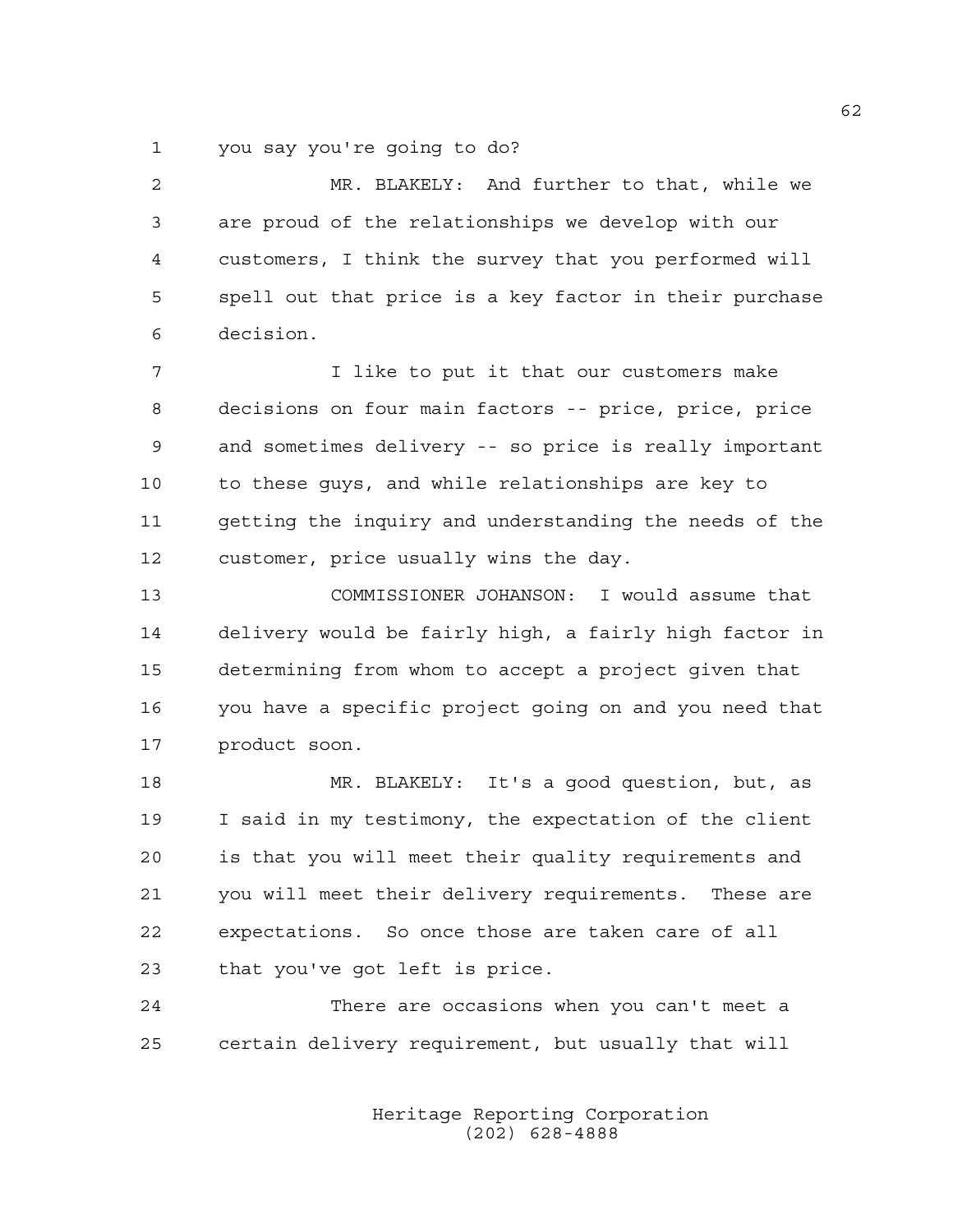1 exclude you from a project, not cause some exception. 2 COMMISSIONER JOHANSON: All right. Thank 3 you for your responses. My time will expire in just a 4 few seconds, so I will stop for now. Thank you. 5 COMMISSIONER PEARSON: Commissioner 6 Broadbent? 7 COMMISSIONER BROADBENT: Thank you. This is 8 for Jeff Nicol or Mr. Insetta. We're trying to 9 grapple with the capacity levels in Japan, sort of how 10 to interpret it in this industry, and I couldn't help 11 noticing that the U.S. industry also has a lot of 12 excess capacity, and it's been increasing. 13 As we consider the growing excess capacity 14 in Japan, can you sort of help us understand what's 15 going on in the domestic market that would require 16 increased capacity, which is kind of lowering your 17 percentage usage numbers, capacities? 18 MR. INSETTA: Yes. This is Bob Insetta. I 19 think the first point I would make is that the 20 increase, any increases in U.S. capacity, which I 21 think is what you're asking about. 22 COMMISSIONER BROADBENT: Yes. 23 MR. INSETTA: I can tell you at our company 24 we have not increased our capacity. We have a lot of 25 latent capacity that is unused, so we have a

> Heritage Reporting Corporation (202) 628-4888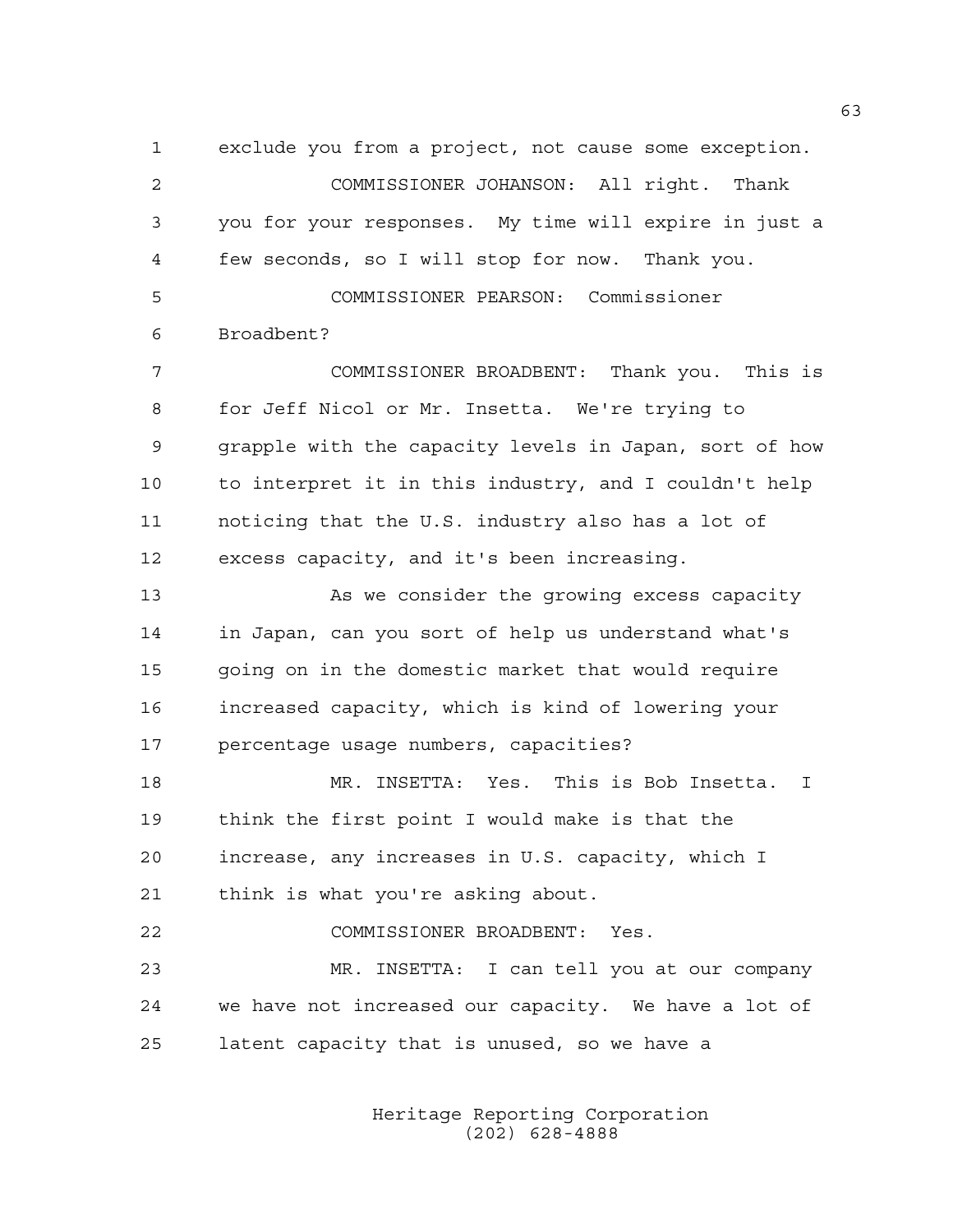1 significant amount of unused capacity. We have not 2 added capacity. Perhaps my colleague at DMC can 3 respond to that question regarding their company.

4 The fact is there is still plenty of unused 5 capacity in the United States, and I can tell you and 6 the facts are clear that there is tremendous unused 7 capacity in Japan. What happens as we try to operate 8 in these businesses is every pound of clad that we can 9 secure as a piece of business for us over a minimum 10 threshold in order to maintain the equipment we will 11 be very aggressive to pursue that business and take 12 that business.

13 Now, I've been in this business a long time, 14 and everybody here knows that with capacity so 15 underutilized that the only thing you can do is try to 16 price your product at just above your variable cost to 17 try to compete, get business and cover some fixed. So 18 we do that every day because we have unused capacity. 19 That same approach is absolutely the approach that 20 Japanese businessmen will take as they look at their 21 unused capacity.

22 So I think our unused capacity and the 23 global unused capacity has to be looked at in context 24 of how we will operate in this kind of market where 25 demand is so much depressed from the capacity that

> Heritage Reporting Corporation (202) 628-4888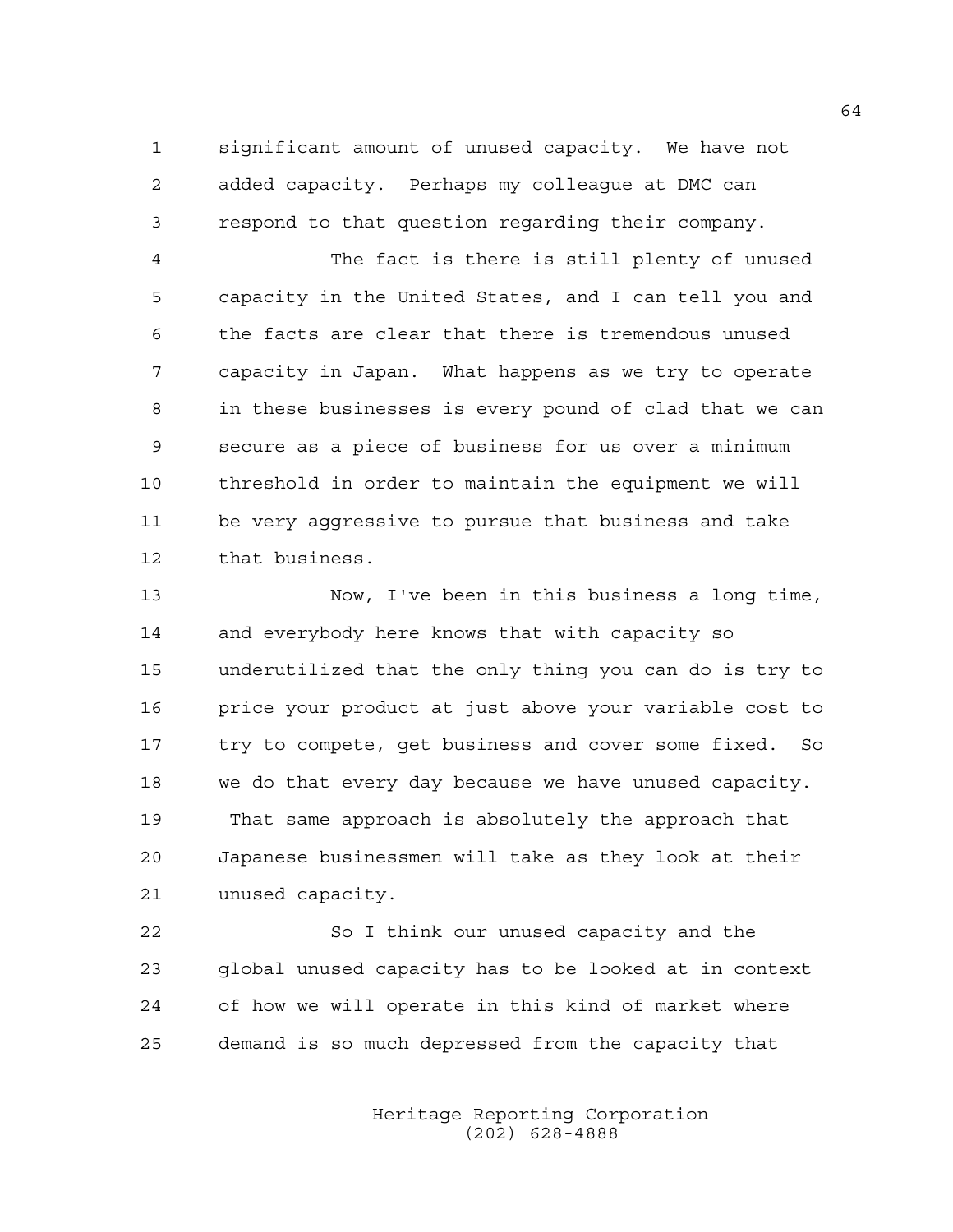1 actually is available. So I don't know if I answered 2 your question partially or completely.

3 COMMISSIONER BROADBENT: Well, I mean, the 4 project nature of this business. Don't you need a 5 certain amount of excess capacity so you can be nimble 6 enough to respond to actually successfully compete for 7 a big project that comes along?

8 MR. INSETTA: Yes. And we have that 9 capacity at our company and we have done that. As a 10 matter of fact, the order that Mr. Markward referenced 11 that we'll provide you with more information on in a 12 posthearing brief is one of those cases. It's a 13 fairly large order, and our excess capacity has 14 allowed us to secure that business away from the 15 Japanese and others.

16 So there are these ups and downs in clad 17 demand. Some markets will spike for a period of time 18 and then drop, but the fact is that there is so much 19 excess capacity that even with the spikes, and Mr. 20 Blakely referred to this in his testimony earlier. 21 Even with the spikes that anyone can foresee there is 22 no way that the excess capacity will ever be used in 23 the foreseeable future. So, yes, there are spikes. 24 Does that take care of excess capacity? Not at all. 25 COMMISSIONER BROADBENT: Okay. Mr. Nicol,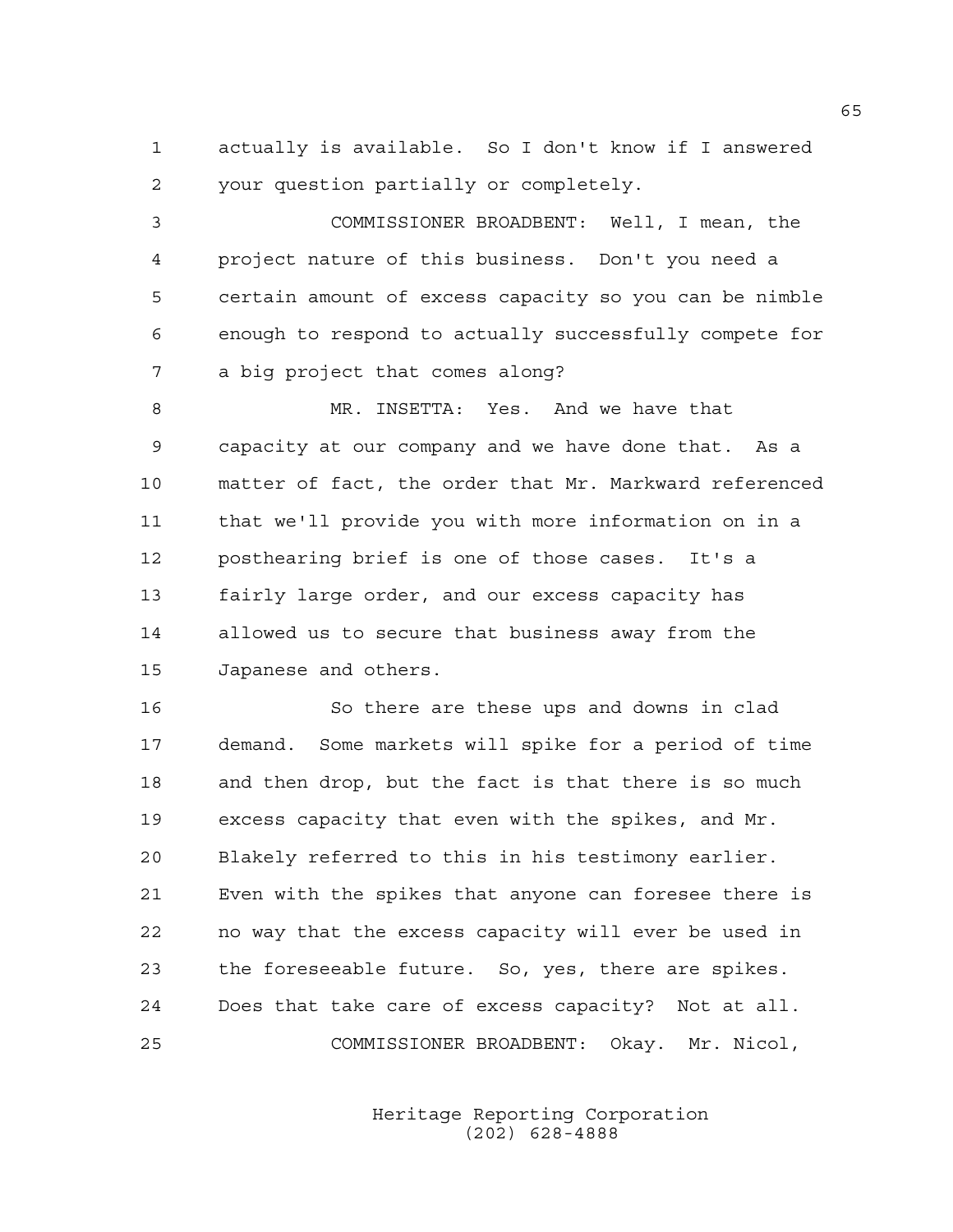1 would you want to respond?

| 2  | MR. NICOL: Yes. I concur with that, and I               |
|----|---------------------------------------------------------|
| 3  | think you've got the marketplace defined right.<br>It's |
| 4  | very difficult to level load these projects, these      |
| 5  | types of projects, so you do need to have some amount   |
| 6  | of small, latent, idle capacity to be able to respond   |
| 7  | to a project quickly.                                   |
| 8  | COMMISSIONER BROADBENT: You said small?                 |
| 9  | MR. NICOL: Yes. And so we've gained                     |
| 10 | capacity at DMC through efficiency and building some    |
| 11 | of that capacity to be able to respond quickly to that  |
| 12 | drop-in project that causes that surge of demand to go  |
| 13 | up momentarily.                                         |
| 14 | You can't add -- we can't add -- tons of                |
| 15 | extra capacity because we can't support that. The       |
| 16 | projects are spiky type projects. They're not           |
| 17 | sustainable enough to sustain large amounts of excess   |
| 18 | capacity.                                               |
| 19 | COMMISSIONER BROADBENT: And how much excess             |
| 20 | capacity have you added in the last two or three        |
| 21 | years?                                                  |
| 22 | MR. NICOL: Twenty percent, 30 percent.                  |
| 23 | COMMISSIONER BROADBENT: That seems a lot to             |
| 24 | me. No?                                                 |
| 25 | MR. NICOL: Well again, some of it is just               |
|    |                                                         |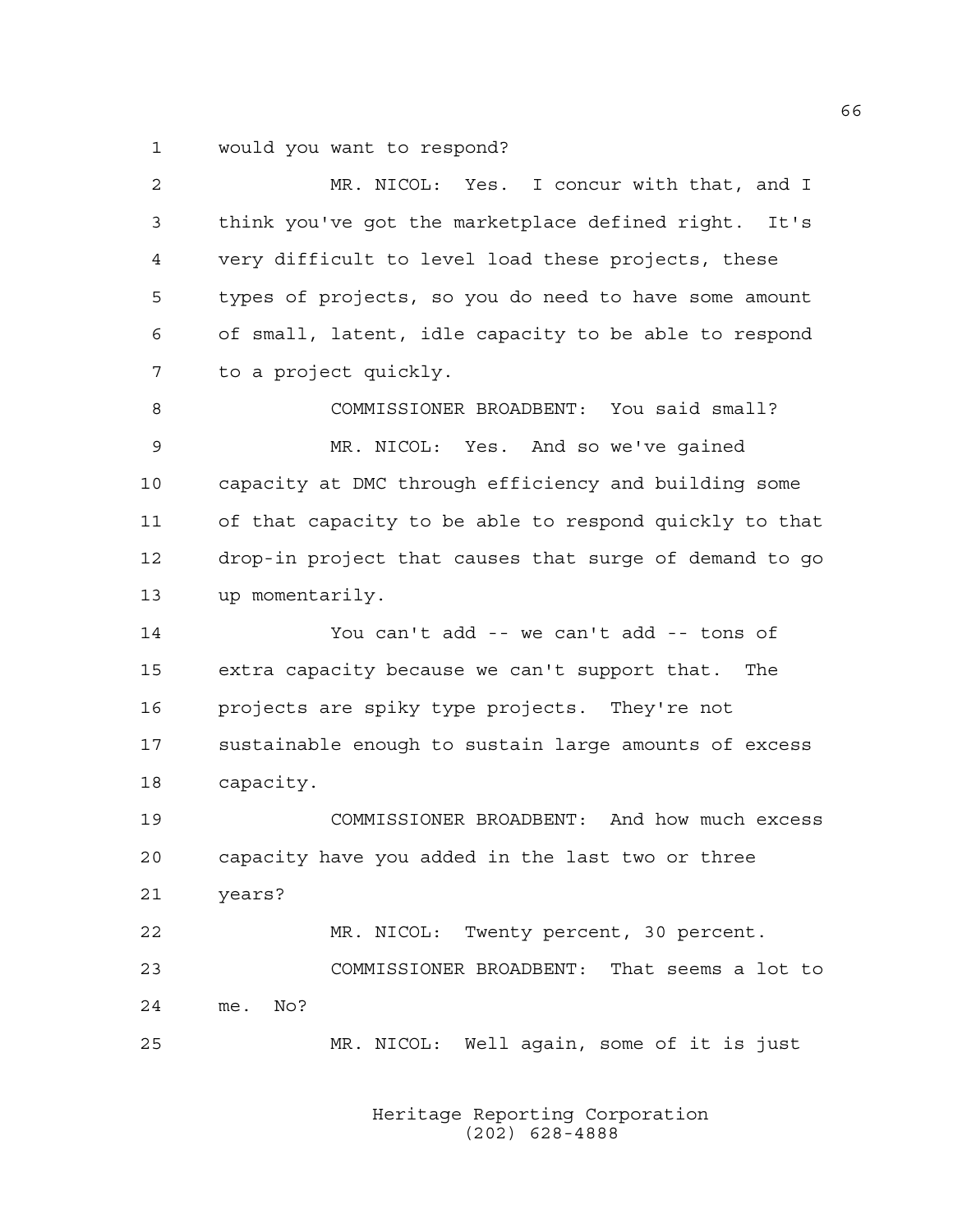1 because of gain of efficiency. We're getting better 2 and better at what we do so some of it came along 3 that, and I would say maybe 10, 15 percent of that was 4 kind of built for being ready to respond to these 5 spikes.

6 COMMISSIONER BROADBENT: Okay.

7 MR. NICOL: I don't know if that answers 8 your question.

9 COMMISSIONER BROADBENT: Yes. Thank you. 10 Why don't you think -- or maybe you do think. How is 11 Japan competing in the European market? It seems to 12 me that it's not heavily engaged there. How is that 13 market different from the U.S. market?

14 MR. BLAKELY: Europe is an interesting 15 market. It's certainly not the same as the U.S. 16 market. Purchasers in Europe, it's not unusual for 17 them to have a certain amount of protectionism in 18 their practices. Germans like to buy from Germans, 19 for instance.

20 Further, the Japanese have shown a 21 propensity to participate in what I'll call the 22 Pacific Rim, and within that I'll include Canada and 23 South America and Asia. And the only part of that 24 circle where they don't compete today is in the U.S. 25 So I think it's not entirely appropriate to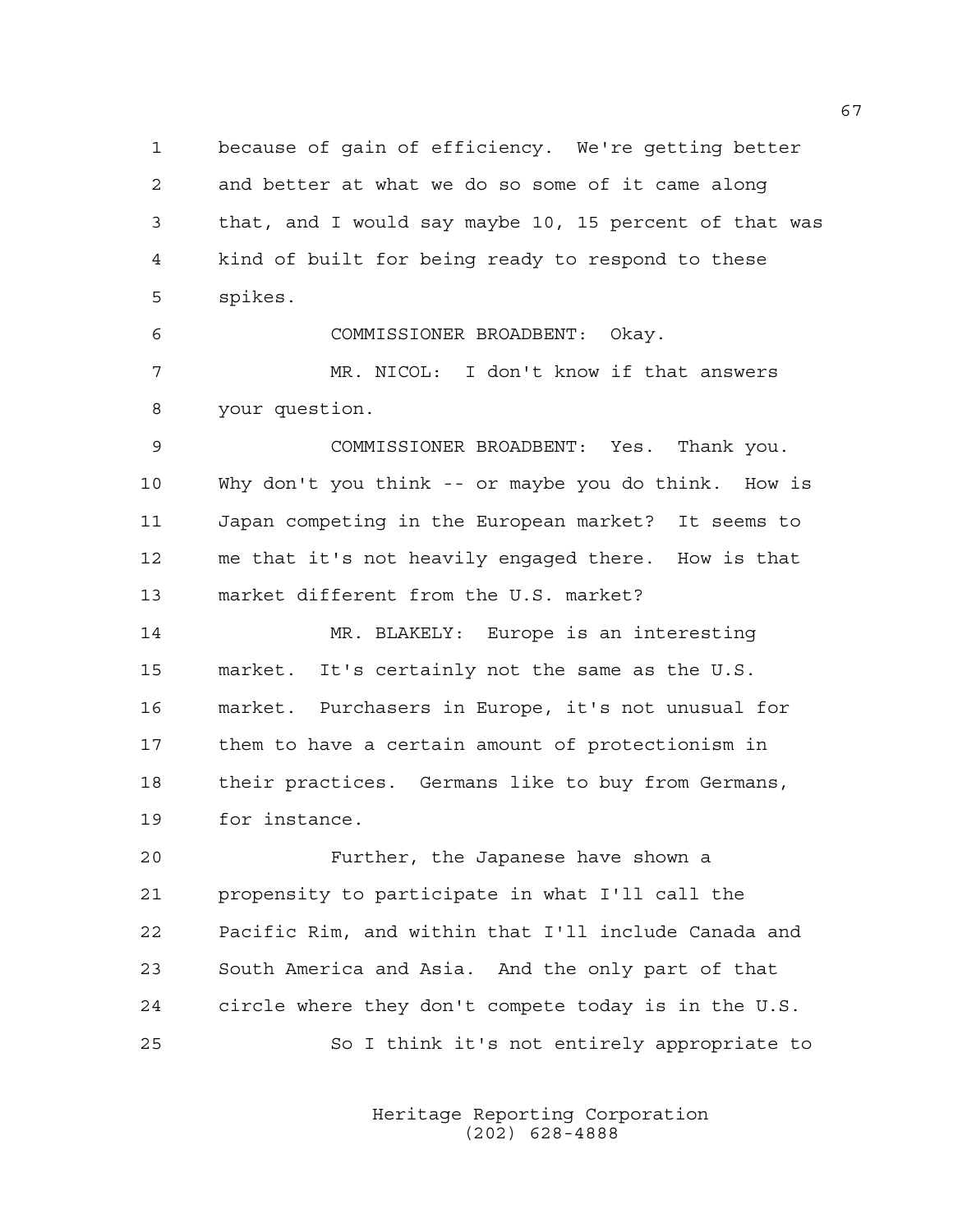1 compare Europe where the purchasing practices are 2 slightly different and the sphere of influence of the 3 Japanese producers may be somewhat different and the 4 U.S., which is essentially surrounded by areas where 5 they already compete. I'm confident that their next 6 stop if this order were to be lifted would be on our 7 shores.

8 COMMISSIONER BROADBENT: So it's just sort 9 of a geographic and protectionism in Europe that keeps 10 them out?

11 MR. BLAKELY: I don't know their sales 12 strategy.

13 COMMISSIONER BROADBENT: Yes.

14 MR. BLAKELY: Maybe it's a question you can 15 ask them why they choose not to participate or are 16 unable to participate in the European market in the 17 volumes, but I do know the U.S. market well enough 18 that there would be very little hinderance to them 19 coming here, and certainly if they were coming here 20 with aggressive pricing models they would have success 21 here.

22 MR. HUDGENS: Could I make one comment here? 23 The record does show that the Japanese producers are 24 participating in the European market, though.

25 COMMISSIONER BROADBENT: Yes. I mean, can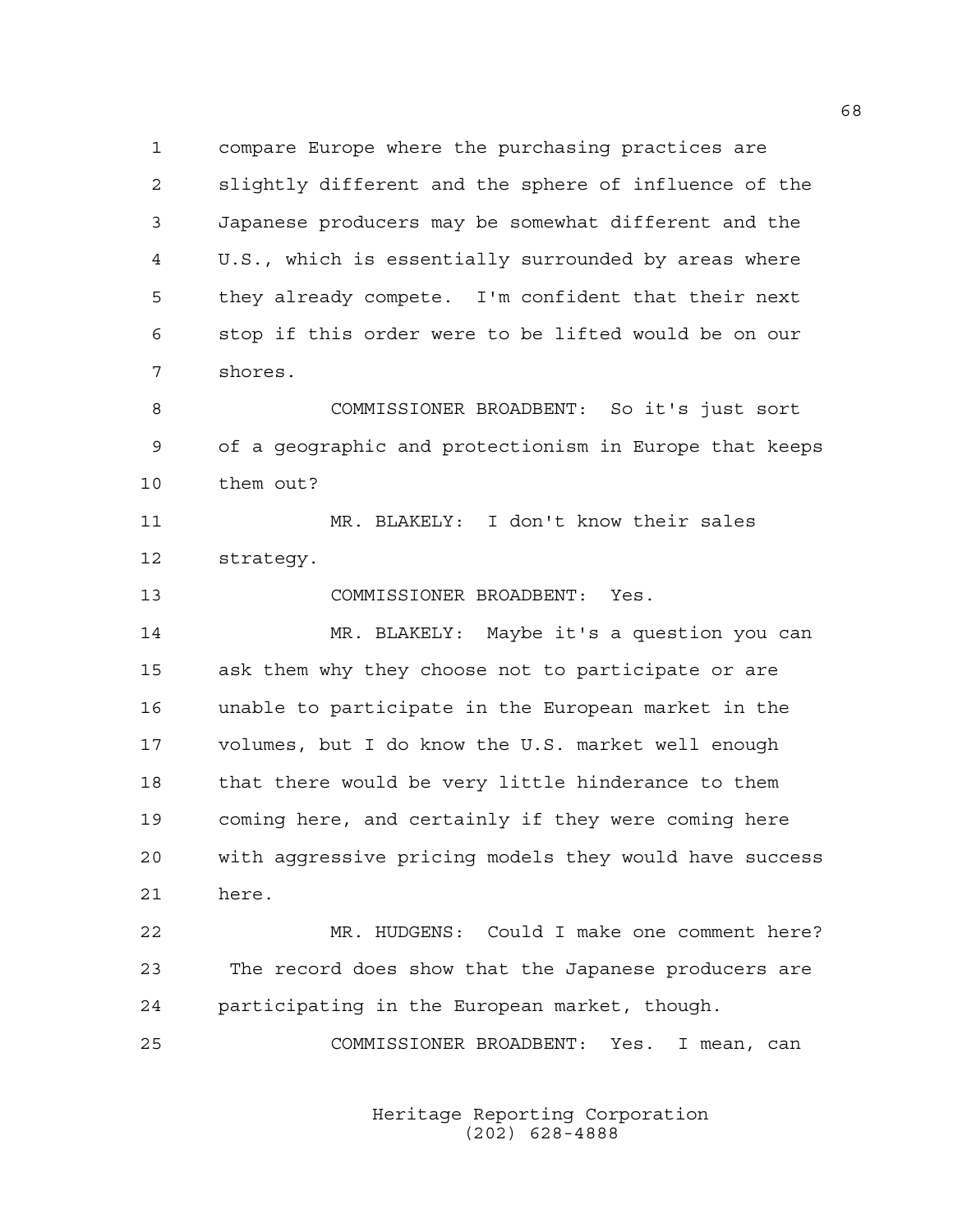1 you give me a sense? I know you talked about it in 2 your testimony, and I think I didn't fully absorb. 3 What is the level there that the Japanese are involved 4 in the European market? 5 MR. HUDGENS: Well, most of that data is 6 confidential because it's part of the form producer's 7 questionnaire responses. 8 COMMISSIONER BROADBENT: Yes. 9 MR. HUDGENS: So can we respond to that in a 10 posthearing brief? 11 COMMISSIONER BROADBENT: Okay. Thank you. 12 And this would be probably for Mr. Nicol. You report 13 price competition from Japanese products and other 14 markets yet your exports are high and growing. Are 15 you suggesting that the prices of your export 16 shipments are suppressed because of Japanese 17 competition in steel clad plate? 18 MR. NICOL: Yes. 19 COMMISSIONER BROADBENT: Okay. I think 20 that's all I have. I'll turn the time back to you, 21 Chairman. Thank you. 22 COMMISSIONER PEARSON: In many of the cases 23 that we've dealt with over the past couple of years, 24 we've seen a pattern where the lowest level of 25 domestic sales has been in the year 2009 right in the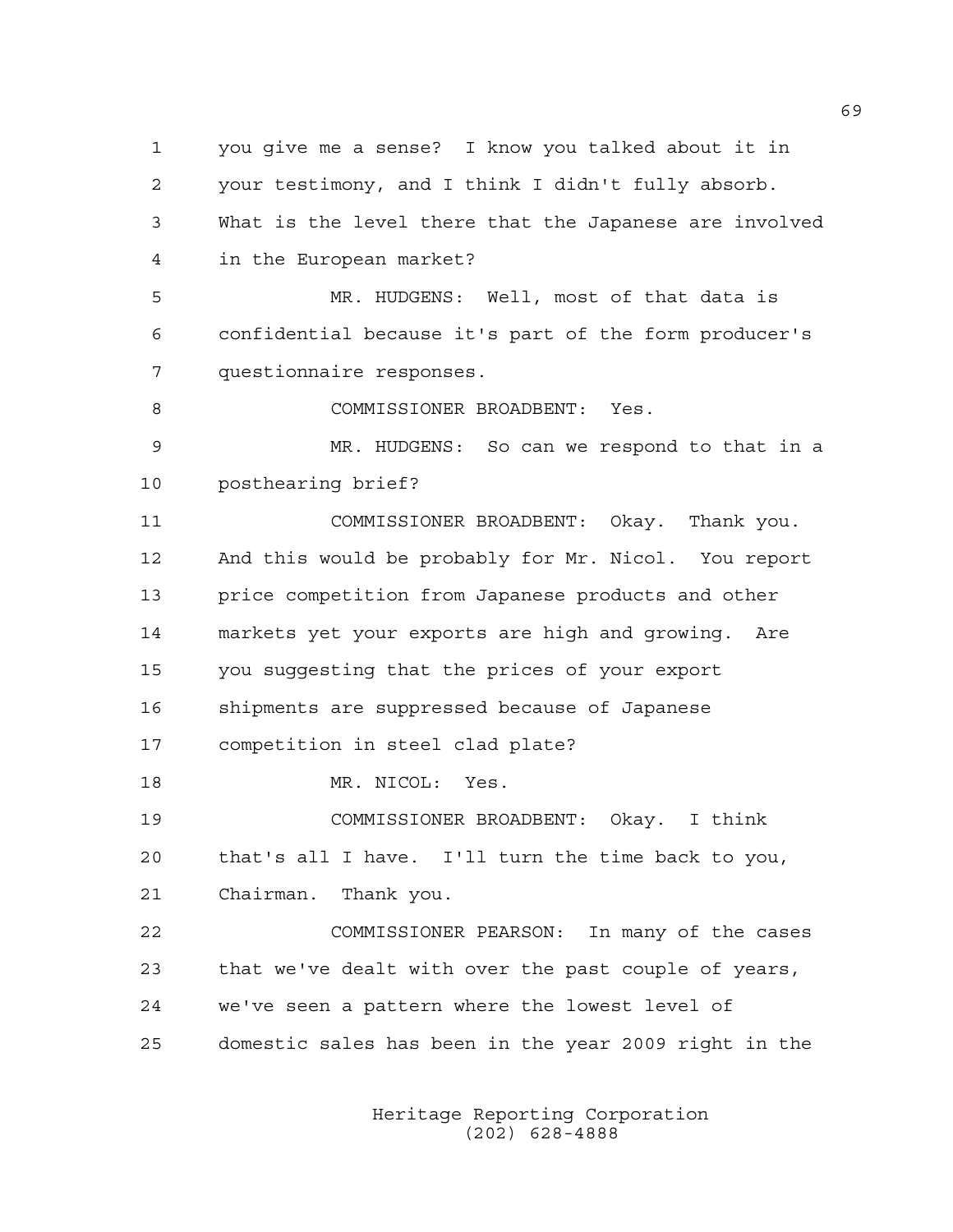1 heart of the recession. On this record we don't see 2 that. Instead, the lowest level of apparent 3 consumption was in 2010. Is there some reason for 4 that, I mean, something unique about clad plate that 5 gives that result?

6 MR. NICOL: Well, I can explain for DMC. If 7 you recall, the time period 2008 was a pretty large 8 build year, and because these projects run pretty far 9 out in terms of lead time, we had a pretty significant 10 back log that was built up in 2008 that we then 11 shipped into 2009. But the order levels began to drop 12 significantly in about November of 2008, and so 13 because of backlog and lead time, we didn't see the 14 shipment effect of that until about 2010.

15 COMMISSIONER PEARSON: Okay, and that's just 16 kind of a normal phenomenon for this industry that 17 there is a considerable lag between when an order 18 would be placed and when the product is delivered?

19 MR. NICOL: It was during that time period. 20 Right now, we're working at a very kind of concerning 21 low visibility on projects. In other words, we're not 22 sustaining the same levels of backlog that we did back 23 then. The lead times have become much quicker, so you 24 don't have those orders on your books well in advance 25 to see them.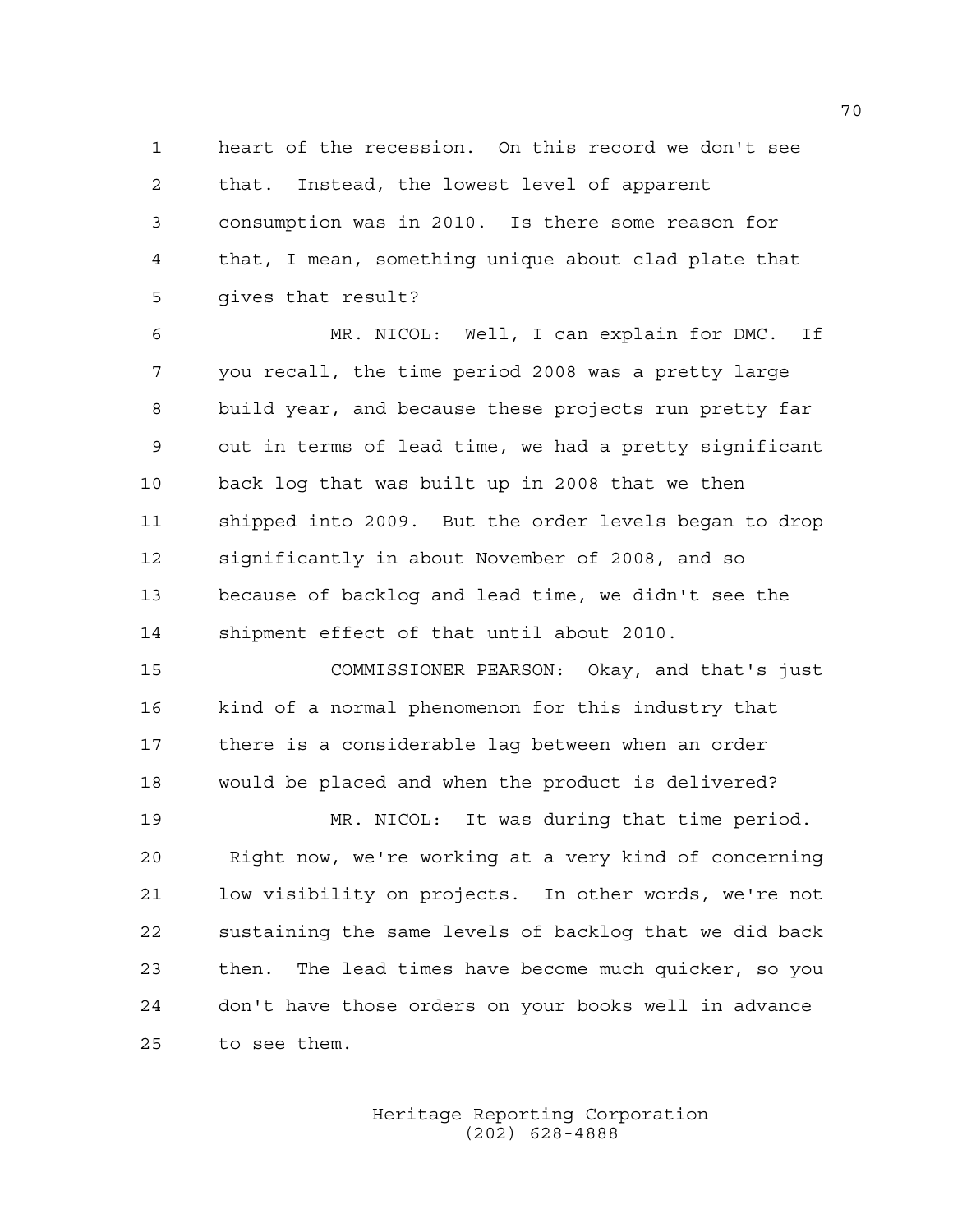1 MR. BLAKELY: And to supplement that, Mike 2 Blakely, DMC. The nature of the projects that clad 3 plate goes into is typically one with a very long 4 cycle, and investment decisions are made before the 5 purchase of clad is actually done. There's 6 preparation of site. There's engineering that needs 7 to be done, and once the ball is rolling, sometimes 8 it's hard to stop.

9 So while many projects were put on hold at 10 that time, some things continued to fruition. And as 11 Jeff pointed out, we did maintain a backlog at that 12 point which allowed us to have shipments throughout 13 what maybe in your eyes should have been the beginning 14 of that downturn and just shifted it for us a period.

15 COMMISSIONER PEARSON: Okay, and we could 16 understand also that clad plate is not an inexpensive 17 item and so a user would not want it delivered several 18 months in advance. They'd want it delivered just when 19 they need it.

20 MR. BLAKELY: I would say that is likely the 21 case to have clad plate in advance is not necessarily 22 an advantage, but because there is usually a lead time 23 associated with it, a delivery lead time, you need to 24 make some commitment to purchase it in advance and 25 place your order well in advance of when you'll need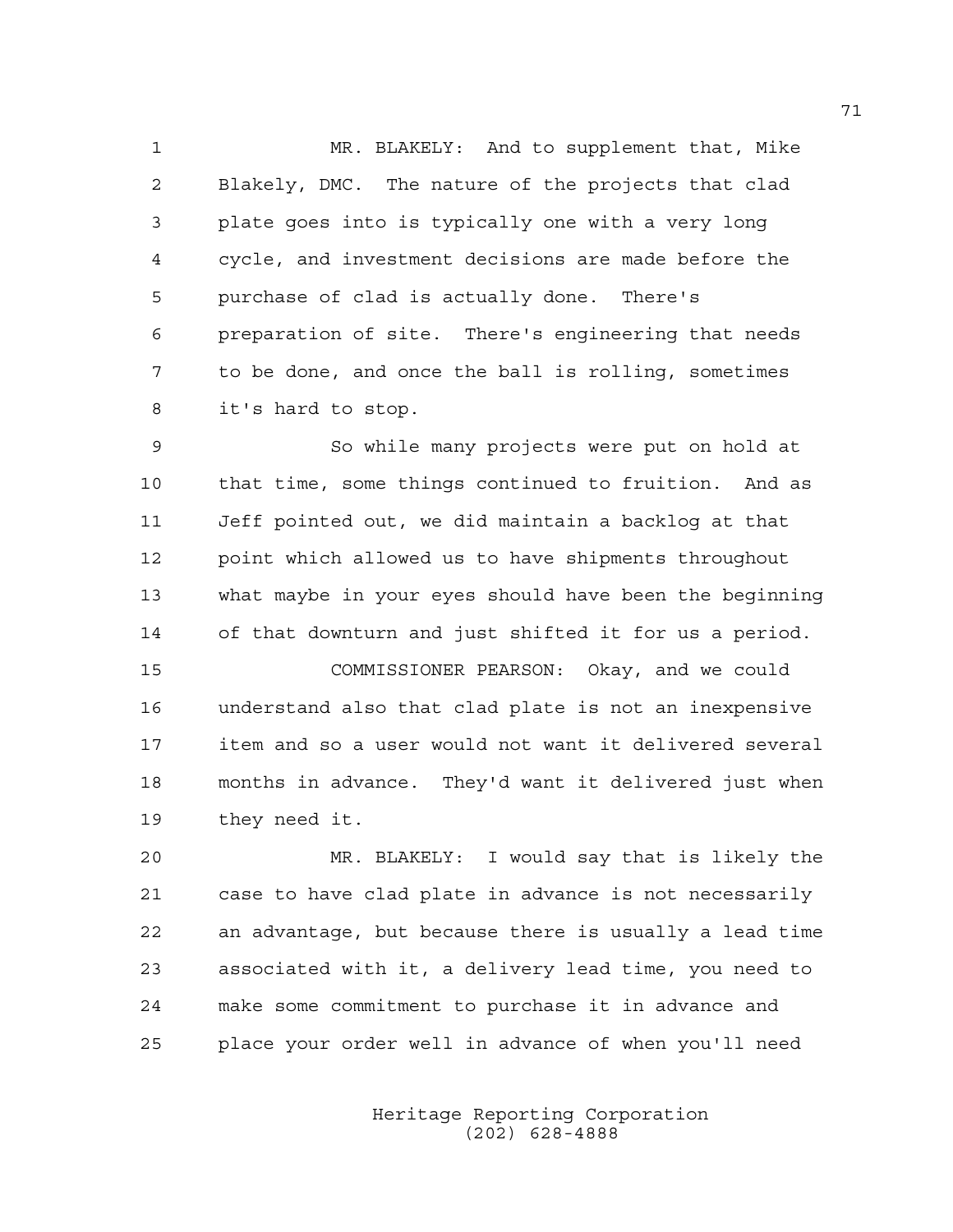1 it.

| 2  | COMMISSIONER PEARSON: Okay. In most years             |
|----|-------------------------------------------------------|
| 3  | of the period of review, the domestic industry's U.S. |
| 4  | shipments were larger than its export shipments.      |
| 5  | However, that situation reversed somewhat notably in  |
| 6  | one full year and in one interim period. What are the |
| 7  | reasons for the change in emphasis between the        |
| 8  | domestic and export markets that we see on this       |
| 9  | record?                                               |
| 10 | MR. BLAKELY: Commissioner Pearson, could              |
| 11 | you clarify which year you're talking about           |
| 12 | specifically?                                         |
| 13 | COMMISSIONER PEARSON: I think that I can.             |
| 14 | All of this data is confidential. If I discuss the    |
| 15 | year, Mr. Corkran, would that be acceptable because I |
| 16 | know it's confidential, but I don't know why, okay.   |
| 17 | MR. CORKRAN: It's because of the                      |
| 18 | concentration of the industry. We treated the year as |
| 19 | confidential, but it occurred relatively late in the  |
| 20 | period that we're looking at, the year with --        |
| 21 | COMMISSIONER PEARSON: Okay, should we leave           |
| 22 | it at that?                                           |
| 23 | MR. CORKRAN: -- plate and the period.                 |
| 24 | COMMISSIONER PEARSON: Okay.                           |
| 25 | MS. CANNON: Commissioner Pearson, I                   |
|    |                                                       |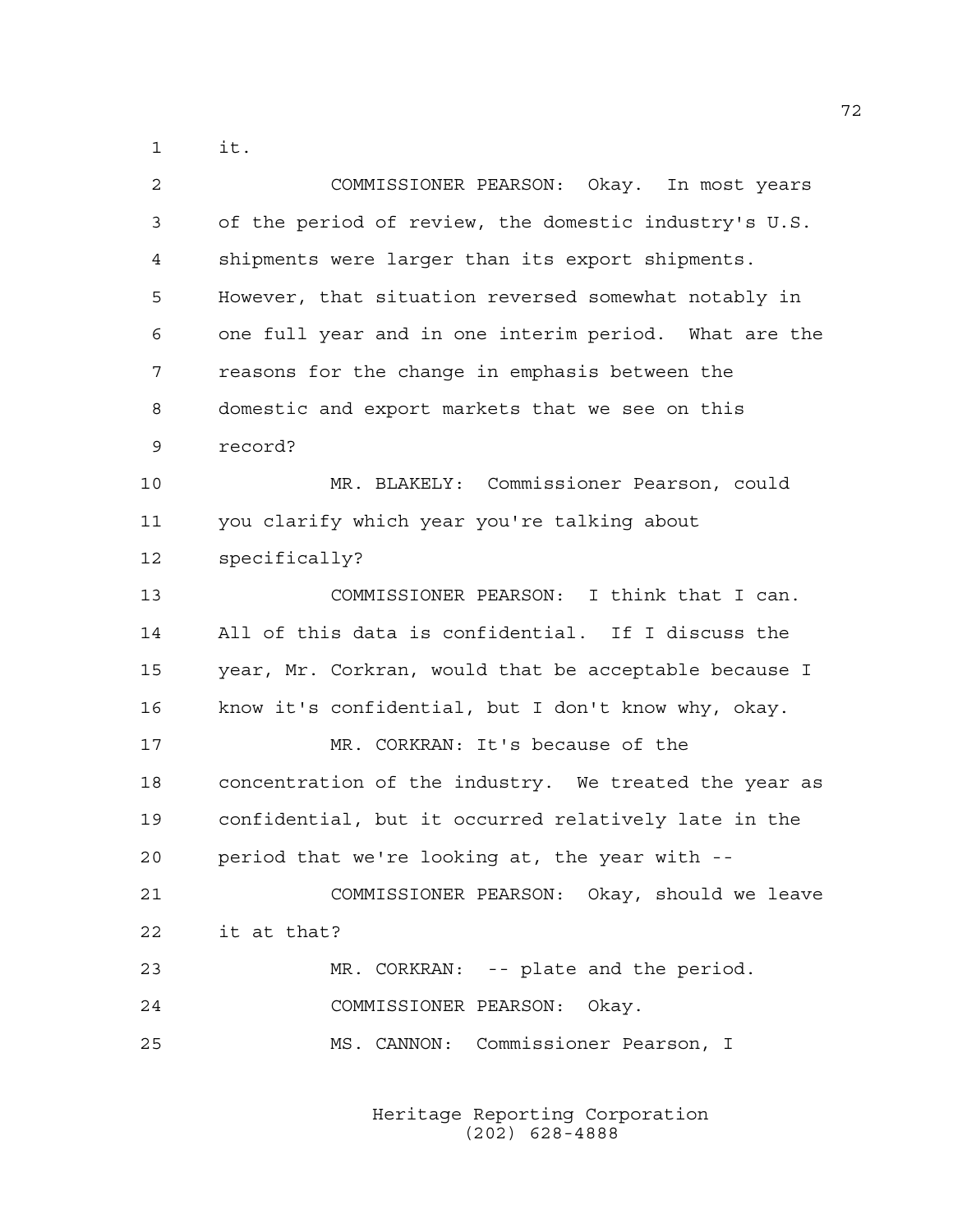1 discussed with Mr. Nicol, and I believe we have 2 information to answer that that we would need to put 3 on the proprietary record as to what explains that 4 shift.

5 COMMISSIONER PEARSON: Okay. Well, that 6 would be fine. It's just it's an unusual pattern that 7 we don't often see, and so I assume there would be 8 something that would help us understand it.

9 Mr. Blakely, you've indicated that there's 10 substantial underselling by Japanese producers in some 11 of the third countries where you compete with them. I 12 think in Korea you indicated that their underselling 13 could be as much as 50 percent of your offer price.

14 If the underselling is so significant, how 15 has the U.S. industry managed to make any export 16 sales?

17 MR. BLAKELY: It's a question we ask 18 ourselves sometimes. For certain projects, we find 19 that either we are able to secure material -- now, 20 keep in mind and you may remember from my testimony, 21 DMC doesn't produce steel and we don't produce the 22 cladding material. We purchase both of those.

23 And we are aggressive in the international 24 market to find the best deal we can on both of those 25 materials so we can pass good pricing along to our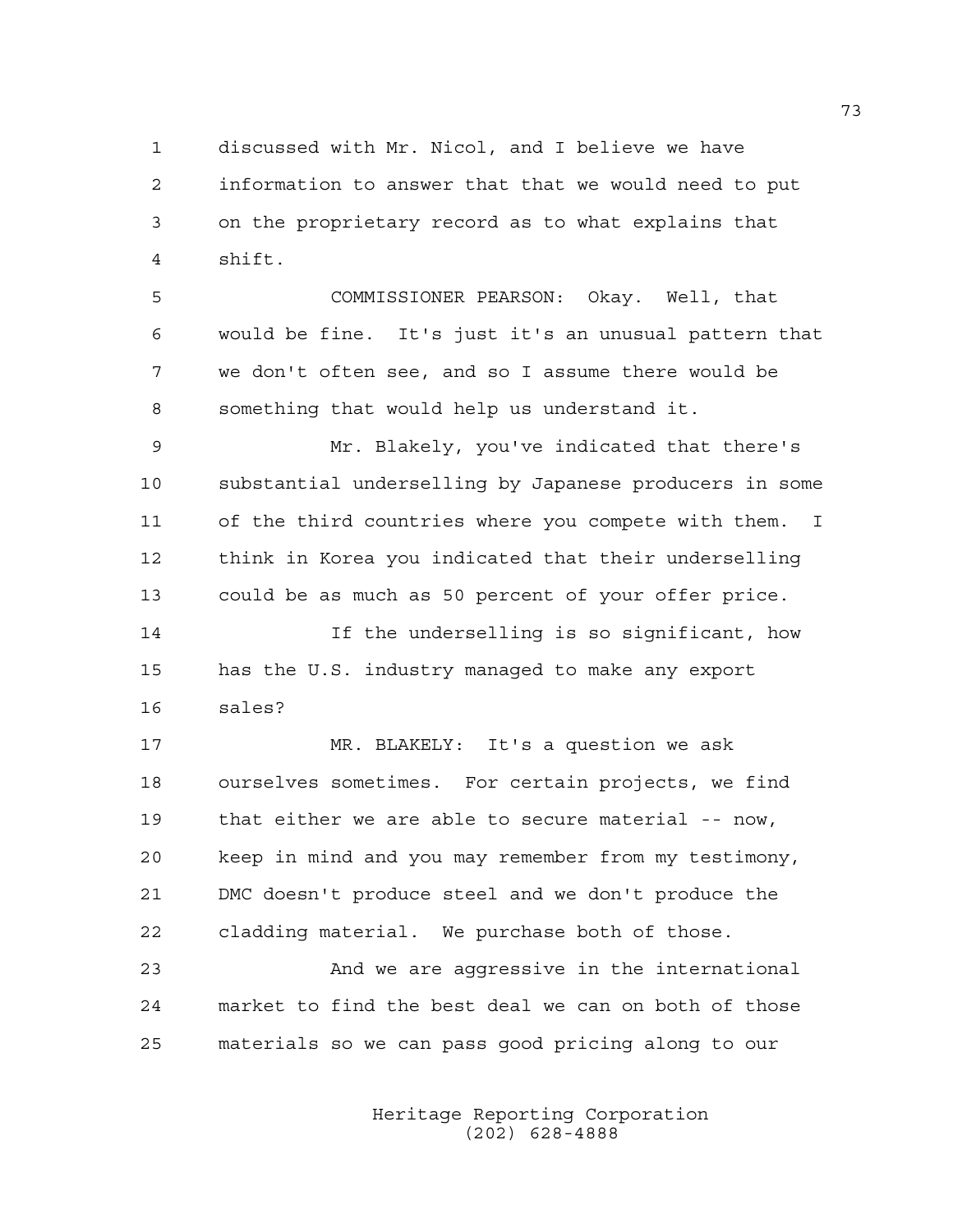1 customers. So we thing that we have very competitive 2 input pricing and, therefore, very competitive pricing 3 to our customers.

4 There are cases where we have found that 5 sweet spot of super competitive material from 6 somewhere that we can get quickly, and quickly 7 sometimes is the key, and delivered to our customer 8 quickly, or we've got capacity in our shop that's open 9 where we can produce quickly.

10 And I hate to say quickly over, and over, 11 and over again, but I don't think our success has been 12 driven by price. It's been driven by other factors. 13 Either it's a material combination that we've been 14 successful in finding the right materials at the right 15 time, or we've been able to produce at a delivery 16 schedule that satisfies that customer for maybe a very 17 important or very fast project.

18 But all things being equal, I think that it 19 would surprise us to win as much business as we do in 20 Korea. We need to find very narrow niches, very 21 certain specific marketplace conditions where someone 22 needs us, otherwise they'll go to the Japanese and the 23 lower price.

24 Further to that point, Commissioner Pearson, 25 it may be fair to say, although I don't know if we've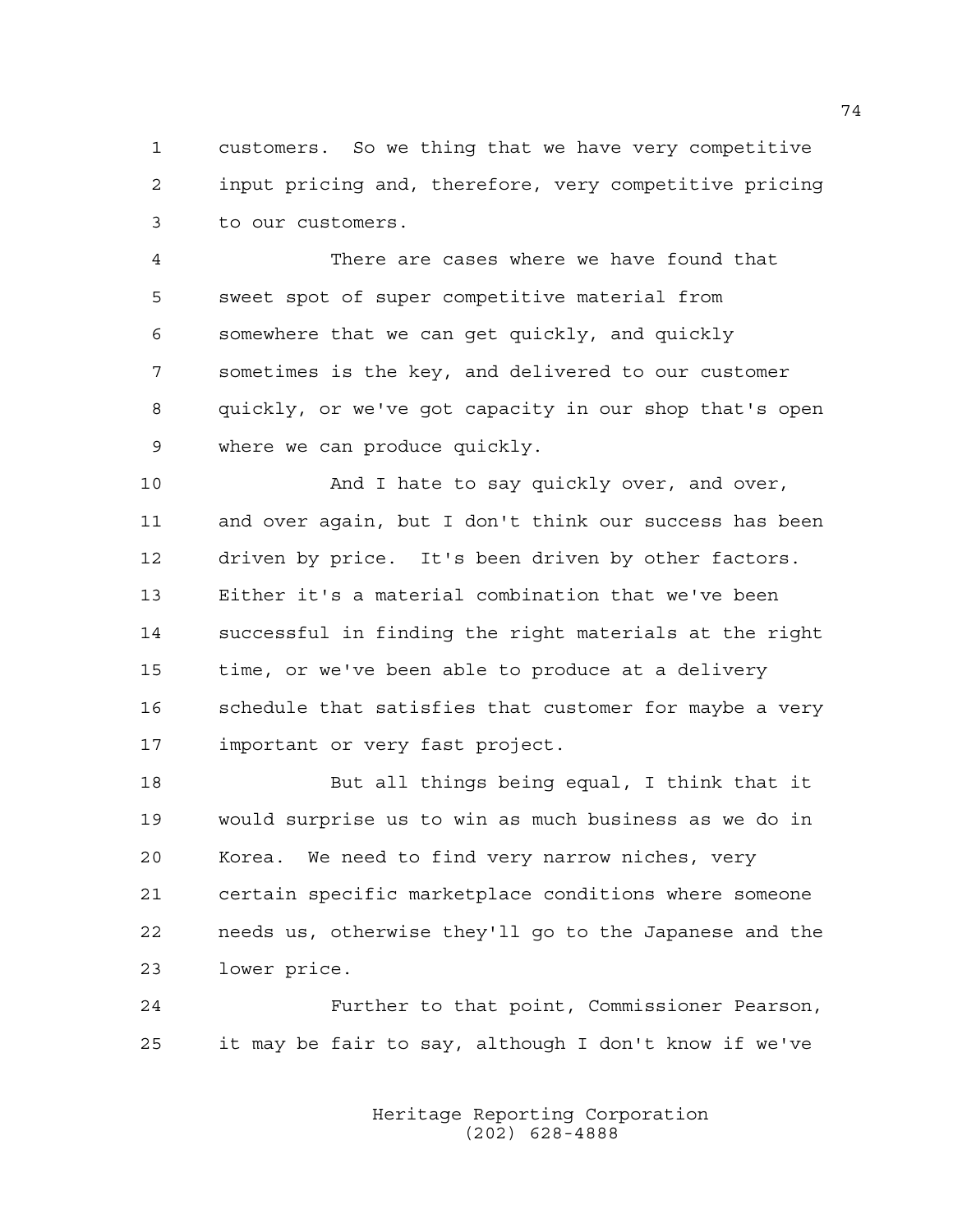1 got the data to fully bear it out, that the highly 2 aggressive dumping type prices from the Japanese is 3 not on every order. There are some orders where they 4 need to recoup some of their costs, I assume, and in 5 these cases where competition is more level, we have 6 more opportunity to participate. This may be the case 7 as well.

8 Although we don't always receive feedback 9 from our customers on competitive pricing, we do 10 sometimes, and I think you'll find that we've 11 submitted some of that to you in some of the 12 confidential information where you can see how the 13 marketplace typically will play out.

14 COMMISSIONER PEARSON: A question for 15 counsel. Is there any other country that provides an 16 import restriction against Japanese clad plate? 17 MS. CANNON: Not to our knowledge. 18 COMMISSIONER PEARSON: Okay, so from the 19 Korean point of view, what they're importing would be 20 freely traded because obviously they have anti-dumping 21 mechanisms that they could use if they felt that was 22 appropriate?

23 MR. ROSENTHAL: And maybe we'll see a case 24 at some point in the future, but you heard testimony 25 earlier indicating that the Korean domestic capacity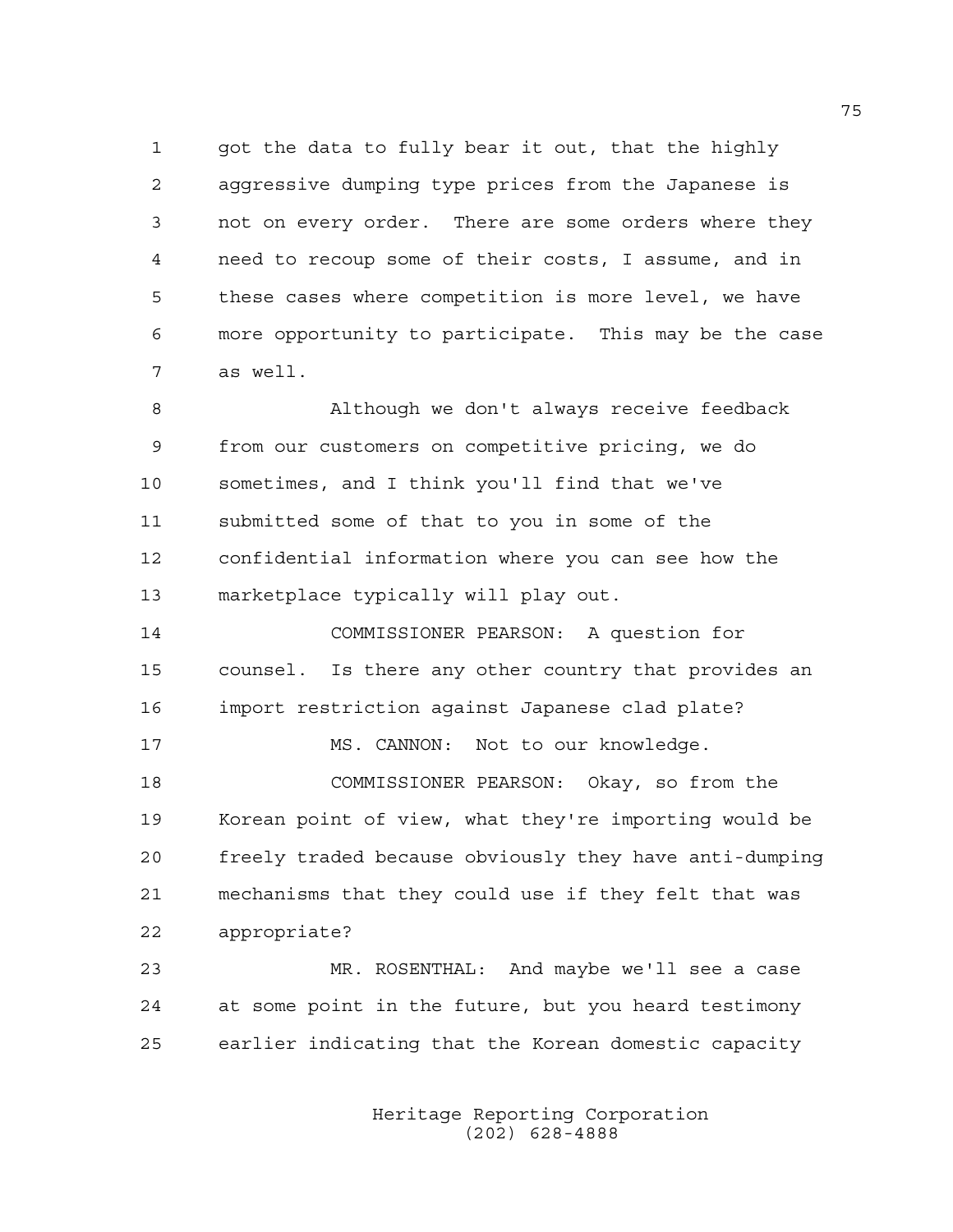1 is beginning to grow. They haven't had that

2 significant of an industry up until this point, but it 3 is growing now.

4 COMMISSIONER PEARSON: Well, I know I've 5 observed some other times that in an open and 6 competitive market any firm can't get every sale it 7 tries to get because the other firms have to get some 8 sales or they'd go out of business.

9 And so it's not clear to me whether what's 10 been discussed regarding Korea is just what we might 11 consider open competition where you get one sale, you 12 don't get the next and the market goes forward.

13 MR. BLAKELY: I think that that's a 14 mischaracterization of our participation in Korea. 15 Our margins and expert markets are usually 16 significantly different than they are in the U.S. 17 market and maybe it's something for us to talk about 18 further in the posthearing brief about margins and 19 market space specifically. But I know we treat them 20 differently, and I don't think you should view them 21 the same way either.

22 COMMISSIONER PEARSON: Okay. Well, thank 23 you, and if you are able to put something on the 24 posthearing record, that could be helpful. My time 25 has expired, so I turn now to Commissioner Aranoff.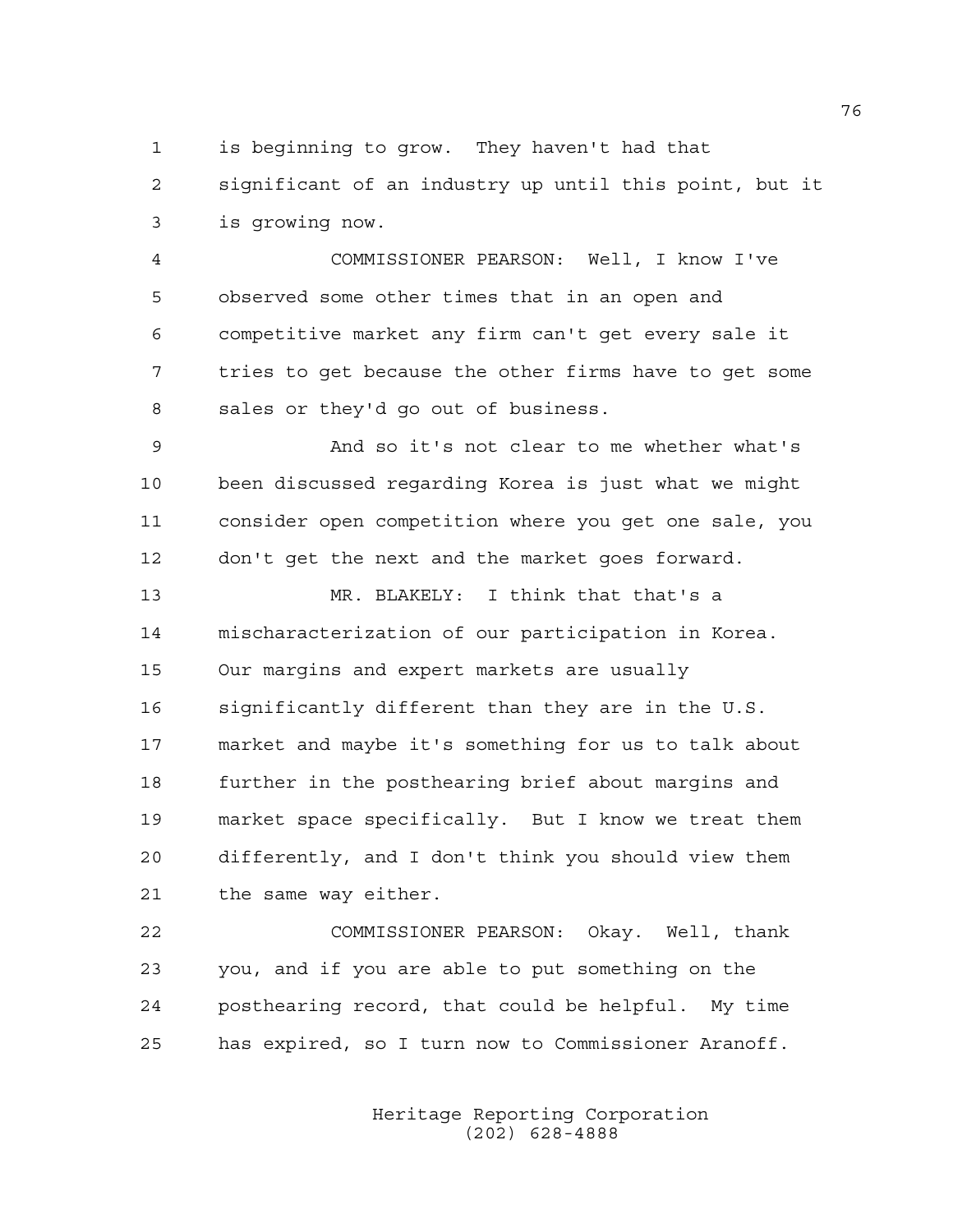1 COMMISSIONER ARANOFF: Thank you. This 2 wasn't where I was planning to start, but I actually 3 want to pick up right where Commissioner Pearson left 4 off. I think this was like tenth or twelfth on my 5 question list.

6 You've given us some data in your slides and 7 in your prehearing brief that do show a number of 8 third country sales that were lost to allegedly low-9 priced competition from Japanese producers, and what I 10 don't get a sense of from the data you've presented is 11 how much of the universe of competition that 12 represents.

13 Are these just the five or ten worst 14 examples you could come up with? Is that half of 15 everything that's happened during the period of 16 review? Is there anything that you can do either now 17 or post hearing to give us more sense of what the 18 comprehensive data would like for competition with the 19 Japanese outside the U.S. market?

20 MS. CANNON: Yes, Commissioner Aranoff. We 21 can do that and I think this is confidential in some 22 of the information we have in our brief, as you know, 23 but I believe that some of that information was more 24 general about what specific people were experiencing 25 in other markets more broadly as opposed to the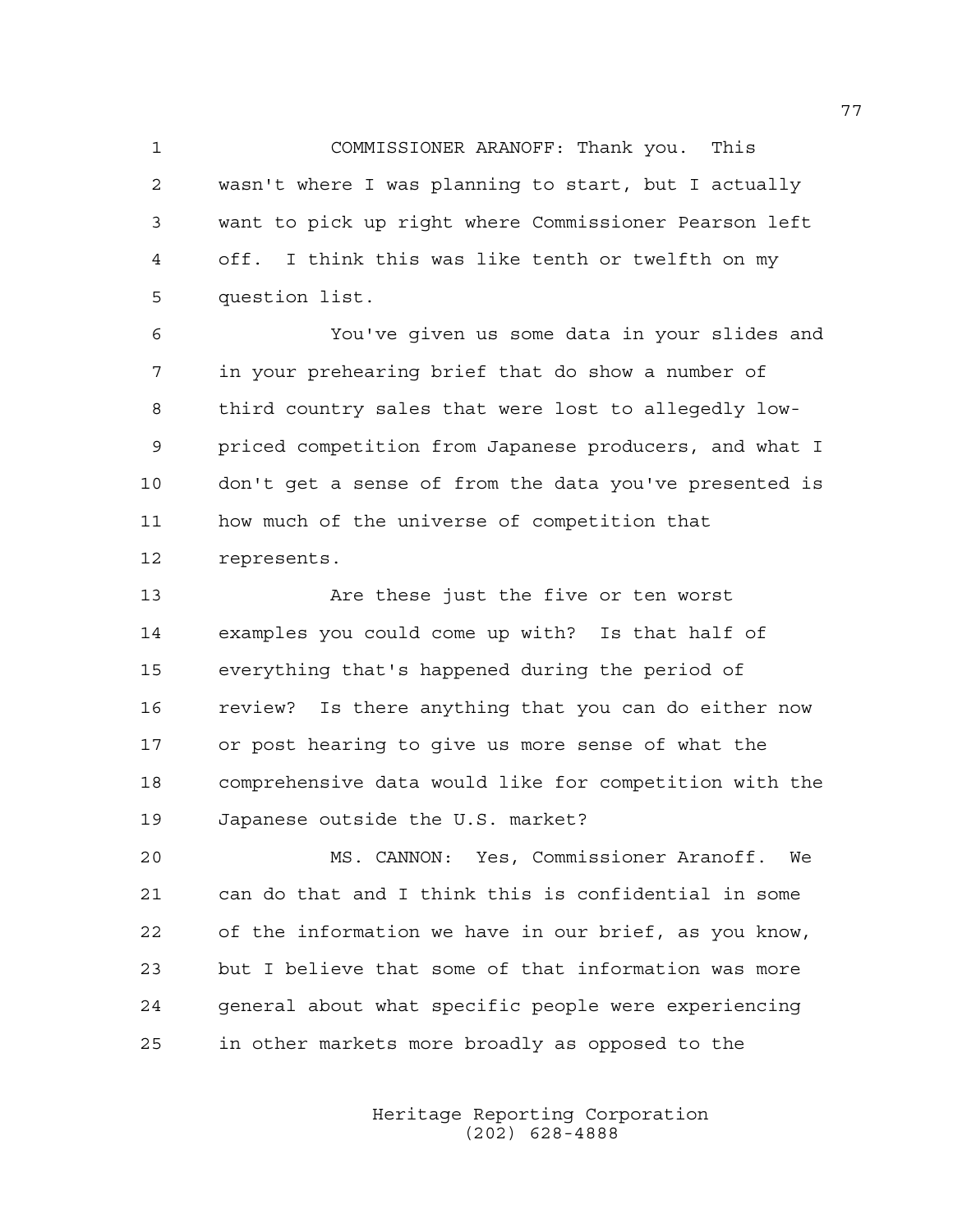1 examples that were provided.

| $\overline{c}$ | They tried to provide us what they could in            |
|----------------|--------------------------------------------------------|
| 3              | specifics, but I think there's also information that   |
| 4              | suggests that that is part of a comprehensive          |
| 5              | aggressive pricing behavior that they are seeing       |
| 6              | generally, but we will see if we can get any more to   |
| 7              | supplement that proposed hearing.                      |
| 8              | COMMISSIONER ARANOFF: That would be                    |
| 9              | helpful, and I can see that what Commissioner Pearson  |
| 10             | was trying to get at is if we have very specific       |
| 11             | evidence of a certain number of lost sales involving   |
| 12             | certain pricing behavior but we know that you are      |
| 13             | winning some sales and we don't what the pricing       |
| 14             | looked like in those competitions, you know, it would  |
| 15             | be helpful to have a fuller picture. So anything you   |
| 16             | can add would be helpful.                              |
| 17             | Let me go back now to where I was going to             |
| 18             | start which is actually following on some of the       |
| 19             | questions that Commissioner Broadbent asked about      |
| 20             | capacity.                                              |
| 21             | Since we know that both the U.S. industry              |
| 22             | and the Japanese industry have fairly significant      |
| 23             | excess capacity at this point, I wanted to ask         |
| 24             | producers, are there costs associated with maintaining |
| 25             | unused capacity; or alternately, are there costs       |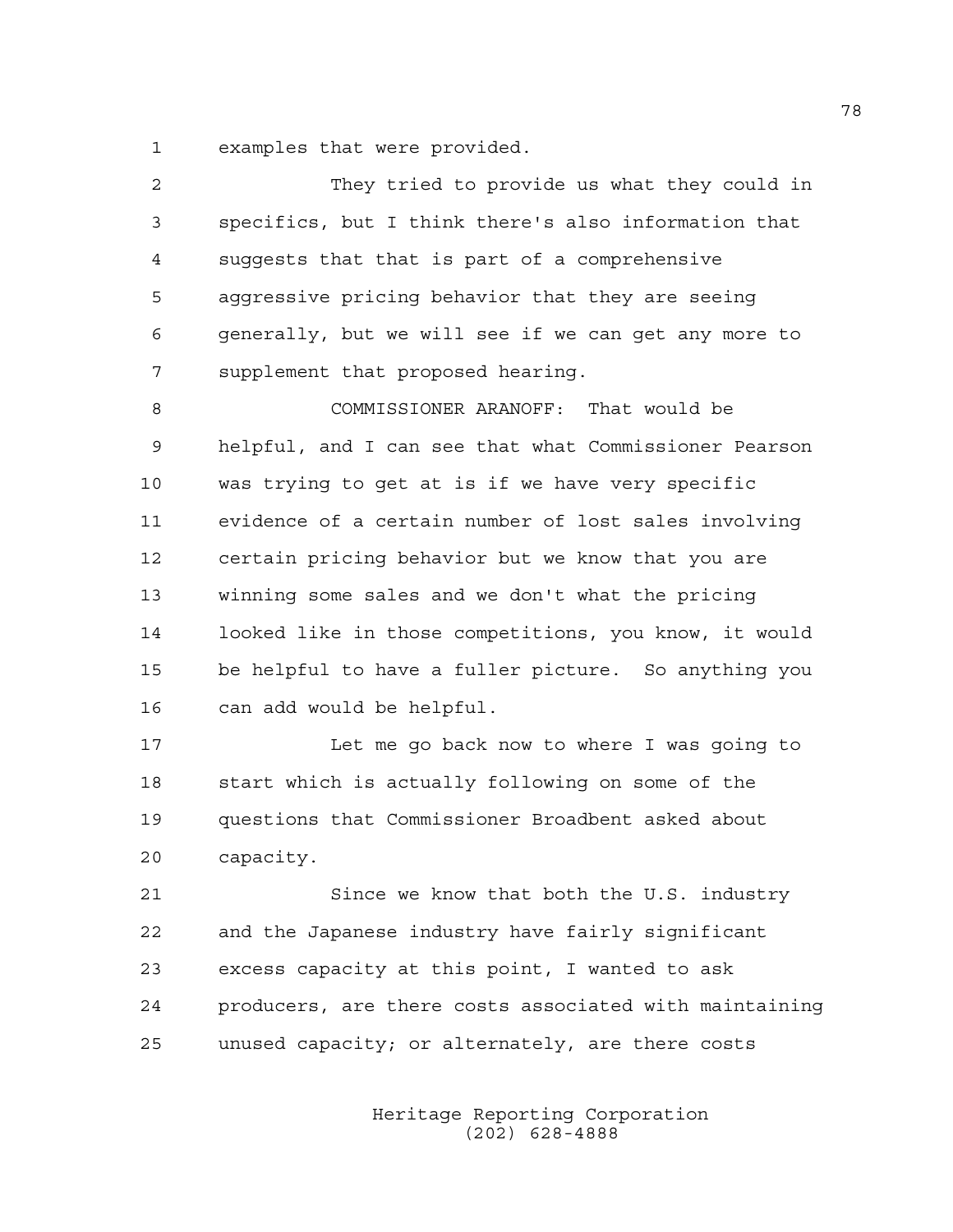1 associated with shutting it down in some permanent 2 fashion?

3 MR. INSETTA: Yes. This is Bob Insetta from 4 ArcelorMittal. There is a tremendous cost of overhead 5 in maintaining clad production capability, and that's 6 a point that we address as best we can by variablizing 7 our cost as much as we can, but at some point, we get 8 to the level where volume being very low just simply 9 can't cover the overhead that we have.

10 And beyond overhead, it also gets to 11 reinvestment. Within our company which, as you know, 12 has gone from an individual Luken Steel Company to now 13 a global company as ArcelorMittal, we compete for 14 capital globally.

15 So when we have a need, for instance, in the 16 clad department like we do now for some investment, 17 when our volumes are as low as they are, it's very 18 difficult to compete for capital and make the 19 investments we need to make for sustainability.

20 The issue we face is that if these dumping 21 orders are removed, we are absolutely going to lose 22 more volume and the costs you talk about like 23 overhead, beyond variable costs, become even a bigger 24 factor for us to consider and that next step of 25 capital investment becomes even more difficult. So I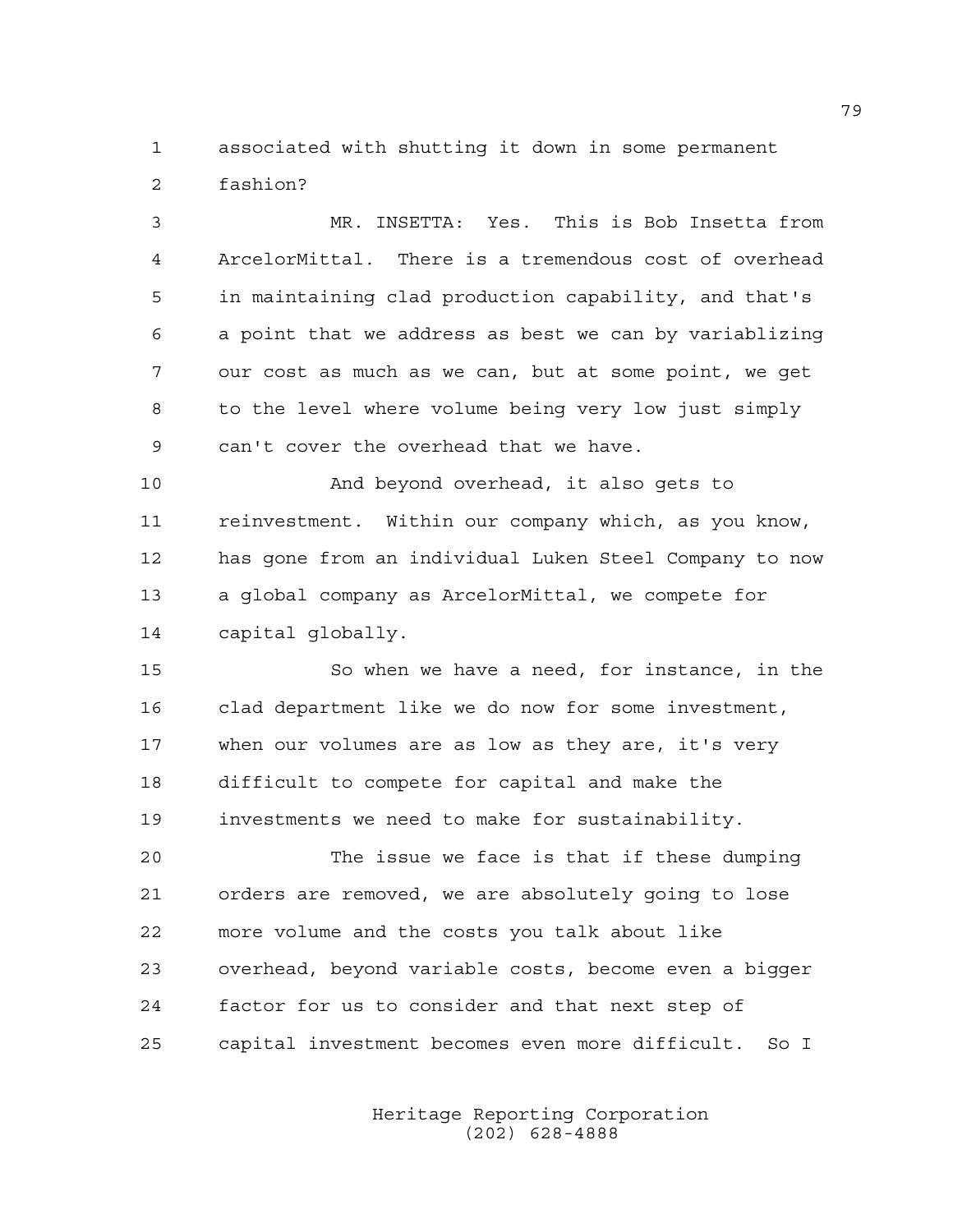1 hope I answered your question.

2 COMMISSIONER ARANOFF: Yes. You did very 3 much so. I don't know if anyone from DMC wants to add 4 anything on that point. 5 MR. NICOL: The same is true for us. If you 6 understand our process, you understand that we

7 actually shoot inside of a mine cavity. We have two 8 mines that we shoot in, and we have to lease both of 9 those mines.

10 And because we mix our own explosives, we 11 also have a lot of site licenses associated with being 12 able to do that activity. It's, as you can imagine, a 13 highly regulated business. So only if it would be 14 warranted would we keep that capacity open because of 15 the oversight involved with that.

16 COMMISSIONER ARANOFF: Okay, well, I 17 appreciate all those answers, and they lead to my next 18 question which is because this is a third review, we 19 have data that are going back all the way to the 20 original investigation with some holes because we did 21 some expedited reviewed.

22 But if you look at the data going back to at 23 least the 1990s, you see that more or less the 24 domestic industry's been facing declining demand for a 25 while. There have been some swings but has increased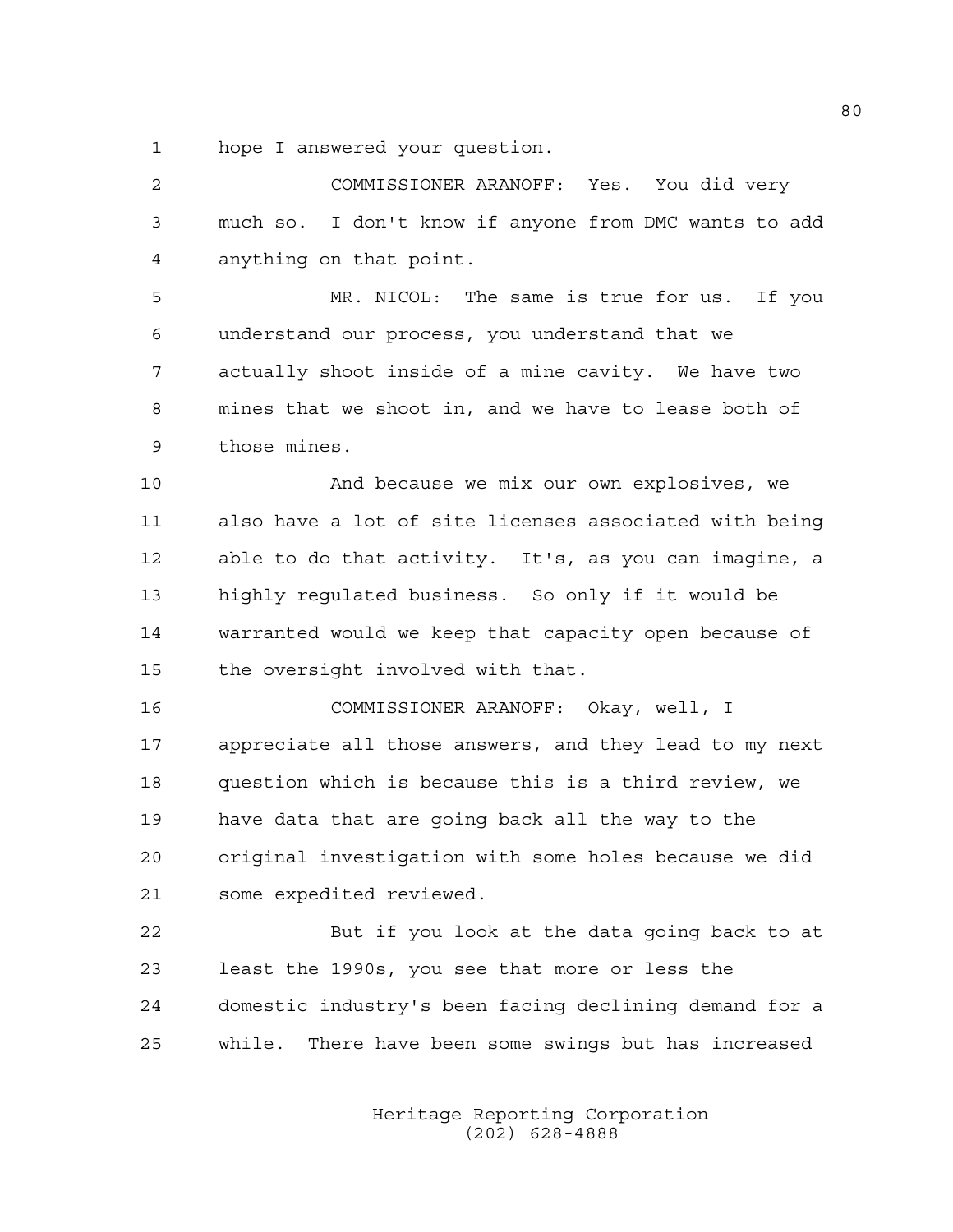1 its production capacity to the point where it's 2 certainly a good deal bigger now than it was at the 3 time of the original investigation even though demand 4 is less.

5 So what I'm trying to understand is why 6 would rational businesses who have fixed costs that 7 they have to cover be maintaining capacity and, 8 indeed, sometimes investing in additional capacity in 9 a market that looks like this one has since the early 10 nineties?

11 MR. INSETTA: This is Bob Insetta from 12 ArcelorMittal, and as I testified a few moments ago, 13 we have not increased our capacity at ArcelorMittal to 14 produce clad. But even beyond that, we have not -- 15 when we talk about investment, we're talking about 16 sustaining what we have in our case.

17 So we still have, depending on the mix of 18 the product that we're producing, we still have 19 tremendous excess capacity as you can see from the 20 data.

21 COMMISSIONER ARANOFF: Now, are you in an 22 all or none situation where you only have one line and 23 if you close it down you're gone because it just seems 24 like it would have made sense at some point in the 25 last 15 or 20 years to have reduced capacity as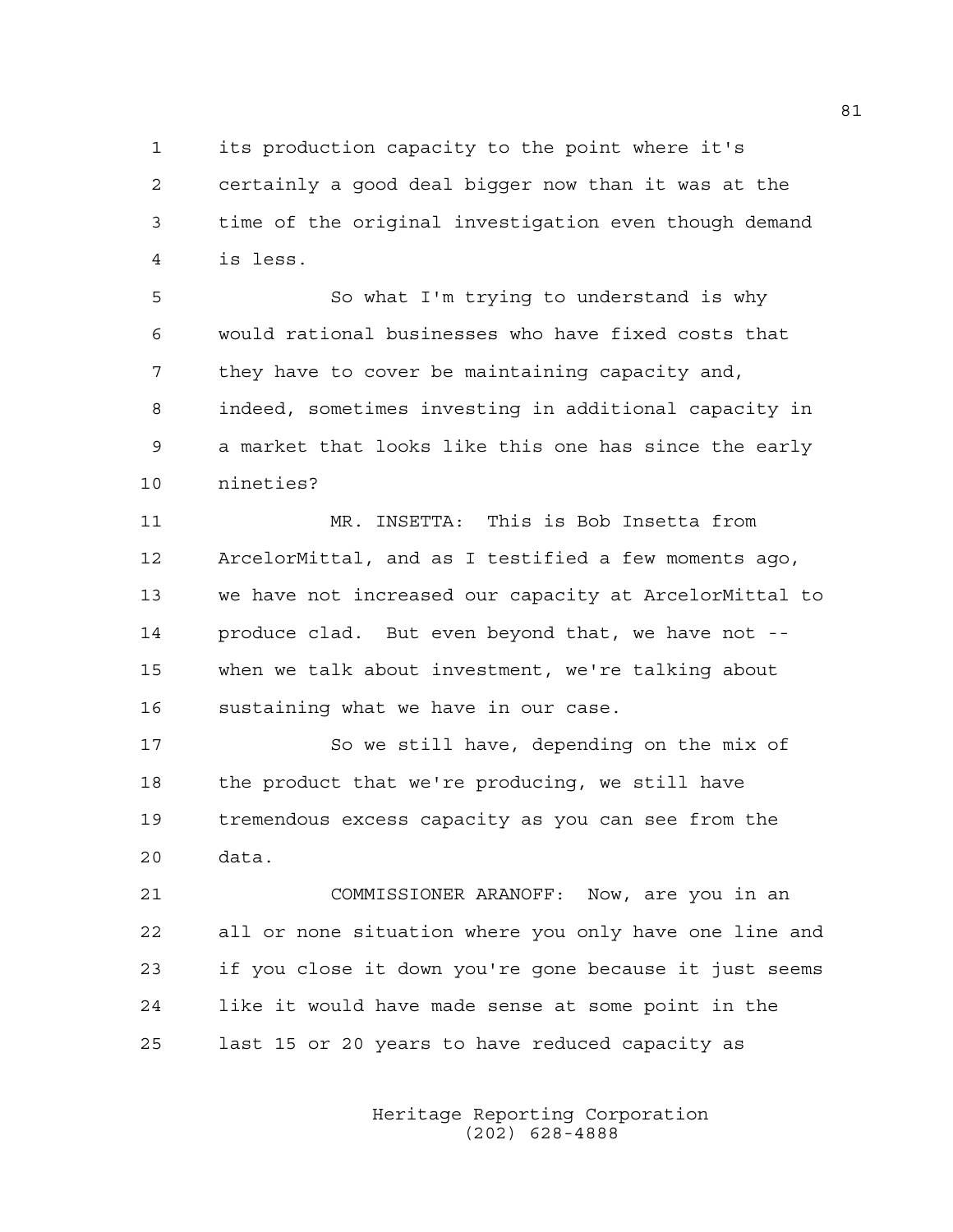1 opposed to continuing to maintain it.

| 2  | MR. INSETTA: Yeah, we are a single line.               |
|----|--------------------------------------------------------|
| 3  | It's all or nothing, and what we've done is we've      |
| 4  | variablized as much as we can meaning we have manned   |
| 5  | the facility for lower levels. The issue we have is    |
| 6  | the overhang of the fixed costs.                       |
| 7  | The equipment cannot be reduced in scope.              |
| 8  | All of the various equipment it takes to produce these |
| 9  | products are needed regardless of whether, you know,   |
| 10 | we are selling at capacity or below capacity. We       |
| 11 | still need the same equipment to do that. So that's    |
| 12 | where the point is the fixed costs are really a        |
| 13 | problem as volume goes down.                           |
| 14 | MS. BECK: Commissioner Aranoff, this is                |
| 15 | Gina Beck from GES. Two points. One I think to         |
| 16 | address your question has to do with as you first      |
| 17 | mention because of some of the holes in the record     |
| 18 | from the expedited reviews that will explain some of   |
| 19 | the increase, but also, just from looking at the last  |
| 20 | four years from 2008 to 2011, I think it's significant |
| 21 | to note that the trends have either been flat and even |
| 22 | somewhat declining.                                    |

23 COMMISSIONER ARANOFF: Okay. Let me turn to 24 DMC because as was taking place in your conversation 25 with some of my colleagues, you were talking about

> Heritage Reporting Corporation (202) 628-4888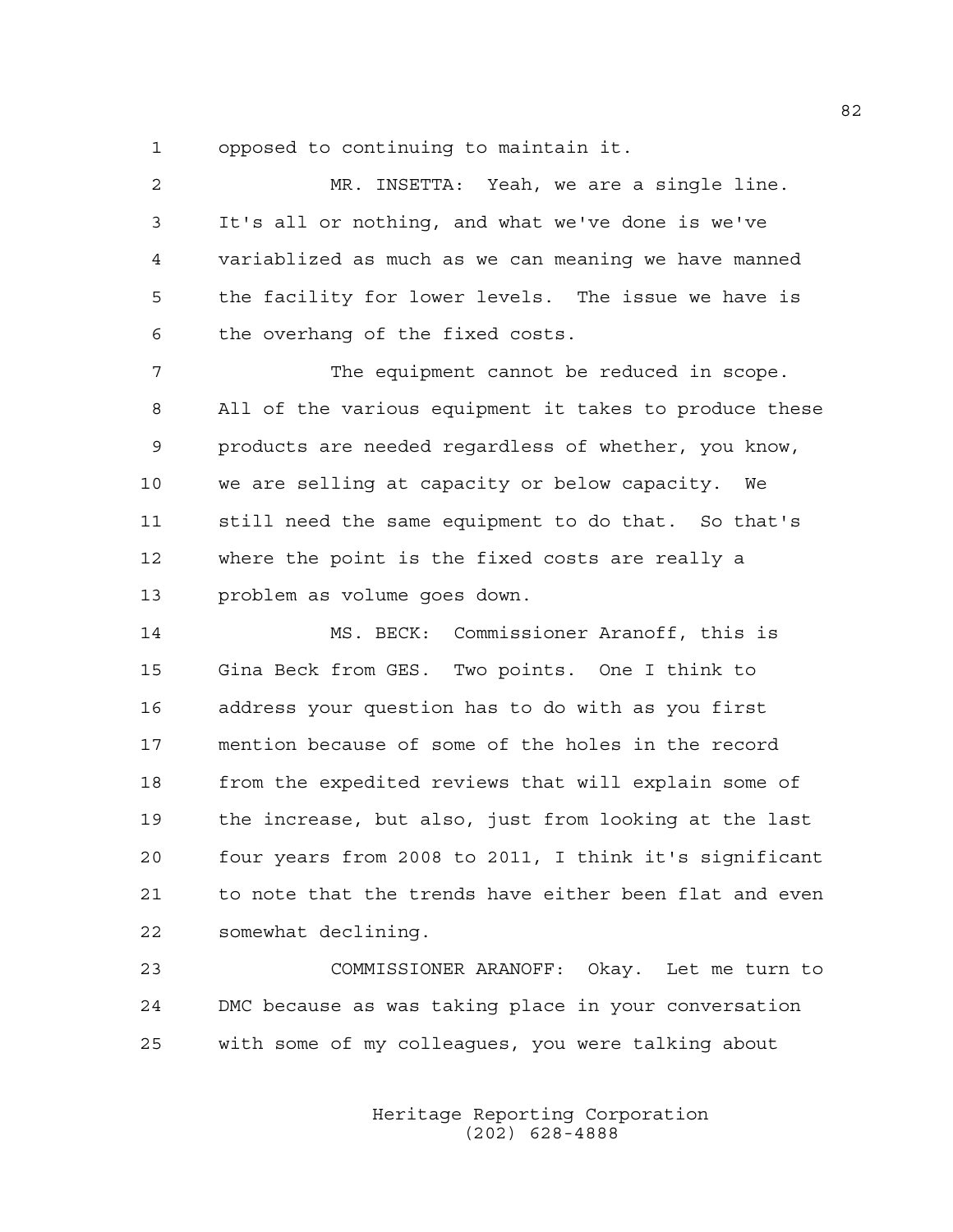1 increased deficiencies that have added to capacity and 2 other modest additions that have been made. So I 3 guess I should put the same question to you that I put 4 to Mr. Insetta. Is it, your equipment, you have to 5 have it no matter what level you're operating at, or 6 are there ways that you could have reduced capacity 7 without just stopping production?

8 MR. NICOL: Well, we can certainly reduce 9 capacity by variably reducing work force. I mean, 10 we're probably more work force dependent than my 11 colleagues down at the end of the table. They're more 12 fixed asset driven, and we're more people dependent. 13 But there are some sticky costs in our process as well 14 around maintaining mines, and site licenses, and 15 explosives.

16 In terms of our addition of capacity, I 17 think over the time frame that you talked about which 18 is quite longer than this review period, I can only 19 assert now if I can define this for you is that you 20 have to understand our technology started out kind of 21 as a laboratory thing, and you have to legitimize 22 yourself as a producer.

23 And you need to have a certain level of 24 capacity for us to even compete against our colleagues 25 at the end of the table here on certain projects. If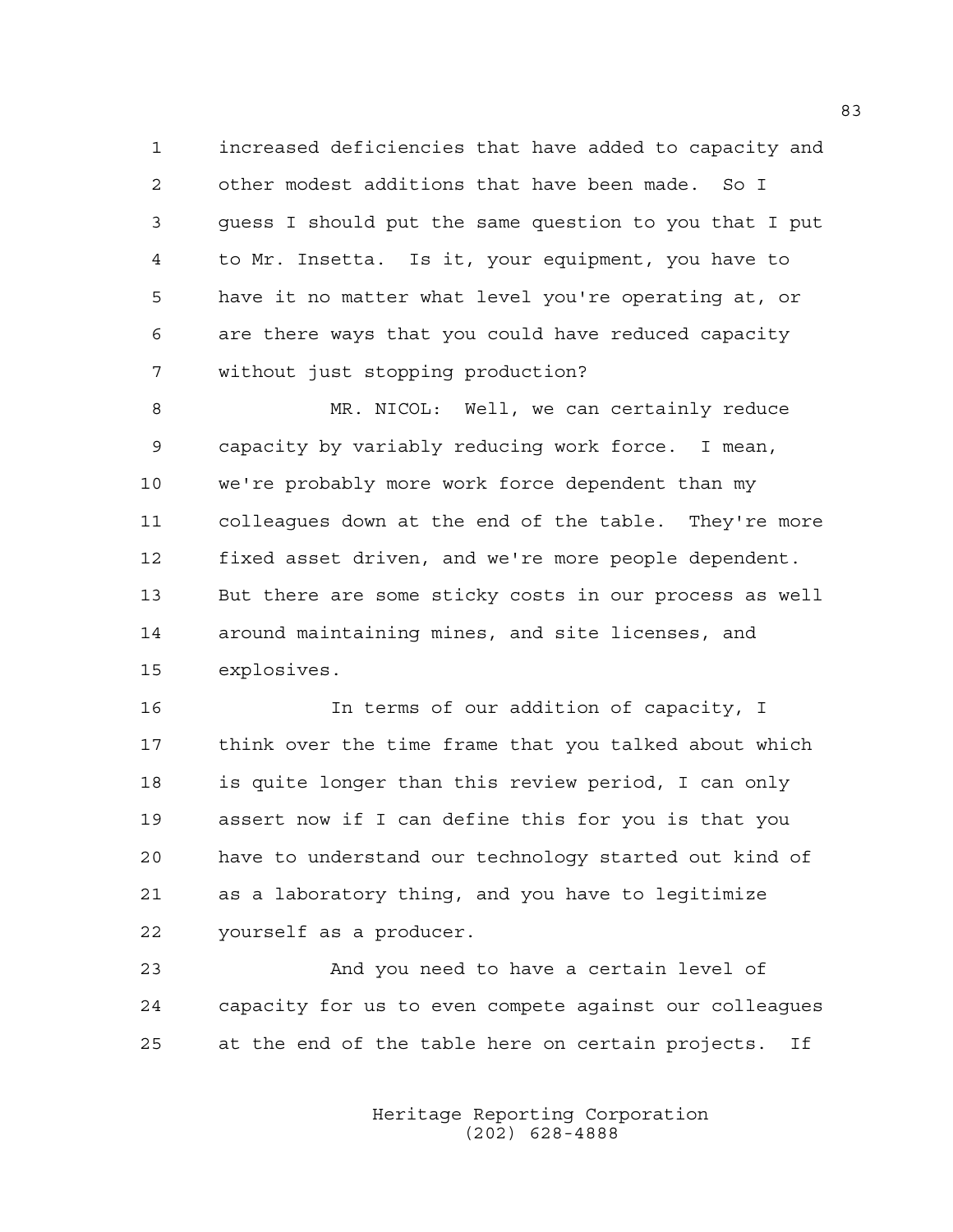1 you don't have that capacity, there's no way we could 2 have actually even competed with ArcelorMittal.

3 So over that time horizon, you're talking 4 about, it's a pretty long time horizon I think that 5 was probably at DMC's objective is to be a legitimate 6 player in the U.S. domestic market. And you have to 7 have something that's pretty comparable to what's in 8 Coatesville to be able to do that.

9 COMMISSIONER ARANOFF: Okay. I have one 10 more question that was going to sort of fill out this 11 discussion, but with very little time left I'm going 12 to save it until my next round. So thank you very 13 much. Thank you, Mr. Chairman.

14 COMMISSIONER PEARSON: Commissioner Pinkert. 15 COMMISSIONER PINKERT: Thank you, Mr. 16 Chairman. Staying with that answer, Mr. Nicol, and 17 going back to the issues we were talking about earlier 18 about why Japan maintains so much capacity, would they 19 give the same answer that you just gave that in order 20 to be competitive players in this business they have 21 to maintain that excess capacity even if current 22 orders don't suggest that they'll be able to make 23 sales to the level of that capacity? 24 MR. NICOL: I don't know how they'll answer

25 that. My guess is that's how they'll try to answer

 Heritage Reporting Corporation (202) 628-4888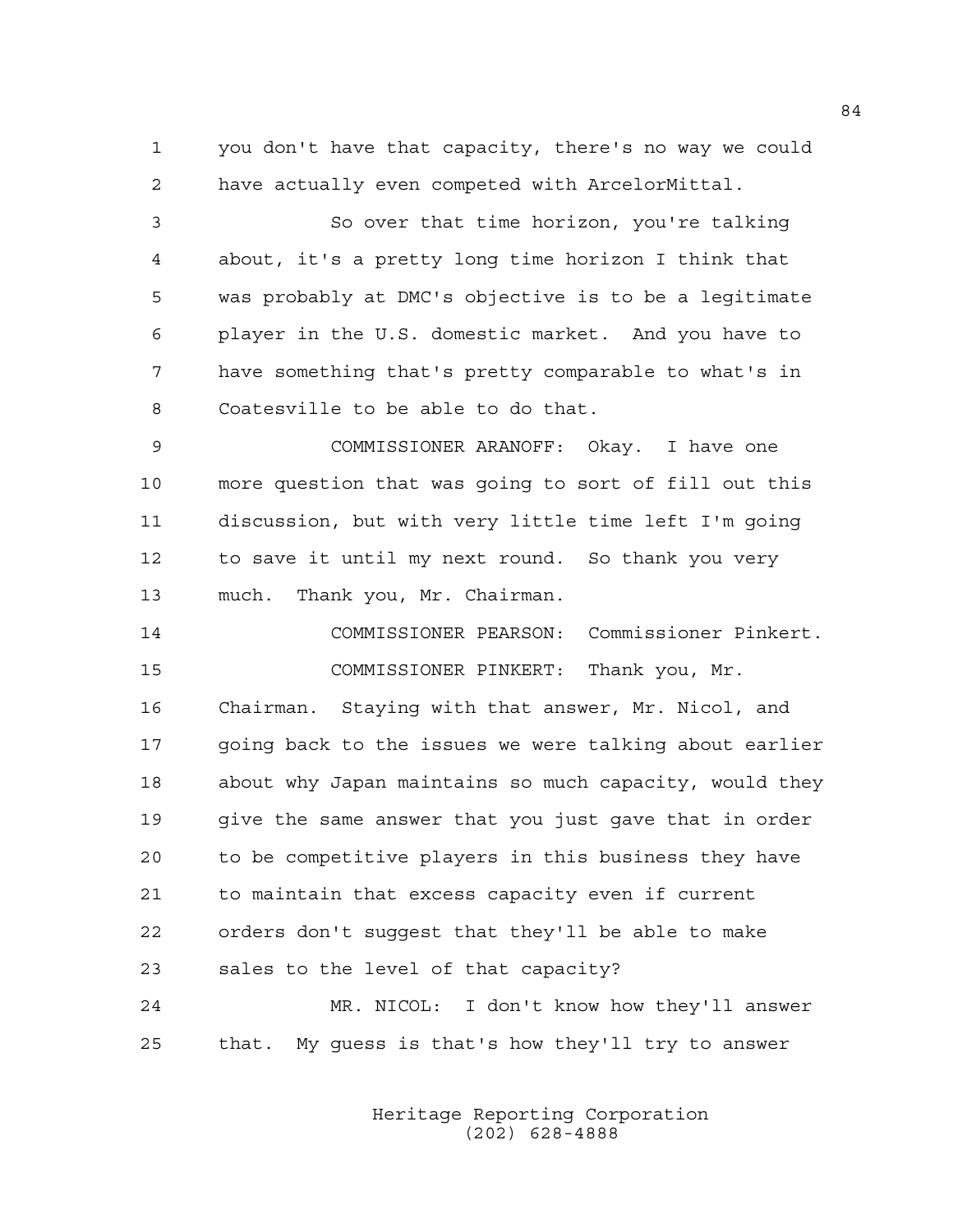1 it, but again I think as we've testified, the amount 2 of capacity that they have even with the spiky 3 projects that we see, it's not even going to make a 4 dent in what they've got. I think that's the concern. 5 COMMISSIONER PINKERT: Thank you. Now, 6 turning to the issue of vulnerability. I just have a 7 sort of basic methodology question about that. Should 8 we be taking a one-year or short-period snapshot in 9 order to determine whether or not the industry is 10 vulnerable, or should we be looking at longer term 11 trends? 12 MR. ROSENTHAL: I do think you need to look 13 at a longer-term trend in general. I don't think that 14 a snapshot is sufficient in looking at vulnerability 15 COMMISSIONER PINKERT: So you would be 16 focused, then, on the trend in terms of whether or not 17 this industry is vulnerable? 18 MR. ROSENTHAL: Well, let me expand. I was 19 unusually concise in my first answer. When you're 20 looking at vulnerability, you're looking at more than 21 one factor, and some of them are more susceptible to 22 looking at trends. 23 But for example, demand in my view is an

24 important factor when you consider vulnerability, and 25 declining demand over time, the trend, is something

> Heritage Reporting Corporation (202) 628-4888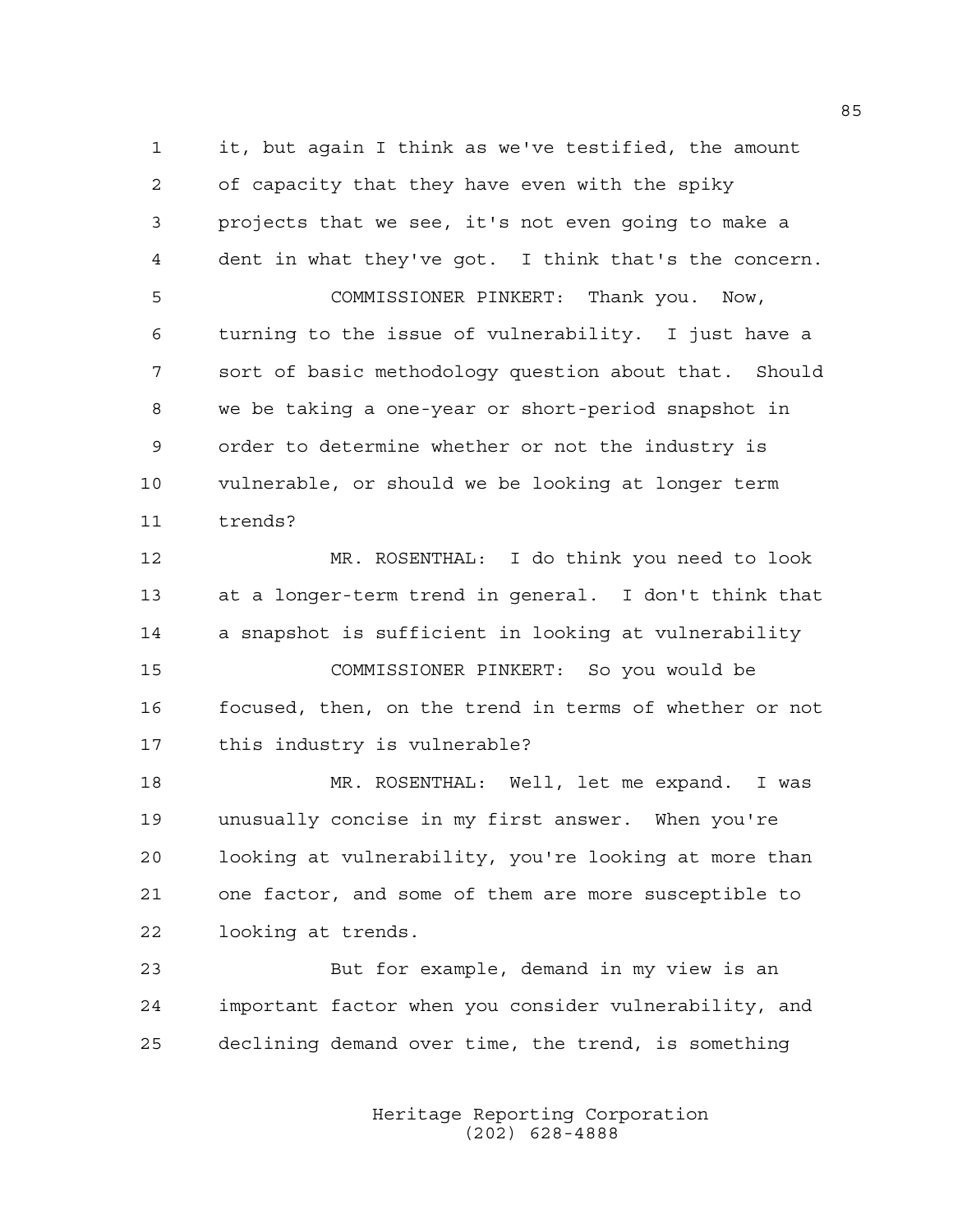1 that must be looked at I think over a longer-term 2 period.

3 I think it's also, since you're looking at 4 other factors such as revenues and profits, et cetera, 5 again it has to be looked at over a longer term period 6 because frankly declining demand even with a good year 7 of profits and one particular year or a couple of 8 years suggests that there still may be vulnerability 9 because those profits may not be sustainable as demand 10 declines and imports come into the market when you 11 consider such things as Mr. Insetta just testified to 12 which is the fixed overhead costs and the need to 13 maintain the ability to continue to produce.

14 So I think all of those factors have to be 15 looked at over time and a simple narrow snapshot for a 16 year or even two does not give a sufficient picture to 17 really determine vulnerability.

18 MR. HUDGENS: And if you review chart five 19 of the confidential charts, you'll note that almost in 20 all criteria there's been a significant decline in all 21 of the criteria that the Commission looks at in terms 22 of determining injury. There's been a significantly 23 declined over the period of review.

24 COMMISSIONER PINKERT: Would you say that 25 those declines are from levels that are historically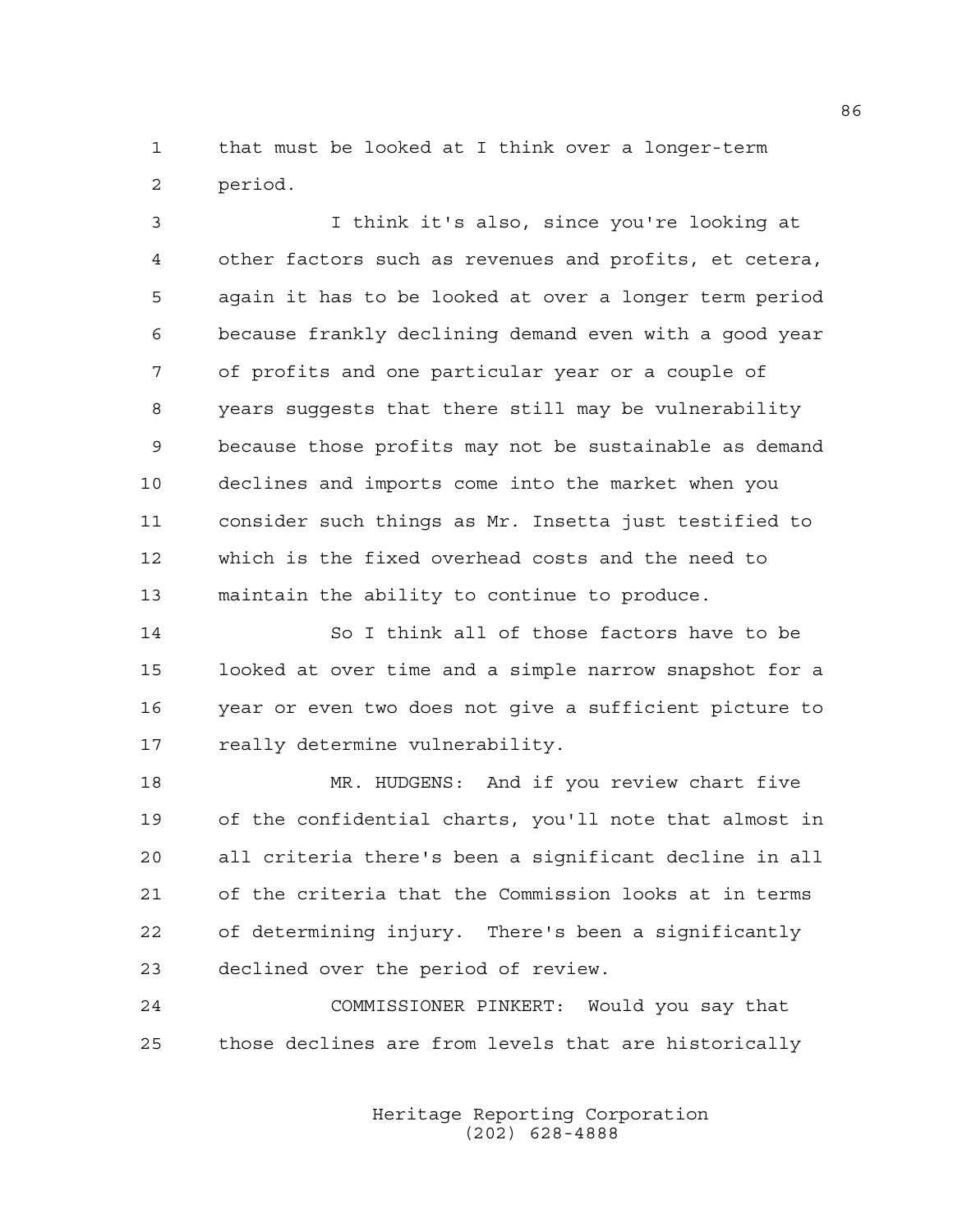1 unusually high or are they from levels that are normal 2 levels for this industry?

3 MR. HUDGENS: Well, it's something that 4 we'll put in the posthearing brief, but we would say 5 that the decline has been from levels that are 6 perceivably normal and in the period of investigation 7 you have particularly in terms of volume and 8 production is significantly lower than in any period 9 that that Commission has looked at over a 20-year 10 period.

11 MS. CANNON: Let me supplement that, 12 Commissioner Pearson, if I might. I think if you look 13 at the volume factors in particular, these are not -- 14 I'm not sure what normal is sometimes, but they're not 15 anything that would be something to write home about. 16 Let's put it that way.

17 The past utilization even at the start of 18 the period wasn't great, and look at it now and all 19 your trends in terms of shipment and production are 20 very low on an absolute level, and I think that's what 21 we are trying to emphasize here, the revenues, the 22 shipment volumes, the employment. Everything is very 23 small.

24 You know, you need dollars to re-invest in a 25 business, and when you look at how much there is here,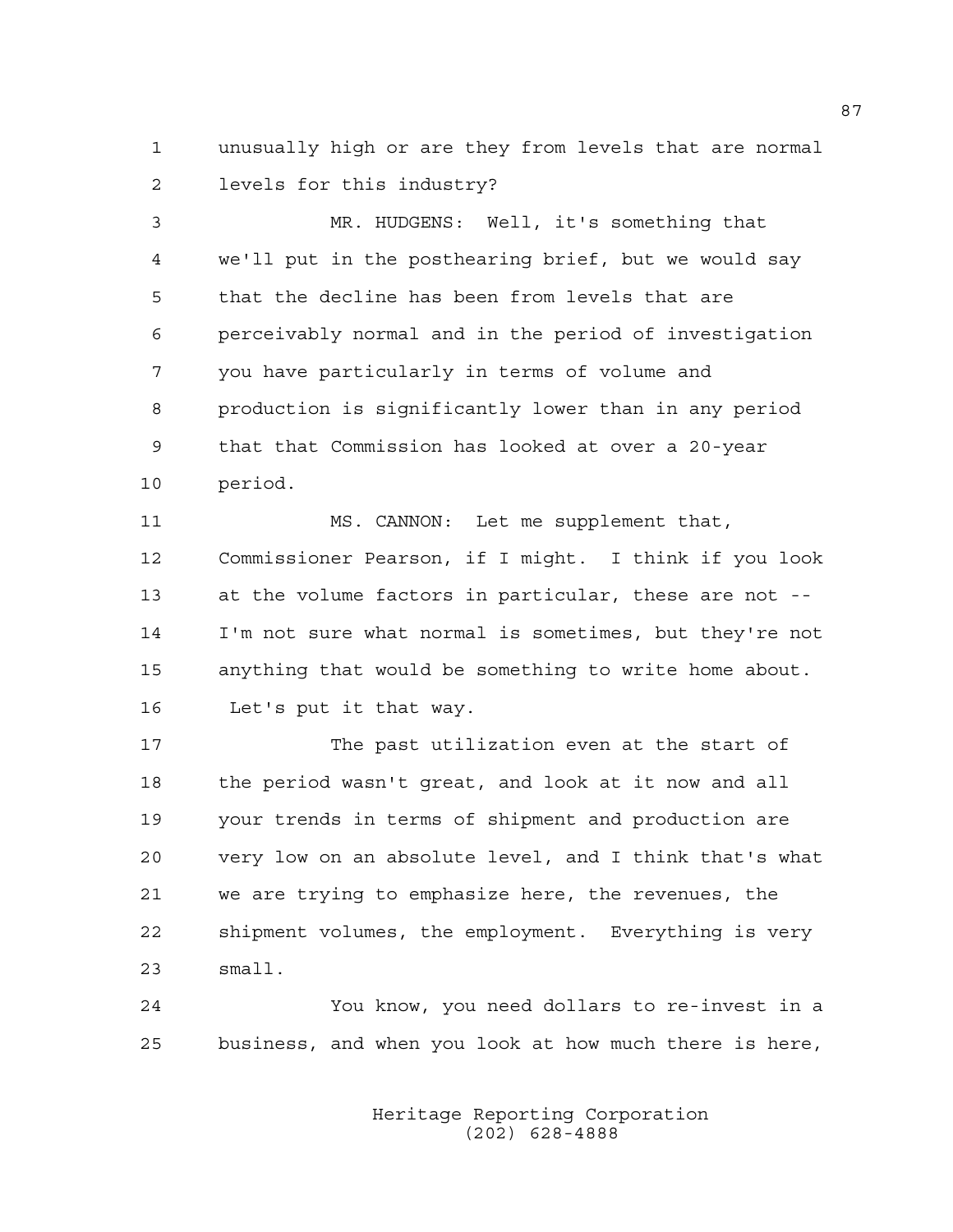1 it makes it very difficult for an industry to sustain 2 itself especially when you're looking at the 3 staggering volumes of unused capacity in Japan that 4 could come in here.

5 So it's that very small amount of volume 6 that has declined over the period even from where it 7 started that is of tremendous kern and suggests 8 vulnerability here.

9 MR. ROSENTHAL: One more point, if I might. 10 You were talking about the trends with respect to the 11 domestic trade factors, declining shipments, et 12 cetera, employment, you name it. But one other 13 important trend to look at when you're considering 14 vulnerability is the trend and the increase in excess 15 capacity in Japan.

16 That is an important factor when you 17 consider the vulnerability of the domestic industry. 18 It's that delta. It's the declining demand in the 19 U.S., the declining market, and the unbelievably large 20 amount of unused capacity in Japan that causes the 21 vulnerability to the threat because it won't take much 22 given where the industry is today to be that tipping 23 point, to take away that last bit of volume, those 24 tons that make the difference between profit and loss, 25 between staying in business and getting out of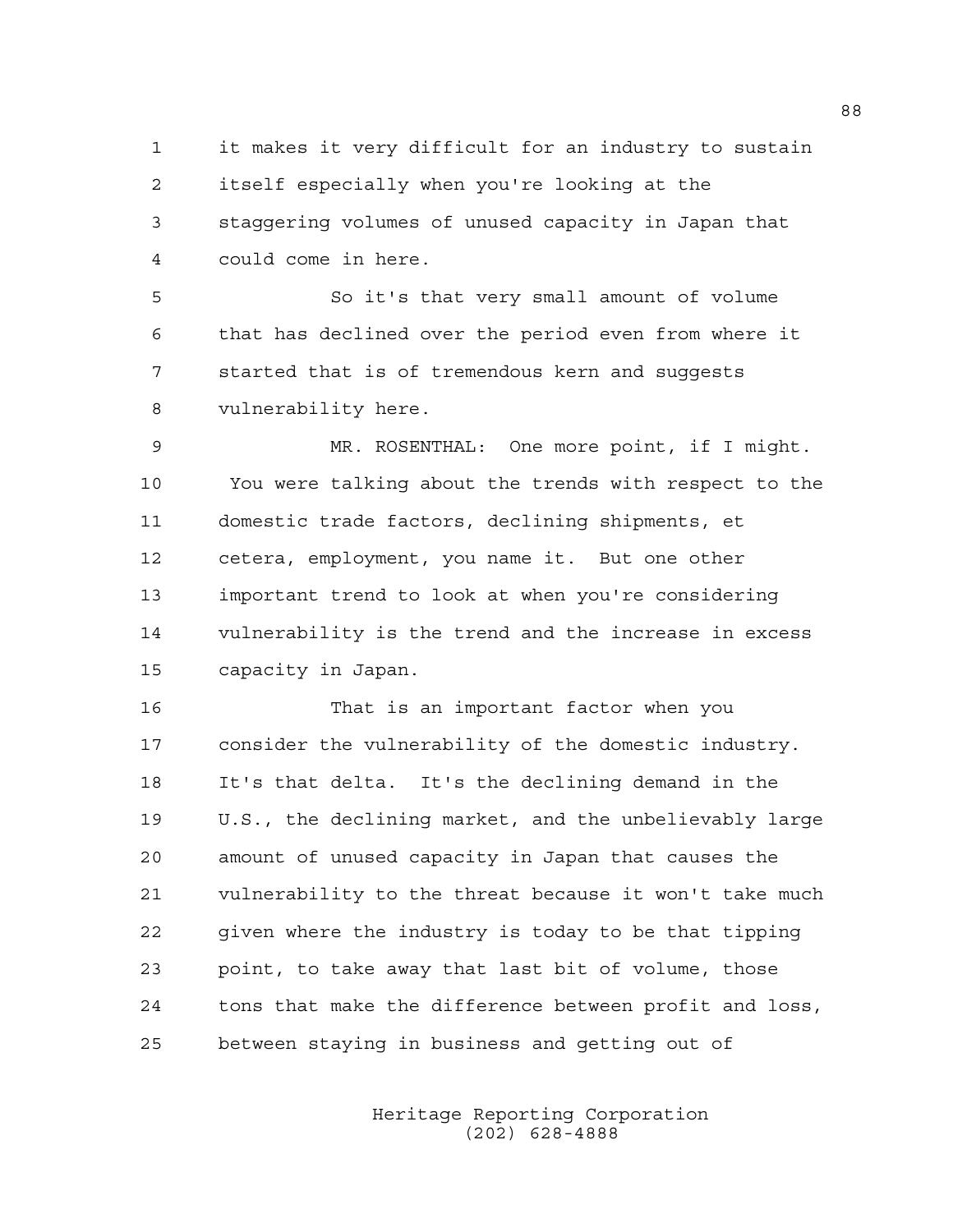1 business. That's the crux of this case.

| 2  | COMMISSIONER PINKERT: Thank you. And                   |
|----|--------------------------------------------------------|
| 3  | finally, I wanted to ask you a question or two about   |
| 4  | your points about the hot rolled steel review. Now, I  |
| 5  | understand that your points about that relate to what  |
| 6  | happened after the revocation in that review. But if   |
| 7  | you could go back either in your testimony here or in  |
| 8  | the post hearing and tell us what are the similarities |
| 9  | in the positions that the Japanese producers took in   |
| 10 | that case and in this case?                            |
| 11 | MS. CANNON: Well, let me refer you to, I               |
| 12 | think, some of the testimony that was provided at the  |
| 13 | hot rolled hearing by some of the Japanese producers   |
| 14 | as to plans as what they would do if the order was     |
| 15 | revoked.                                               |
| 16 | There were claims made as to behaviors that            |
| 17 | would transpire once the order went away, and the      |
| 18 | Commission accepted some of those claims and looked at |
| 19 | other factors as well, fairly. But when the order was  |
| 20 | removed, as you see from the chart appended to our     |
| 21 | brief, the Japanese imports spiked into this market    |
| 22 | and came almost immediately back upon revocation.      |
| 23 | As I also stated in the brief, we're not               |

24 suggesting to the Commission that any one case is a 25 predictor of how things would happen because there are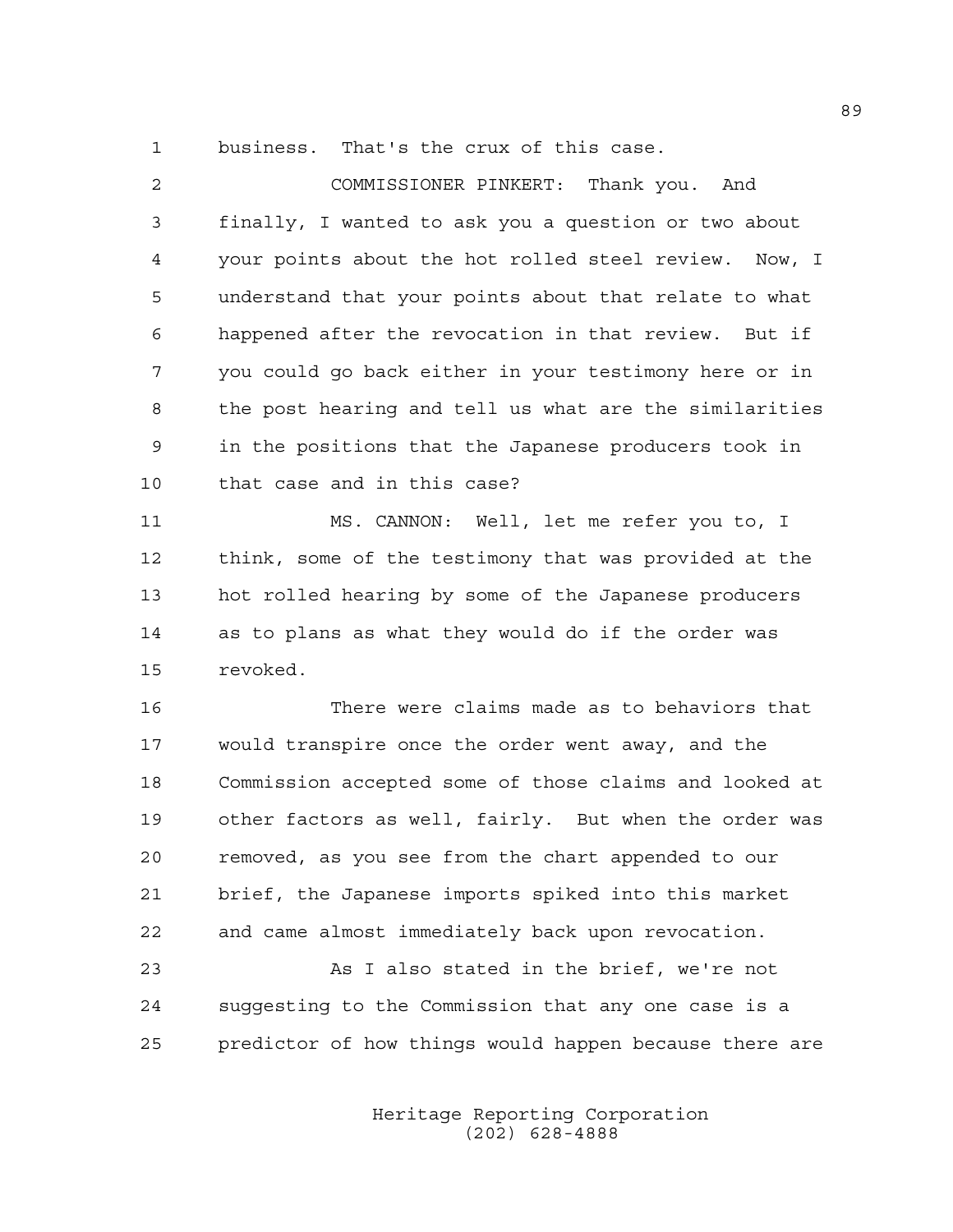1 always facts that are going to be unique to each 2 product in each industry, but I think that example is 3 a cautionary tale to suggest that simply relying on 4 claims of producers as to what their behaviors will be 5 is not a good way to anticipate what will actually 6 occur when you look at what did occur in that 7 particular case.

8 COMMISSIONER PINKERT: Well, in particular 9 what I'd ask you to take a look at is the claims that 10 are made about the buoyancy of regional markets and 11 the focus on regional markets. I think we're hearing 12 or we will hear today about how the Japanese producers 13 are really focused on those Asian markets, and I'm 14 wondering the degree to which there's a parallel in 15 the hot rolled.

16 MS. CANNON: Absolutely, and I don't 17 remember those numbers as well as I might given the 18 number of steel cases, and I'm not even sure what's 19 confidential or public, so I'll have to look back at 20 that.

21 But what I can say is that the enormity of 22 the unused capacity here is so different than any 23 other case including hot rolled, that's a huge 24 difference. In almost all of the cases that we've 25 been before you on recently involving Japanese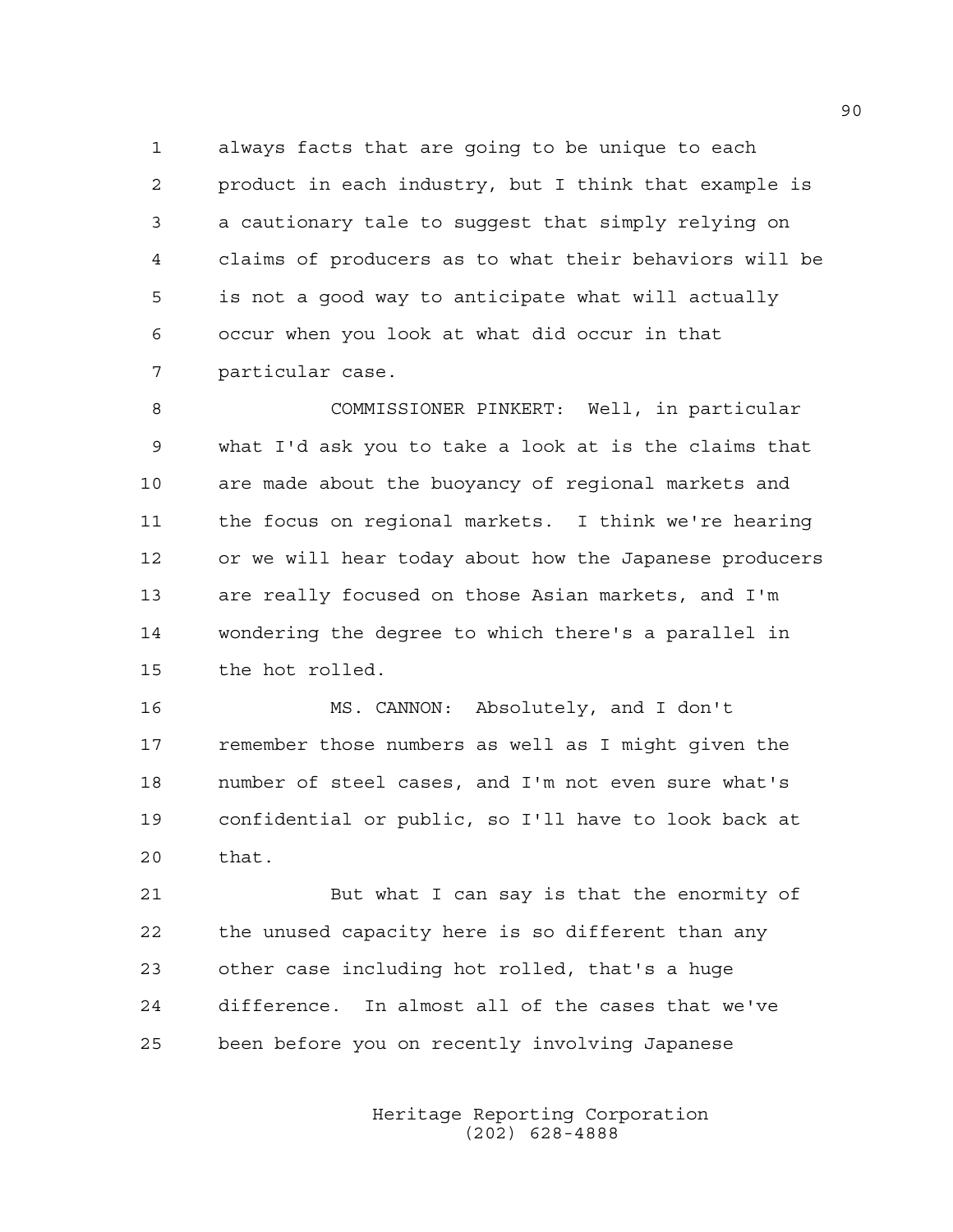1 producers, there have been claims of focus on the 2 Asian market to different degrees.

3 And it's true. They do send a lot, sell a 4 lot, to Asia. But the difference here is the Asian 5 market is no way able to absorb the massive capacity 6 that is available in Japan to produce clad plate, and 7 that is not a factor that was true in the hot rolled 8 steel case.

9 MR. ROSENTHAL: Real quickly. It's true. 10 You've heard every Japanese sunset review saying don't 11 worry. We're not shipping to the United States 12 because Asia's going to take up every pound of steel 13 we can ship there. In many instances or several of 14 those instances, you had capacity utilization at, 15 let's say, 90, 100 percent.

16 We know enormous rates of capacity 17 utilization, and they said, well, we can't possibly 18 ship another ton to the U.S. because we're so busy 19 shipping to Asia and we have these long term contacts 20 with captive or related customers.

21 That's why you'll never see a pound of steel 22 ever coming to the U.S. in that particular product. 23 That's a slight overstatement but that's the general 24 thrust of it. Here, you've got nowhere near the 25 capacity utilization you've seen in some of these

> Heritage Reporting Corporation (202) 628-4888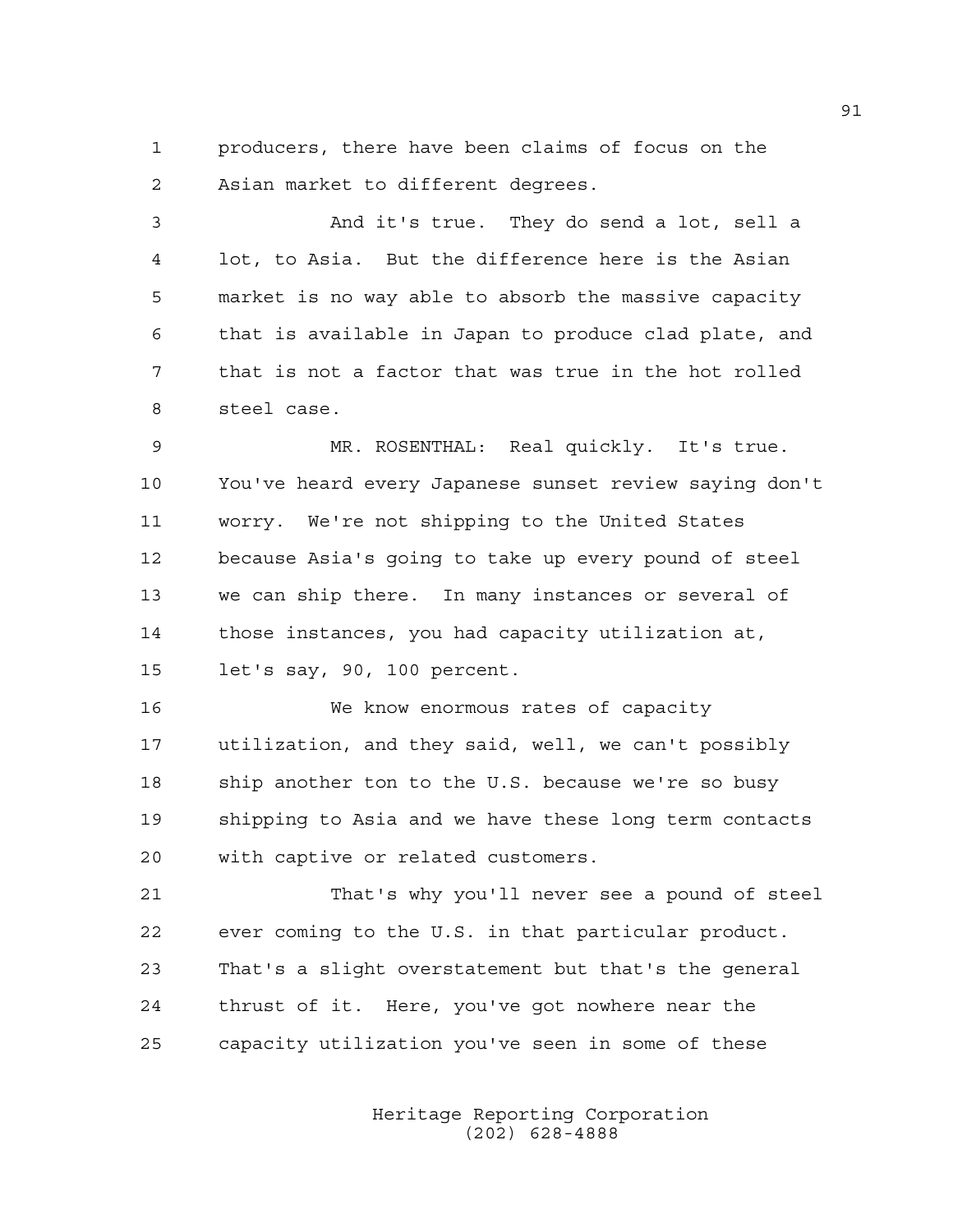1 other cases where those claims have made, not the long 2 term supplier customer relationships that are tied and 3 not the long term contracts.

4 You don't need to change anything with 5 respect to your shipments to Asia for this particular 6 product to have a tremendous amount of capacity and 7 ability to sell to the U.S. So that's a major 8 difference from some of the other cases. We'll get 9 you more in the posthearing.

10 COMMISSIONER PINKERT: Thank you very much. 11 Thank you, Mr. Chairman.

12 COMMISSIONER PEARSON: Commissioner 13 Johanson.

14 COMMISSIONER JOHANSON: Thank you, Mr. 15 Chairman.

16 This is a question for DMC. The 17 Respondent's brief included limited information 18 regarding your plans for possible operations in Asia. 19 Would you please comment on those plans, what they 20 are and what is their status. And if this is 21 proprietary information, if you could please respond 22 in your posthearing brief. Thank you. 23 MR. NICOL: Yeah, I can respond a little

24 bit, but most of it will come confidential in our 25 posthearing. Sustainability of exports from the U.S.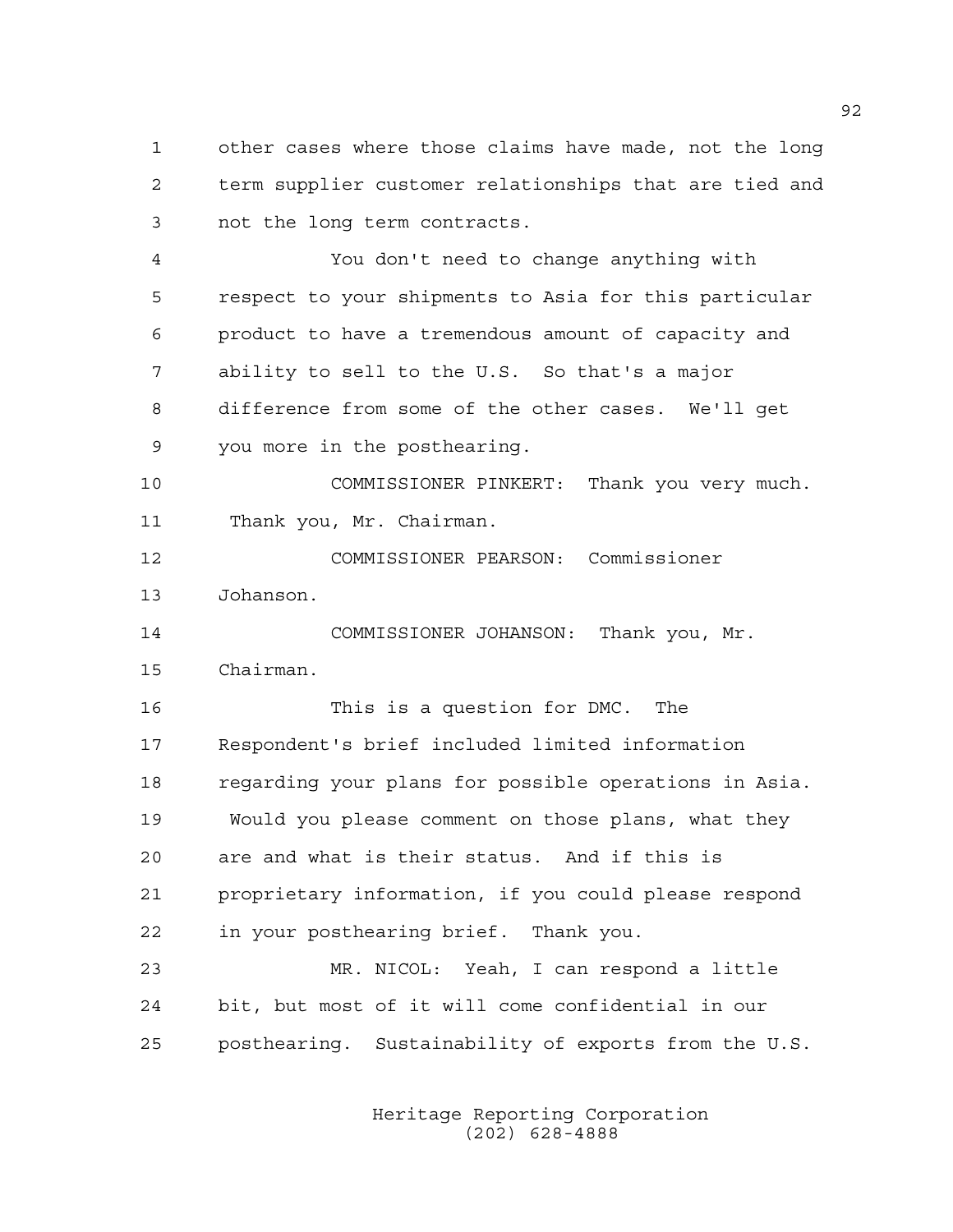1 into Asia will be difficult for us. When you're 2 moving costly, heavy large plates from U.S. to Asia 3 with depressed margins already in that region because 4 of the pricing structure that's in the Asian region, 5 the only way for us to be competitive is to have 6 regional supply.

7 So in general, that's what you've seen 8 talked about at the corporate level from DMC as we 9 certainly have a strategy or philosophy that we think 10 to be successful for the long-term we need to have 11 regional supply there to cut down the cost structure 12 sufficient enough to compete in that region.

13 COMMISSIONER JOHANSON: All right. Thank 14 you for your response. The staff report indicates in 15 Section five that the prices of stainless and nickel 16 alloys have changed as a result of major changes in 17 nickel and molybdenum prices.

18 Has there been any difficulty in obtaining 19 these or other raw materials during the review period 20 and do you believe that this fluctuation is likely to 21 happen in the reasonably foreseeable future? Thank 22 you.

23 MR. NICOL: We've seen none, no impact on 24 that. We're not concerned about that because of the 25 situation where all of our products are made to order.

> Heritage Reporting Corporation (202) 628-4888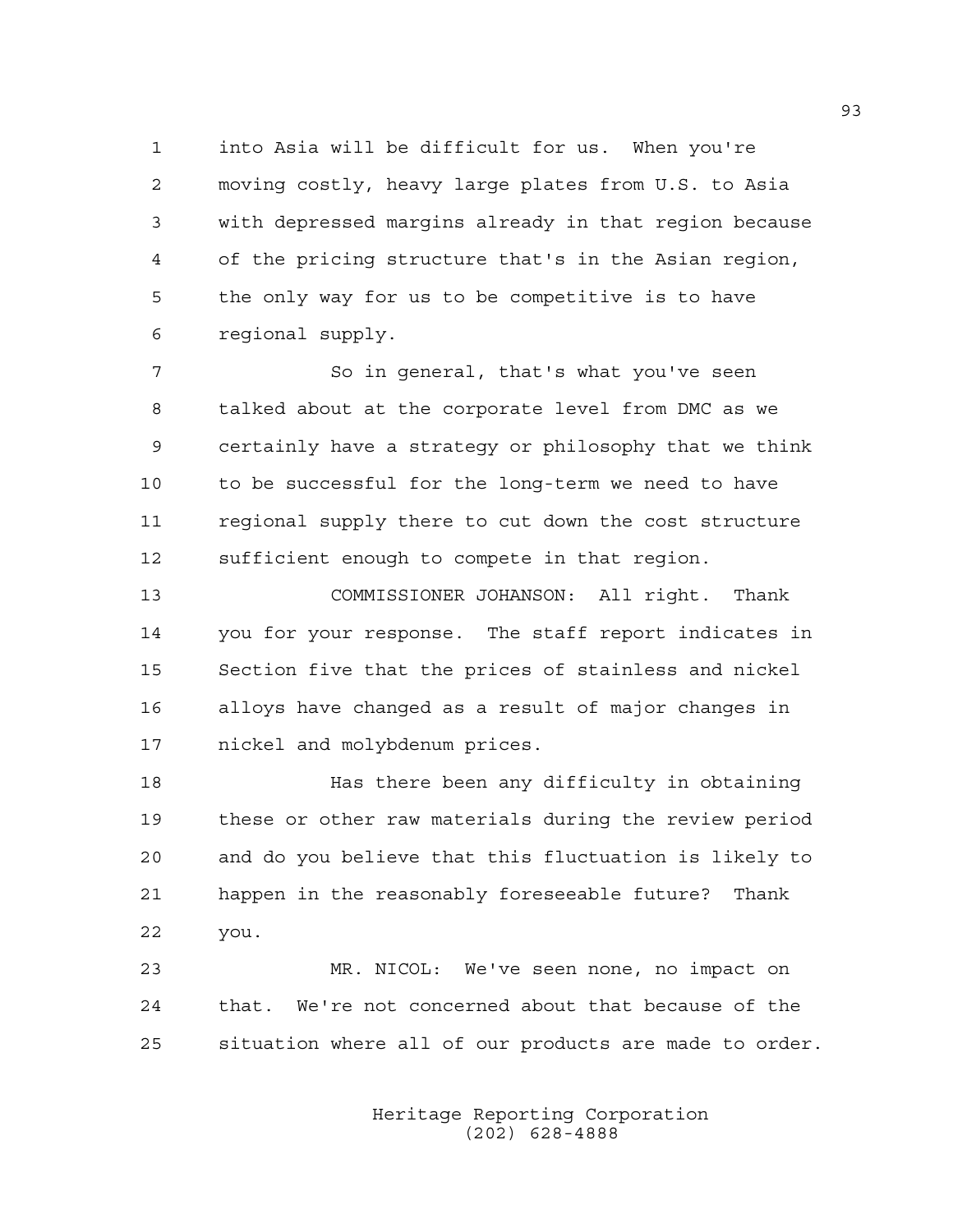1 Any fluctuation of raw material costs are built into 2 our cost structure, and the project that we're 3 supporting is kind expecting those raw material costs 4 in there.

5 COMMISSIONER JOHANSON: All right. Thank 6 you. Mr. Insetta, did you want to add something? 7 MR. INSETTA: No, just in our case our raw 8 material is a different type of raw material than DMC. 9 Of course, DMC, their raw material is a plate product 10 that they bond together.

11 In our case, it's actual either stainless 12 plate or in some cases where we can melt the stainless 13 ourselves, it would be some of the alloys. But we see 14 no issue with availability of those alloys, and we 15 continue to see variability in pricing but that's kind 16 of a normal phenomenon in the market that does go in 17 cycles.

18 COMMISSIONER JOHANSON: Thank you for your 19 response. I have just one more question, and this is 20 for ArcelorMittal. How similar or different is 21 ArcelorMittal market experience for clad steel plate 22 compared to its predecessor Lukens in the early to mid 23 1990s?

24 MR. INSETTA: Would you give me a little 25 more on that, Commissioner, in terms of what --

> Heritage Reporting Corporation (202) 628-4888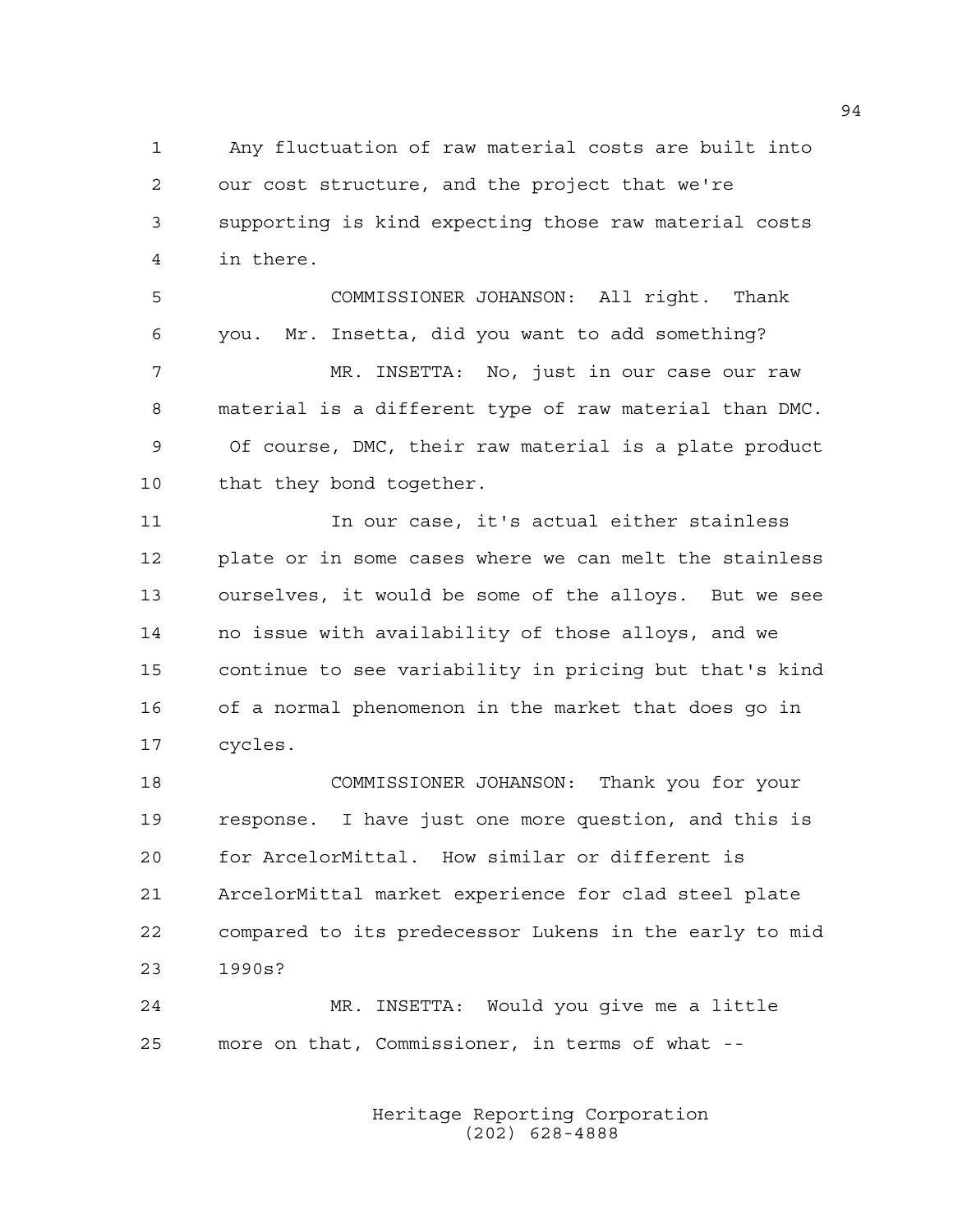1 COMMISSIONER JOHANSON: For example, how has 2 the market changed since that period of time, so from 3 the early to mid 1990s, to whom are you selling, how 4 much has the industry changed to which you are 5 selling?

6 MR. INSETTA: Yeah, there have been changes, 7 and one was in my testimony regarding the fact that 8 the demand is down. Demand is down, and we don't 9 anticipate that it will come back, number one.

10 Number two, we've seen a change in some of 11 our end user markets and one in particular is the coal 12 fired power plant industry. That at one point was a 13 very large market for us, and with current policy in 14 that area, we don't anticipate that business coming 15 back.

16 And we've also seen a decline in consumption 17 of clad four vessels, and part of that is the Japanese 18 bringing vessels in to this country and displacing 19 many of the fabricators of those vessels, to whom we 20 used to sell.

21 So the big change is that demand is down 22 overall, and we see little hope that it will get back 23 to those, you know, previously high demand that we 24 experienced in prior years.

25 COMMISSIONER JOHANSON: Does your industry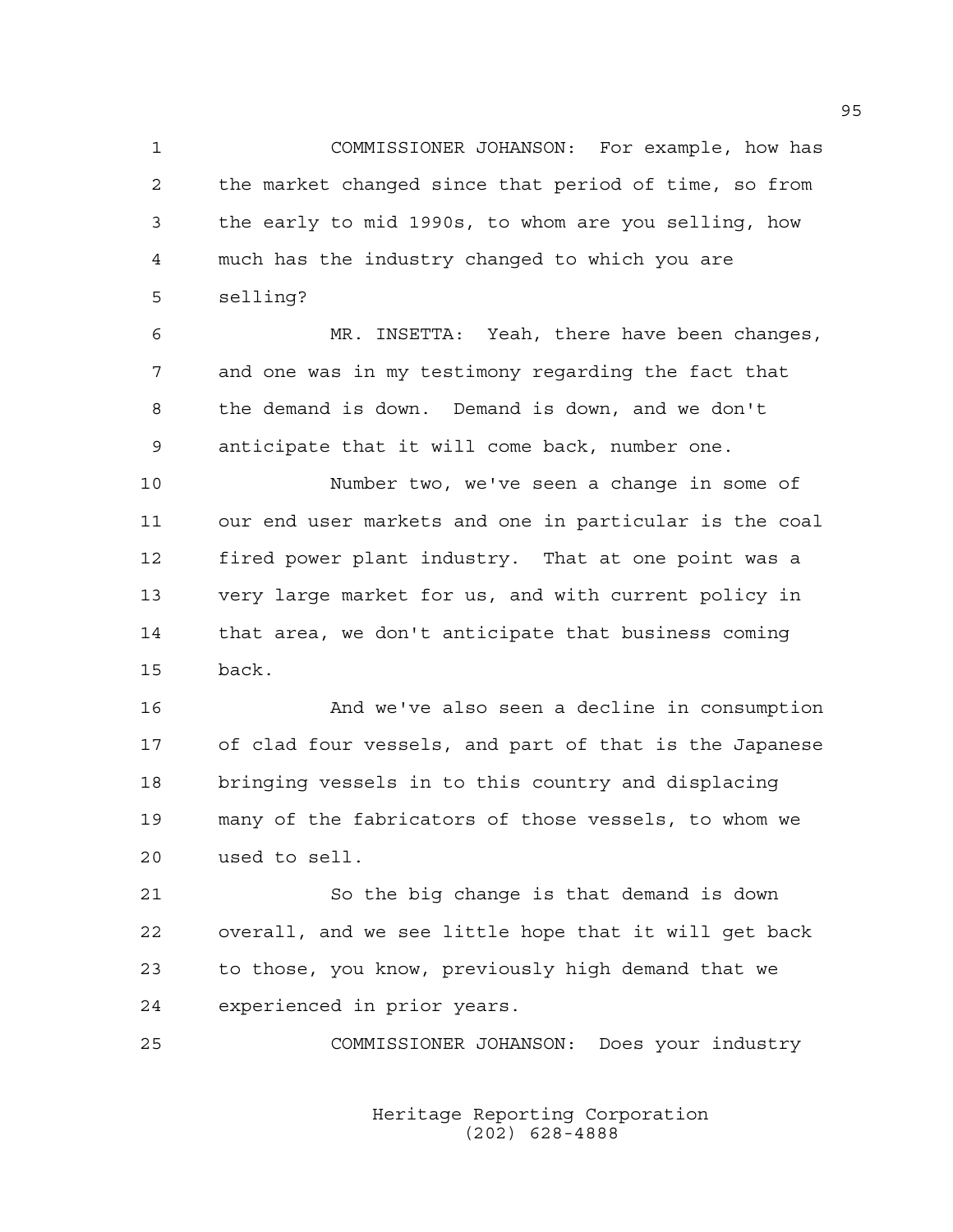1 by chance sell into the nuclear power market? 2 MR. INSETTA: We do. We sell both some clad 3 and some other products into that market. 4 COMMISSIONER JOHANSON: Because there's 5 always talk about that possibly growing, but of 6 course, what happened in Japan two years ago, I assume 7 dampened enthusiasm for much more construction. 8 MR. INSETTA: Yeah. We're not expecting any 9 tremendous opportunities in the nuclear business in 10 the U.S. in the foreseeable future. 11 COMMISSIONER JOHANSON: Okay. Thank you for 12 your responses. 13 COMMISSIONER PEARSON: Commissioner 14 Broadbent. 15 COMMISSIONER BROADBENT: Thanks. I guess 16 this is for Mr. Insetta and maybe to Mr. Nicol too as 17 well. As corporations with, you know, big 18 multinational corporations, how do you decide where to 19 locate your production facilities and how do you 20 service it? 21 Do you look for investment opportunities 22 that are close to markets that you're trying to 23 supply, or are you sort of buying existing traditional 24 facilities that are there and updating them? 25 MR. INSETTA: This is Bob Insetta from

> Heritage Reporting Corporation (202) 628-4888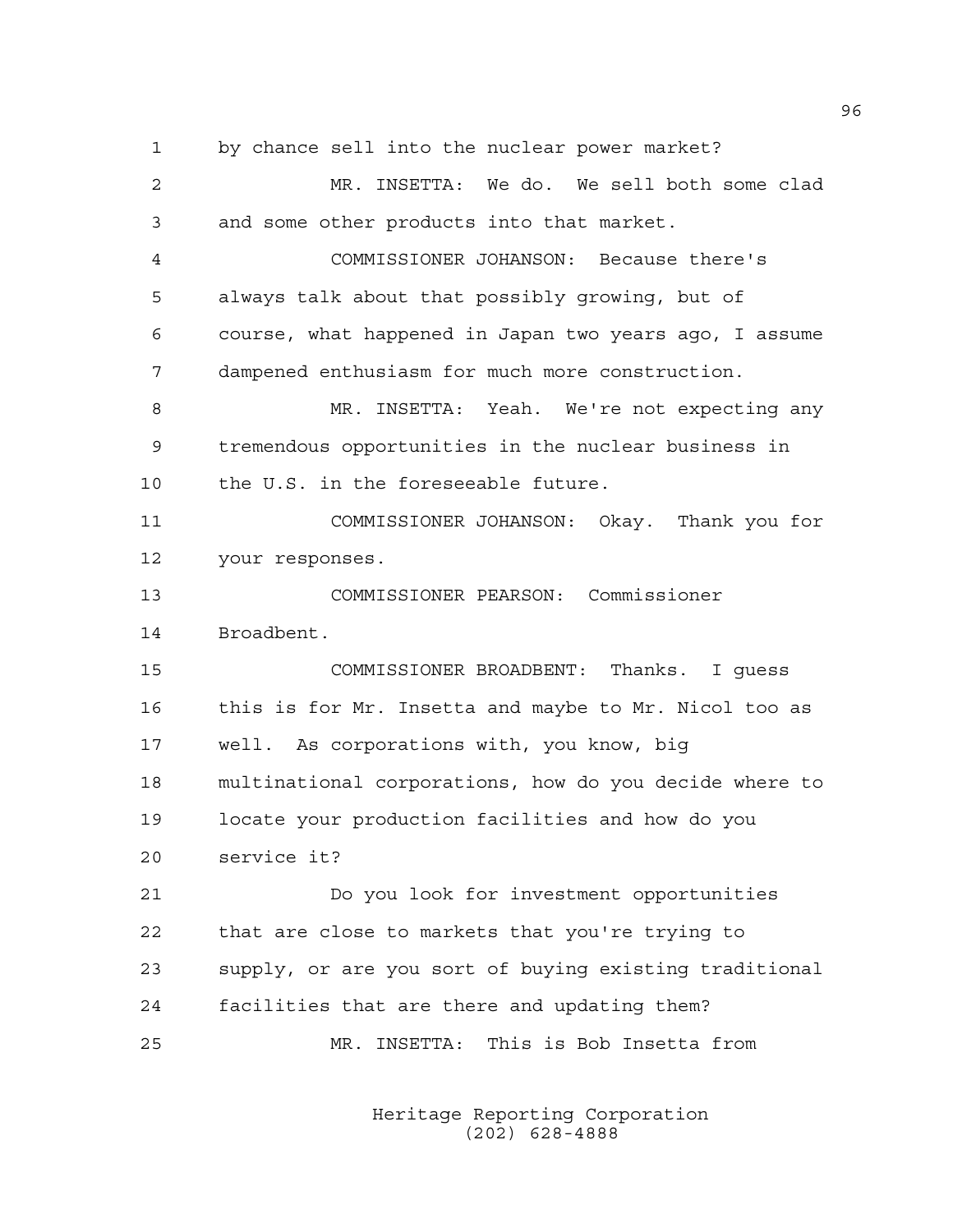1 ArcelorMittal. In our case, we take a regional 2 approach to serving markets, and as you may know, we 3 have a sister company in Europe that also produces 4 clad steel. And that company, Industeel, may elect to 5 invest in their business regionally. At the same 6 time, we'll invest in our business here in the United 7 States on a regional basis.

8 Corporately, if there's an opportunity to 9 expand beyond these two clad producing locations which 10 is all we have at the moment, that decision would be 11 based also on a regional type approach.

12 COMMISSIONER BROADBENT: Okay, so you 13 wouldn't sell something from here into Europe. You'd 14 service the European market out of Europe?

15 MR. INSETTA: That's correct. Unless 16 there's an opportunity for us to supplement something 17 that our sister company needs in terms of volume, for 18 instance, a quick requirement on volume, and we can 19 help with that, we'll do that, but typically not. 20 COMMISSIONER BROADBENT: Okay. Mr. Nicol.

21 MR. NICOL: From DMC's perspective, what 22 we've done in the past has been a little bit by 23 default. The reason being if you look at our 24 technology, the technology that we use was originally 25 developed by Dupont Corporation and they licensed that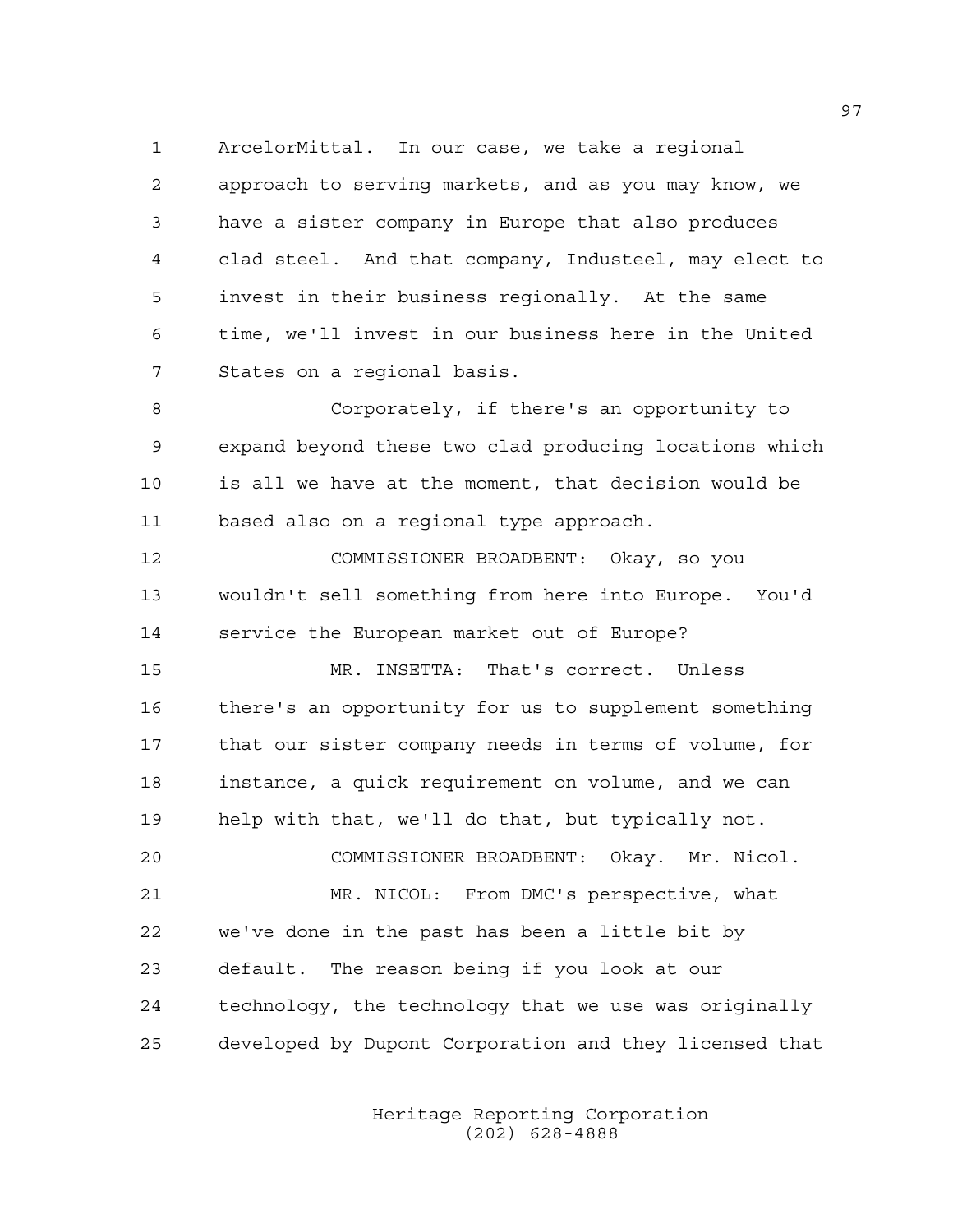1 technology around the world.

| 2  | And the origins of our company was one of              |
|----|--------------------------------------------------------|
| 3  | the original licensees, but our facilities in Europe   |
| 4  | were also some of the original licensees, and so over  |
| 5  | time, Dynamic Materials in the U.S. has grown to be    |
| 6  | the parent company and has essentially bought the      |
| 7  | companies that were in France and Germany.             |
| 8  | So a little bit was by default. They were              |
| 9  | already located there. So any strategy we have going   |
| 10 | forward would really be by choice; why would you       |
| 11 | regionally put facilities there.                       |
| 12 | As I mentioned earlier in questioning, it's            |
| 13 | very difficult for us to see a sustainable way to      |
| 14 | compete in Asia from the U.S. on the volume of         |
| 15 | projects that really are kind of at that sustainable   |
| 16 | level. We think we have to have a regional presence    |
| 17 | in the are some place to cut down on shipping costs    |
| 18 | and to be able to absorb lighter margins in those      |
| 19 | regions.                                               |
| 20 | COMMISSIONER BROADBENT: But then you say               |
| 21 | that the Japanese can come here pretty easily.         |
| 22 | MR. NICOL: Yes, from the standpoint that we            |
| 23 | see them in Canada quite readily, so if they can come  |
| 24 | to Canada easily, they would have the same issue with  |
| 25 | cost of shipping to Canada as they would to the United |
|    |                                                        |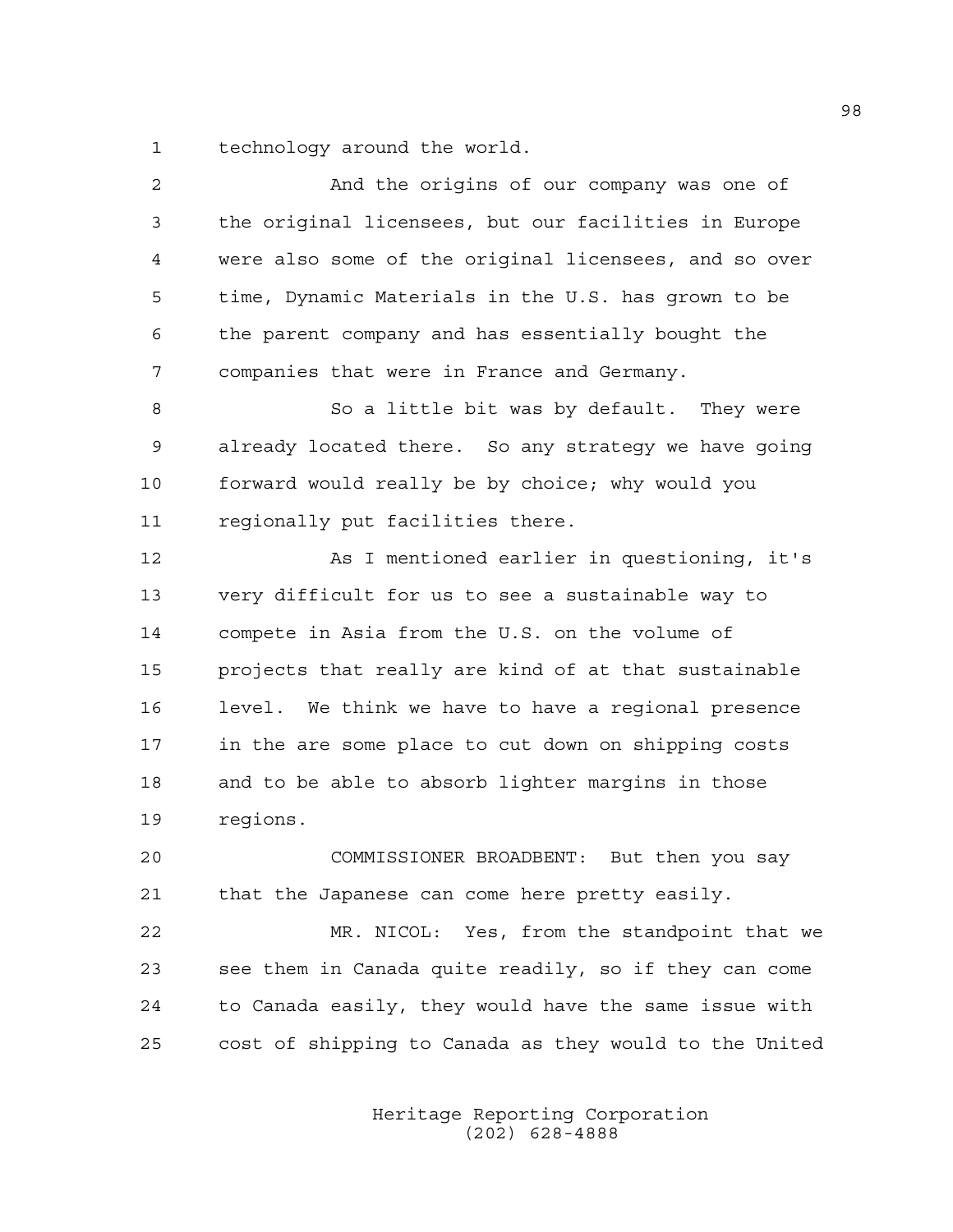1 States.

| 2  | COMMISSIONER BROADBENT: Maybe the staff               |
|----|-------------------------------------------------------|
| 3  | could help me here a little bit about what we can ask |
| 4  | about the numbers that we saw on the sales into       |
| 5  | Canada. What kind of a question can we ask on the     |
| 6  | public record? I guess I'm curious. Is that one sale  |
| 7  | that's on your chart? All right.                      |
| 8  | COMMISSIONER PEARSON: Mr. Corkran, is it              |
| 9  | obvious how a question might be structured on this    |
| 10 | topic?                                                |
| 11 | MR. CORKRAN: Although the numbers differ              |
| 12 | somewhat, volume numbers regarding export data from   |
| 13 | Japan to Canada can be taken from Table 4-4 that      |
| 14 | appears on Page 4-9 of the staff report.              |
| 15 | COMMISSIONER BROADBENT: Is there anything             |
| 16 | you all can tell me about your sales into Canada,     |
| 17 | like, anything on the nature of them? The Japanese    |
| 18 | sales into Canada, excuse me.                         |
| 19 | MR. BLAKELY: Mike Blakely, DMC. This may              |
| 20 | be helpful. I think I can say this openly. In our     |
| 21 | confidential information we made reference to a       |
| 22 | specific case to give you some color.                 |
| 23 | COMMISSIONER BROADBENT:<br>Yes.                       |
| 24 | MR. BLAKELY: On a specific order. But it's            |
| 25 | clear and we can add more of this later that that's   |
|    |                                                       |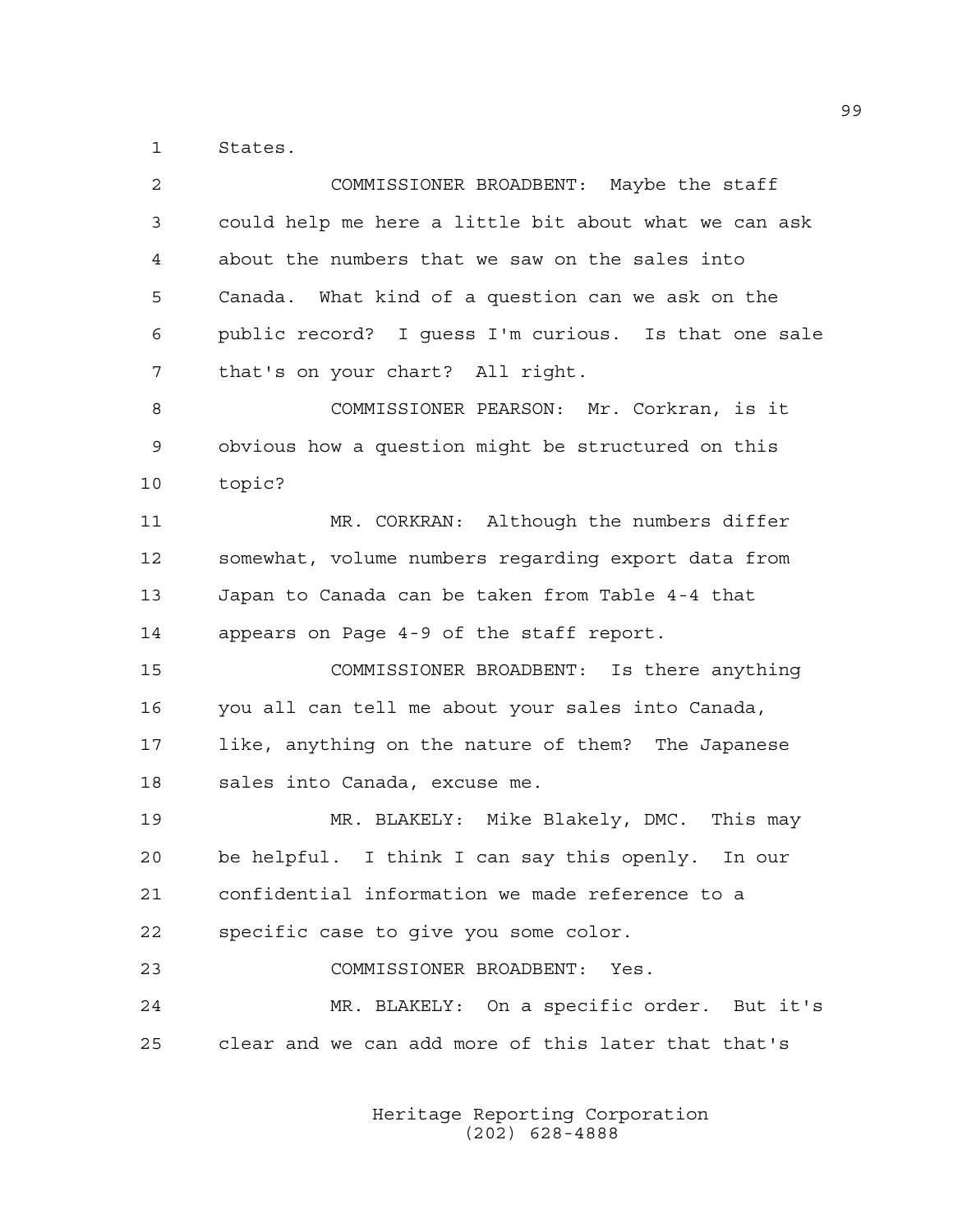1 not the only case of them selling material into the 2 Canadian market. The Japanese sell multiple orders of 3 material into that market. I'm not sure if that's the 4 question you were working toward.

5 COMMISSIONER BROADBENT: Okay. Thank you 6 very much. I appreciate it. When I was looking 7 through our staff report, kind of looking at the 8 demand for steel clad plate and it seems to really 9 vary widely depending on industry specific cycles 10 governed by global investment cycles or finding 11 cycles.

12 Then there was some mention of political 13 cycles. Are there a proposed government policies that 14 lead to increases or decreases in demand for steel 15 clad plate?

16 MR. INSETTA: This is Bob Insetta, 17 ArcelorMittal. Yes, Commissioner, I believe I 18 mentioned earlier, one of the big changes we've had 19 from a policy standpoint has been the coal fire power 20 industry and policy toward that industry, and there 21 has been a significant reduction for us in our 22 participation in some large clad projects that were 23 used to scrub coal fired power plants. So that's been 24 a major change for our business in the clad required 25 for scrubbers in coal fired power plants.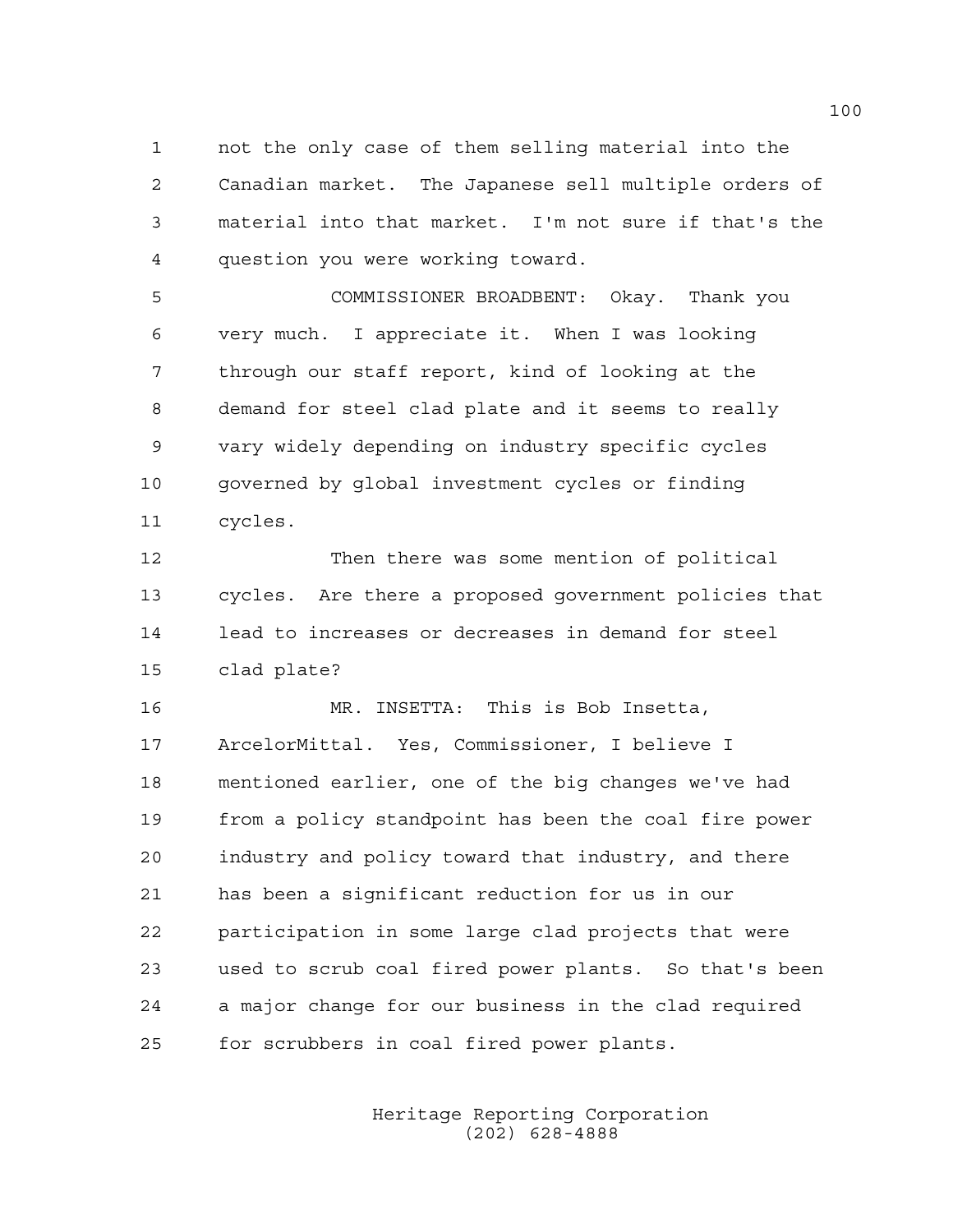1 COMMISSIONER BROADBENT: Okay, so it's hard 2 for me to imagine a scrubber using a big -- but I 3 guess it does. 4 MR. INSETTA: Yeah. It's basically in the 5 chimney section of the scrubbers. 6 COMMISSIONER BROADBENT: Got it. Okay. So 7 the demand there is falling because of environmental 8 regulations on the particular facilities that use 9 those scrubbers? 10 MR. INSETTA: Correct.

11 MR. ROSENTHAL: And as mentioned earlier, 12 the nuclear industry was a potential user and policies 13 that either encouraged or discouraged the building of 14 nuclear plants is an example.

15 One of the policies that has turned out not 16 to make much difference in this industry contrary to 17 what some people might have thought has to deal with 18 the whole boom in natural gas and fracking because, 19 oh, this is a great opportunity for this industry. 20 COMMISSIONER BROADBENT: Yes.

21 MR. ROSENTHAL: As a matter of fact, clad 22 plate really does not go into that market. So that's 23 public policy that people might have thought had made 24 a difference in demand, but it really doesn't effect 25 this particular product. They effect other products.

> Heritage Reporting Corporation (202) 628-4888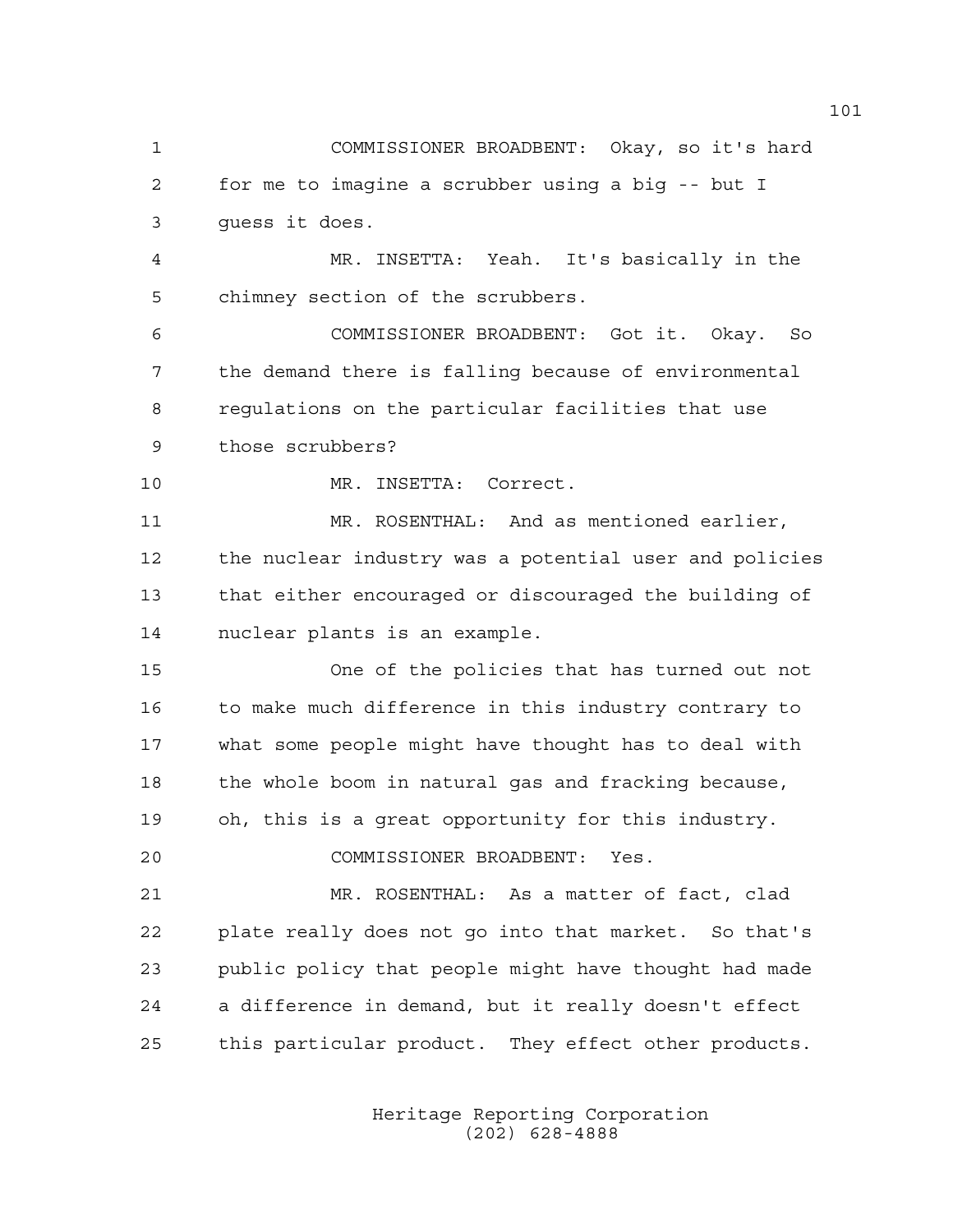1 COMMISSIONER BROADBENT: See, I was under 2 the impression it was used to build the terminals 3 where we're going to exporting a lot of this ONG.

4 MR. BLAKELY: Clad plate and natural gas 5 have a certain partnership, but it's only when the gas 6 is coming from, and it's usually off shore, deep, hot, 7 corrosive wells.

8 In that particular instance or those 9 instances, the gas and other things produced out of 10 the ground may require processing through clad 11 equipment until they remove the CO2, and sulfur, and 12 other corrosive elements. We have not found an 13 instance where Shell gas or recent gas finds in North 14 America are requiring that clad material at all.

15 You mentioned terminals. We have a very 16 small amount of non-subject product that we sell into 17 export terminals, but it wouldn't be related to this 18 case.

19 COMMISSIONER BROADBENT: And then what about 20 Buy American amendments? Are you ever competing on 21 contacts that would be governed by them?

22 MR. BLAKELY: The answer is no. We have 23 seen cases where a Buy American influence was at least 24 told to us at the beginning of a project, but by the 25 end of the project and actual placement of orders,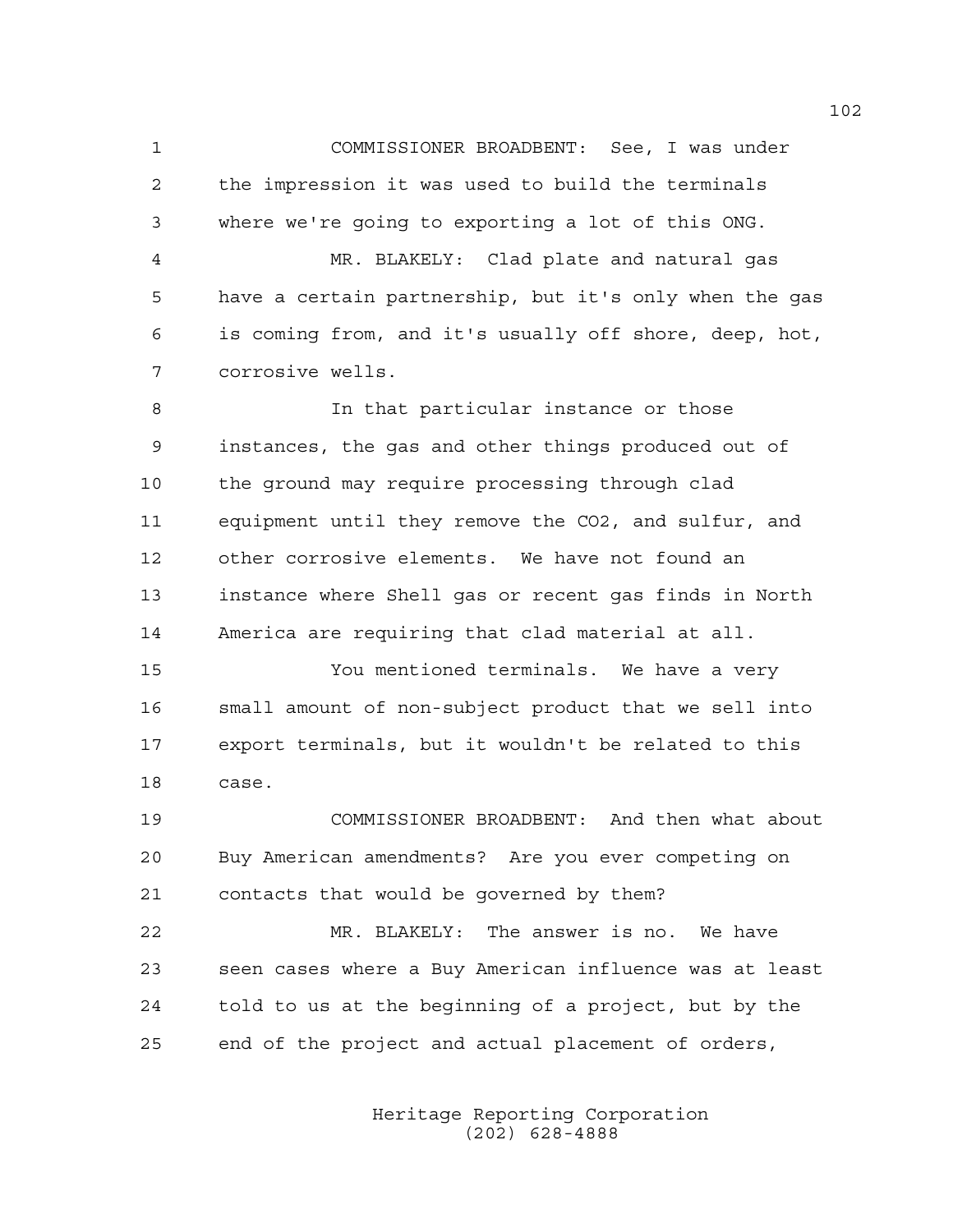1 they certainly didn't follow through with a broad Buy 2 American scope, so I don't think we've got -- 3 COMMISSIONER BROADBENT: Sorry. When you 4 say they didn't follow through with that scope? 5 MR. BLAKELY: Well, it was never clear to 6 me. Keep in mind, we're pretty far down the food 7 chain and we don't always get all the information from 8 the original project folks. 9 COMMISSIONER BROADBENT: Right. 10 MR. BLAKELY: But it was made clear to me 11 early stages of a particular project that because 12 there was investment by the DOE and there was dollars 13 that were coming from the America Recovery Act that 14 there was stipulation within that project for 15 purchasing of American content. 16 And by the time the project made it through 17 to fruition and inquiries had gone out and fee 18 studies, as Jeff had mentioned before, the front-end 19 engineering design studies were completed, they opened 20 the scope broader, more broadly, and certainly didn't 21 purchase in any exclusive manner from U.S. producers. 22 COMMISSIONER BROADBENT: Thank you. 23 MR. INSETTA: This is Bob Insetta from 24 ArcelorMittal. We see no requirements for Buy 25 American on clad.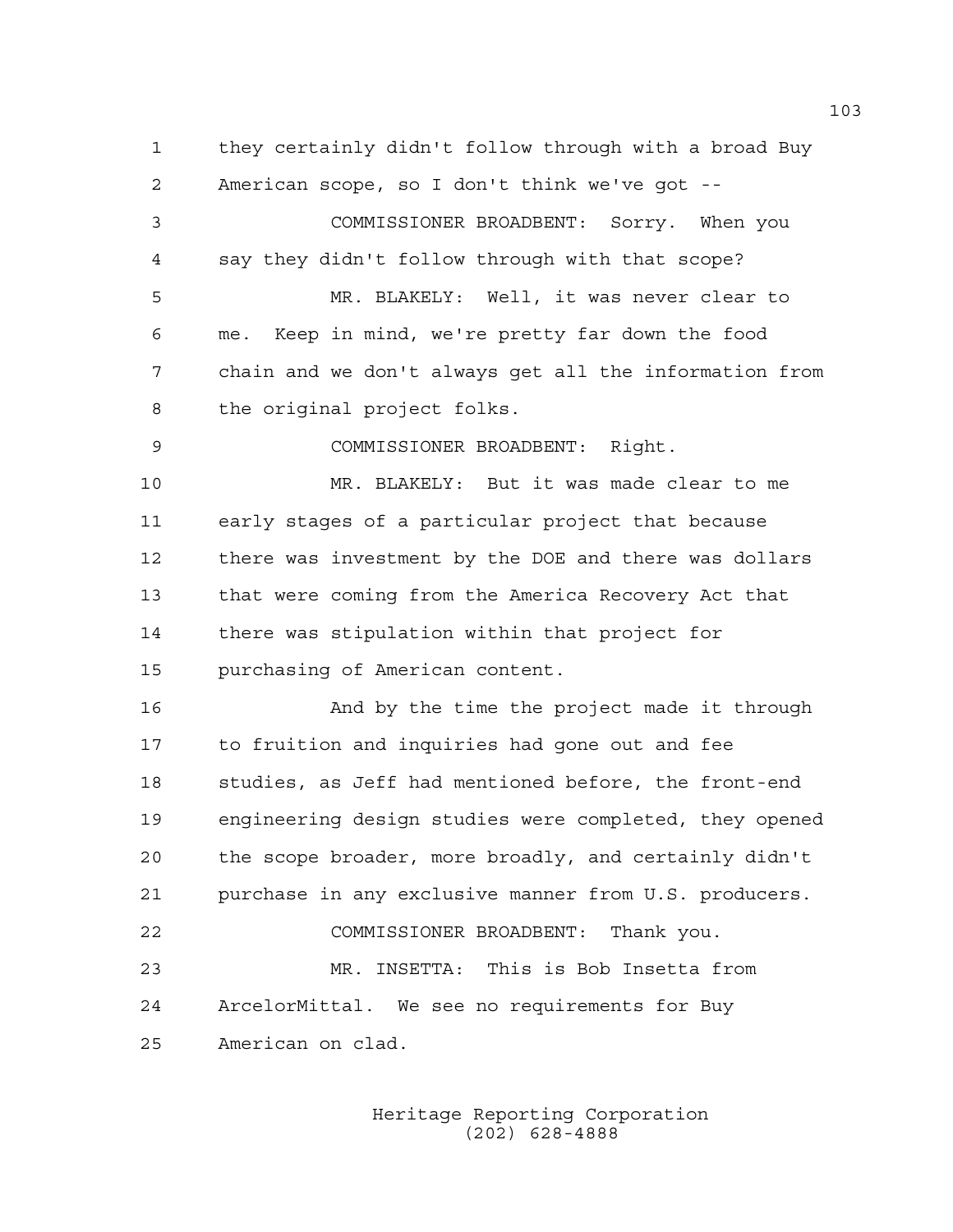1 COMMISSIONER BROADBENT: Okay.

2 MR. NICOL: We have some material that we do 3 make indirectly or directly for the U.S. Navy. It's 4 Buy American, but it's less than one percent of our 5 annual sales.

6 COMMISSIONER BROADBENT: Okay. Thank you 7 very much.

8 COMMISSIONER PEARSON: You have indicated 9 that you believe Japanese firms have suppressed prices 10 in some of your export markets. Looking at the 11 confidential data that we have for unit values don't 12 really show what I'm seeing as significant differences 13 between the prices you receive in the domestic market 14 versus the prices you receive in export markets. How 15 should I interpret that?

16 MR. NICOL: This is Jeff Nicol from DMC. We 17 have the opportunity or choice, I guess, to pick and 18 choose amongst those projects on an export basis 19 whether we participate on or not. And we have chosen 20 we're only going to participate on those projects for 21 whatever circumstances allow us to make an adequate 22 return.

23 So what you're not seeing, I think, are all 24 the orders that are lost where we elect not to be a 25 part of that are at those suppressed levels and so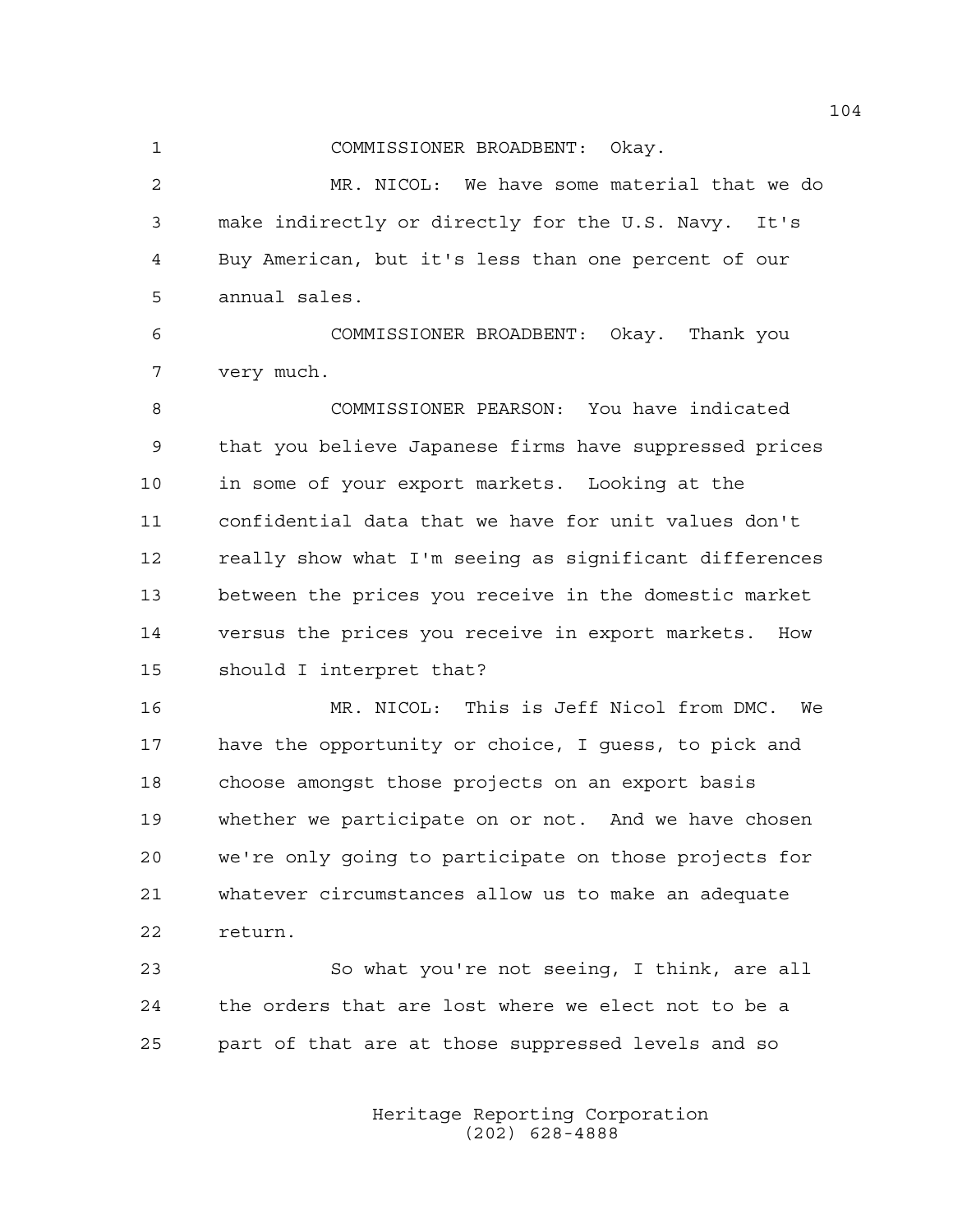1 maybe that's not reflected in our data that we've 2 submitted because we're only choosing to compete on 3 and win those projects where we can make an adequate 4 return.

5 MR. HUDGENS: Also, I might just point out 6 that unit values in this case are not really that 7 helpful or useful because they're such a large product 8 mix both in terms of sizes, and cladding, and backing 9 materials that cause huge variations in pricing within 10 the product.

11 COMMISSIONER PEARSON: Okay.

12 MR. NICOL: The only thing I'll supplement 13 to that is that volume of business that we choose to 14 take on is not sustainable levels of business. In 15 other words, we couldn't run our U.S. operations on 16 those export orders alone.

17 COMMISSIONER PEARSON: Okay. A question for 18 counsel. If indeed the domestic industry is only 19 selling in export markets at prices that are 20 adequately profitable and not selling at prices that 21 are too low, is there a price suppression? I can see 22 there could be foregone sales, but is there price 23 suppression as we understand it?

24 MR. ROSENTHAL: Well, first of all, I'm not 25 sure of the relevance of price suppression in third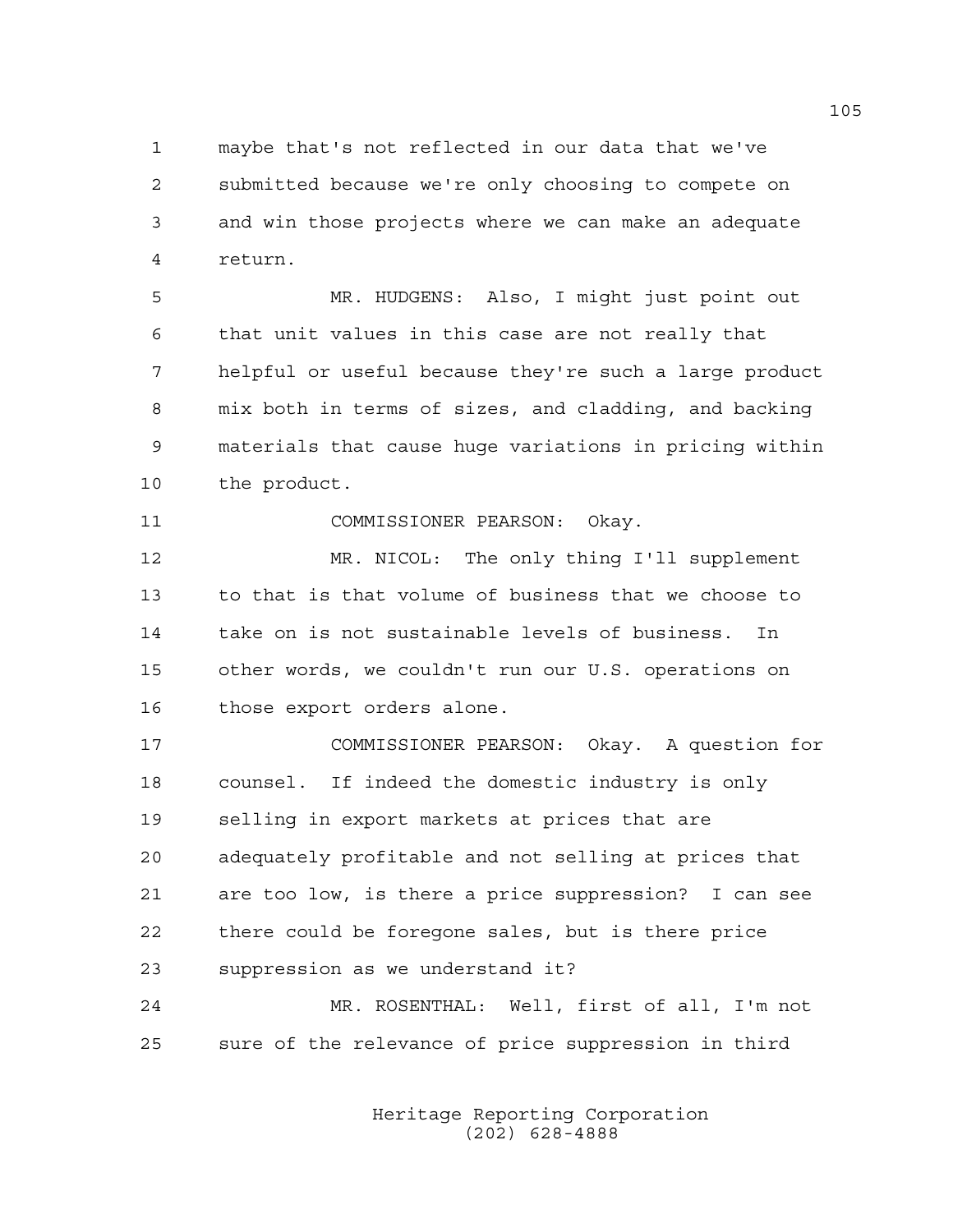1 country markets. I'll start with that. I'm not sure 2 that really matters at all.

3 I think when we're talking about the 4 experience of the U.S. industry in third country 5 markets what we're trying to demonstrate is the nature 6 of the competition they're facing around the world and 7 what they're likely to face in the U.S. market. But 8 it's exemplary. It's not what I regard as conclusory.

9 The other point I'd make there is that 10 you're not getting the total universe of the sales 11 experience that was talked about earlier because all 12 you're seeing are the sales that are one and the ones 13 where they've decided did not accept lower prices or 14 the price was acceptable. All of the sales that were 15 lost or all of the sales where they lowered their 16 price and still lost the sale aren't being reported.

17 The last thing I would say here is, and this 18 is something that I think is important and it goes 19 back to Commissioner Pinkert's question with respect 20 to vulnerability, if the universal of sales that the 21 domestic industry is making whether it's in third 22 country markets or in the U.S. is shrinking because 23 there are fewer and fewer sales in which they can make 24 a profit.

25 That demonstrates vulnerability, and so that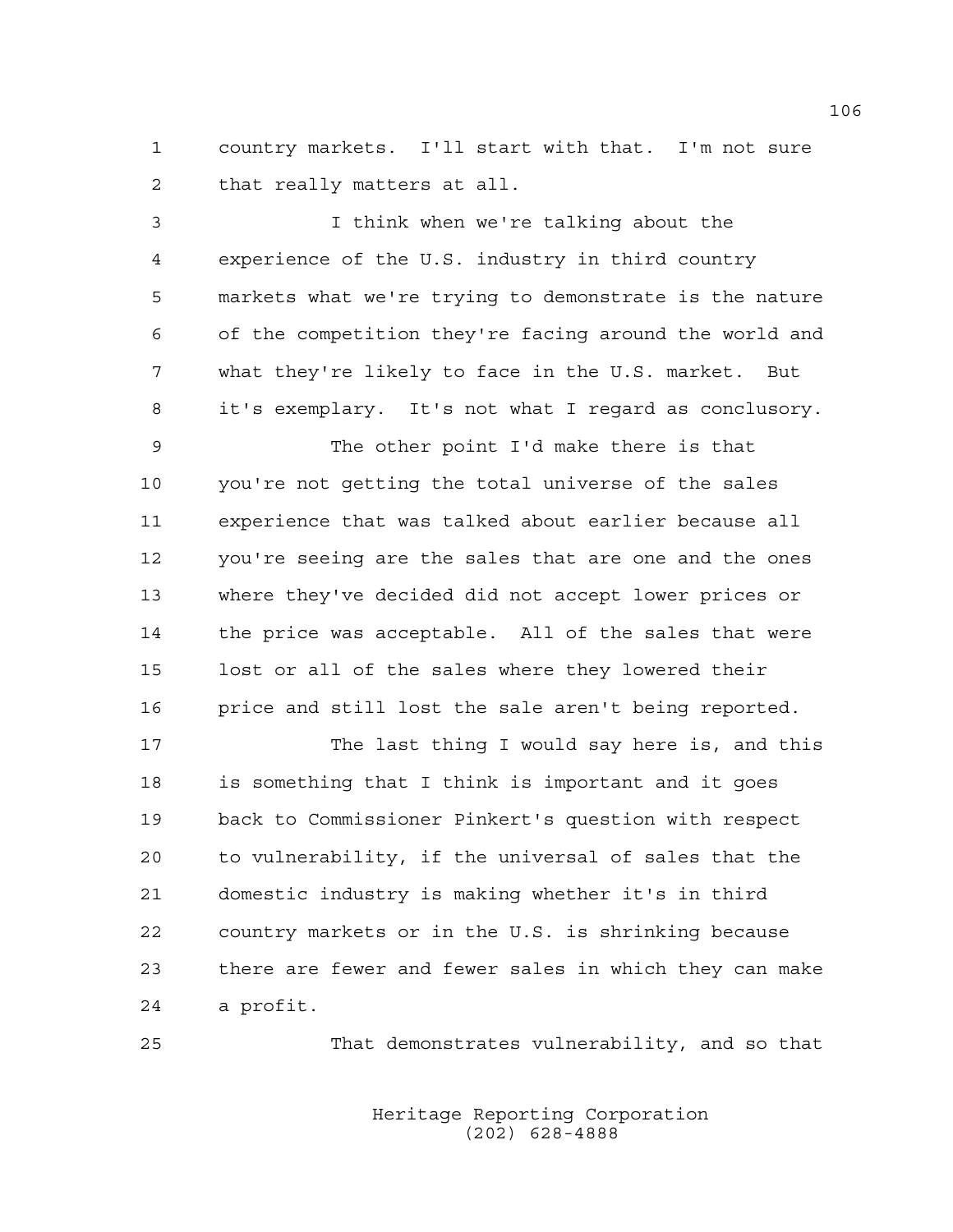1 even if they are showing some profit, the fact that 2 they've declined to accept sales at suppressed and 3 depressed prices because they can't make a profit 4 suggests that this is an industry that will be 5 profitable until they decide, or the Japanese in this 6 case decides, to come to the market and then the 7 volume goes away, and the switch gets turned off, and 8 they go out of business.

9 It's what I regard as a very tenuous 10 position to be in where you can make profits on fewer 11 and fewer sales until you can't make enough to sustain 12 your overhead.

13 COMMISSIONER PEARSON: Okay. Ms. Cannon? 14 MS. CANNON: Yes. I was just going to add 15 that legality I think the critical point for which we 16 have cited the pricing in the third country markets is 17 the underselling levels by Japan, the pricing levels. 18 And we've cited several cases in our brief at which 19 the Commission has recognized that such type of 20 underselling behavior in a third country market could 21 be indicative of how the Japanese would price here 22 absent an order.

23 And were that to happen, then as Mr. 24 Rosenthal described, basically the domestic industry 25 is left with two choices here, either lose the sale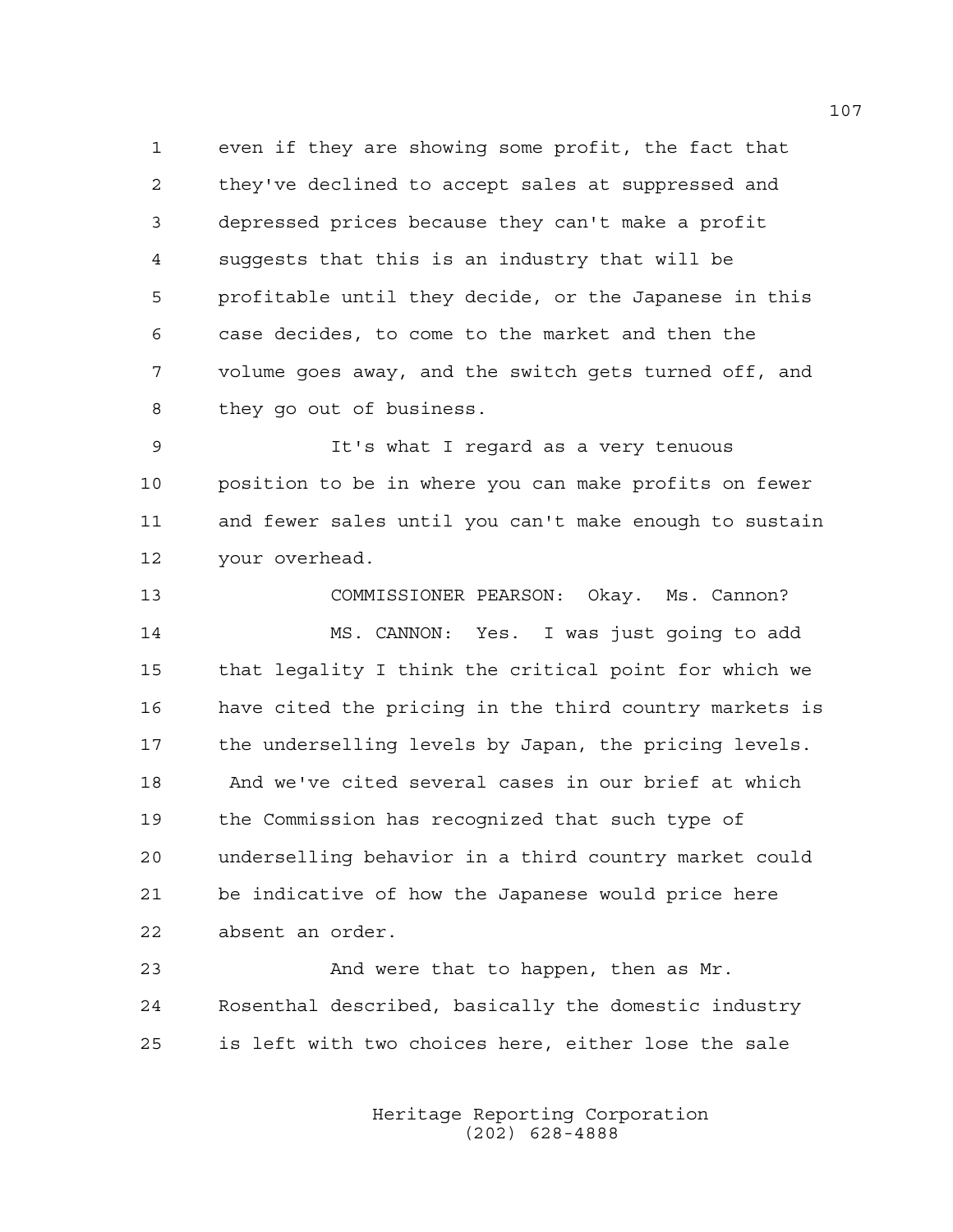1 because you can't compete with that or cut your price 2 to an unprofitable level. So it's the projection, if 3 you will, in a sunset context of what that type of 4 pricing behavior here is going to do to the U.S. 5 producers' operations for which we are relying on that 6 data.

7 COMMISSIONER PEARSON: Okay. That's a great 8 counterfactual way to look at this counterfactual 9 analysis.

10 On this record we don't have as much 11 comparative price data as we often have. We don't 12 have much in the way of head-to-head competition, and 13 it seems to me we have relatively little discussion of 14 price levels in other countries.

15 And of course, it's rather common that we 16 have an argument made that prices in the United States 17 are higher than elsewhere and will draw product in. 18 Do we have any knowledge of this at all or for the 19 post hearing could we augment the record?

20 MS. CANNON: Let me start legally and then 21 the industry members can supplement. We have not 22 focused on relative price levels for a couple of 23 reasons here. First, as you see, these are project by 24 project bids, so it's not a commodity product that you 25 can define and then compare two prices as you can in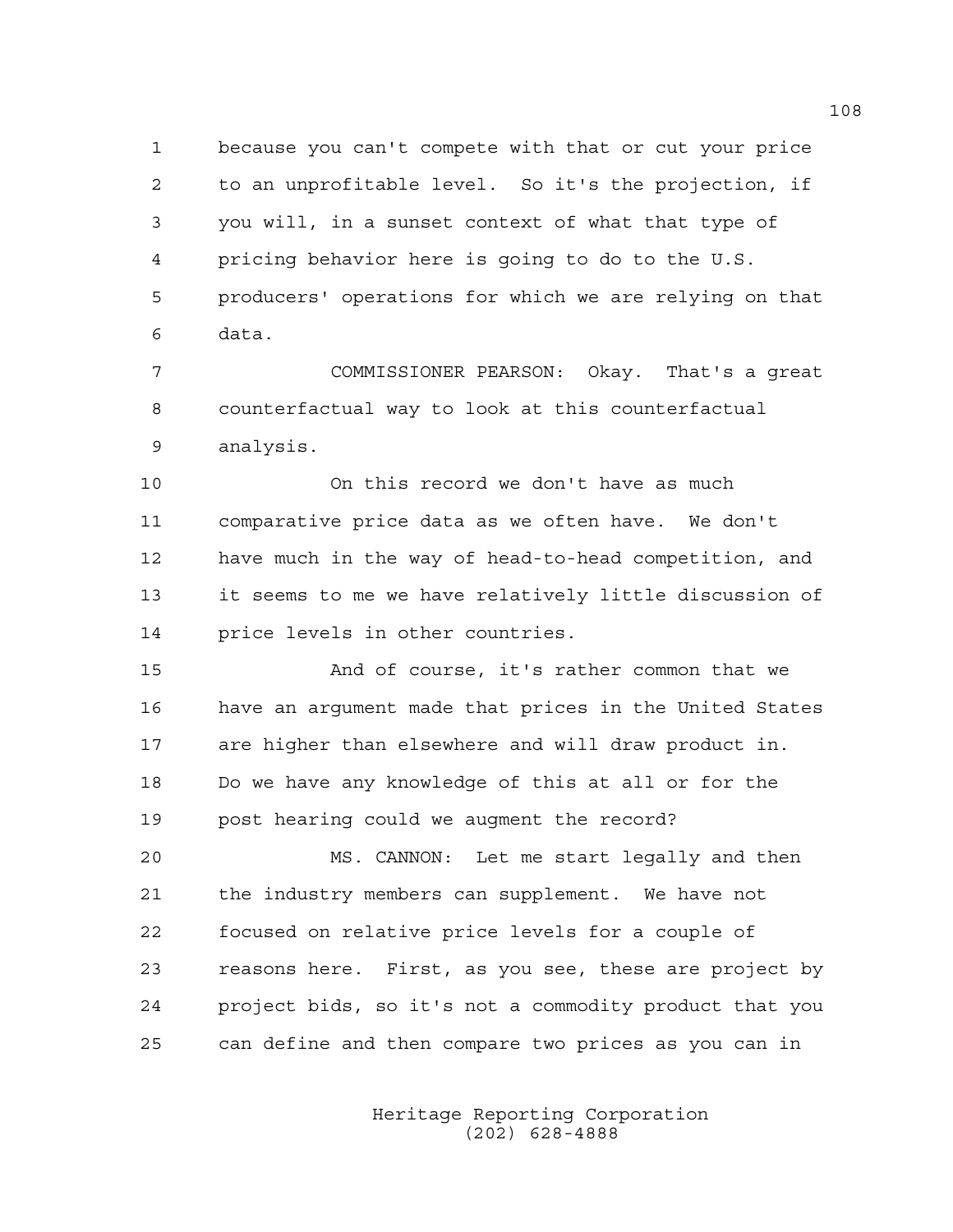1 some other steel product areas and that limits the 2 ability to say relatively, you know, this is the price 3 in Asia versus the United States.

4 But also, when we have relied on those 5 relative pricing information in other cases, it's 6 generally to show that a foreign producer has 7 incentive to shift sales from one market to another 8 because the prices are relatively higher.

9 So when they're selling full out, say, and 10 they're using all their capacity in selling to Asia, 11 and we're saying they're likely to come here, the 12 Commission asks why, and we say prices are higher.

13 In this case, our argument really is focused 14 on the unused capacity. They have idle capacity 15 there. In that situation, you don't need higher 16 prices in the U.S. market relative to other markets to 17 have an incentive to sell because you're motivated 18 simply to maximize your production and efficiencies to 19 sell if you can cover your fixed cost. And that's 20 what we are completely projecting that they will do 21 irrespective of the price levels comparing between the 22 two markets.

23 With that being said, however, I think our 24 industry sense is that from what they have seen, the 25 price levels are higher at this point than in the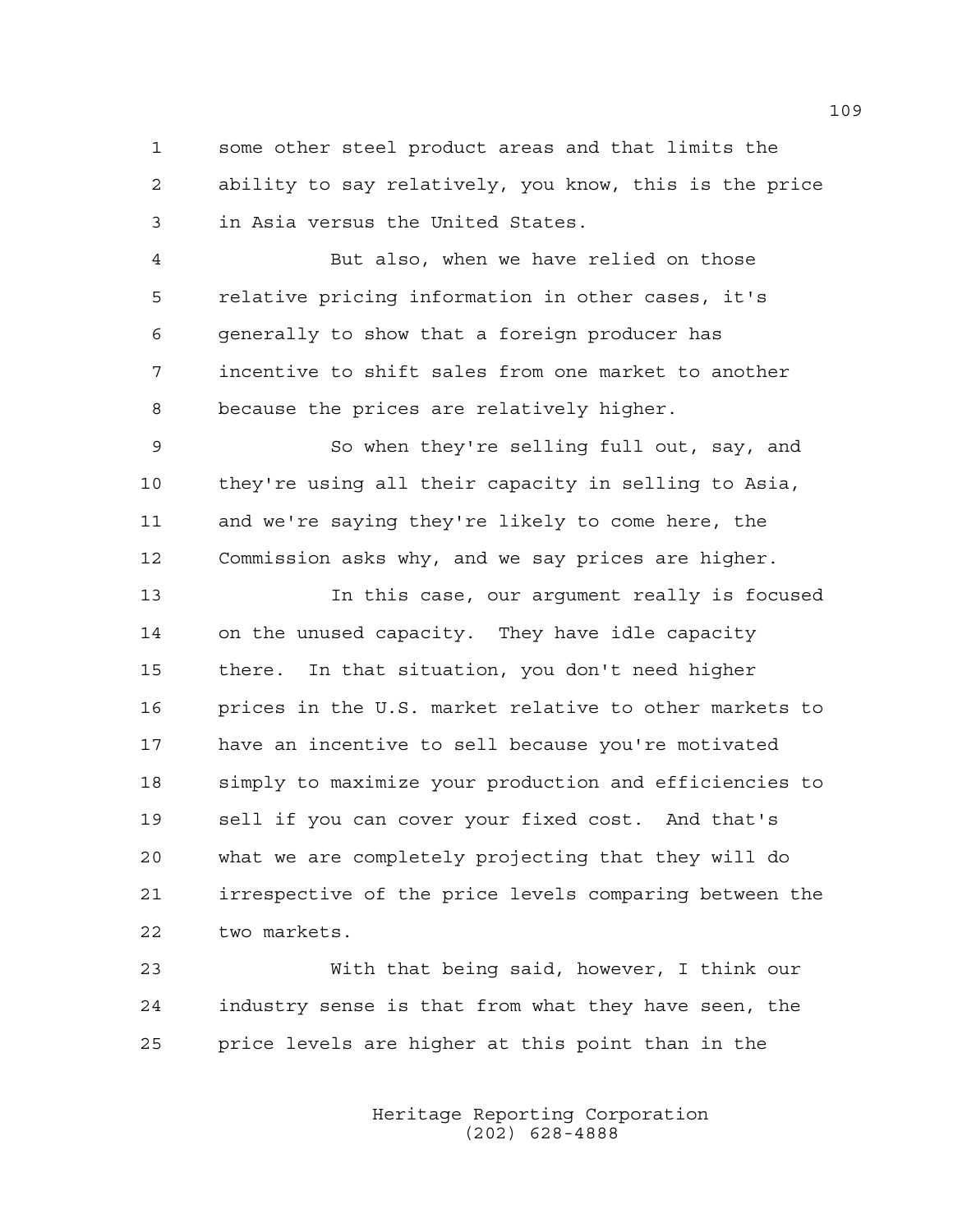1 other market simply because of the absence of Japanese 2 competition. But let me let Mr. Blakely or Mr. Nicol 3 expand on that.

4 MR. NICOL: I think Kathy said it correctly. 5 We do see higher price levels in the U.S., and we've 6 testified to that. And we can only surmise what will 7 happen based upon what we're seeing in export markets 8 what could happen into the U.S. market if allowed in. 9 COMMISSIONER PEARSON: Okay. If no other 10 comments, I will move to the next question.

11 Is the yen dollar exchange rate an issue 12 that we should consider? Has there been a change in 13 that condition of competition between the mid nineties 14 and now? If it's the same rate it was then, I would 15 say there's no change as a condition of competition. 16 If there is a change, maybe we should look at it.

17 MR. HUDGENS: We'll address that in the 18 posthearing brief.

19 COMMISSIONER PEARSON: Okay.

20 MS. CANNON: We can look at it further for 21 posthearing, although I would also point out that the 22 Commission has recognized that using past exchange 23 rate fluctuations to project future behaviors is 24 somewhat limiting because you don't really know what 25 the future exchange rates are going to be relative to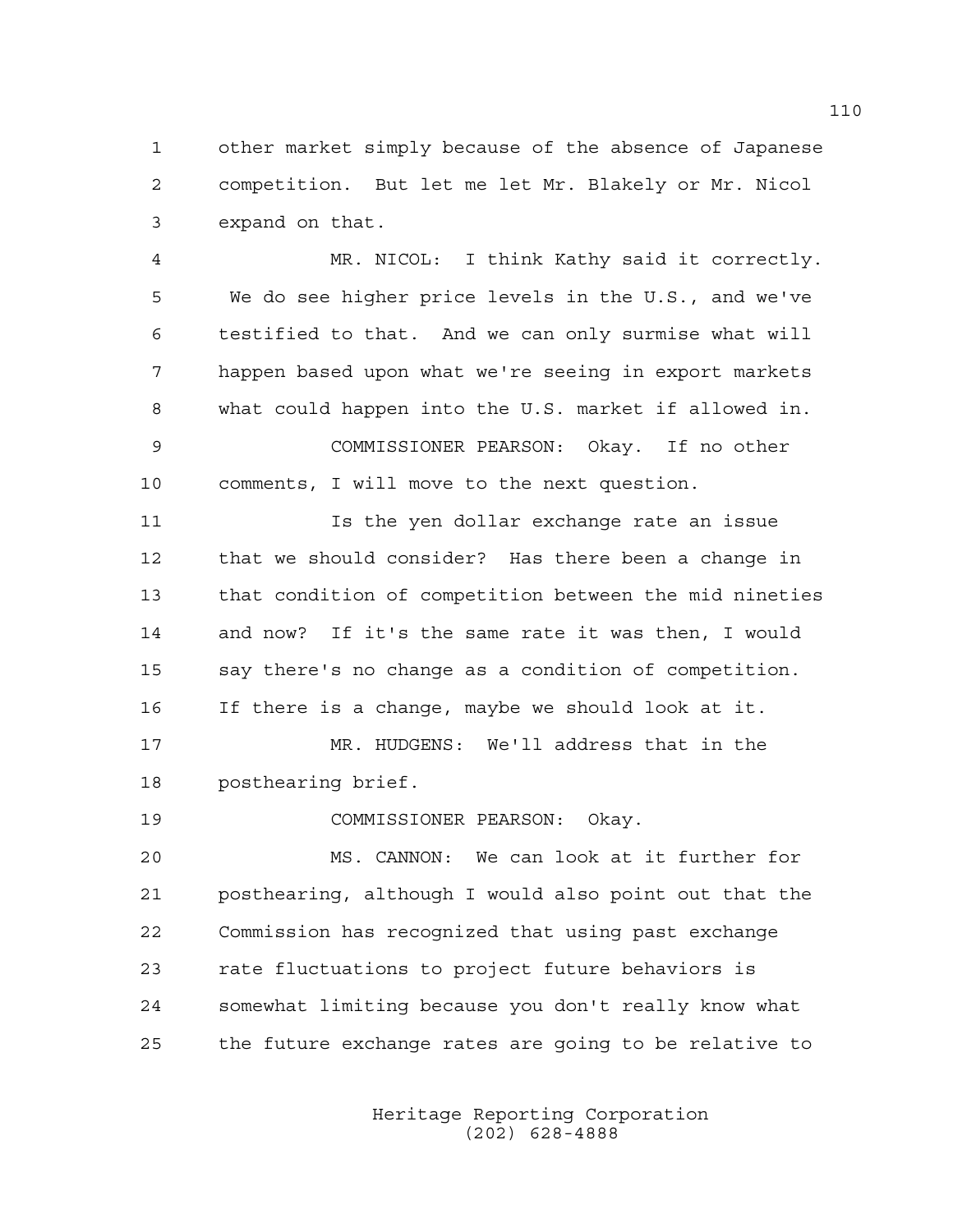1 one another. So I'm not sure how valuable that factor 2 is in any event, but we'll happy to look into it. 3 COMMISSIONER PEARSON: Of course, but here 4 we have the original finding now some 16 years ago 5 under a set of conditions that may have changed, and 6 so to the extent that we can understand those changes, 7 that may be helpful. 8 My time is about to expire, so I will pass 9 the torch along to Commissioner Aranoff. 10 COMMISSIONER ARANOFF: Thank you, Mr. 11 Chairman. So at the end of my last series of 12 questions, I was asking about past utilization, and I 13 had one more question that I'm going to come back to. 14 **In their brief, the Respondents say, and I** 15 think this is a quote, that available product capacity 16 is a fundamental aspect of the clad steel plate 17 business and that producers always seek to have enough 18 capacity kind of sitting around ready for that order 19 that might come in because you never want to say no. 20 And then if that's the case, the way that 21 the Commission asks producers to report capacity in 22 this investigation as sort of annualized and then look 23 at the excess is really not a very meaningful way to

25 to get your thoughts on that.

 Heritage Reporting Corporation (202) 628-4888

24 look at capacity in this industry at all, and I wanted

111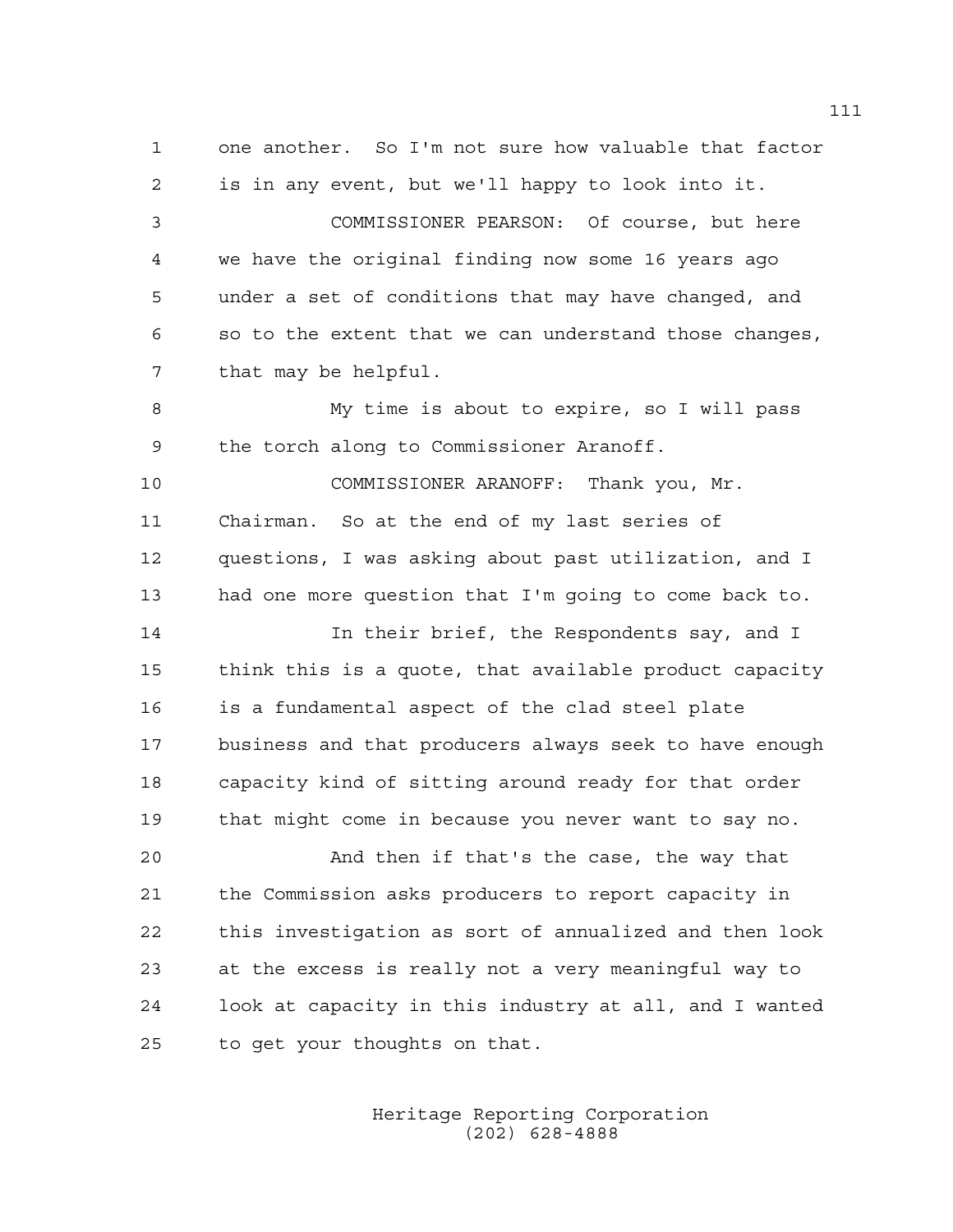1 MR. INSETTA: This is Bob Insetta from 2 ArcelorMittal. I think the point on this would be 3 that the excess capacity that exists in the Japanese 4 clad mills is so great that even with the spikes in 5 business levels that might result from a need for clad 6 quickly for a particular job, I cannot envision that 7 that capacity would be used and they would not operate 8 at full capacity.

9 But even if we were to accept that idea, I 10 think that the idea would be that there are times when 11 that capacity would be full. That would be the 12 argument. But most of the time that unused capacity 13 is unused, so in those periods of time, there are very 14 few additional places for the Japanese to go with that 15 capacity.

16 So even if you accept the premise that there 17 are spikes that would get you to capacity which I 18 personally don't accept, but even if you were to 19 accept that, the bottom of that cycle is just such a 20 huge over supply that it has to go somewhere.

21 Now, we've seen the Japanese north of us. 22 We've seen them south of us. They're in this side of 23 the world competing hard for business, and I find it 24 just not credible that they would not try to fill that 25 capacity and not come to the United States. It just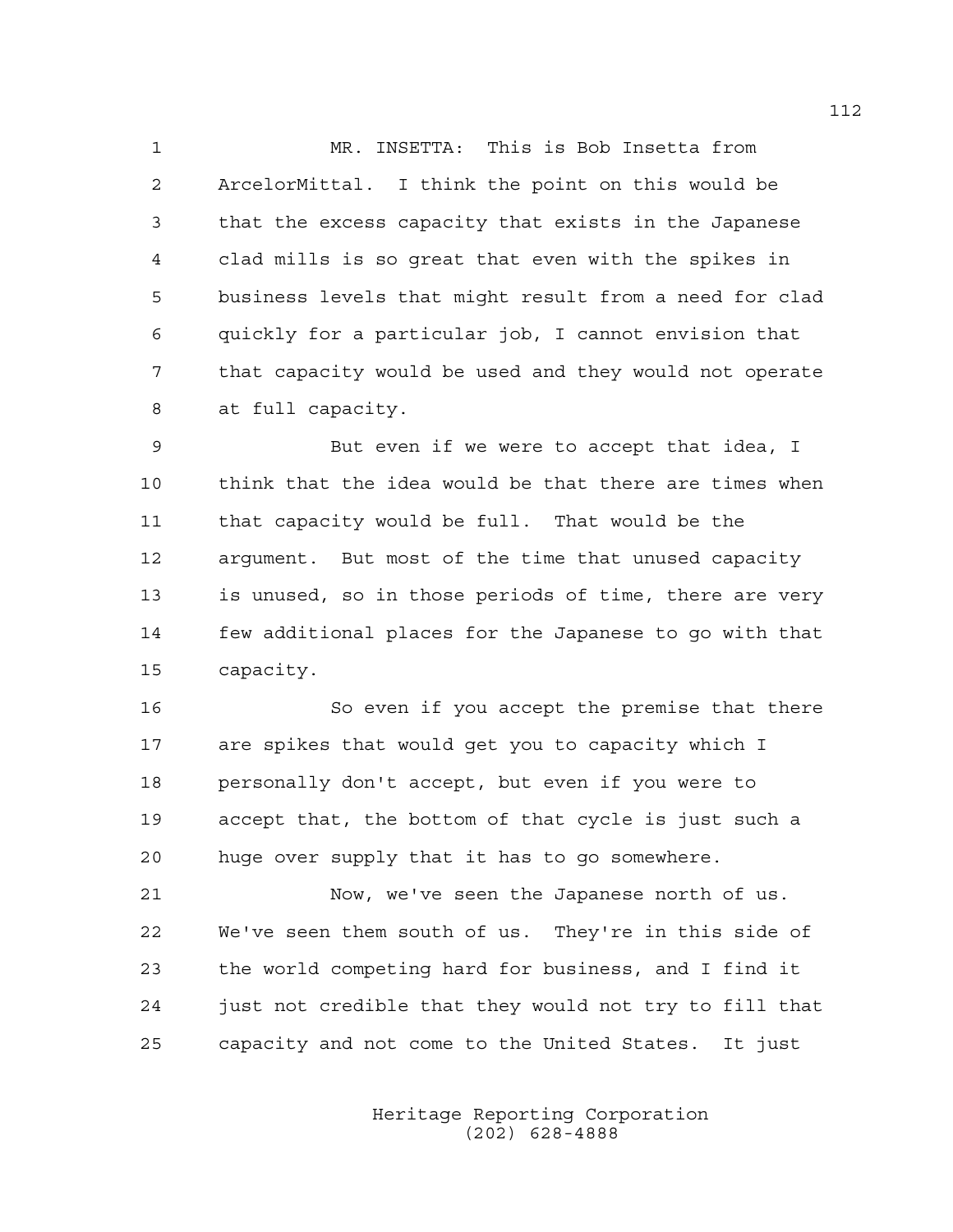1 does not make business sense for them to behave that 2 way.

3 MR. MAILER: Commissioner Aranoff, let me 4 just add something. If you look at Table 4-3 in the 5 staff report and look at the Japanese industry's 6 capacity utilization rate, you do see some fluctuation 7 but you're talking six or seven points, not accounting 8 for 30, or 40, or 50, or even 60 percent under 9 utilization of capacity.

10 The other thing to think about is when 11 they're talking about they have to be ready for 12 fluctuations, what they're saying is there is some 13 episodic business, so what happens in between those 14 episodes? What do they do with that capacity?

15 They still want to make as much as they can. 16 Give them another 5,000/6,000 ton market and it would 17 be illogical for them not to want to fill in between 18 those episodes with opportunities in this market.

19 COMMISSIONER ARANOFF: Okay. Well, I 20 understand all those arguments. I guess what I'm 21 struggling with in this case is we have both the U.S. 22 industry and the Japanese industry have substantial 23 excess capacity.

24 You could argue about who has more and why, 25 but I'm still trying to figure out if it's true and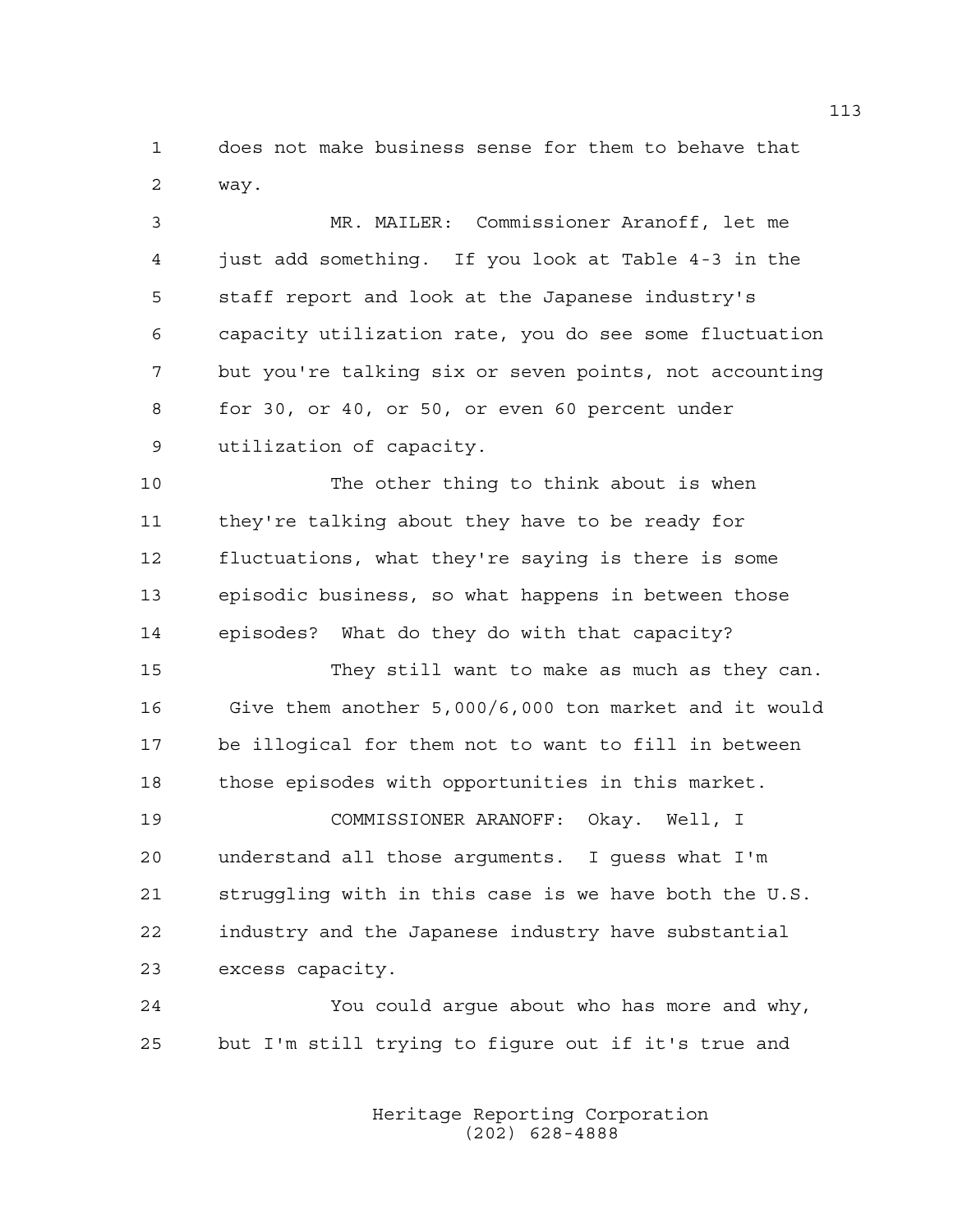1 the record seems to support it for the periods of time 2 for which we have data that seldom if ever get those 3 spikes that get you anywhere close to using all your 4 capacity. I'm just not sure how to weigh the degree 5 of excess capacity on both sides and what it should 6 tell me about the way this industry operates. So if 7 there's anything you want to add posthearing, it's 8 getting a little existential.

9 MR. ROSENTHAL: I understand why you're 10 asking that question and I actually understand the 11 question, but I'm not sure -- because capacity is 12 being measured the same way on both sides of the ocean 13 and if you measured it a different way, my suspicion 14 is you'd end up with the same relative places which 15 is there's still plenty of excess capacity and what 16 are the Japanese, in this case, going to do with it.

17 The reasons you've heard for why the numbers 18 look the way to do, but I don't know a better way to 19 do it and especially when you've got the nature of 20 this production process, I don't know a different way 21 to make it better.

22 COMMISSIONER ARANOFF: Well, I think the 23 answer may go to pricing. I think the answer may go 24 to everybody could sell more. Everybody might want to 25 sell more. Who is selling more and what is it about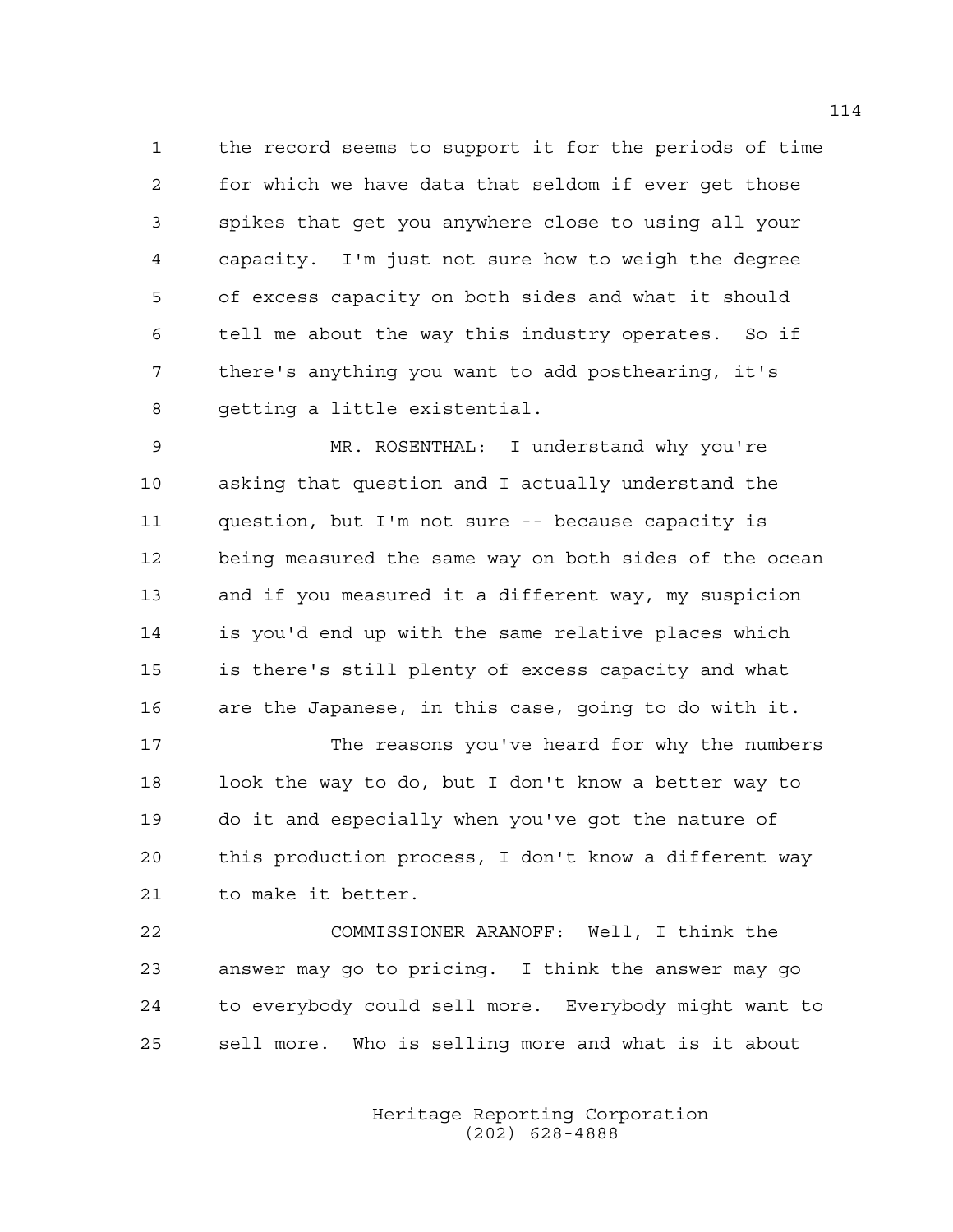1 the pricing that's making that happen.

| 2  | MR. ROSENTHAL: And one other thing that's             |
|----|-------------------------------------------------------|
| 3  | so important in this case -- I'm sorry. I keep coming |
| 4  | back to it, but I have to -- which is it's not just   |
| 5  | unused capacity. It's unused capacity compared to in  |
| 6  | this case demand in the United States.                |
| 7  | And no matter what measure one could                  |
| 8  | envision, the ability of the Japanese to use whatever |
| 9  | capacity they've got to come in and take this market, |
| 10 | this is like tip money, if you will, for them.        |
| 11 | There's such a gigantic disconnect between what they  |
| 12 | have to sell and the size of this market, this        |
| 13 | industry could be wiped out in a matter of months     |
| 14 | based on tonnage being taken away.                    |
| 15 | MR. NICOL: One thing if I could supplement,           |
| 16 | please. This is Jeff Nicol from DMC. One thing that   |

17 we haven't spoke of and I think I'd ask the Commission 18 to reflect on this is that, I can't speak accurately 19 to their strategy but it seems to me like the capacity 20 strategy.

21 They've built centers around a lot of the 22 clad plate that they sell into the pipe market, and 23 that's even a more grossly spiky market than what 24 we're considering to be the vessel market. Those 25 projects can ramp up by tens, twenties, 50 kilometers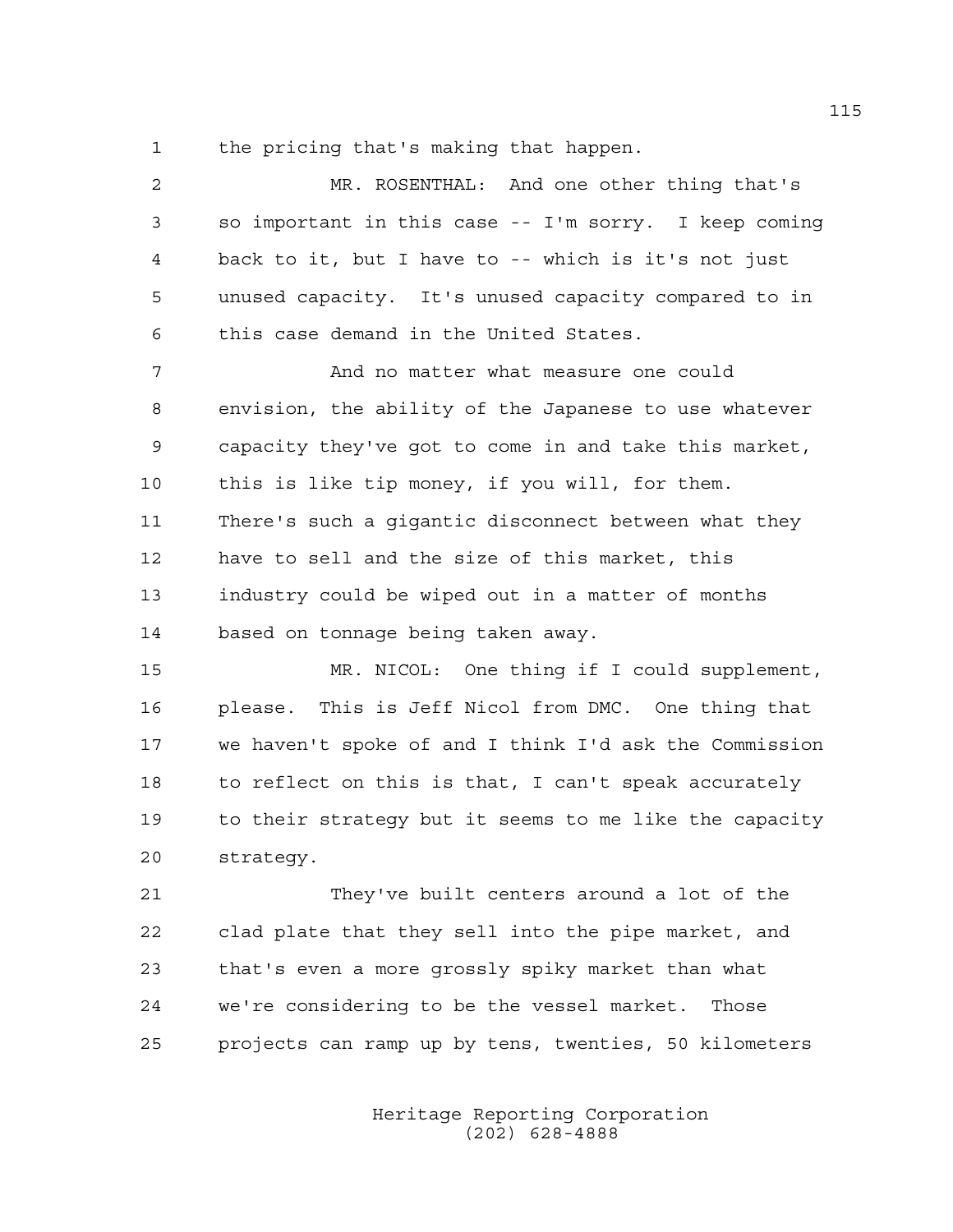1 of pipe material.

| $\overline{2}$ | So I believe, and you'll have to ask them,              |
|----------------|---------------------------------------------------------|
| $\mathfrak{Z}$ | that they have maybe built their capacity strategy      |
| $\overline{4}$ | around that pipe market and, referring to what my       |
| 5              | colleaque back here said earlier, the question is what  |
| 6              | do they do with that capacity between those pipe        |
| 7              | projects because they are not level loaded at all.      |
| 8              | They are very cyclical, and I think that's what our     |
| 9              | concern is.                                             |
| 10             | MR. BLAKELY: And further to that, and this              |
| 11             | point may have been made in some regard earlier but I   |
| 12             | want to make sure that you understand, if the argument  |
| 13             | is made that this excess capacity in Japan is in place  |
| 14             | for spiky pipe projects or other increases in demand    |
| 15             | that have very short duration, when that demand is      |
| 16             | gone, when it diminishes -- and we know it doesn't      |
| 17             | sustain for a year. You can see it in the data.<br>It's |
| 18             | more gone than it's present -- you need to fill that    |
| 19             | capacity with something else and this becomes vessel    |
| 20             | work and that's vessel, and heat exchanger, and other   |
| 21             | smaller orders, and these are the things that are       |

22 typically done in the U.S.

23 We don't have large pipe mill manufacturers 24 in the U.S. that make kilometers and kilometers of 25 pipe. The projects here are much smaller than that.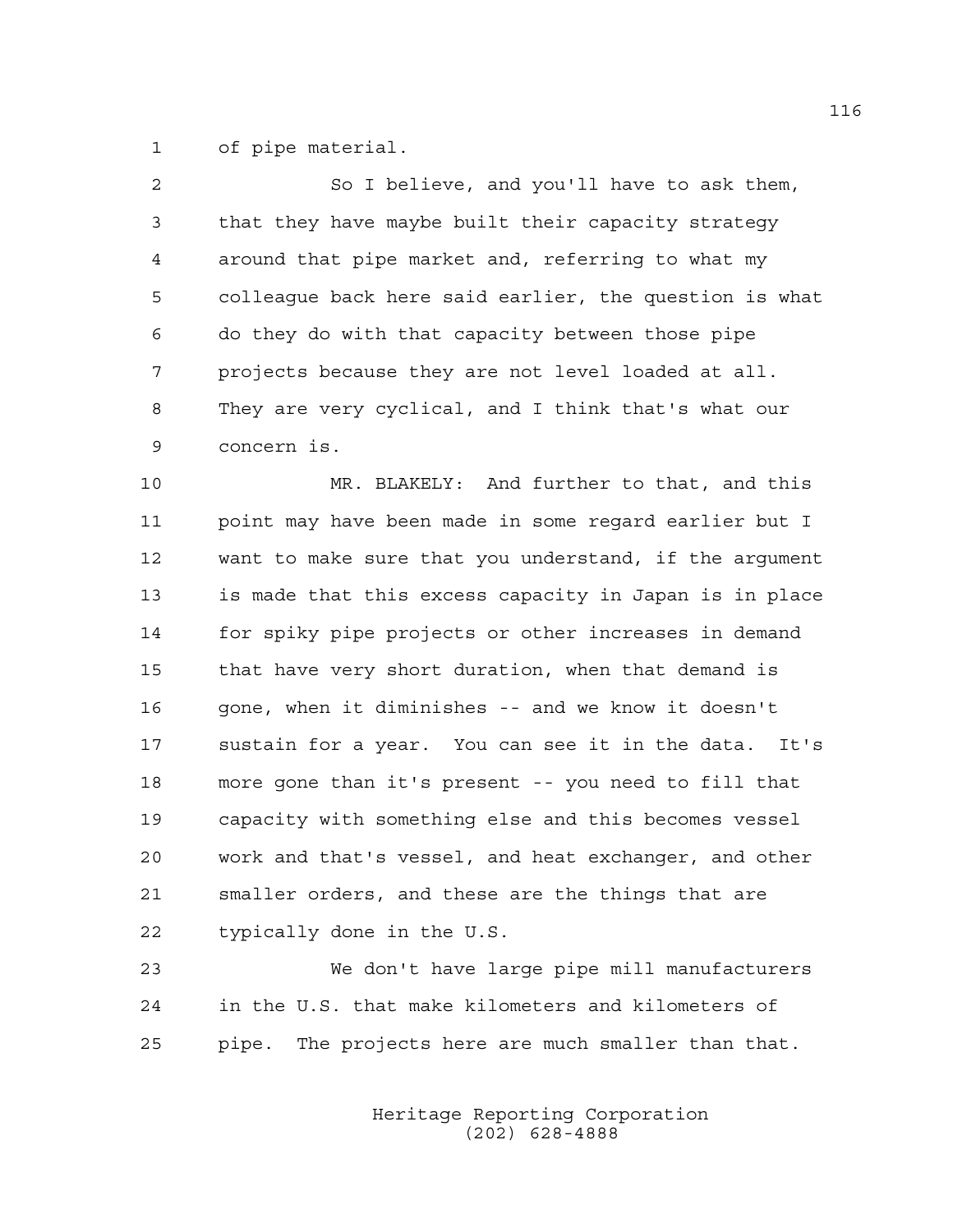1 For us they're significant, but in the world of pipe 2 they seem very small. But you need that to fill in 3 the gaps, the spaces, the in between the spikes so 4 that you can more level load your shop. It's very 5 important.

6 COMMISSIONER ARANOFF: Okay. Let me turn to 7 an argument that the Respondents made in their brief 8 that I just wanted to give you the opportunity to 9 respond to.

10 The Respondents have argued that because of 11 the multi-step bidding process that's involved in 12 selling product in the U.S. market, that U.S. 13 producers are at a competitive advantage in somehow 14 getting in at the early stages of the process to get 15 to influence the design perimeters in a way that sort 16 of helps them lock in ultimately the business. Can 17 you respond to that?

18 MR. BLAKELY: If the Commission could help 19 me find a way to lock in my product to any of these 20 projects, I would appreciate the advice. I know you 21 don't owe me a posthearing brief, but if you want to 22 send me an email it would be much appreciated.

23 But in all seriousness to answer your 24 question, these projects that happen in the U.S. are 25 no different than any other project that happens in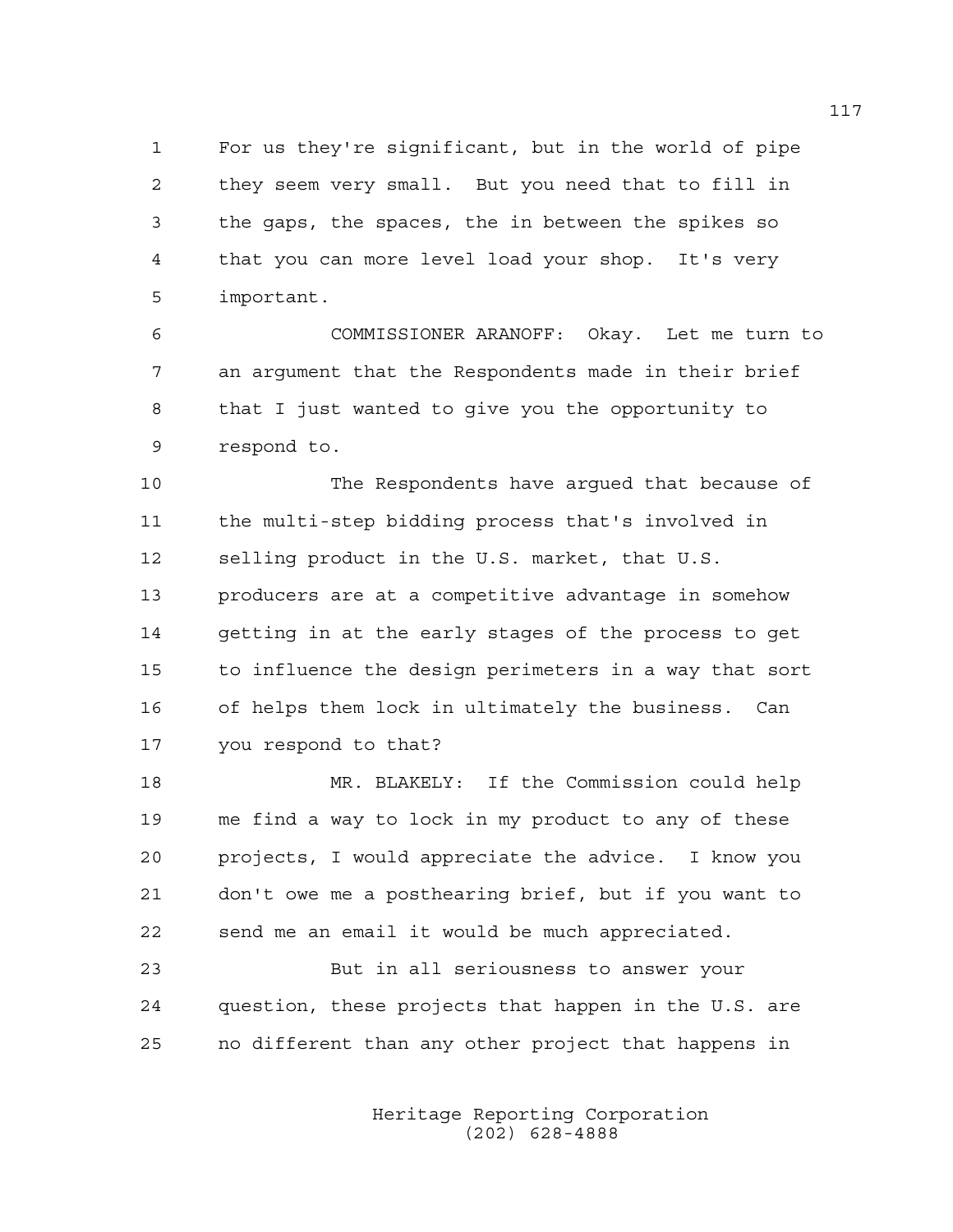1 the world.

| 2  | There's owner companies that are big names             |
|----|--------------------------------------------------------|
| 3  | that everyone's heard of that want projects to be      |
| 4  | done. They may hire an engineering company to          |
| 5  | engineer and execute this project for them. Again,     |
| 6  | these are not names that are specific to the U.S.      |
| 7  | And occasionally they'll hire a fabricator,            |
| 8  | sometimes in the U.S., sometimes in Korea, sometimes   |
| 9  | in other markets to produce pipe, pressure vessels,    |
| 10 | heat exchangers requiring clad plate for these         |
| 11 | projects.                                              |
| 12 | There's nothing special about the U.S.                 |
| 13 | market, and there certainly is no advantage to a local |
| 14 | presence other than maybe I can go visit more often,   |
| 15 | but they have sales offices here. They have a          |
| 16 | presence here. The Japanese know this market very      |
| 17 | well. I would say that there's absolutely no           |
| 18 | difference and no advantage.                           |
| 19 | COMMISSIONER ARANOFF: Okay. Thank you very             |
| 20 | Thank you, Mr. Chairman.<br>much.                      |
| 21 | Commissioner Pinkert?<br>COMMISSIONER PEARSON:         |
| 22 | COMMISSIONER PINKERT:<br>I thank the panel.<br>T       |
| 23 | have no further questions for the panel.               |
| 24 | COMMISSIONER PEARSON: Commissioner                     |
| 25 | Johanson?                                              |
|    |                                                        |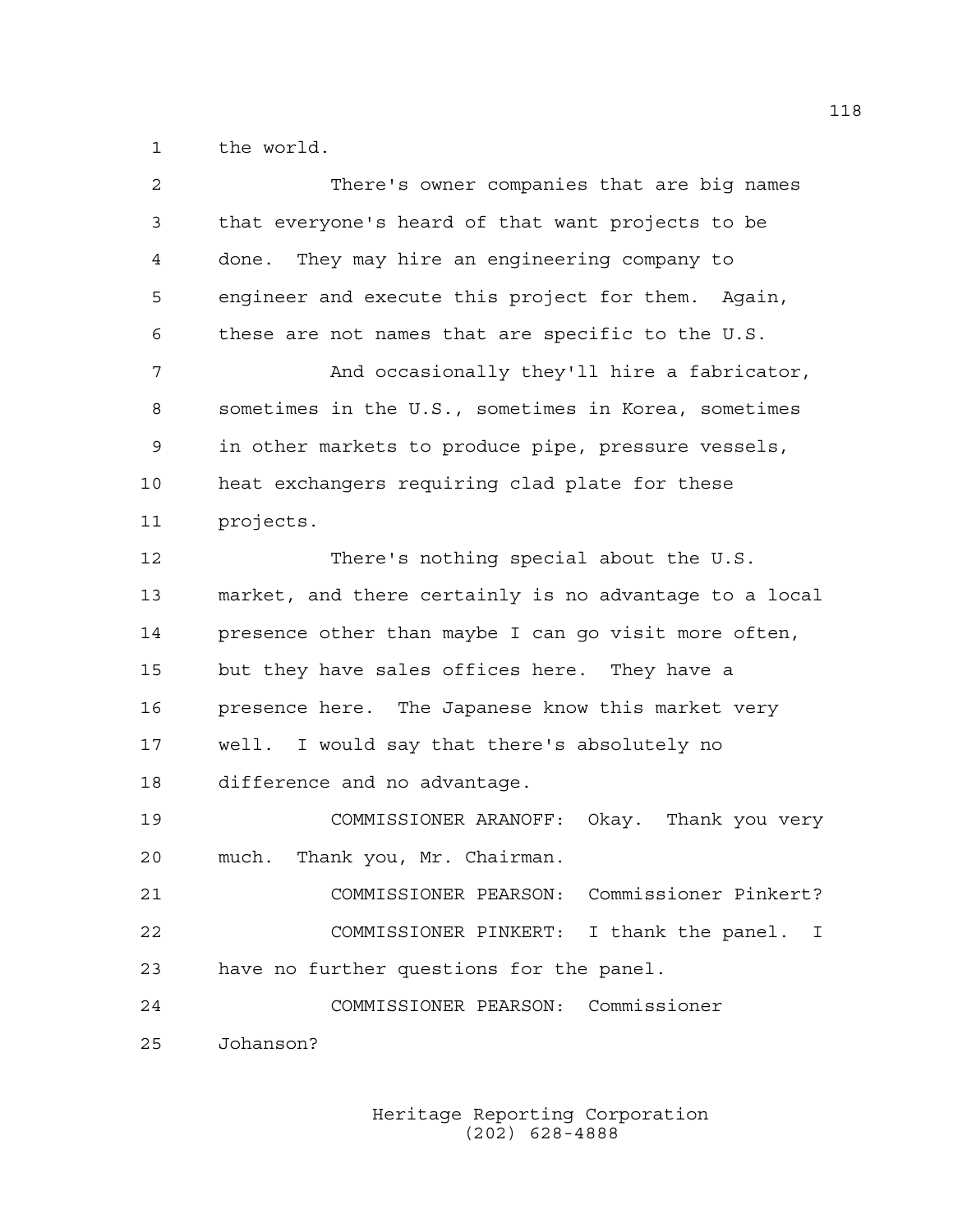1 COMMISSIONER JOHANSON: I have no further 2 questions.

3 COMMISSIONER PEARSON: Commissioner 4 Broadbent?

5 COMMISSIONER BROADBENT: I just want to 6 thank the panel. No further questions. Thank you. 7 COMMISSIONER PEARSON: Commissioner Pearson. 8 I have one quick comment and question. I regret that 9 I didn't have a chance to tour either of the 10 facilities. Both sound fascinating. I've seen roller 11 mills before but never a clad one.

12 And I have some previous experience using 13 explosives as a tool, largely to remove tree stumps 14 from the ground when I was much younger and I still 15 have all of me here, all my parts.

16 But I'm curious. What's the nature of the 17 explosive? I wish I had been able to see it. How do 18 you apply it to the cladding to get it to do what you 19 want it to do?

20 MR. NICOL: It's a compound of ammonium 21 nitrate mixed with fuel oil, and it goes on much like 22 flour. I mean, it's the consistency of flour, and 23 it's poured on top of the plate in a layer that's two 24 to three inches tall, so it goes across the entire 25 plate surface.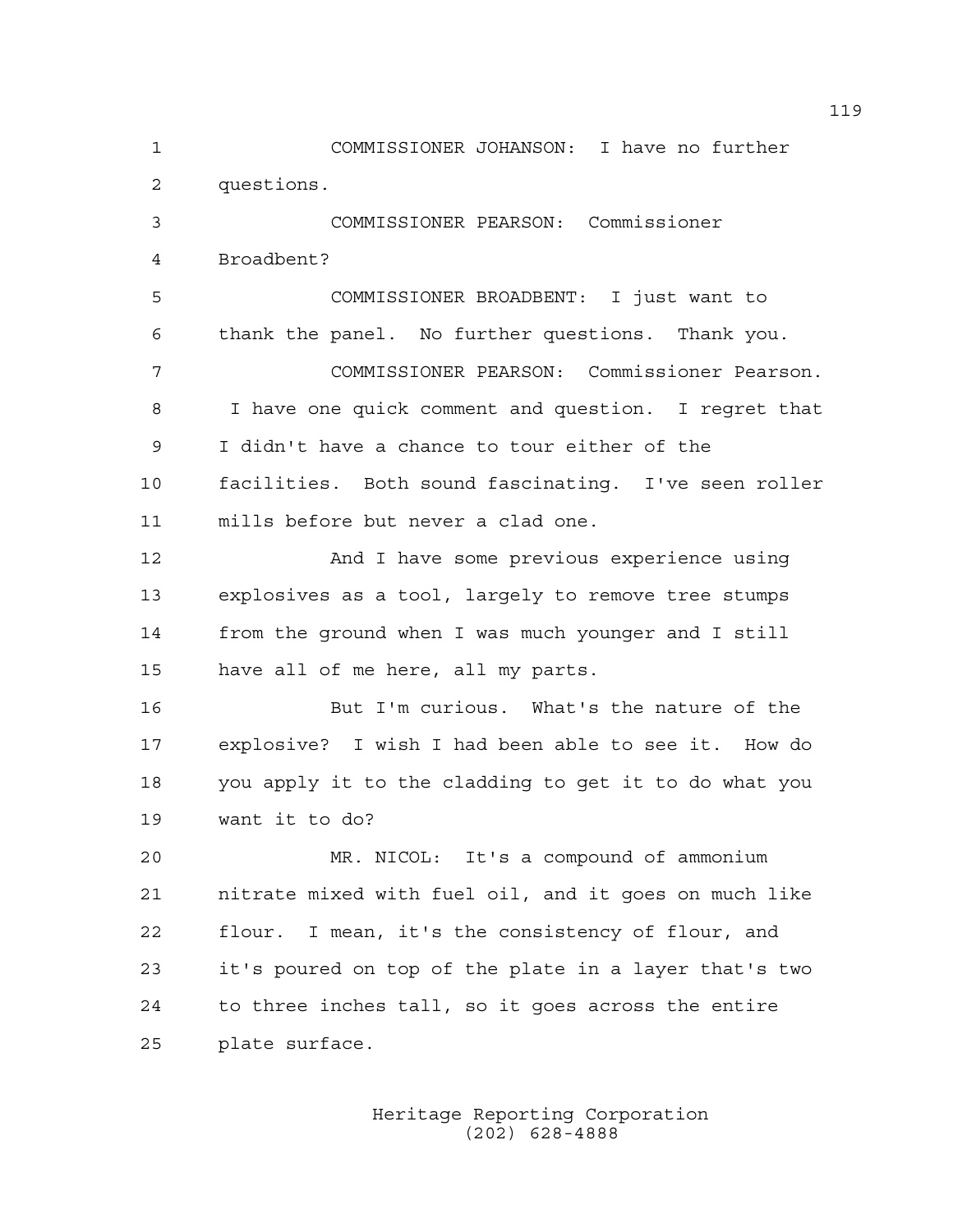1 And that mixture is ignited on only one 2 corner or one portion of the plate, so when it 3 explodes or burns, it burns in a directional path 4 across the plate, and that directionality then pushes 5 the two plates or impacts the two plates together. 6 COMMISSIONER PEARSON: Okay. Thanks. I'll 7 take your word for it. 8 MR. NICOL: If you get a chance, I think 9 maybe Mr. Johanson has a copy of our modern marvels 10 video that was made for them, the History Channel, and 11 there's eight minutes on there that shows our process 12 very nicely. It's really outstanding work and it's 13 one of our best marketing tools, so if you get a 14 chance, watch those eight minutes. 15 COMMISSIONER PEARSON: Okay. And it would 16 be similar to gun powder that it burns kind of from 17 one end to the other rather than all at once. 18 MR. NICOL: Exactly. 19 COMMISSIONER PEARSON: And you're taking 20 advantage of that reality here in your process. 21 MR. NICOL: Exactly. And the trick is 22 controlling it, the speed that it burns, the impact 23 that it exerts. That's where the science is. 24 COMMISSIONER PEARSON: Yes. I think it's a 25 lot easier to blow stumps.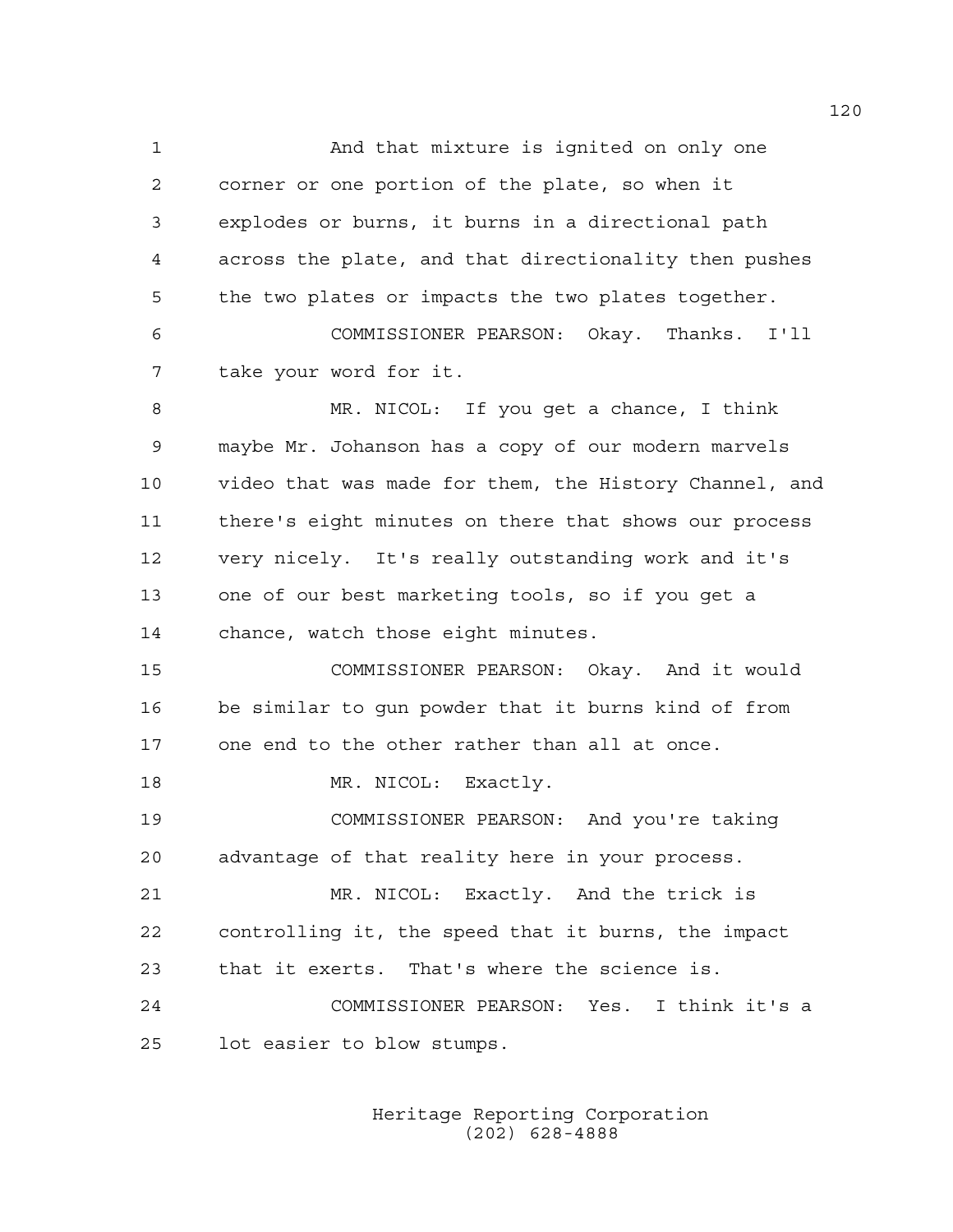1 COMMISSIONER JOHANSON: I might add as well 2 that when I went there, I thought that maybe they took 3 this compound down to the basement and locked the door 4 and, you know, told everybody that it's going to blow 5 up. It's not that. There's a big cave. They drive 6 you up to a big cave. It's like way back into a 7 mountain and blow it up, so it's really quite 8 interesting. 9 MR. ROSENTHAL: Commissioner Pearson, just a 10 bit of legal advice. Don't try that at home. 11 COMMISSIONER PEARSON: Fair enough. Thank 12 you. Since there are no more questions from the desk  $13 - -$ 14 COMMISSIONER ARANOFF: Commissioner Pearson, 15 you forgot to ask me if I had any more questions. 16 COMMISSIONER PEARSON: Well, I am rusty at 17 this chairing visit. Commissioner Aranoff. 18 COMMISSIONER ARANOFF: Well, as a matter of 19 fact, I do have one or two more questions. Thank you. 20 I did see the video, actually. It was very 21 interesting. 22 Once question that I wanted to follow-up on, 23 during the period of investigation, exports to the 24 United States from Europe have been modest and 25 sporadic would be my description although I note that

> Heritage Reporting Corporation (202) 628-4888

121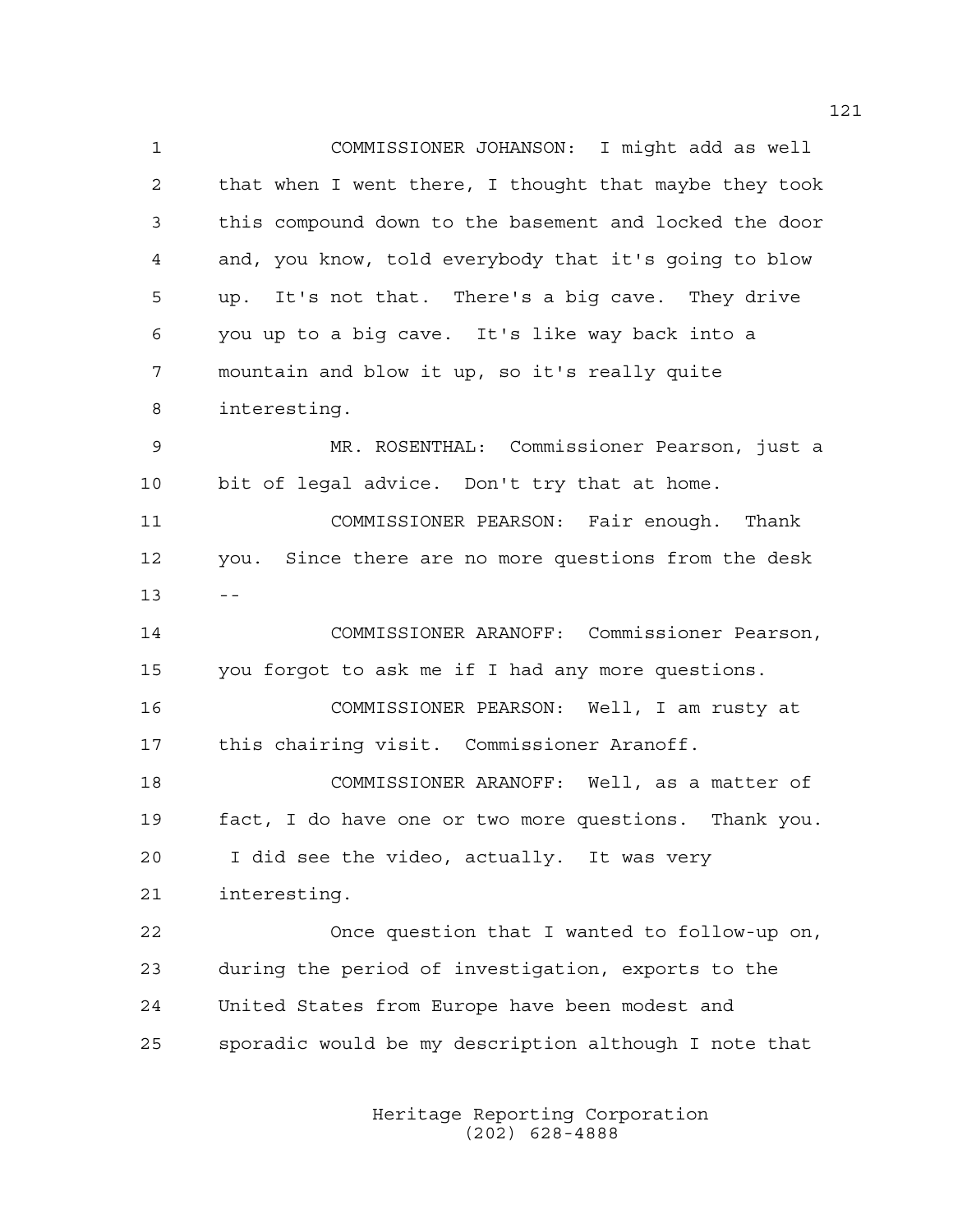1 there was some discussion in the brief about 2 competition from Voest Alpine, the one European 3 producer that's not related to a domestic producer. 4 Does the pattern of exports from Europe 5 during the most recent period tell us anything? Is it 6 informative in anyway about the likely volume of 7 imports from Japan if you were to revoke since 8 European product is not restrained?

9 MR. BLAKELY: Mike Blakely, DMC. I think I 10 mentioned this earlier, but I'll restate it in answer 11 to your question. It's my opinion that the 12 competitive practices of the European producers is not 13 nearly as aggressive as the competitive practices of 14 the Japanese and, therefore, we do see them 15 participate here but they participate in such a way 16 where the playing field stays somewhat level and they 17 aren't aggressively seeking to dump their product in 18 our marketplace.

19 MR. INSETTA: The other thing I may add -- 20 this is Bob Insetta from ArcelorMittal -- is that I'm 21 not sure which period you're talking about 22 Commissioner, exactly, but when we combined with our 23 sister company Industeel in 2007, at that point we 24 went to the regional concept of production.

25 I can't tell you sitting here how much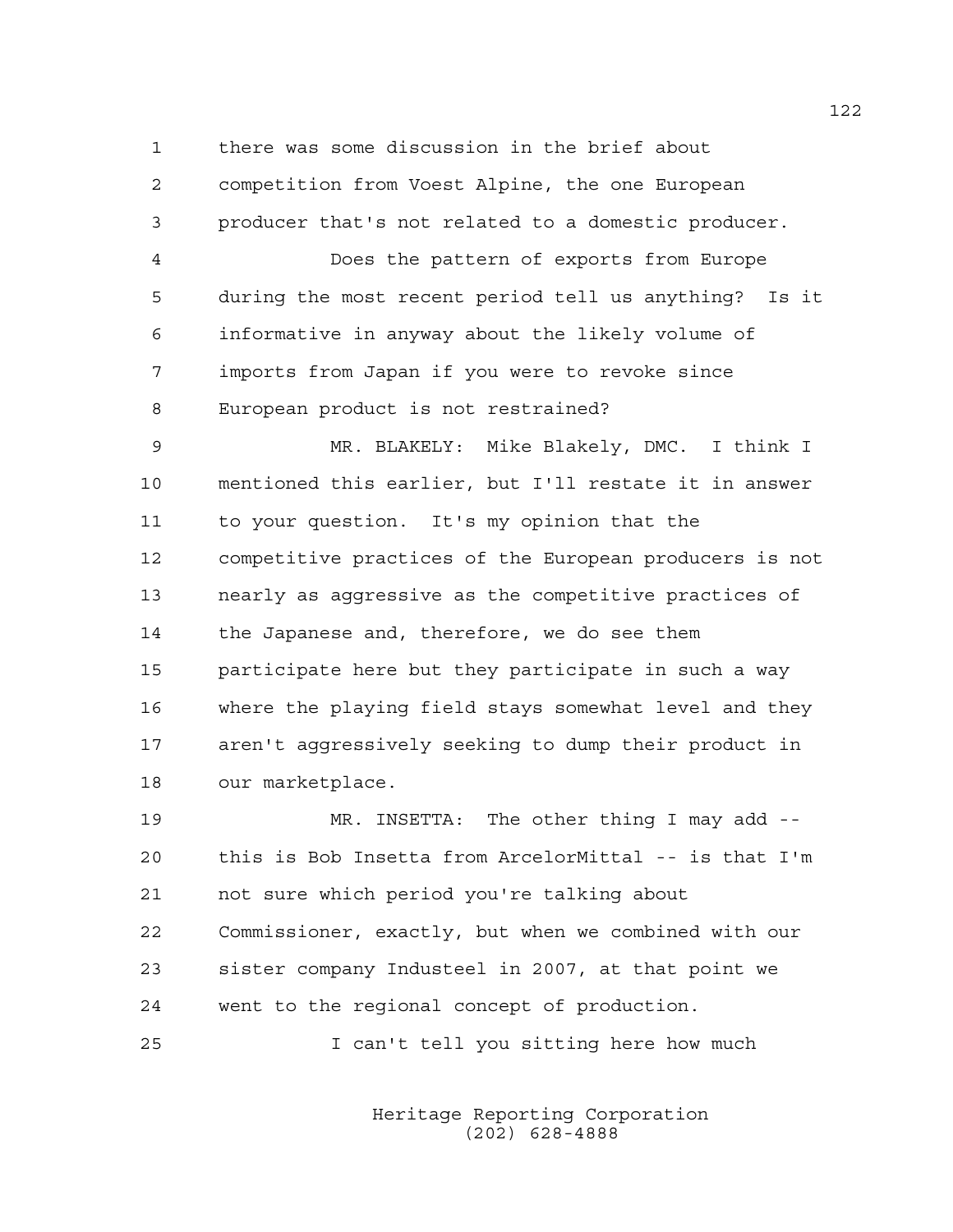1 Industeel France clad came into the country prior to 2 that, but there was competition between Industeel and 3 Lukens at the time, and they were present here in the 4 U.S. That doesn't exist anymore, so that may have 5 some effect on the numbers as well.

6 MS. CANNON: Yes, Commissioner Aranoff. I 7 was going to make that point, and that's equally true 8 of DMC. You have affiliates that are going to, as 9 they said as their strategy, have regional sales, and 10 so the Industeel and DMC operations in Europe are 11 selling there, and then their U.S. operations are 12 selling here.

13 So Voest Alpine is the only other sort of 14 significant producer, and they do see them compete, 15 but not at the aggressively low prices of Japan.

16 COMMISSIONER ARANOFF: Okay. Just to round 17 out my understanding on another point, the non-subject 18 clad plate that's coming in from Japan, what is that 19 product and what is it used for?

20 MR. BLAKELY: Mike Blakely. DMC. I think 21 we could make some assumptions, but I personally don't 22 know. We may have that information. I don't know. 23 It may be a better question for them.

24 MR. HUDGENS: We believe that some of it is 25 actually strip. It's clad strip, and so it does not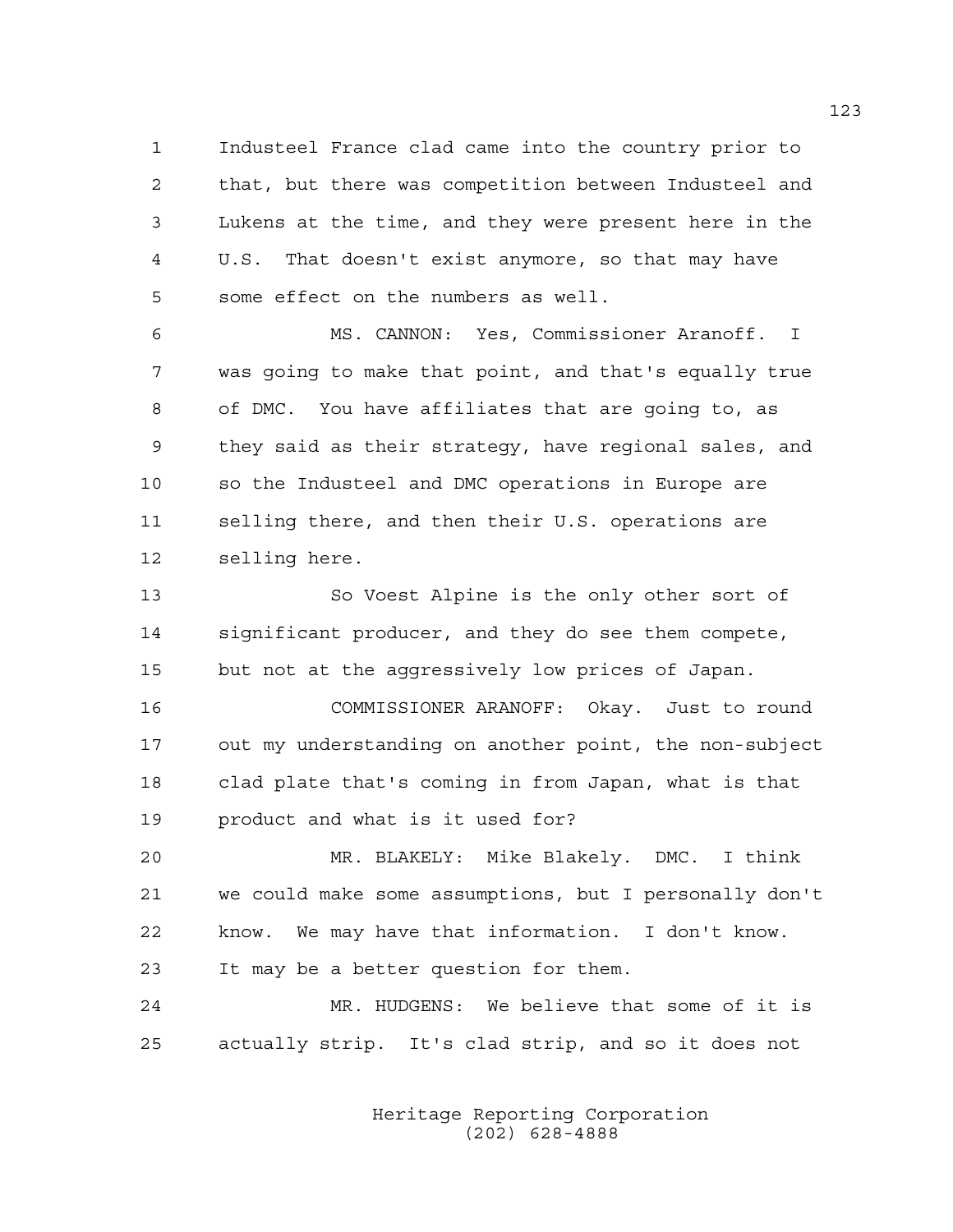1 meet the dimensions of the scope.

2 COMMISSIONER ARANOFF: As opposed to it 3 being product that's been clad with something else 4 that's outside the scope, you're saying it has to do 5 with the size dimensions? 6 MR. HUDGENS: Right. 7 COMMISSIONER ARANOFF: Okay. That's 8 helpful. I almost hesitate to ask this question, but 9 I'll ask it as my last question and at the risk of 10 sounding mean. 11 At the current time, the U.S. industry holds 12 a very dominant market share in the U.S. market and 13 it's based on only really sporadic import competition 14 from anyone during this most recent period of review. 15 In these circumstances, what volume or 16 market share of imports would it take for the 17 Commission to find that that would likely be injurious 18 in particular, for example, relative to the, I think, 19 it was 11 percent was about the high share achieved 20 during the original period of investigation? Does it 21 have to go to 11 percent, half of 11 percent, one 22 percent? 23 MR. ROSENTHAL: With respect, I think you 24 could have one percent with aggressive pricing and the 25 domestic companies deciding they need to lower their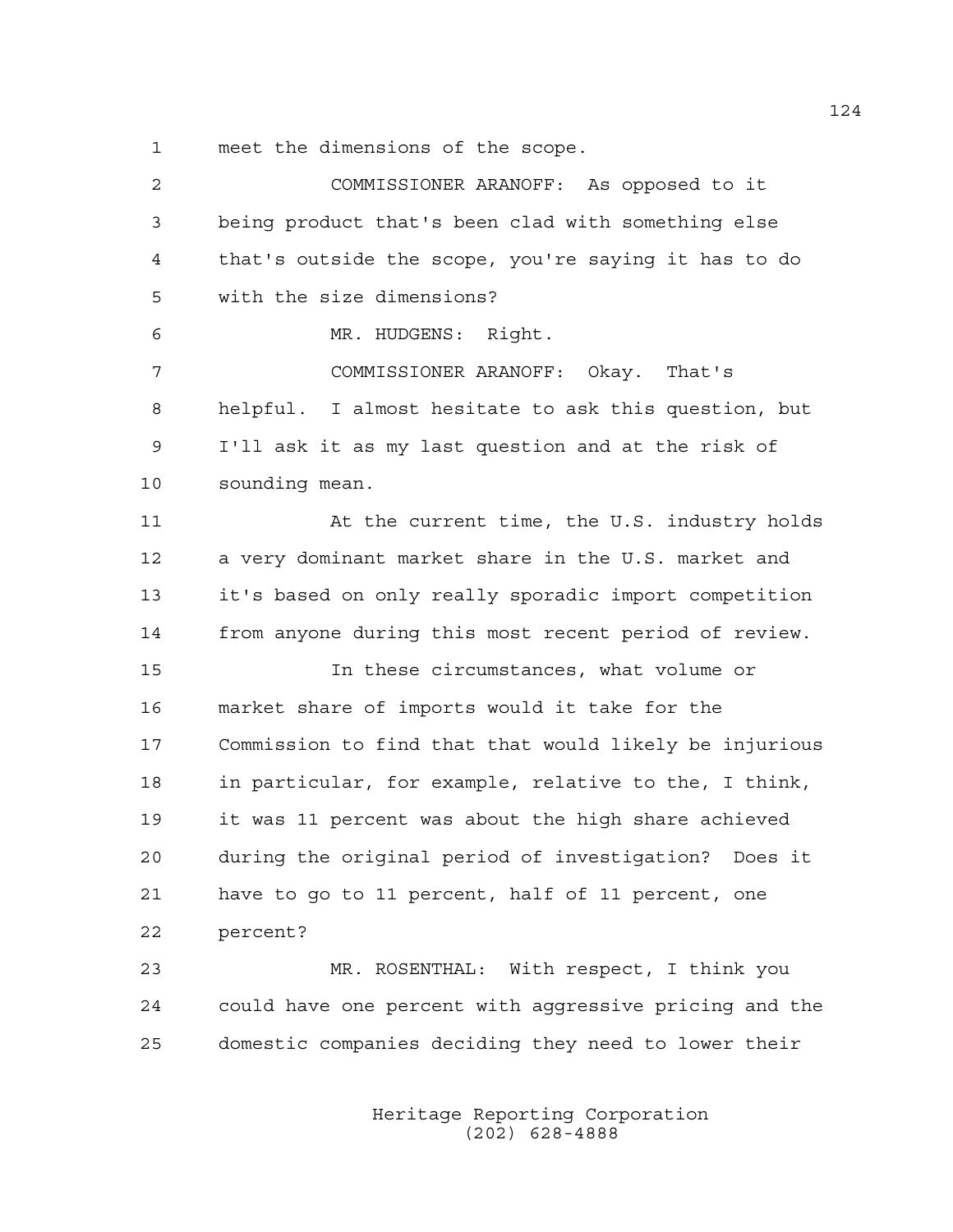1 prices to hang onto their own volumes so they can 2 cover their overhead.

3 So it's not a matter of import penetration 4 going up into double digits. It is what's the nature 5 of that competition. And as you know, the injury 6 could be caused by price suppression or by lost sales. 7 So I don't think there's a priority number to come to 8 that because it depends on how they decide to meet 9 that aggressive competition.

10 MS. CANNON: I would also add that while 11 putting a number on it is a little difficult to say a 12 specific percentage is injurious, if you just look at 13 what some of the charts were that we circulated and 14 compare some of the volumes you've got of unused 15 capacity or sales into other markets relative to U.S. 16 demand, it is so big that you're way beyond, really, 17 the levels of what was injurious even pre-order.

18 COMMISSIONER ARANOFF: Okay. One last 19 question. Mr. Gregg has sat back there very patiently 20 all of this time, and I was feeling a little bad for 21 you at one point as we were hearing references to the 22 way that costs are being variablized and I was 23 thinking that you and your fellow workers are one of 24 the things that are being variablized I would suspect. 25 You had talked about employment being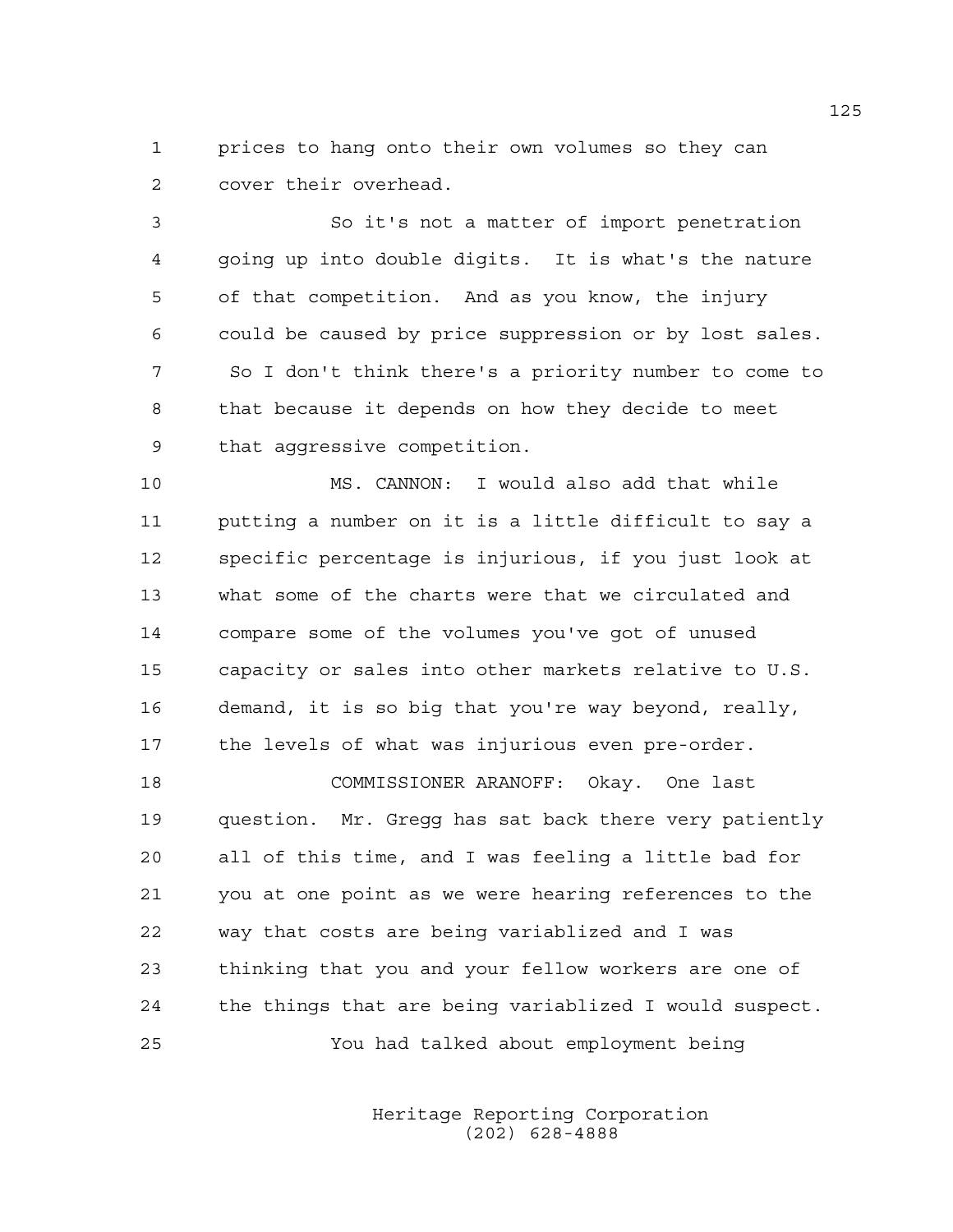1 reduced through attrition. When is the last time that 2 a new worker was hired in the plant?

3 MR. GREGG: Our last new hire would have 4 been probably 2011. I'll say we've had some sporadic 5 hiring and most of them were crafts people. As far as 6 production workers, probably 08, and they went through 7 the layoff processes with the recession. They have 8 since been back to work. They've been recalled back 9 to work, but in that process we've lost about a dozen 10 workers. Through attrition to this point we've 11 attrited about 20 to 25 people. 12 COMMISSIONER ARANOFF: Okay. Do you want to 13 comment at all on this issue of variable costs and 14 what that means for a typical worker's work schedule 15 and pay? 16 MR. GREGG: Hours of work and job 17 classifications, lower pay. Reduced hours. 18 COMMISSIONER ARANOFF: Okay. Well, thank 19 you very much. I want to thank everyone on the panel

20 for all your answers this morning and for you 21 patience.

22 MS. BECK: Commissioner Aranoff, I'm sorry. 23 You're prior question, I just wanted to add one 24 point. You had mentioned how the Respondents claimed 25 that a certain level of unused capacity is necessary.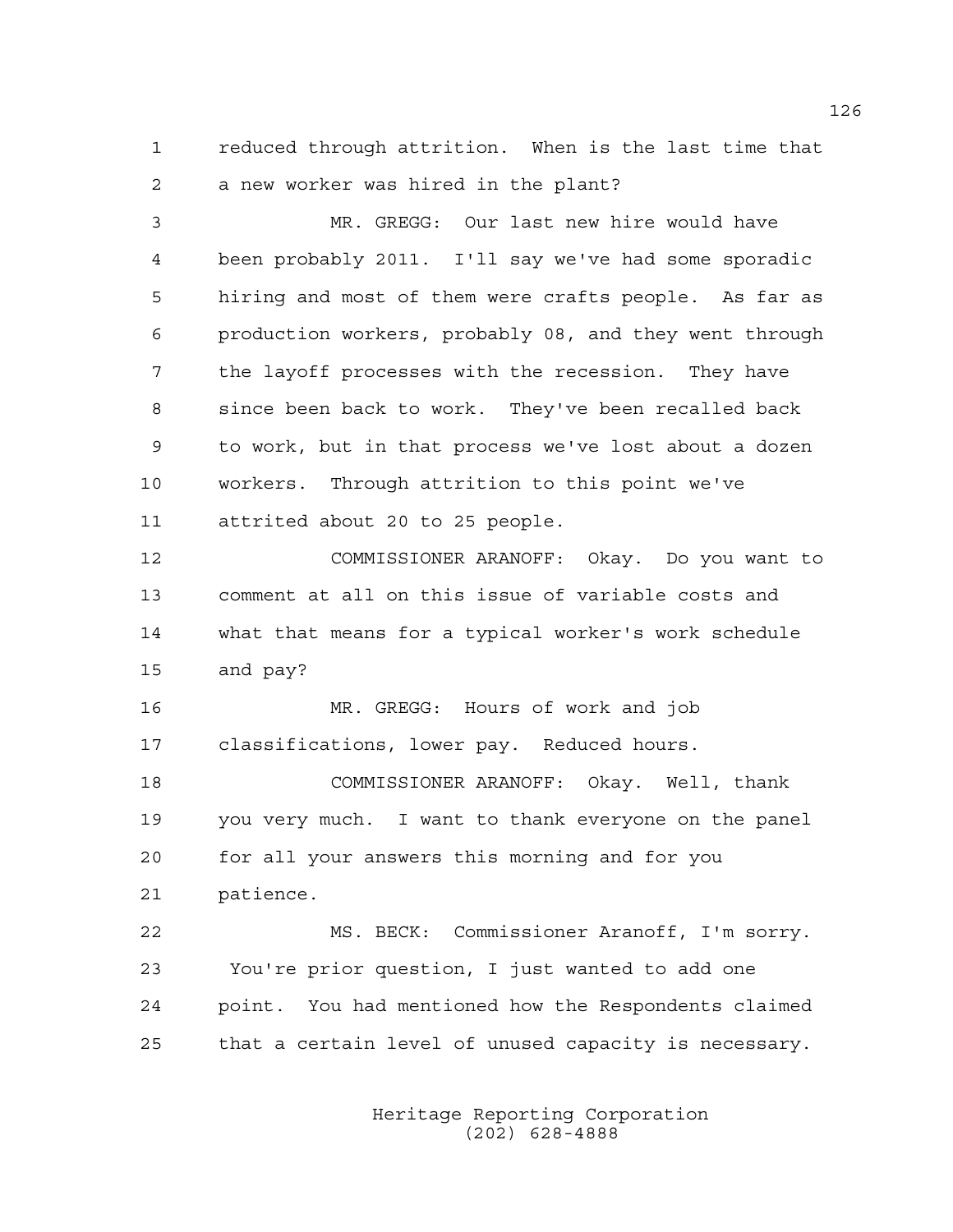1 I think it would be helpful if you look back at the 2 original investigation at what capacity utilization 3 rates were for the Japanese producer that responded 4 and participated, and I think that will be very 5 helpful for you to see.

6 COMMISSIONER ARANOFF: Okay. Again, thank 7 you all very much for your answers and for your 8 patience this morning.

9 Thank you, Mr. Chairman. Now I really am 10 done.

11 COMMISSIONER PEARSON: And to be very 12 certain, any further questions from Commissioners 13 Pinkert or Johanson? Commissioner Broadbent?

14 COMMISSIONER BROADBENT: Sorry. I just had 15 one more clarification. You all had referred to sales 16 into Latin America that were going to be surrounding 17 the U.S. market to include, you know, the Canadian 18 sales but then you referred to Latin America. Are you 19 talking about -- and I'm looking at slide 11 on your 20 public presentation -- is this the Brazil number in 21 2006, I guess? No. It's a Mexico number in 2006 and 22 then a Brazil maybe 2010?

23 MR. BLAKELY: More than Latin America, I 24 would say South America. The propensity for projects 25 is in South America, Brazil specifically. We see them

> Heritage Reporting Corporation (202) 628-4888

127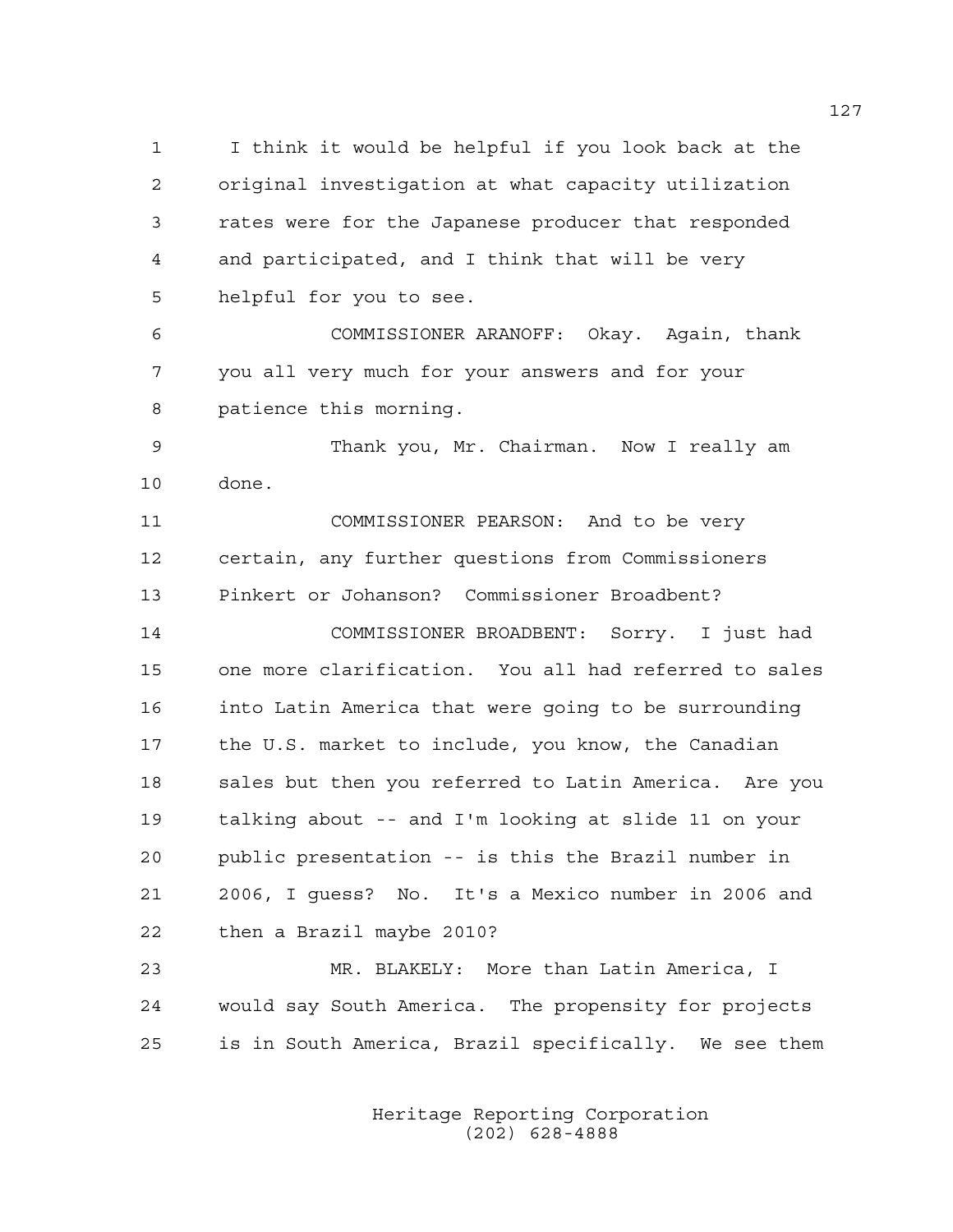1 participate in Argentina, Peru, other South American 2 countries.

3 COMMISSIONER BROADBENT: Okay, on this chart 4 there's nothing in Argentina, right? 5 MR. BLAKELY: They may not have during the 6 period of review exported material there, but we're 7 seeing them begin to participate, and by participate I 8 mean they're being inquired on projects. 9 COMMISSIONER BROADBENT: Okay. 10 MR. BLAKELY: And as clarification, they did 11 have some export work in 2007 to Argentina. 12 COMMISSIONER BROADBENT: Got it. All right. 13 Thank you. 14 COMMISSIONER PEARSON: Seeing no further 15 questions from the desk, Mr. Corkran, do members of 16 the staff have any questions for this panel? 17 MR. CORKRAN: Douglas Corkran, Office of 18 Investigations. Thank you, Mr. Chairman. One very 19 brief question directed to Mr. Blakely based on some 20 of the testimony from this morning. 21 Mr. Blakely, you've been describing some of 22 the prices that you had seen in competition in Korea, 23 and over the course of this morning there was 24 discussion both about bids that were won in Korea and 25 bids that were lost in Korea. Would you say that DMC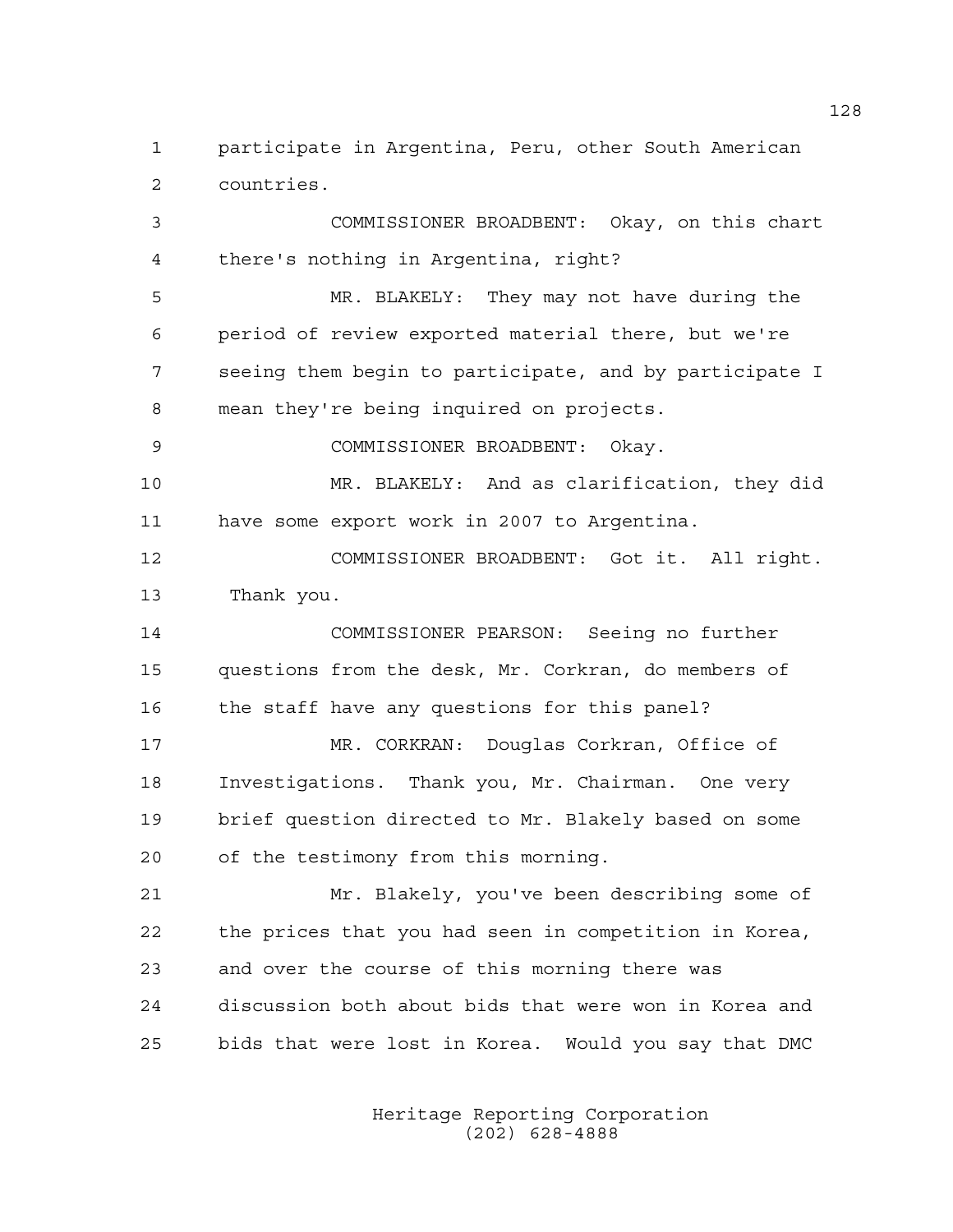1 was successful in bids for product that involve 2 thicker material, say more than two inches in 3 thickness versus the bids where it sometimes saw 4 Japanese competition below production cost?

5 MR. BLAKELY: Historically I think that 6 there's been an understanding that explosion welded 7 clad is less comparable to roll bonded clad in certain 8 thickness ranges because of where -- and I think 9 you'll see in some of the exhibits that were produced 10 by the Japanese that we talk about having a sweet spot 11 and a place where our business fits better.

12 We've tried very hard and I think 13 successfully at DMC to be able to create or produce 14 products at thicknesses that wouldn't traditionally 15 have been thought of as, to use that word again, our 16 sweet spot. We are comparable to make thinner clad 17 than two inches at very competitive pricing.

18 That being said, I think in a general sense 19 we expect that we will be more competitive still on 20 thicker plate. It's difficult for me to say that two 21 inches is a good cutoff or would it be an inch, or an 22 inch and-a-half, or three quarters of an inch where we 23 would expect to be more or less competitive.

24 I think that's difficult to talk about, but 25 I think that any of those thicknesses are easily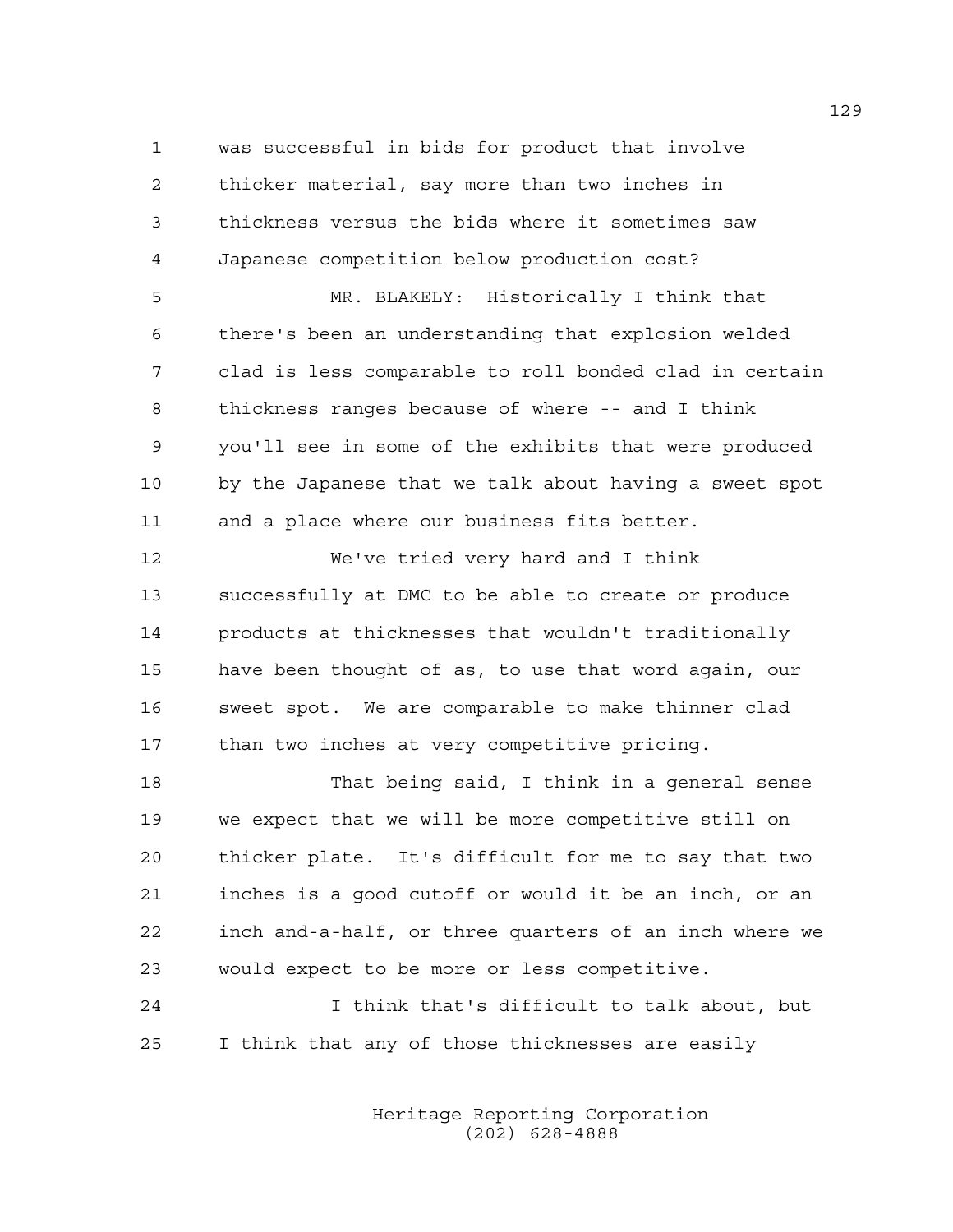1 producible by a comparable qualified roll bonder. Two 2 inches does not hit their limit by any stretch of the 3 imagination. We certainly can produce at that 4 thickness and thicknesses well beyond that. 5 And so competition at that thickness would 6 be just as strong as at thicknesses above or below 7 that. Does that answer your question, Mr. Corkran? 8 MR. CORKRAN: It does, and I thank you very 9 much. And with that, staff has no additional 10 questions. Thank you. 11 COMMISSIONER PEARSON: Mr. Moran, do those 12 in opposition to continuation of the order have any 13 questions for this panel? 14 MR. MORAN: We have no questions, Mr. 15 Chairman. 16 COMMISSIONER PEARSON: Okay. Well, it seems 17 to me like a perfectly good time to take a lunch 18 break. So I propose that we recess for a little over 19 an hour and return at 1:30. I probably should mention 20 like always, the room is not secure so if you have 21 valuable items, please take them with you. 22 (Whereupon, at 12:26 p.m., the hearing in 23 the above-entitled matter was recessed, to reconvene 24 at 1:30 p.m. this same day, Thursday, December 6, 25 2012.) 26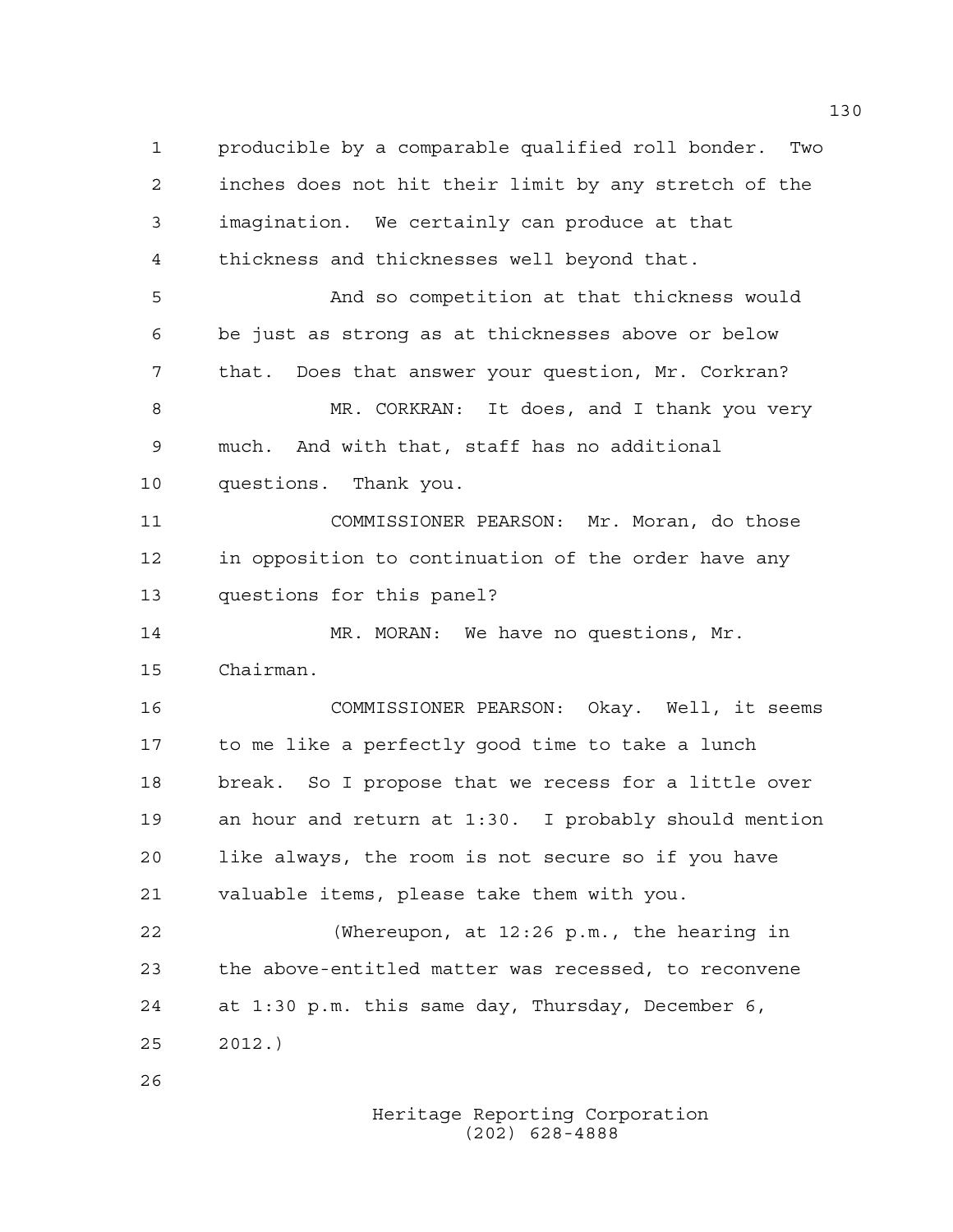1 A F T E R N O O N S E S S I O N 2 (1:31 p.m.) 3 COMMISSIONER PEARSON: This hearing is now 4 reconvened. Mr. Secretary, as a preliminary comment, 5 I would just note that Stuart Weiser of the Chairman's 6 office is following this hearing apparently quite 7 closely from the comfort of his office, and I received 8 an email from him shortly after I made the comment at 9 the end of the first session of the hearing in 10 indicating I hadn't had a chance to see the explosion 11 bonding. 12 His email said well, I've got the video 13 right here in my office, look at over lunch, so indeed 14 I did that, and so now I've at least had a look at 15 explosion bonding as the History Channel understands 16 it, so thank you for prodding me in that direction? 17 Are there any other preliminary matters, Mr. 18 Secretary? 19 MR. BISHOP: Mr. Chairman, this afternoon's 20 panel, those in opposition to continuation of the 21 antidumping duty order have been seated. All 22 witnesses have been sworn. 23 COMMISSIONER PEARSON: Okay. Please 24 proceed, Mr. Moran. Welcome to all of you. 25 MR. MORAN: Good afternoon again, Mr.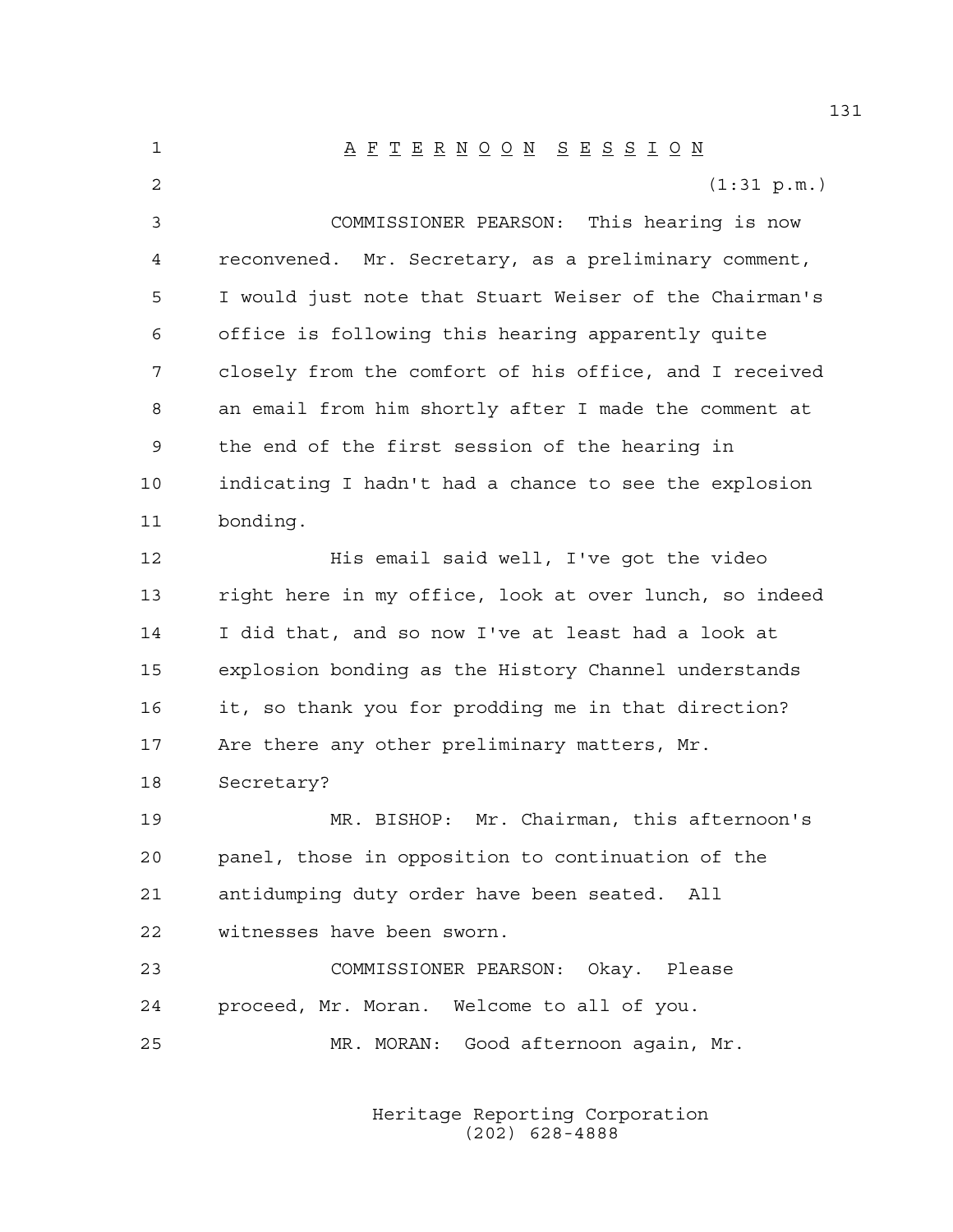1 Chairman and members of the Commission. We'd like to 2 begin this afternoon with Mr. Esumi.

3 MR. ESUMI: Good afternoon. My name is 4 Takeshi Esumi. I am the Staff Deputy General Manager 5 of the Sales Coordination and Operation Planning 6 Department of JFE Steel. At JFE, I have the primary 7 responsibility to coordinate the company's trade 8 compliance matters, including antidumping. First of 9 all, I'd like to discuss the participation of the 10 Japanese producers in this sunset review.

11 JFE and JSW are member companies of the 12 Japan Iron and Steel Federation, JISF. NSSC's parent 13 company also is a JISF member. Asahi Kasei is mainly 14 a chemicals company is not a member of JISF. Until 15 now, Japanese steel producers and their affiliated 16 companies have participated in many trade cases around 17 the world on both as exporting companies and domestic 18 industry. Consequently, we have a broad, systemic 19 interest in the global trade remedy regime under the 20 WTO agreements.

21 The United States is a leading country for 22 trade remedies and often influences the practices of 23 other countries that conduct trade remedy 24 investigations. The Japanese government has cited 25 U.S. antidumping duty measures that have been imposed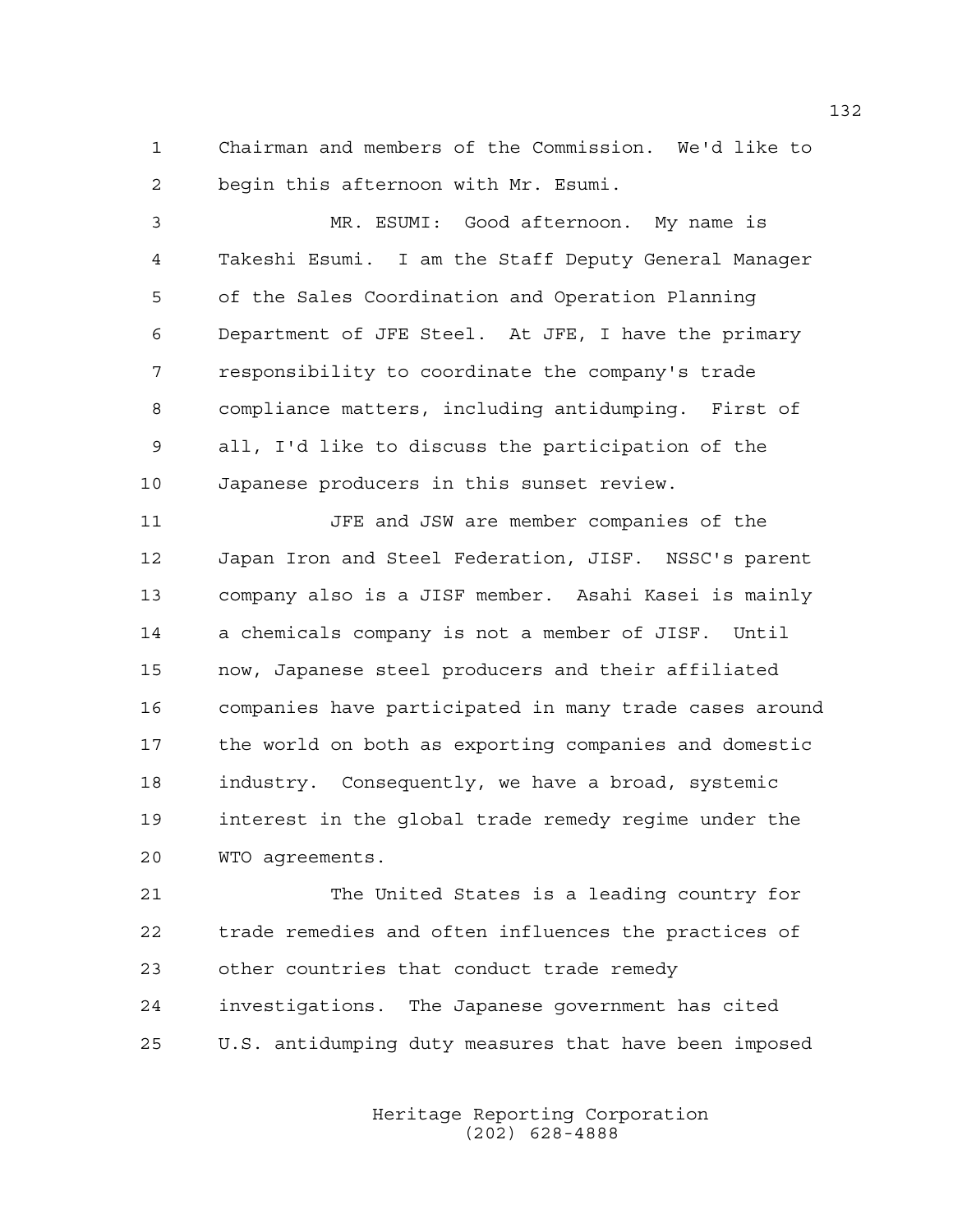1 for many years on several occasions. Japanese 2 companies have been encouraged by the government to 3 participate in sunset review proceedings as much as 4 possible to that there are full reviews.

5 With this in mind, the JISF members that 6 produce clad steel plate and NSSC decided to 7 participate in this sunset review so that there was 8 sufficient information for the Commission to conduct a 9 full review. JFE Steel was selected as the company to 10 coordinate the participation of the Japanese producers 11 in this review. JSW and NSSC could not be here today, 12 but if the Commission has any questions about JSW and 13 NSSC that we cannot answer based on our general 14 knowledge of the industry in Japan, we expect that JSW 15 and NSSC will be able to provide written responses in 16 our posthearing brief.

17 We also will reach out to Asahi Kasei if 18 there are questions about that company. As Mr. Asano 19 will discuss, JFE and its predecessor companies Had 20 not exported clad steel plate to the United States at 21 the time of the original investigation and have not 22 since then. In addition, we do not have any business 23 plans to do so in the future as we have concentrated 24 our efforts on the Asian market, which is the largest 25 market for clad steel plate by far.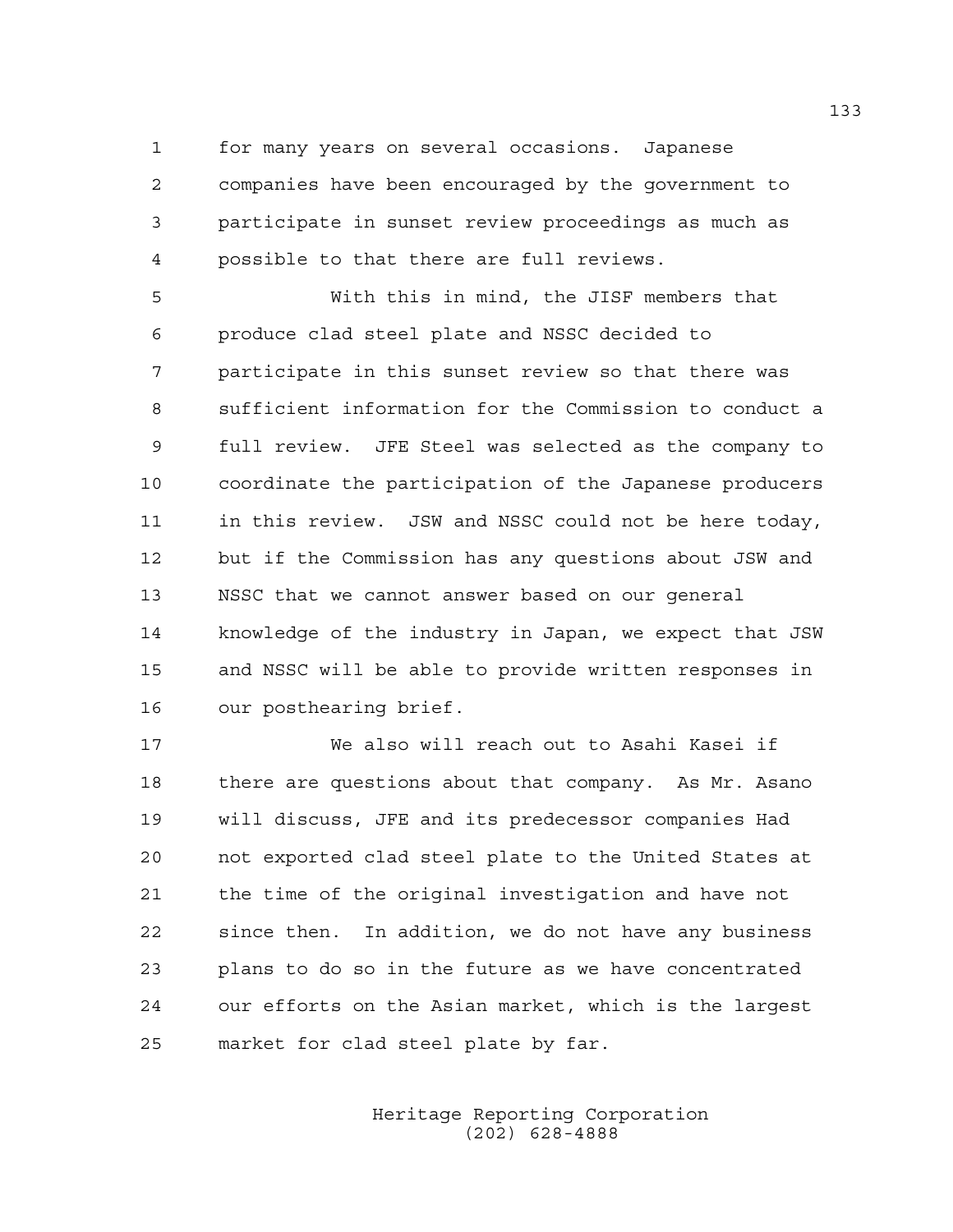1 As part of this effort, our shipments to 2 other markets have declined as it is not efficient and 3 does not make business sense for us to take sales 4 resources away from the Asian market. I believe this 5 can be said with respect to the other Japanese 6 producers as well. The long-term demand for clad 7 steel plate in Asia is high. Many fabricators, which 8 are the main customers of clad steel plate, have moved 9 production facilities to Asia and our sales have 10 followed this trend.

11 Also, increasing energy demands in Asia, 12 which require steel clad steel plate for new 13 applications, such as clad steel pipe for line pipe, 14 will only strengthen this trend. Given our proximity, 15 we can service our key Asian customers in real time 16 during our normal business hours and can advantage of 17 the efficiencies of focusing on this large and growing 18 market. We estimate that over 99 percent of the clad 19 steel plate produced by the Japanese producers is sold 20 in Asia. It is unlikely that this will change 21 regardless of what happens to the antidumping duty 22 order in the United States.

23 Next, I would like to touch upon some issues 24 cited in the briefs of the U.S. domestic industry. 25 First, the U.S. industry has suggested that the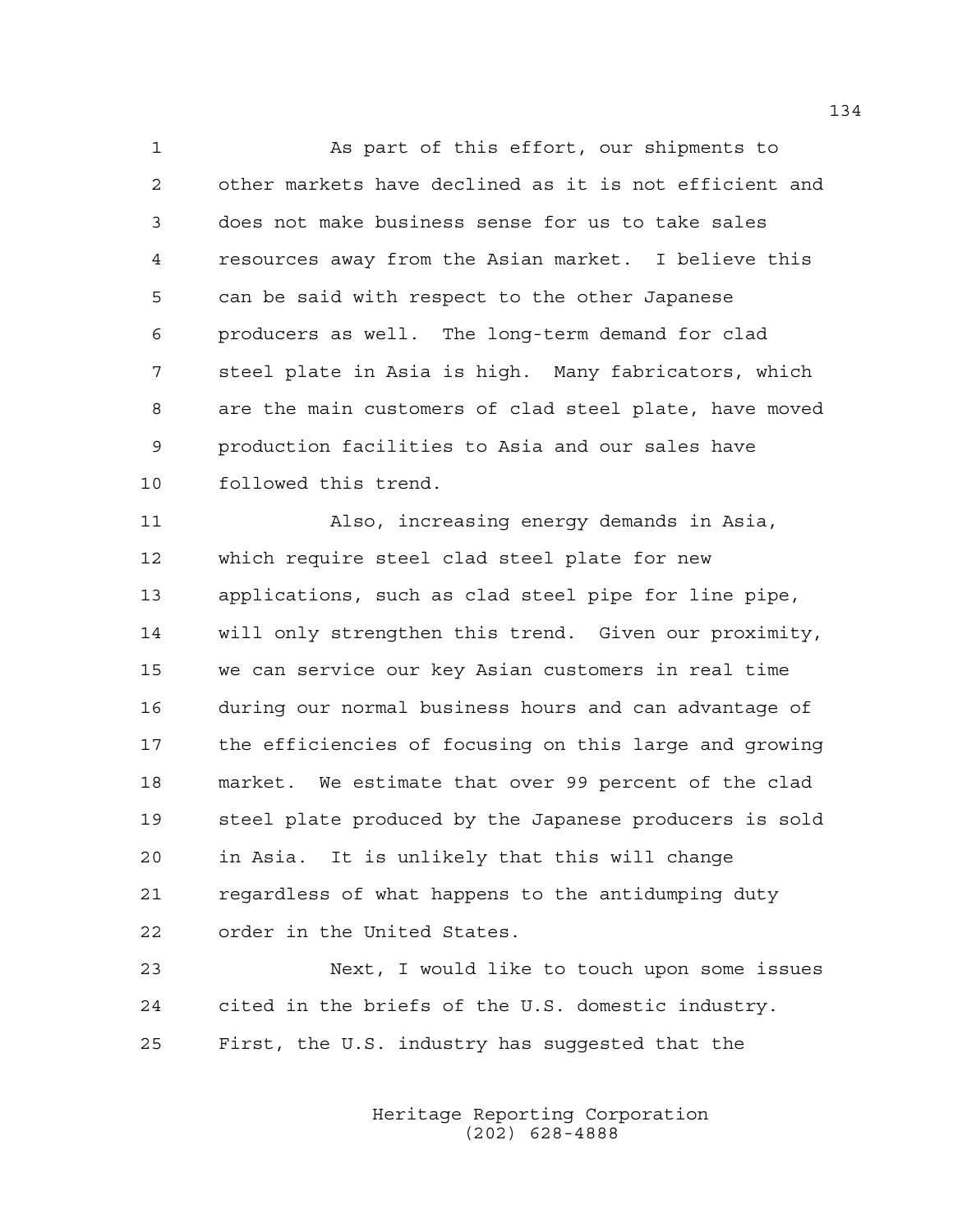1 Japanese exports of non-subject clad plate to the 2 United States indicate that the Japanese producers of 3 clad steel plate would be willing to export subject 4 plate to the United States. We have tried to figure 5 out exactly what non-subject clad plate products have 6 been exported to the United States.

7 Japan Customs keeps export statistics by 8 boat. We have looked at the export statistics, and it 9 appears that the non-subject products were not 10 produced by the Japanese clad steel plate producers. 11 Rather, it appears that the non-subject products are 12 what we call welded steel overlays or other non-13 subject products and produced by companies that do not 14 produce clad steel plate. Welded steel overlays are 15 not categorized as subject clad steel plate.

16 The Japanese producers of clad steel plate 17 do not manufacture welded steel overlays. Welded 18 steel overlay is manufactured by companies that do not 19 produce clad steel plate. Thus, we do not believe 20 that the existence of non-subject products provides 21 any evidence of the purported willingness of the 22 Japanese producers to export subject clad steel plate 23 to the United States. Thank you very much. 24 MR. MORAN: Next, Mr. Asano will say a few

25 words.

 Heritage Reporting Corporation (202) 628-4888

135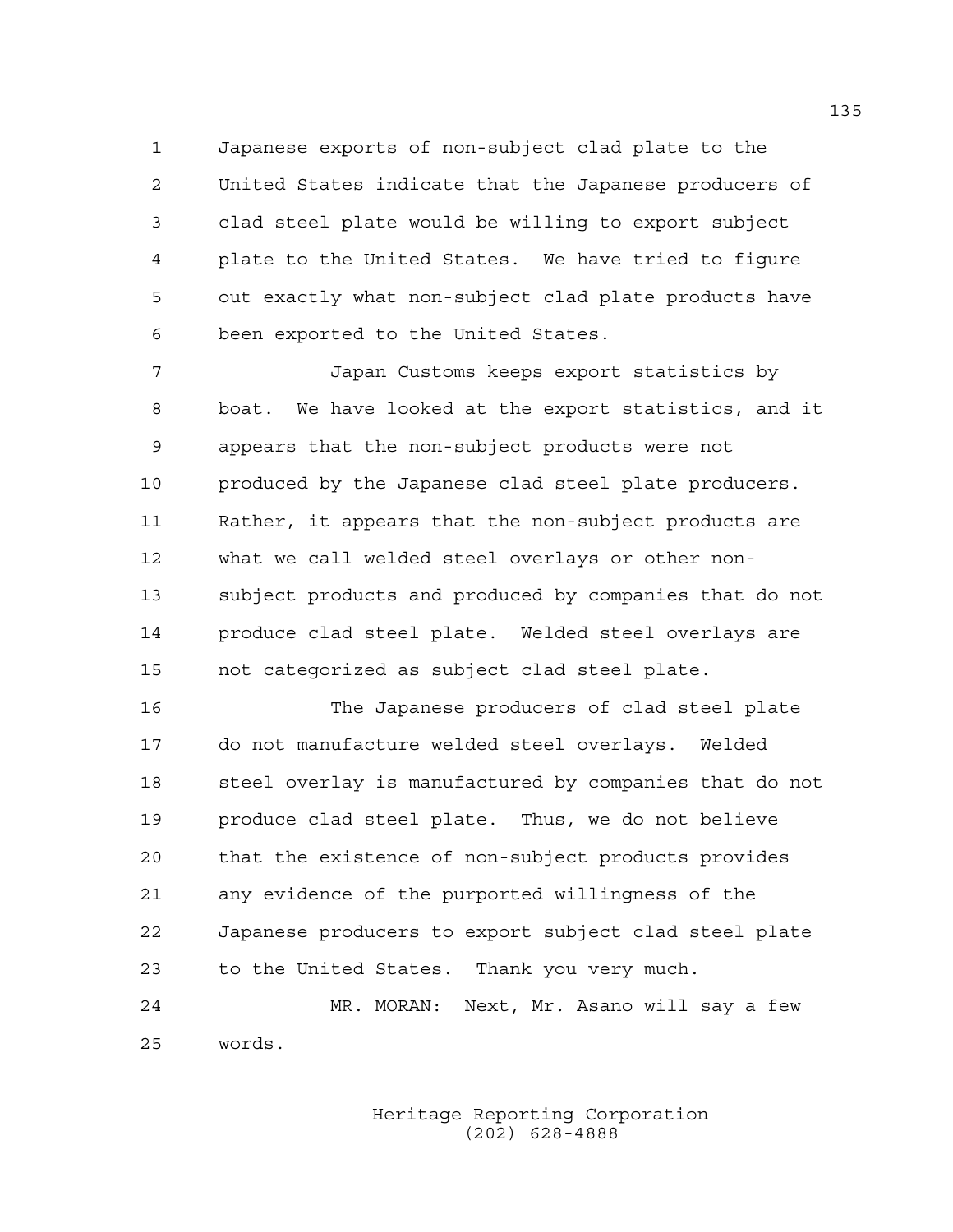1 MR. ASANO: Good afternoon. I am Shigeo 2 Asano, Manager of Titanium & Clad Steel Plate Section 3 of JFE Steel. I joined the Fukuyama Steel Works of 4 NKK in 1988. NKK began commercial production and 5 sales of clad steel plate in 1985. Because NKK had 6 not exported any clad steel plate to the Unites at the 7 time of the original investigation, NKK did not 8 participate in the proceeding.

9 NKK merged with Kawasaki Steel to form JFE 10 Steel in 2003. Prior to the merger, NKK had not 11 exported any clad steel plate to the United States, 12 and to this day, JFE Steel has not exported any clad 13 plate to the United States. Because of this, we do 14 not have information on the U.S. market, so I'd like 15 to speak about JFE's experience in Japan and other 16 markets. I am also generally familiar with the other 17 Japanese clad steel plate producers and will discuss 18 them briefly.

19 I would like to touch quickly on certain key 20 differences between the production of clad plate and 21 other steel products like carbon steel and stainless 22 steel. Carbon and stainless steel typically is 23 produced through continuous production. Production of 24 efficiency is emphasized in the continuous production 25 of carbon and stainless. It is important as it is not

> Heritage Reporting Corporation (202) 628-4888

136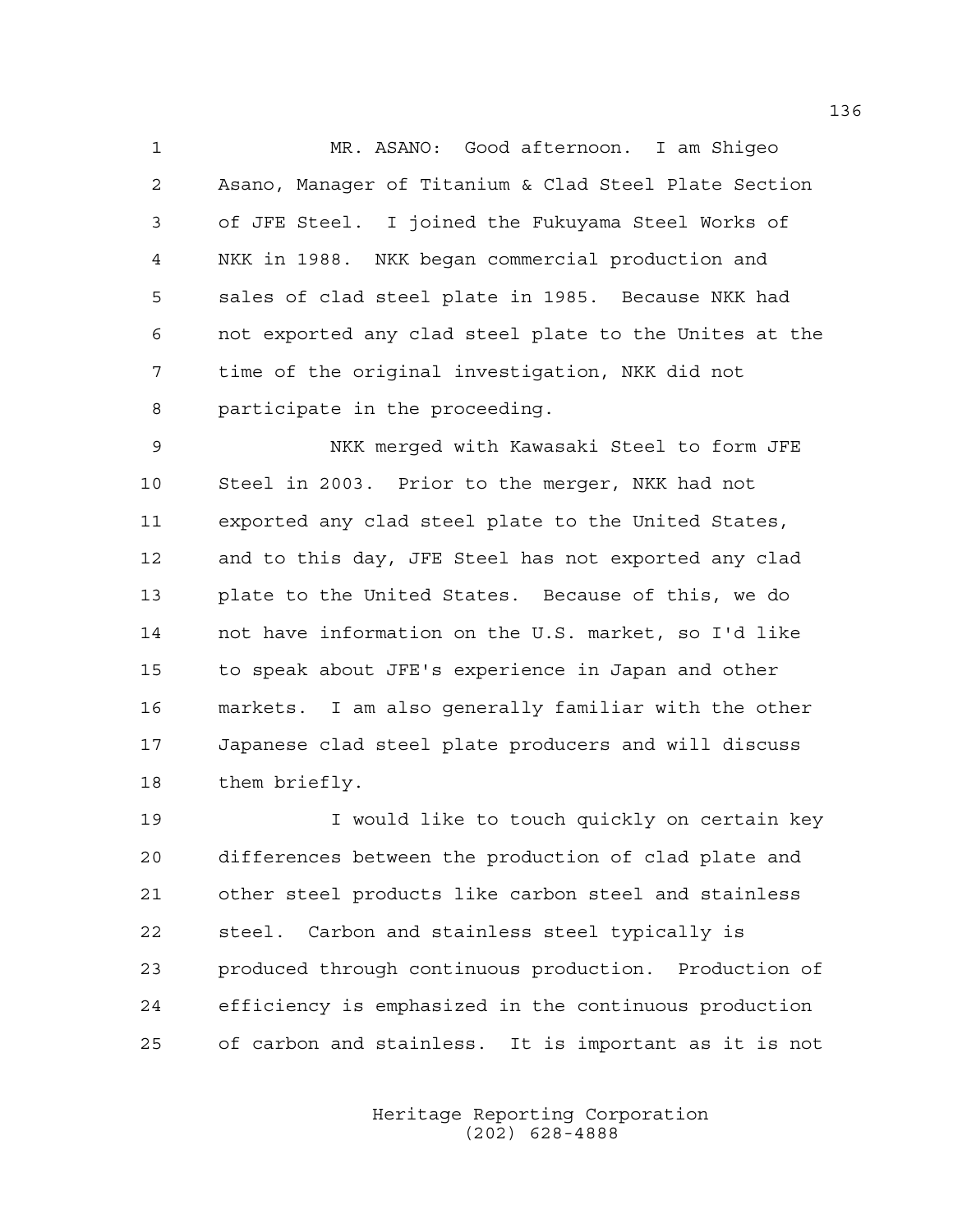1 efficient to start and stop the production of carbon 2 and stainless.

3 In contract, clad steel is a high-value 4 added product whose production is on a batch basis 5 with many production bottlenecks. For example, the 6 based steel plate must be welded manually to the 7 cladding as one of the bottleneck production 8 processes. Production efficiency is dictated more by 9 the production bottlenecks and by other factors such 10 as welding, thickness of plate, width of plate and 11 types or grades of steel.

12 Production is stopped and started for each 13 batch. Even when the output may appear small in terms 14 of weight, we are operating at full capacity in that 15 we cannot produce more clad steel at that time. Thus, 16 the production capacity for clad steel plate is 17 somewhat difficult to measure. A lot depends on the 18 particular type of product we are producing in a 19 particular batch and the constraints on producing the 20 particular product.

21 Thus, to produce at full theoretical 22 capacity when measured in weight, we would need to 23 make only one type of basic clad steel plate that does 24 not have product constraints. The utilization rate 25 for the production of clad steel plate by necessity is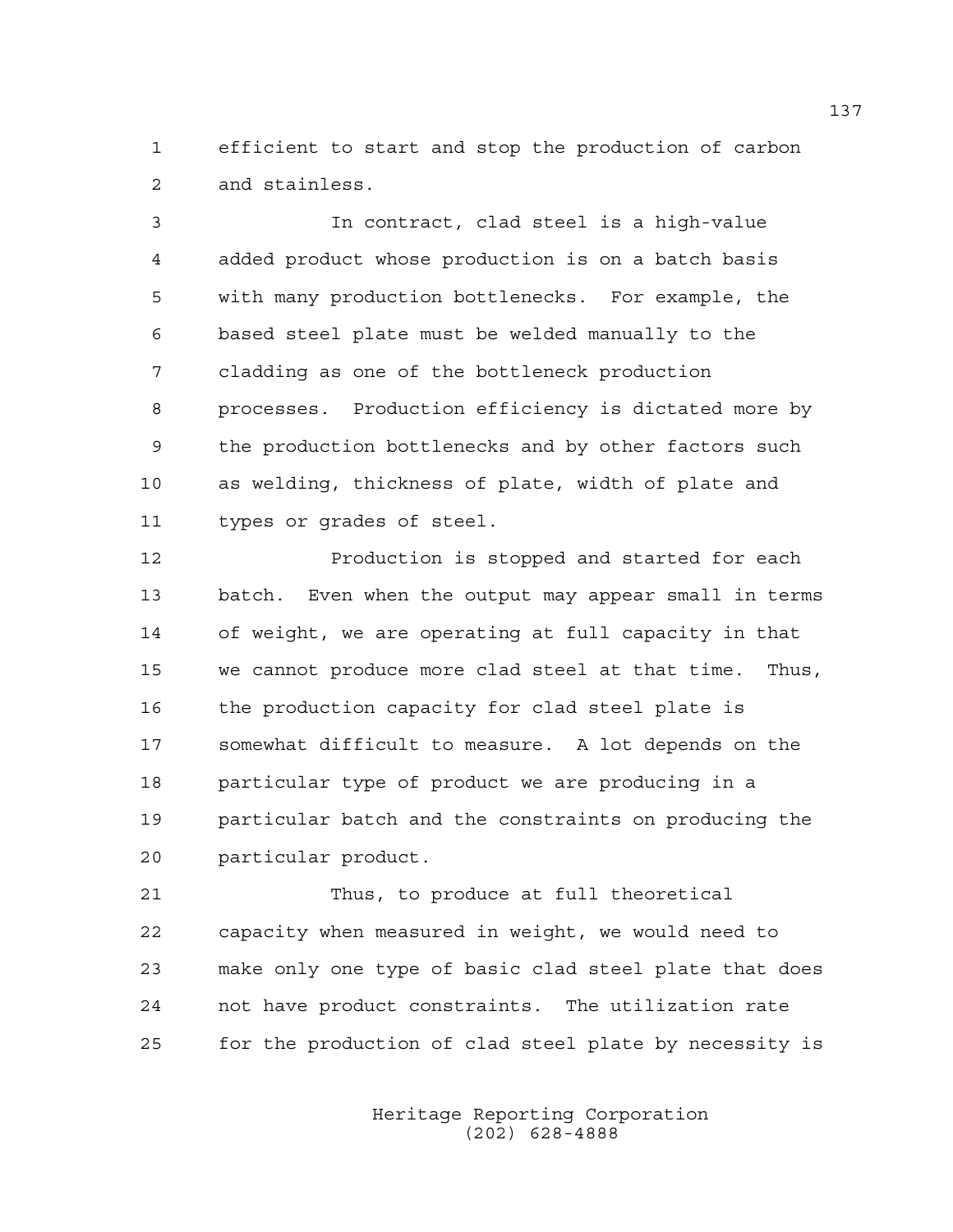1 lower than that of carbon or stainless, which requires 2 continuous production. As a matter of profitability, 3 it is better to produce difficult higher-value added 4 products rather than base products even if by doing so 5 our capacity utilization rate when measured by weight 6 is always lower than our utilization rate for carbon 7 or stainless steel production.

8 Next, I would like to explain some key 9 changes in the sales trends for clad steel plate. 10 About three years ago, a few European pipe producers 11 contacted JFE to see if we could supply clad steel 12 plate for their pipe applications, especially for 13 their production in Asia. These pipe producers have 14 opened production facilities in Asia over the past few 15 years. Although they normally had sourced clad plate 16 from European suppliers, they had been looking for a 17 supplier for Asia for their Asian factories, which are 18 not just ramping up production.

19 Previously, we have not produced clad steel 20 plate for pipe applications. After these inquiries, 21 JFE researched and developed clad plate products for 22 use in pipe production. We can provide additional 23 information on our sales to these customers and the 24 estimated demand for this new sales channel in our 25 posthearing submission, but given the expected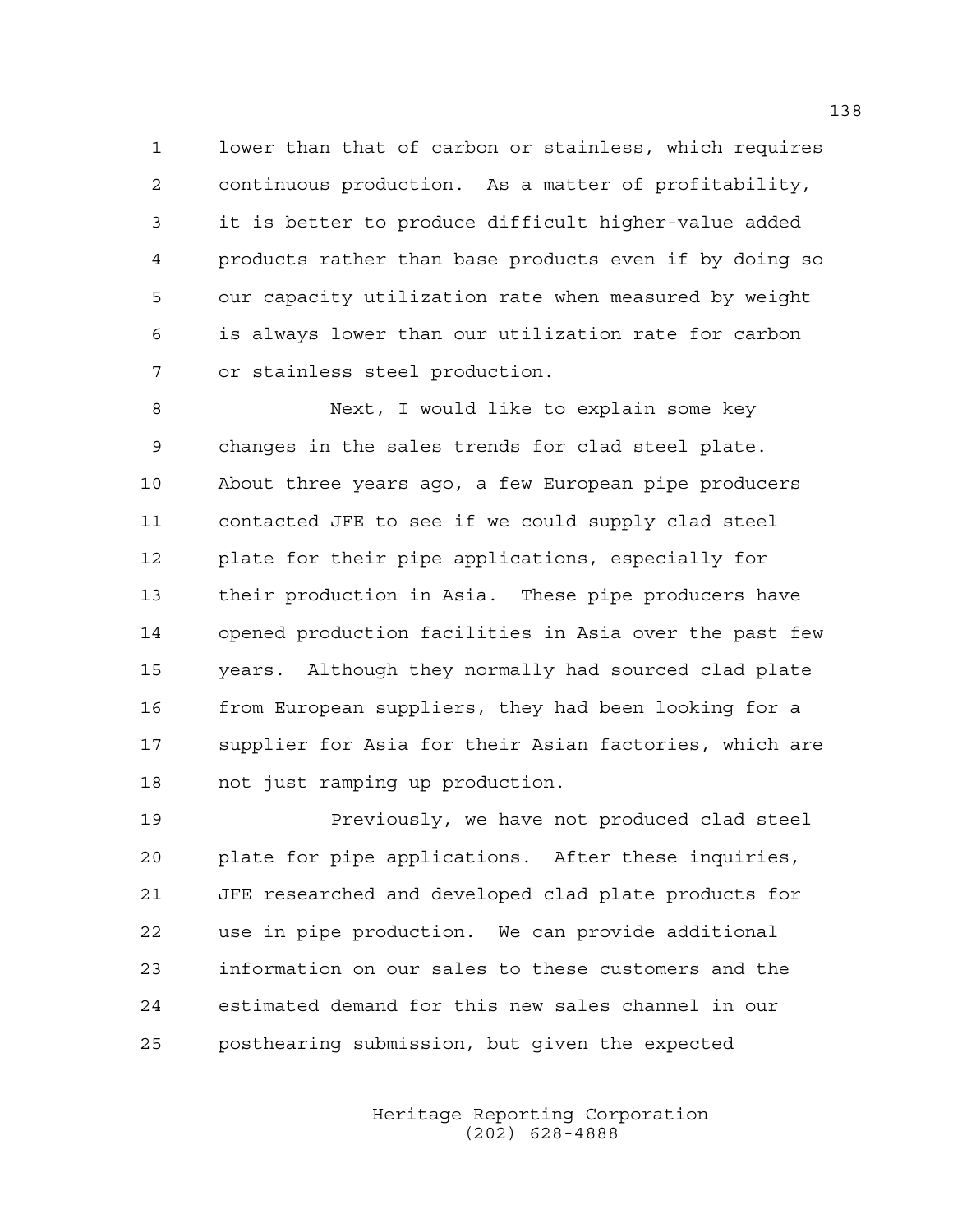1 increase in demand for pipe applications for Asian 2 energy development, we expect significant increases in 3 demand for clad plate for pipe end uses in the near 4 future.

5 Similarly, given the increasing demand for 6 clad steel pipe, I would expect that JSW, which is a 7 major producer of clad steel pipe, will use more of 8 its clad plate production through its clad steel plate 9 production as pipe is a much higher value-added 10 product. I was a bit surprised about the statement in 11 the domestic producers brief regarding Japanese 12 exports of clad steel plate to Canada and Mexico as 13 suggesting that Japanese producers would export to the 14 United States.

15 First, there have been no Japanese exports 16 to Mexico since 2006. Second, exports to Canada have 17 been comparatively small and declining. As our focus 18 is on the Asian market, the Japanese producers no 19 longer have much interest in other markets. Nearly 20 all of our shipments are to the Asian market, 21 including Japan. Back in 1996, the U.S. might have 22 been an attractive market for clad steel plate, but 23 this no longer is the case as Asia is the largest and 24 growing market for clad steel plate.

25 The domestic industry has argued that JFE's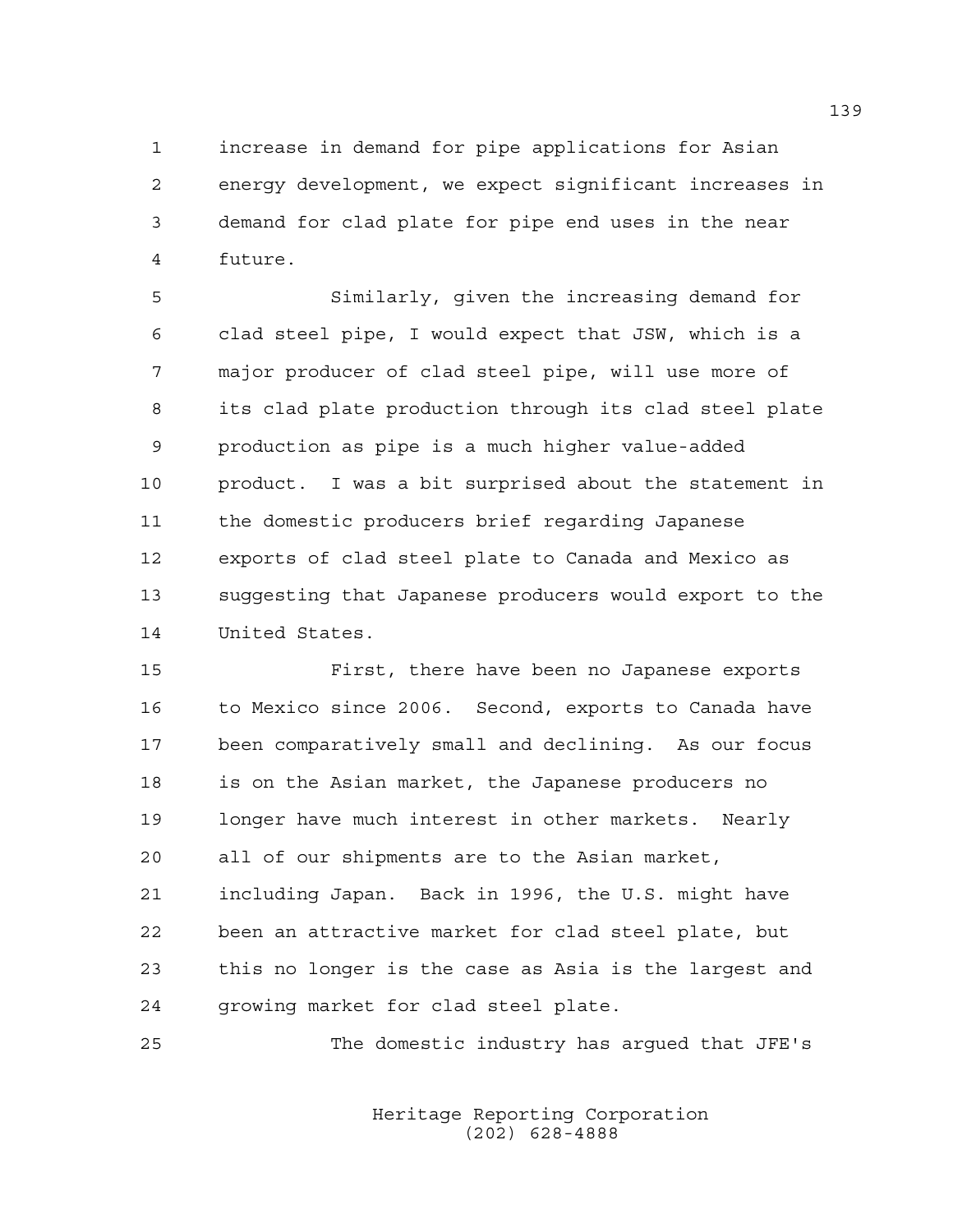1 sales office show that we have the ability and 2 interest to sell clad steel plate to the United 3 States. This is not correct as our two offices do not 4 have the experience or technical know how to sell clad 5 steel plate, which is a niche product. First of all, 6 our Houston office sells only line pipe and OCTG and 7 has no familiarity with other steel products.

8 Second, the sales and technical staff in our 9 New York office only have experience in basic steel 10 products. We have only two sales staff and two 11 technical staff in our New York office. None have any 12 experience with clad steel plate. As explained in the 13 investor presentation and the other materials from DMC 14 that we included in our prehearing brief, the sales of 15 clad steel plate requires dedicated resources and 16 highly-technical knowledge.

17 Sales of clad steel plate at JFE is handled 18 by sales staff at the clad plate division and not by 19 general sales staff. For the size of the market, it 20 would not make sense for us to add the people 21 necessary to support the sales of clad steel plate in 22 the United States. I believe that such indications 23 would be true for JSW and NSSC as well. Please allow 24 me to briefly discuss the other Japanese producers. 25 Asahi Kasei is a chemical company that can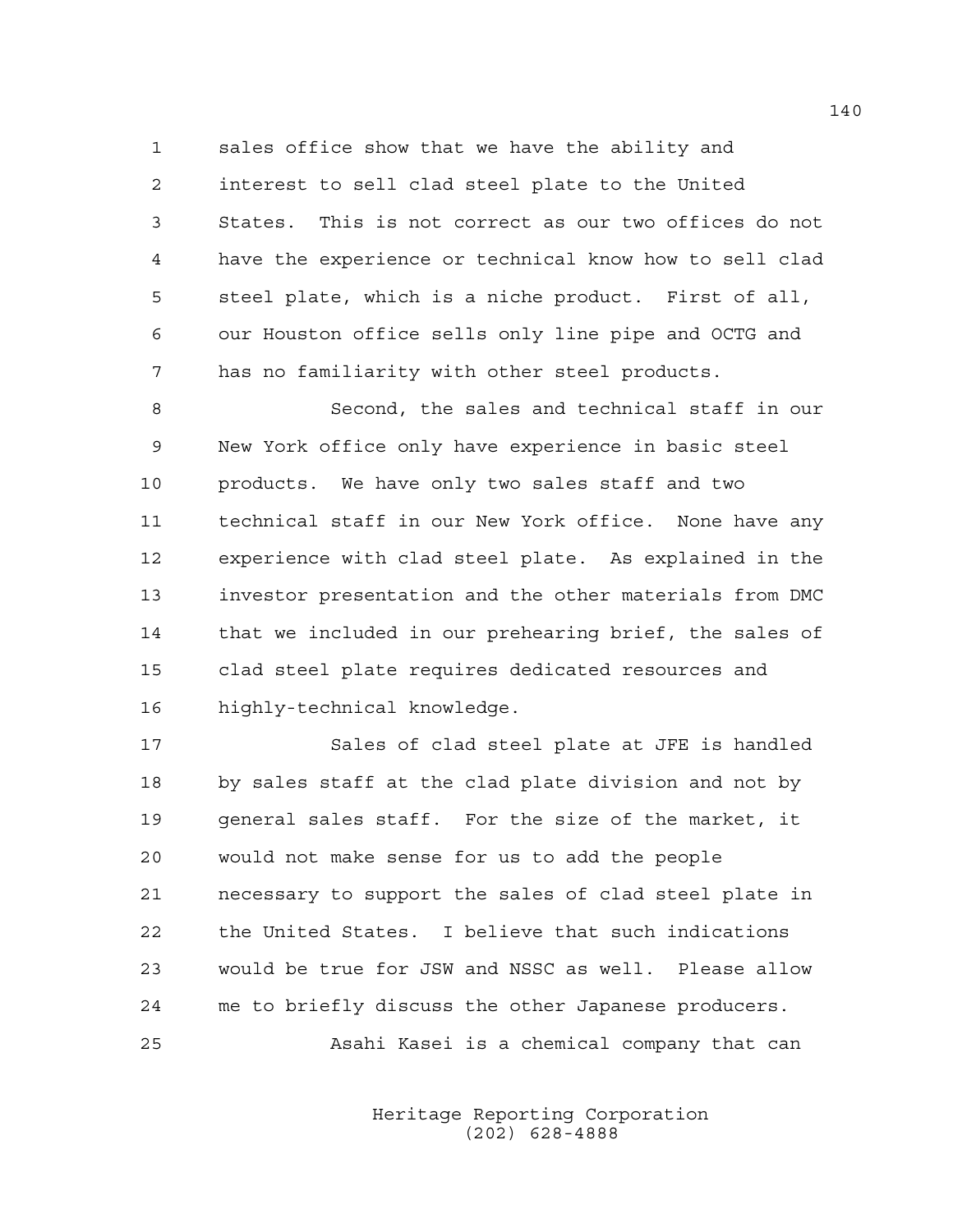1 produce clad product by explosion bonding. Their 2 focus is on high-value, specialty products. They use 3 explosion bonding to produce many different types of 4 clad products other than clad steel plate. For 5 example, they produce clad products that do not 6 contain any steel, such as clad copper, clad magnesium 7 and clad titanium. We understand that their exports 8 of clad steel plate are to Asia.

9 For clad steel plate, NSSC is only in the 10 domestic market. We have not ever seen them in any 11 export market. We understand that NSSC can produce 12 types of clad steel plate that typically are sold only 13 in the Japanese domestic market and are not used in 14 other markets. JSW is unique in Japan as they produce 15 both clad steel plate and clad steel pipe.

16 As demand for clad steel pipe increases due 17 to the expansion of demand for clad pipe in energy 18 applications, mainly in Asia and the Middle East, we 19 believe that they will use more of their clad plate in 20 their own production of pipe, which they already 21 produce in large quantities. Thank you very much. I 22 would be happy to answer questions that you may have. 23 Thank you.

24 MR. MORAN: Okay. I just have a couple of 25 points that I would like to cover before we wrap up to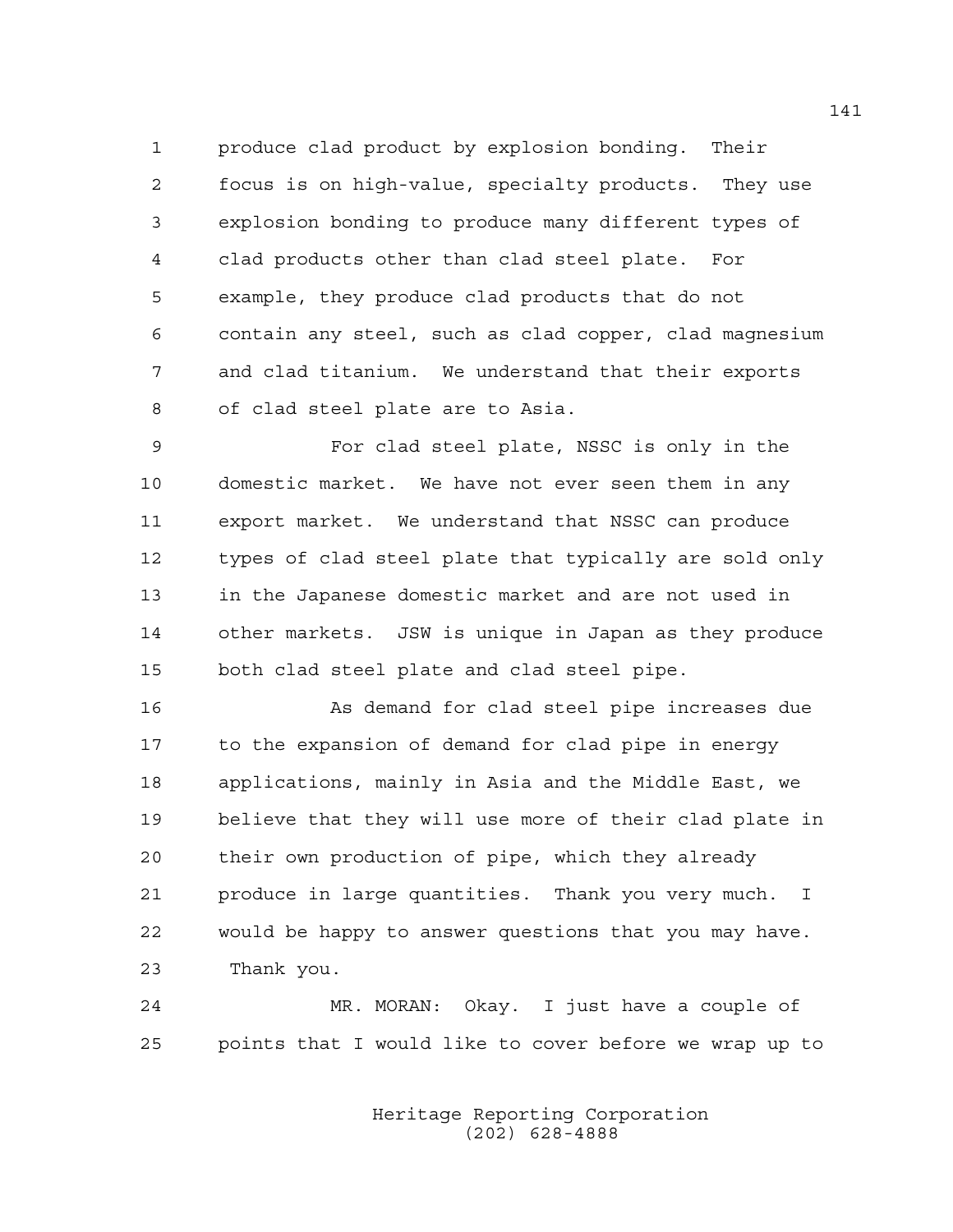1 supplement some of the information that the Japanese 2 producers put in their prehearing submission, and 3 first, it's something that the Commission was 4 struggling with this morning as well, and I assume you 5 will in your determination, regarding how to consider 6 capacity utilization.

7 Before going into the particular 8 information, it does bear mentioning that one of the 9 Japanese producers had misunderstood the section in 10 the Commission's questionnaire regarding production 11 levels but did not identify this until after the 12 prehearing staff report was prepared, and we do 13 appreciate that counsel to the domestic producers did 14 take that into account in their confidential exhibits 15 that they provided you this morning, so we do 16 appreciate that.

17 This producer has now submitted the 18 corrected information to the Commission, and we 19 believe that the corrected figures should be taken 20 into account, and the numbers do appear a bit 21 different. I'm not on the APO, so I don't know 22 exactly what they are, but I believe that they're a 23 bit different. Also, as discussed in the prehearing 24 brief, how capacity and capacity utilizations should 25 be viewed for the production of clad steel plate is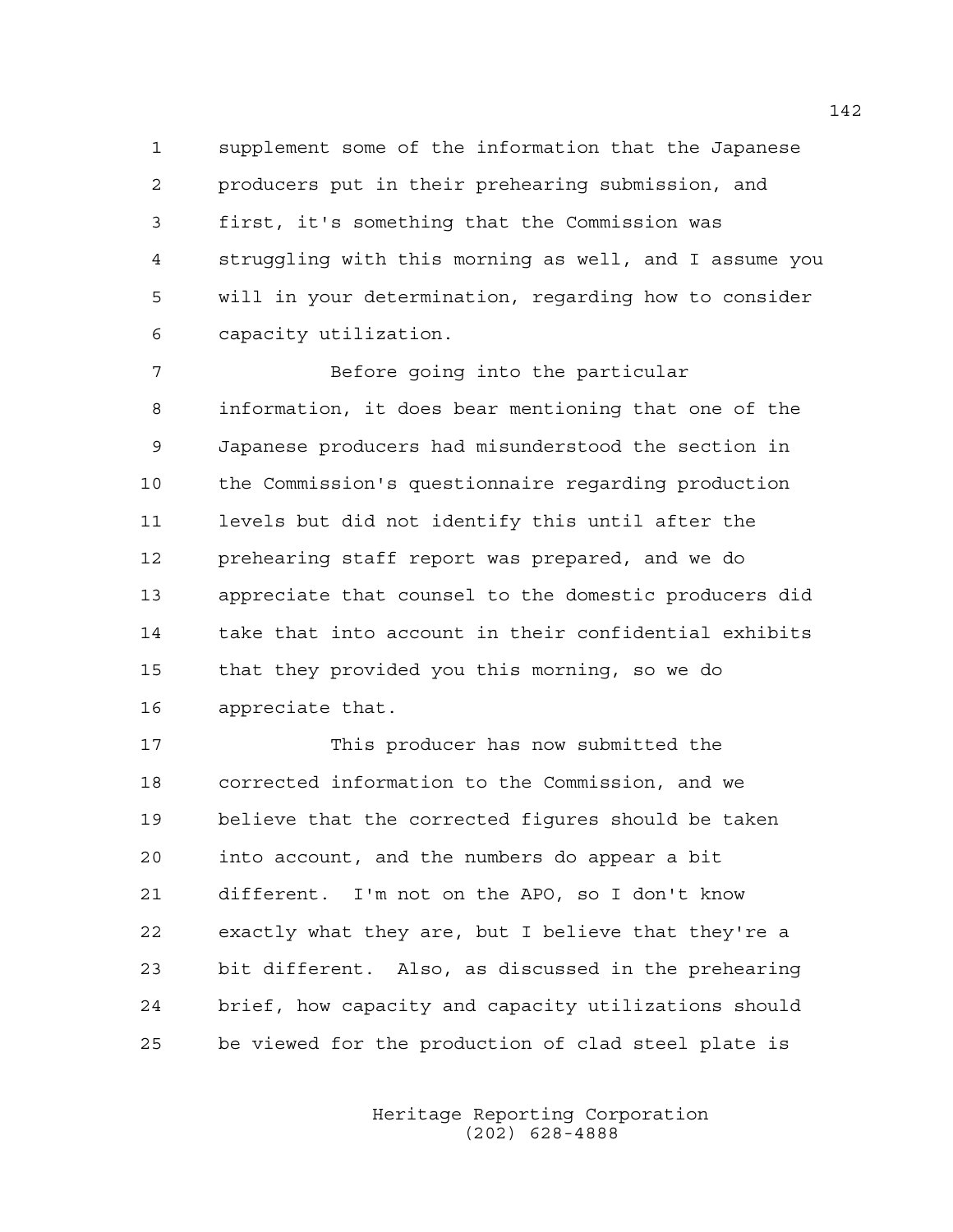1 probably the key question that you will have.

2 There are distinct differences between the 3 production and sales experience of each of the 4 Japanese producers, which should be considered. 5 First, and Mr. Asano just mentioned this, NSSC 6 produces clad steel plate only for the domestic 7 market, and we mean only for the domestic market. 8 There are certain production limitations in their 9 production that does not allow them to make clad pipe 10 products that are typically used in other export 11 markets.

12 There's information on record that shows 13 that this company has not exported clad steel plate to 14 any market. They're sitting next door to the largest 15 market for clad steel plate in the world, and they 16 haven't exported an ounce, so it doesn't seem likely 17 that if the order is revoked that this company will 18 suddenly change its ways and export clad steel plate 19 to the United States. One thing that I would like 20 touch on, it was in the domestic producers prehearing 21 submission, and they touched upon it today, was the 22 article on NSSC.

23 The article that they've provided on NSSC 24 regarding their plate exports were for plate. They 25 weren't for clad steel plate, which is subject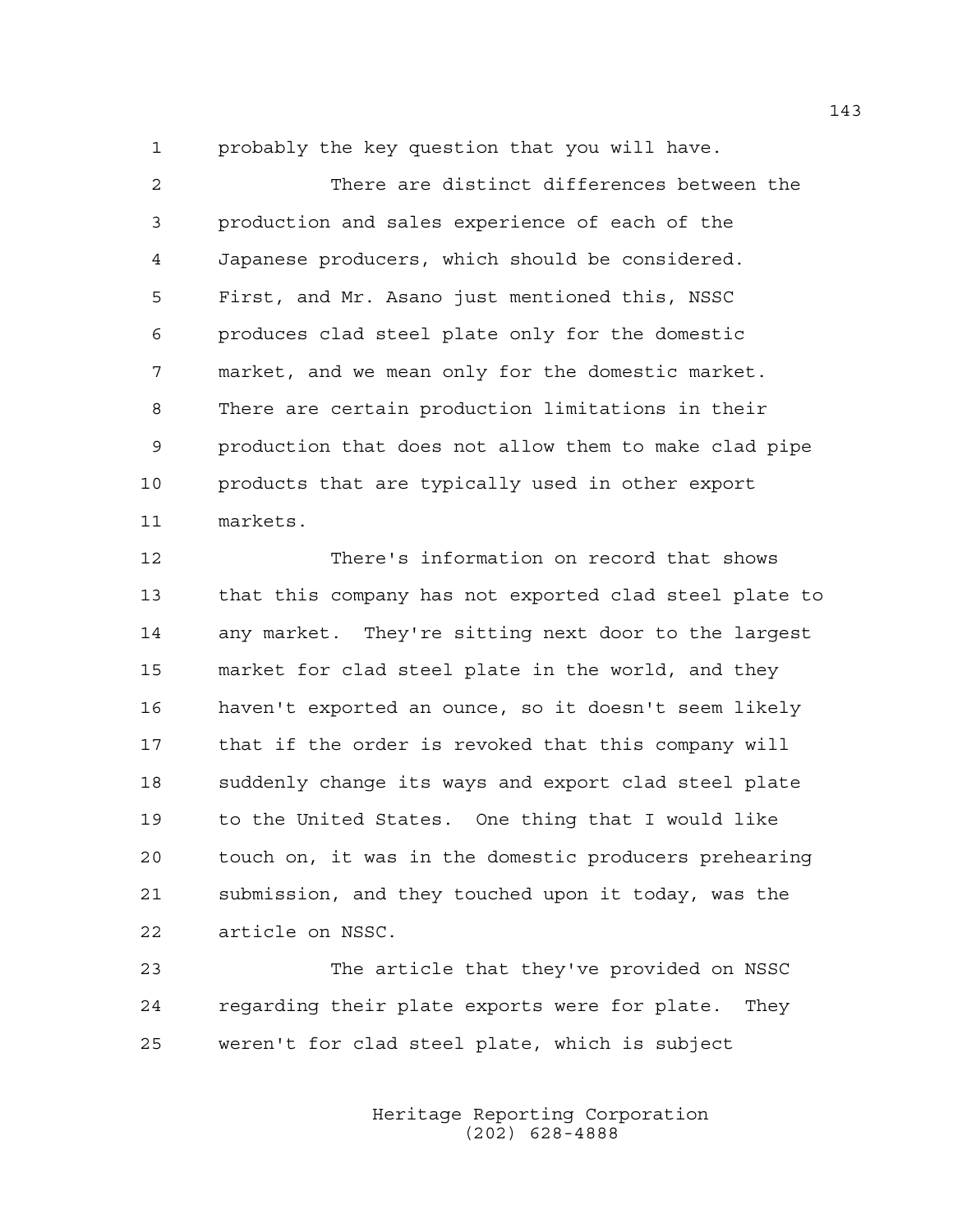1 merchandise. The entire article was about duplex 2 stainless, which is a product that competes with clad 3 steel plate, and I think it's very telling that this 4 company that doesn't export clad steel plate is 5 investing in a product that competes with clad steel 6 plate as an indication of what they will likely do in 7 the future with regard to the subject merchandise.

8 Similarly, the record evidence shows that 9 Asahi Kasei has focused on the Asian market, and 10 there's no evidence that the company has any interest 11 in any other export markets. We know that DMC's form 12 10K to the SEC refers to Asahi Kasei as a local brand 13 and that DMC faces competition from them in Asia. 14 DMC's 10K also discusses competitions in the Americas 15 and Europe but refers to Asahi Kasei only as a 16 competitor in the Asian market.

17 These factors should be taken into account 18 along with Mr. Asano's explanation of the production 19 processes for clad steel plate. Also, the testimony 20 we heard this morning and in the original 21 investigation regarding how the producers look at 22 capacity utilization, and there always is a certain 23 degree, and I don't know if there's any way to 24 quantify it where there is what you could say excess 25 capacity baked into their business model.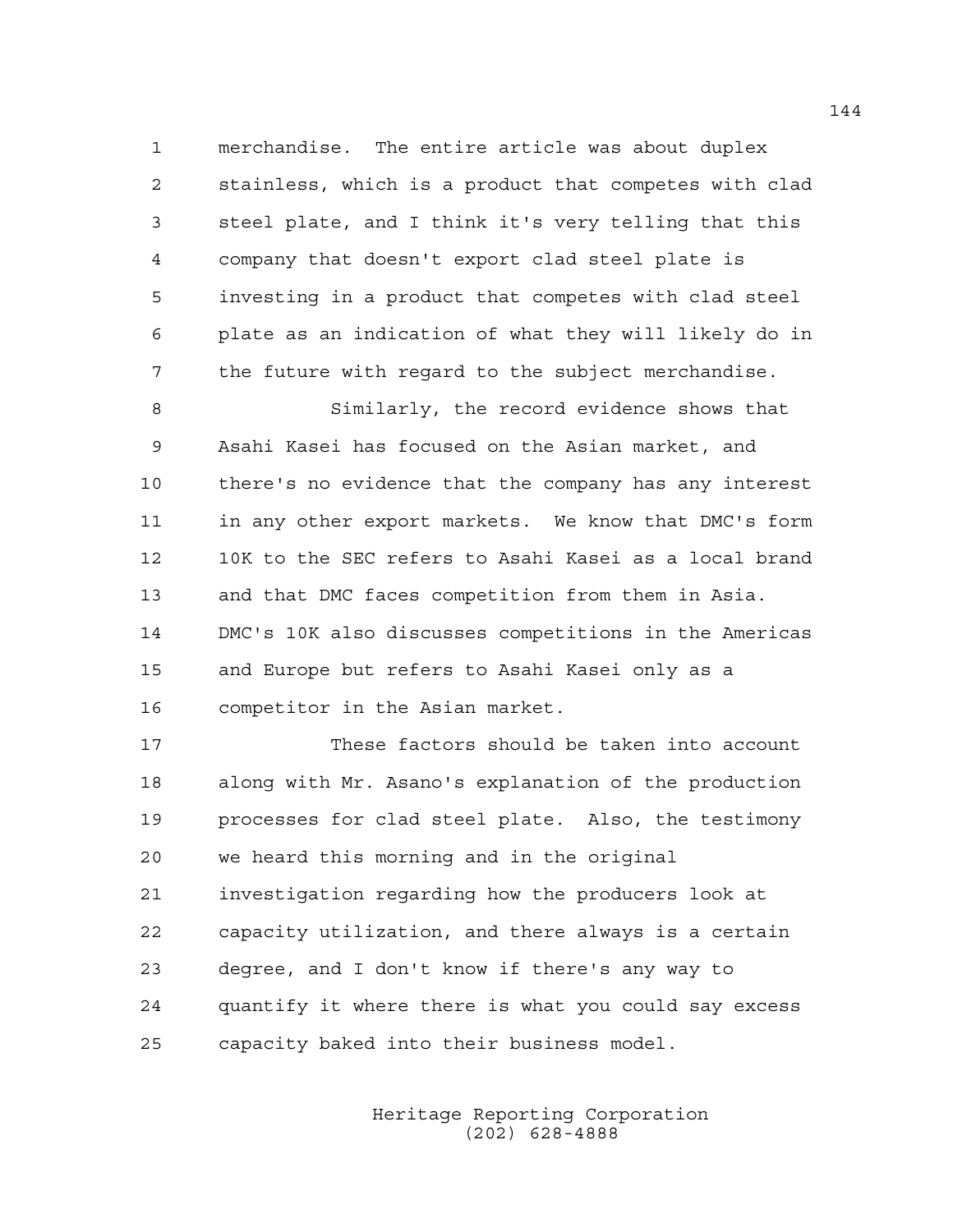1 It's like a restaurant being able to hold a 2 lunchtime crowd but having nobody there in the 3 afternoon and a crowd at dinner. You measure capacity 4 as to when you can sell a particular product or your 5 lunches or your dinners, but you still have that 6 infrastructure during the intervening hours where you 7 don't have any customers and not much sales, so that's 8 a little bit different than carbon or stainless, which 9 is produced in a continuous fashion and can be 10 produced to inventory.

11 We really don't have much information on 12 pricing, especially the Japanese producer as they 13 haven't been here for quite some time, but the 14 information collected by the staff in the staff report 15 I think is quite telling. There are statements in the 16 staff report regarding the fact that the majority of 17 purchaser, they're saying that eight of the purchasers 18 reported purchasing clad steel plate from one source, 19 although a comparable product was available at a lower 20 price from another source because of availability, 21 transportation, time to fill order and other factors. 22 If eight out of 12 or eight out 11 of the 23 purchasers are buying at a higher price, it seems a 24 bit of a disconnect with some of the testimony that

25 we've heard earlier this morning. Also, and it's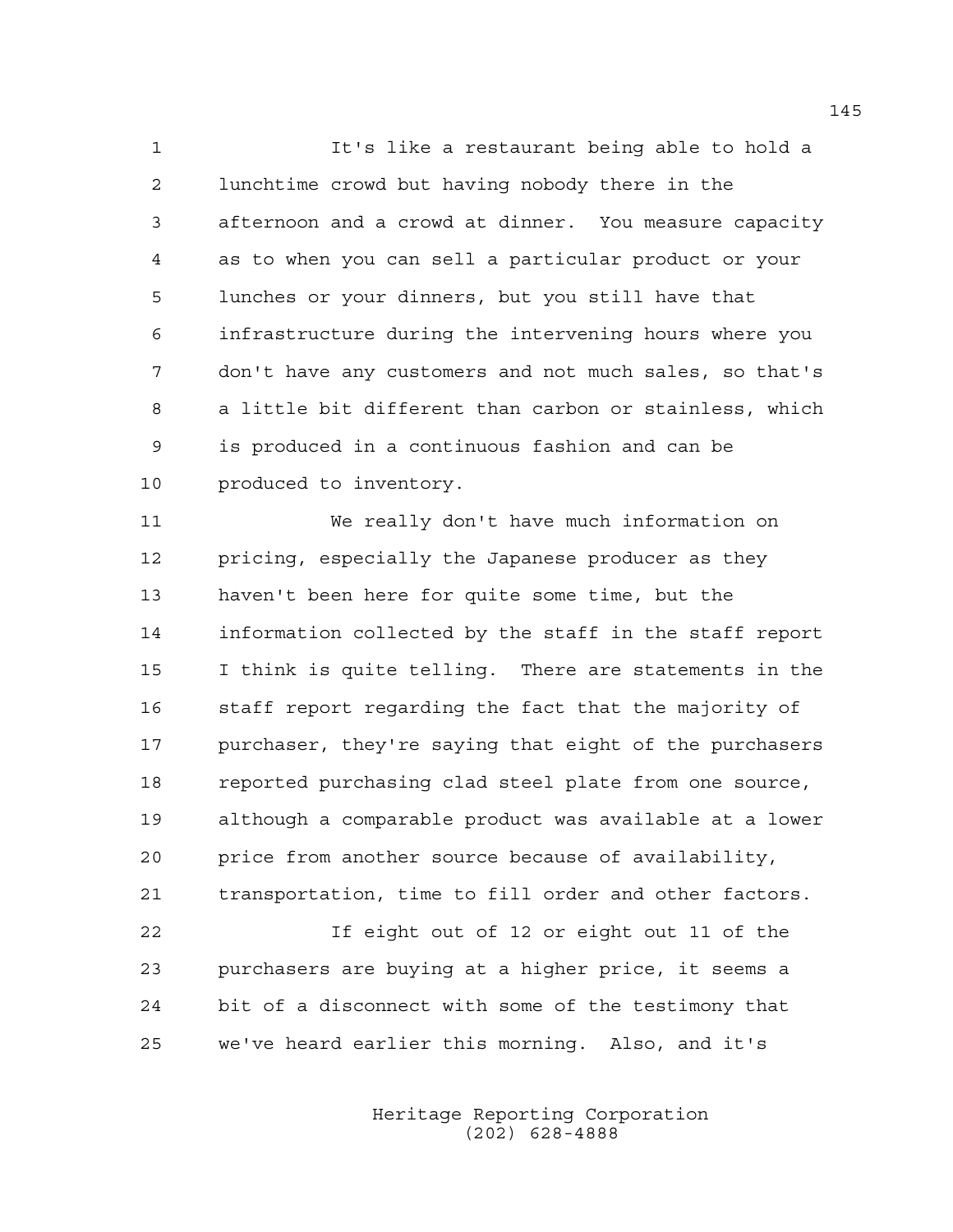1 covered in the prehearing submission, but the emphasis 2 on delivery times and availability, the number of 3 times I just cited, is actually quite comparable, and 4 the delivery times listed more frequently as the 5 leading, the most important factor in the purchasers' 6 decisions.

7 Mr. Asano can speak to this in more detail, 8 but there was some questions this morning about the 9 use of pipe in the United States as opposed to pipe in 10 Asia, and it came out in the questions and answers 11 this morning, but clad steel pipe is typically used in 12 sour drilling situations, ocean drilling and many of 13 the drilling operations in Asia, which is perhaps why 14 the Japanese producers, including clad steel pipe 15 producer JSW, are very familiar with this product, but 16 there's less familiarity with pipe applications in the 17 U.S. producers.

18 There's one other dynamic that was touched 19 upon this morning and was touched also briefly in the 20 Japanese producers' prehearing submission about the 21 optimism towards the Asian market, so if you read the 22 quarterly press releases of DMC, they actually say 23 we're optimistic, taking about expanding into Asia. 24 It was nice to learn today that there are Korean 25 producers now, Han was cited specifically, that have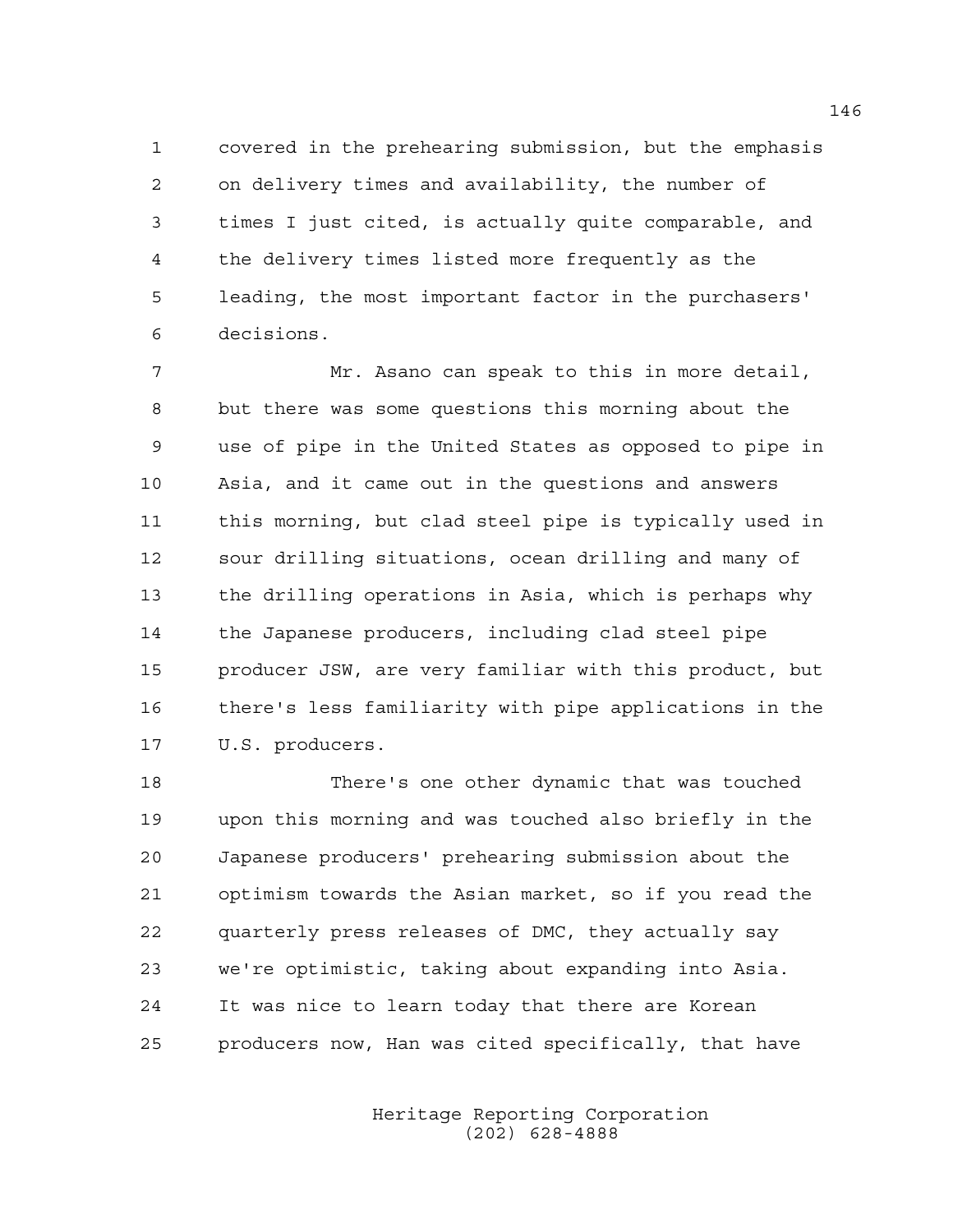1 tripled their capacity.

| If there is so much over capacity already,             |
|--------------------------------------------------------|
| why would a Korean producer all of a sudden triple its |
| capacity where there apparently is a capacity glut, so |
| there are interesting dynamics for this particular     |
| product, and it is quite different, than many of the   |
| other steel products that the Commission is familiar   |
| with, so that ends our affirmative presentation. We    |
| would be happy to answer any questions you my have.    |
| COMMISSIONER PEARSON: Thank you very much              |
| for that testimony. We appreciate you being here,      |
| especially those who have come from Japan. Washington  |
| is a pleasant city in most circumstances, but I        |
| wouldn't normally recommend that people travel         |
| thousands of kilometers to come in December. We have   |
| no snow. It could be worse, so you are very welcome.   |
| We will begin the afternoon questioning with           |
| Commissioner Johanson.                                 |
| COMMISSIONER JOHANSON: Thank you, Mr.                  |
| Chairman, and also my thanks to all of you for         |
| appearing here today. I know that you came a very      |
| long way. My first question follows up on something    |
| which Mr. Moran was just discussing. In your brief,    |
| you explained that given the emphasis that purchasers  |
|                                                        |

25 place on delivery time, availability and sales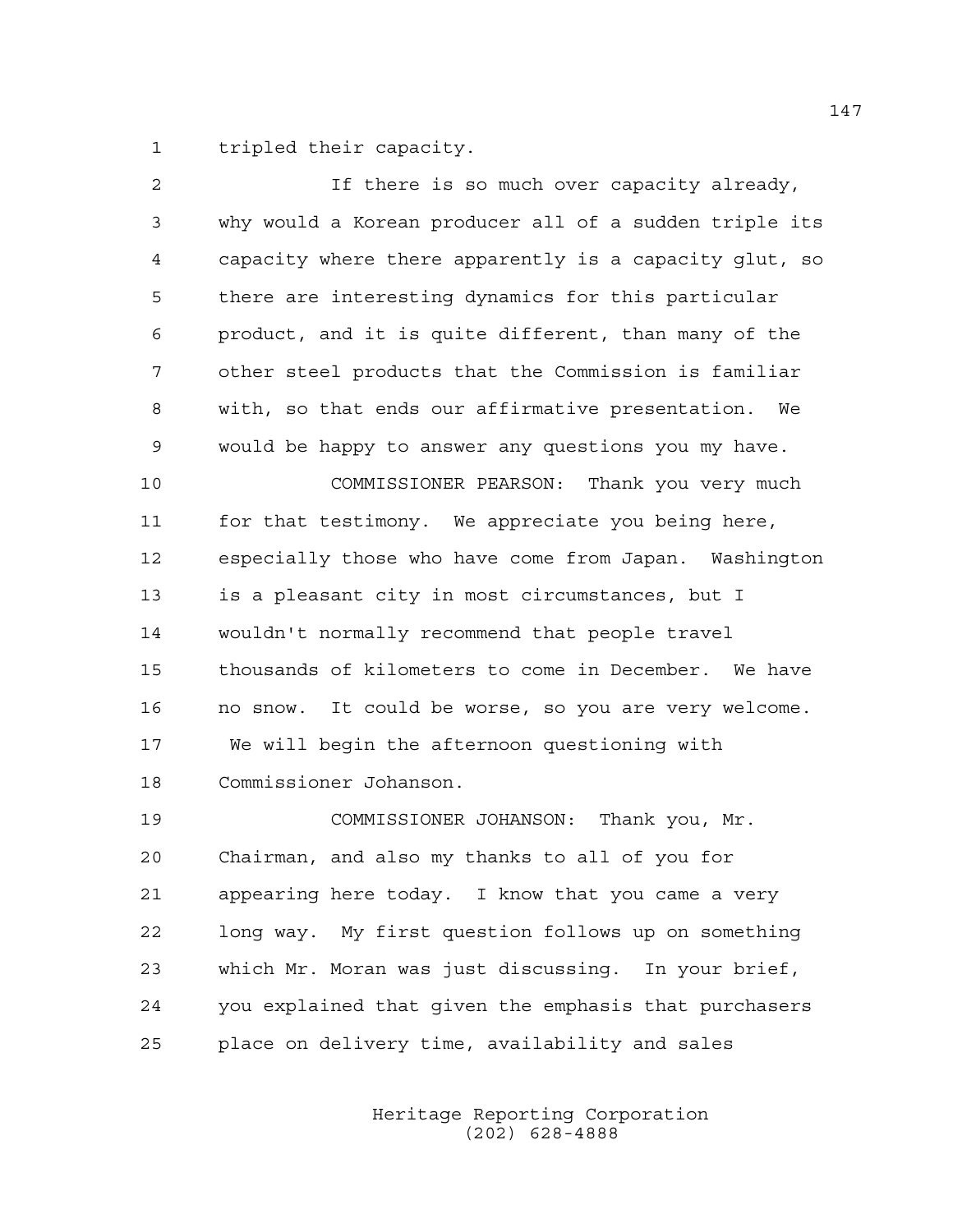1 support, it makes sense for Japanese producers to 2 focus on local Asian markets. How often do your clad 3 plate orders require quick delivery?

4 MR. ASANO: Almost every day, we have many 5 inquiry from the customer, and quickly we answer to 6 them. We say there are two stages. First stage is 7 just inquiry, and what we call the budget, budget 8 meaning either customers making project budget to 9 something, and second stage is a bidding stage, and 10 finally, a buying stage, so we everyday quickly answer 11 some of budgetary or bidding or purchasing, the buying 12 stage or something. Approximate time is three months 13 from their order to delivery, and real time is three 14 months.

15 COMMISSIONER JOHANSON: About how often do 16 you all have requests for quick deliveries?

17 MR. ASANO: Sometimes two days or three. 18 Recently, almost all order always customers very 19 strongly request from us short-term delivery, but 20 depending upon our capacity very, very much 21 bottleneck, so many bottlenecks, so if we try to do by 22 our best, two and a half or sometimes two months and 23 one week or something. This is the very shortest, no 24 more than three months needed.

25 COMMISSIONER JOHANSON: And how often are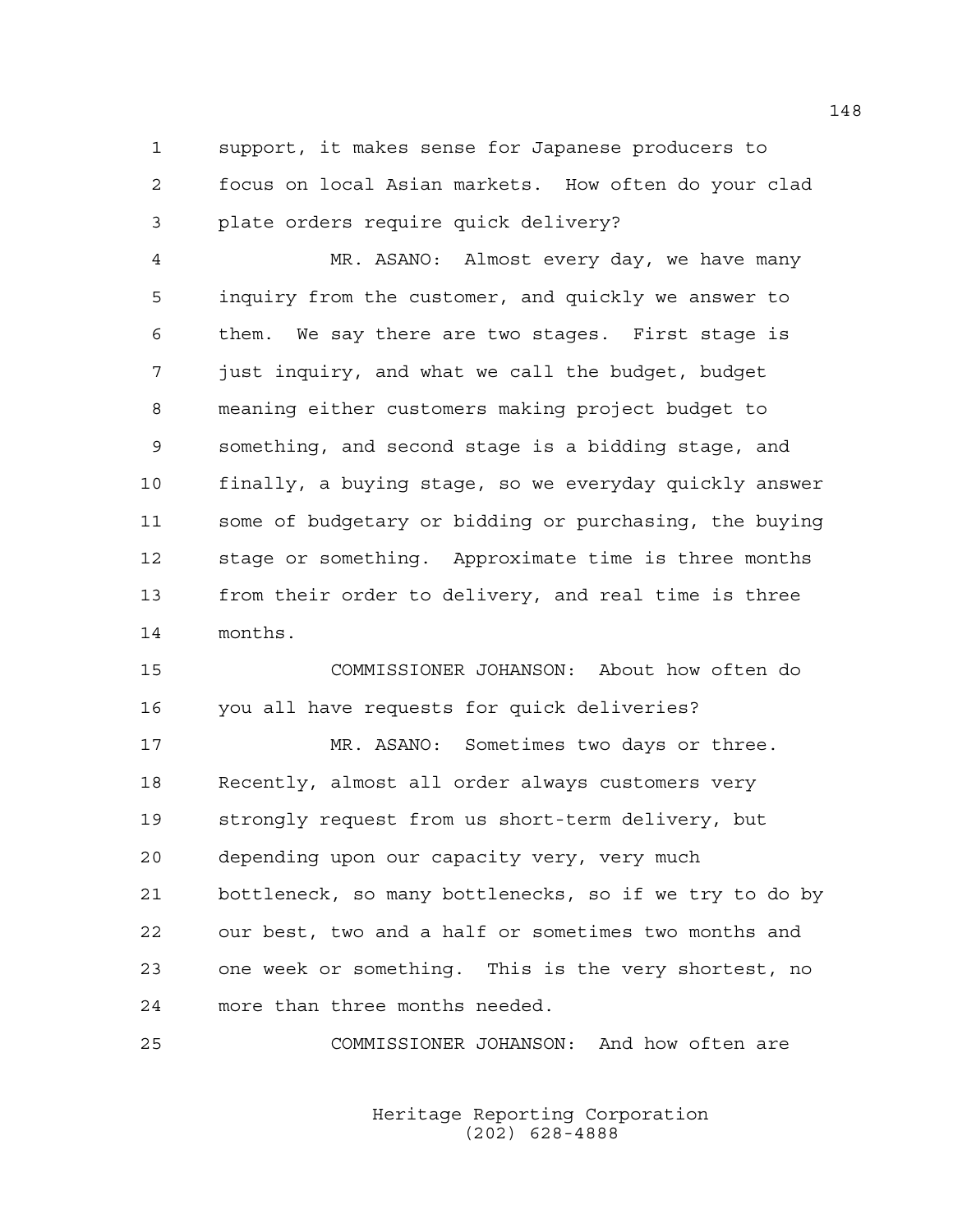1 quick deliveries for products which might be called 2 specialized products that your customer might need 3 because they need it basically on an emergency basis 4 like in order to keep their operations running?

5 MR. ASANO: Basically, the emergency short 6 time delivery request is not much. The reason why, 7 basically if we get the order before the start of the 8 production, we discuss about the details with the 9 customer, so basically, customer accepted three months 10 or two months and five, 2.5 months, and again, we are 11 manufacturer, so sometime we have facility broken or 12 some trouble has occurred, but we have to keep the 13 delivery time, so we have emergency quickly produce. 14 That is why not so much emergency delivery, so 15 sometimes one or two months one time or two times or 16 something, or basically not so much, basically no.

17 COMMISSIONER JOHANSON: All right. Thank 18 you for your response. Now I'd like to turn to what 19 is happening in China. The ITC has almost no 20 information on clad plate production in China. Our 21 staff report states that there are an unknown number 22 of producers of that product in China. China is 23 reportedly one of your principal export markets. Have 24 your exports to China increased or decreased since 25 2006, and also, to your knowledge, what is the current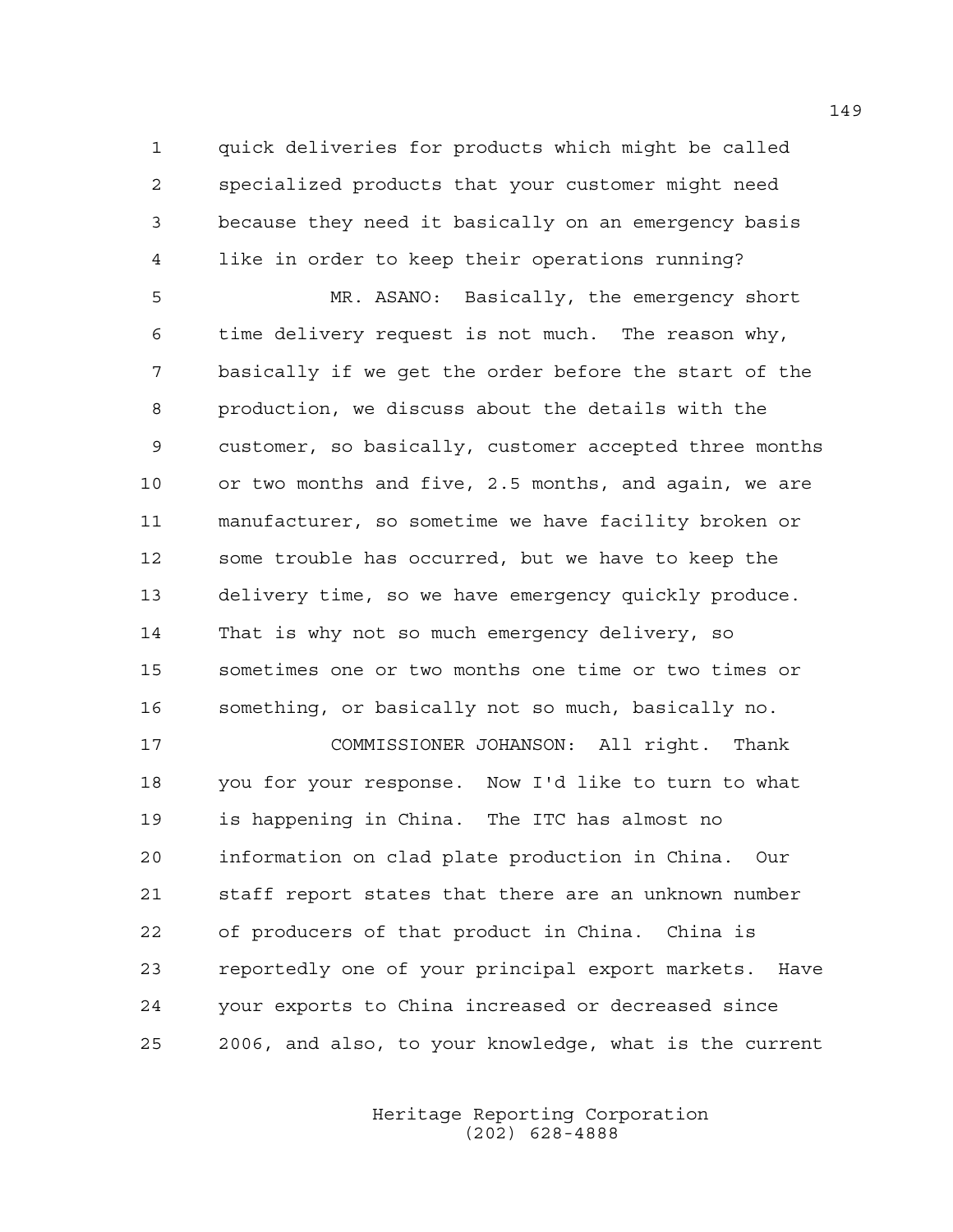1 state of production in China?

| 2  | MR. ASANO: After 2006, we have no export to            |
|----|--------------------------------------------------------|
| 3  | China, and recently, some orders we received.<br>The   |
| 4  | reason why we have no export to China, the reason is   |
| 5  | in those days, China has no producer, clad material    |
| 6  | producer in those days, the 10 years before something, |
| 7  | but recently, some explosion company is there. In the  |
| 8  | morning session, the DMC's very good explanation that  |
| 9  | explosion bonding is a very severe regulation, the     |
| 10 | environmental stress on something.                     |
| 11 | I certainly just say my feeling that China             |
| 12 | is not so severe regulation about their environmental, |
| 13 | so recently, so many explosion bonding producers is    |
| 14 | there, so we cannot export to the China market. China  |
| 15 | market supplies by themselves.                         |
| 16 | MR. MORAN: If I can supplement Mr. Asano's             |
| 17 | answer. He was speaking for JFE Steel obviously.<br>We |
| 18 | do know that Asahi Kasei has exports to China. I       |
| 19 | believe in the domestic producers brief, they put in   |
| 20 | an article about Asahi Kasei's exports to China.<br>In |
| 21 | the Japanese producers' prehearing brief at Exhibit    |
| 22 | 12, this is actually pulled directly from the staff    |
| 23 | report, showing export levels to China ranging from    |
| 24 | about 1,100 tons to 4,000 tons per years, so like most |
| 25 | of the other markets, there is some fluctuation from   |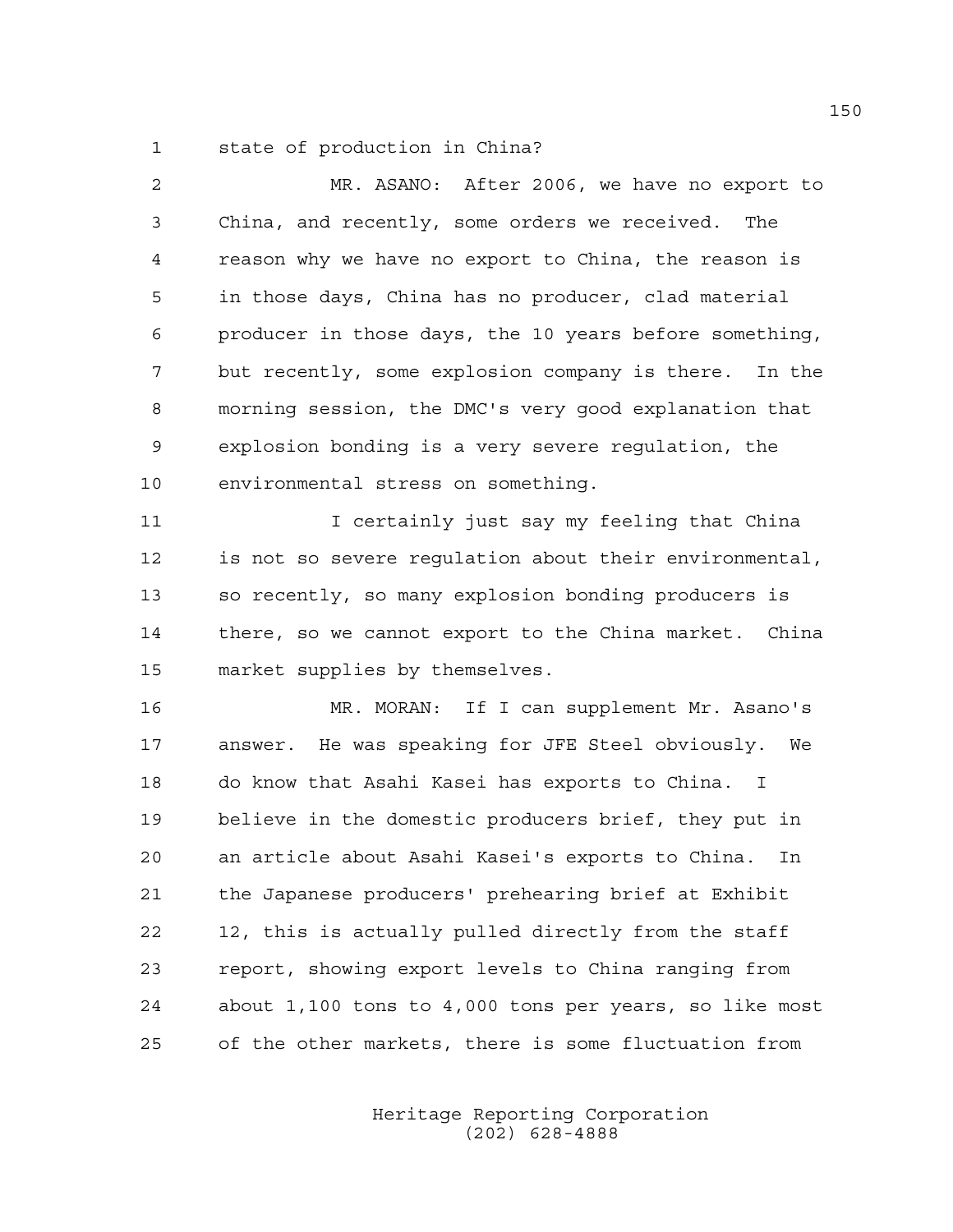1 year to year, but that's a typical trend, so there are 2 still exports from Japan to China.

3 COMMISSIONER JOHANSON: But from what you 4 understand, production is increasing internally in 5 China?

6 MR. ASANO: Maybe. I think so. 7 COMMISSIONER JOHANSON: Okay. And do you 8 all compete with Chinese product in third-country 9 markets?

10 MR. ASANO: Completely not. The reason why, 11 and mainly, our high-value added clad material is used 12 for the pressure business, and pressure business is 13 for petrochemical or refinery or some natural gas 14 resources or something for refining, and sometimes 15 that customer request only the condition is except 16 Chinese one. The reason why is Chinese bonding 17 material is not so good quality, so my personal 18 understanding is China has no expert, not so much, 19 cladding material. The research why depends on their 20 quality.

21 COMMISSIONER JOHANSON: All right. So their 22 using it in the Chinese market, and in outside markets 23 they would not be accepted because of the quality 24 problems?

25 MR. ASANO: Just my understanding.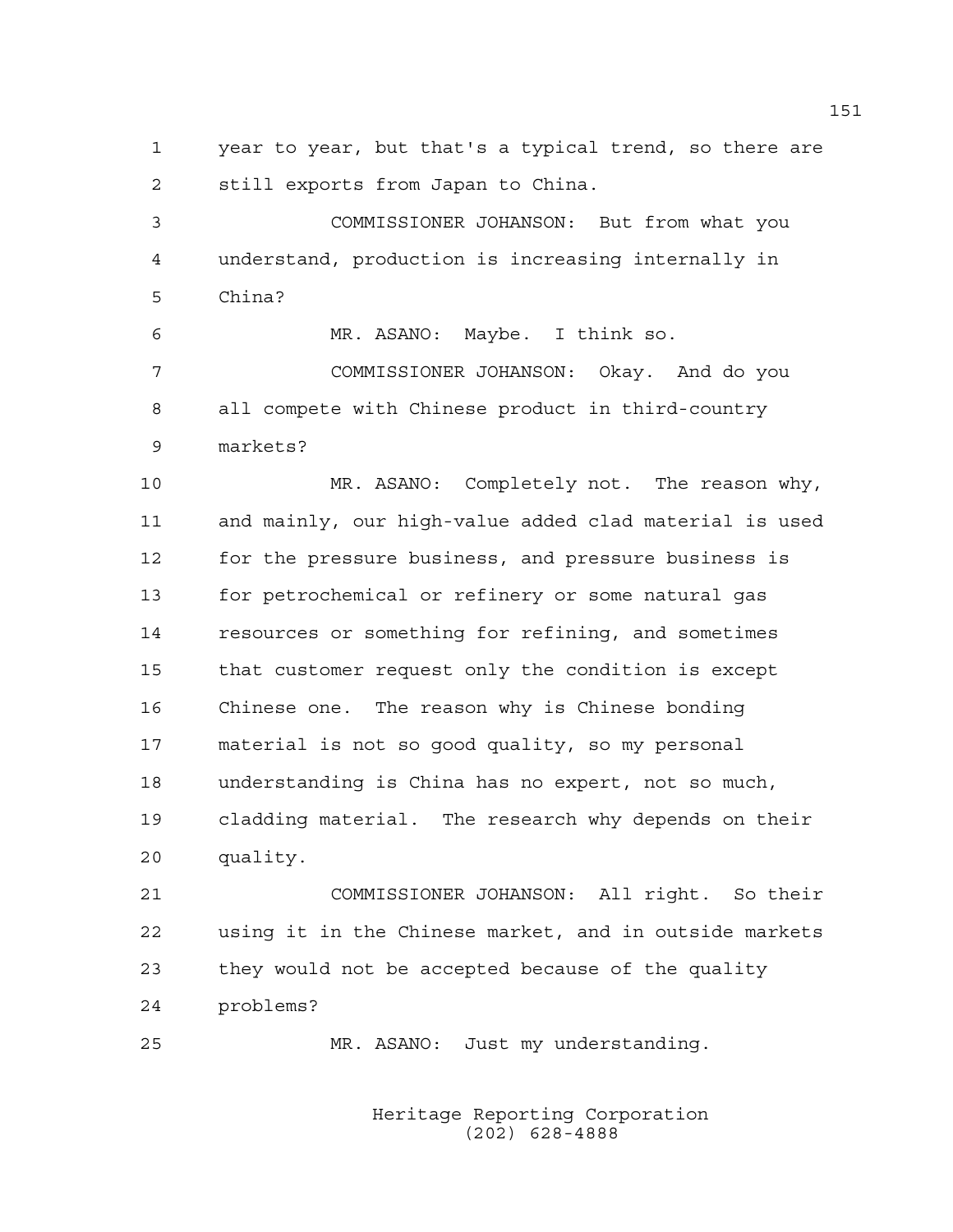1 COMMISSIONER JOHANSON: Okay.

2 MR. ASANO: So I worry about China's 3 petrochemical or power plant, nuclear plant, or it's 4 very worry about that, the reason why they're using 5 the Chinese bonding clad.

6 COMMISSIONER PEARSON: Okay. Thank you. 7 Now I'd like turn to the issue of capacity, which you 8 all know was discussed this morning, and I assume it 9 will be discussed more this afternoon after me, what 10 is a typical size of orders for clad steel plate that 11 justifies the need for the level of capacity 12 maintained by the Japanese industry?

13 MR. ASANO: I'm sorry. It is a little to 14 explain in details, and Mr. Moran used the analogy, 15 restaurant analogy, and yesterday morning, I ate 16 breakfast panini, and panini machine is batch by batch 17 pressing, so someday children come to buy panini, they 18 need small one. Small one, on batch, and the other 19 day, the very big, big man come to purchase panini, 20 but this is big one, so depending on which size or 21 which thick or which grade is very important for the 22 capacity, so I'm so sorry.

23 It is very difficult generally speaking what 24 capacity is the normal one, abnormal, but just my 25 personal sales experiences, some data shows the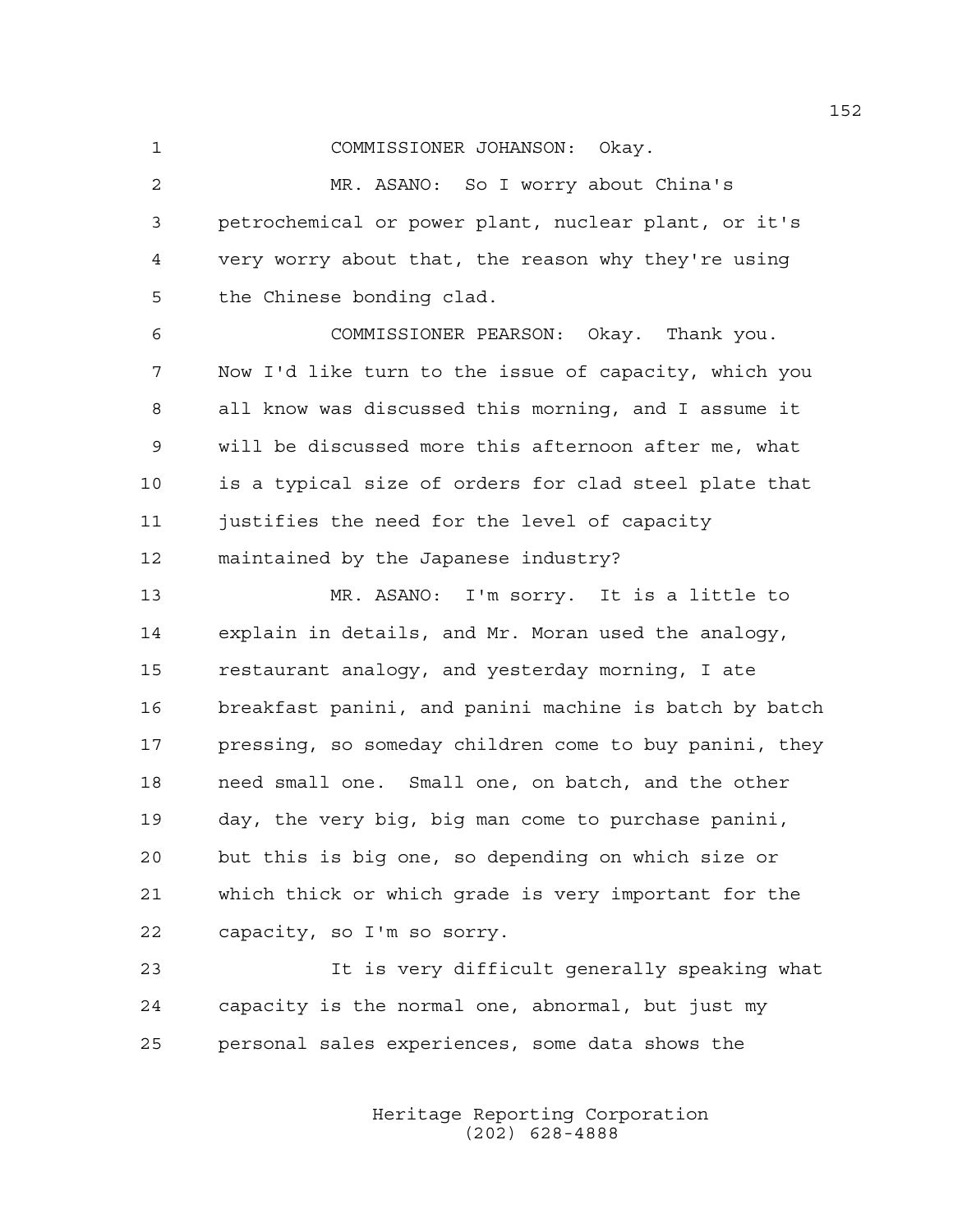1 Japanese producers have so much excess capacity, but 2 my feeling is, lastly, almost always we face is a 3 capacity limitation, the reason why some bottlenecks. 4 Sometimes heat treatment, sometimes the salability or 5 sometimes just pieces or something, so many reasons. 6 The reason why, our cladding material is like produce 7 panini.

8 COMMISSIONER JOHANSON: My time has expired, 9 but I'll just finish this one question. Has your 10 company or any of your companies ever faced a problem 11 with bottlenecks where you cannot produce orders 12 because you don't have enough capacity?

13 MR. ASANO: Yes. Main limitation of the 14 capacity, as I'm a manager of the sales department, 15 always I discuss and argue with factory person is heat 16 treatment, and heat treatment is required very 17 similarly depend on the ASME, American Standards of 18 Mechanical Society, and ASME is a very, very basic 19 standard for the pressure business, and ASME requires 20 all our products by heat treatment, but our heat 21 treatment capacity is the bottleneck always, so almost 22 all export materials required by ASME standard, so 23 sometimes we cannot produce much more orders. 24 COMMISSIONER JOHANSON: All right. Thank

25 you for your responses, and my time has well expired.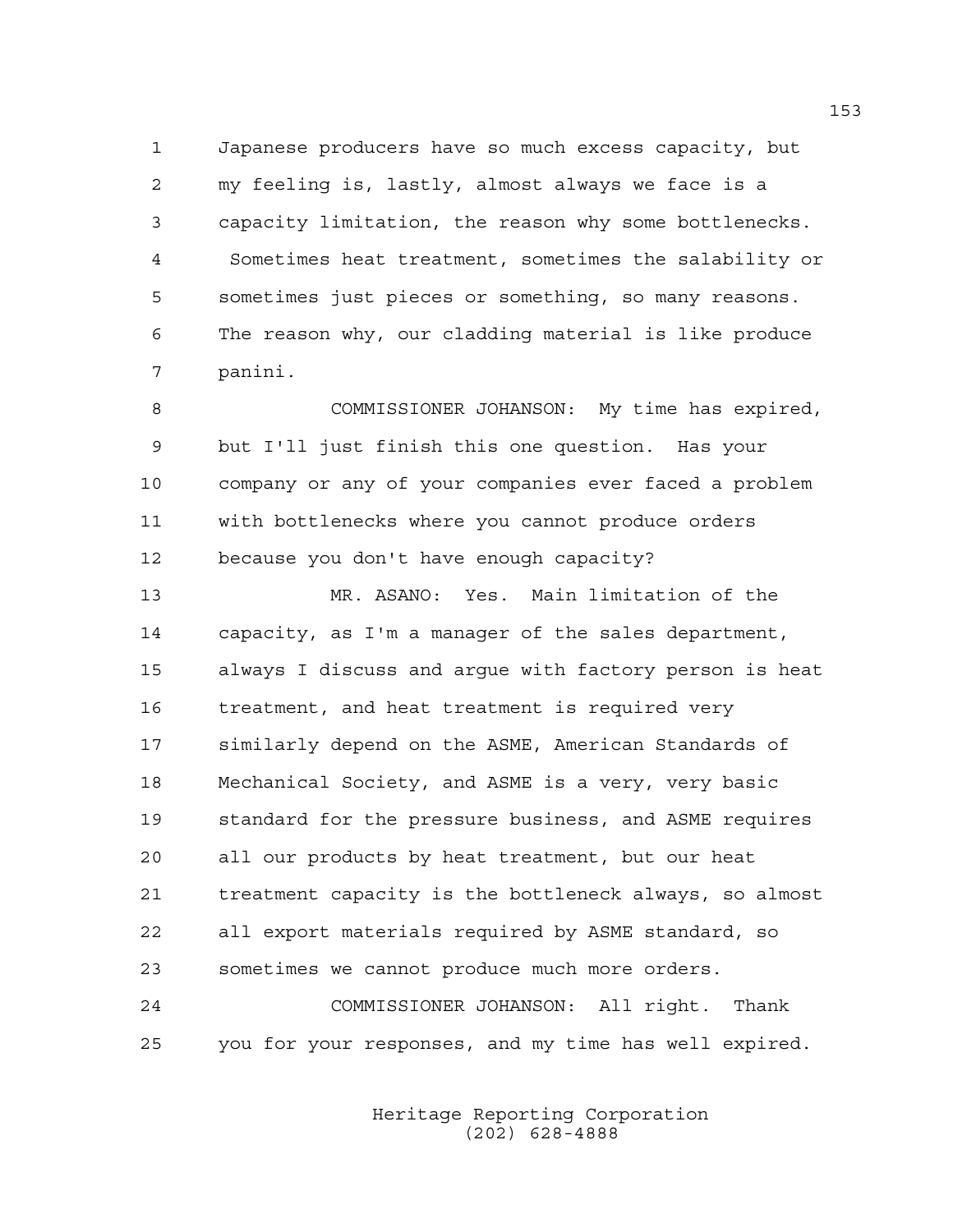1 Thank you.

| $\overline{2}$ | COMMISSIONER PEARSON: I would just note,               |
|----------------|--------------------------------------------------------|
| 3              | Commissioner Johanson, that you did an excellent job   |
| 4              | competing with the entertainment provided by the leaf  |
| 5              | blowers. That's one of the other aspects about         |
| 6              | heaving a hearing in December. Sometimes we get this   |
| 7              | extra activity. I trust they will be done soon, so     |
| 8              | let's continue. Speaking carefully into the            |
| 9              | microphones, I think we'll be able to hear.            |
| 10             | Commissioner Broadbent?                                |
| 11             | COMMISSIONER BROADBENT: Mr. Moran, I just              |
| 12             | wanted to draw you out a little bit on something you   |
| 13             | said about duplex stainless, which will probably       |
| 14             | compete with clad plate in the future. Who's           |
| 15             | investing in that did you mention?                     |
| 16             | MR. MORAN: This was an article put in by               |
| 17             | the domestic producers regarding NSSC, and it's a      |
| 18             | fairly lengthy article that discusses the amount of    |
| 19             | investment that NSSC has made in the production of     |
| 20             | duplex stainless. Duplex stainless, for some           |
| 21             | applications, can compete and displace clad steel      |
| 22             | plate.                                                 |
| 23             | COMMISSIONER BROADBENT: Okay. Well, from               |
| 24             | your perspective, what's driving demand for steel clad |
| 25             | plate in the market, and why is the U.S. market        |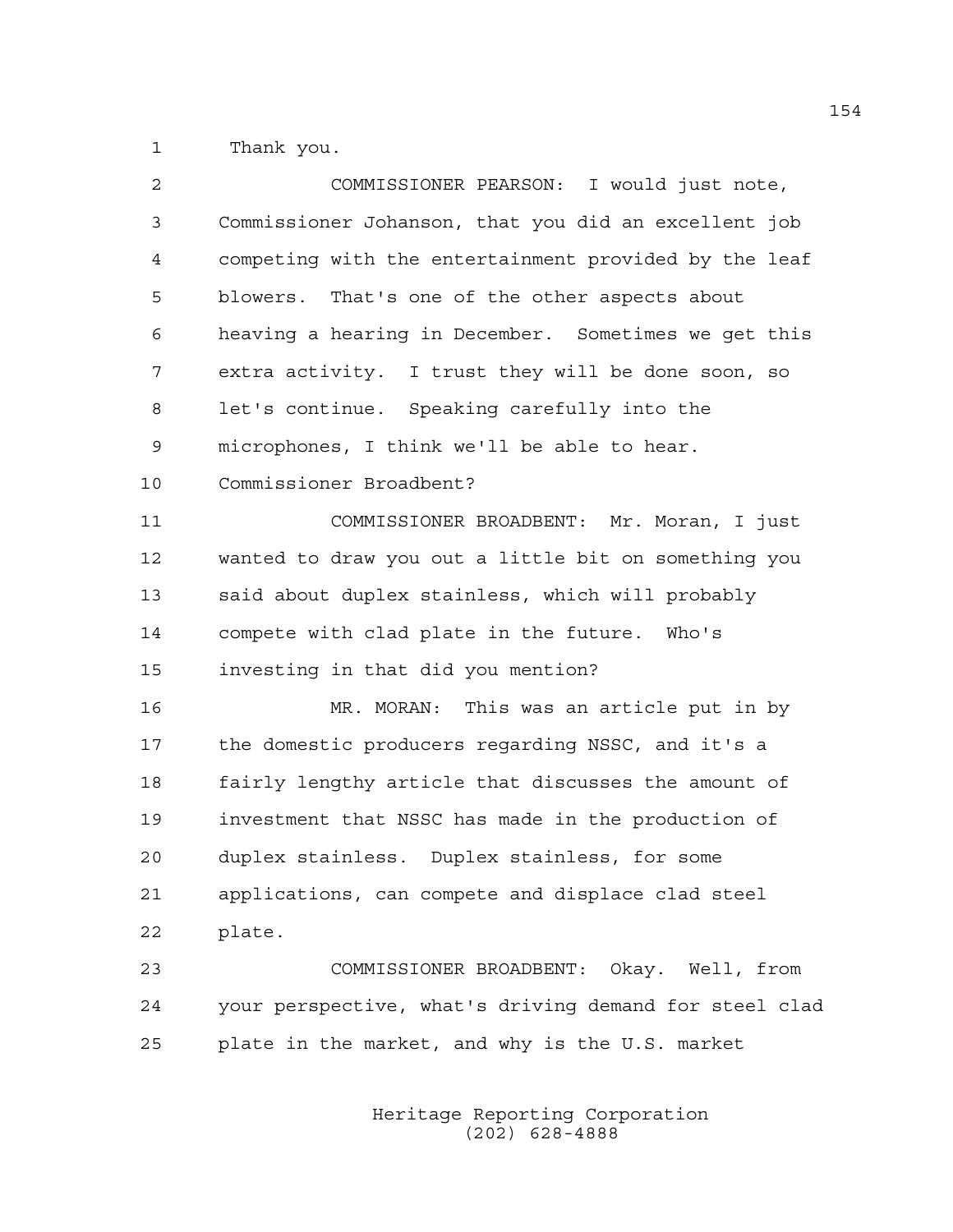1 diminishing?

| $\mathfrak{D}$ | MR. MORAN: We really learned everything we             |
|----------------|--------------------------------------------------------|
| 3              | know about the U.S. market from the staff report, so   |
| 4              | for the Japanese producers, when looking at this       |
| 5              | market, because they haven't been present here for 15, |
| 6              | 16 years, and when we say they haven't been present,   |
| 7              | only JSW had exported. We haven't any instance where   |
| 8              | another producer has exported to the United States, so |
| 9              | it's limited to just JSW and limited to some shipments |
| 10             | in the 1980s and 1990s, so we don't have current       |
| 11             | information on demand in the United States, but we did |
| 12             | hear testimony from Mr. Asano about the relocation of  |
| 13             | fabricators to Korea, mainly.                          |

14 This actually was in the testimony of the 15 original investigation when they were talking about 16 demand prospects, and I believe it was one of the 17 Lukens officials was talking about the relocation of 18 fabricators outside of the Unites States or the 19 potential that they're competing not necessarily for 20 their sales in the Unites States, a particular 21 fabricator here, that's what I drew out of it, but the 22 fabricators are competing amongst themselves.

23 We know definitely there has been a 24 relocation of production of the fabricators mainly to 25 Korea. Beyond that, we can't speak that much about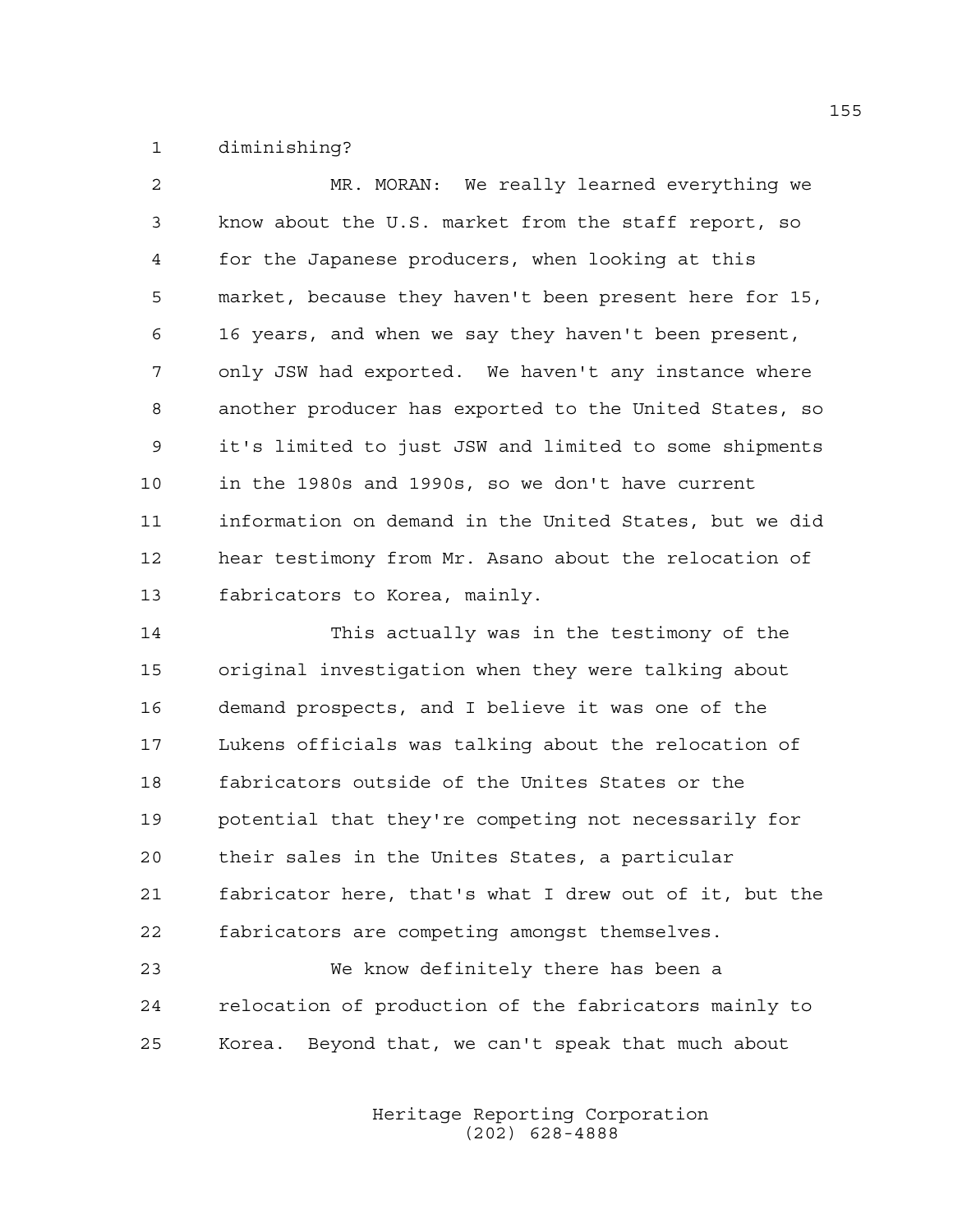1 demand in the United States.

2 COMMISSIONER BROADBENT: Okay. And in your 3 sense, how much has capacity grown in Korea at this 4 point? 5 MR. MORAN: How much has? 6 COMMISSIONER BROADBENT: I'm not sure who 7 testified to this, but the Koreans have increased 8 capacity for the steel clad plate. 9 MR. MORAN: There was testimony this morning 10 about, if my ears are correct, Hanwha, and we can 11 correct this later. It will be in the transcript, and 12 it sounded like they had tripled their production, 13 which seemed a bit odd to us if you're in a market 14 with apparent over-supply or perceived over-supply, 15 and the question was asked this morning as well, and 16 for that company, why would they invest in more 17 capacity? 18 COMMISSIONER BROADBENT: Right. Right. 19 MR. MORAN: And it makes for the business 20 plans of the companies for whatever reason, and I 21 necessarily can't explain it, but it's just how they 22 view the particular market, especially when you have a 23 new entrant or somebody's who tripling their capacity. 24 It seems a bit odd. Also, DMC itself is talking 25 about, and we heard testimony this morning about,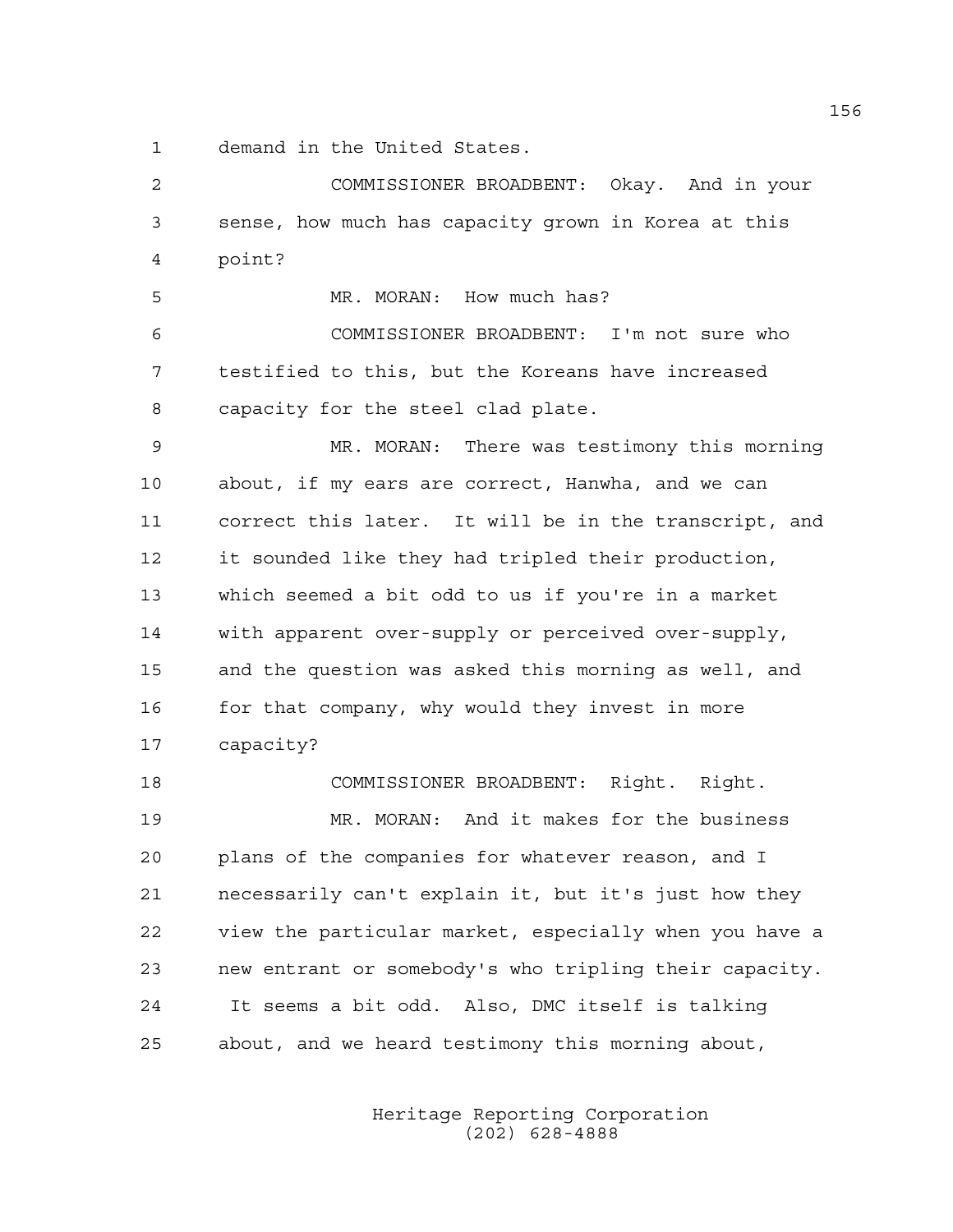1 their interest in producing in Asia, so if there's 2 already a glut, why would you be investing in 3 something that's already at over-capacity.

4 COMMISSIONER BROADBENT: I know the Japanese 5 are exporting a lot to Korea right now. Is there any 6 concern of a trade remedy case in Korea against 7 Japanese exports?

8 MR. ASANO: Absolutely not. The customers 9 in Korea always request for much more our capacity, 10 much more our capacity or much more orders, always 11 many orders give us the customers, and the other 12 reason is there is more roll bonding produced in 13 Korea. Only explosion producer in there, the name is 14 Hanwha, and I heard that Hanwha recently much more 15 expand their capacity, but my basic understanding is 16 our roll bonding materials collect, and explosion 17 bonding materials not so compete so much. We are 18 separated, the thickness and sizes, so I have no 19 feeling about the antidumping from Korea.

20 COMMISSIONER BROADBENT: So no one's 21 concerned about your pricing into Korea? 22 MR. ASANO: Sorry. No, no, no, no, no. 23 COMMISSIONER BROADBENT: Okay. Great. 24 There was a statement, Mr. Asano, about growing 25 opportunities in the Middle East. Is it cost-

> Heritage Reporting Corporation (202) 628-4888

157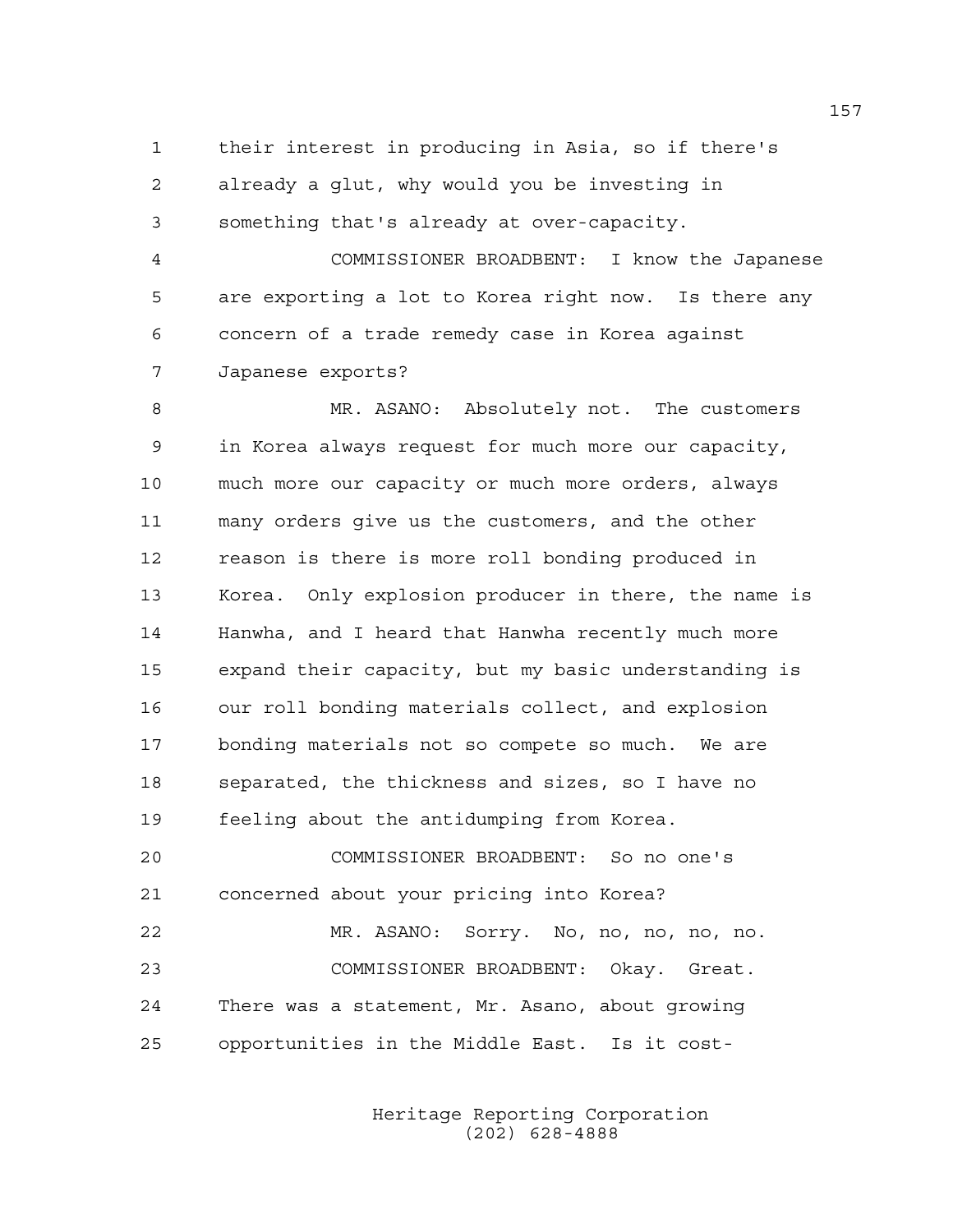1 effective to sell from Japan to the Middle East? Do 2 you plan to expand your sales in the Middle East and 3 how much?

4 MR. ASANO: Yes, and the recent, the pre-5 immersion, who uses our clad materials, the final user 6 is only a chemical company. For example, in the 7 Middle East is, for example, Aramco, and Aramco uses 8 so many pressure vessels for refinery or pipes that 9 they bring the oil and gases, but in the Middle East 10 area, in these days, there is no good fabricator in 11 there.

12 COMMISSIONER BROADBENT: Right.

13 MR. ASANO: And the good fabricator mainly 14 very, very 20 years ago, and the USA and European and 15 the Japanese fabricator is very strong and good 16 fabricator, but recently Korean fabricator is so 17 strong and very good quality, so the site is in the 18 Middle East, but fabrication in Korea, so we export to 19 Korea so much, but in the Middle East area recently, 20 some good fabricator, so we try to export to them.

21 This is the situation, and these fabricator 22 wants the good quality clad materials. They need it, 23 but only they can purchase from Japan or some other 24 countries even though they're very long distance from 25 the cladding material producer to the Middle East, so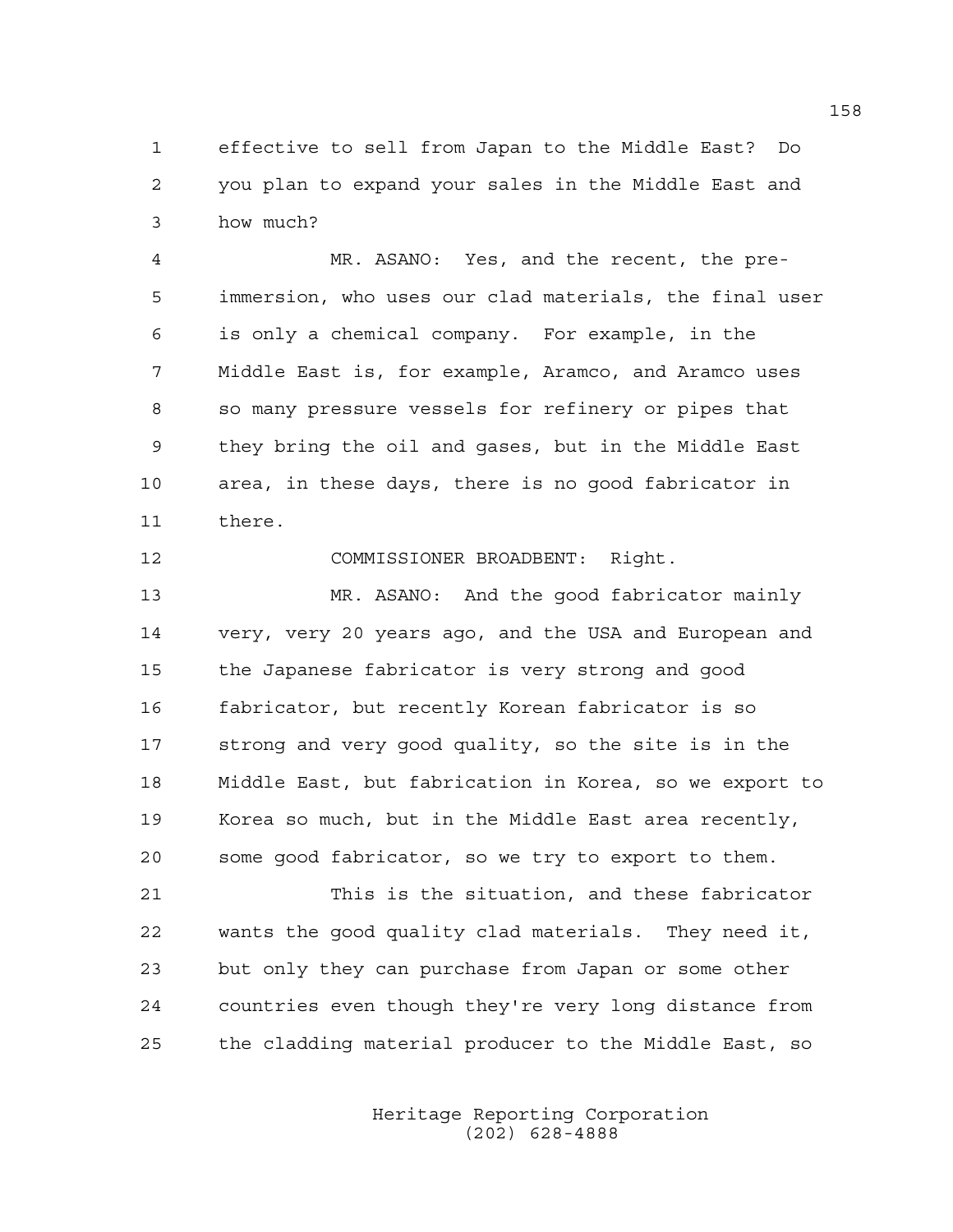1 the same competition condition my understanding.

2 COMMISSIONER BROADBENT: Okay. Let's see, 3 can you describe any experience you've had in 4 exporting to South America?

5 MR. ASANO: To tell you the truth, just now, 6 JFE does not export to South America, but I'm 7 interested in the reason why the Petrobras, the big 8 oil company here, so but just now we have no 9 information much more.

10 MR. MORAN: I think in the Exhibit 12 of the 11 Japanese producers' prehearing submission they 12 separated the export statistics into markets, and 13 you'll see that for South and Latin America total, 14 last year it was zero. The year before, it was 141 15 tons, so these aren't very large markets, so it's hard 16 to say. They seem to be quite sporadic. There's more 17 zeroes than anywhere else.

18 I think there was testimony this morning 19 about competition in Argentina, but the exports stats 20 show only 19 tons shipped in 2007 to Argentina. There 21 are some more exports to Brazil, but it's just in two 22 years, so it seems to be quite random in terms of a 23 market.

24 COMMISSIONER BROADBENT: Mr. Asano, you said 25 in your statement that clad steel plate exports have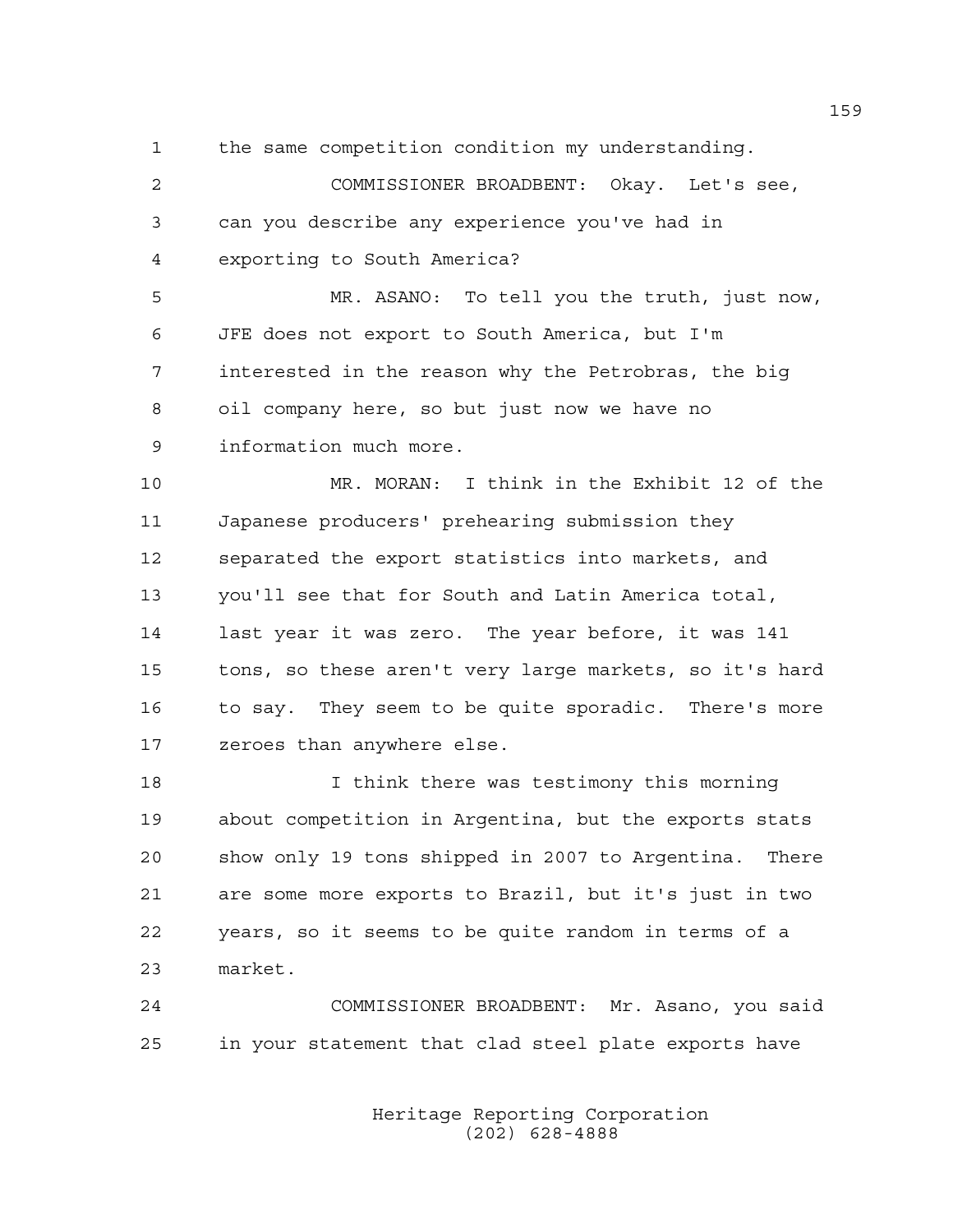1 declined. We had some testimony this morning that 2 they'd increased. Have you had any orders in Canada 3 recently?

4 MR. ASANO: Depending on the figure, 5 testimony this session, the Table 4, the North America 6 export/import from Japan is declined from 2009, 2010, 7 2011, so we have not much experience exporting for 8 Canada, so I don't know much information much more.

9 MR. MORAN: Obviously, there is some 10 competition in Canada. It's just a question of the 11 size of the market. Last year, it was 13 tons. The 12 year before, 47 tons, so I wouldn't call that a very 13 large market or something that is indicative of any 14 other behavior, and the trend for Canada is quite 15 downward as you can see from the export stats 16 prepared, gathered by the staff.

17 COMMISSIONER BROADBENT: Okay. Thank you. 18 COMMISSIONER PEARSON: Mr. Asano, I'd like 19 to make sure that I understand your comments regarding 20 capacity utilization in clad steel production. Are 21 you saying that you have only so much equipment, and 22 you have a choice. You either can make a relatively 23 thin piece of clad plate, which is lighter in weight 24 or a relatively thicker piece, which is heavier in 25 weight, and that if you get maximum capacity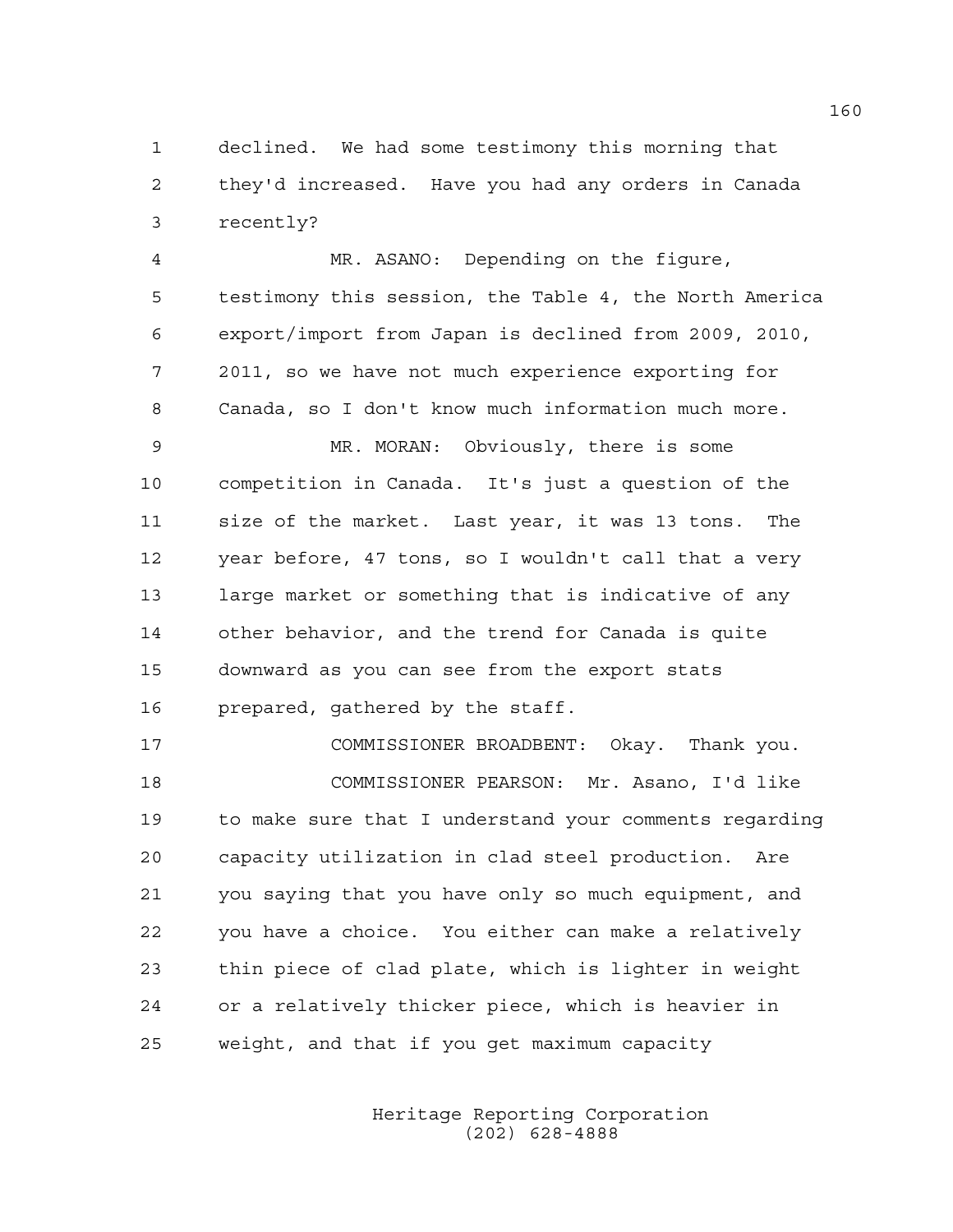1 utilization in tons, you must only make the thickest 2 grades. Is this the point you were making?

3 MR. ASANO: Yes. Yes, so depending on if 4 they're the thin plate that basically so many times my 5 saying like a panini, so that sheet by sheet 6 characterization is important, so how many sheets. 7 For example, one sales on a sheet per month, for 8 example, we produce, so, for example, one sheet the 9 weight is not important. Thick plate is heavy, and 10 thin plate is light, so I want to say is a bit 11 depending on the size or width. Wider width is weight 12 heavy, and thin width is light. This is the point. 13 COMMISSIONER PEARSON: Okay. 14 MR. MORAN: There was one other point about 15 the production limitations with respect to JFE in 16 particular, and I believe this is in your 17 questionnaire response about heat treatment. 18 MR. ASANO: Yes, that's right. Heat 19 treatment is our main capacity utilization. 20 MR. MORAN: And this in their questionnaire 21 response, so you have a theoretical capacity number 22 for total production, but a separate lower capacity 23 number for heat treatment, and it's my understanding 24 that the export applications require heat treatment 25 according to their respective standards, so their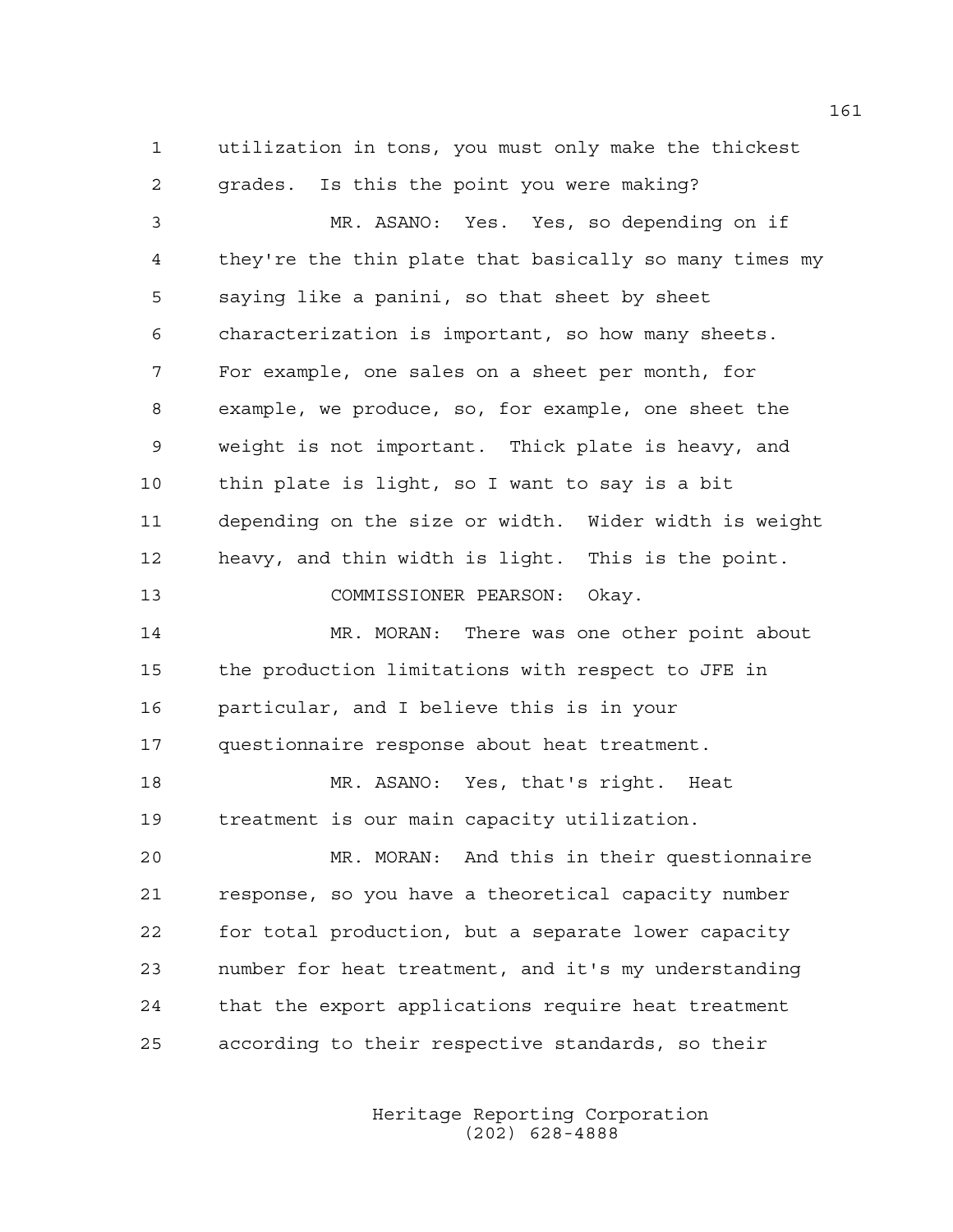1 effective capacity for export is governed by that heat 2 treatment capacity and not their total capacity for 3 producing clad steel plate, including non-heat treated 4 applications.

5 COMMISSIONER PEARSON: Is the heat treatment 6 process longer for thicker grades of plate, or is the 7 length of time in the heating oven the same regardless 8 of the thickness of the plate?

9 MR. ASANO: Yes, that's right, depending on 10 the thickness or depending on the grade or depending 11 on the customer's request standards, specification.

12 COMMISSIONER PEARSON: Okay. So I would 13 understand that the heat treating is somewhat less of 14 a constraint if the thickness of the plate is small. 15 Thin plate you could put more pieces through the 16 heating oven than with thick plate?

17 MR. ASANO: And it is a little difficult to 18 explain the meaning is. Depending on the thickness 19 time it is and compared with the tonnage weight, my 20 understanding is tonnage looks much reduced the 21 thickness. For example, the thickness is one inch 22 compared with two inch, but the heat treatment time is 23 not half of the time.

24 COMMISSIONER PEARSON: Okay. Mr. Moran, is 25 it the Respondents' position that the capacity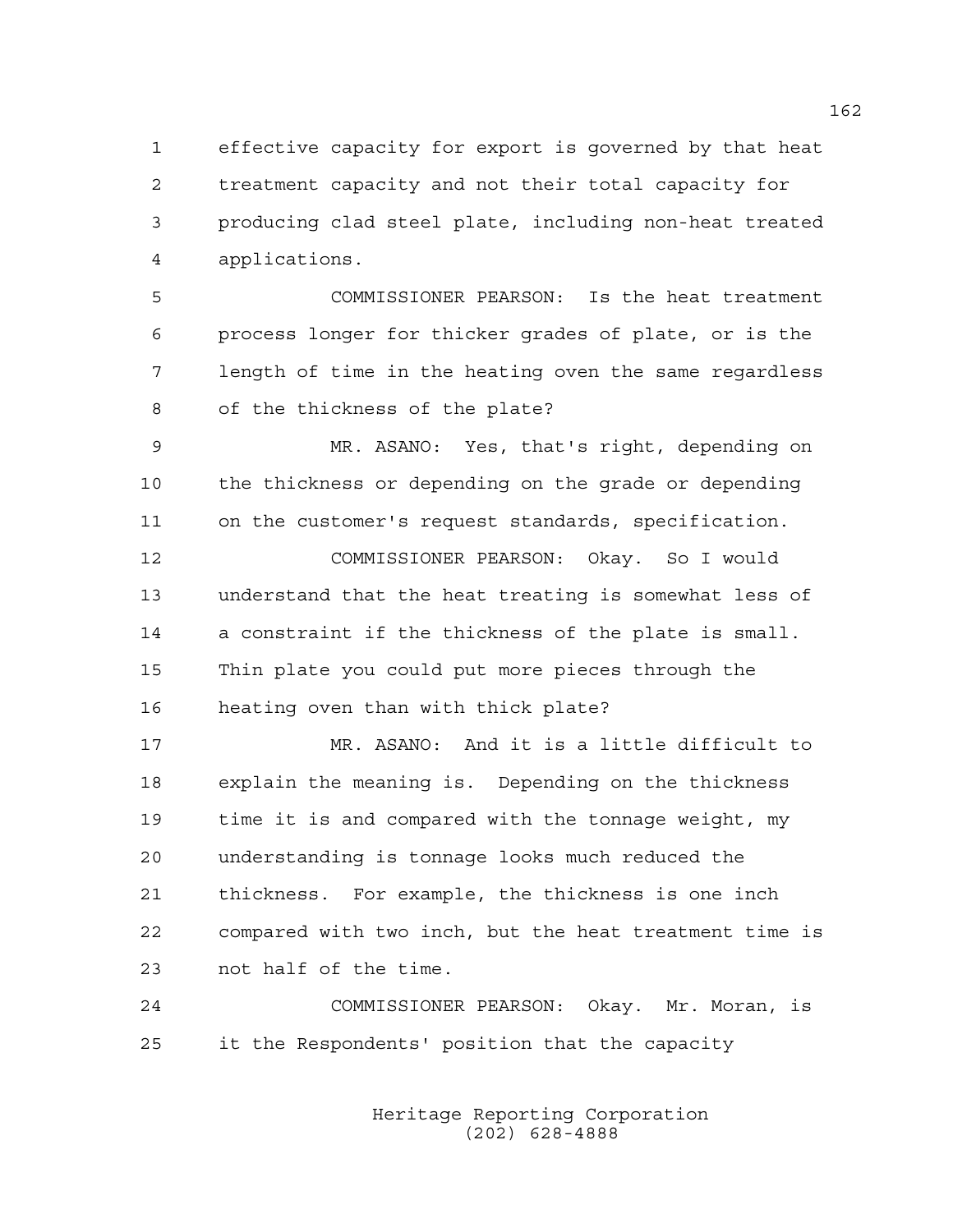1 utilization figures that we have in the staff report 2 based on tonnage, at least to some degree, overstate 3 the amount of unused capacity that there is among 4 producers in Japan?

5 MR. MORAN: I would think it would be for 6 several reasons. One, we know that a particular 7 portions of those figures is from a producer that 8 doesn't export, ever, so that would be one that you 9 should take into account. The other would be Asahi 10 Kasei, and despite the presence of other markets, 11 they're only in Asia, so how you look at them would be 12 another.

13 Broadly speaking on the question of 14 capacity, we know, for example, that once JFE hits 15 that heat treatment total that if they get an order, 16 they can't take another order for another heat-treated 17 product, and I think this is something that we can put 18 in the posthearing brief to respond to Commissioner 19 Johanson's question about these large orders, and 20 we've put in some of the articles on it as well as the 21 counsel to the domestic producers in their prehearing 22 submission about these 2,000-ton orders, and that's 23 one order.

24 You have that order and a particular 25 delivery time, and you take that into account, and I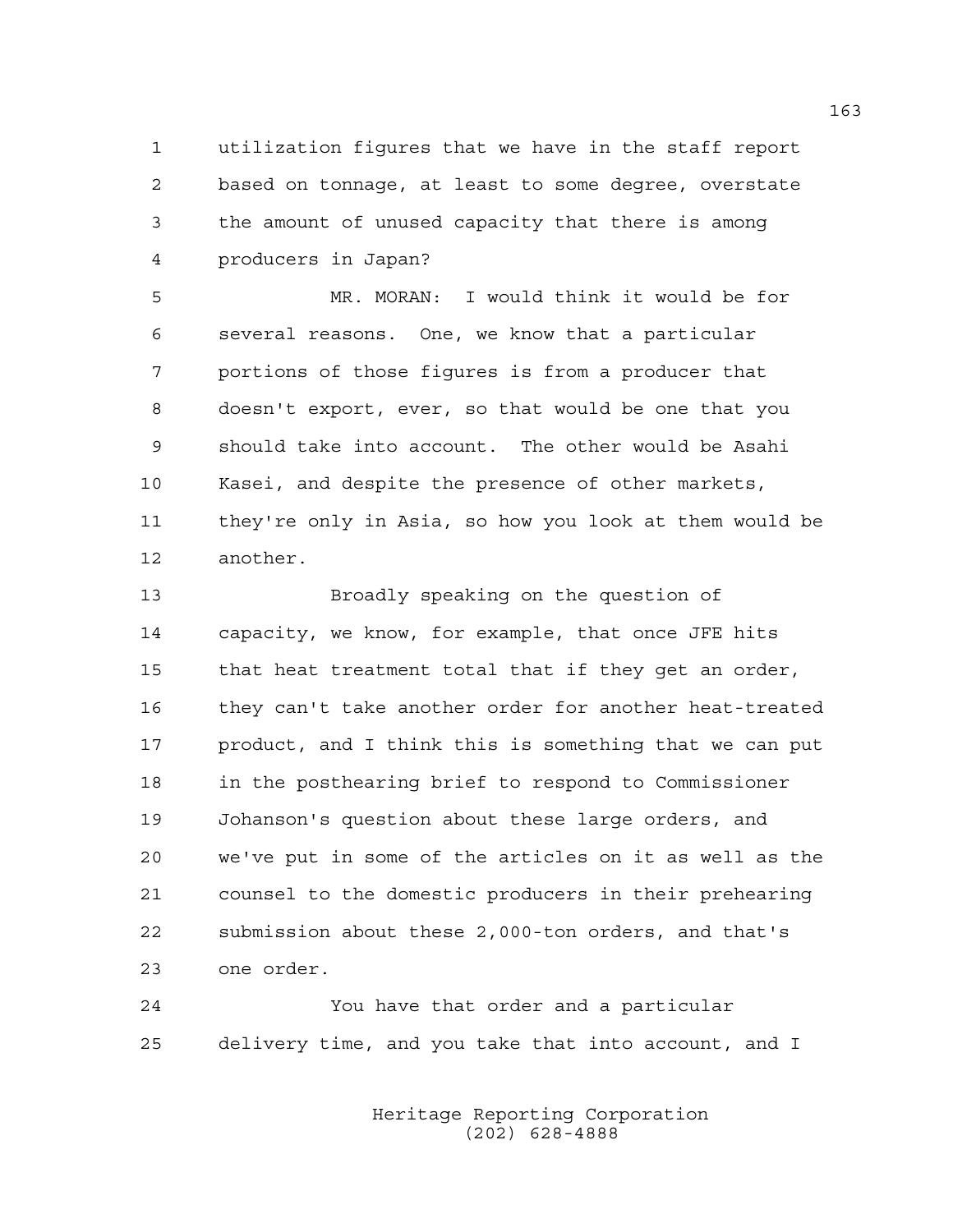1 think at least for JFE, we can give you some example 2 of those type of orders, the size of them, and how 3 they have to be produced, Mr. Asano also touched upon 4 for the heat treatment, for different standards, you 5 would need more time, and that's not reflected in the 6 total capacity figures.

7 For different widths or processing, you 8 would need more time, different cladding materials 9 would need different time, so it's a bit different, 10 and in terms of the relevance of capacity or the 11 number, it's not a pretty number, and I'll agree with 12 that, and when considered, if you consider it against 13 a carbon production or a stainless production or 14 continuous mill where you have to run it, you can't 15 turn off the furnaces, JFE produces by batches.

16 The explosion-bonded producers by definition 17 produce in batches. You can't run that continuously, 18 at least I don't think you can, so you can turn on and 19 off to respond to the particular orders, and that's 20 what's normally done in the industry. Now, how to 21 quantify that, I can't give you a good number, but it 22 seems to be consistent practice across the industry 23 regardless of country or production method.

24 COMMISSIONER PEARSON: Well, I can raise one 25 other possibility for measuring it because clearly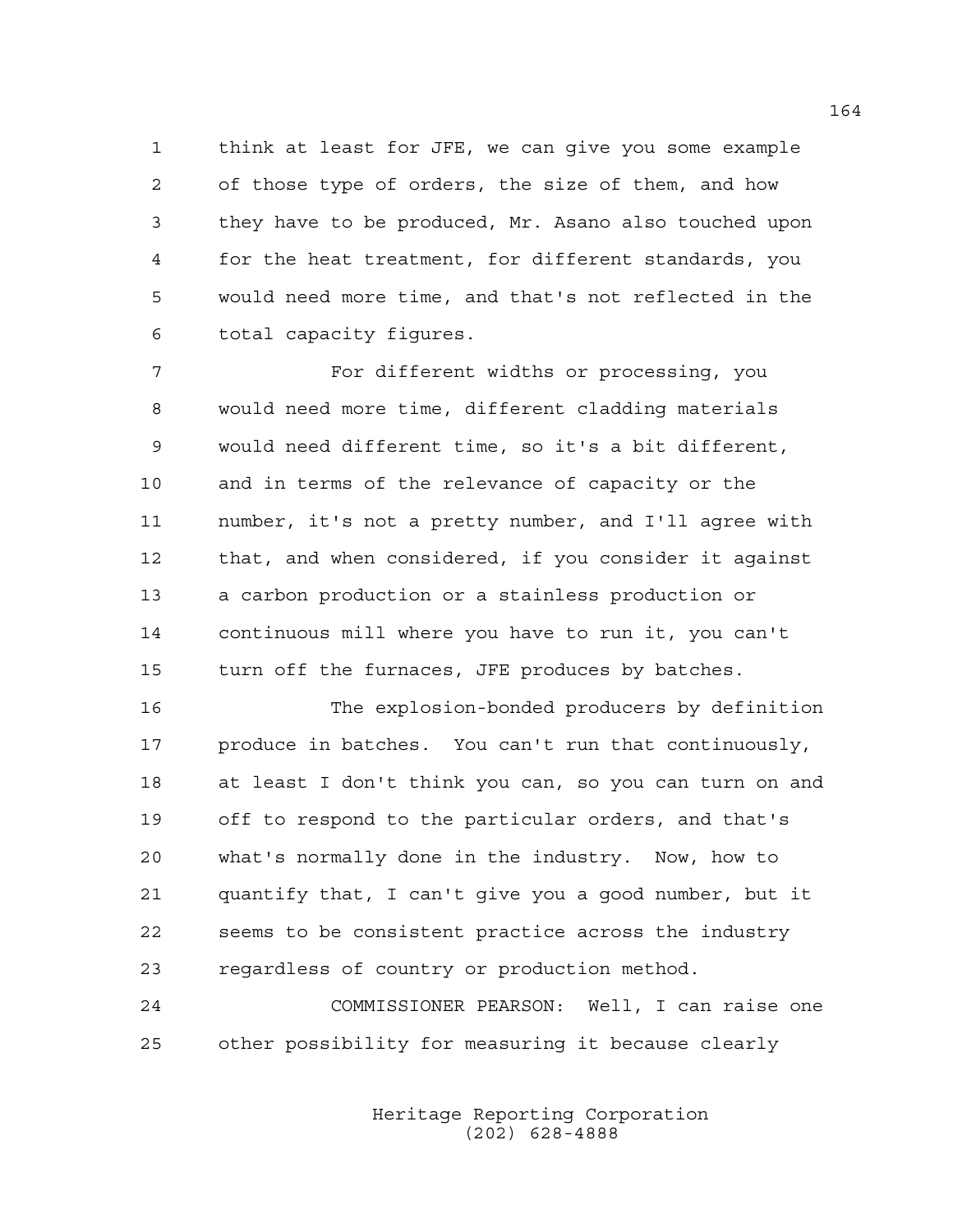1 we're measuring it now as capacity relative to 2 theoretical tonnage if you were running the facility 3 to maximize tonnage, and we have testimony that that's 4 not the case, they're meeting specific orders that 5 might have a higher value, but lower tonnage than some 6 other orders.

7 It could be possible to think about 8 overcapacity in terms of the percentage of time that 9 some of the machinery is not being used and the 10 percentage of time that machines are idle compared to 11 the percentage of time that they are operating. Is 12 that a way that we should look at the industry in 13 Japan as we try to understand the question of capacity 14 utilization?

15 MR. ASANO: Yes, I think so. So we'd like 16 to answer in post briefing if that's okay?

17 COMMISSIONER PEARSON: That would be 18 helpful. If indeed it's an important way to 19 understand the capacity question, anything that you 20 can give us in the posthearing would tell us more than 21 we know now.

22 MR. ASANO: Thank you very much. I try to 23 figure how to calculate our capacity.

24 MR. MORAN: And Mr. Chairman, one thing 25 would be that it wouldn't be time for the entire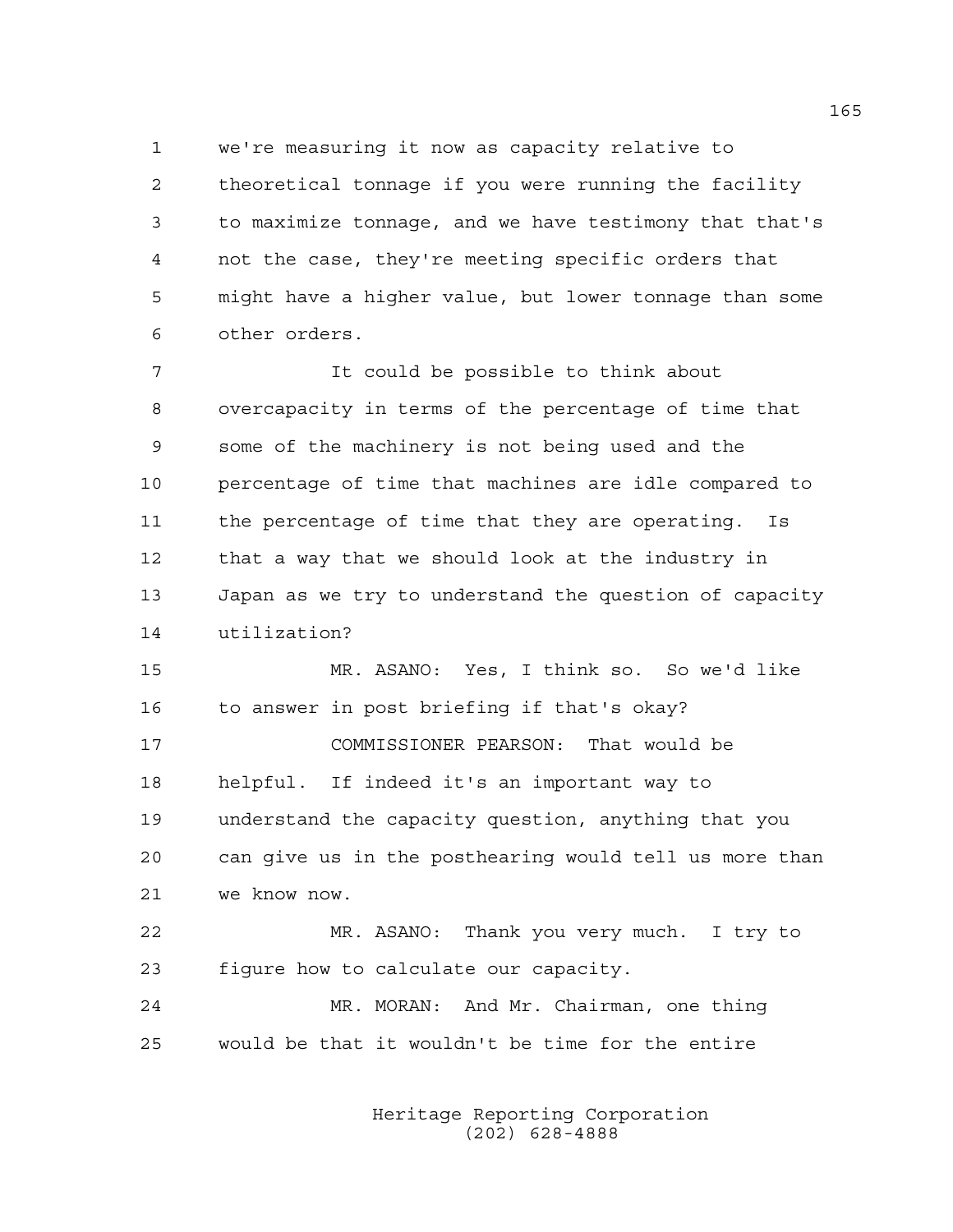1 production, so each of the production processes has 2 its own specific time. We'll try to do something in 3 the posthearing brief, but it was something that we 4 briefly looked at previously, but it's quite a 5 difficult exercise.

6 COMMISSIONER PEARSON: I can believe that. 7 A related question to some degree. Is the 8 clad plate that's used in the manufacture of pipe 9 relatively thin plate or relatively thick plate?

10 MR. ASANO: Relatively almost -- for 11 example, recently line pipes, our roll-bonding 12 cladding material for line pipes, thickness is 13 approximately 20 mm, so one inch?

14 COMMISSIONER PEARSON: Eight-tenths of an 15 inch.

16 MR. ASANO: Eight tenths, uh-huh. And our 17 memory, the cladding plate for pressure vessel is 18 always the same or a little lower. Almost the same. 19 COMMISSIONER PEARSON: The reason for asking 20 is that if indeed in the future you are likely to be 21 producing a high percentage of clad plate to be used 22 in pipe and that would have a relatively thin profile, 23 then that would suggest some limitation on capacity 24 utilization if it's measured in tons. So you 25 understand the purpose of the question, Mr. Moran.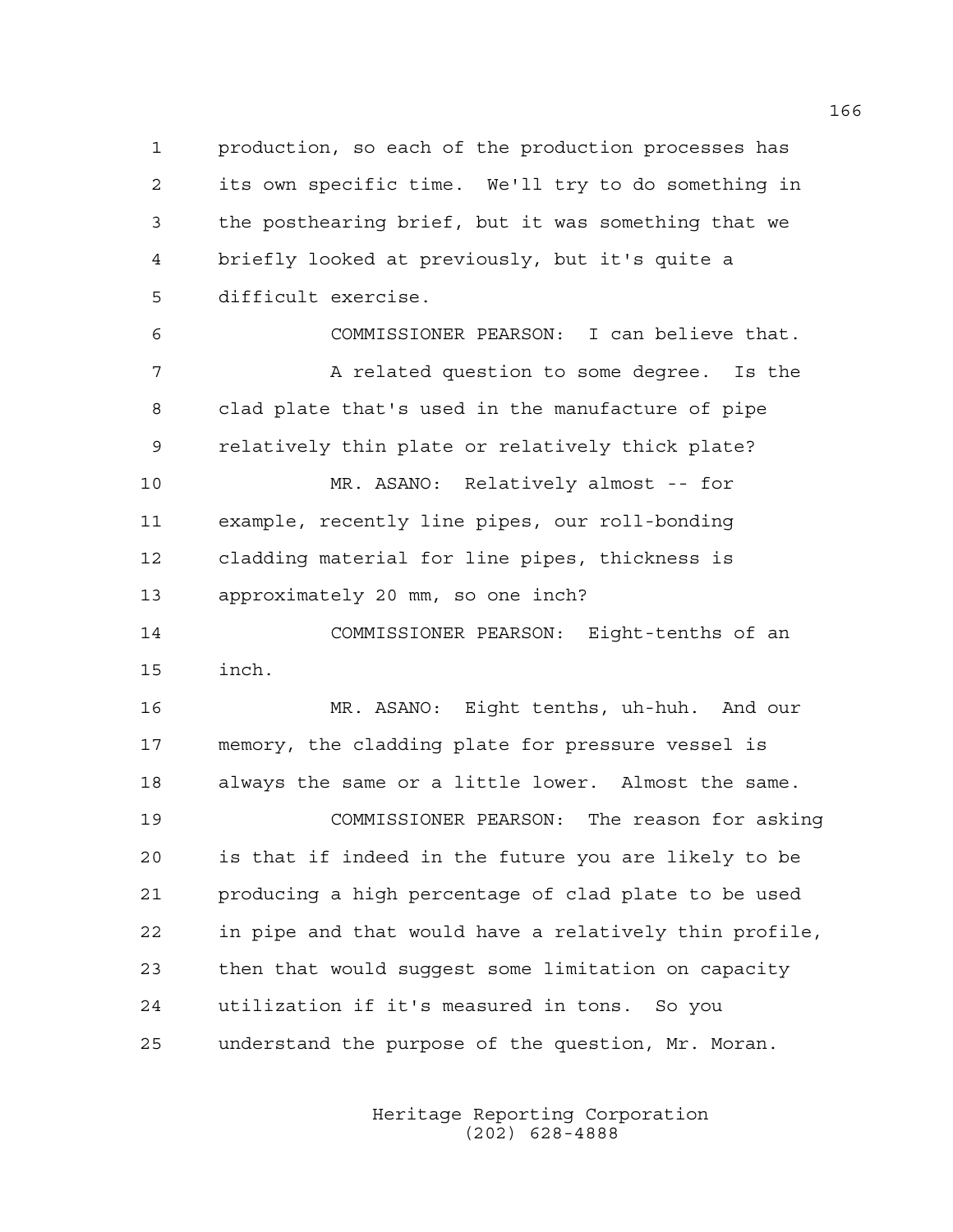1 MR. ASANO: We are building cladding 2 material for pressure vessels. Other use is the same 3 as line pipes, but the dimension is so wide, so thin 4 plate to the thick plate. The same meaning that you 5 take average.

6 So if in the near future line pipes much 7 more order we accept, the other reason, the line pipes 8 welded heat treatment, but this heat treatment, JFE 9 Steel is without heat treatment facility. Only heat 10 treatment system we have, PNTP.

11 So full pressure business, we have to use 12 the off-line heat treatment system, but for piping we 13 can use the on-line heat treatment systems.

14 The reason why, the pipe customer, after 15 heat treatment buy service, so we can use such 16 systems.

17 COMMISSIONER PEARSON: Thank you very much. 18 Commissioner Aranoff?

19 COMMISSIONER ARANOFF: Thank you, Mr.

20 Chairman. Allow me to join my colleagues in welcoming 21 you all this afternoon. We appreciate your being 22 here.

23 I think as we've been exploring the capacity 24 issues in this case, one of the points that the 25 domestic industry's argument boils down to is that if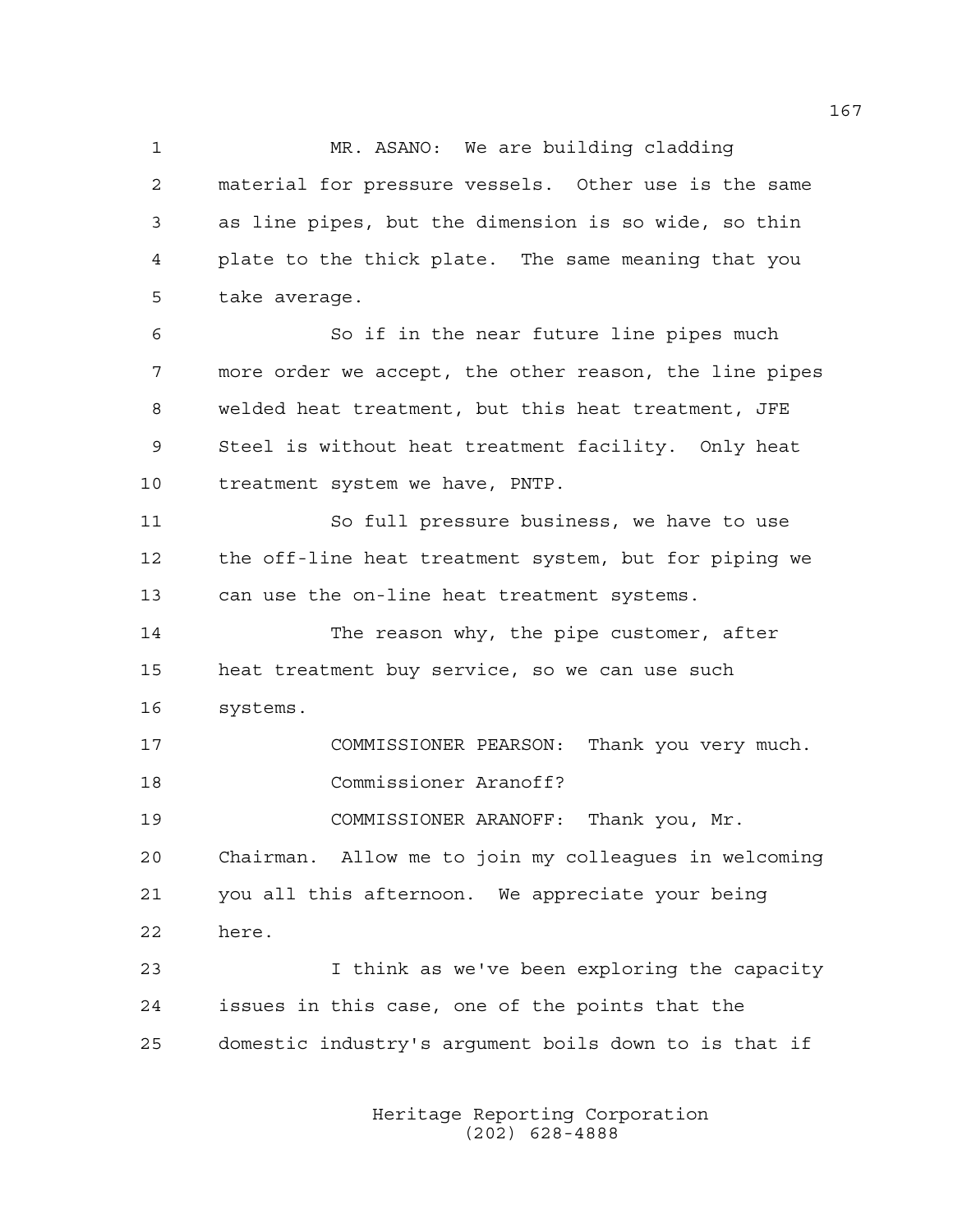1 the Japanese producers have excess capacity, and I 2 think the understanding is that at least some of the 3 time they do have available capacity, the argument 4 seems to be that the existence of excess capacity is 5 in itself an incentive and perhaps even an imperative 6 to export to any market that's available at that time 7 to take the product.

8 And in this, it seems to me it's based on 9 the assumption I guess that first having excess 10 capacity around is costly, and I explored that some 11 with the domestic industry this morning. But also 12 that it's always going to be better to make a sale 13 that's going to contribute to spreading fixed costs 14 than to just hold this excess capacity into a sale 15 when the preferred market comes along.

16 I wanted to give you an opportunity to 17 respond to this idea that the Commission should 18 conclude that whenever excess capacity exists there is 19 an incentive or even an imperative to expert to any 20 market.

21 MR. MORAN: I think we probably will have to 22 do a little bit more follow-up with this in the 23 posthearing brief. But with the data set that we 24 have, we have many counter-factual situations and we 25 have to analyze this by proxy.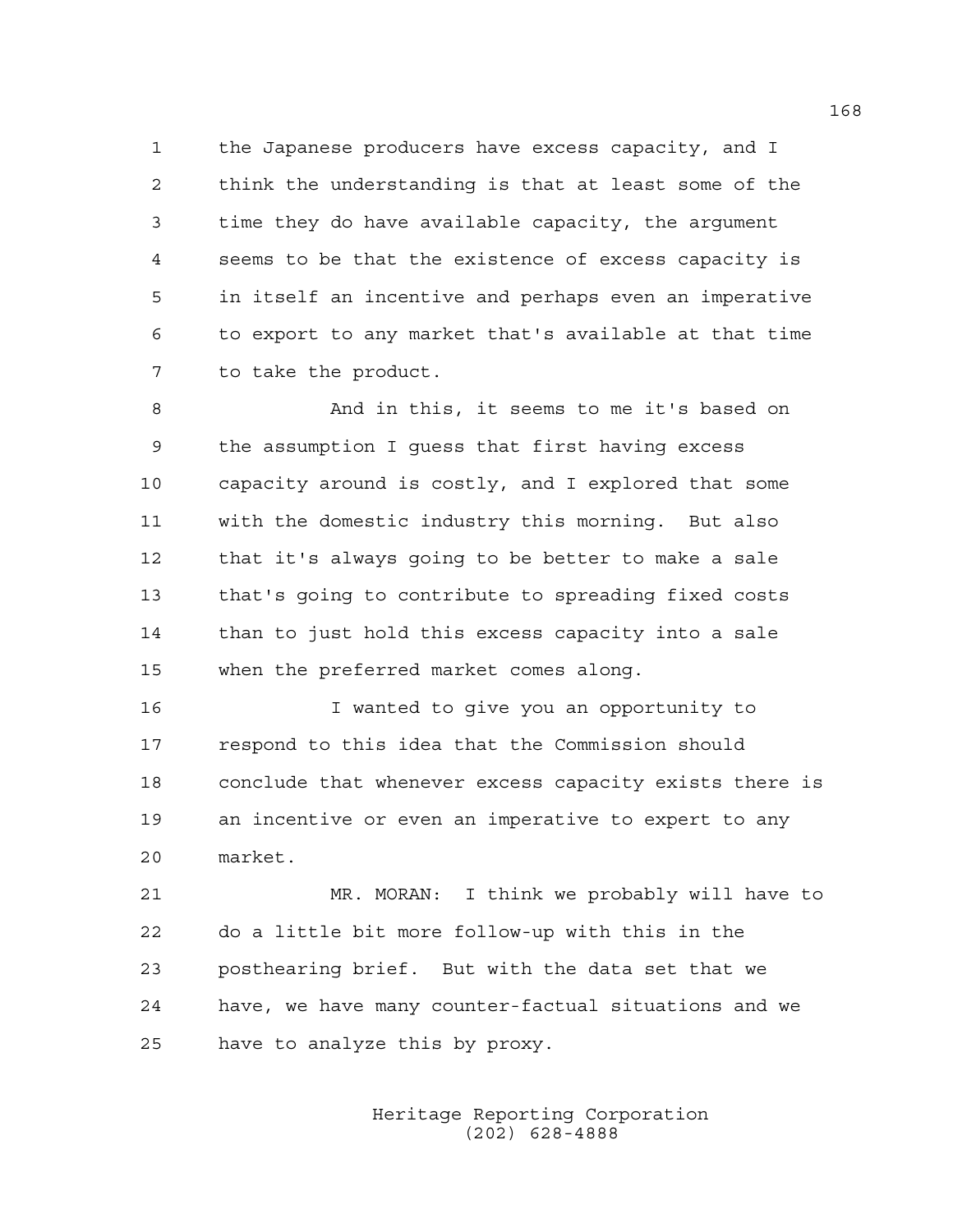1 One thing that we mentioned earlier, the 2 lack of European exports going into the United States. 3 But for example, we know that there are significant 4 U.S. exports to Mexico, several thousand tons, which 5 would be approximately half of U.S. apparent 6 consumption, but there haven't been any exports of 7 Japanese steel, clad steel plate to Mexico since I 8 think it was 2006. It's been several years. 9 So you have a situation where the U.S. 10 industry is exporting in very large quantities, 11 several thousand tons, to Mexico, but there's very

12 little if any Japanese plate going in there for the 13 past several years.

14 If we had to -- We have capacity, so we have 15 to put it somewhere, then you would see it in other 16 places where the U.S. producers, for example, are but 17 the Japanese are not.

18 That's just one thing that we're struggling 19 with. It's quite difficult to grapple with and I do 20 appreciate the Commission's struggling with this as 21 well.

22 I think also, again for the question that we 23 received from Commissioner Johanson regarding the type 24 of orders that they do have, so these large orders 25 that if you're gearing up for that do you have to keep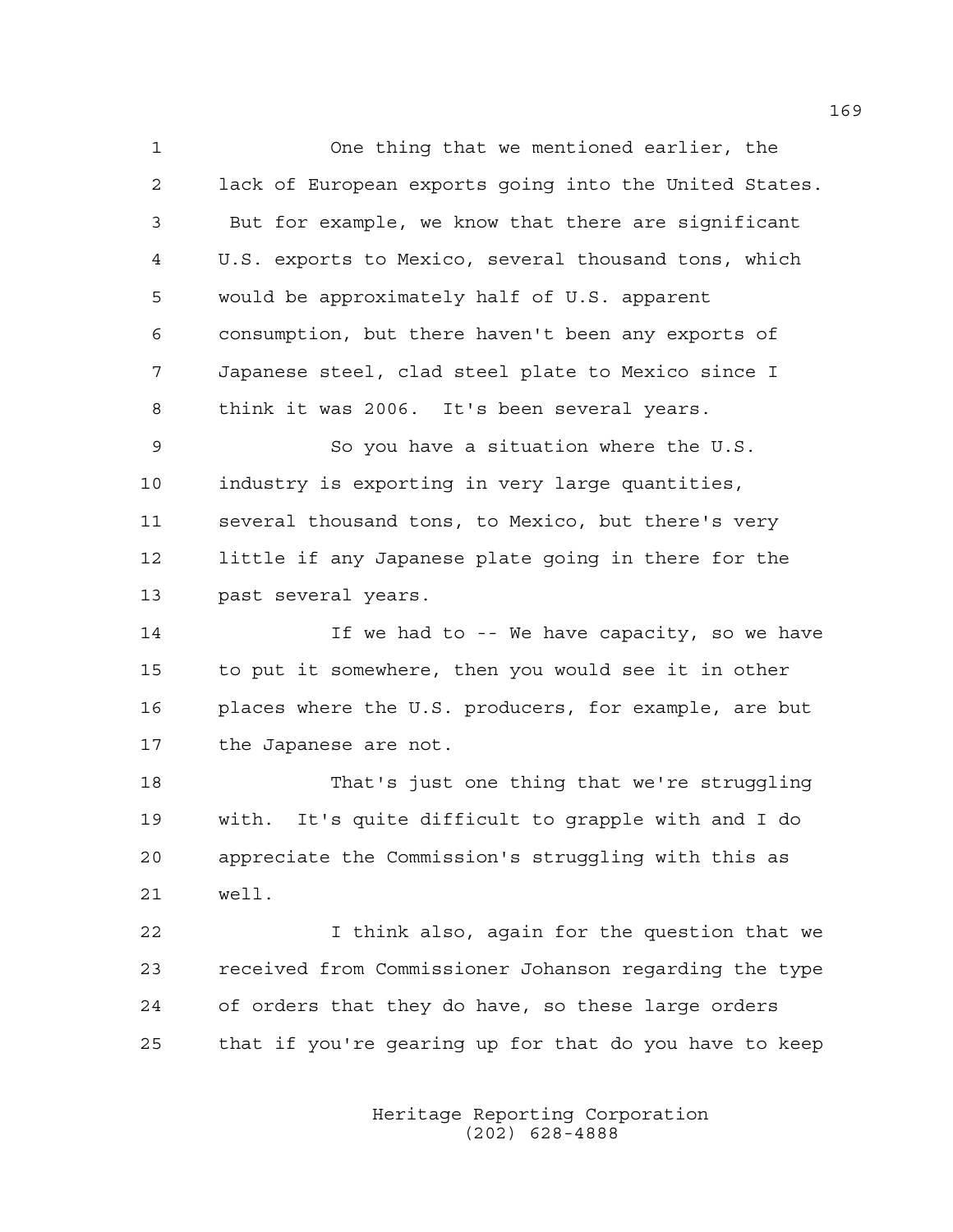1 that available for those orders.

| 2           | In theory, yes, it might make sense and I do           |
|-------------|--------------------------------------------------------|
| $\mathsf 3$ | understand the concept of trying to lower your fixed   |
| 4           | costs by taking any order that comes in, but you can   |
| 5           | make a reasonable business decision to forego those    |
| 6           | small orders to be available to have the high value,   |
| 7           | high profit orders when they do come in.               |
| 8           | COMMISSIONER ARANOFF: Let's go to that,                |
| 9           | which is the reason for the business decision.         |
| 10          | The Commission usually asks its questioners            |
| 11          | and we did ask in this case for contemporaneous        |
| 12          | business plans that were prepared in the ordinary      |
| 13          | course of business and not for this review, that would |
| 14          | show that in fact the Japanese producers have taken a  |
| 15          | conscious business decision of the sort that you've    |
| 16          | described, and I'm not aware that we've received       |
| 17          | anything that would fall into that category.           |
| 18          | MR. MORAN: While Mr. Okamoto is translating            |
| 19          | for Mr. Asano, at least for the other three producers, |
| 20          | we can ask them to see if they had anything else, but  |
| 21          | it's my recollection, I'm not sure exactly what they   |
| 22          | might have put in but we will ask them to try to       |
| 23          | submit something if they have anything in their        |
| 24          | post --                                                |
| 25          | These are global<br>COMMISSIONER PEARSON:              |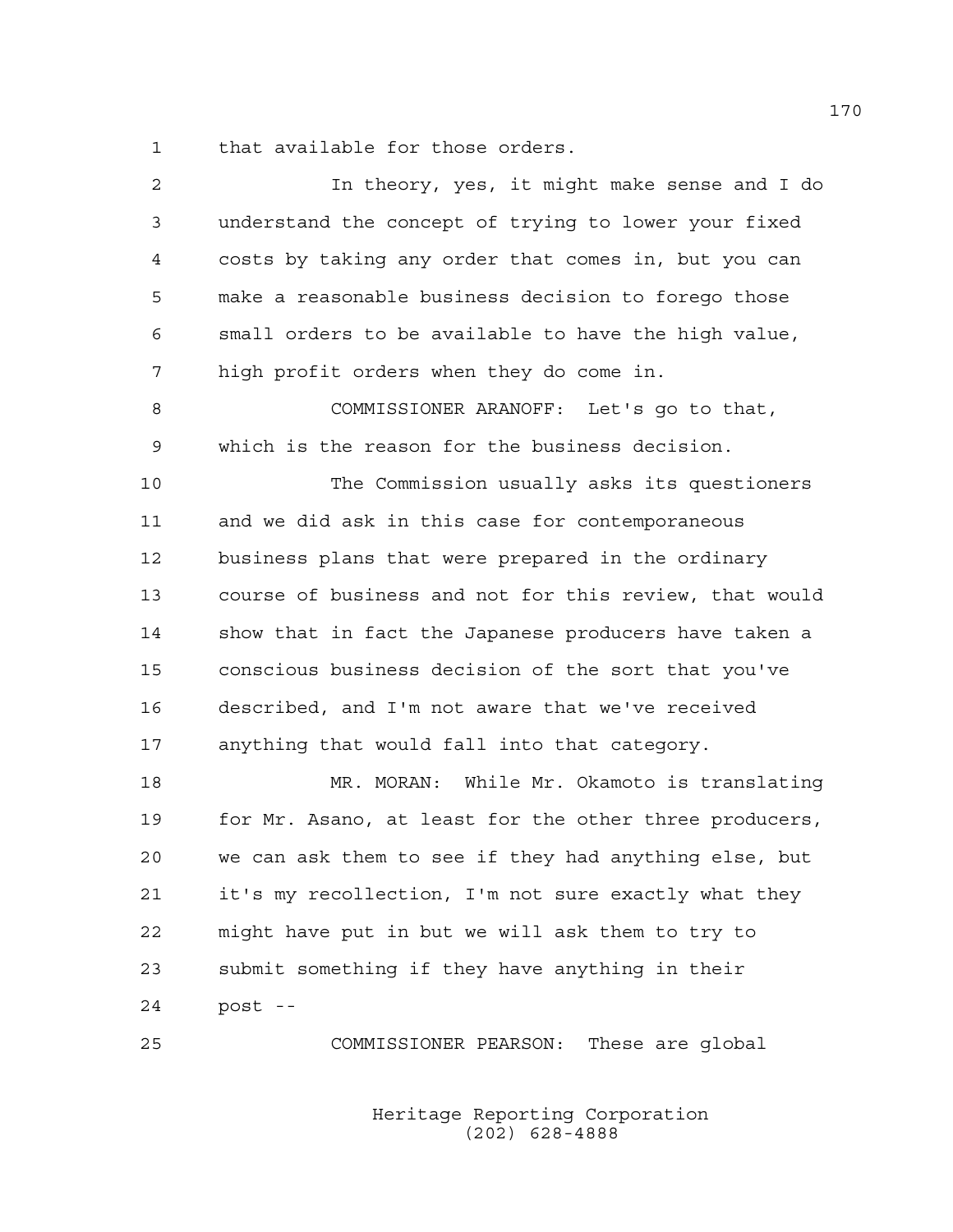1 producers and I don't think a decision is taken 2 lightly to say we are not going to sell in the 3 Americas. Usually you're going to find that in some 4 corporate presentation, there's usually some document 5 where somebody in the company has actually taken a 6 decision. Otherwise, abandoning two continents is a 7 pretty big deal.

8 MR. MORAN: We've tried to not be too 9 speculative. Again, we'll follow up to see if we can 10 get anything regarding particular business plans in 11 the posthearing submission. But we've just been 12 following the numbers and the numbers are speaking for 13 themselves. If you have 99 percent, 100 percent of 14 your shipments in one continent, there had to be 15 something that drove that. So we will see what we can 16 do in the posthearing submission.

17 COMMISSIONER ARANOFF: I understand what 18 you're saying and that's certainly an argument that 19 the Commission could consider. On the other hand, we 20 also saw demand decline a lot during the period and we 21 did see sales in the Americas earlier in the period. 22 So I could see that the fall-off is because no one's 23 asking for it right now which wouldn't necessarily 24 tell me what might happen in the reasonably 25 foreseeable future.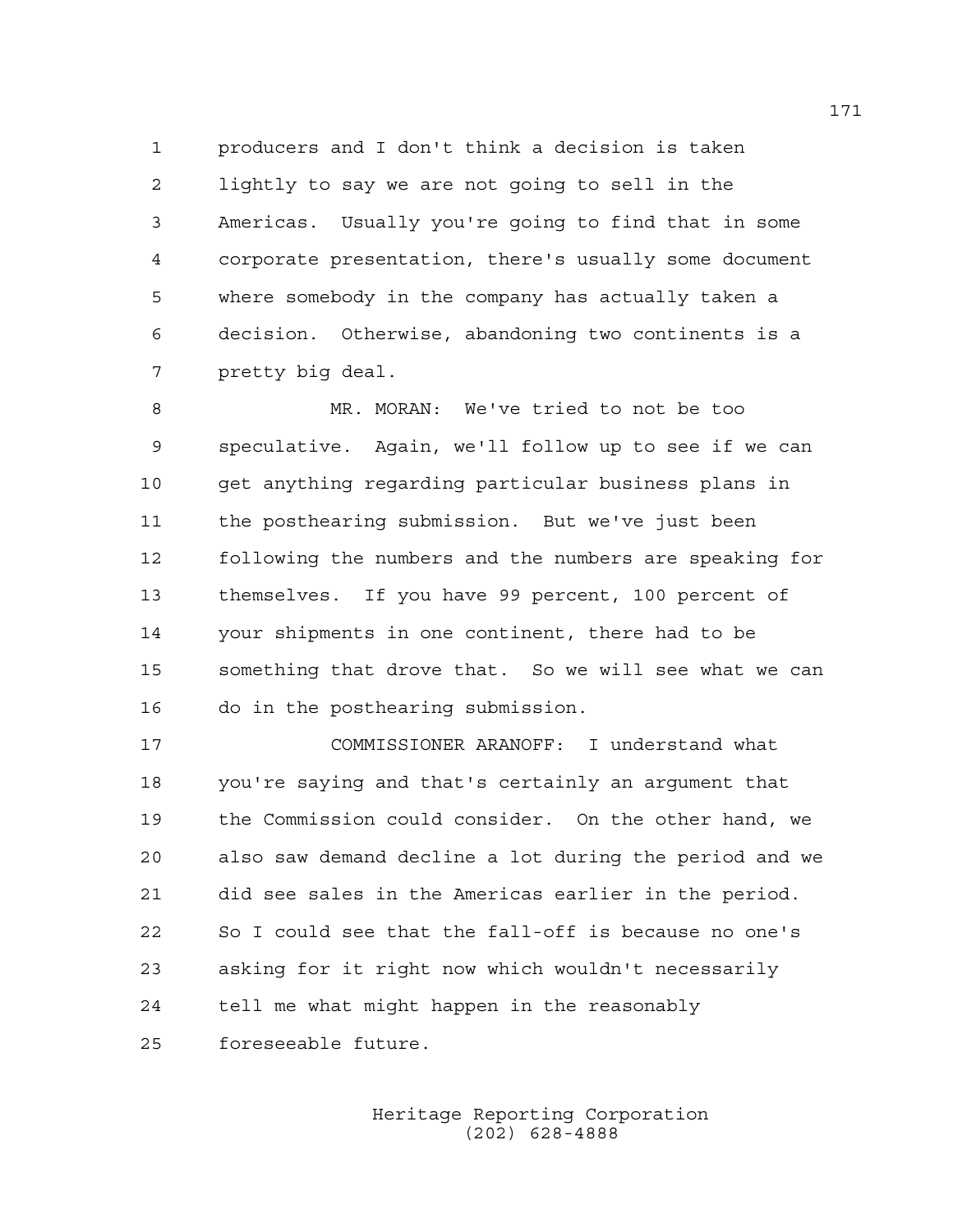1 One other question that I wanted to ask, 2 there's bene this debate between the domestic industry 3 and the Japanese producers about what it would take to 4 have a sales and customer service operation in the 5 United States in order to be able to compete in this 6 market. I've heard the arguments on both sides, but 7 what I wanted to ask was, do the Japanese producers 8 have an on-site sales and customer support operation 9 in every country in which you sell your product? Or 10 can you do that from Japan or somewhere else over some 11 distance?

12 MR. OKAMOTO: My name is Kaoru Okamoto, I am 13 the Chief Representative here in the United States 14 stationed in New York.

15 To answer your question, we do not have 16 sales staff or technical support people in every 17 country that we sell materials into. However, we do 18 have people stationed in the major areas of the world 19 where we export our materials to support our sales 20 effort.

21 So for North and Central and South America, 22 my office in New York and also as it was mentioned in 23 the submission, the office in Houston, is responsible 24 for the Americas.

25 But to answer some of your questions a

 Heritage Reporting Corporation (202) 628-4888

172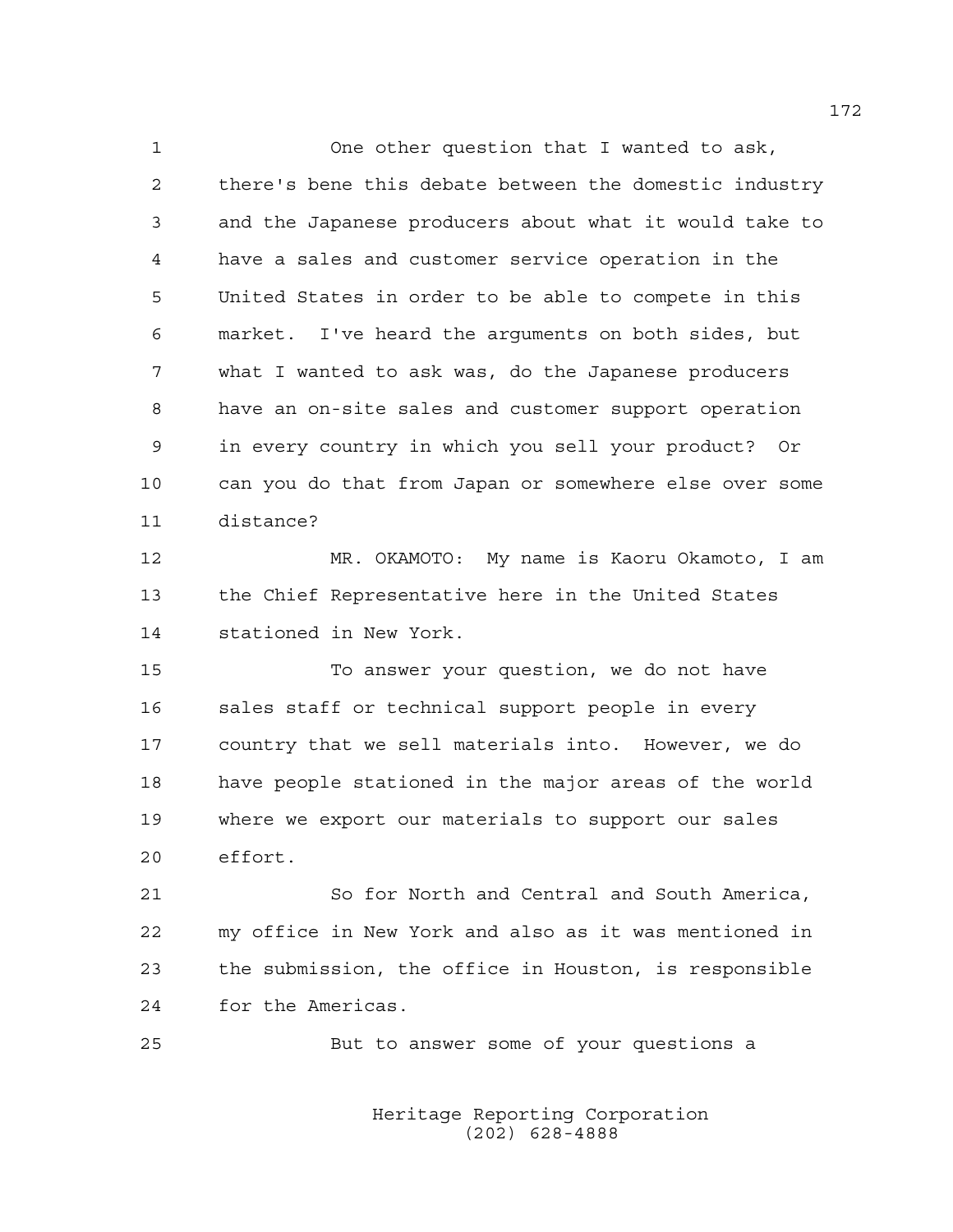1 little bit more in detail, my office has no one that 2 is familiar with this clad steel pipe product. I have 3 not, my staff or me have not visited any of the 4 prospect customers that produces clad steel, that uses 5 clad steel plate product. Quite frankly, I am 6 learning this product in the last few days, that these 7 people came from Japan to inform me about what they do 8 and how they produce the material.

9 MR. MORAN: I think on the record we do have 10 some statements by DMC in their 10K about how they've 11 structured their sales process. We do have their 12 statements in their investor presentation from last 13 month holding out their customer relations as a 14 barrier to new entrants. That's a quote right out of 15 their presentation.

16 It would seem that it requires a bit more 17 hand-holding than your generic steel product. So you'd 18 be involved with the specifications throughout the 19 entire project. So it would seem to be a bit more of 20 a commitment than you'd find for your more standard 21 steel products.

22 COMMISSIONER ARANOFF: Okay. 23 Domestic producers have provided some 24 evidence in their brief and they testified this 25 morning that the bid competition states that it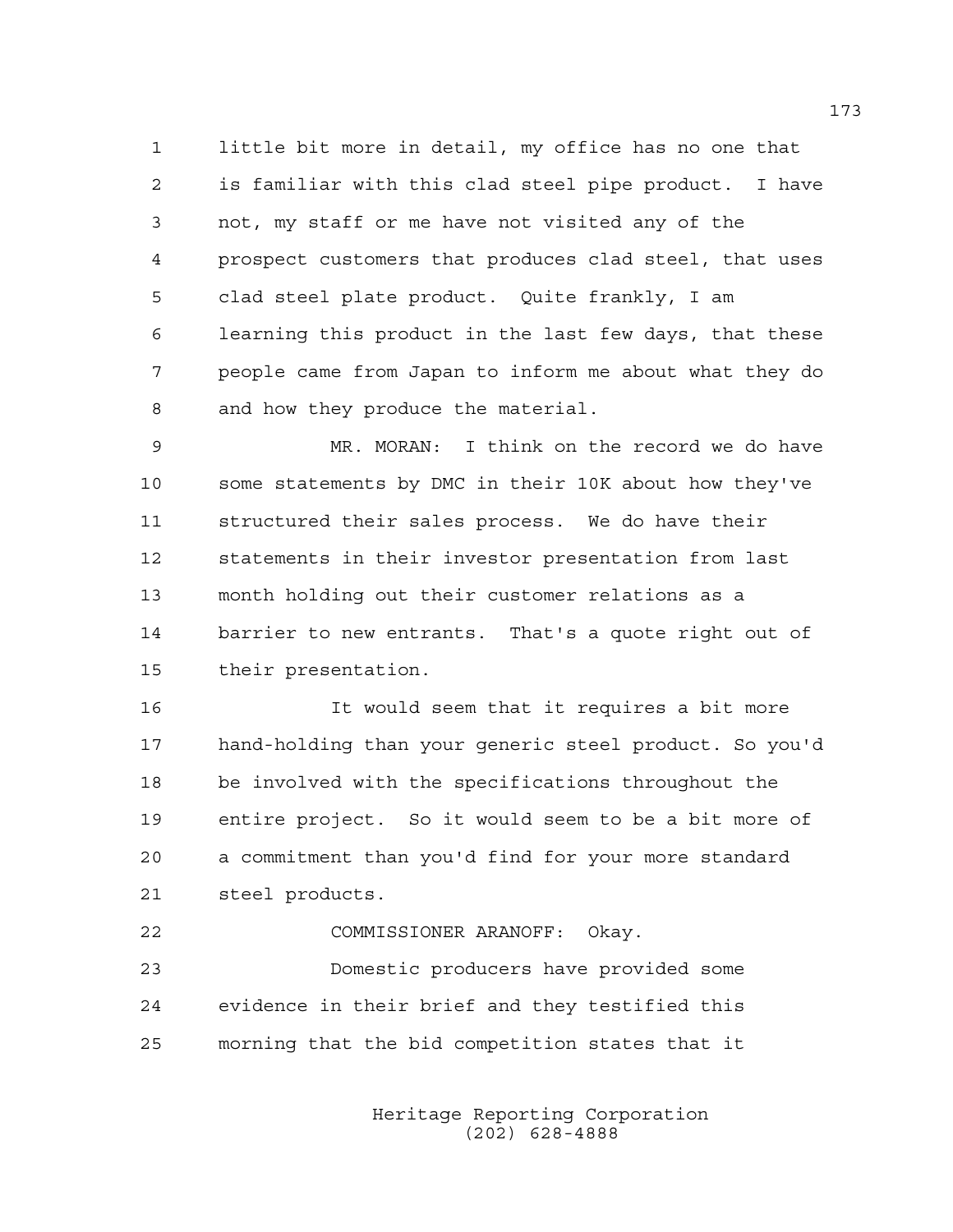1 involved with, particularly in Korea, that they have 2 bene under-bid by, the numbers are confidential, but 3 double digit percentages sometimes by Japanese 4 producers for that business. Assuming that they're 5 telling the truth based on what their customers told 6 them, and there's no reason to doubt that, can we 7 extrapolate from that what likely pricing behavior 8 would be in the U.S. market if Japanese producers were 9 to reenter the market?

10 MR. MORAN: I'd probably be in the best 11 position to address that.

12 Fortunately in this case I'm not in the APO 13 so I can't breach it so I'm a bit more comfortable 14 here.

15 But we don't know, we assume that they're 16 reflecting what their customers told them but it might 17 not be in their customers' interest to tell them the 18 exact number. Unless this was open pricing where 19 you'd have some kind of number documentation it's hard 20 to say whether this is accurately reflecting the 21 situation. Also as was discussed in this morning's 22 session, we don't know how big of a sample size this 23 is, what percentage of sales it is, what the other 24 reasons were at the particular, with the particular 25 time.

> Heritage Reporting Corporation (202) 628-4888

174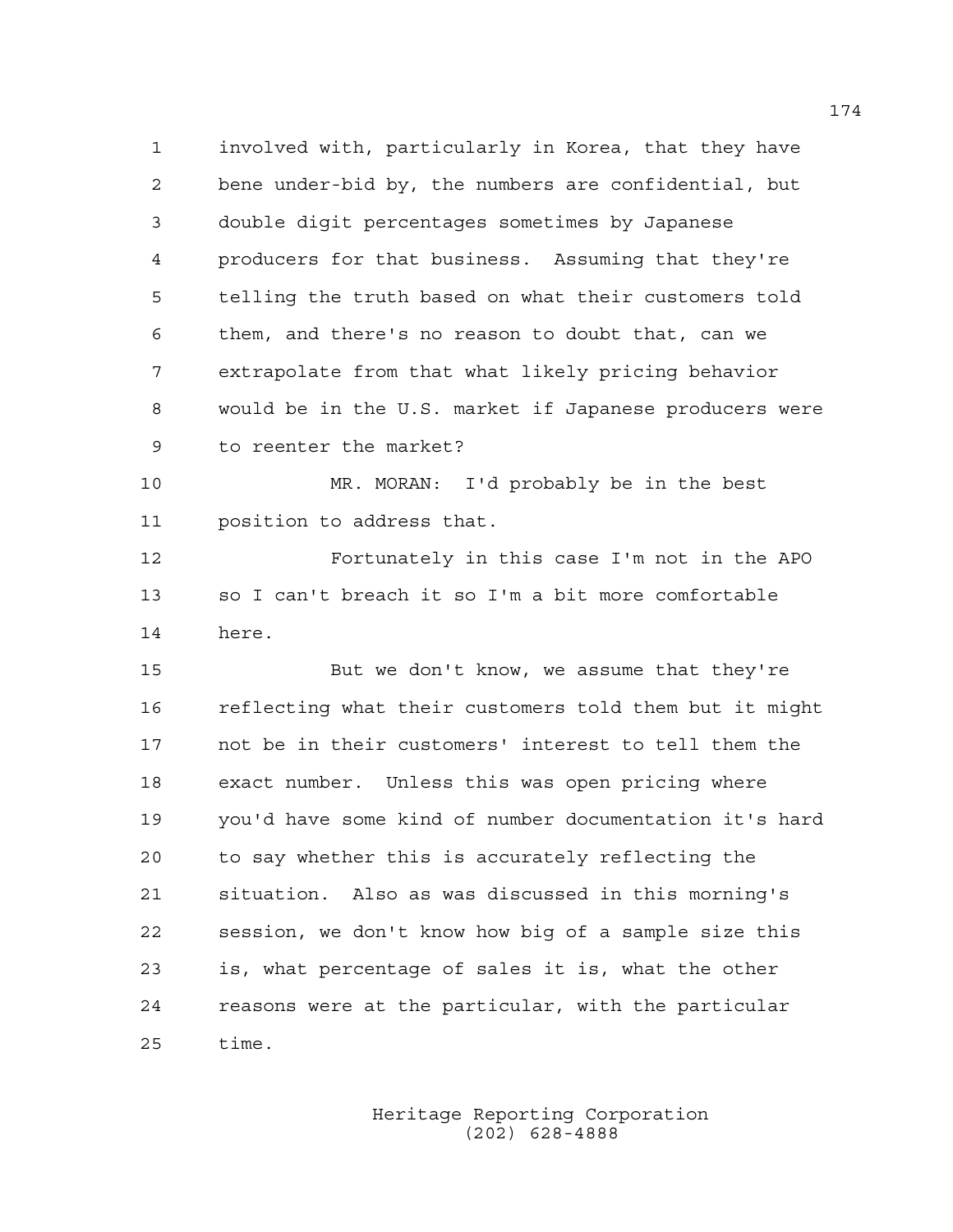1 So I don't know if, given the limited data 2 set, how informative that would be for the practices 3 of the Japanese with respect to a market that's, as 4 opposed to a few hundred miles away, several thousand 5 miles away.

6 COMMISSIONER ARANOFF: My time is up. I may 7 come back to this on the next round, but thank you.

8 Thank you, Mr. Chairman.

9 COMMISSIONER PEARSON: Commissioner Pinkert? 10 COMMISSIONER PINKERT: Thank you, Mr. 11 Chairman, and I thank all of you for being here today. 12 I join my colleagues in expressing appreciation for 13 helping us to understand the issues in this case.

14 You may recall that I asked the domestic 15 industry panel about this disagreement between you and 16 them concerning your ability to market this subject 17 product in the United States in the event of 18 revocation, and they talked about how the existing 19 sales staff could be used to market this product, the 20 subject product in the United States even if the staff 21 had not been used for that purpose in the past.

22 I want to give you an opportunity to respond 23 to what the domestic representatives said.

24 MR. ASANO: As my six managers for cladding 25 plate to the customer might experience, and frankly

> Heritage Reporting Corporation (202) 628-4888

175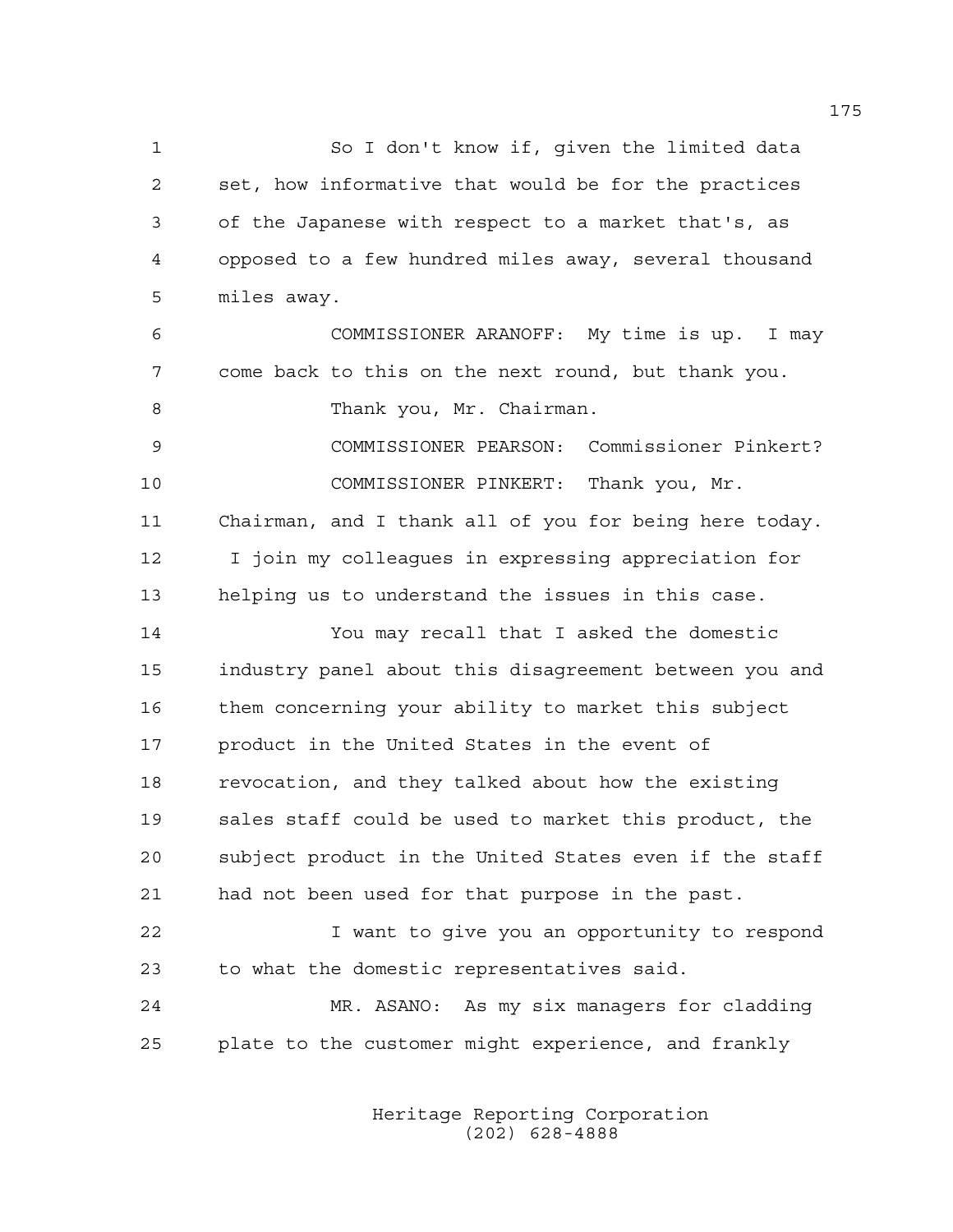1 speaking, instead of cladding business that JFE still 2 has no exports to the United States. So we have no 3 information who use our material for what grade, what 4 size, what condition or something.

5 My best understanding is if the sunset lift 6 off the limitation, it is difficult to enter the new 7 American market. The reason why, we don't know who 8 use our materials and we have no sales forces and 9 technical support in the United States.

10 So we are facing limitation of capacity, 11 facing limitation of manpower. So we'd like to 12 manpower focus on the Asia and using it for cladded 13 material for pipes.

14 So very difficult to enter the U.S. market. 15 This is my understanding and my feeling.

16 COMMISSIONER PINKERT: Let me see if I 17 understand what you're saying.

18 I understand that in the past you have not 19 developed this information about the U.S. market, but 20 how difficult would it be for you to develop this 21 information if the order were revoked?

22 MR. ASANO: First, I'm a little surprised 23 that today, this morning, I figure out this morning 24 and the day before, two days before I read the paper, 25 and only 5,000 short ton, metric short ton, the demand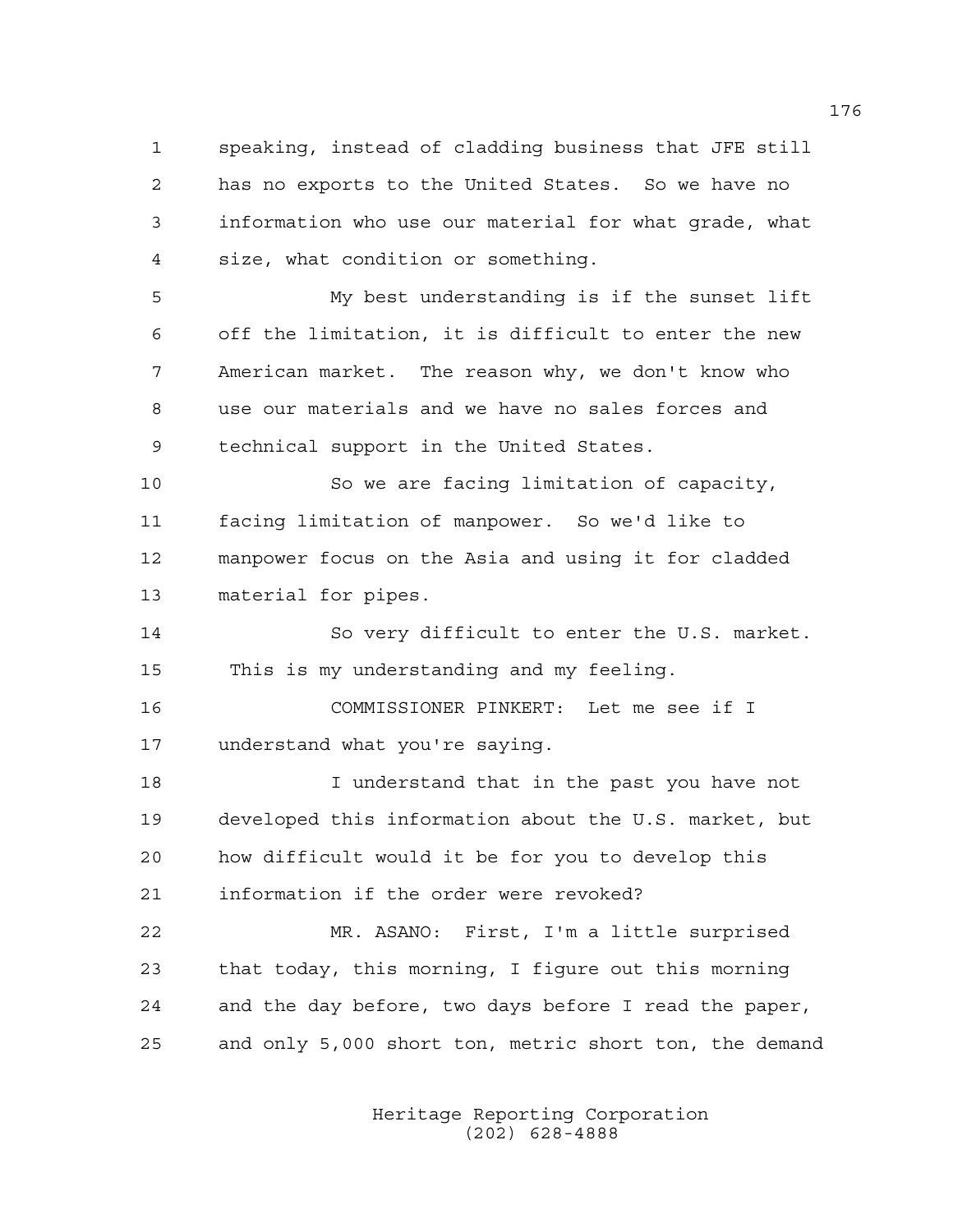1 in the United States. This is the first time I 2 understand this situation.

3 So I think is much more demand in Asia and 4 some other countries. So USA only uses 5,000 metric 5 tons. So just my thinking is the reason why, USA's, 6 the oil chemical, petrochemical companies does not use 7 so much clad materials. The reason why may be they 8 don't need much more anti-corrosion pipe or materials. 9 So my feeling is we have to check how much 10 volumes that USA customers will use or something. 11 What's attractive for me as a sales manager 12 to the USA market, that is why the demand is not so 13 much. And they are very expensive, so we have to take 14 more time to enter this new market. Of course we need 15 qualification and we have to make the new relationship 16 between the customers for so much more. 17 COMMISSIONER PINKERT: For the posthearing, 18 if any of the folks on this panel could actually give 19 us some sort of an idea of how long it would take 20 based on your experience in other markets, for 21 example, or based on your understanding of the 22 certification process, how long it would take to get 23 up to speed in a market that you're not that familiar

24 with. I think that would be very helpful. 25 MR. MORAN: We'll try to do so.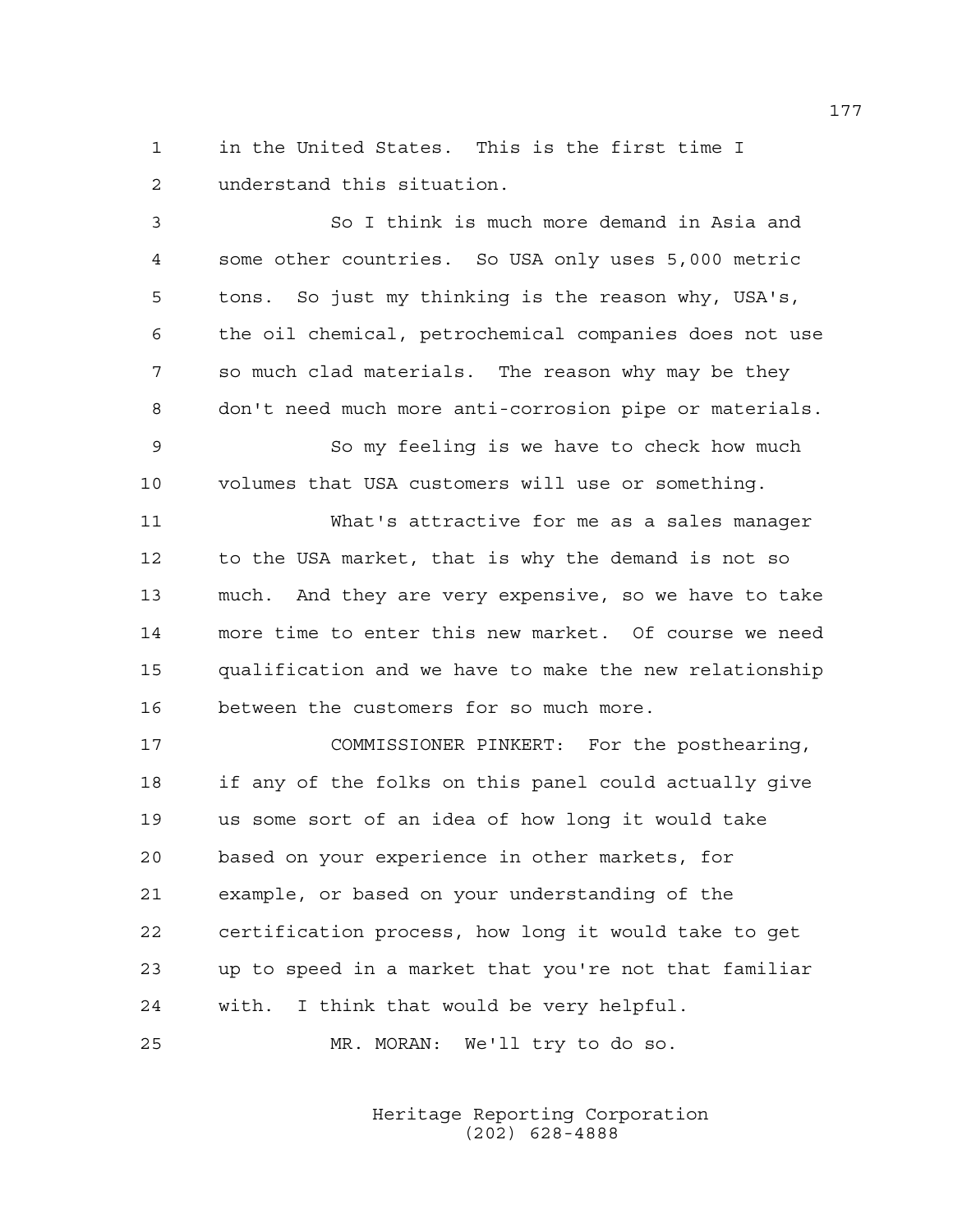1 COMMISSIONER PINKERT: Thank you. 2 The respondent brief also discusses the 3 natural advantages that Japanese producers have in 4 focusing on the Asian market because of proximity, 5 because of lower cost of customer relationships, 6 transportation costs, and so forth. But we also note 7 that there has been a substantial increase in U.S. 8 exports to Asia, despite U.S. producers lacking the 9 advantages of geographical proximity there.

10 So my question is, how do you explain that? 11 If geographical proximity is so important, if it's so 12 crucial in understanding what's likely to happen in 13 the reasonably foreseeable future, then how is it that 14 the U.S. industry has been able to increase its 15 exports to the Asian market?

16 MR. ASANO: Only I can say what my 17 experience is. In my experiences I have no compete 18 with the American producers in the Asian market. I 19 always faced the European producer for supplying in 20 elsewhere, and I don't understand why we can never 21 face compete with American producer.

22 One reason is the ability, the explosion 23 building, JFE's new building is different size 24 required category. The other bidders, I don't know 25 why I never compete with in Asian market. Is my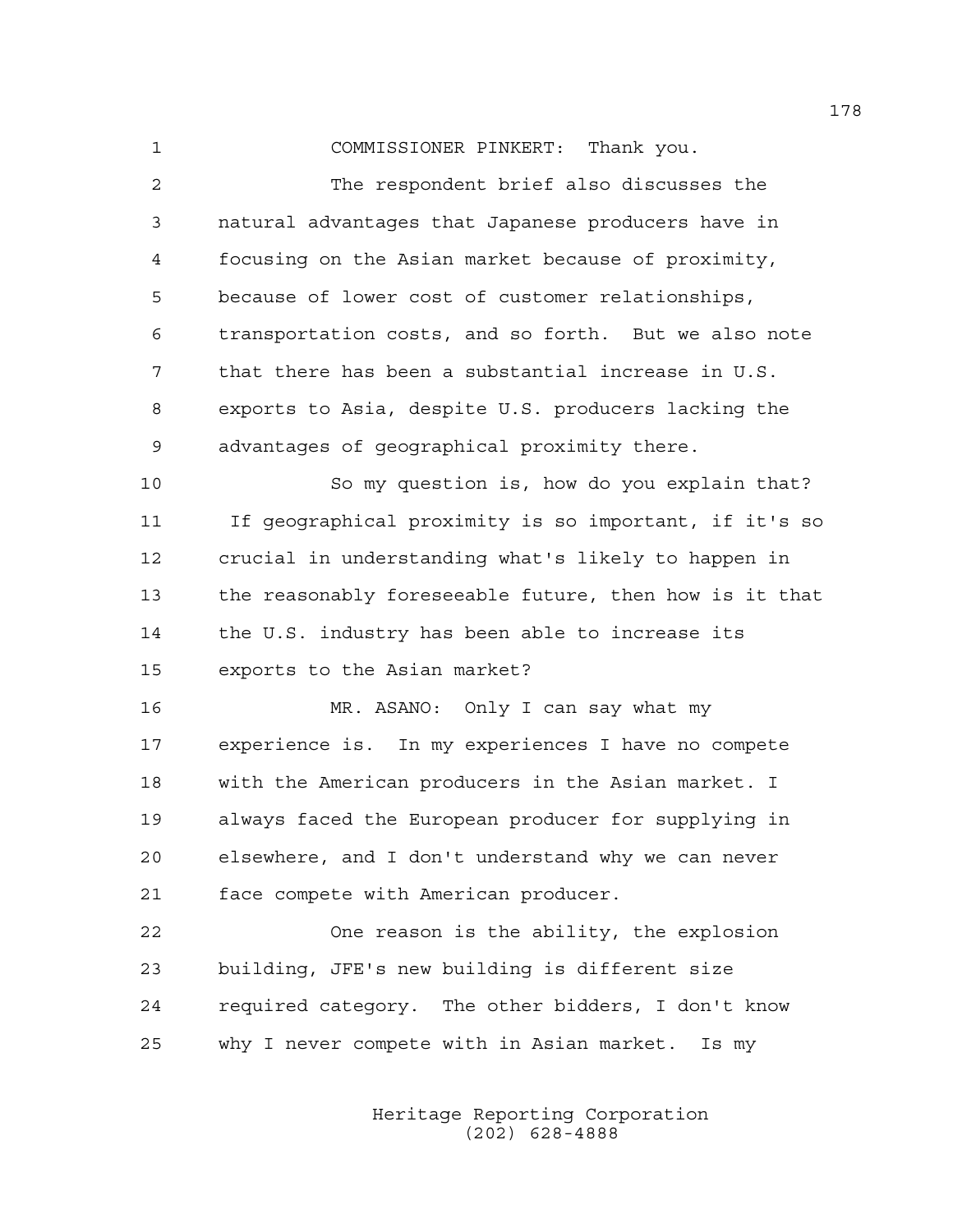1 experience.

| 2  | The other, just my thinking, so sometimes              |
|----|--------------------------------------------------------|
| 3  | customer never prefer only price. They focus on        |
| 4  | delivering timing. The reason why our first customer   |
| 5  | is fabricator and the fabricator is always under high  |
| 6  | pressures for the owner or engineering company, short  |
| 7  | time delivery. So sometimes our customer requests the  |
| 8  | high price is okay, but short time is much more        |
| 9  | needed.                                                |
| 10 | So sometimes the customer accept from the              |
| 11 | USA materials, just my thinking is it's depending on   |
| 12 | delivery time. So the reason why delivery time is,     |
| 13 | Asian market, Japanese mill is very close, but         |
| 14 | sometimes Japanese mill have capacity limitation.      |
| 15 | So as I said delivery normally is three                |
| 16 | months. But where capacity is only four months or      |
| 17 | five months or six months. And we also to the          |
| 18 | customer, we are answering, we need five months or six |
| 19 | months and the customer selects the overall, who can   |
| 20 | supply four months or something. Maybe American        |
| 21 | producer can produce three months and the delivery     |
| 22 | time one month, four months delivery from USA to the   |
| 23 | Asian countries. This is my thinking.                  |
| 24 | MR. MORAN: Commissioner Pinkert, when we go            |
| 25 | back to Tokyo we'll try to speak with JSW and Asahi    |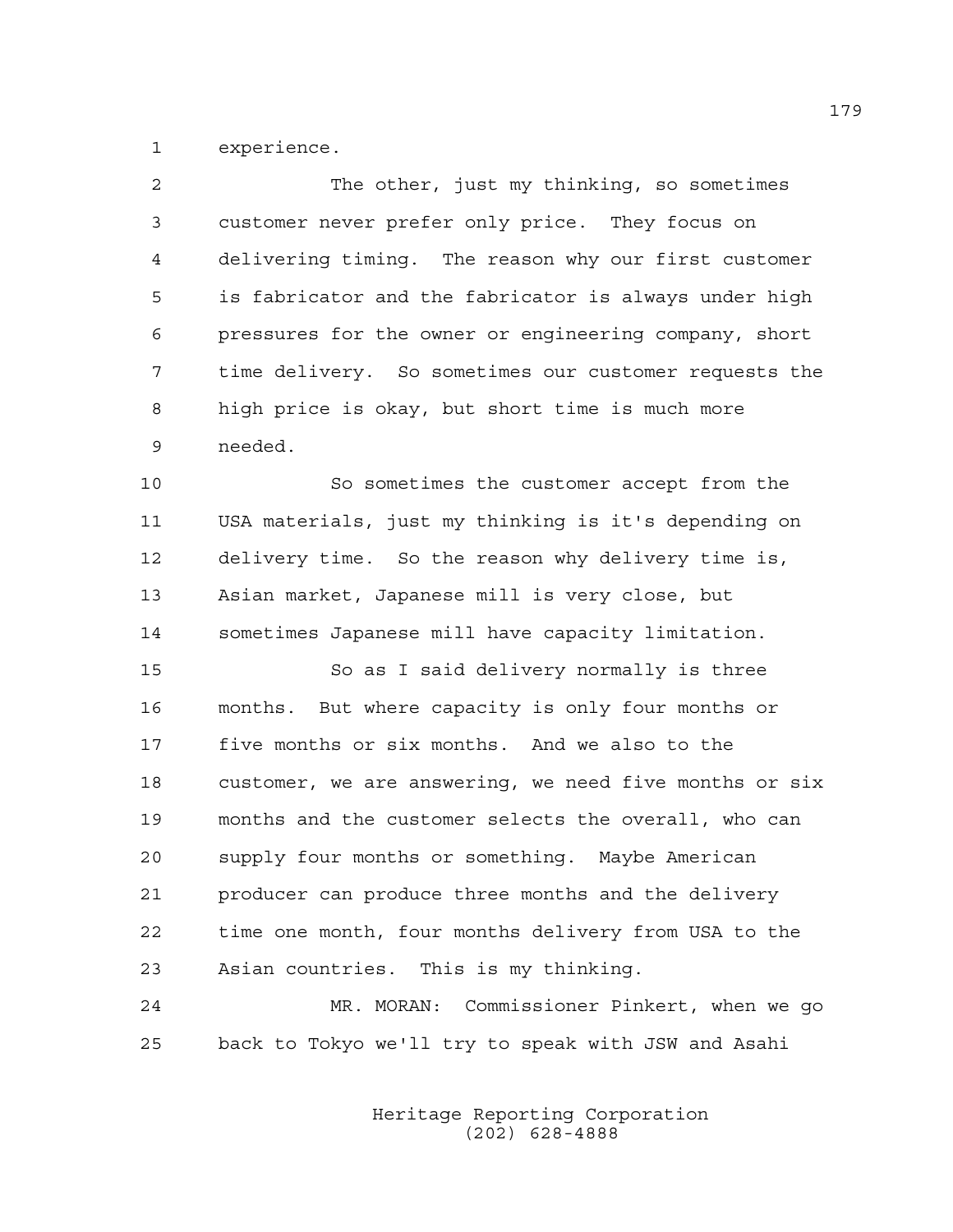1 Kasei to see if we can get any information to respond 2 to this question as well.

3 COMMISSIONER PINKERT: Thank you. 4 I also want to ask you a question that I do 5 think is probably more appropriate for the posthearing 6 submission than for an answer right now. Given that 7 there's been a discussion in the petitioner's brief 8 about the actions of Japanese producers following the 9 revocation of the hot-rolled order, are there 10 substantial differences between that case and the 11 present case that would help us to understand why or 12 why not the actions of the Japanese producers in that 13 other case are relevant to this case.

14 MR. MORAN: We will try to address that in 15 the posthearing brief.

16 MR. ASANO: As I said, so if we want to 17 enter the American market, USA market, it takes a long 18 time to prepare, so this is just now my opinion. And 19 as I said, USA's cladding material market only 5,000 20 including explosion and roll-bonding. So sure size or 21 thickness is not in work or something.

22 So if all of the size including only 5,000 23 short tons it is not so attractive for us. Just my 24 thinking.

25 So if this situation, I am not so, I don't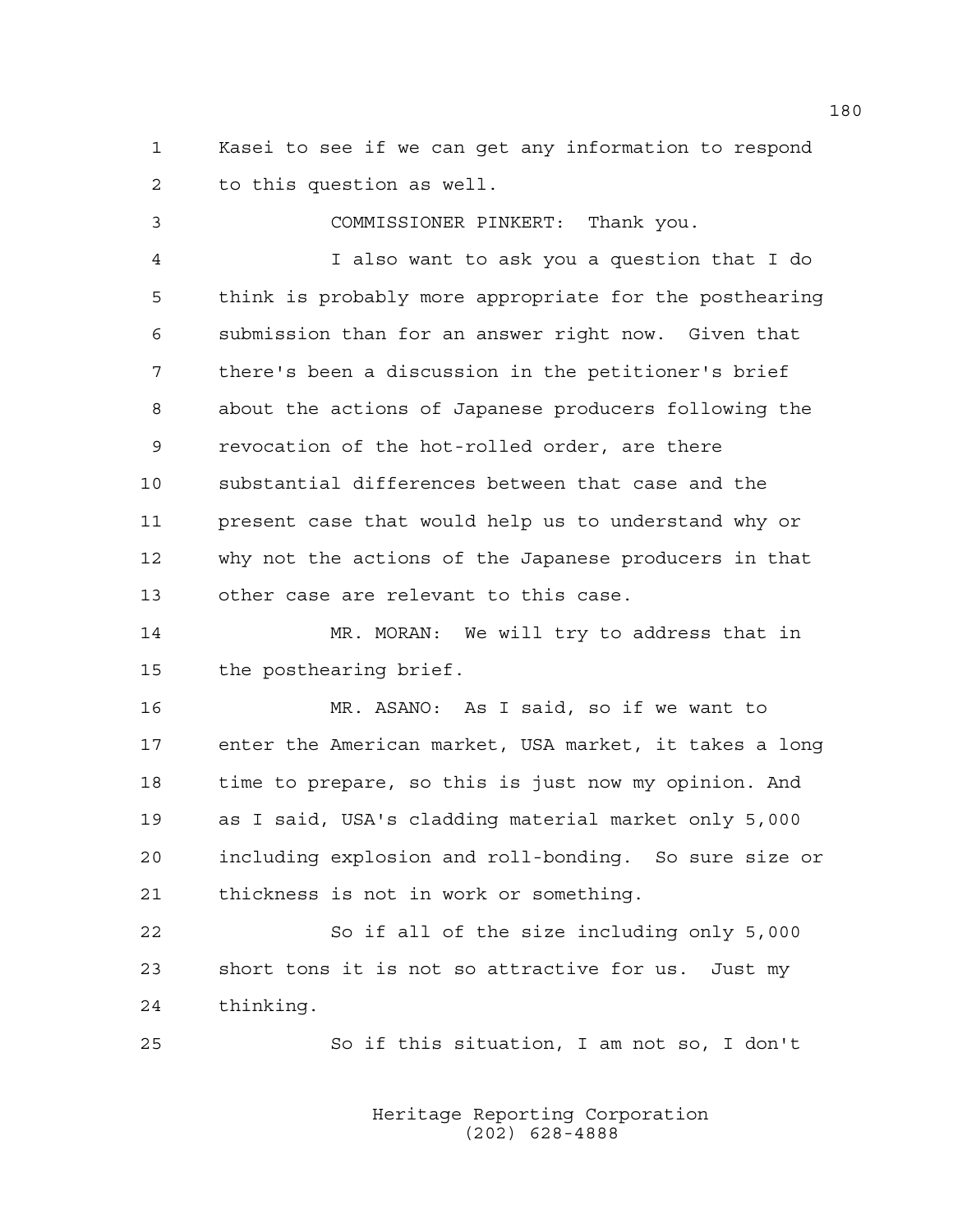1 think so. The same situation as hot-rolled or

2 something, some other materials.

3 COMMISSIONER PINKERT: Thank you. 4 Of course if you can supplement that in the 5 posthearing it would be good. 6 I have to say that I agree with petitioner's 7 caveats on this issue when they said that it's not 8 strictly relevant to the decision in front of us in 9 this case, but having said that, I'd like to 10 understand what the different dynamics of the 11 different industries might tell us about the relevance 12 or the parallels between the two cases. 13 Thank you very much. 14 COMMISSIONER PEARSON: Commissioner 15 Johanson? 16 COMMISSIONER JOHANSON: Thank you, Mr. 17 Chairman. 18 The ITC has had a number of other steel 19 plate investigations come before it and it is my 20 understanding that some of these products were also 21 sold on a project by project basis. Do you know if 22 the Commission treated capacity in the original 23 investigation on clad plate differently from capacity 24 in the investigations on these other steel plate 25 products?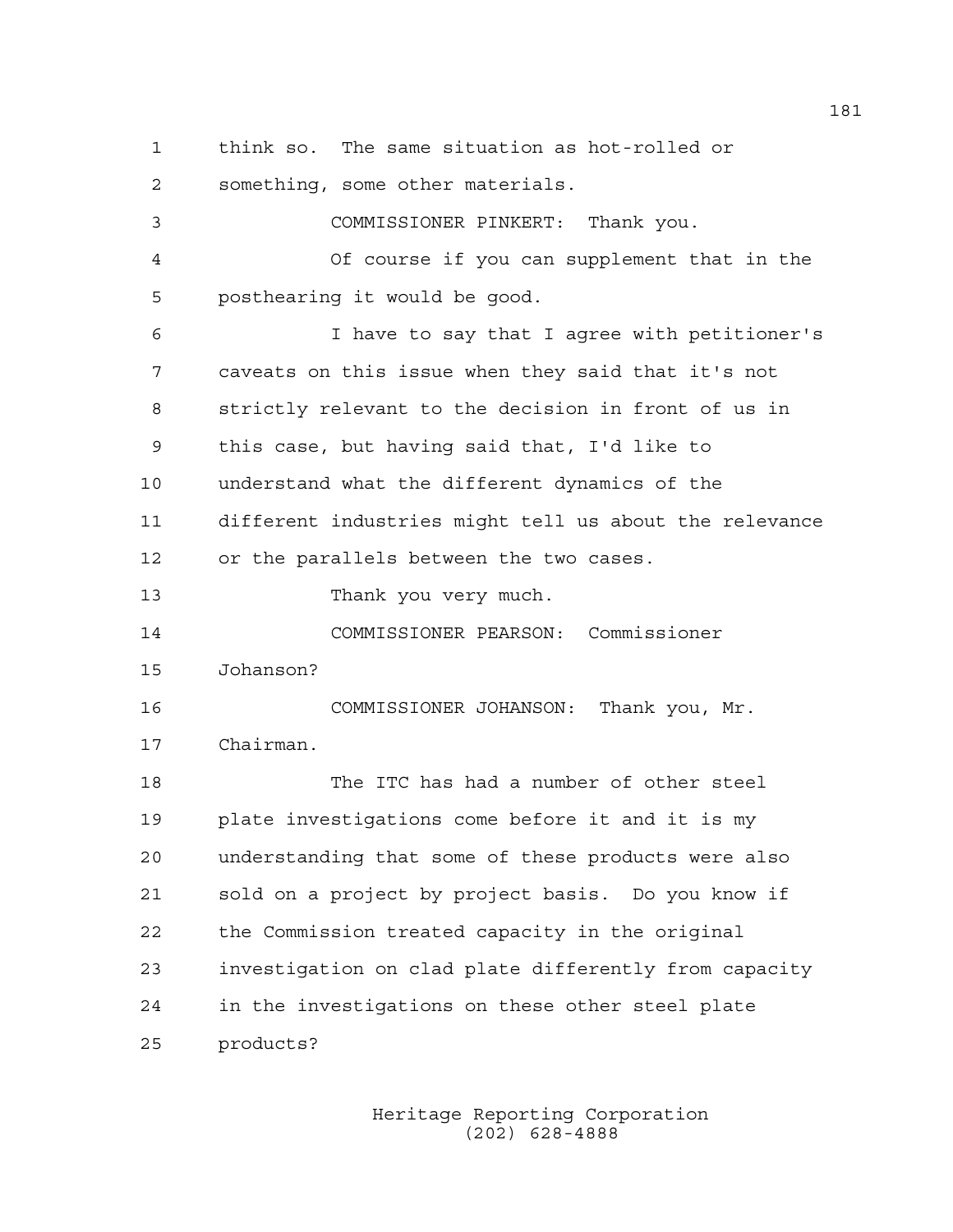1 I know of three such investigations. One is 2 1981 on stainless steel pipe; there's a 1992 3 investigation on cut-to-length plate; and also in the 4 2001 safeguards under President Bush, clad plate was 5 included.

6 Thank you.

7 MR. MORAN: I think that would be 8 appropriate to cover in the posthearing submission 9 after taking a look at those cases, but I can speak to 10 the Commission's decision in the original 11 investigation and some of the things that were noted 12 therein.

13 Some things that the Commission found, the 14 sporadic nature of sales and production of clad steel 15 plate and the difficulty that the Commission had 16 looking at trends. Like how do you look at trends 17 when things jump up and down and don't necessarily 18 follow a particular pattern? We do have the testimony 19 from the original investigation about having to have 20 capacity available to produce to orders when they do 21 come in.

22 Much of the information, however, was 23 confidential so there will be some limitations on 24 exactly how we'll be able to handle that. But we will 25 give it a try in the posthearing submission.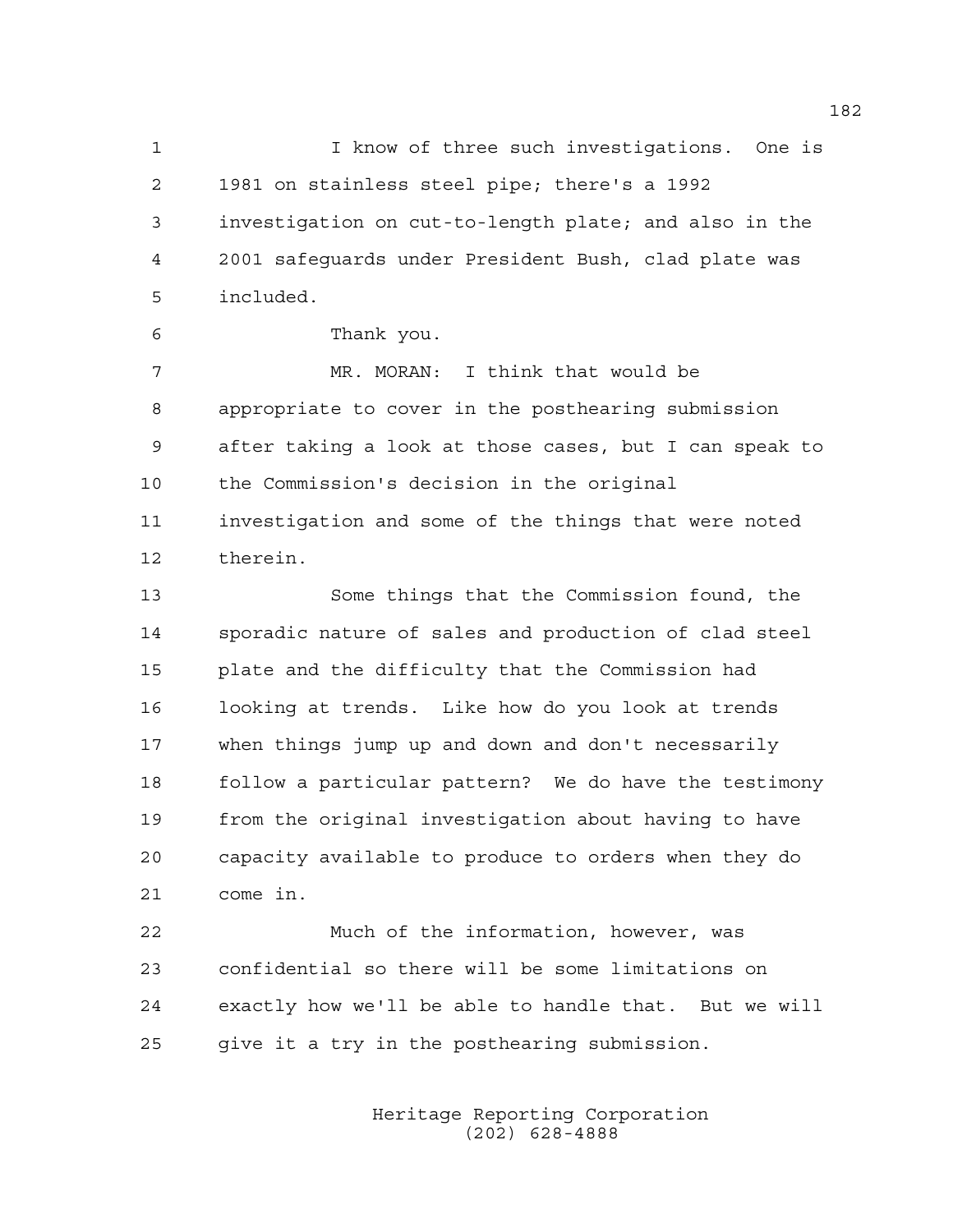1 COMMISSIONER JOHANSON: Thank you, I look 2 forward to seeing that.

3 With so few imports from any source in the 4 United States market, any increase in imports from 5 Japan would necessarily come at the expense of the 6 domestic market share. Does this increase the 7 likelihood of injury?

8 MR. MORAN: We really are not in a position 9 to say. We would have to look at the particular 10 financials of the domestic producers. The information 11 that is publicly available and the only thing we've 12 been able to see are the quarterly financials and 13 statements made by DMC. We know that DMC has continued 14 to talk about its strong backlog of orders for clad 15 plate. It's continued to talk about its continued 16 profitability. So for at least a segment of the 17 industry, notwithstanding the comments we heard today, 18 there would seem to be at least pockets of health. 19 Because much of this was confidential in the staff 20 report we really can't get under the hood to speak to 21 the domestic industry.

22 So we really aren't in a position to say 23 that if we displace one pound of this will the 24 domestic industry automatically be injured.

25 With that being said, the European imports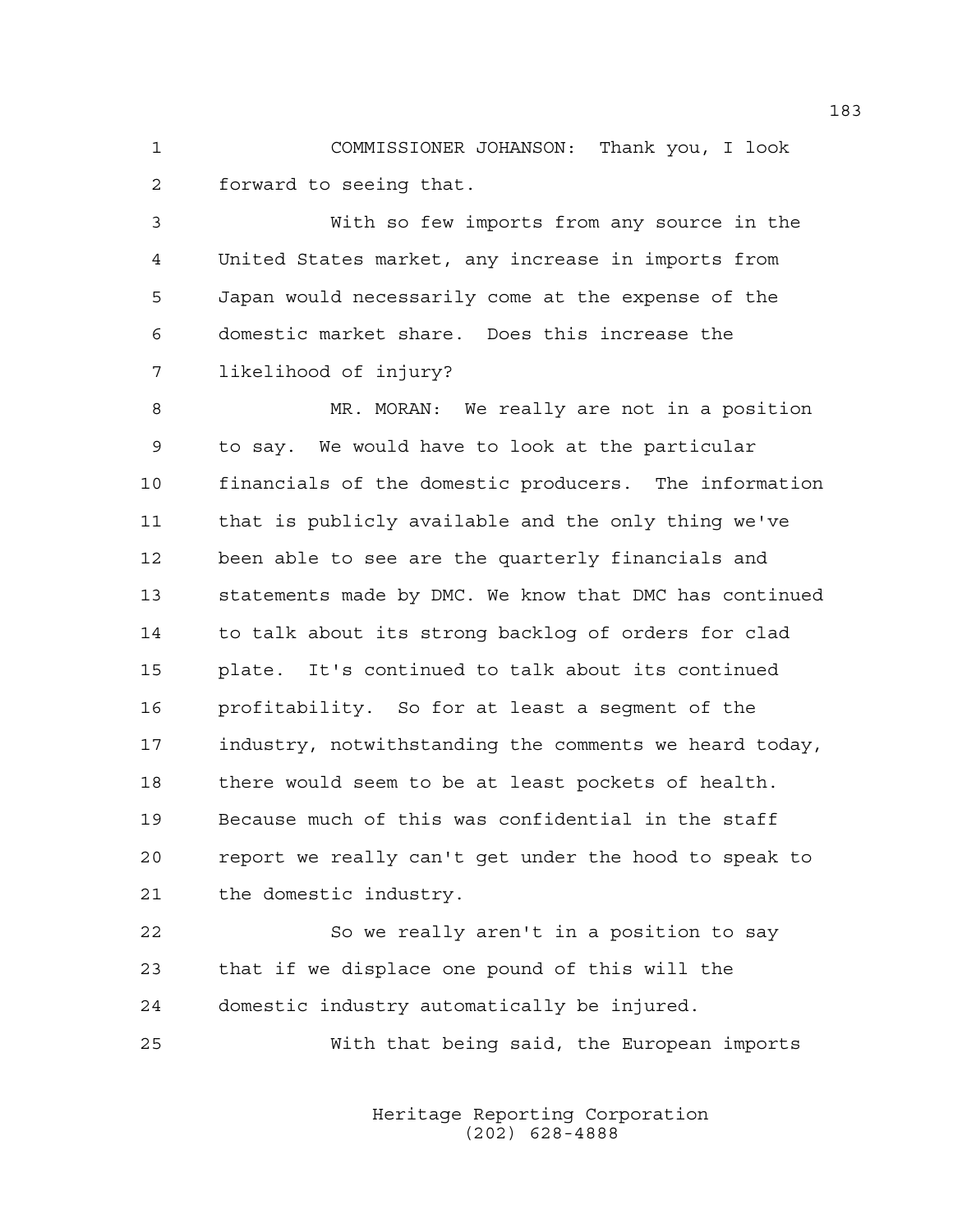1 have come in from time to time. So although I'm not 2 sure, you probably could do an analysis of that to see 3 how the U.S. financials were affected by the presence 4 of other import competition. But beyond that there's 5 not much we can speak to.

6 COMMISSIONER JOHANSON: All right. I 7 appreciate that.

8 What are the largest markets for clad steel 9 plate and how do such markets compare with the U.S. 10 market?

11 MR. MORAN: The largest market is clearly 12 Asia, and we can establish that by looking at the U.S. 13 export statistics, the European export statistics, and 14 the Japanese export statistics. The Japanese 15 producers did touch upon that in their prehearing 16 brief, but Japanese exports alone in 2011 were to Asia 17 including, Asia not including the Middle East 18 countries was 30,000 tons.

19 Mr. Asano can speak to particular 20 applications in Asia but we really can't contrast that 21 to what the demand is in the United States.

22 MR. ASANO: And I have no chance to 23 investigate the American market so I don't know USA, 24 what the situation.

25 But basically my understanding and our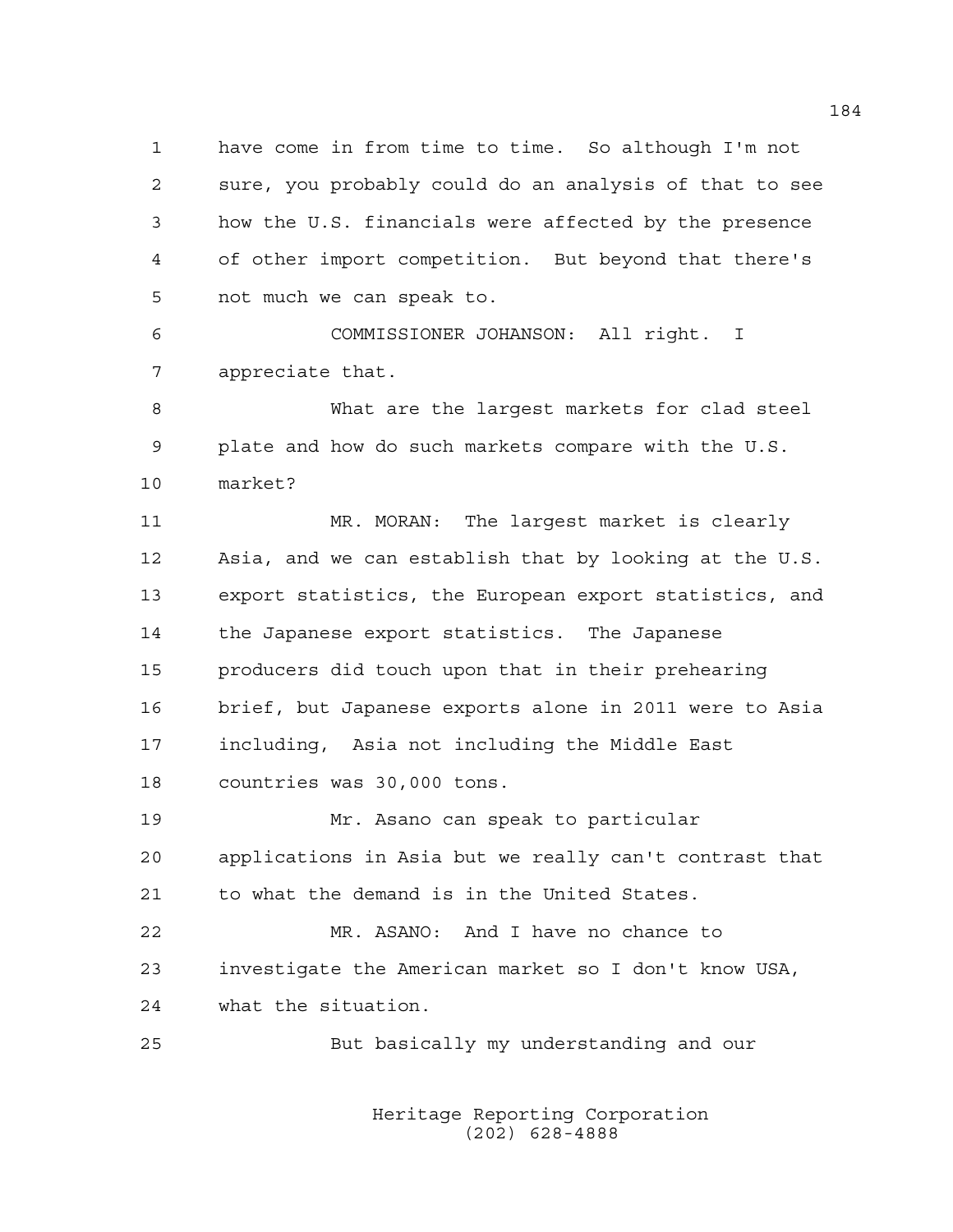1 general understanding of the cladding market is our 2 materials mainly used for pressure vessels and 3 refinery plant petrochemicals. Or the pipe choose. 4 Only the customer uses our cladding material is anti-5 corrosion, anti-rust is important. So the Middle East 6 areas, petrochemical, oil and gas contains very high H 7 to S, high hydrogen to sulfur, very corrosion 8 confidence including. So they need high quality anti-9 corrosion materials. So we focus on the Asia market. 10 But that information, only 5,000 short ton 11 usage in the USA. Just my imagination, USA's oil or 12 gas is not so much anti-corrosion contents in their 13 gas or oil. I don't know, just my imagination. 14 COMMISSIONER JOHANSON: I think on the whole 15 that's true. 16 Can you possibly provide any information on 17 that in the posthearing? 18 MR. MORAN: I've seen information that Mr. 19 Asano has shared with me about particular orders and 20 applications that they've had recently, especially 21 with respect to pipe. So that would probably be 22 certainly something that would distinguish demand in 23 Asia from demand in the United States. We will also 24 see what we can do about the relocation of fabricators 25 from Europe and the United States to mainly Korea and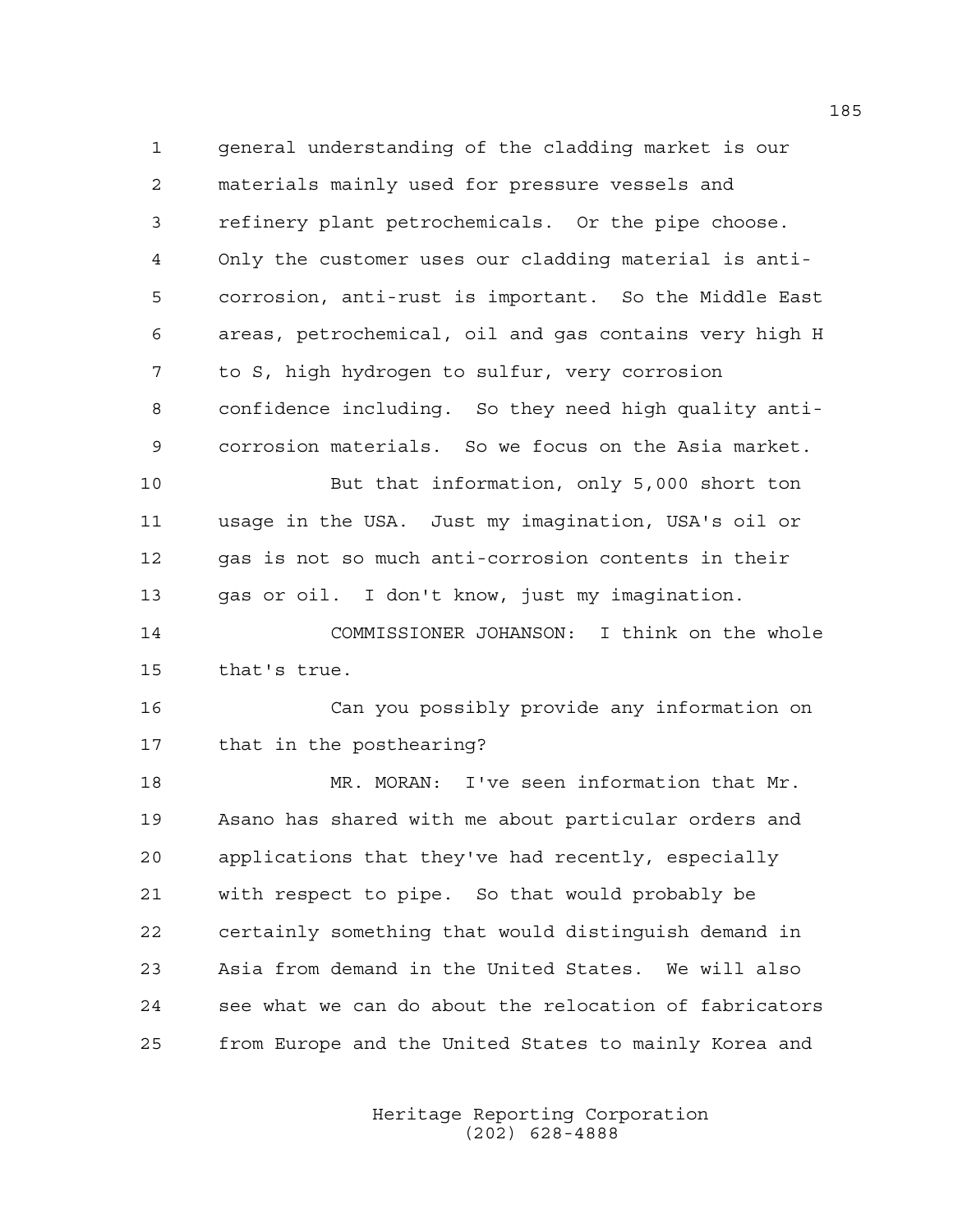1 other Asian countries.

| 2  | COMMISSIONER JOHANSON: Thank you.                      |
|----|--------------------------------------------------------|
| 3  | Just one more question. It is my                       |
| 4  | understanding that the IDT did not request order book  |
| 5  | information in this investigation. With so much        |
| 6  | emphasis on your capacity, I think it could be helpful |
| 7  | to have such information. Could you possibly provide   |
| 8  | that to us?                                            |
| 9  | MR. ASANO: Yes. I prepare.                             |
| 10 | COMMISSIONER JOHANSON: I think that would              |
| 11 | be helpful.                                            |
| 12 | Also, would you describe your current order            |
| 13 | back levels as comparable to those of last year? And   |
| 14 | if that's proprietary you can put that into your       |
| 15 | prehearing brief.                                      |
| 16 | MR. ASANO: Posthearing.                                |
| 17 | COMMISSIONER JOHANSON: Okay, I appreciate              |
| 18 | it.                                                    |
| 19 | Thank you all for the information you gave             |
| 20 | That concludes my questions. Once again, I<br>today.   |
| 21 | appreciate you all came a very long distance, but      |
| 22 | thank you for appearing here.                          |
| 23 | COMMISSIONER PEARSON: Commissioner                     |
| 24 | Broadbent?                                             |
| 25 | COMMISSIONER BROADBENT: I wonder if someone            |
|    |                                                        |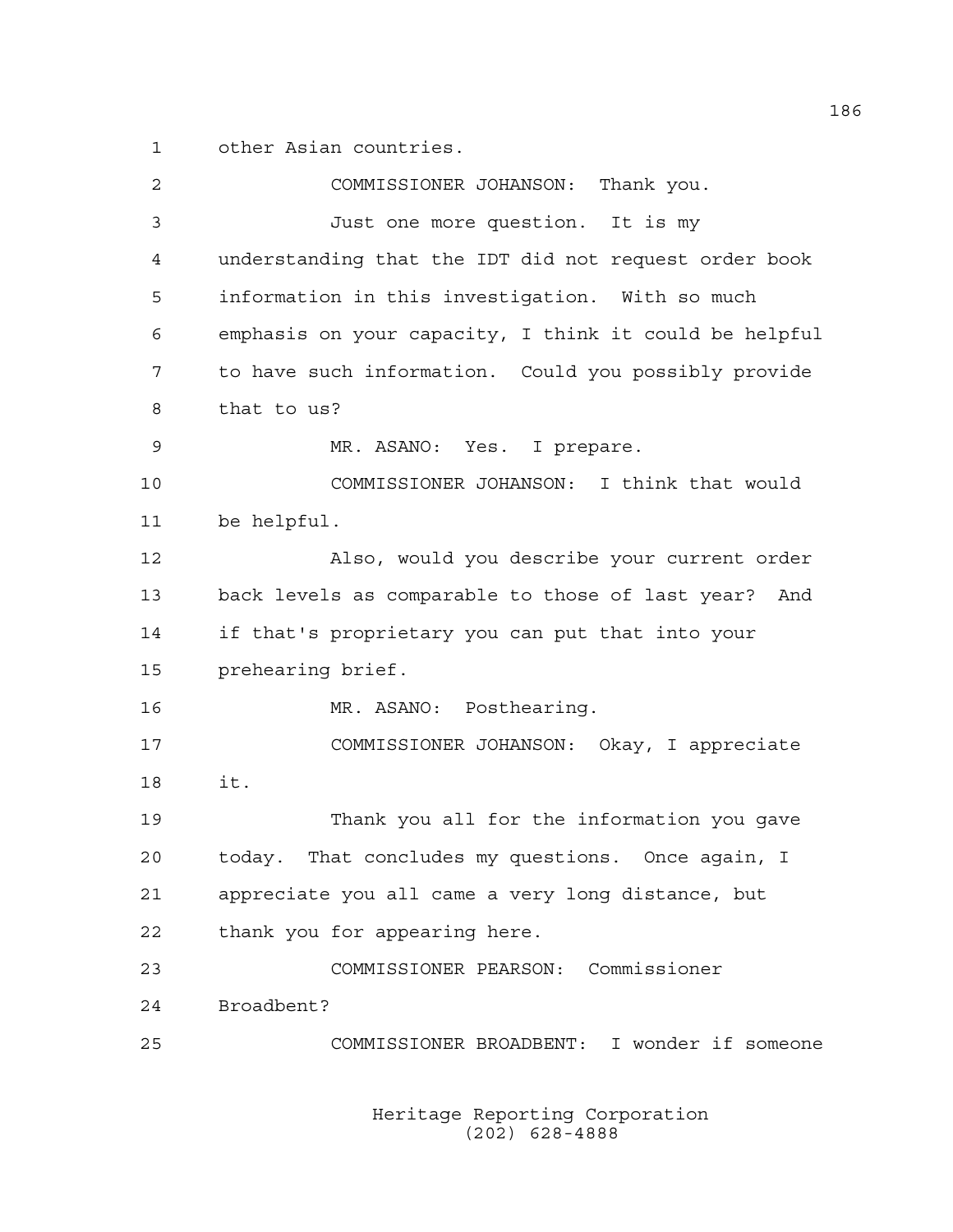1 could answer sort of, help me understand why the major 2 exporters of clad steel plate don't really seem to be 3 competing in their home markets. For example, why as 4 Japanese exporters are you not trying to get into the 5 European market?

6 MR. ASANO: As my experience in the roll-7 bonding producer, my understanding is roll-bonding 8 producing is very difficult, high technological 9 producing will need.

10 In Japan JSW and JFE Steel only can produce 11 the cladding material for pressure vessels with heat 12 treatment. NSSC cannot produce for pressure vessels. 13 The reason why, they cannot heat treatment. On the 14 other hand in Europe Voest Alpine in Austria, they can 15 produce the very high quality roll-bonding materials. 16 And some other. So not so much producers in both 17 Japan and Europe.

18 So the reason why, it is very difficult to 19 enter the European market. The European market facing 20 Voest Alpine, they can produce by themselves. And in 21 Japan we can produce JFE Steel, and for Japan to 22 Europe the delivery cost is so high. Voest Alpine, if 23 they want to export from Europe to Japan, the distance 24 is so long, freight cost is so high. This is my 25 understanding.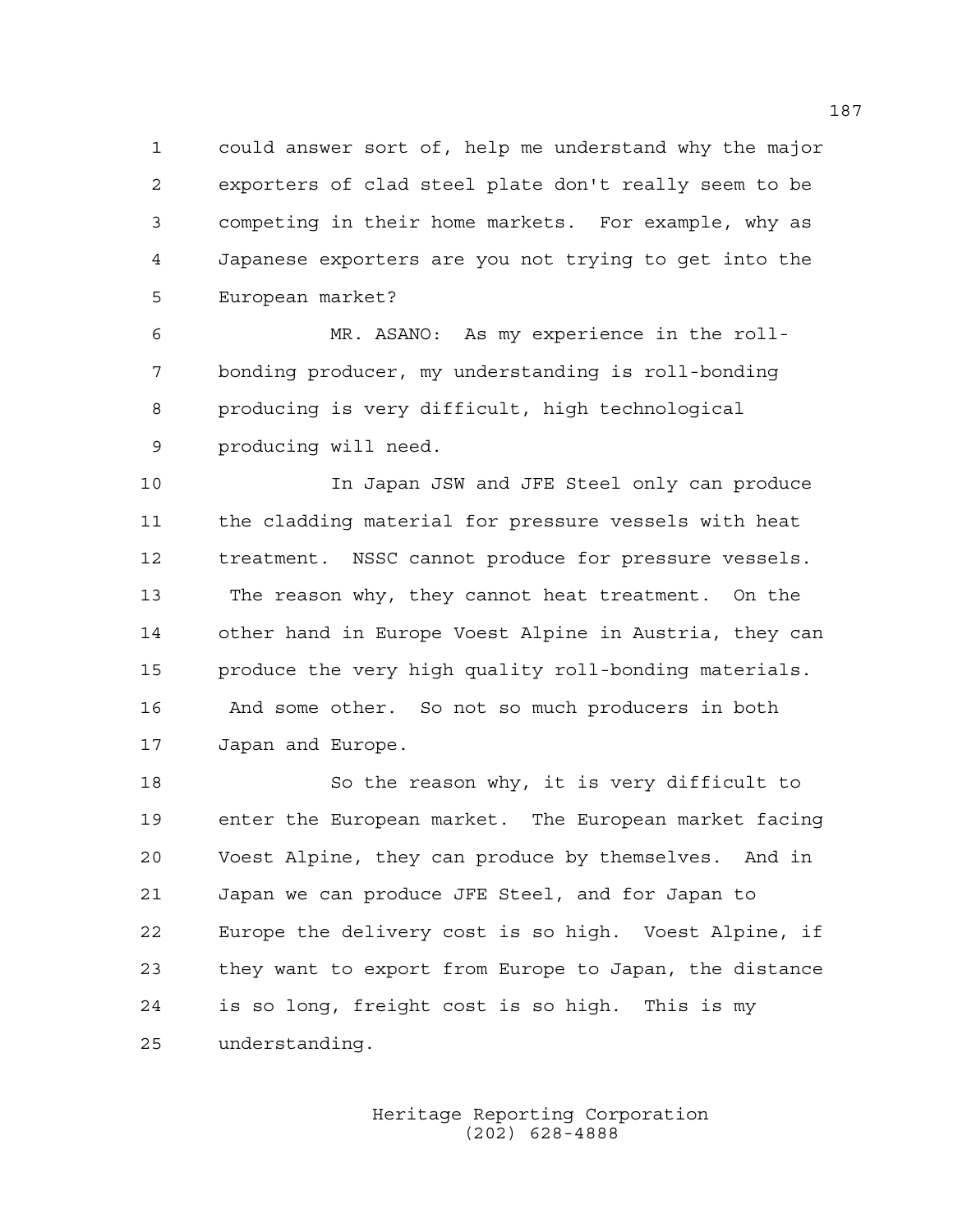1 COMMISSIONER BROADBENT: One thing is the 2 freight cost. Your first point I didn't quite 3 understand on the high technology production. What 4 was your first point? Sorry. 5 MR. ASANO: Sorry. If there is no high 6 quality producer in Europe, the customer will purchase 7 from Japan. So -- 8 COMMISSIONER BROADBENT: If there's no high 9 quality producer in Europe, the European community 10 will purchase from Japan. But you're not selling much 11 to Europe right now, so you think there are high 12 quality producers there. 13 MR. ASANO: Yes. 14 MR. MORAN: I think he was saying if there 15 were not, then perhaps we would be exporting -- 16 COMMISSIONER BROADBENT: I see. 17 MR. MORAN: Because there are already 18 existing large capable producers in Europe we're not 19 exporting there. 20 But you do see significant exports from 21 Europe to Asia. Last year was 21,000 tons from Europe 22 going to Asia. So that direction is going, but I have 23 no idea if any Chinese stuff is going into Europe. 24 But we know from Japan in contrast what, last year 25 total Japanese exports were 78 tons to Europe. So

> Heritage Reporting Corporation (202) 628-4888

188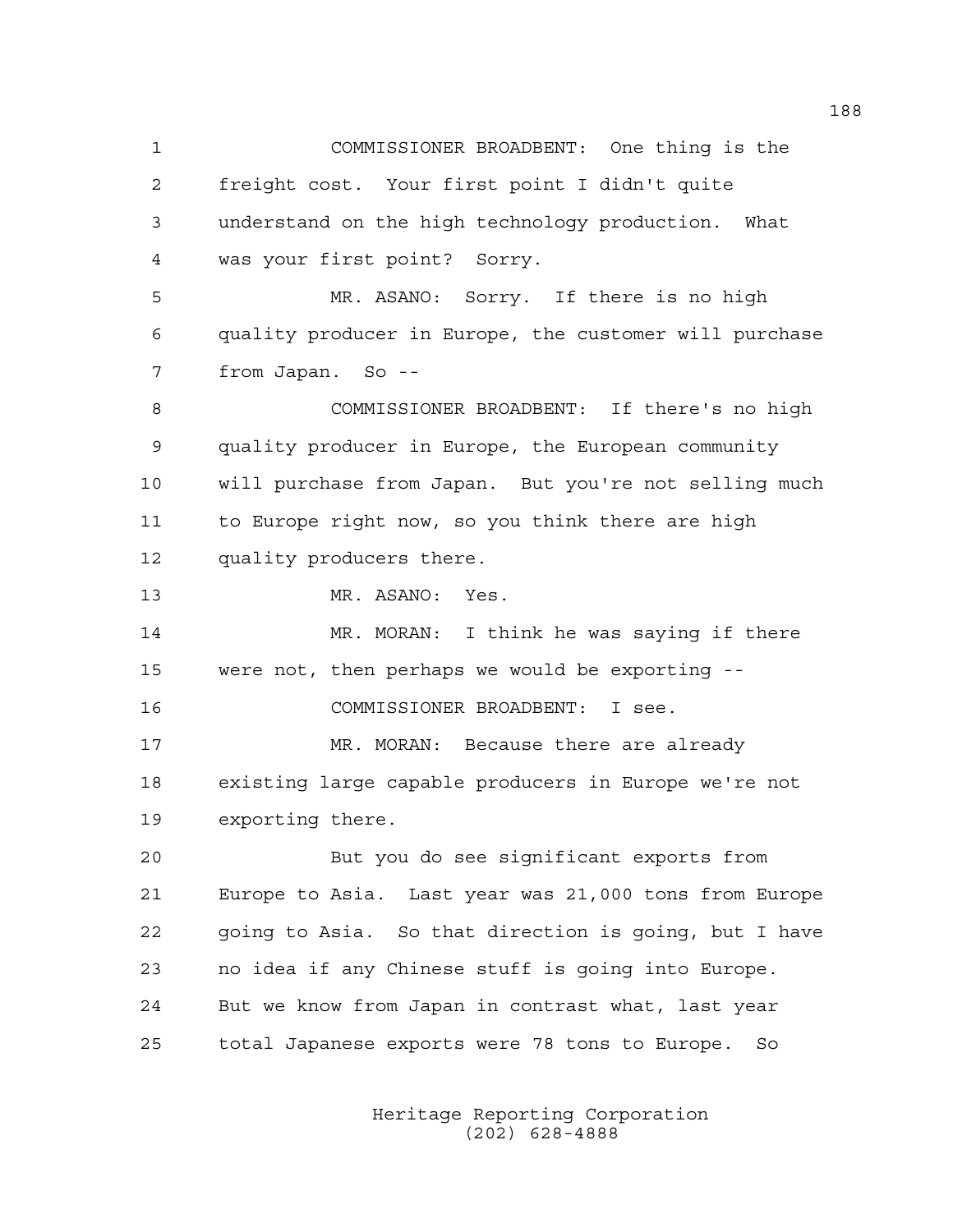1 it's just one way going out of Europe into Asia, much 2 like you see one way going out of Japan into Asia and 3 you see one way going out of the United States mainly 4 to Asia. I think it's about 60 percent. This figure 5 was in the prehearing submission, about 60-70 percent 6 of U.S. exports were to Asia. I think the other large 7 market for the U.S. was Mexico.

8 But it seems ships not even passing in the 9 night because they're all going in one direction.

10 COMMISSIONER BROADBENT: Thank you.

11 Can you talk to me about your raw material 12 prices? Have you had difficulty getting cladding 13 material or other raw materials during the review 14 period? And have these prices fluctuated a lot?

15 MR. ASANO: At JFE Steel we can produce 16 cladding material stainless steel and also base metal 17 copper. We can produce by ourselves from blast 18 furnace to the final process and the rolling. But the 19 other companies have to purchase outside or something.

20 So just now we are facing the raw materials 21 issue is the same as steel making situation. Raw 22 material, iron ore, coke, going up the price or 23 something. The same situation.

24 COMMISSIONER BROADBENT: They're going up. 25 And is this reducing your profits?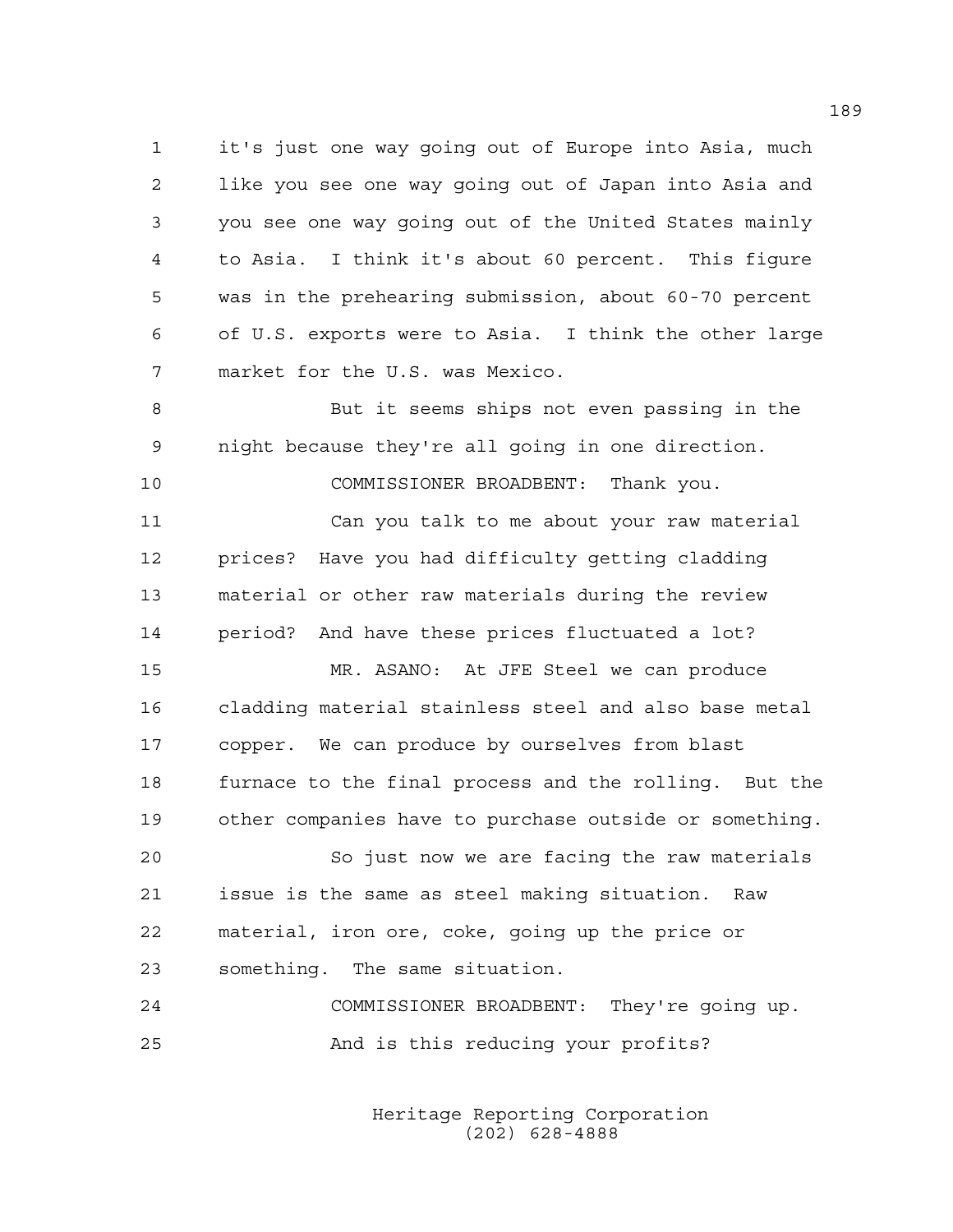1 MR. ASANO: It is very severe. Gradually 2 severe. 3 MR. MORAN: I think we can track down a 4 number for you for the post -- 5 COMMISSIONER BROADBENT: Just if you are 6 able to pass along the price increase. 7 MR. MORAN: We'll examine that and get back 8 to you in the posthearing submission. 9 COMMISSIONER BROADBENT: Great. 10 I think that concludes my questions right 11 now. 12 COMMISSIONER PEARSON: There already has 13 been some discussion regarding the production of pipe 14 using clad steel plate. Just to fill out the record, 15 and some of this may be for the posthearing, but what 16 factors drive the decision to use pipe made of clad 17 plate rather than using ordinary line pipe or some 18 type of seamless or welded pipe? 19 MR. MORAN: I think I'll let Mr. Asano 20 supplement this, but we do know that the corrosive 21 applications for ocean drilling. Because of what 22 you're pulling out, the properties of it, they refer 23 to it as being sour, would require the corrosion 24 resistant star fits so that clad steel is used in 25 those applications.

> Heritage Reporting Corporation (202) 628-4888

190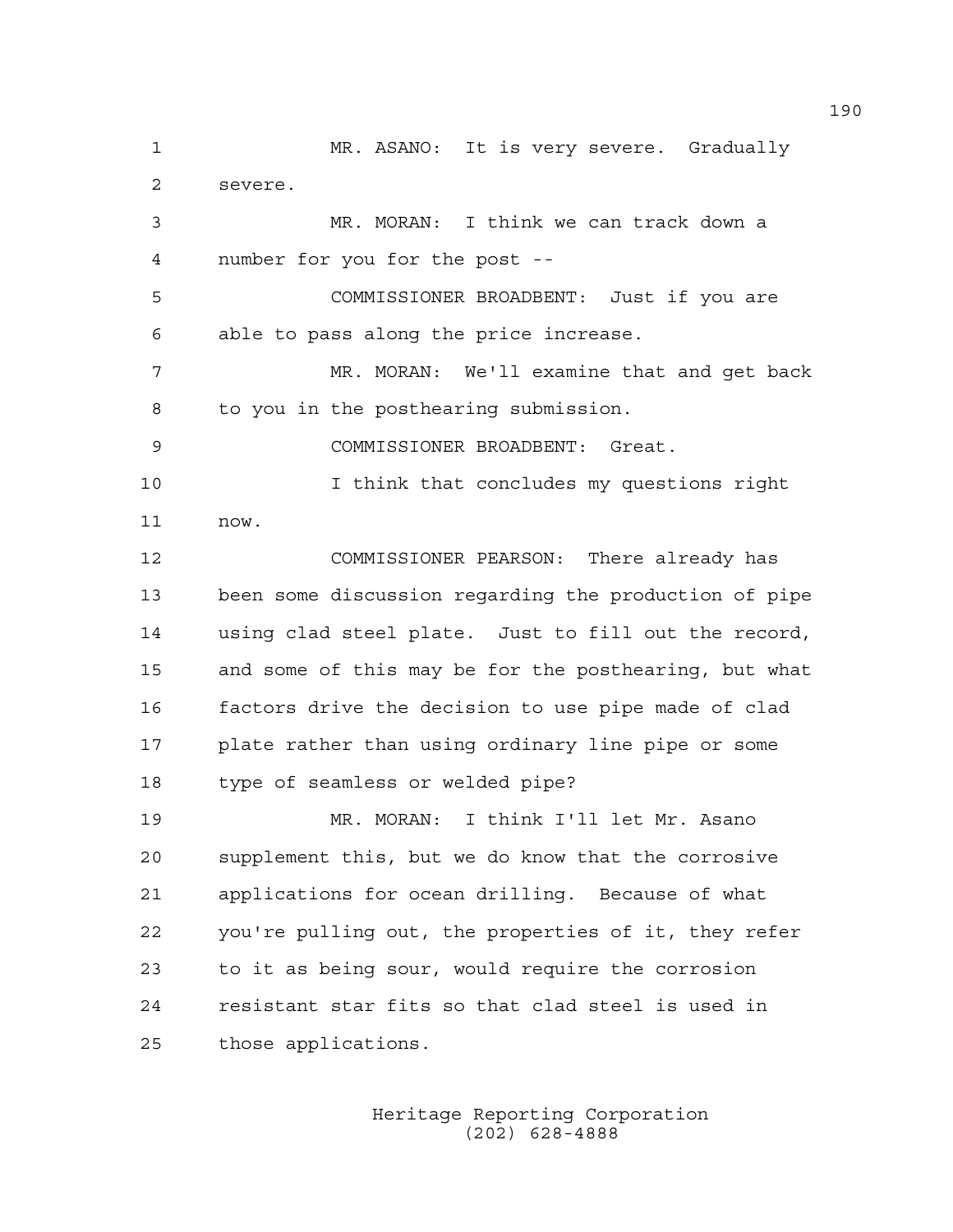1 This is something also we can put in the 2 posthearing submission, but there have been certain 3 European producers who have actually relocated 4 production factors to Asia and JFE's been tracking 5 those developments, and their plans have reflected 6 that.

7 But in terms of the necessity of using clad 8 for pipe, why is that necessary?

9 MR. ASANO: I'd like to explain, the 10 customer at first they select which stainless steel or 11 copper steel. They have to select the, depend on the 12 gas or oil, how much sour or sweet. If sweet gas or 13 oils they select copper steels. It is cheaper than 14 the stainless steel. But if they have to use for 15 instance very high corrosion contents in there, they 16 have to select stainless steel. Stainless steel only 17 welded, the oil and gases. So the customer certainly 18 they have to compare with all of stainless or 19 stainless clad. And customer's benefit is, if they 20 select the clad materials, they only high price, only 21 stainless is very thin, and the other one is copper. 22 COMMISSIONER PEARSON: That makes sense. 23 I would be correct to understand that most 24 of the clad steel pipe then is used in sour oil 25 applications and then perhaps also to connect the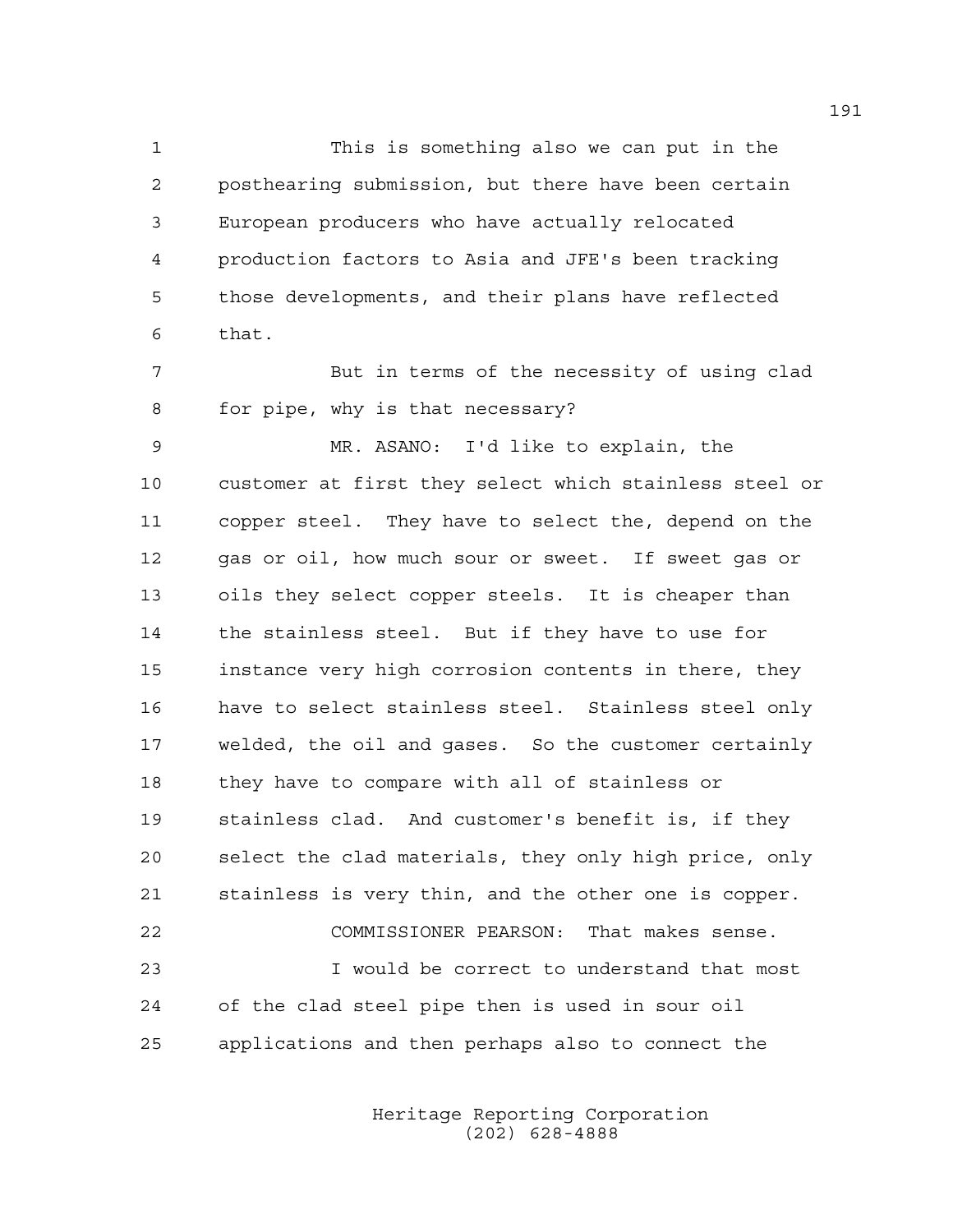1 reactor vessels that we've been talking about in 2 petrochemical plants?

3 MR. ASANO: That's right. So basically, I 4 am not good at explaining. 5 COMMISSIONER PEARSON: Your English is much 6 better than my Japanese. Please continue. 7 MR. ASANO: Thank you very much. 8 So at first originally the gas and oil from 9 the off-shore or the on-shore, for example the off-10 shore, from the developed sources going out the pipes. 11 And then they bring the oils. They need the anti-12 corrosion materials. Then on-shore the final plant 13 there, they have high corrosion gas and oils entering 14 the refining process. And refining process pressure 15 vessels will need also anti-corrosion materials. So 16 many cladding materials in the refining plant and also 17 the piping. Piping for delivery. Pressure vessel for 18 refining. 19 COMMISSIONER PEARSON: Okay. Thank you.

20 Am I correct to understand that the 21 testimony has been that in recent years there has been 22 a shift toward more production of clad plate for use 23 in pipe?

24 MR. ASANO: Yes.

25 COMMISSIONER PEARSON: Would it be possible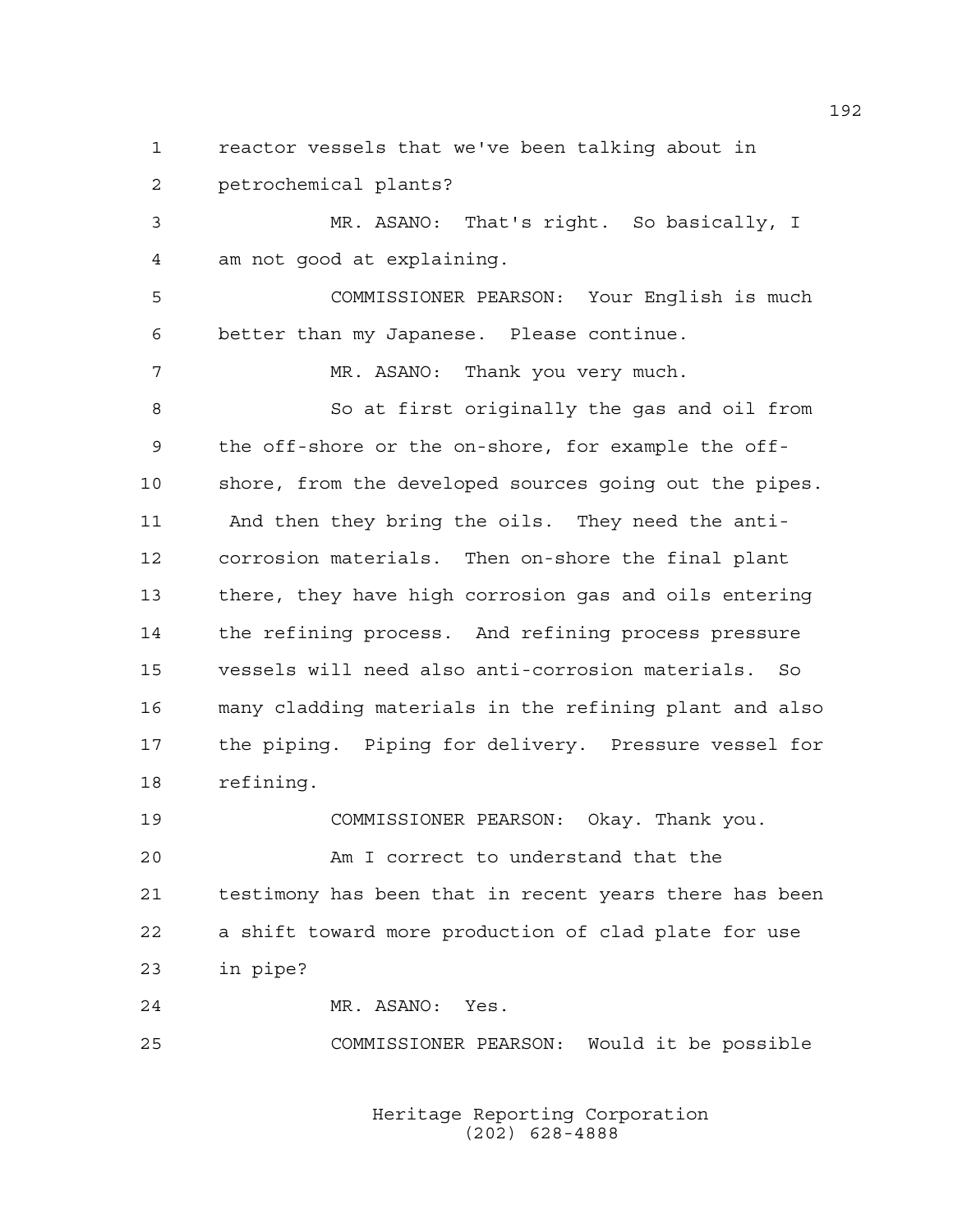1 for the posthearing to provide some tonnage regarding 2 plate that has gone for the production of pipe to give 3 us a sense of how important this is relative to the 4 business overall and the extent to which it's been 5 increasing.

6 MR. ASANO: Yes, I will prepare in the post 7 submission.

8 COMMISSIONER PEARSON: Thank you very much. 9 A question that I asked the domestic 10 industry this morning, has there been a change in the 11 yen-dollar exchange rate since 1996 that we should be 12 aware of in our analysis? Is there a change in that 13 condition of competition? And if so, what does it 14 mean for us?

15 MR. MORAN: I think that's something best 16 handled in the posthearing brief.

17 17 I know my yen is very valuable at the 18 moment, but beyond that we'd have to look at the 1995- 19 1996 and JFE wouldn't be in a position to really speak 20 to the condition of the competition at that time.

21 COMMISSIONER PEARSON: That's fine, but if 22 there is an argument that there's been some change in 23 that condition that we should consider, I would like 24 to see the argument made. If there's been nothing 25 going on and it's irrelevant, then just tell us that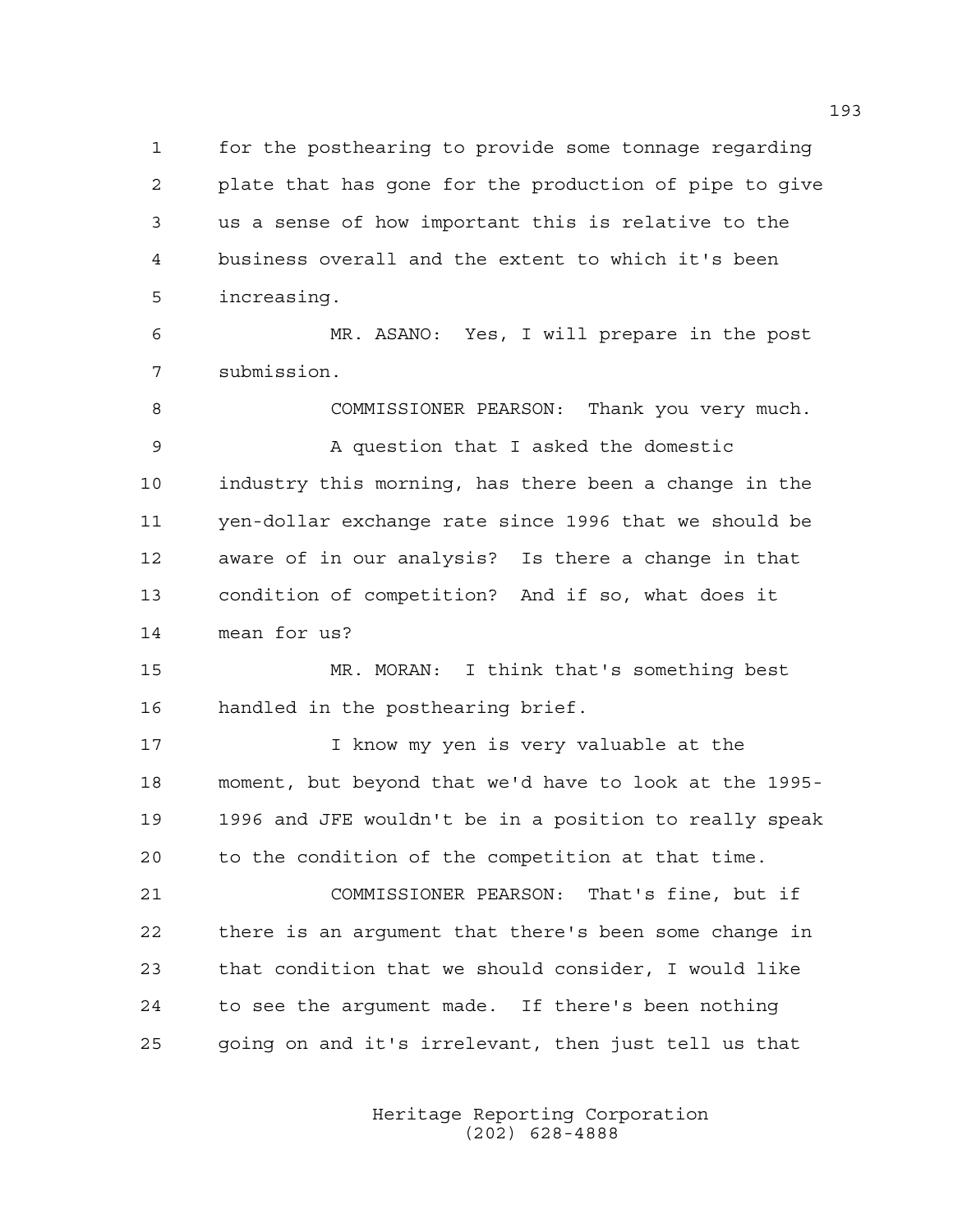1 and I'll focus on something else.

| 2  | I believe that's my last question.                     |
|----|--------------------------------------------------------|
| 3  | Let me turn now to Commissioner Aranoff.               |
| 4  | COMMISSIONER ARANOFF: Thank you, Mr.                   |
| 5  | Just a few remaining questions.<br>Chairman.           |
| 6  | We've talked a lot about the legal relevance           |
| 7  | of what's going on in terms of competition in third    |
| 8  | country markets and one of the reasons the Commission  |
| 9  | traditionally doesn't pay too much attention to that   |
| 10 | is because we don't have enough information in our     |
| 11 | record to assess whether conditions of competition in  |
| 12 | those third country markets are similar enough to      |
| 13 | what's going on in the U.S. to make a valid            |
| 14 | comparison.                                            |
| 15 | In that regard I particularly wanted to ask            |
| 16 | about Canada.                                          |
| 17 | The market in Canada, aside from its                   |
| 18 | absolute size, relative to the size of the U.S.        |
| 19 | market, are there any important differences in         |
| 20 | conditions of competition? I'd certainly like the      |
| 21 | domestic producers to answer this question posthearing |
| 22 | as well, if there are any competition that are         |
| 23 | different between the U.S. and Canadian market that    |
| 24 | would bear on how good a comparison that is.           |
| 25 | MR. MORAN: I think that's something that               |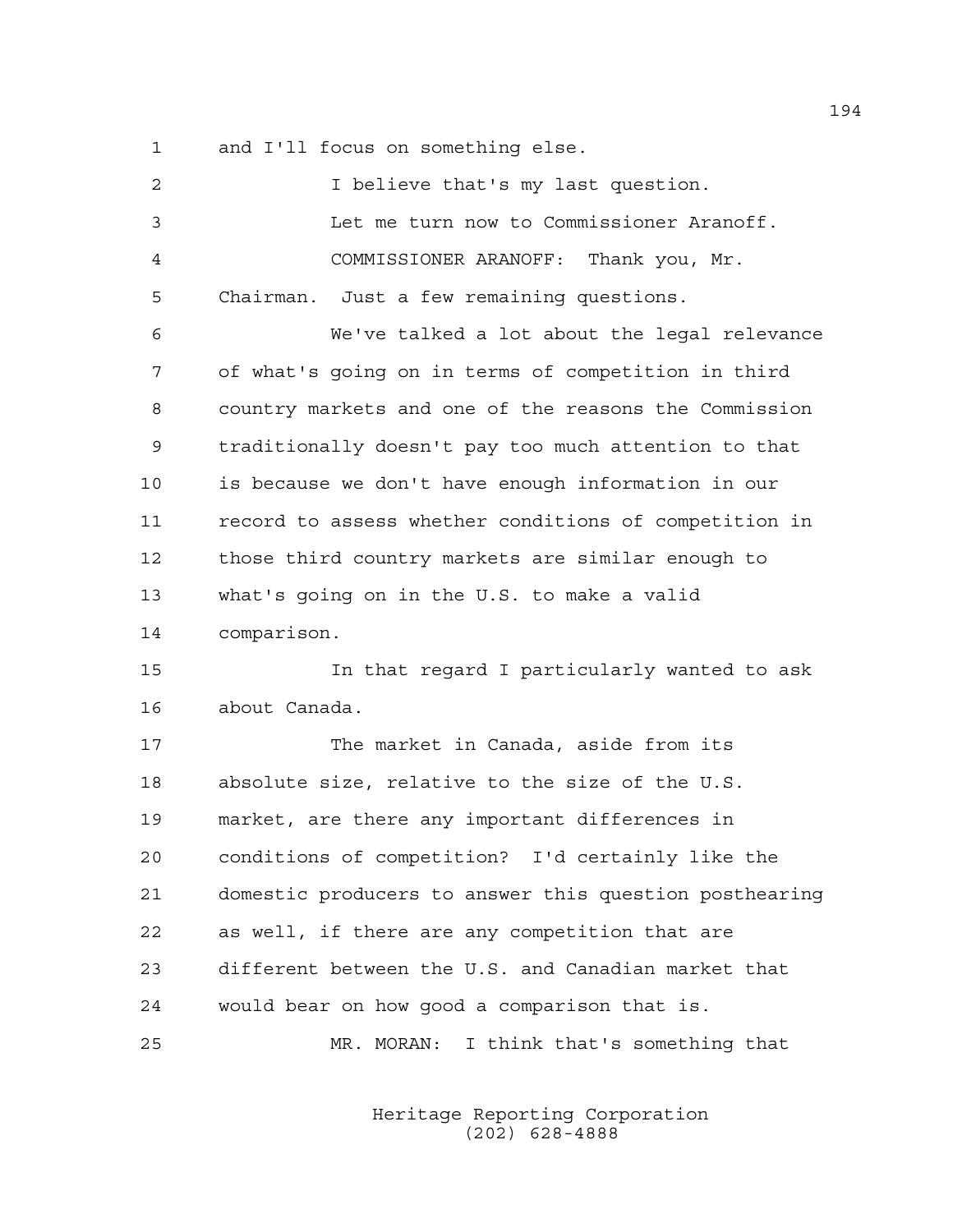1 we're going to have to cover in the posthearing

2 submission. We only have JFE Steel here today so we'd 3 have to speak with at least JSW to balance out our 4 information on that.

5 I don't know, and this is something we'll 6 have to lean on the domestic producers' posthearing 7 submission on because we really can't compare Canada 8 to the United States. We don't, beyond what's in the 9 staff report, have --

10 COMMISSIONER ARANOFF: Does Canada have a 11 domestic industry?

12 MR. ASANO: No cladding material producers. 13 So just my only small experience in Canada, just a 14 few things Canada imported from Canada customers. 15 This is just imagine. So I will explain to you the 16 cladding materials for the anti-corrosion usage. So 17 Canada has always done, and United States I don't know 18 exactly. So all there, so some fabricator is there. 19 And the fabricator sometimes imported for us. And I 20 heard about material from USA, always I heard from the 21 information we compete with European Voest Alpine. I 22 don't know exactly why American producer export to the 23 Canadian fabricator. I don't know.

24 COMMISSIONER ARANOFF: Thank you. 25 One of the arguments that's been made is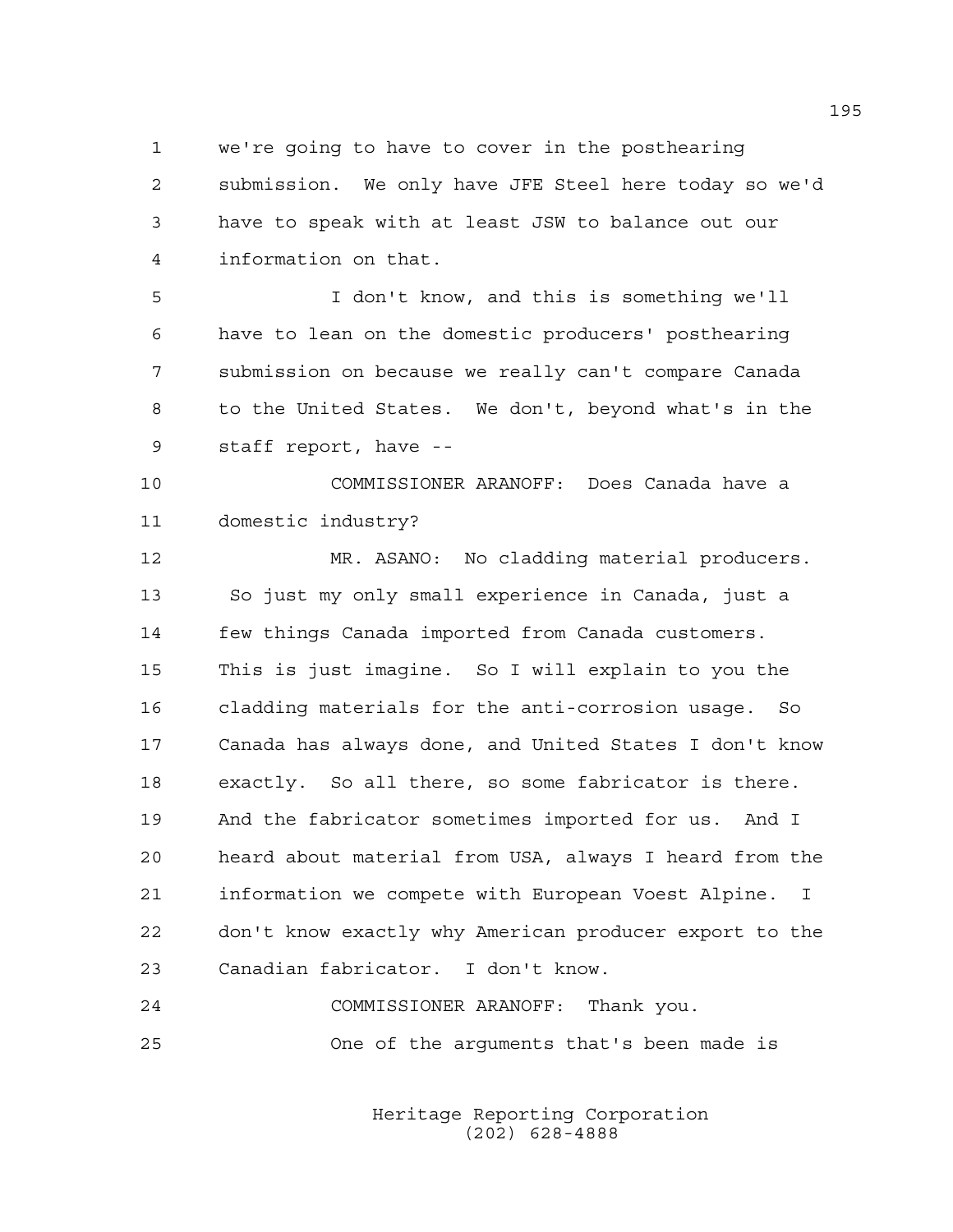1 that the customers, or there might be a level down 2 customers for this product, like large engineering 3 firms and the like, are global companies and they tend 4 to qualify suppliers on a global basis. And so my 5 question is if one of these global engineering 6 companies with which a Japanese producer is doing 7 business say in Korea or the Middle East, comes to you 8 after revocation of the order and says I'd like you to 9 bid on a project in the United States, my 10 understanding from the testimony today is that the 11 answer at least for the company that's in front of us 12 today would be no thank you. Under oath, is that your 13 testimony?

14 MR. ASANO: Sorry. I need explaining, so 15 sorry.

16 Our business is a layer system, so high line 17 is the owner -- oil, petrochemical companies owner, 18 the owner is there. And secondly the engineering 19 companies. They accept a job from the job owner and 20 then the third layer, the engineering company orders 21 fabricator what pressure vessel have to do that or 22 something. So we producer materials always faces 23 fabricators. So Korean fabricator will face, almost, 24 we have no chance to contact with the global 25 petrochemical owners. I always face very real Korean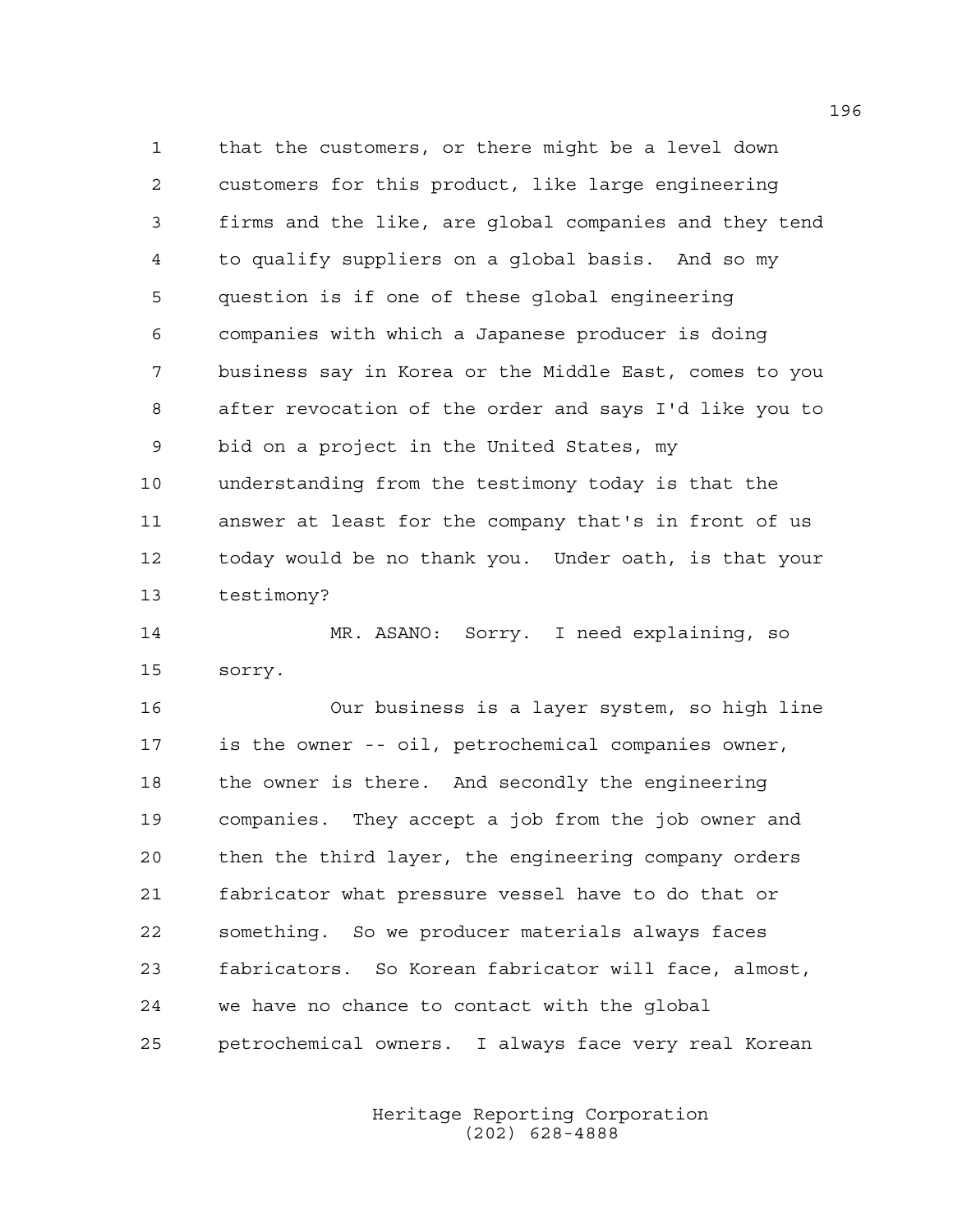1 fabricator, local Middle Eastern fabricators.

2 So of course if the owner control the 3 initiative, the fabricator have to use some material 4 or something, we follow the owner. But we never face 5 such situation. Always the company rights, local 6 company rights, fabricator discuss with us. 7 MR. MORAN: Commissioner Aranoff, perhaps 8 how we might be able to address this is to make it a 9 little bit more concrete. 10 I think one thing that we might be able to 11 do in the posthearing submission is to actually go 12 through their customer list and then perhaps figure 13 out if, when Mr. Asano is talking about a Korean 14 fabricator, maybe it is just a Korean fabricator. I 15 don't really want to speculate whether the customers 16 of JFE and let along Japan Steel Works are also 17 fabricators that might be in the United States. I 18 don't have enough information to speak for that. But 19 what we could do is to actually get the customer list 20 and perhaps that would give you a sense of the 21 potential of a global customer that they're currently 22 selling to to bring them from Korea to the United 23 States.

24 COMMISSIONER ARANOFF: That would be very 25 helpful information. I appreciate that.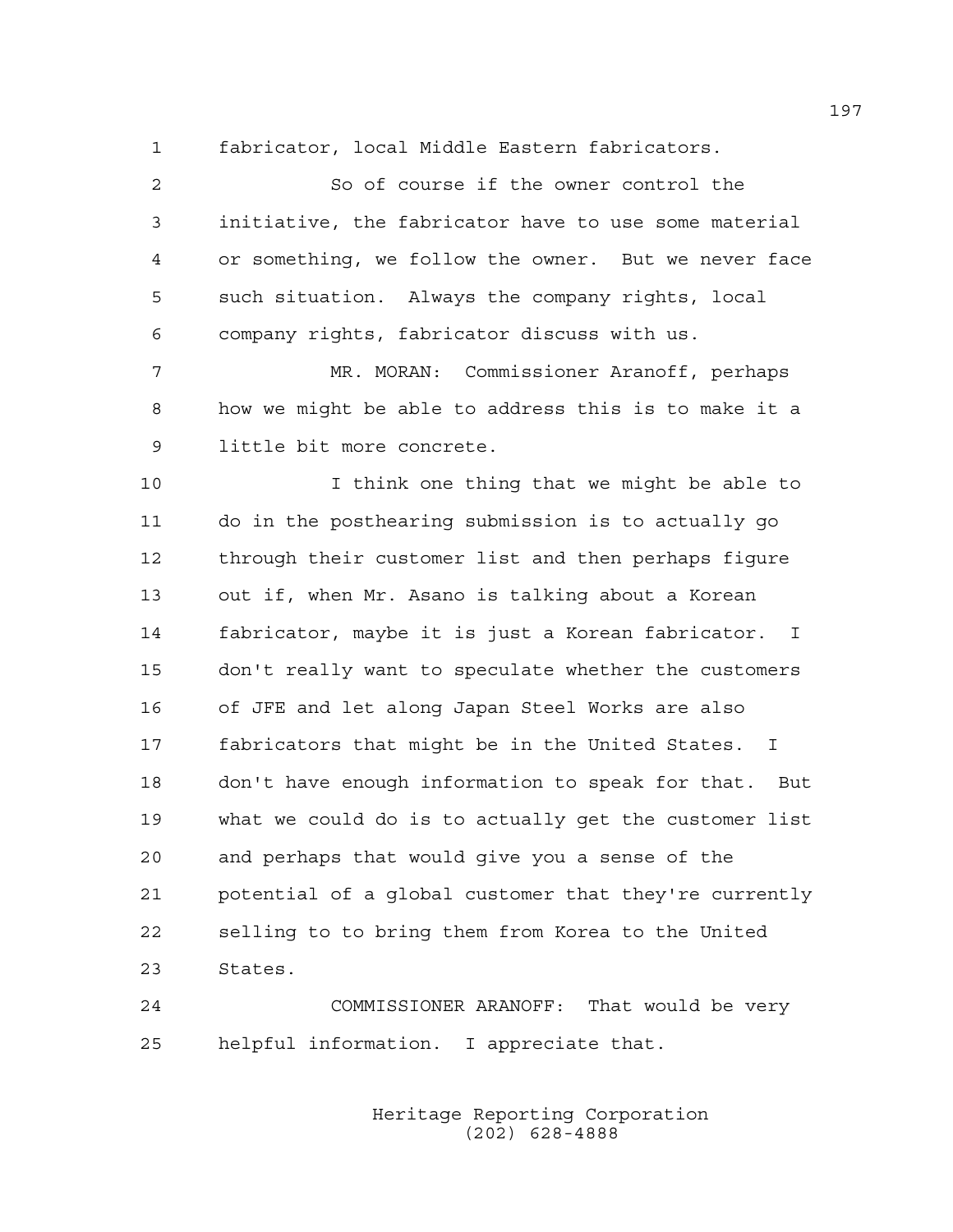1 With that, I don't have any further 2 questions but I do want to thank all of you for your 3 answers today and for traveling so far to be here. 4 Thank you. 5 COMMISSIONER PEARSON: Commissioner Pinkert, 6 did you have any more? 7 COMMISSIONER PINKERT: No further questions. 8 Thank you very much. 9 COMMISSIONER PEARSON: Commissioner 10 Johanson? 11 Commissioner Broadbent? After mishandling 12 it this morning I want to be really certain that I'm 13 not stepping on the toes of a Commissioner. 14 Believing there to be no further questions 15 from the dais, are there any questions from the staff? 16 MR. CORKRAN: Douglas Corkran, Office of 17 Investigations. Thank you, Chairman Pearson, we do 18 have one question for the Japanese panel. 19 Would you be able to provide data with 20 respect to your company's capacity to heat treat clad 21 steel plate and your actual production of heat treated 22 plate, knowing that that's a subset of both production 23 and capacity, and we'd actually like to get comments 24 on the utility of that particular comparison from both 25 panels.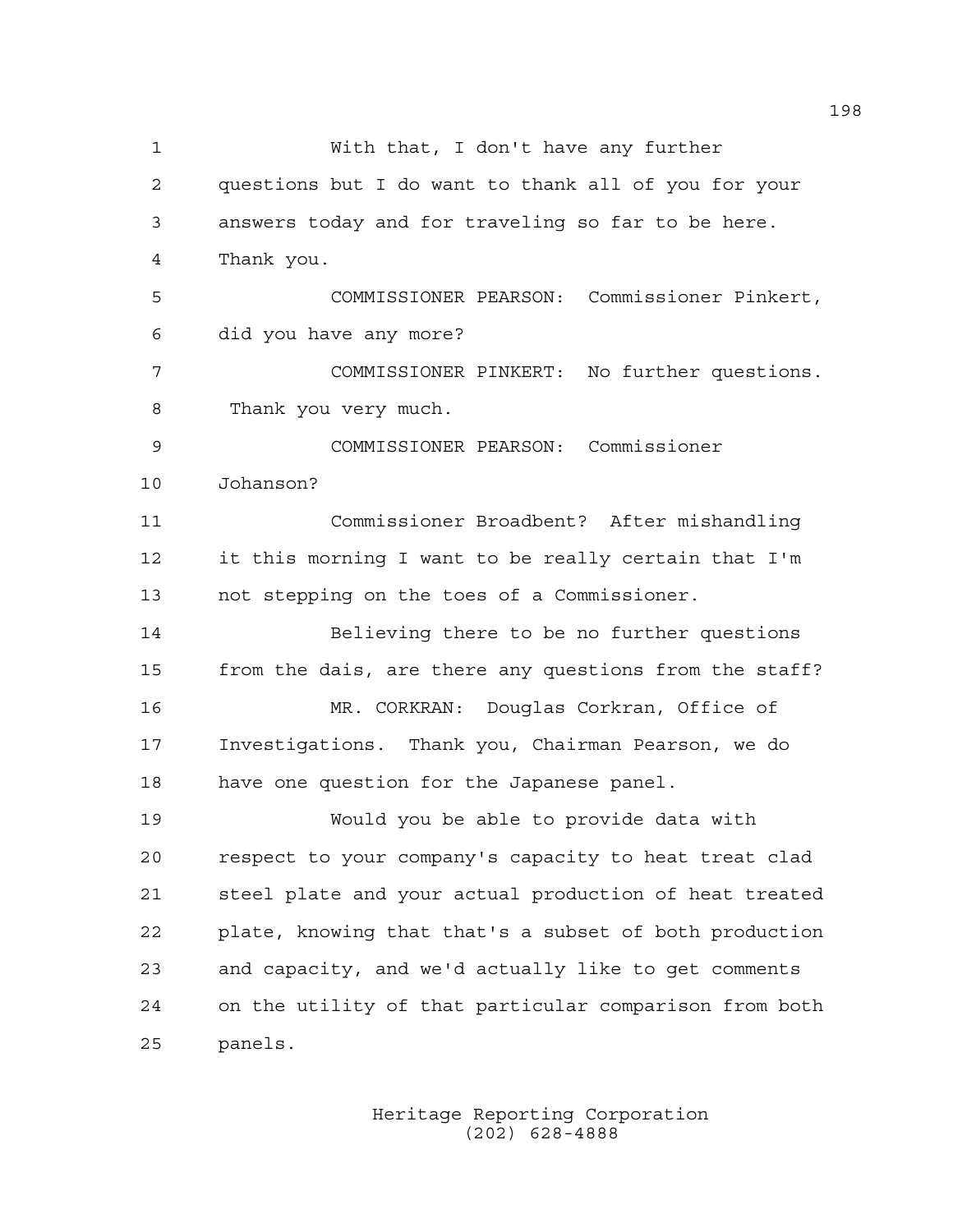1 Thank you Chairman Pearson. The staff has 2 no additional questions.

3 MR. MORAN: I think that's something we can 4 address in the posthearing submission. This is an 5 issue primarily for JFE, but I do understand that at 6 least the heat treatment capacity was indicated in 7 their questionnaire response, so you already have part 8 of that answer on record already.

9 COMMISSIONER PEARSON: Do representatives in 10 the domestic industry have any questions for this 11 panel?

12 MS. CANNON: No questions.

13 COMMISSIONER PEARSON: Ms. Cannon indicates 14 there are no questions.

15 We get to prepare for our closing arguments. 16 Those in support of continuation of the 17 order have 13 minutes left for rebuttal and five 18 minutes for closing for a total of 18 minutes. Those 19 in opposition have 29 minutes for rebuttal and five 20 minutes for closing for a total of 34 minutes.

21 And as is our general practice, we would, if 22 there's no objection, we'll combine those times. 23 Further, just so everyone knows, we don't score extra 24 points for taking up the full amount of time. But 25 make a fulsome argument by all means.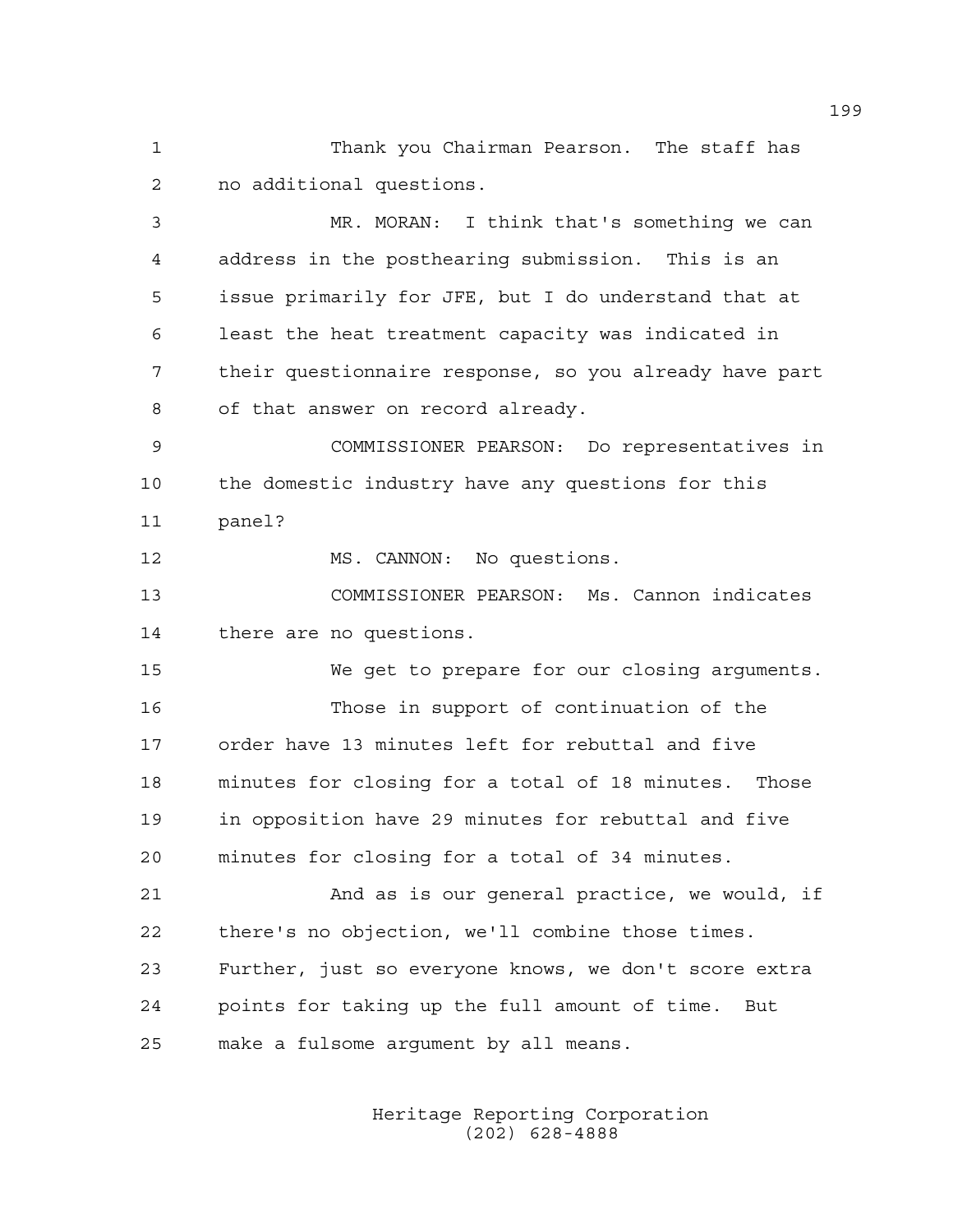1 With that, thank you very much to all of you 2 who have been with us this afternoon. We really 3 appreciate your participation in this investigation. 4 This panel may be excused. 5 (Pause.) 6 COMMISSIONER PEARSON: Welcome back, Ms. 7 Cannon. Please proceed when you're ready. 8 MS. CANNON: Thank you, Mr. Chairman, and I 9 will try very hard not to take up all of the minutes 10 that I have still remaining. 11 JFE has begun by emphasizing that it has not 12 exported clad plate to the United States. That first 13 begs the question, where is JSW? As you may recall, 14 JSW did export injurious volumes of clad plate to the 15 United States pre-order and is probably the most 16 likely company to resume that exact behavior that it 17 engaged in before. The failure of JSW to appear and 18 testify here today is telling in and of itself. 19 And remember also that JFE was formed, when 20 it was formed the anti-dumping order was already in 21 place, so that by the time they started looking at 22 exporting clad plate to the United States they were 23 facing a pretty hefty duty. It's not surprising they 24 haven't exported under that duty. It may be

25 surprising they haven't come in to try to prove they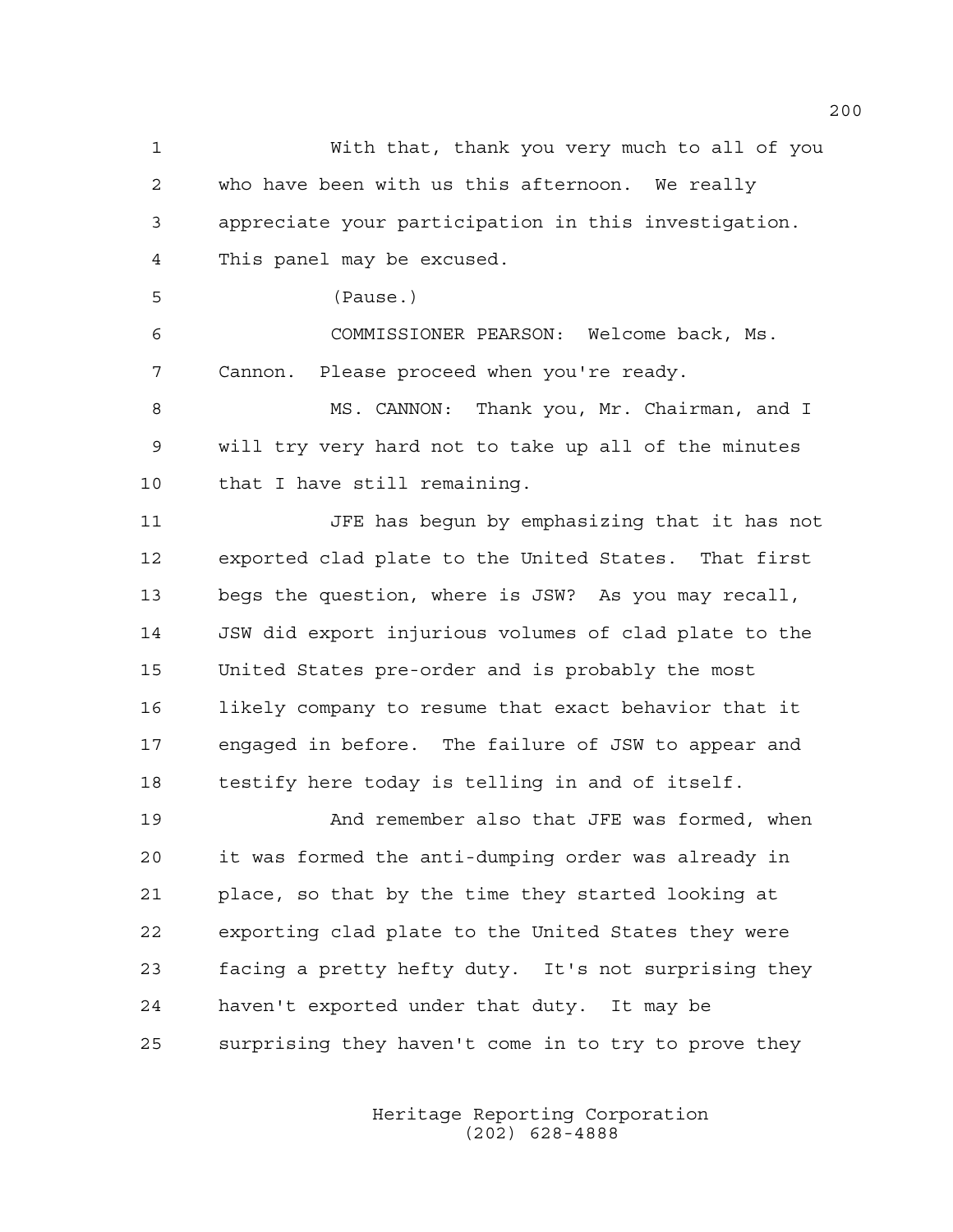1 were not dumping, but they haven't done that either. 2 And they've provided really no rational explanation 3 today for why the United States would not be a primary 4 target of their exports were the order to go away.

5 In fact while they were testifying, DMC was 6 looking back through some of its information and 7 calculated that in competition with JFE in the Korean 8 market since the year 2009 JFE has lost \$26 million in 9 sales, and we will document that in our posthearing 10 brief as well.

11 Let me turn to capacity because that was a 12 big focus of their testimony and your questions. In 13 many steel hearings we've heard respondents come in 14 and say that we, the U.S. industry, have somehow 15 overstated, misstated our capacity and therefore the 16 unused capacity is higher than it really is or should 17 be.

18 This is the first time I've heard the 19 foreign producers come in and say that their own 20 capacity is somehow overstated and should be ignored, 21 because it is as they reported it and as they've now 22 revised it. I see no justification for altering the 23 very data that they have submitted to you.

24 Let me turn to a couple of the claims in 25 particular that they've brought up this morning about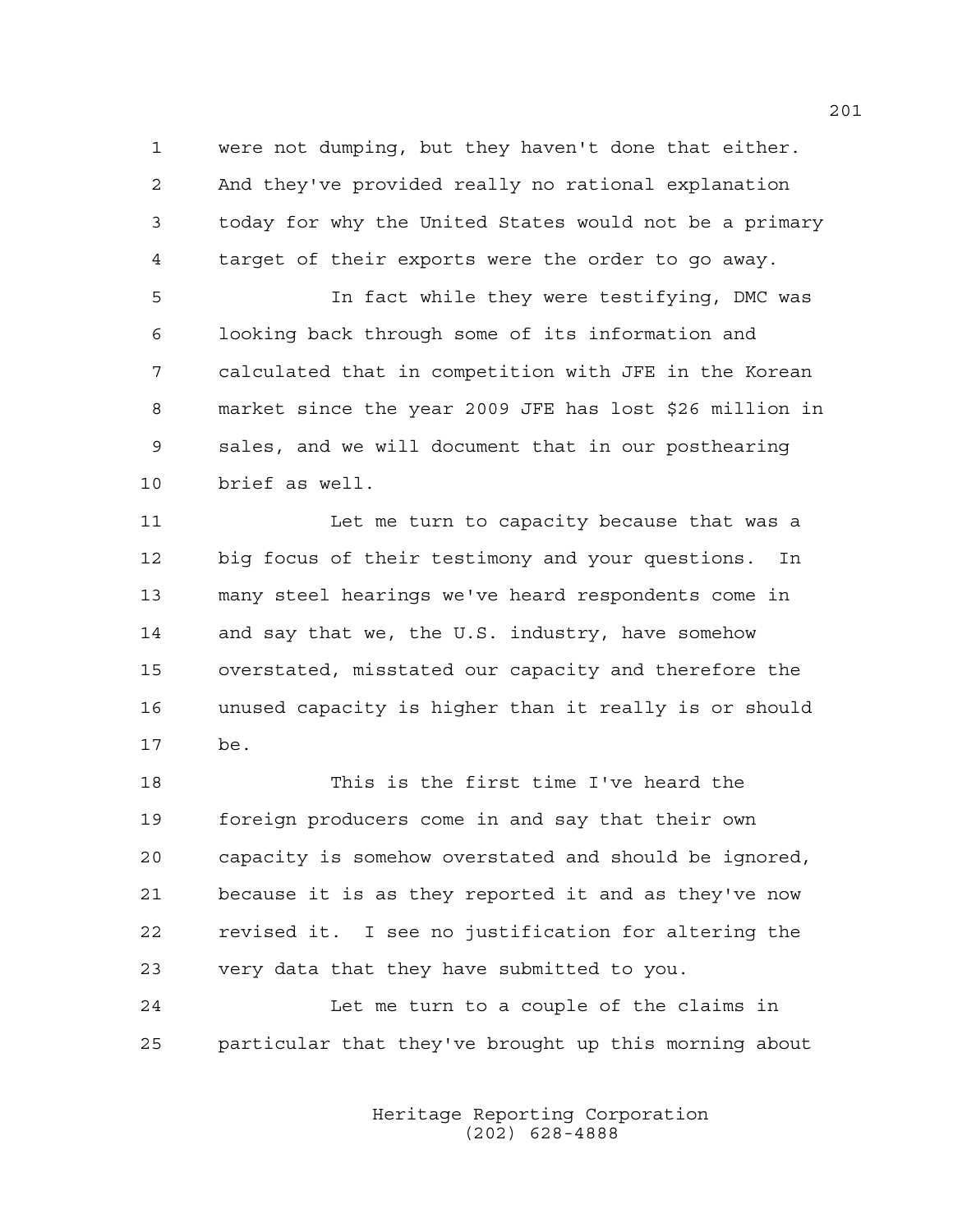1 that capacity.

| 2  | First they say that they use this batch                |
|----|--------------------------------------------------------|
| 3  | production process and that somehow that does not      |
| 4  | require utilization of all their capacity. They need   |
| 5  | these high excess capacity and don't really want to    |
| 6  | maximize capacity.                                     |
| 7  | But remember, JFE is a roll-bonder just like           |
| 8  | ArcelorMittal USA. And you heard Mr. Insetta's         |
| 9  | testimony this morning that roll-bonders need to       |
| 10 | maximize utilization of capacity in this industry just |
| 11 | as they do in other industries where rolling of steel  |
| 12 | is involved. The same is true of JFE. It is not true   |
| 13 | that it is very useful to them to have a significant   |
| 14 | amount of capacity unused here.                        |
| 15 | It is also not true that all vessel work               |
| 16 | requires heat treatment, so they're overstating the    |
| 17 | need for that as well.                                 |
| 18 | Their continued claims that essentially the            |
| 19 | nature of clad plate requires low capacity utilization |
| 20 | is simply not true. The domestic producers would use   |
| 21 | much more of their capacity if they could.<br>The      |
| 22 | problem is that demand has declined here. They would,  |
| 23 | as well.                                               |
| 24 | I would point you to JFW's annual report and           |
| 25 | we'll put further documentation in our posthearing     |
|    |                                                        |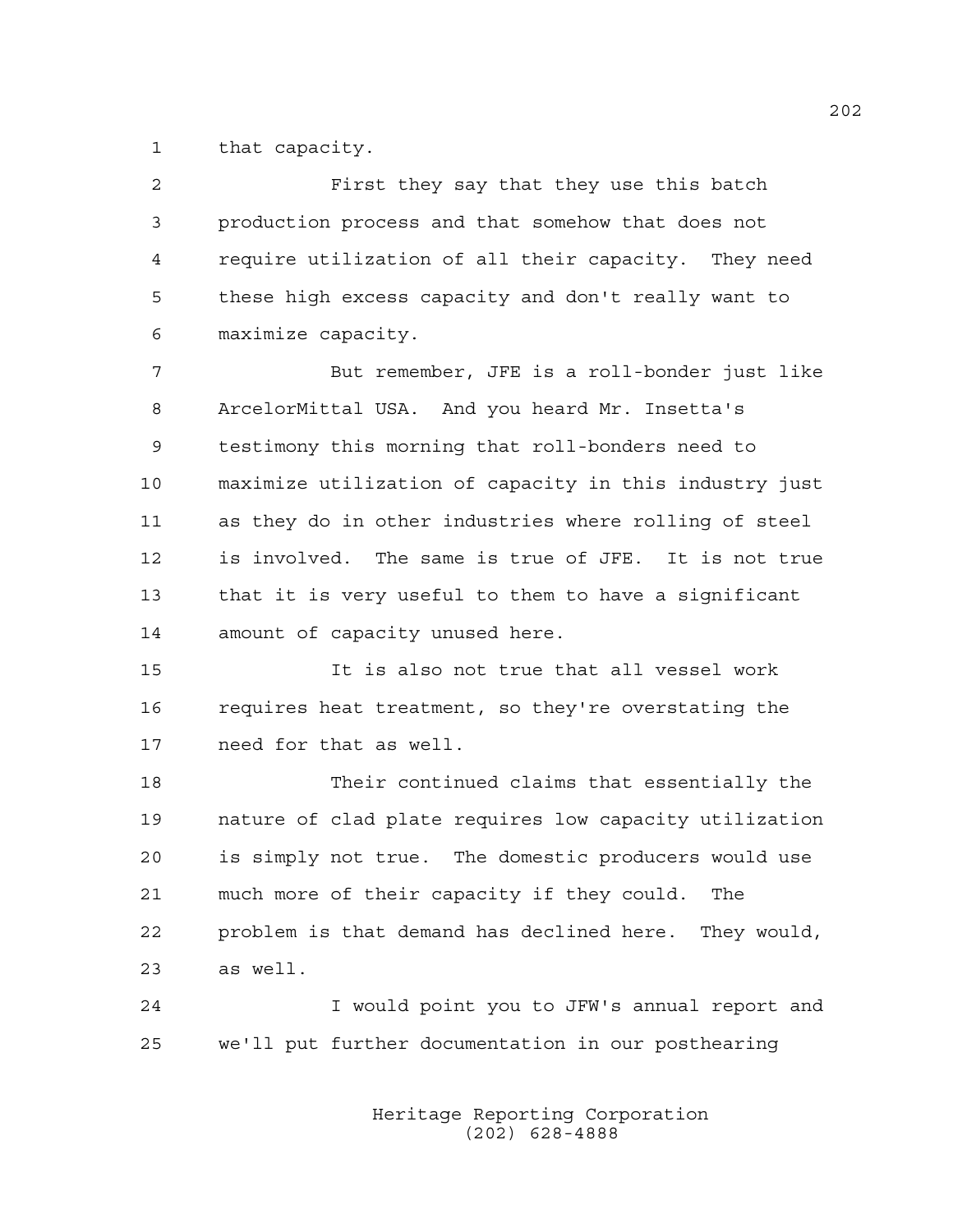1 brief, where they say they have a low capacity

2 utilization rate at present because of reduced orders. 3 That's why they're running low capacity. Not because 4 they're trying to save capacity for some significant 5 future work.

6 And I would most importantly refer you to 7 the 1996 confidential staff report at Table VII-1 8 where you will see the capacity utilization rates of 9 the Japanese producers before the order was imposed, 10 and I would encourage you to look at those and 11 contrast those levels with their claims today.

12 They next tell you that they don't have an 13 experienced sales staff in the United States to sell 14 clad plate because they haven't been selling it here, 15 of course, because of the antidumping order. It would 16 not be very difficult to train some of their people to 17 sell clad plate, according to domestic producers. In 18 act they said it would take one clad guy sent to work 19 in Houston to sell clad plate.

20 They even conceded this afternoon that they 21 don't have sales offices in many countries, so 22 obviously that isn't even critical to selling clad 23 plate. That's consistent with our information that 24 representative offices of trading companies are 25 actually selling clad plate in may countries and would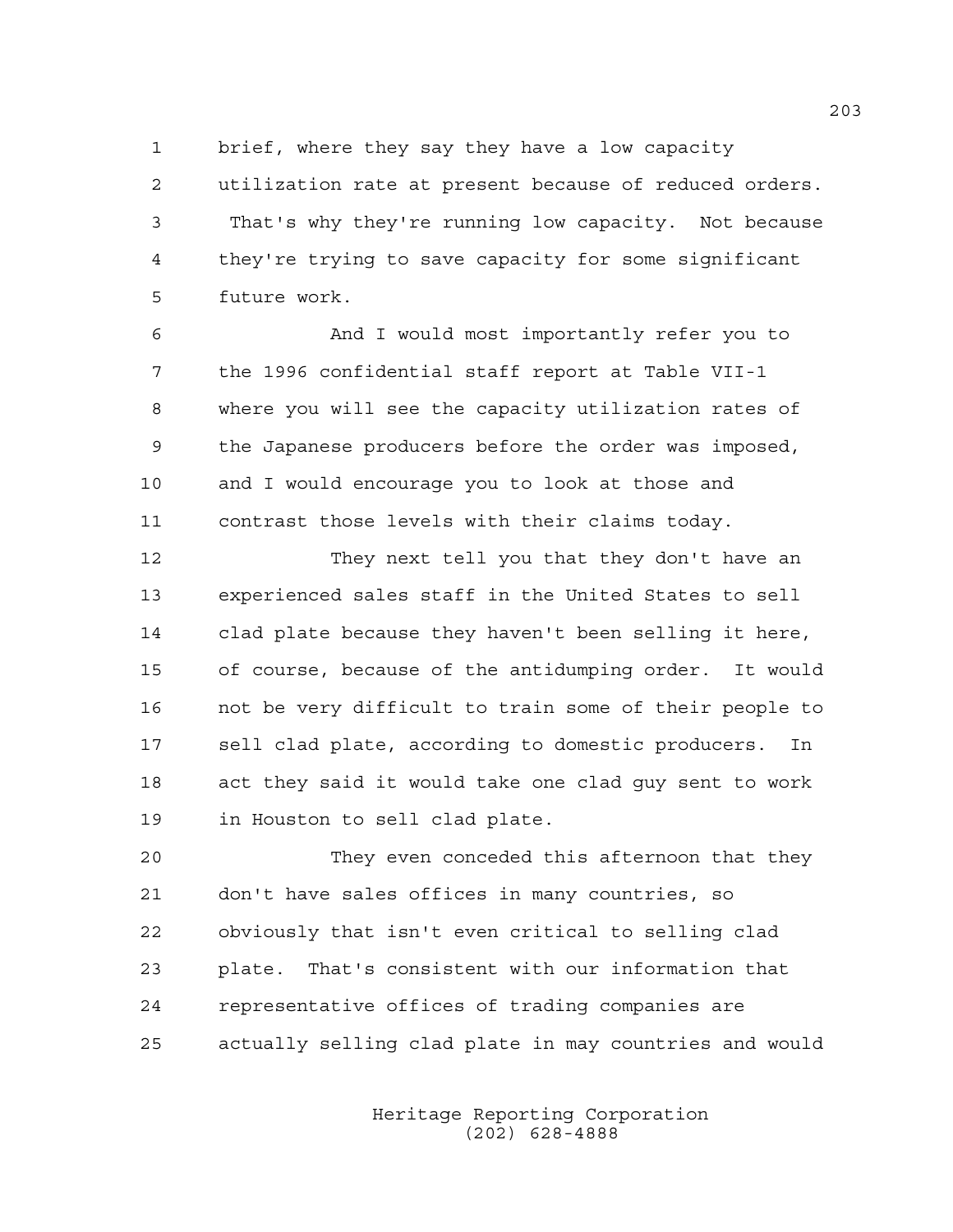1 be able to sell clad plate here. So they have a sales 2 office, they have the ability to add people or train 3 them, and they also have the ability to sell through 4 these representative agencies.

5 In terms of the purchasers, we've emphasized 6 that there are global purchases that are around the 7 world that already have these companies, JSW, JFE and 8 others qualified. We'll provide more documentation on 9 that in our posthearing brief, but many of the 10 projects in the United States are engineered and 11 powered by a few large firms like Bechtel, Fluor and 12 others, all of whom have manufactured products for 13 these companies and these companies appear on their 14 approved vendor lists already.

15 The Japanese also talked a little bit about 16 their ability to supply clad plate in quick delivery 17 requirements. I would refer you to Confidential 18 Exhibit 3 of our prehearing brief where we have 19 discussed at Paragraph 4 a specific instance of a 20 quick delivery requirement, then the Japanese response 21 to that requirement which shows that a quick delivery 22 requirement or a short lead time is not going to be 23 prohibitive to Japanese sales to this market.

24 There was also a claim by Mr. Asano in his 25 affirmative statement that exports to Canada have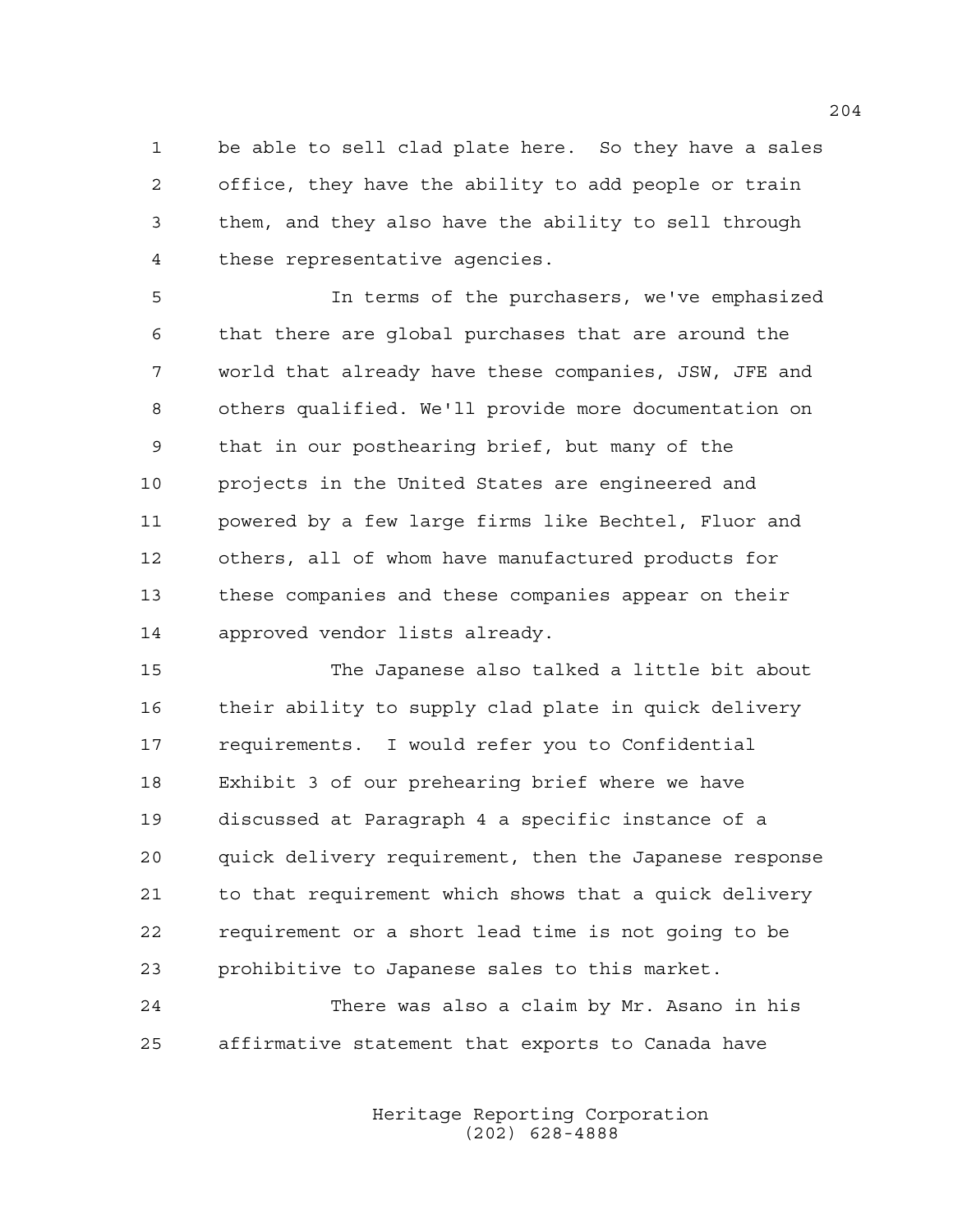1 been, quote, "comparatively small and declining". I 2 can't say on the public record very much here, but 3 again, please look at Confidential Chart 8 that I 4 circulated with regard to that claim.

5 in terms of China, Japan's export statistics 6 show that there are significant declines in Japanese 7 exports to the Chinese market, so whether or not that 8 is a growing market generally, it is not a growing 9 outlet for Japan, and I believe JFE testified that it 10 was not selling into that market today.

11 There was a question about Hanwha and its 12 expansion of capacity despite what appears to be an 13 over-supply situation. The fact that Hanwha, a Korean 14 producer, would invest to expand, to compete with 15 Japan in its own market is not surprising. It's the 16 largest fabricator market in the world and it would 17 like to supply its own market undoubtedly as would 18 U.S. producers, so it's investing to be able to do 19 that. U.S. producers have already invested and are 20 trying to hold on, to be able to continue to do that 21 in the face of the same threats that Hanwha is seeing 22 in Korea.

23 Let me just conclude by saying that of all 24 the points we have made today I would encourage you to 25 continue to focus on the dramatic size of the Japanese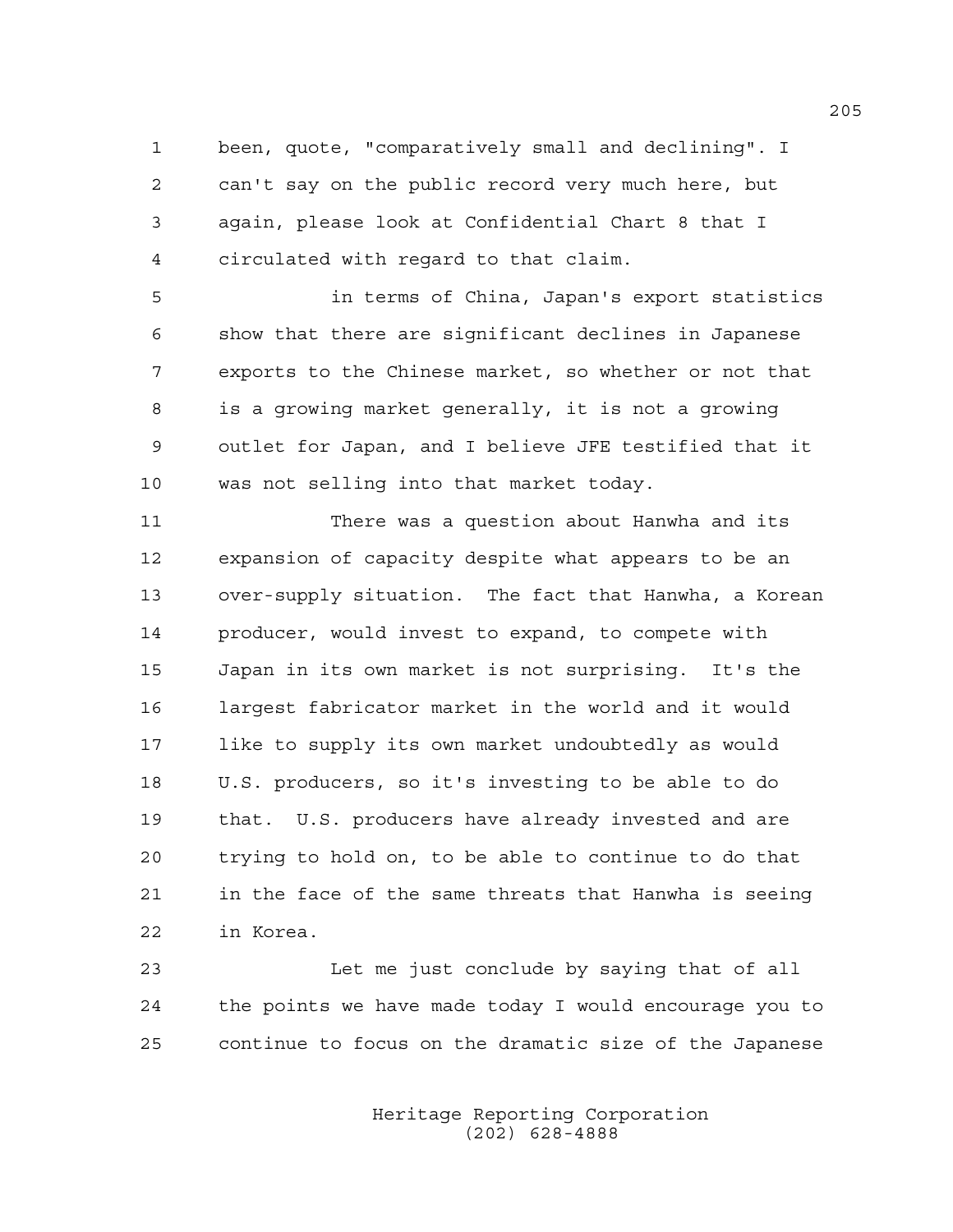1 capacity and the unused capacity relative to U.S. 2 demand.

3 You heard claims today like oh, we're only 4 selling 140 tons of clad plate to Brazil. Well 140 5 tons in a 5,000 ton market isn't that small. Or when 6 you look at how many tons they've exported to some 7 other markets and you compare that to a 5,000 ton U.S. 8 market.

9 They would quickly gain huge market share 10 simply by selling a very small amount of their total 11 capacity that's available to them. And doing that 12 would quickly wipe out the U.S. industry because it is 13 so large and so disproportionate.

14 You're already looking at a U.S. industry 15 that is not a large and vigorous industry but a small 16 fragile industry that's facing declining demand and 17 declines in most of its trade and financial variables. 18 If you unleash Japanese dumped imports on this market 19 it will likely lead quickly to the elimination of this 20 small U.S. manufacturing sector. So we urge you to 21 keep those duties in place.

22 I thank you very much for your attention 23 today.

24 COMMISSIONER PEARSON: Thank you, Ms. 25 Cannon.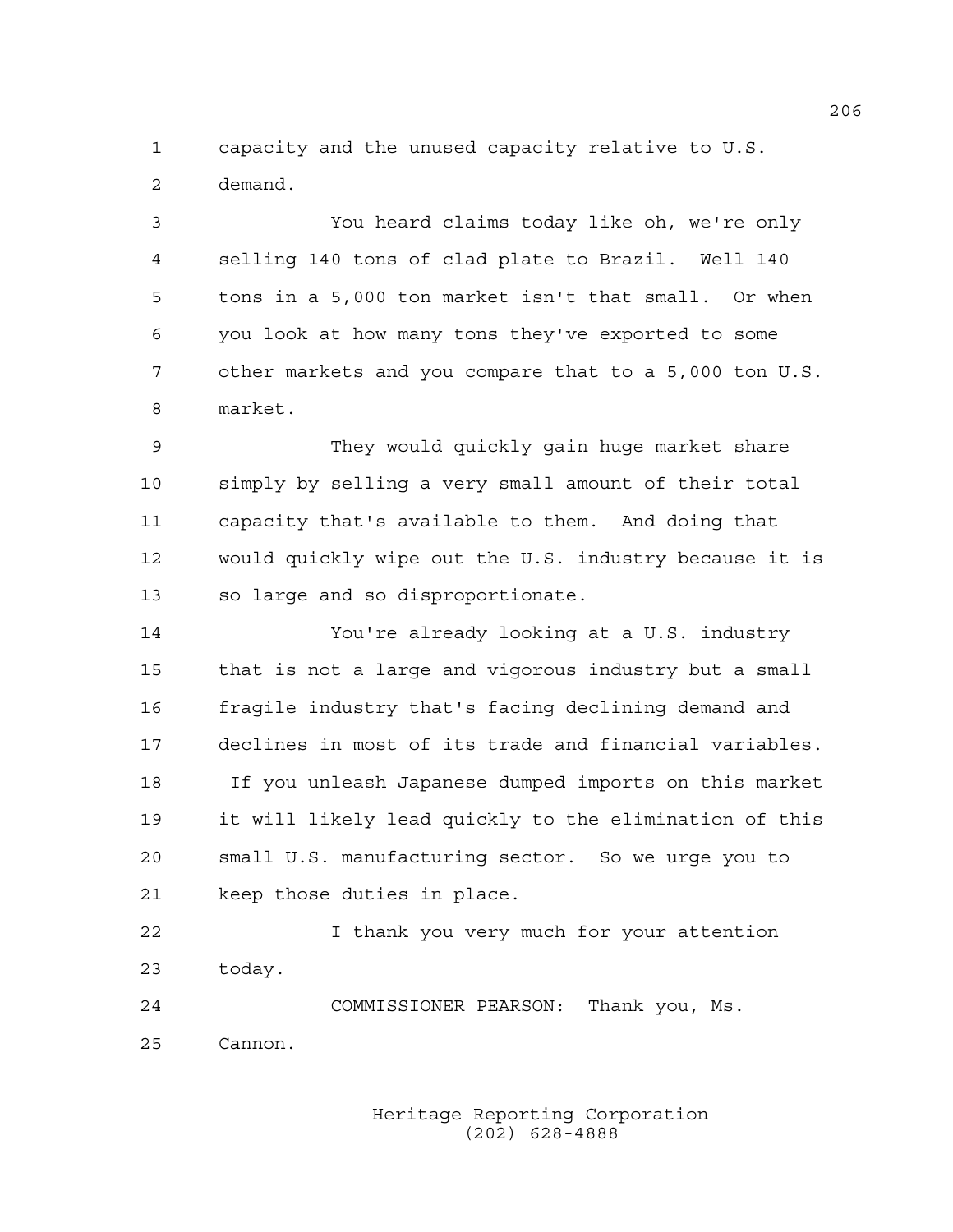1 Mr. Moran?

2 MR. MORAN: In keeping with the Chairman's 3 admonition, I promise not to use all of our remaining 4 time.

5 The Commission is faced in this review with 6 the situation where there is a great disconnect 7 between the views of the domestic producers and the 8 views of the Japanese. Normally while we may in other 9 cases differ in our interpretations of particular 10 points, we seem not to understand each other and 11 that's where the difference is in this case.

12 The Japanese producers have very little 13 information about the U.S. market other than its size 14 compared with its primary market.

15 So we are left to look with the trends in 16 what the Japanese producers have been doing and it's 17 been established very clearly where they are, where 18 the growth is, and where they're likely to remain.

19 So the question would be facing these 20 hurdles, would they pull off resources away from their 21 key market to come to the United States, is the key 22 question before the Commission. I would submit that 23 the record does not support that the Japanese 24 producers would deviate from their current practice of 25 keeping nearly all, well over 95, 96, 97, 98,99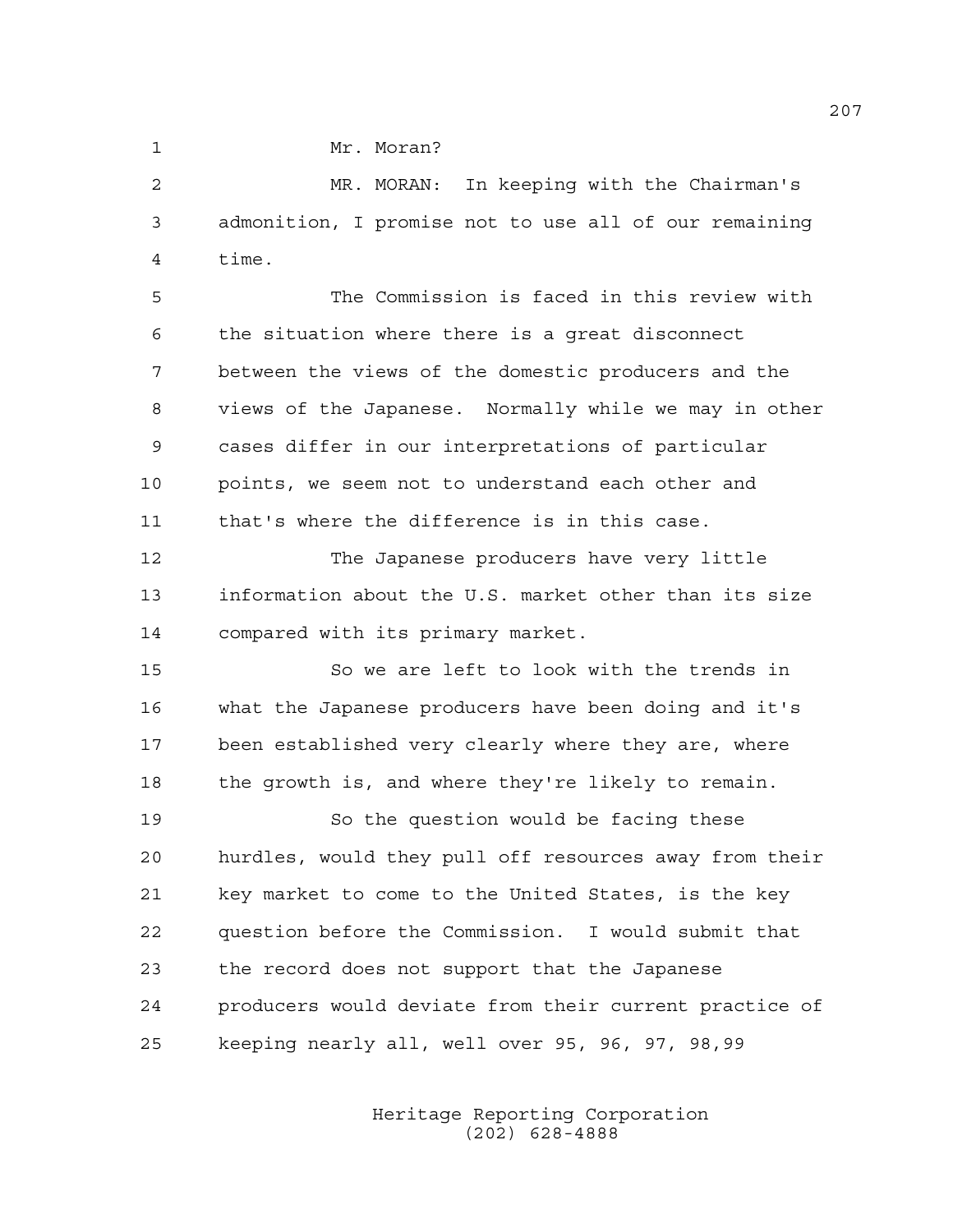1 percent in the past few years, it's unlikely that that 2 trend of keeping those shipments in Asia will change. 3 We've seen other markets, Europe. There's 4 very little export there. Other countries. There's 5 very little export and only sporadic, small quantities 6 from time to time.

7 We will be able to develop further in the 8 posthearing submissions further support on the likely 9 forecast for sustained demand in Asia, and also to 10 demonstrate how the Japanese producers view capacity 11 as a practical matter.

12 We are faced with a situation in the 13 statistical information we have where capacity is 14 measured just in tons. And as Mr. Asano explained 15 today and we will do further in the posthearing 16 submission, that's just not how the Japanese producers 17 view capacity and capacity utilization. It's measured 18 or considered in different ways. We will develop that 19 further in the posthearing submission.

20 We would encourage the Commission to be very 21 careful given the limited factual information that we 22 do have on this market and this product. It's a 23 situation where there's not a lot of information 24 available publicly because it is such a niche market, 25 that the information that is on record should be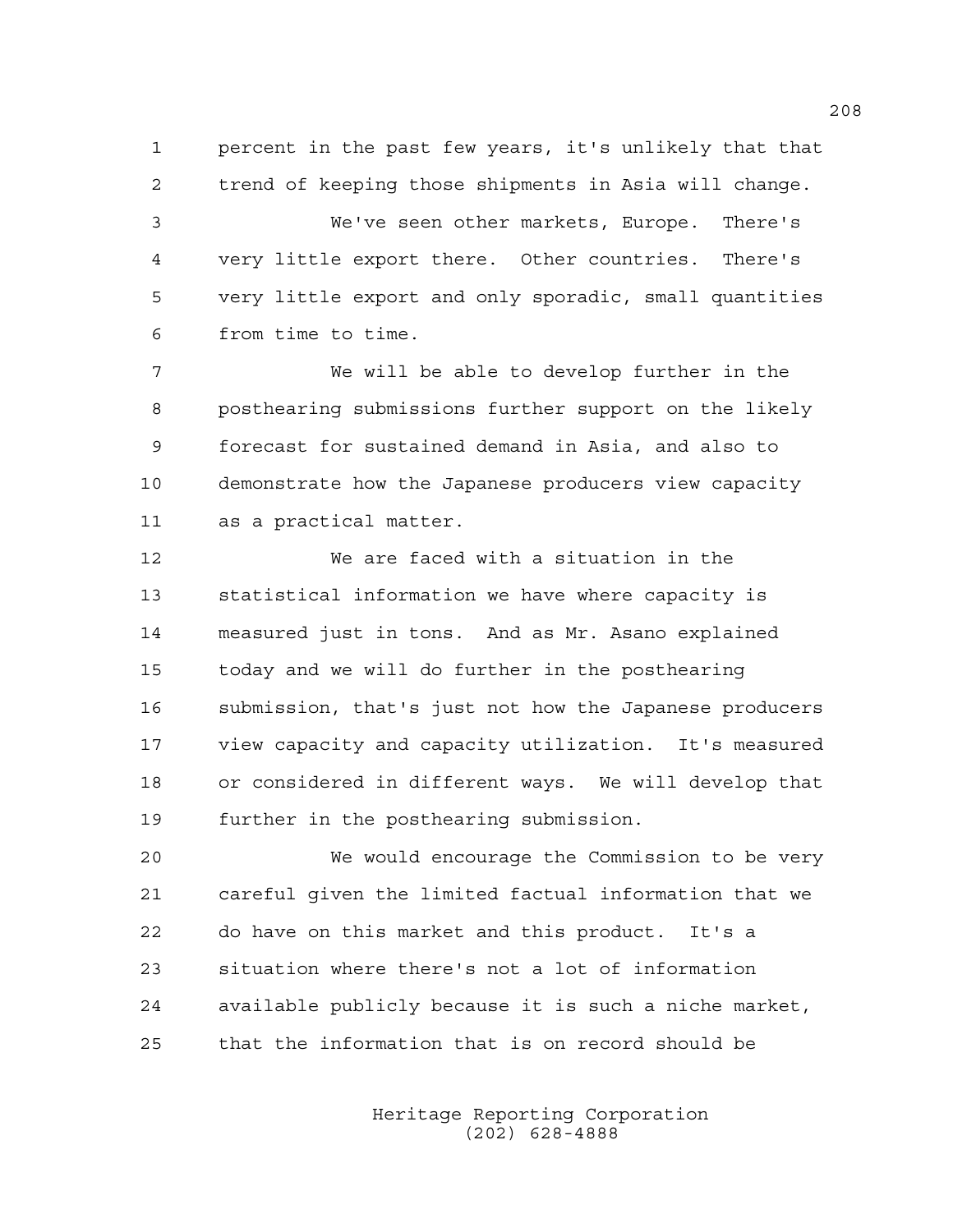1 viewed in its correct light. I recall, for example, 2 the article that was cited prominently by the U.S. 3 domestic industry's submission earlier today about, 4 for example, NSSC. Binging out bold-faced, I don't 5 know what the type font was, discussion about NSSC's 6 production of a non-subject product as being 7 indicative of what the company that's never exported 8 any subject merchandise would likely do on revocation 9 of the order.

10 So given the limited factual record that we 11 have, it's very important to make sure that we are 12 viewing the facts in the proper light.

13 But we believe that we've strongly 14 demonstrated that the current trends for the Japanese 15 producers to focus on Asia, stay within the Asian 16 market, and not likely to divert shipments to any 17 other markets supports the conclusion that the 18 revocation of the antidumping duty order is not likely 19 to lead to the recurrence or the continuation of 20 injury to the domestic industry.

21 We'd like to thank you for your time, and 22 especially the time of the staff and their efforts 23 throughout this investigation. I know it's been a 24 struggle to develop the record, but the efforts have 25 been well appreciated.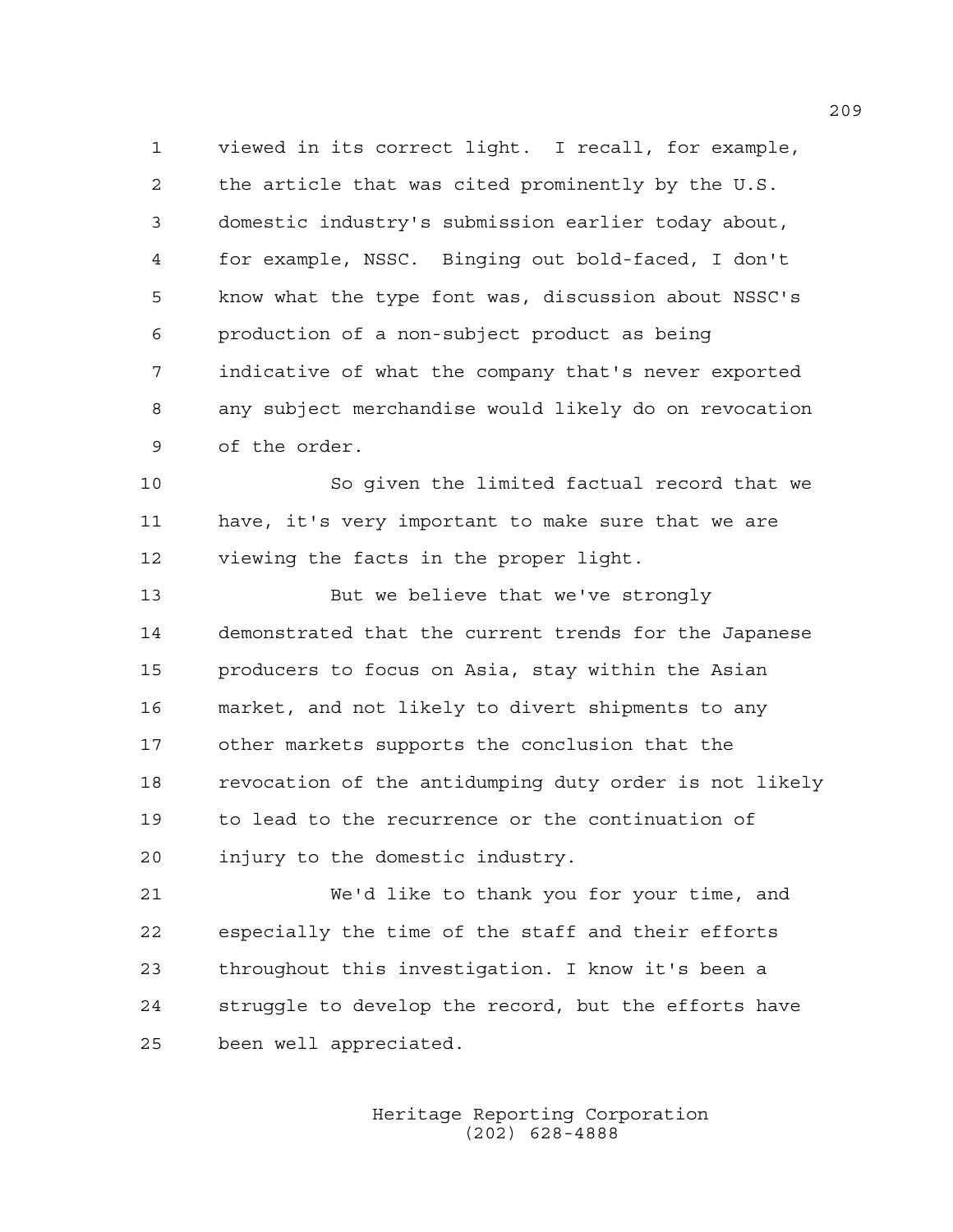1 Thank you.

2 COMMISSIONER PEARSON: Thank you, Mr. Moran. 3 The closing statement. 4 In accordance with Title 7 of the Tariff Act 5 of 1930, I can advise that posthearing briefs, 6 statements responsive to questions and requests of the 7 Commission and corrections to the transcript must be 8 filed by December 14, 2012. 9 Closing of the record and final release of 10 data to parties, January 7, 2013. 11 Final comments are due on January 9, 2013. 12 Thank you all very much. This hearing is 13 adjourned. 14 (Whereupon, at 3:47 p.m., the hearing in the 15 above-entitled matter was concluded.) 16 // 17 // 18 // 19 // 20 // 21 // 22 // 23 // 24 // 25 //